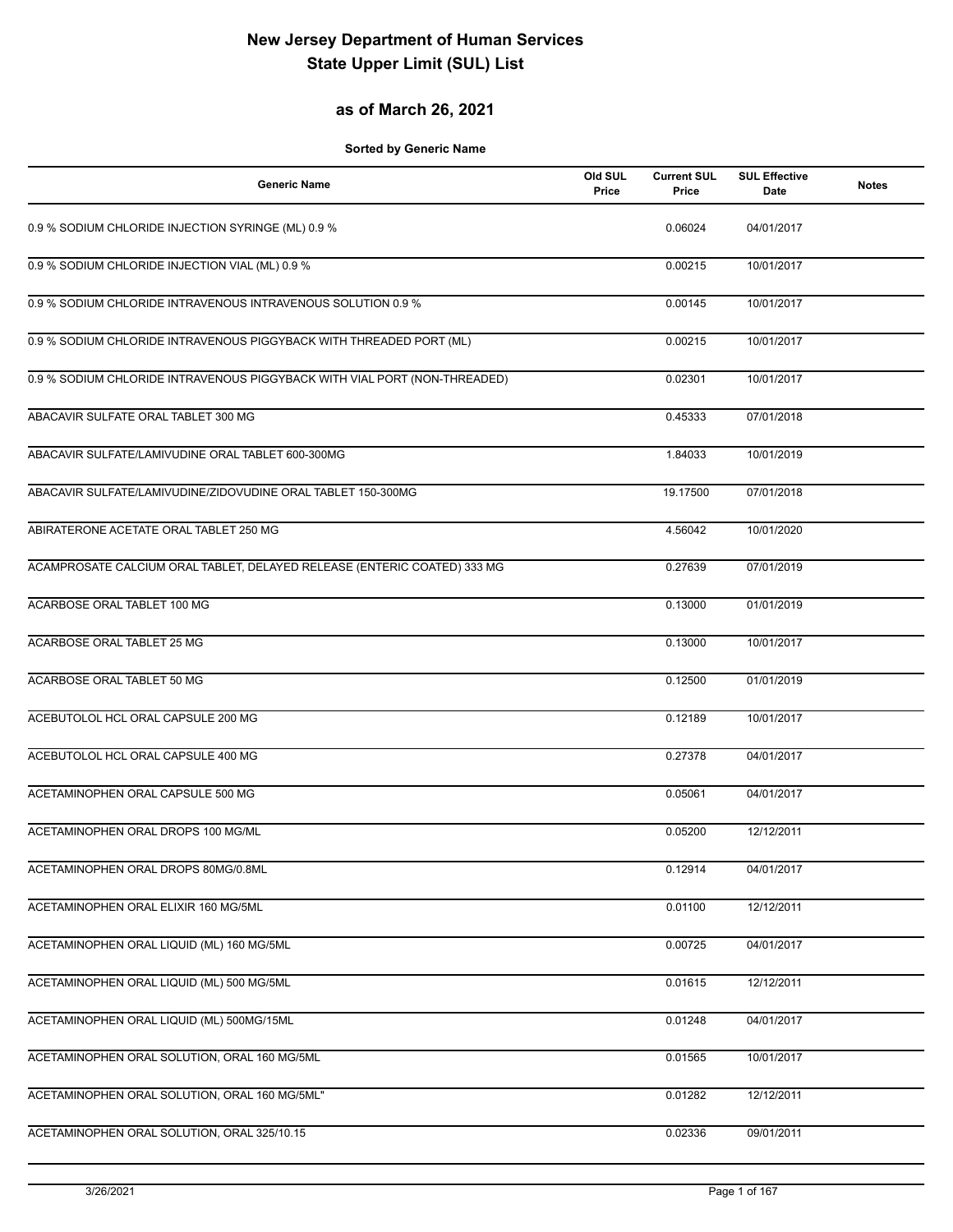### **as of March 26, 2021**

| <b>Generic Name</b>                                                    | Old SUL<br>Price | <b>Current SUL</b><br>Price | <b>SUL Effective</b><br><b>Date</b> | <b>Notes</b> |
|------------------------------------------------------------------------|------------------|-----------------------------|-------------------------------------|--------------|
| ACETAMINOPHEN ORAL SOLUTION, ORAL 650MG/20.3                           |                  | 0.02336                     | 12/12/2011                          |              |
| ACETAMINOPHEN ORAL SUSPENSION, DROPS(FINAL DOSAGE FORM)(ML) 100 MG/ML  |                  | 0.05200                     | 12/12/2011                          |              |
| ACETAMINOPHEN ORAL SUSPENSION, DROPS(FINAL DOSAGE FORM)(ML) 80MG/0.8ML |                  | 0.03484                     | 10/01/2017                          |              |
| ACETAMINOPHEN ORAL SUSPENSION, ORAL (FINAL DOSE FORM) 160 MG/5ML       |                  | 0.01814                     | 10/01/2017                          |              |
| ACETAMINOPHEN ORAL SUSPENSION, ORAL (FINAL DOSE FORM) 160 MG/5ML       |                  | 0.01166                     | 10/01/2017                          |              |
| ACETAMINOPHEN ORAL SUSPENSION, ORAL (FINAL DOSE FORM) 325/10.15        |                  | 0.01166                     | 10/01/2017                          |              |
| ACETAMINOPHEN ORAL SUSPENSION, ORAL (FINAL DOSE FORM) 650MG/20.3       |                  | 0.01741                     | 12/12/2011                          |              |
| ACETAMINOPHEN ORAL SYRINGE (ML) 160 MG/5ML                             |                  | 0.01509                     | 04/01/2017                          |              |
| ACETAMINOPHEN ORAL SYRINGE (ML) 80MG/2.5ML                             |                  | 0.01509                     | 04/01/2017                          |              |
| ACETAMINOPHEN ORAL TABLET 325 MG                                       |                  | 0.00533                     | 10/01/2017                          |              |
| ACETAMINOPHEN ORAL TABLET 500 MG                                       |                  | 0.00844                     | 10/01/2017                          |              |
| ACETAMINOPHEN ORAL TABLET, CHEWABLE 160 MG                             |                  | 0.11550                     | 12/12/2011                          |              |
| ACETAMINOPHEN ORAL TABLET, CHEWABLE 80 MG                              |                  | 0.04133                     | 04/01/2017                          |              |
| ACETAMINOPHEN ORAL TABLET, EXTENDED RELEASE 650 MG                     |                  | 0.06143                     | 04/01/2017                          |              |
| ACETAMINOPHEN ORAL TABLET, DISINTEGRATING 160 MG                       |                  | 0.08723                     | 04/01/2017                          |              |
| ACETAMINOPHEN ORAL TABLET, DISINTEGRATING 80 MG                        |                  | 0.05211                     | 04/01/2017                          |              |
| ACETAMINOPHEN RECTAL SUPPOSITORY, RECTAL 120 MG                        |                  | 0.18917                     | 04/01/2017                          |              |
| ACETAMINOPHEN RECTAL SUPPOSITORY, RECTAL 325 MG                        |                  | 0.27591                     | 10/01/2017                          |              |
| ACETAMINOPHEN RECTAL SUPPOSITORY, RECTAL 650 MG                        |                  | 0.20552                     | 10/01/2017                          |              |
| ACETAMINOPHEN WITH CODEINE PHOSPHATE ORAL ELIXIR 120-12MG/5            |                  | 0.01348                     | 09/01/2011                          |              |
| ACETAMINOPHEN WITH CODEINE PHOSPHATE ORAL SOLUTION, ORAL 120-12MG/5    |                  | 0.01189                     | 04/01/2017                          |              |
| ACETAMINOPHEN WITH CODEINE PHOSPHATE ORAL SOLUTION, ORAL 120-12MG/5    |                  | 0.01600                     | 04/01/2017                          |              |
| ACETAMINOPHEN WITH CODEINE PHOSPHATE ORAL SOLUTION, ORAL 300MG/12.5    |                  | 0.01600                     | 04/01/2017                          |              |
| ACETAMINOPHEN WITH CODEINE PHOSPHATE ORAL TABLET 300MG-15MG            |                  | 0.15346                     | 04/01/2017                          |              |
| ACETAMINOPHEN WITH CODEINE PHOSPHATE ORAL TABLET 300MG-30MG            |                  | 0.07720                     | 10/01/2020                          |              |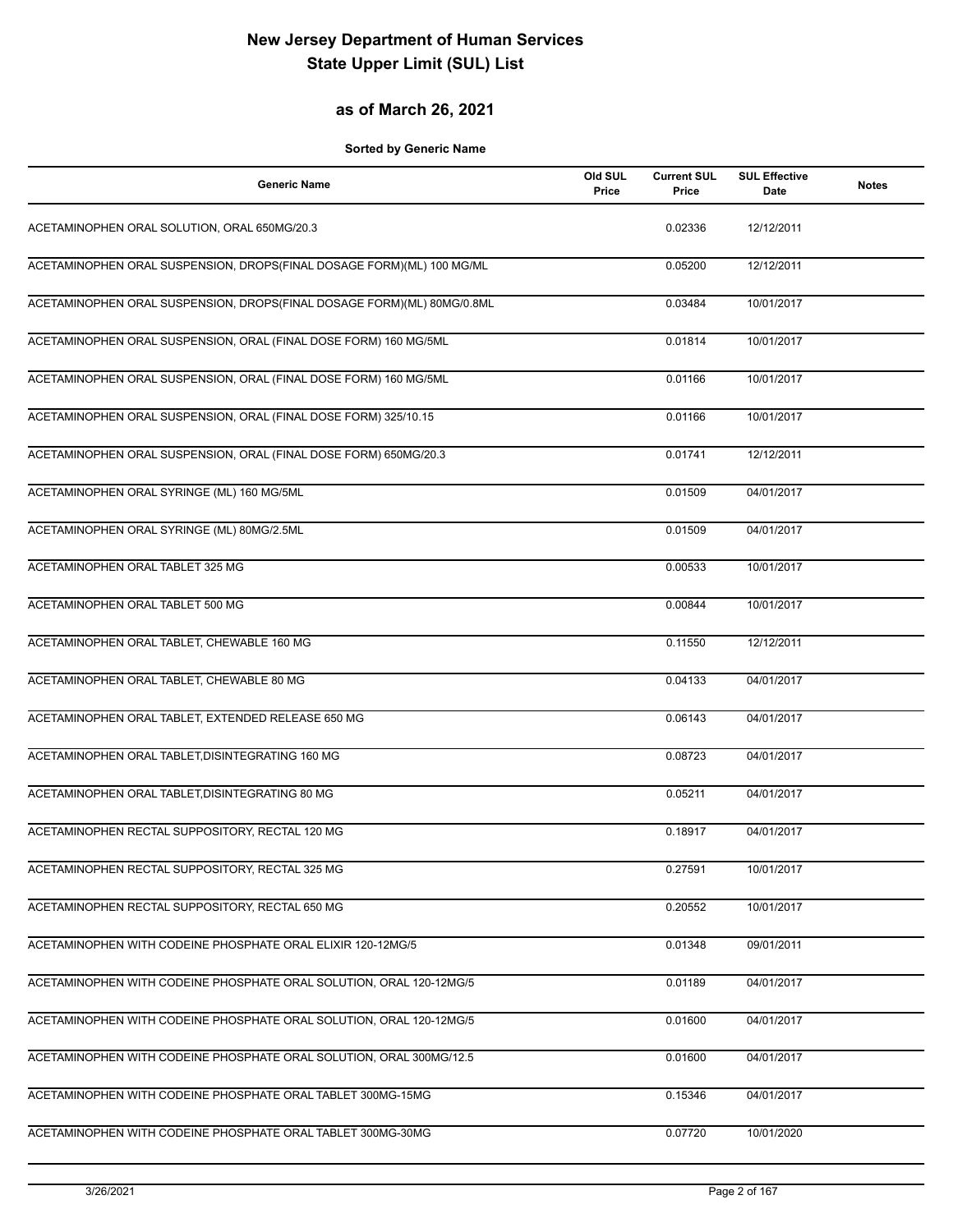### **as of March 26, 2021**

| <b>Generic Name</b>                                                                      | Old SUL<br>Price | <b>Current SUL</b><br>Price | <b>SUL Effective</b><br>Date | <b>Notes</b> |
|------------------------------------------------------------------------------------------|------------------|-----------------------------|------------------------------|--------------|
| ACETAMINOPHEN WITH CODEINE PHOSPHATE ORAL TABLET 300MG-60MG                              |                  | 0.14271                     | 10/01/2017                   |              |
| ACETAMINOPHEN/CAFFEINE/DIHYDROCODEINE BITARTRATE ORAL CAPSULE 320.5-30MG                 |                  | 2.74353                     | 04/01/2017                   |              |
| ACETAMINOPHEN/DEXTROMETHORPHAN HBR ORAL LIQUID (ML) 1000-30/30                           |                  | 0.01898                     | 04/01/2017                   |              |
| ACETAMINOPHEN/DEXTROMETHORPHAN HBR ORAL SUSPENSION, ORAL (FINAL DOSE<br>FORM) 160-5MG/5  |                  | 0.04194                     | 04/01/2017                   |              |
| ACETAMINOPHEN/DIPHENHYDRAMINE HCL ORAL TABLET 325-12.5MG                                 |                  | 0.01982                     | 04/01/2017                   |              |
| ACETAMINOPHEN/DIPHENHYDRAMINE HCL ORAL TABLET 500MG-25MG                                 |                  | 0.04246                     | 04/01/2017                   |              |
| ACETAZOLAMIDE ORAL CAPSULE, EXTENDED RELEASE 500 MG                                      |                  | 0.33990                     | 01/01/2019                   |              |
| ACETAZOLAMIDE ORAL TABLET 125 MG                                                         |                  | 1.03013                     | 10/01/2017                   |              |
| ACETAZOLAMIDE ORAL TABLET 250 MG                                                         | 0.69948          | 0.56303                     | 04/01/2021                   |              |
| ACETAZOLAMIDE SODIUM INJECTION VIAL (EA) 500 MG                                          |                  | 40.00000                    | 04/01/2017                   |              |
| ACETIC ACID IRRIGATION SOLUTION, IRRIGATION 0.25 %                                       |                  | 0.00116                     | 10/01/2017                   |              |
| ACETIC ACID OTIC SOLUTION, NON-ORAL 2 %                                                  |                  | 1.05467                     | 07/01/2019                   |              |
| ACETIC ACID/ALUMINUM ACETATE OTIC DROPS 2 %                                              |                  | 0.92487                     | 04/01/2017                   |              |
| ACETIC ACID/ANTIPYRINE/BENZOCAINE/POLICOSANOL NO.1/AL ACETAT OTIC DROPS 5.4<br>$% -1.4%$ |                  | 11.92038                    | 12/12/2011                   |              |
| ACETYLCYSTEINE INTRAVENOUS VIAL (ML) 200 MG/ML                                           |                  | 6.25000                     | 04/01/2017                   |              |
| ACETYLCYSTEINE MISCELLANEOUS VIAL (ML) 100 MG/ML                                         |                  | 0.31485                     | 04/01/2017                   |              |
| ACETYLCYSTEINE MISCELLANEOUS VIAL (ML) 200 MG/ML                                         |                  | 0.19900                     | 04/01/2020                   |              |
| ACETYLCYSTEINE/MECOBALAMIN/LEVOMEFOLATE CALCIUM ORAL TABLET 600-2-6 MG                   |                  | 1.79867                     | 07/01/2016                   |              |
| ACITRETIN ORAL CAPSULE 10 MG                                                             |                  | 6.66667                     | 01/01/2018                   |              |
| ACITRETIN ORAL CAPSULE 17.5 MG                                                           |                  | 30.76733                    | 04/01/2017                   |              |
| <b>ACITRETIN ORAL CAPSULE 25 MG</b>                                                      |                  | 9.33333                     | 07/01/2019                   |              |
| ACYCLOVIR ORAL CAPSULE 200 MG                                                            |                  | 0.05759                     | 10/01/2017                   |              |
| ACYCLOVIR ORAL SUSPENSION, ORAL (FINAL DOSE FORM) 200 MG/5ML                             |                  | 0.37206                     | 01/01/2019                   |              |
| ACYCLOVIR ORAL TABLET 400 MG                                                             |                  | 0.03700                     | 01/01/2019                   |              |
| ACYCLOVIR ORAL TABLET 800 MG                                                             |                  | 0.10462                     | 10/01/2017                   |              |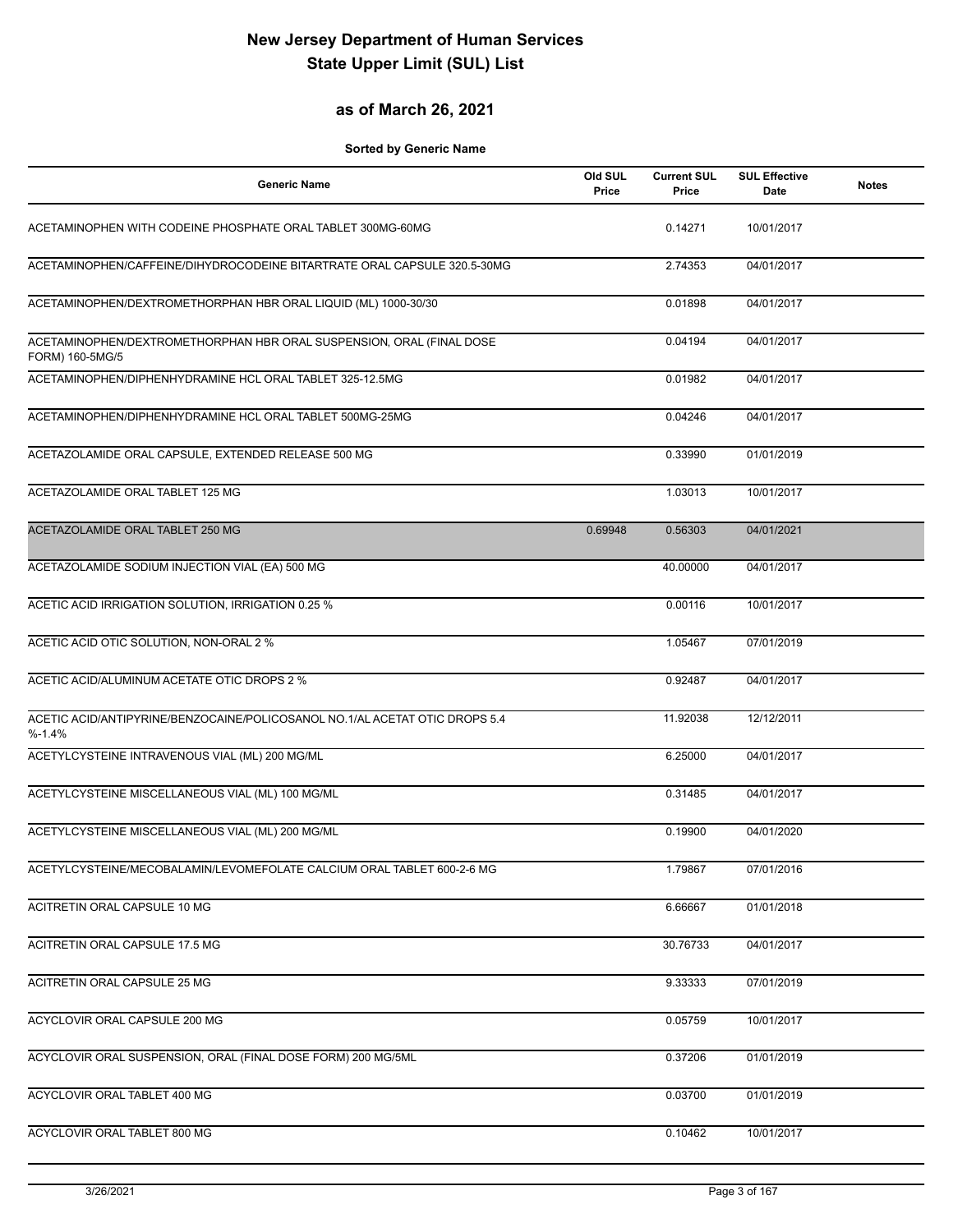### **as of March 26, 2021**

| <b>Generic Name</b>                                                 | Old SUL<br>Price | <b>Current SUL</b><br>Price | <b>SUL Effective</b><br><b>Date</b> | <b>Notes</b> |
|---------------------------------------------------------------------|------------------|-----------------------------|-------------------------------------|--------------|
| ACYCLOVIR SODIUM INTRAVENOUS VIAL (ML) 50 MG/ML                     |                  | 0.43000                     | 04/01/2017                          |              |
| ACYCLOVIR TOPICAL CREAM (GRAM) 5 %                                  |                  | 111.35800                   | 10/01/2020                          |              |
| <b>ACYCLOVIR TOPICAL OINTMENT (GRAM) 5 %</b>                        |                  | 1.94109                     | 01/01/2020                          |              |
| ADAPALENE TOPICAL CREAM (GRAM) 0.1 %                                |                  | 2.88667                     | 01/01/2020                          |              |
| ADAPALENE TOPICAL GEL (GRAM) 0.1 %                                  |                  | 1.52333                     | 07/01/2018                          |              |
| ADAPALENE TOPICAL GEL (GRAM) 0.3 %                                  |                  | 2.41889                     | 01/01/2018                          |              |
| ADAPALENE TOPICAL GEL WITH PUMP (GRAM) 0.3 %                        |                  | 4.81072                     | 04/01/2017                          |              |
| ADAPALENE/BENZOYL PEROXIDE TOPICAL GEL WITH PUMP (GRAM) 0.1 %-2.5%  |                  | 1.24000                     | 07/01/2019                          |              |
| ADEFOVIR DIPIVOXIL ORAL TABLET 10 MG                                |                  | 22.80000                    | 07/01/2019                          |              |
| ADENOSINE INTRAVENOUS SYRINGE (ML) 3 MG/ML                          |                  | 6.50000                     | 04/01/2017                          |              |
| ADENOSINE INTRAVENOUS VIAL (ML) 3 MG/ML                             |                  | 2.75000                     | 04/01/2017                          |              |
| ADENOSINE INTRAVENOUS VIAL (ML) 3 MG/ML                             |                  | 3.09640                     | 04/01/2017                          |              |
| ALBENDAZOLE ORAL TABLET 200 MG                                      | 63.25118         | 46.93584                    | 04/01/2021                          |              |
| ALBUMIN HUMAN INTRAVENOUS INTRAVENOUS SOLUTION 25 %                 |                  | 1.14800                     | 04/01/2017                          |              |
| ALBUMIN HUMAN INTRAVENOUS INTRAVENOUS SOLUTION 5 %                  |                  | 0.25700                     | 04/01/2017                          |              |
| ALBUTEROL SULFATE INHALATION HFA AEROSOL WITH ADAPTER (GRAM) 90 MCG |                  | 2.01110                     | 10/01/2020                          |              |
| ALBUTEROL SULFATE INHALATION SOLUTION, NON-ORAL 5 MG/ML             |                  | 0.37880                     | 10/01/2017                          |              |
| ALBUTEROL SULFATE INHALATION VIAL, NEBULIZER (EA) 2.5 MG/0.5        |                  | 0.23782                     | 10/01/2017                          |              |
| ALBUTEROL SULFATE INHALATION VIAL, NEBULIZER (ML) 0.63MG/3ML        |                  | 0.11333                     | 01/01/2020                          |              |
| ALBUTEROL SULFATE INHALATION VIAL, NEBULIZER (ML) 1.25MG/3ML        |                  | 0.13760                     | 01/01/2019                          |              |
| ALBUTEROL SULFATE INHALATION VIAL, NEBULIZER (ML) 2.5 MG/3ML        |                  | 0.02600                     | 04/01/2017                          |              |
| ALBUTEROL SULFATE ORAL SYRUP 2 MG/5 ML                              |                  | 0.00661                     | 10/01/2017                          |              |
| ALBUTEROL SULFATE ORAL TABLET 2 MG                                  |                  | 3.01000                     | 07/01/2019                          |              |
| ALBUTEROL SULFATE ORAL TABLET 4 MG                                  |                  | 3.55114                     | 04/01/2017                          |              |
| ALBUTEROL SULFATE ORAL TABLET, EXTENDED RELEASE 12 HR 4 MG          |                  | 0.67335                     | 10/01/2017                          |              |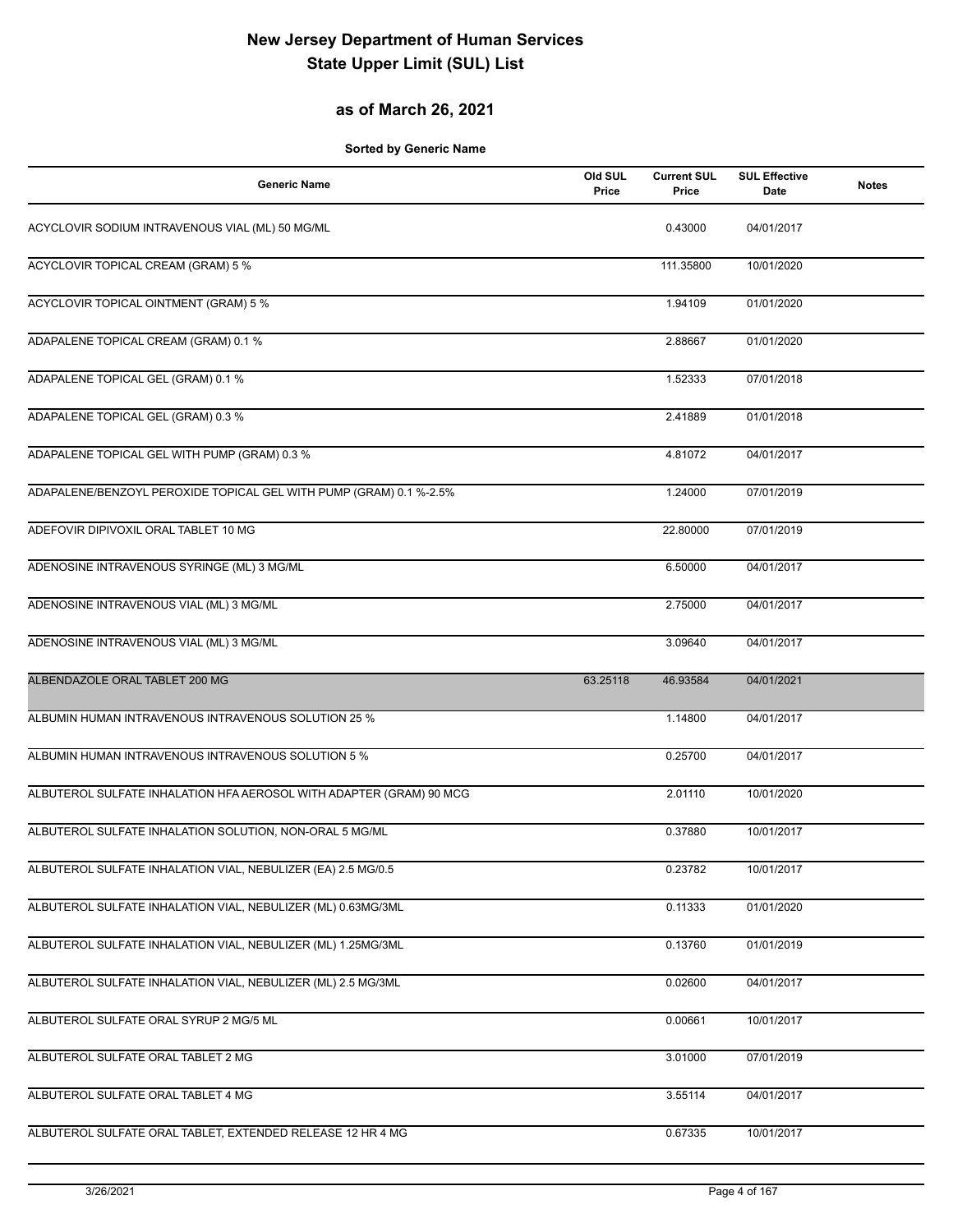### **as of March 26, 2021**

| <b>Generic Name</b>                                         | Old SUL<br>Price | <b>Current SUL</b><br>Price | <b>SUL Effective</b><br><b>Date</b> | <b>Notes</b> |
|-------------------------------------------------------------|------------------|-----------------------------|-------------------------------------|--------------|
| ALBUTEROL SULFATE ORAL TABLET, EXTENDED RELEASE 12 HR 8 MG  |                  | 1.23692                     | 10/01/2017                          |              |
| ALCLOMETASONE DIPROPIONATE TOPICAL CREAM (GRAM) 0.05 %      |                  | 0.24933                     | 04/01/2017                          |              |
| ALCLOMETASONE DIPROPIONATE TOPICAL OINTMENT (GRAM) 0.05 %   |                  | 0.89933                     | 01/01/2018                          |              |
| ALCOHOL ANTISEPTIC PADS TOPICAL PADS, MEDICATED (EA)        |                  | 0.01260                     | 04/01/2017                          |              |
| ALENDRONATE SODIUM ORAL SOLUTION, ORAL 70 MG/75ML           |                  | 0.32844                     | 04/01/2017                          |              |
| ALENDRONATE SODIUM ORAL TABLET 10 MG                        |                  | 0.13833                     | 07/01/2019                          |              |
| ALENDRONATE SODIUM ORAL TABLET 35 MG                        |                  | 0.21250                     | 01/01/2019                          |              |
| ALENDRONATE SODIUM ORAL TABLET 40 MG                        |                  | 5.27900                     | 04/01/2017                          |              |
| ALENDRONATE SODIUM ORAL TABLET 5 MG                         |                  | 0.13472                     | 04/01/2017                          |              |
| ALENDRONATE SODIUM ORAL TABLET 70 MG                        |                  | 0.13750                     | 01/01/2019                          |              |
| ALFENTANIL HCL INJECTION AMPUL (ML) 500 MCG/ML              |                  | 1.27000                     | 04/01/2017                          |              |
| ALFUZOSIN HCL ORAL TABLET, EXTENDED RELEASE 24 HR 10 MG     |                  | 0.06000                     | 01/01/2019                          |              |
| ALISKIREN HEMIFUMARATE ORAL TABLET 150 MG                   |                  | 5.26000                     | 10/01/2020                          |              |
| ALLOPURINOL ORAL TABLET 100 MG                              |                  | 0.01600                     | 01/01/2019                          |              |
| ALLOPURINOL ORAL TABLET 300 MG                              |                  | 0.03690                     | 01/01/2019                          |              |
| ALLOPURINOL SODIUM INTRAVENOUS VIAL (EA) 500 MG             |                  | 328.48038                   | 10/01/2017                          |              |
| ALMOTRIPTAN MALATE ORAL TABLET 12.5 MG                      |                  | 19.23583                    | 04/01/2019                          |              |
| ALMOTRIPTAN MALATE ORAL TABLET 6.25 MG                      |                  | 31.15933                    | 04/01/2017                          |              |
| ALOE VERA/PETROLATUM, HYDROPHILIC TOPICAL OINTMENT (GRAM)   |                  | 0.03508                     | 12/12/2011                          |              |
| ALOGLIPTIN BENZOATE ORAL TABLET 12.5 MG                     |                  | 5.28900                     | 06/27/2018                          |              |
| ALOGLIPTIN BENZOATE ORAL TABLET 25 MG                       |                  | 5.11230                     | 06/21/2019                          |              |
| ALOGLIPTIN BENZOATE ORAL TABLET 6.25 MG                     |                  | 5.81767                     | 04/01/2019                          |              |
| ALOGLIPTIN BENZOATE/METFORMIN HCL ORAL TABLET 12.5-1000     |                  | 1.75000                     | 01/01/2019                          |              |
| ALOGLIPTIN BENZOATE/METFORMIN HCL ORAL TABLET 12.5-500MG    |                  | 2.08333                     | 07/01/2018                          |              |
| ALOGLIPTIN BENZOATE/PIOGLITAZONE HCL ORAL TABLET 12.5-15 MG |                  | 6.50000                     | 04/01/2017                          |              |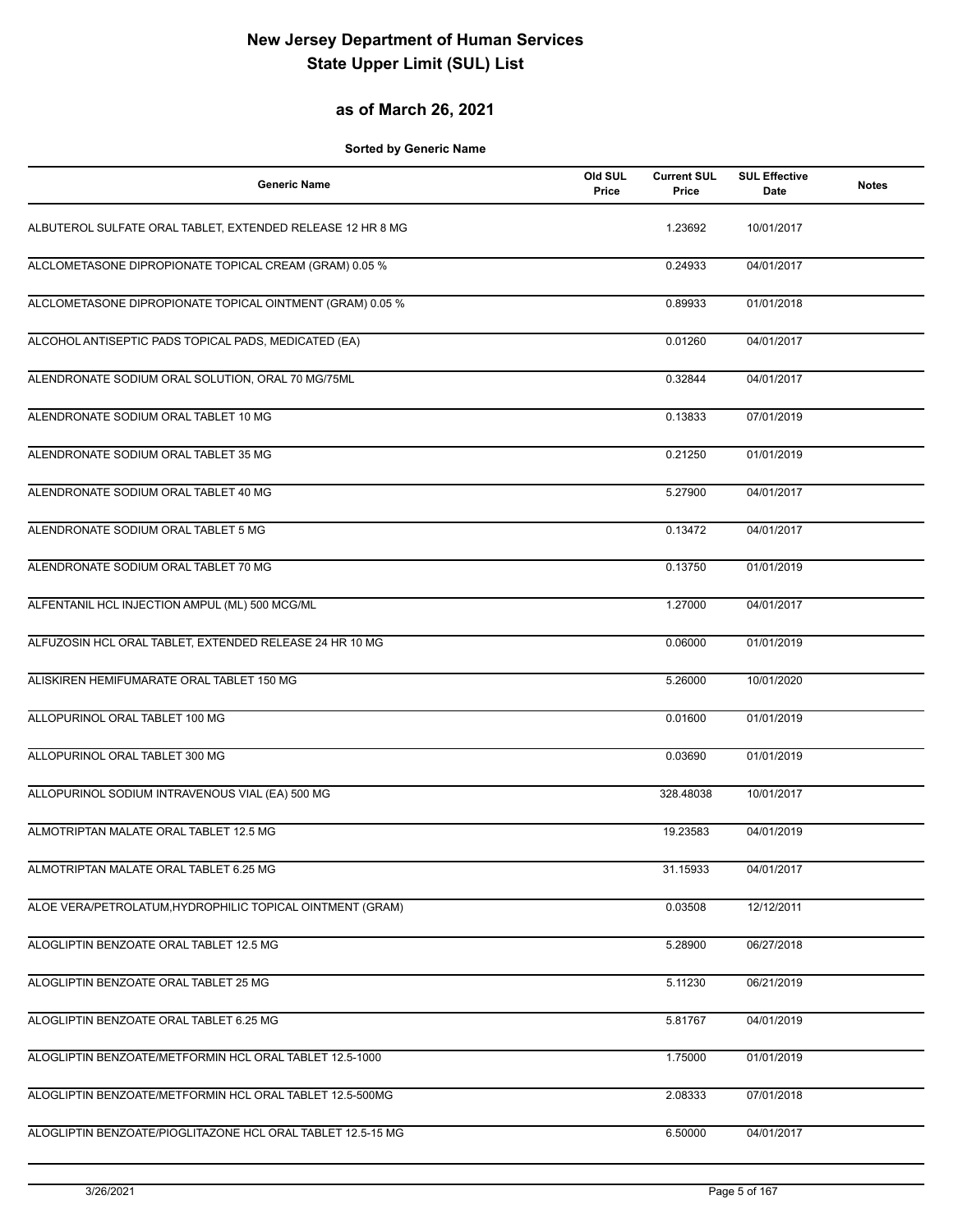### **as of March 26, 2021**

| <b>Generic Name</b>                                                   | Old SUL<br>Price | <b>Current SUL</b><br>Price | <b>SUL Effective</b><br>Date | <b>Notes</b> |
|-----------------------------------------------------------------------|------------------|-----------------------------|------------------------------|--------------|
| ALOGLIPTIN BENZOATE/PIOGLITAZONE HCL ORAL TABLET 12.5-30 MG           |                  | 6.50000                     | 04/01/2017                   |              |
| ALOGLIPTIN BENZOATE/PIOGLITAZONE HCL ORAL TABLET 12.5-45 MG           |                  | 6.50000                     | 04/01/2017                   |              |
| ALOGLIPTIN BENZOATE/PIOGLITAZONE HCL ORAL TABLET 25 MG-15MG           |                  | 6.43761                     | 04/01/2017                   |              |
| ALOGLIPTIN BENZOATE/PIOGLITAZONE HCL ORAL TABLET 25 MG-30MG           |                  | 5.50767                     | 04/01/2017                   |              |
| ALOGLIPTIN BENZOATE/PIOGLITAZONE HCL ORAL TABLET 25 MG-45MG           |                  | 6.50000                     | 04/01/2017                   |              |
| ALOSETRON HCL ORAL TABLET 0.5 MG                                      |                  | 11.33200                    | 10/01/2020                   |              |
| ALOSETRON HCL ORAL TABLET 1 MG                                        |                  | 11.35072                    | 01/01/2021                   |              |
| ALPRAZOLAM ORAL TABLET 0.25 MG                                        |                  | 0.01235                     | 07/01/2017                   |              |
| ALPRAZOLAM ORAL TABLET 0.5 MG                                         |                  | 0.01310                     | 04/01/2017                   |              |
| ALPRAZOLAM ORAL TABLET 1 MG                                           |                  | 0.01759                     | 04/01/2017                   |              |
| ALPRAZOLAM ORAL TABLET 2 MG                                           |                  | 0.02370                     | 01/01/2019                   |              |
| ALPRAZOLAM ORAL TABLET, EXTENDED RELEASE 24 HR 0.5 MG                 |                  | 0.21530                     | 04/01/2017                   |              |
| ALPRAZOLAM ORAL TABLET, EXTENDED RELEASE 24 HR 1 MG                   |                  | 0.23533                     | 04/01/2018                   |              |
| ALPRAZOLAM ORAL TABLET, EXTENDED RELEASE 24 HR 2 MG                   |                  | 0.30378                     | 04/01/2017                   |              |
| ALPRAZOLAM ORAL TABLET, EXTENDED RELEASE 24 HR 3 MG                   |                  | 0.35572                     | 04/01/2017                   |              |
| ALPRAZOLAM ORAL TABLET, DISINTEGRATING 0.25 MG                        |                  | 1.07900                     | 04/01/2017                   |              |
| ALPRAZOLAM ORAL TABLET.DISINTEGRATING 0.5 MG                          |                  | 1.29110                     | 04/01/2017                   |              |
| ALPRAZOLAM ORAL TABLET, DISINTEGRATING 1 MG                           |                  | 1.75483                     | 04/01/2017                   |              |
| ALPRAZOLAM ORAL TABLET, DISINTEGRATING 2 MG                           |                  | 3.04980                     | 04/01/2017                   |              |
| ALPROSTADIL INJECTION VIAL (ML) 500 MCG/ML                            |                  | 40.58800                    | 04/01/2017                   |              |
| ALUMINUM CHLORIDE TOPICAL SOLUTION, NON-ORAL 20 %                     |                  | 0.19526                     | 12/12/2011                   |              |
| ALUMINUM HYDROXIDE ORAL SUSPENSION, ORAL (FINAL DOSE FORM) 320 MG/5ML |                  | 0.00715                     | 04/01/2017                   |              |
| ALUMINUM HYDROXIDE ORAL SUSPENSION, ORAL (FINAL DOSE FORM) 600MG/5ML  |                  | 0.01558                     | 12/12/2011                   |              |
| AMANTADINE HCL ORAL CAPSULE 100 MG                                    |                  | 0.19742                     | 04/01/2020                   |              |
| AMANTADINE HCL ORAL SOLUTION, ORAL 50 MG/5 ML                         | 0.01945          | 0.01500                     | 04/01/2021                   |              |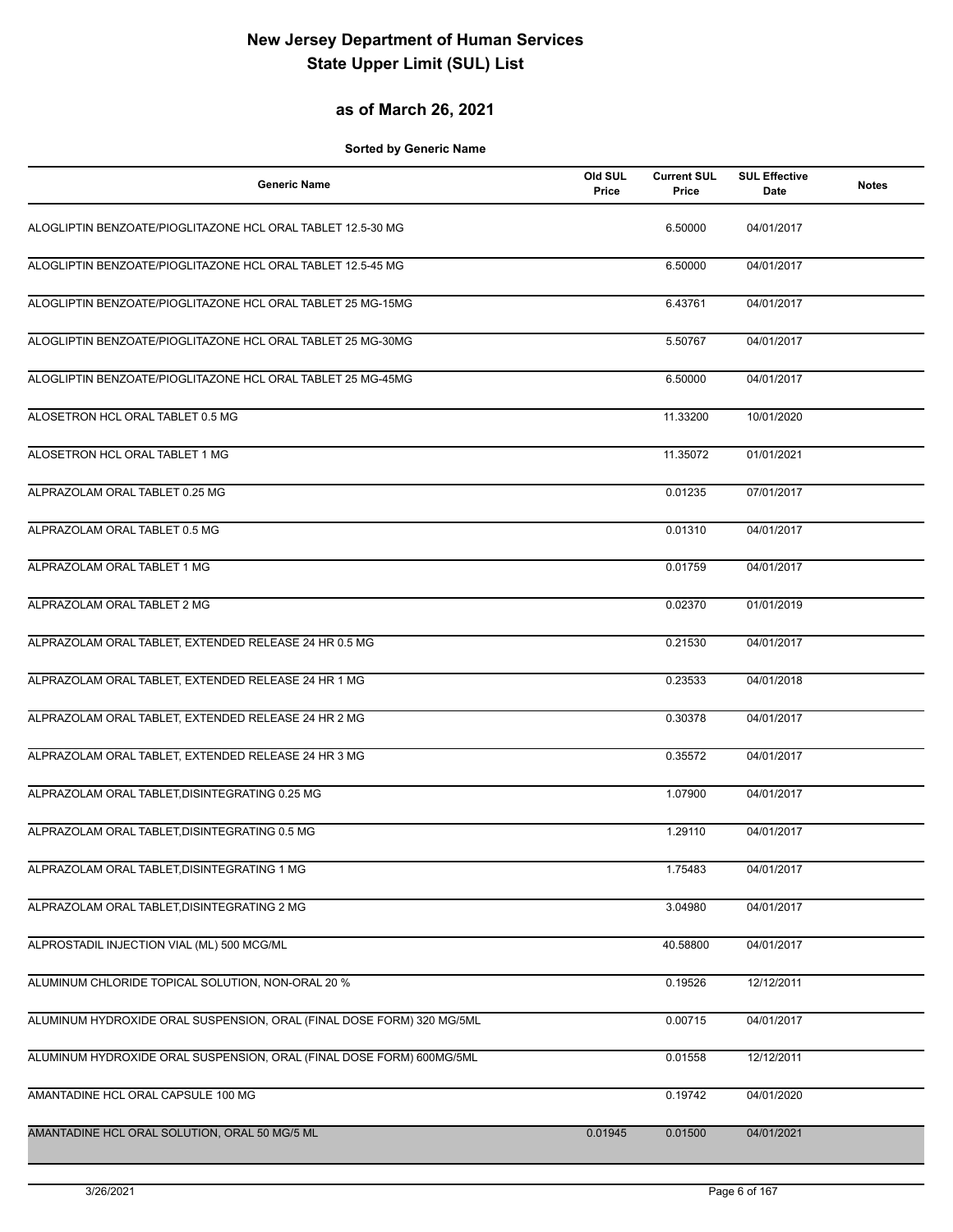### **as of March 26, 2021**

| <b>Generic Name</b>                                      | Old SUL<br>Price | <b>Current SUL</b><br>Price | <b>SUL Effective</b><br>Date | <b>Notes</b> |
|----------------------------------------------------------|------------------|-----------------------------|------------------------------|--------------|
| AMANTADINE HCL ORAL TABLET 100 MG                        |                  | 0.13100                     | 10/01/2019                   |              |
| AMCINONIDE TOPICAL CREAM (GRAM) 0.1 %                    |                  | 0.90433                     | 10/01/2017                   |              |
| AMCINONIDE TOPICAL LOTION (ML) 0.1 %                     |                  | 4.52400                     | 04/01/2017                   |              |
| AMCINONIDE TOPICAL OINTMENT (GRAM) 0.1 %                 |                  | 5.40000                     | 04/01/2017                   |              |
| AMIFOSTINE CRYSTALLINE INTRAVENOUS VIAL (EA) 500 MG      |                  | 451.93333                   | 04/01/2017                   |              |
| AMIKACIN SULFATE INJECTION VIAL (ML) 1000MG/4ML          |                  | 1.82500                     | 04/01/2017                   |              |
| AMIKACIN SULFATE INJECTION VIAL (ML) 500 MG/2ML          |                  | 1.85000                     | 04/01/2017                   |              |
| AMILORIDE HCL ORAL TABLET 5 MG                           |                  | 0.14880                     | 01/01/2020                   |              |
| AMILORIDE HCL/HYDROCHLOROTHIAZIDE ORAL TABLET 5 MG-50 MG |                  | 0.02663                     | 10/01/2017                   |              |
| AMINOCAPROIC ACID INTRAVENOUS VIAL (ML) 250 MG/ML        |                  | 0.05624                     | 10/01/2017                   |              |
| AMINOCAPROIC ACID ORAL SOLUTION, ORAL 250 MG/ML          |                  | 1.11854                     | 12/12/2011                   |              |
| AMINOCAPROIC ACID ORAL TABLET 500 MG                     |                  | 1.56704                     | 12/12/2011                   |              |
| AMINOPHYLLINE INTRAVENOUS VIAL (ML) 250MG/10ML           |                  | 1.12000                     | 04/01/2017                   |              |
| AMINOPHYLLINE INTRAVENOUS VIAL (ML) 500MG/20ML           |                  | 0.32000                     | 04/01/2017                   |              |
| AMINOPHYLLINE ORAL TABLET 100 MG                         |                  | 0.03208                     | 12/12/2011                   |              |
| AMIODARONE HCL INTRAVENOUS SYRINGE (ML) 150 MG/3ML       |                  | 4.33333                     | 04/01/2017                   |              |
| AMIODARONE HCL INTRAVENOUS VIAL (ML) 50 MG/ML            |                  | 0.63518                     | 04/01/2017                   |              |
| AMIODARONE HCL ORAL TABLET 100 MG                        |                  | 1.69500                     | 10/01/2020                   |              |
| AMIODARONE HCL ORAL TABLET 200 MG                        |                  | 0.07850                     | 01/01/2019                   |              |
| AMIODARONE HCL ORAL TABLET 400 MG                        |                  | 2.63667                     | 04/01/2017                   |              |
| AMITRIPTYLINE HCL ORAL TABLET 10 MG                      |                  | 0.01779                     | 10/01/2017                   |              |
| AMITRIPTYLINE HCL ORAL TABLET 100 MG                     |                  | 0.28650                     | 07/01/2019                   |              |
| AMITRIPTYLINE HCL ORAL TABLET 150 MG                     |                  | 0.29900                     | 01/01/2020                   |              |
| AMITRIPTYLINE HCL ORAL TABLET 25 MG                      |                  | 0.04490                     | 01/01/2019                   |              |
| AMITRIPTYLINE HCL ORAL TABLET 50 MG                      |                  | 0.08705                     | 07/01/2019                   |              |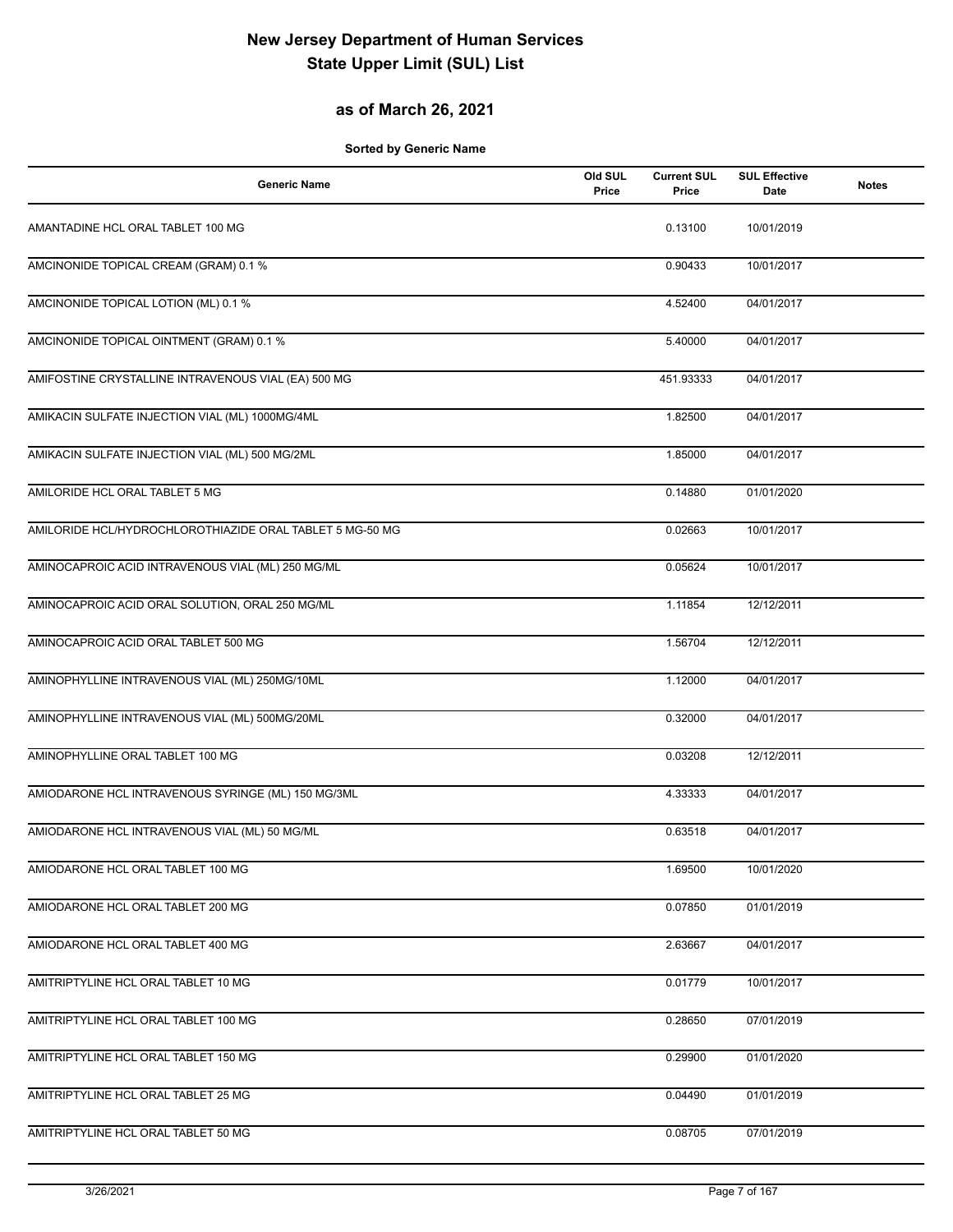### **as of March 26, 2021**

| <b>Generic Name</b>                                             | Old SUL<br>Price | <b>Current SUL</b><br>Price | <b>SUL Effective</b><br>Date | <b>Notes</b> |
|-----------------------------------------------------------------|------------------|-----------------------------|------------------------------|--------------|
| AMITRIPTYLINE HCL ORAL TABLET 75 MG                             |                  | 0.20000                     | 10/01/2020                   |              |
| AMITRIPTYLINE HCL/CHLORDIAZEPOXIDE ORAL TABLET 12.5MG-5MG       |                  | 0.50211                     | 10/01/2017                   |              |
| AMITRIPTYLINE HCL/CHLORDIAZEPOXIDE ORAL TABLET 25 MG-10MG       |                  | 1.58180                     | 10/01/2017                   |              |
| AMLODIPINE BESYLATE ORAL TABLET 10 MG                           |                  | 0.01200                     | 04/01/2017                   |              |
| AMLODIPINE BESYLATE ORAL TABLET 2.5 MG                          |                  | 0.01252                     | 04/01/2017                   |              |
| AMLODIPINE BESYLATE ORAL TABLET 5 MG                            |                  | 0.01000                     | 04/01/2017                   |              |
| AMLODIPINE BESYLATE/ATORVASTATIN CALCIUM ORAL TABLET 10 MG-10MG |                  | 1.46667                     | 01/01/2020                   |              |
| AMLODIPINE BESYLATE/ATORVASTATIN CALCIUM ORAL TABLET 10 MG-20MG |                  | 1.99467                     | 01/01/2019                   |              |
| AMLODIPINE BESYLATE/ATORVASTATIN CALCIUM ORAL TABLET 10 MG-40MG |                  | 2.88600                     | 04/01/2020                   |              |
| AMLODIPINE BESYLATE/ATORVASTATIN CALCIUM ORAL TABLET 10 MG-80MG |                  | 5.53825                     | 04/01/2017                   |              |
| AMLODIPINE BESYLATE/ATORVASTATIN CALCIUM ORAL TABLET 2.5MG-10MG |                  | 4.34266                     | 04/01/2017                   |              |
| AMLODIPINE BESYLATE/ATORVASTATIN CALCIUM ORAL TABLET 2.5MG-20MG |                  | 4.82300                     | 04/01/2020                   |              |
| AMLODIPINE BESYLATE/ATORVASTATIN CALCIUM ORAL TABLET 2.5MG-40MG |                  | 6.03400                     | 04/01/2017                   |              |
| AMLODIPINE BESYLATE/ATORVASTATIN CALCIUM ORAL TABLET 5 MG-10 MG |                  | 2.91367                     | 04/01/2017                   |              |
| AMLODIPINE BESYLATE/ATORVASTATIN CALCIUM ORAL TABLET 5 MG-20 MG |                  | 2.74000                     | 07/01/2018                   |              |
| AMLODIPINE BESYLATE/ATORVASTATIN CALCIUM ORAL TABLET 5 MG-40 MG |                  | 3.09133                     | 04/01/2020                   |              |
| AMLODIPINE BESYLATE/ATORVASTATIN CALCIUM ORAL TABLET 5 MG-80 MG |                  | 3.28900                     | 07/01/2019                   |              |
| AMLODIPINE BESYLATE/BENAZEPRIL HCL ORAL CAPSULE 10 MG-20MG      |                  | 0.07250                     | 10/01/2017                   |              |
| AMLODIPINE BESYLATE/BENAZEPRIL HCL ORAL CAPSULE 10 MG-40MG      |                  | 0.13100                     | 01/01/2020                   |              |
| AMLODIPINE BESYLATE/BENAZEPRIL HCL ORAL CAPSULE 2.5MG-10MG      |                  | 0.05000                     | 07/01/2018                   |              |
| AMLODIPINE BESYLATE/BENAZEPRIL HCL ORAL CAPSULE 5 MG-10 MG      |                  | 0.07450                     | 10/01/2018                   |              |
| AMLODIPINE BESYLATE/BENAZEPRIL HCL ORAL CAPSULE 5 MG-20 MG      |                  | 0.07850                     | 01/01/2019                   |              |
| AMLODIPINE BESYLATE/BENAZEPRIL HCL ORAL CAPSULE 5 MG-40 MG      |                  | 0.11005                     | 10/01/2017                   |              |
| AMLODIPINE BESYLATE/OLMESARTAN MEDOXOMIL ORAL TABLET 10 MG-20MG |                  | 0.31333                     | 01/01/2020                   |              |
| AMLODIPINE BESYLATE/OLMESARTAN MEDOXOMIL ORAL TABLET 10 MG-40MG |                  | 0.49867                     | 07/01/2019                   |              |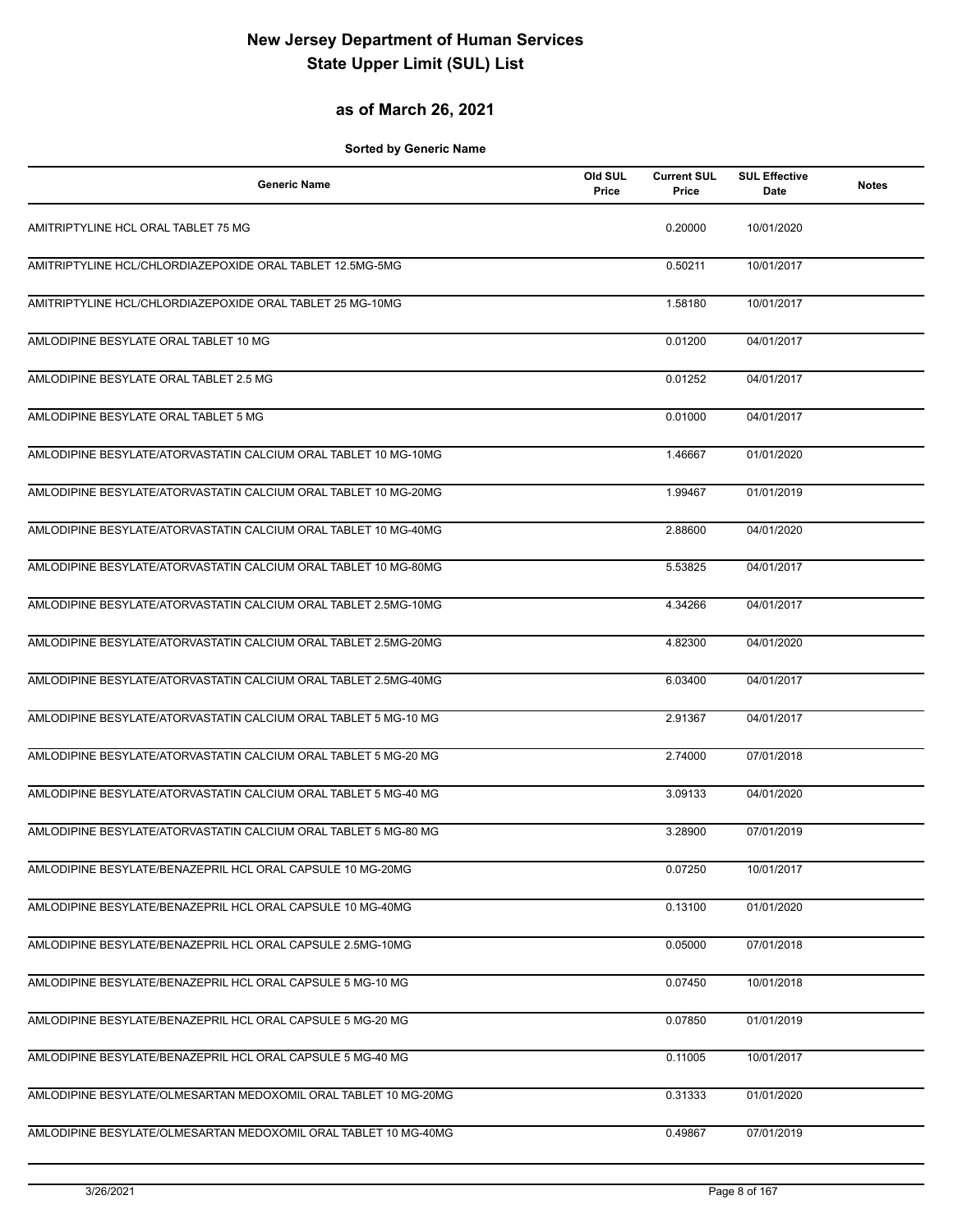### **as of March 26, 2021**

| <b>Generic Name</b>                                                      | Old SUL<br>Price | <b>Current SUL</b><br>Price | <b>SUL Effective</b><br>Date | <b>Notes</b> |
|--------------------------------------------------------------------------|------------------|-----------------------------|------------------------------|--------------|
| AMLODIPINE BESYLATE/OLMESARTAN MEDOXOMIL ORAL TABLET 5 MG-20 MG          |                  | 0.36000                     | 04/01/2019                   |              |
| AMLODIPINE BESYLATE/OLMESARTAN MEDOXOMIL ORAL TABLET 5 MG-40 MG          |                  | 0.68867                     | 07/01/2018                   |              |
| AMLODIPINE BESYLATE/VALSARTAN ORAL TABLET 10MG-160MG                     |                  | 0.34522                     | 01/01/2020                   |              |
| AMLODIPINE BESYLATE/VALSARTAN ORAL TABLET 10MG-320MG                     |                  | 0.43333                     | 01/01/2018                   |              |
| AMLODIPINE BESYLATE/VALSARTAN ORAL TABLET 5 MG-160MG                     |                  | 0.25000                     | 01/01/2019                   |              |
| AMLODIPINE BESYLATE/VALSARTAN ORAL TABLET 5 MG-320MG                     |                  | 0.38367                     | 04/01/2017                   |              |
| AMLODIPINE BESYLATE/VALSARTAN/HYDROCHLOROTHIAZIDE ORAL TABLET 10-160-25  |                  | 0.91533                     | 07/01/2018                   |              |
| AMLODIPINE BESYLATE/VALSARTAN/HYDROCHLOROTHIAZIDE ORAL TABLET 10-320-25  |                  | 0.94467                     | 07/01/2019                   |              |
| AMLODIPINE BESYLATE/VALSARTAN/HYDROCHLOROTHIAZIDE ORAL TABLET 10MG-160MG |                  | 1.15000                     | 10/01/2020                   |              |
| AMLODIPINE BESYLATE/VALSARTAN/HYDROCHLOROTHIAZIDE ORAL TABLET 5-160-12.5 |                  | 1.73200                     | 10/01/2017                   |              |
| AMLODIPINE BESYLATE/VALSARTAN/HYDROCHLOROTHIAZIDE ORAL TABLET 5-160-25MG |                  | 3.41652                     | 04/01/2017                   |              |
| AMMONIA INHALATION AMPUL (EA) 15 % (W/V)                                 |                  | 0.36033                     | 04/01/2017                   |              |
| AMMONIUM IODIDE/POTASSIUM IODIDE TOPICAL TINCTURE                        |                  | 0.06339                     | 04/01/2017                   |              |
| AMMONIUM LACTATE TOPICAL CREAM (GRAM) 12 %                               |                  | 0.03572                     | 10/01/2017                   |              |
| AMMONIUM LACTATE TOPICAL LOTION (GRAM) 12 %                              |                  | 0.01927                     | 10/01/2017                   |              |
| AMOXAPINE ORAL TABLET 100 MG                                             |                  | 0.78908                     | 10/01/2017                   |              |
| AMOXAPINE ORAL TABLET 150 MG                                             |                  | 0.86368                     | 10/01/2017                   |              |
| AMOXAPINE ORAL TABLET 25 MG                                              |                  | 0.46980                     | 04/01/2017                   |              |
| AMOXAPINE ORAL TABLET 50 MG                                              |                  | 0.30823                     | 10/01/2017                   |              |
| AMOXICILLIN ORAL CAPSULE 250 MG                                          |                  | 0.04196                     | 10/01/2018                   |              |
| AMOXICILLIN ORAL CAPSULE 500 MG                                          |                  | 0.04400                     | 04/01/2017                   |              |
| AMOXICILLIN ORAL SUSPENSION, RECONSTITUTED, ORAL (ML) 125 MG/5ML         |                  | 0.01562                     | 04/01/2017                   |              |
| AMOXICILLIN ORAL SUSPENSION, RECONSTITUTED, ORAL (ML) 200 MG/5ML         |                  | 0.01730                     | 01/01/2019                   |              |
| AMOXICILLIN ORAL SUSPENSION, RECONSTITUTED, ORAL (ML) 250 MG/5ML         |                  | 0.01073                     | 10/01/2017                   |              |
| AMOXICILLIN ORAL SUSPENSION, RECONSTITUTED, ORAL (ML) 400 MG/5ML         |                  | 0.01500                     | 04/01/2017                   |              |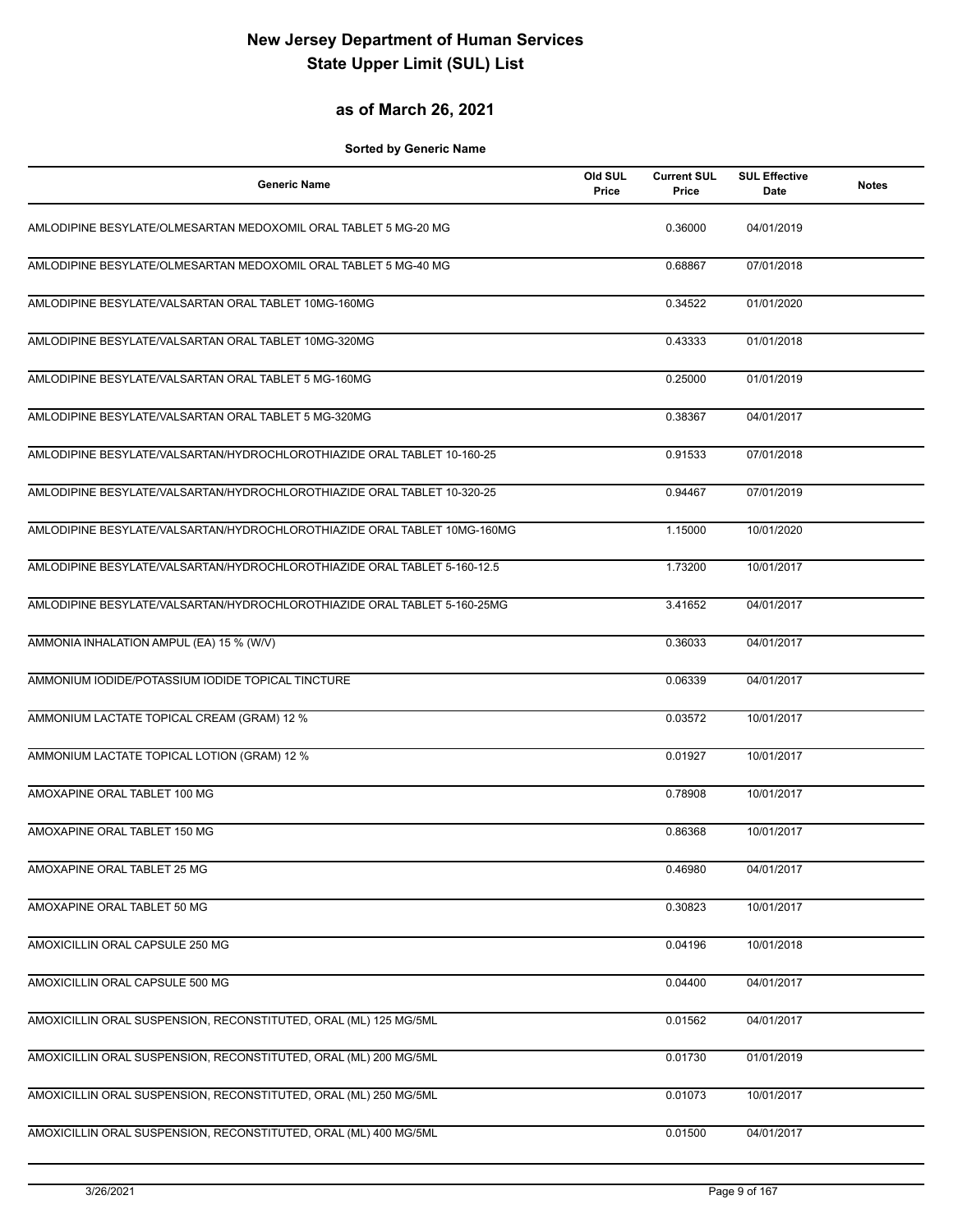### **as of March 26, 2021**

| <b>Generic Name</b>                                                                       | Old SUL<br>Price | <b>Current SUL</b><br>Price | <b>SUL Effective</b><br>Date | <b>Notes</b> |
|-------------------------------------------------------------------------------------------|------------------|-----------------------------|------------------------------|--------------|
| AMOXICILLIN ORAL TABLET 500 MG                                                            |                  | 0.13970                     | 10/01/2017                   |              |
| AMOXICILLIN ORAL TABLET 875 MG                                                            |                  | 0.08090                     | 01/01/2019                   |              |
| AMOXICILLIN ORAL TABLET, CHEWABLE 125 MG                                                  |                  | 0.06958                     | 10/01/2017                   |              |
| AMOXICILLIN ORAL TABLET, CHEWABLE 200 MG                                                  |                  | 0.21346                     | 12/12/2011                   |              |
| AMOXICILLIN ORAL TABLET, CHEWABLE 250 MG                                                  |                  | 0.23706                     | 04/01/2017                   |              |
| AMOXICILLIN ORAL TABLET, CHEWABLE 400 MG                                                  |                  | 0.53654                     | 12/12/2011                   |              |
| AMOXICILLIN/POTASSIUM CLAVULANATE ORAL SUSPENSION, RECONSTITUTED, ORAL (ML)<br>200-28.5/5 |                  | 0.03290                     | 01/01/2018                   |              |
| AMOXICILLIN/POTASSIUM CLAVULANATE ORAL SUSPENSION, RECONSTITUTED, ORAL (ML)<br>250-62.5/5 |                  | 0.39560                     | 04/01/2019                   |              |
| AMOXICILLIN/POTASSIUM CLAVULANATE ORAL SUSPENSION, RECONSTITUTED, ORAL (ML)<br>400-57MG/5 |                  | 0.03480                     | 01/01/2019                   |              |
| AMOXICILLIN/POTASSIUM CLAVULANATE ORAL SUSPENSION, RECONSTITUTED, ORAL (ML)<br>600-42.9/5 |                  | 0.04888                     | 01/01/2019                   |              |
| AMOXICILLIN/POTASSIUM CLAVULANATE ORAL TABLET 250-125 MG                                  |                  | 2.88800                     | 10/01/2020                   |              |
| AMOXICILLIN/POTASSIUM CLAVULANATE ORAL TABLET 500-125 MG                                  |                  | 0.17600                     | 01/01/2019                   |              |
| AMOXICILLIN/POTASSIUM CLAVULANATE ORAL TABLET 875-125 MG                                  |                  | 0.10250                     | 01/01/2019                   |              |
| AMOXICILLIN/POTASSIUM CLAVULANATE ORAL TABLET, CHEWABLE 200-28.5MG                        |                  | 0.17162                     | 10/01/2017                   |              |
| AMOXICILLIN/POTASSIUM CLAVULANATE ORAL TABLET, CHEWABLE 400-57MG                          |                  | 0.93867                     | 10/01/2017                   |              |
| AMOXICILLIN/POTASSIUM CLAVULANATE ORAL TABLET, EXTENDED RELEASE 12 HR<br>1000-62.5        |                  | 2.48970                     | 04/01/2017                   |              |
| AMPHETAMINE SULFATE ORAL TABLET 10 MG                                                     |                  | 5.25000                     | 04/01/2020                   |              |
| AMPHOTERICIN B INJECTION VIAL (EA) 50 MG                                                  |                  | 38.00000                    | 04/01/2017                   |              |
| AMPICILLIN SODIUM INJECTION VIAL (EA) 1 G                                                 |                  | 4.84500                     | 04/01/2017                   |              |
| AMPICILLIN SODIUM INJECTION VIAL (EA) 10 G                                                |                  | 11.37970                    | 10/01/2017                   |              |
| AMPICILLIN SODIUM INJECTION VIAL (EA) 125 MG                                              |                  | 4.17600                     | 04/01/2017                   |              |
| AMPICILLIN SODIUM INJECTION VIAL (EA) 2 G                                                 |                  | 2.55100                     | 04/01/2019                   |              |
| AMPICILLIN SODIUM INJECTION VIAL (EA) 250 MG                                              |                  | 1.84500                     | 04/01/2017                   |              |
| AMPICILLIN SODIUM INJECTION VIAL (EA) 500 MG                                              |                  | 2.37000                     | 04/01/2017                   |              |
| AMPICILLIN SODIUM INTRAVENOUS VIAL WITH THREADED PORT (EA) 1 G                            |                  | 13.10000                    | 04/01/2017                   |              |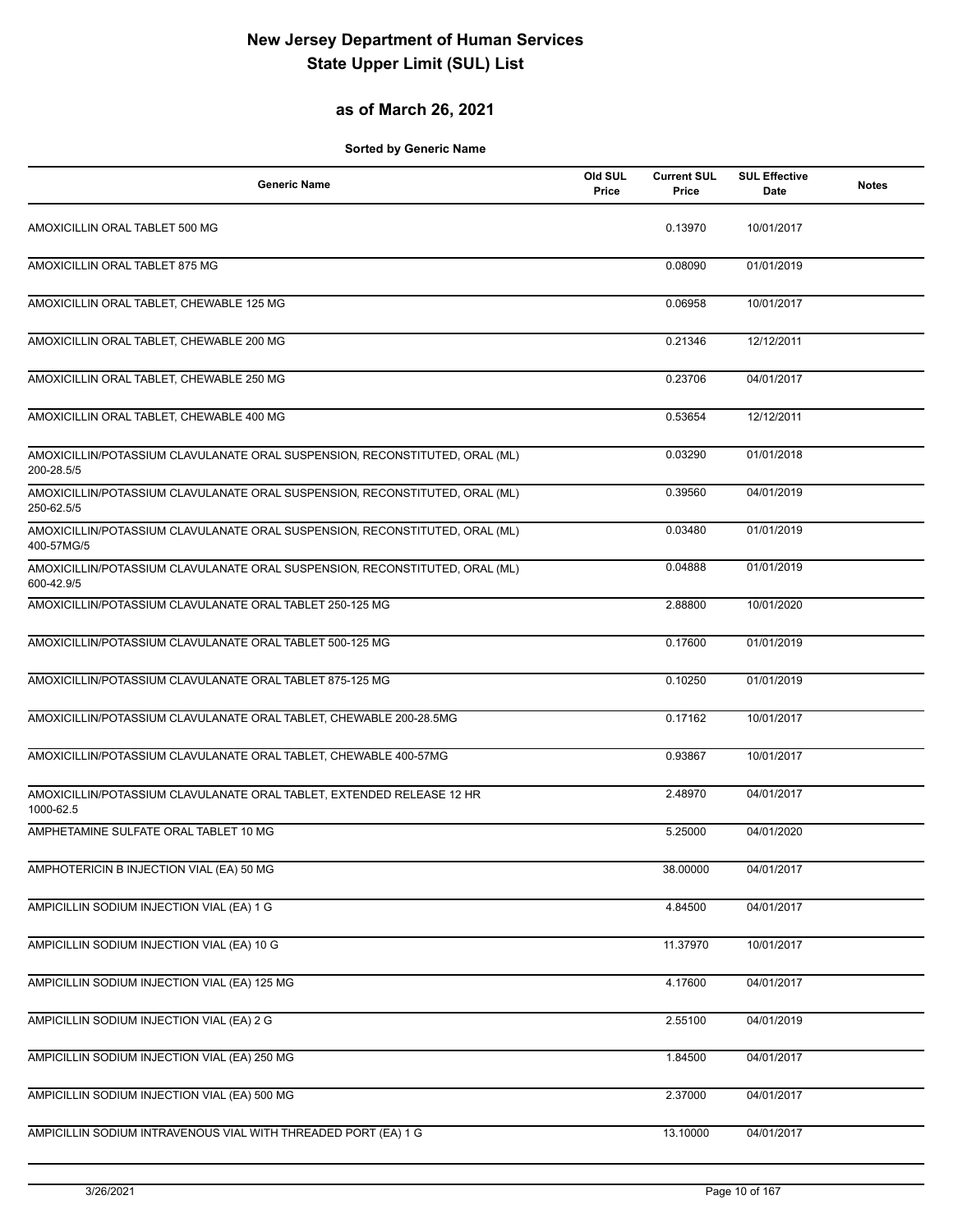### **as of March 26, 2021**

| <b>Generic Name</b>                                                                             | Old SUL<br>Price | <b>Current SUL</b><br>Price | <b>SUL Effective</b><br>Date | <b>Notes</b> |
|-------------------------------------------------------------------------------------------------|------------------|-----------------------------|------------------------------|--------------|
| AMPICILLIN SODIUM INTRAVENOUS VIAL WITH THREADED PORT (EA) 2 G                                  |                  | 25.41000                    | 04/01/2017                   |              |
| AMPICILLIN SODIUM/SULBACTAM SODIUM INJECTION VIAL (EA) 1.5 G                                    |                  | 3.74865                     | 10/01/2017                   |              |
| AMPICILLIN SODIUM/SULBACTAM SODIUM INJECTION VIAL (EA) 15 G                                     |                  | 21.86000                    | 04/01/2017                   |              |
| AMPICILLIN SODIUM/SULBACTAM SODIUM INJECTION VIAL (EA) 3 G                                      |                  | 2.50000                     | 01/01/2018                   |              |
| AMPICILLIN SODIUM/SULBACTAM SODIUM INTRAVENOUS VIAL WITH THREADED PORT (EA)<br>1.5 <sub>G</sub> |                  | 5.59500                     | 12/12/2011                   |              |
| AMPICILLIN SODIUM/SULBACTAM SODIUM INTRAVENOUS VIAL WITH THREADED PORT (EA)<br>3 G              |                  | 9.24000                     | 12/12/2011                   |              |
| AMPICILLIN TRIHYDRATE ORAL CAPSULE 250 MG                                                       |                  | 0.06979                     | 04/01/2017                   |              |
| AMPICILLIN TRIHYDRATE ORAL CAPSULE 500 MG                                                       |                  | 0.12460                     | 04/01/2017                   |              |
| AMPICILLIN TRIHYDRATE ORAL SUSPENSION, RECONSTITUTED, ORAL (ML) 125 MG/5ML                      |                  | 0.05412                     | 10/01/2017                   |              |
| AMPICILLIN TRIHYDRATE ORAL SUSPENSION, RECONSTITUTED, ORAL (ML) 250 MG/5ML                      |                  | 0.10800                     | 04/01/2017                   |              |
| ANAGRELIDE HCL ORAL CAPSULE 0.5 MG                                                              |                  | 0.22598                     | 10/01/2017                   |              |
| ANAGRELIDE HCL ORAL CAPSULE 1 MG                                                                |                  | 0.25164                     | 10/01/2017                   |              |
| ANASTROZOLE ORAL TABLET 1 MG                                                                    |                  | 0.04000                     | 01/01/2019                   |              |
| ANTIPYRINE/BENZOCAINE/GLYCERIN OTIC DROPS 5.4 %-1.4%                                            |                  | 0.72000                     | 12/12/2011                   |              |
| ANTIVENIN, LATRODECTUS MACTANS INJECTION VIAL (EA) 6000 UNIT                                    |                  | 27.71000                    | 04/01/2017                   |              |
| ANTIVENIN, MICRURUS FULVIUS INJECTION VIAL (EA)                                                 |                  | 4950.00000                  | 04/01/2017                   |              |
| APRACLONIDINE HCL OPHTHALMIC DROPS 0.5 %                                                        |                  | 11.66343                    | 04/01/2017                   |              |
| APREPITANT ORAL CAPSULE 125 MG                                                                  |                  | 254.70833                   | 04/01/2017                   |              |
| APREPITANT ORAL CAPSULE 40 MG                                                                   |                  | 87.94800                    | 04/01/2017                   |              |
| APREPITANT ORAL CAPSULE 80 MG                                                                   |                  | 163.00833                   | 04/01/2017                   |              |
| APREPITANT ORAL CAPSULE, DOSE PACK 125MG-80MG                                                   |                  | 192.33000                   | 04/01/2017                   |              |
| ARGATROBAN IN 0.9 % SODIUM CHLORIDE INTRAVENOUS INTRAVENOUS SOLUTION<br>250MG/250               |                  | 3.17800                     | 04/01/2017                   |              |
| ARGATROBAN IN 0.9 % SODIUM CHLORIDE INTRAVENOUS VIAL (ML) 125 MG/125                            |                  | 4.53944                     | 04/01/2017                   |              |
| ARGATROBAN IN 0.9 % SODIUM CHLORIDE INTRAVENOUS VIAL (ML) 50 MG/50ML                            |                  | 3.96000                     | 04/01/2017                   |              |
| ARGATROBAN IN SODIUM CHLORIDE, ISO-OSMOTIC INTRAVENOUS VIAL (ML) 50 MG/50ML                     |                  | 4.40000                     | 04/01/2017                   |              |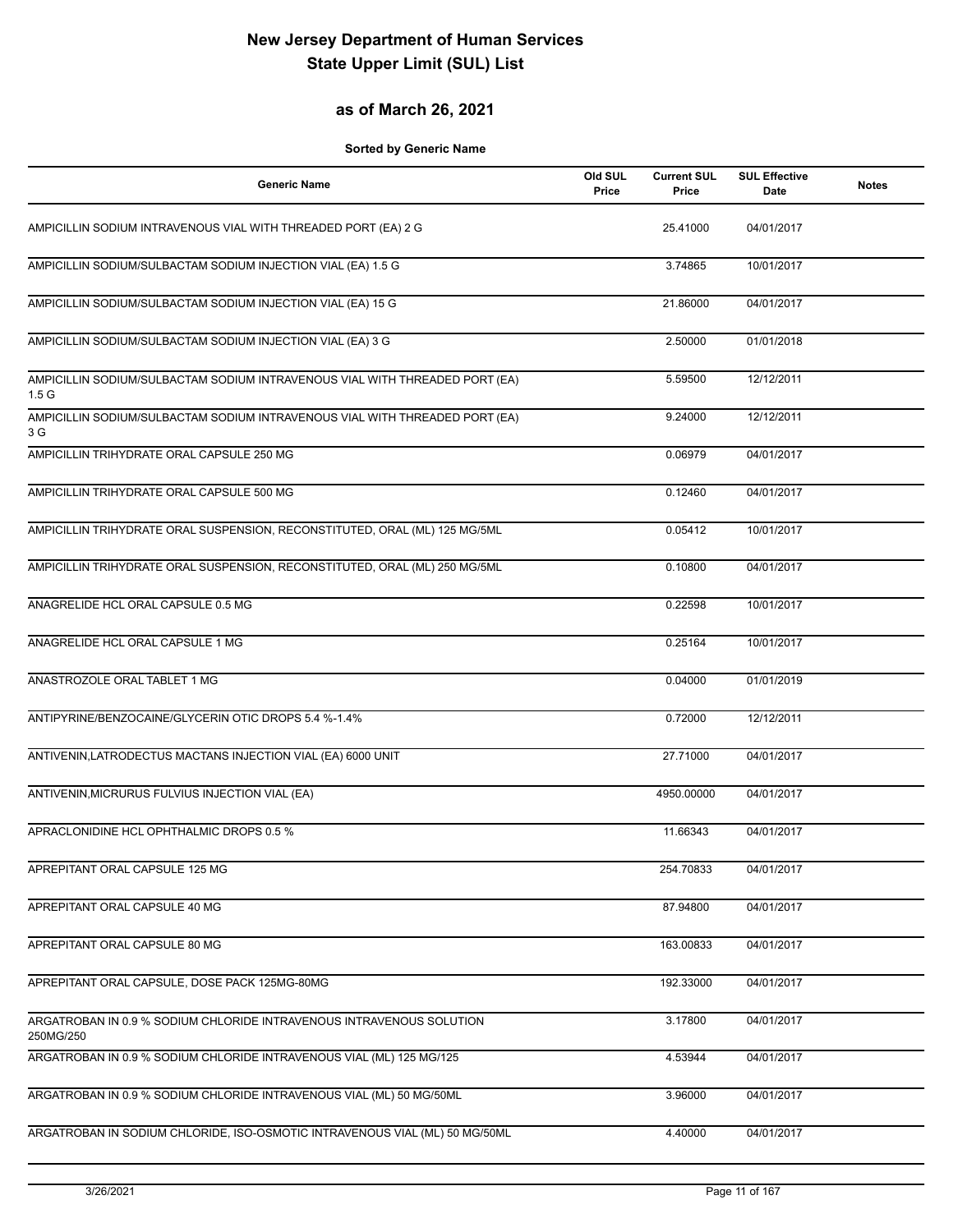### **as of March 26, 2021**

| <b>Generic Name</b>                                          | Old SUL<br>Price | <b>Current SUL</b><br>Price | <b>SUL Effective</b><br>Date | <b>Notes</b> |
|--------------------------------------------------------------|------------------|-----------------------------|------------------------------|--------------|
| ARGATROBAN INTRAVENOUS VIAL (ML) 100 MG/ML                   |                  | 204.00000                   | 04/01/2017                   |              |
| ARIPIPRAZOLE ORAL SOLUTION, ORAL 1 MG/ML                     |                  | 1.45920                     | 10/01/2019                   |              |
| ARIPIPRAZOLE ORAL TABLET 10 MG                               |                  | 0.07267                     | 01/01/2019                   |              |
| ARIPIPRAZOLE ORAL TABLET 15 MG                               |                  | 0.09600                     | 01/01/2019                   |              |
| ARIPIPRAZOLE ORAL TABLET 2 MG                                |                  | 0.08967                     | 01/01/2019                   |              |
| ARIPIPRAZOLE ORAL TABLET 20 MG                               |                  | 0.11000                     | 01/01/2019                   |              |
| ARIPIPRAZOLE ORAL TABLET 30 MG                               |                  | 0.13300                     | 01/01/2019                   |              |
| ARIPIPRAZOLE ORAL TABLET 5 MG                                |                  | 0.06633                     | 01/01/2019                   |              |
| ARIPIPRAZOLE ORAL TABLET, DISINTEGRATING 10 MG               |                  | 30.63466                    | 04/01/2017                   |              |
| ARIPIPRAZOLE ORAL TABLET, DISINTEGRATING 15 MG               |                  | 30.63466                    | 04/01/2017                   |              |
| ARMODAFINIL ORAL TABLET 150 MG                               |                  | 1.23167                     | 01/01/2019                   |              |
| ARMODAFINIL ORAL TABLET 200 MG                               |                  | 1.27067                     | 04/01/2020                   |              |
| ARMODAFINIL ORAL TABLET 250 MG                               |                  | 1.01900                     | 07/01/2018                   |              |
| ARMODAFINIL ORAL TABLET 50 MG                                | 5.06611          | 0.43671                     | 04/01/2021                   |              |
| ASCORBIC ACID INJECTION VIAL (ML) 500 MG/ML                  |                  | 1.80960                     | 04/01/2017                   |              |
| ASCORBIC ACID ORAL SYRUP 500 MG/5ML                          |                  | 0.04152                     | 12/12/2011                   |              |
| ASCORBIC ACID ORAL TABLET 1000 MG                            |                  | 0.05712                     | 12/12/2011                   |              |
| ASCORBIC ACID ORAL TABLET 250 MG                             |                  | 0.01904                     | 12/12/2011                   |              |
| ASCORBIC ACID ORAL TABLET 500 MG                             |                  | 0.03127                     | 12/12/2011                   |              |
| ASCORBIC ACID ORAL TABLET, CHEWABLE 500 MG                   |                  | 0.04863                     | 12/12/2011                   |              |
| ASPIRIN ORAL TABLET 325 MG                                   |                  | 0.01050                     | 04/01/2017                   |              |
| ASPIRIN ORAL TABLET, CHEWABLE 81 MG                          |                  | 0.01500                     | 10/01/2017                   |              |
| ASPIRIN ORAL TABLET, DELAYED RELEASE (ENTERIC COATED) 325 MG |                  | 0.01330                     | 04/01/2017                   |              |
| ASPIRIN ORAL TABLET, DELAYED RELEASE (ENTERIC COATED) 81 MG  |                  | 0.00539                     | 10/01/2017                   |              |
| ASPIRIN RECTAL SUPPOSITORY, RECTAL 300 MG                    |                  | 1.16666                     | 04/01/2017                   |              |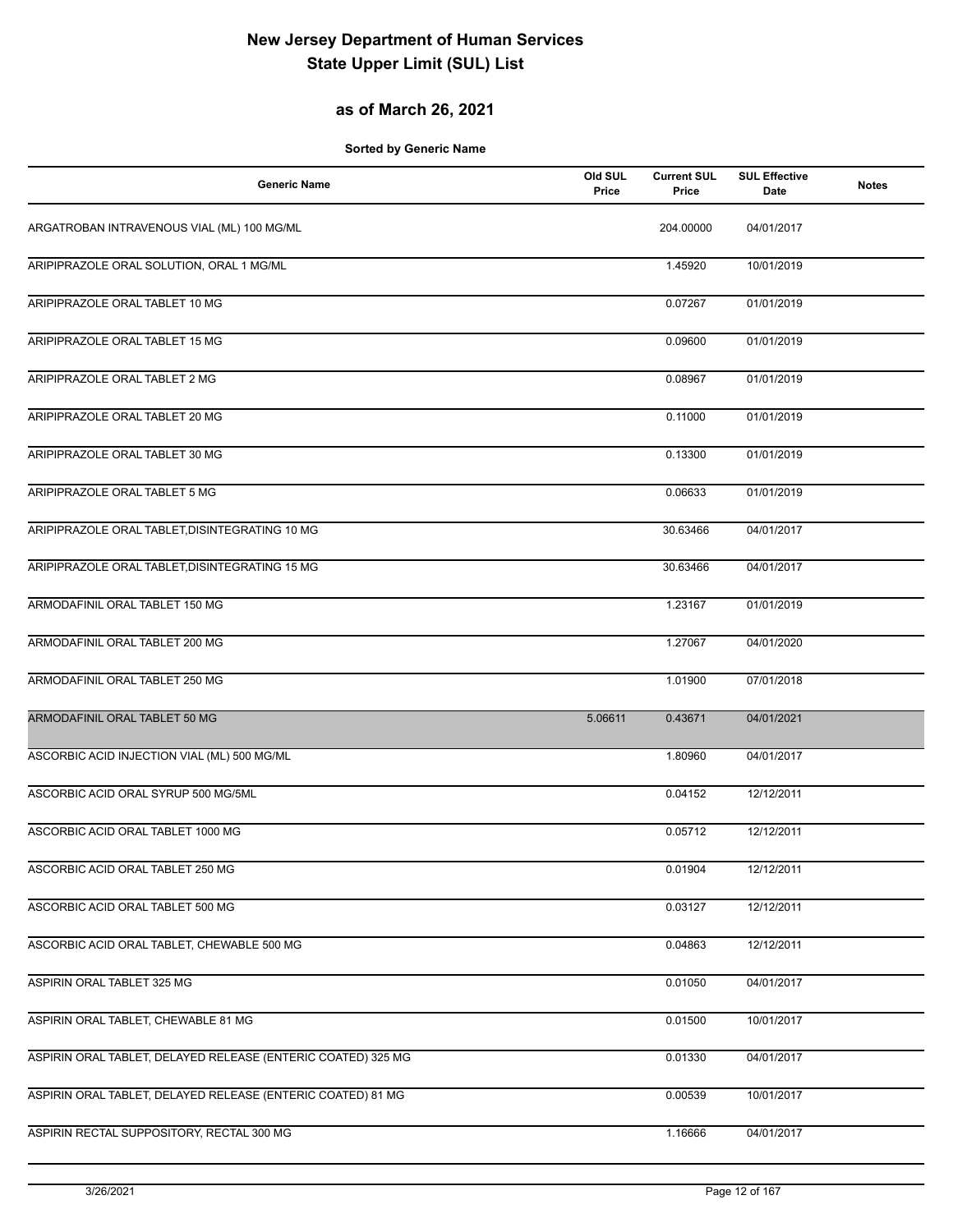### **as of March 26, 2021**

| <b>Generic Name</b>                                                               | Old SUL<br>Price | <b>Current SUL</b><br>Price | <b>SUL Effective</b><br>Date | <b>Notes</b> |
|-----------------------------------------------------------------------------------|------------------|-----------------------------|------------------------------|--------------|
| ASPIRIN RECTAL SUPPOSITORY, RECTAL 600 MG                                         |                  | 1.20666                     | 04/01/2017                   |              |
| ASPIRIN/ACETAMINOPHEN/CAFFEINE ORAL TABLET 250-250-65                             |                  | 0.05575                     | 04/01/2017                   |              |
| ASPIRIN/CAFFEINE/DIHYDROCODEINE BITARTRATE ORAL CAPSULE 356-30-16                 |                  | 1.53950                     | 04/01/2017                   |              |
| ASPIRIN/CALCIUM CARBONATE/MAGNESIUM ORAL TABLET 325 MG                            |                  | 0.01771                     | 04/01/2017                   |              |
| ASPIRIN/DIPYRIDAMOLE ORAL CAPSULE, EXTENDED RELEASE MULTIPHASE 12HR<br>25MG-200MG |                  | 1.39453                     | 01/01/2021                   |              |
| ATAZANAVIR SULFATE ORAL CAPSULE 200 MG                                            |                  | 4.48417                     | 07/01/2019                   |              |
| ATAZANAVIR SULFATE ORAL CAPSULE 300 MG                                            |                  | 7.50000                     | 10/01/2019                   |              |
| ATENOLOL ORAL TABLET 100 MG                                                       |                  | 0.02480                     | 04/01/2017                   |              |
| ATENOLOL ORAL TABLET 25 MG                                                        |                  | 0.01208                     | 04/01/2017                   |              |
| ATENOLOL ORAL TABLET 50 MG                                                        |                  | 0.00960                     | 07/01/2017                   |              |
| ATENOLOL/CHLORTHALIDONE ORAL TABLET 100MG-25MG                                    |                  | 0.07688                     | 10/01/2017                   |              |
| ATENOLOL/CHLORTHALIDONE ORAL TABLET 50 MG-25MG                                    |                  | 0.04553                     | 10/01/2017                   |              |
| ATOMOXETINE HCL ORAL CAPSULE 10 MG                                                |                  | 1.83300                     | 10/01/2020                   |              |
| ATOMOXETINE HCL ORAL CAPSULE 100 MG                                               |                  | 1.66900                     | 01/01/2020                   |              |
| ATOMOXETINE HCL ORAL CAPSULE 18 MG                                                |                  | 1.30000                     | 07/01/2019                   |              |
| ATOMOXETINE HCL ORAL CAPSULE 25 MG                                                |                  | 1.66667                     | 01/01/2019                   |              |
| ATOMOXETINE HCL ORAL CAPSULE 40 MG                                                | 1.56417          | 1.23845                     | 04/01/2021                   |              |
| ATOMOXETINE HCL ORAL CAPSULE 60 MG                                                |                  | 1.92717                     | 10/01/2020                   |              |
| ATOMOXETINE HCL ORAL CAPSULE 80 MG                                                |                  | 1.66667                     | 01/01/2020                   |              |
| ATORVASTATIN CALCIUM ORAL TABLET 10 MG                                            |                  | 0.03267                     | 04/01/2017                   |              |
| ATORVASTATIN CALCIUM ORAL TABLET 20 MG                                            |                  | 0.04500                     | 07/01/2018                   |              |
| ATORVASTATIN CALCIUM ORAL TABLET 40 MG                                            |                  | 0.05290                     | 10/01/2017                   |              |
| ATORVASTATIN CALCIUM ORAL TABLET 80 MG                                            |                  | 0.07000                     | 07/01/2018                   |              |
| ATOVAQUONE ORAL SUSPENSION, ORAL (FINAL DOSE FORM) 750 MG/5ML                     |                  | 1.42857                     | 01/01/2020                   |              |
| ATOVAQUONE/PROGUANIL HCL ORAL TABLET 250-100 MG                                   |                  | 2.19550                     | 01/01/2020                   |              |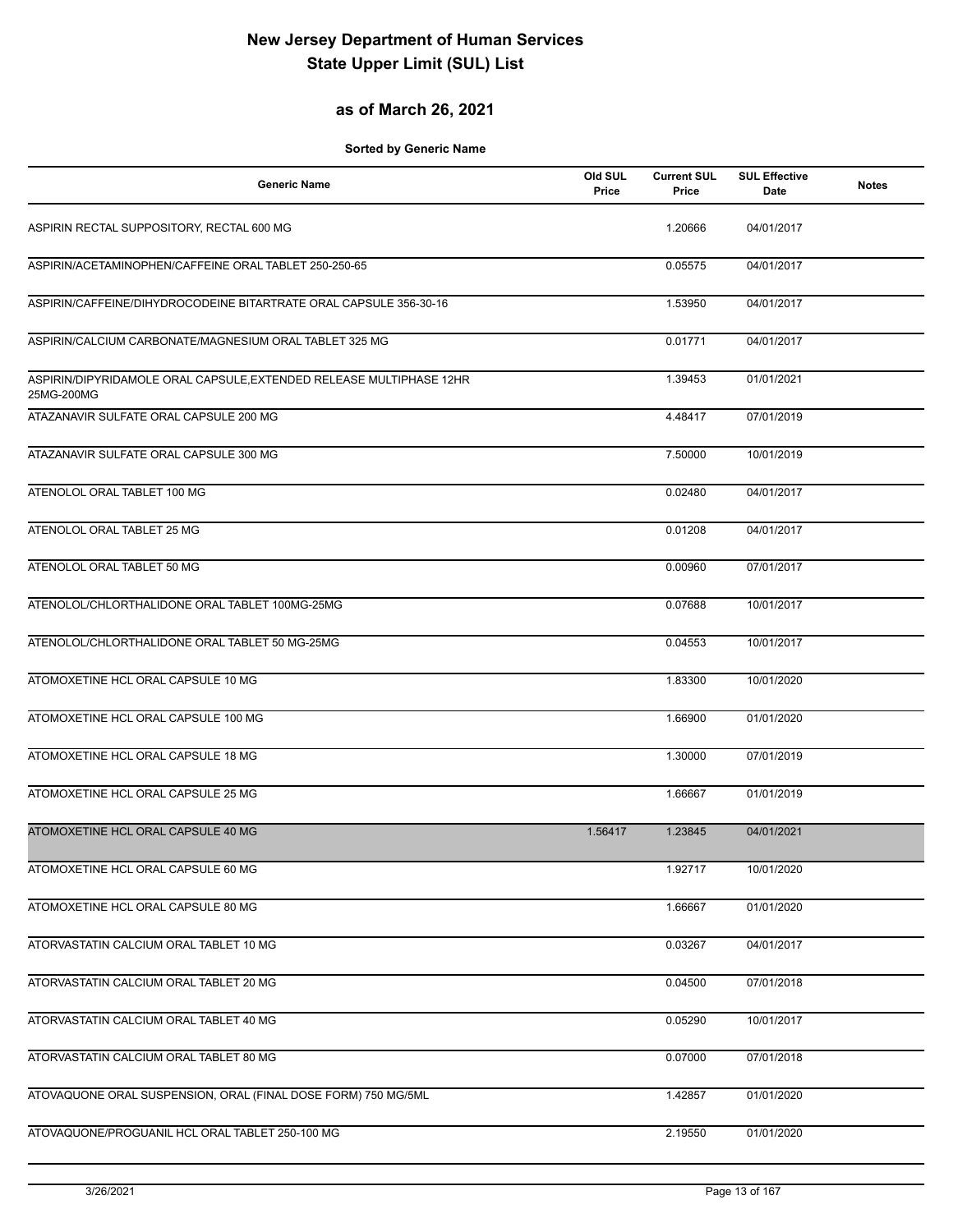### **as of March 26, 2021**

| <b>Generic Name</b>                                                                       | Old SUL<br>Price | <b>Current SUL</b><br>Price | <b>SUL Effective</b><br>Date | <b>Notes</b> |
|-------------------------------------------------------------------------------------------|------------------|-----------------------------|------------------------------|--------------|
| ATOVAQUONE/PROGUANIL HCL ORAL TABLET 62.5-25 MG                                           |                  | 0.78180                     | 04/01/2017                   |              |
| ATRACURIUM BESYLATE INTRAVENOUS VIAL (ML) 10 MG/ML                                        |                  | 1.30000                     | 04/01/2017                   |              |
| ATROPINE SULFATE INJECTION SYRINGE (ML) 0.05 MG/ML                                        |                  | 2.31600                     | 04/01/2017                   |              |
| ATROPINE SULFATE INJECTION SYRINGE (ML) 0.1 MG/ML                                         |                  | 0.46100                     | 04/01/2017                   |              |
| ATROPINE SULFATE INJECTION VIAL (ML) 0.4 MG/ML                                            |                  | 1.75500                     | 04/01/2017                   |              |
| ATROPINE SULFATE INJECTION VIAL (ML) 1 MG/ML                                              |                  | 5.50000                     | 04/01/2017                   |              |
| ATROPINE SULFATE OPHTHALMIC DROPS 1 %                                                     |                  | 9.00400                     | 04/01/2017                   |              |
| ATROPINE SULFATE OPHTHALMIC OINTMENT (GRAM) 1 %                                           |                  | 0.50250                     | 10/01/2017                   |              |
| ATROPINE SULFATE/PF OPHTHALMIC DROPS 1 %                                                  |                  | 3.22750                     | 12/12/2011                   |              |
| AZACITIDINE INJECTION VIAL (EA) 100 MG                                                    |                  | 311.28000                   | 04/01/2017                   |              |
| AZATHIOPRINE ORAL TABLET 50 MG                                                            |                  | 0.17000                     | 01/01/2020                   |              |
| AZATHIOPRINE SODIUM INJECTION VIAL (EA) 100 MG                                            |                  | 250.00000                   | 04/01/2017                   |              |
| AZELAIC ACID TOPICAL GEL (GRAM) 15 %                                                      |                  | 1.97380                     | 04/01/2020                   |              |
| AZELASTINE HCL NASAL AEROSOL, SPRAY WITH PUMP (ML) 137 MCG                                |                  | 0.17700                     | 01/01/2019                   |              |
| AZELASTINE HCL NASAL AEROSOL, SPRAY WITH PUMP (ML) 205.5 MCG                              |                  | 0.66917                     | 01/01/2021                   |              |
| AZELASTINE HCL OPHTHALMIC DROPS 0.05 %                                                    |                  | 1.31833                     | 01/01/2021                   |              |
| AZELASTINE HCL/FLUTICASONE PROPIONATE NASAL AEROSOL, SPRAY WITH PUMP<br>(GRAM) 137-50 MCG |                  | 4.48317                     | 04/01/2021                   |              |
| AZITHROMYCIN INTRAVENOUS VIAL (EA) 500 MG                                                 |                  | 7.32645                     | 10/01/2017                   |              |
| AZITHROMYCIN INTRAVENOUS VIAL WITH THREADED PORT (EA) 500 MG                              |                  | 7.32645                     | 10/01/2017                   |              |
| AZITHROMYCIN ORAL PACKET (EA) 1 G                                                         |                  | 7.50735                     | 10/01/2017                   |              |
| AZITHROMYCIN ORAL SUSPENSION, RECONSTITUTED, ORAL (ML) 100 MG/5ML                         |                  | 0.43550                     | 10/01/2017                   |              |
| AZITHROMYCIN ORAL SUSPENSION, RECONSTITUTED, ORAL (ML) 200 MG/5ML                         |                  | 0.22833                     | 04/01/2017                   |              |
| AZITHROMYCIN ORAL TABLET 250 MG                                                           |                  | 0.16333                     | 04/01/2017                   |              |
| AZITHROMYCIN ORAL TABLET 500 MG                                                           |                  | 0.41111                     | 04/01/2017                   |              |
| AZITHROMYCIN ORAL TABLET 600 MG                                                           |                  | 1.04400                     | 01/01/2019                   |              |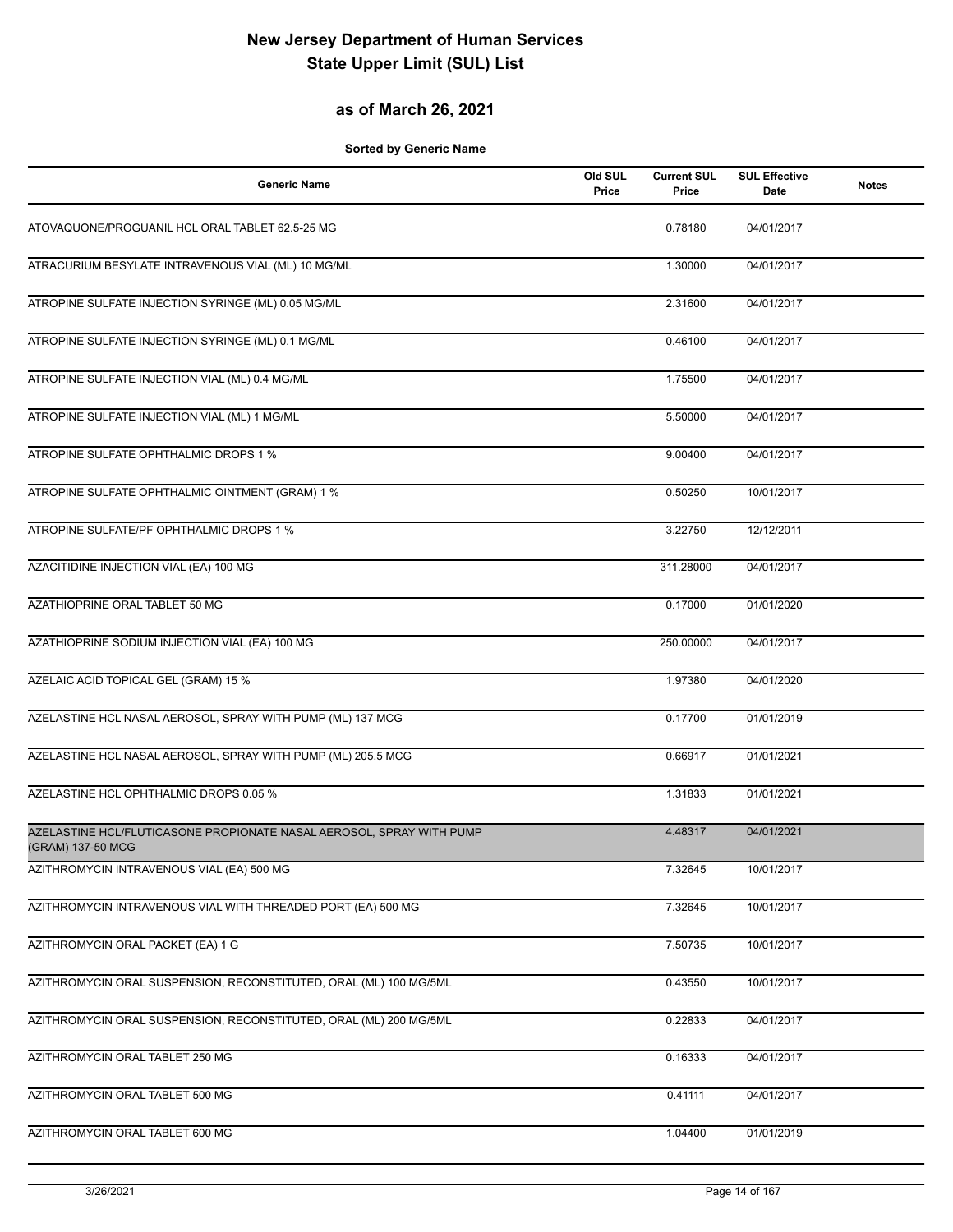### **as of March 26, 2021**

| <b>Generic Name</b>                                                   | Old SUL<br>Price | <b>Current SUL</b><br>Price | <b>SUL Effective</b><br><b>Date</b> | <b>Notes</b> |
|-----------------------------------------------------------------------|------------------|-----------------------------|-------------------------------------|--------------|
| AZTREONAM INJECTION VIAL (EA) 1 G                                     |                  | 27.31000                    | 04/01/2017                          |              |
| AZTREONAM INJECTION VIAL (EA) 2 G                                     |                  | 54.29100                    | 01/01/2018                          |              |
| B COMPLEX WITH VITAMIN C ORAL TABLET                                  |                  | 0.08573                     | 12/12/2011                          |              |
| BACITRACIN INTRAMUSCULAR VIAL (EA) 50000 UNIT                         |                  | 5.00000                     | 04/01/2017                          |              |
| BACITRACIN OPHTHALMIC OINTMENT (GRAM) 500 UNIT/G                      |                  | 24.27142                    | 05/24/2019                          |              |
| BACITRACIN TOPICAL OINTMENT (GRAM) 500 UNIT/G                         |                  | 0.05810                     | 04/01/2019                          |              |
| BACITRACIN TOPICAL PACKET (EA) 500 UNIT/G                             |                  | 0.07141                     | 04/01/2017                          |              |
| BACITRACIN ZINC TOPICAL OINTMENT (GRAM) 500 UNIT/G                    |                  | 0.07958                     | 04/01/2017                          |              |
| BACITRACIN ZINC TOPICAL PACKET (EA) 500 UNIT/G                        |                  | 0.20000                     | 04/01/2017                          |              |
| BACITRACIN ZINC/POLYMYXIN B SULFATE TOPICAL OINTMENT (GRAM) 500-10K/G |                  | 0.08063                     | 04/01/2017                          |              |
| BACITRACIN/POLYMYXIN B SULFATE OPHTHALMIC OINTMENT (GRAM) 500-10K/G   |                  | 2.05714                     | 10/01/2019                          |              |
| BACITRACIN/POLYMYXIN B SULFATE TOPICAL OINTMENT (GRAM) 500-10K/G      |                  | 0.11650                     | 10/01/2017                          |              |
| BACITRACIN/POLYMYXIN B SULFATE TOPICAL PACKET (EA)                    |                  | 0.19000                     | 04/01/2017                          |              |
| BACLOFEN MISCELLANEOUS POWDER (GRAM) 100 %                            |                  | 2.73600                     | 12/12/2011                          |              |
| BACLOFEN ORAL TABLET 10 MG                                            | 0.05964          | 0.05757                     | 04/01/2021                          |              |
| BACLOFEN ORAL TABLET 20 MG                                            |                  | 0.11123                     | 10/01/2020                          |              |
| BACLOFEN ORAL TABLET 5 MG                                             |                  | 0.86076                     | 04/01/2021                          |              |
| BACTERIOSTATIC SODIUM CHLORIDE INJECTION VIAL (ML) 0.9 %              |                  | 0.02245                     | 10/01/2017                          |              |
| BALANCED SALT IRRIG SOLN NO.2 INTRAOCULAR SOLUTION, IRRIGATION        |                  | 0.02050                     | 04/01/2017                          |              |
| BALSALAZIDE DISODIUM ORAL CAPSULE 750 MG                              |                  | 0.22496                     | 04/01/2018                          |              |
| BCG LIVE INTRAVESICAL VIAL (EA) 50 MG                                 |                  | 145.15000                   | 04/01/2017                          |              |
| BENAZEPRIL HCL ORAL TABLET 10 MG                                      |                  | 0.01900                     | 01/01/2019                          |              |
| BENAZEPRIL HCL ORAL TABLET 20 MG                                      |                  | 0.03200                     | 04/01/2017                          |              |
| BENAZEPRIL HCL ORAL TABLET 40 MG                                      |                  | 0.05240                     | 04/01/2017                          |              |
| BENAZEPRIL HCL ORAL TABLET 5 MG                                       |                  | 0.02402                     | 10/01/2017                          |              |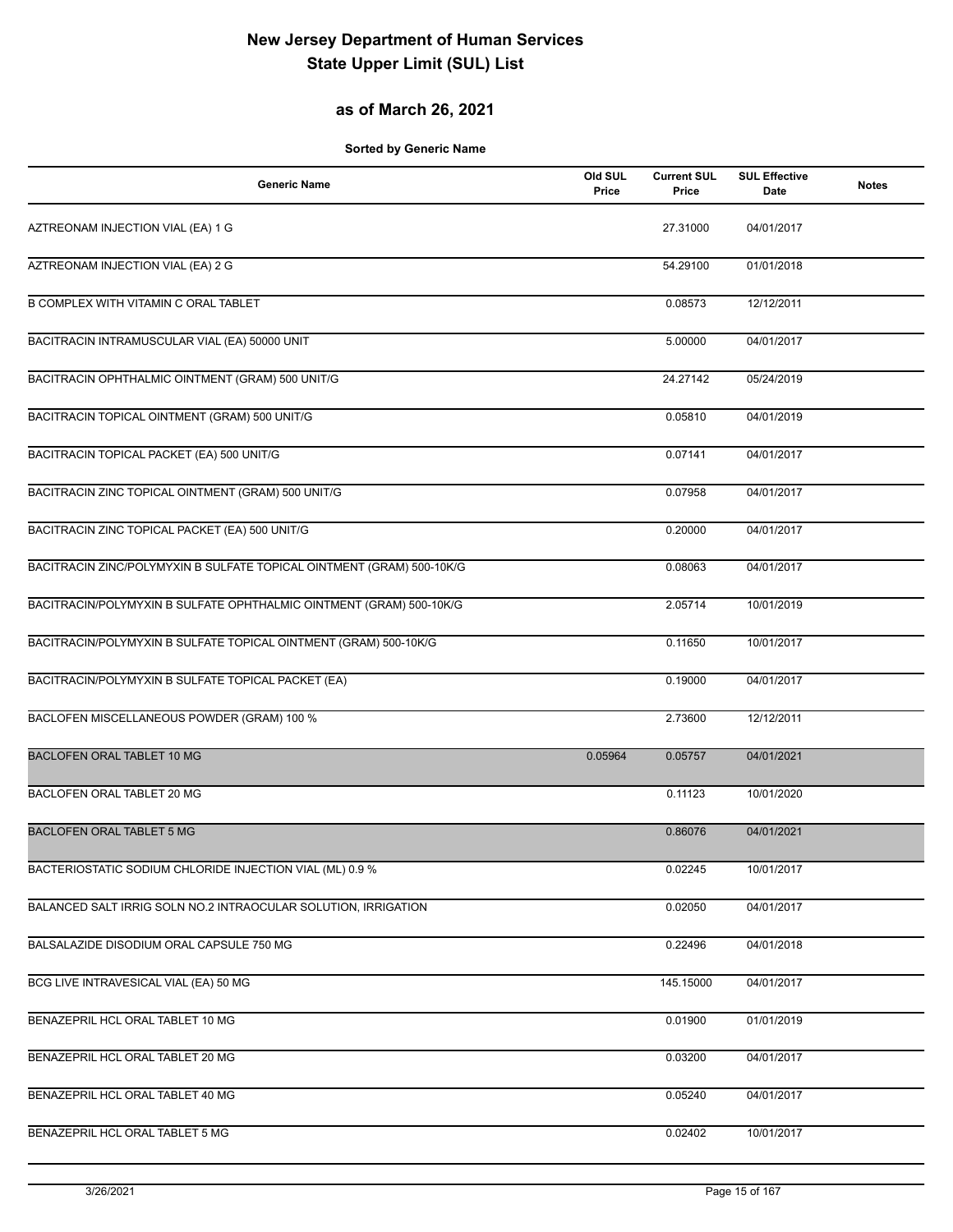### **as of March 26, 2021**

| <b>Generic Name</b>                                                               | Old SUL<br>Price | <b>Current SUL</b><br>Price | <b>SUL Effective</b><br><b>Date</b> | <b>Notes</b> |
|-----------------------------------------------------------------------------------|------------------|-----------------------------|-------------------------------------|--------------|
| BENAZEPRIL HCL/HYDROCHLOROTHIAZIDE ORAL TABLET 10-12.5MG                          |                  | 0.56041                     | 10/01/2020                          |              |
| BENAZEPRIL HCL/HYDROCHLOROTHIAZIDE ORAL TABLET 20 MG-25MG                         |                  | 0.13970                     | 10/01/2017                          |              |
| BENAZEPRIL HCL/HYDROCHLOROTHIAZIDE ORAL TABLET 20-12.5 MG                         |                  | 0.12010                     | 10/01/2017                          |              |
| BENAZEPRIL HCL/HYDROCHLOROTHIAZIDE ORAL TABLET 5-6.25MG                           |                  | 0.89470                     | 04/01/2017                          |              |
| BENOXINATE HCL/FLUORESCEIN SODIUM OPHTHALMIC DROPS 0.4%-0.25%                     |                  | 8.57200                     | 04/01/2017                          |              |
| BENZALKONIUM CHLORIDE TOPICAL LIQUID (ML)                                         |                  | 0.01966                     | 04/01/2017                          |              |
| BENZETHONIUM CHLORIDE TOPICAL CLEANSER (ML) 0.13 %                                |                  | 0.01064                     | 04/01/2017                          |              |
| BENZETHONIUM CHLORIDE TOPICAL FOAM (ML) 0.13 %                                    |                  | 0.04776                     | 04/01/2017                          |              |
| BENZETHONIUM CHLORIDE/PETROLATUM, WHITE TOPICAL COMBINATION PACKAGE (EA)<br>0.13% |                  | 11.60000                    | 04/01/2017                          |              |
| BENZOCAINE/MENTHOL MUCOUS MEMBRANE LOZENGE 15MG-3.6MG                             |                  | 0.08945                     | 04/01/2017                          |              |
| BENZOCAINE/TRICLOSAN TOPICAL AEROSOL, SPRAY (GRAM) 20 %-0.13%                     |                  | 0.04611                     | 04/01/2017                          |              |
| BENZOIN/ALOE VERA/STORAX/TOLU BALSAM TOPICAL TINCTURE 10-2-8-4%                   |                  | 0.07457                     | 04/01/2017                          |              |
| BENZONATATE ORAL CAPSULE 100 MG                                                   |                  | 0.06472                     | 10/01/2017                          |              |
| BENZONATATE ORAL CAPSULE 150 MG                                                   |                  | 2.20400                     | 04/01/2017                          |              |
| BENZONATATE ORAL CAPSULE 200 MG                                                   |                  | 0.10040                     | 10/01/2017                          |              |
| BENZOYL PEROXIDE MICROSPHERES TOPICAL CLEANSER (GRAM) 7 %                         |                  | 0.16455                     | 10/01/2017                          |              |
| BENZOYL PEROXIDE TOPICAL CLEANSER (GRAM) 10 %                                     |                  | 0.04441                     | 04/01/2017                          |              |
| BENZOYL PEROXIDE TOPICAL CLEANSER (GRAM) 3 %                                      |                  | 0.10091                     | 04/01/2017                          |              |
| BENZOYL PEROXIDE TOPICAL CLEANSER (GRAM) 4 %                                      |                  | 0.03780                     | 04/01/2017                          |              |
| BENZOYL PEROXIDE TOPICAL CLEANSER (GRAM) 5 %                                      |                  | 0.03825                     | 04/01/2017                          |              |
| BENZOYL PEROXIDE TOPICAL CLEANSER (GRAM) 6 %                                      |                  | 0.06723                     | 04/01/2017                          |              |
| BENZOYL PEROXIDE TOPICAL CLEANSER (GRAM) 7 %                                      |                  | 0.24560                     | 12/12/2011                          |              |
| BENZOYL PEROXIDE TOPICAL CLEANSER (GRAM) 9%                                       |                  | 0.10050                     | 10/01/2017                          |              |
| BENZOYL PEROXIDE TOPICAL CLEANSER (ML) 7 %                                        |                  | 0.16455                     | 10/01/2017                          |              |
| BENZOYL PEROXIDE TOPICAL FOAM (GRAM) 5.3%                                         |                  | 1.75250                     | 04/01/2017                          |              |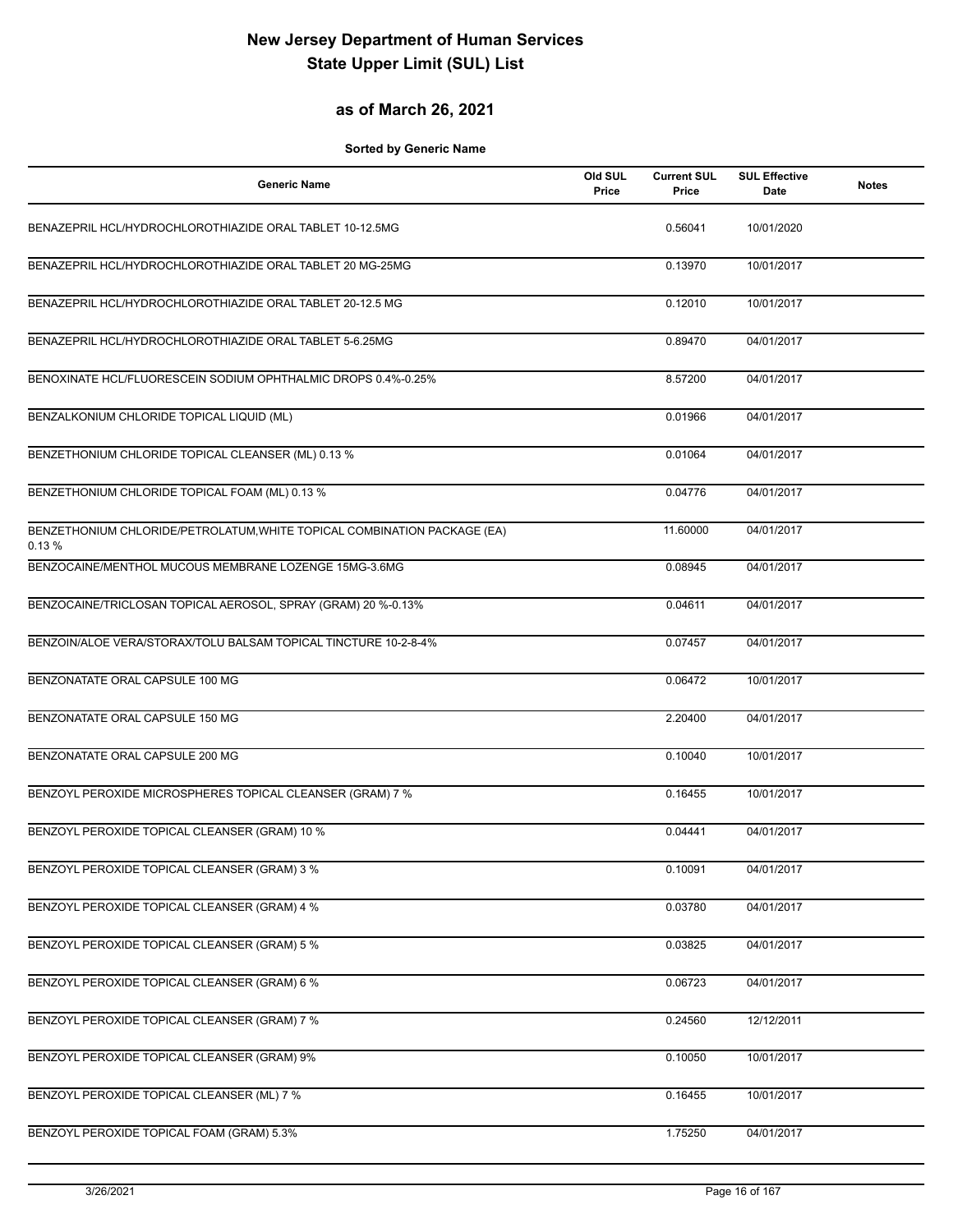### **as of March 26, 2021**

| <b>Generic Name</b>                                                                 | Old SUL<br>Price | <b>Current SUL</b><br>Price | <b>SUL Effective</b><br>Date | <b>Notes</b> |
|-------------------------------------------------------------------------------------|------------------|-----------------------------|------------------------------|--------------|
| BENZOYL PEROXIDE TOPICAL FOAM (GRAM) 9.8 %                                          |                  | 1.76290                     | 04/01/2017                   |              |
| BENZOYL PEROXIDE TOPICAL GEL (GRAM) 10 %                                            |                  | 0.05755                     | 10/01/2017                   |              |
| BENZOYL PEROXIDE TOPICAL GEL (GRAM) 2.5 %                                           |                  | 0.22872                     | 04/01/2017                   |              |
| BENZOYL PEROXIDE TOPICAL GEL (GRAM) 5 %                                             |                  | 0.04458                     | 10/01/2017                   |              |
| BENZOYL PEROXIDE TOPICAL GEL (GRAM) 8 %                                             |                  | 1.89692                     | 12/12/2011                   |              |
| BENZOYL PEROXIDE TOPICAL GEL, ALCOHOL BASED 5 %                                     |                  | 0.11904                     | 09/01/2011                   |              |
| BENZOYL PEROXIDE TOPICAL KIT 4%-5%                                                  |                  | 79.60385                    | 12/12/2011                   |              |
| BENZOYL PEROXIDE TOPICAL KIT 8%-5%                                                  |                  | 82.56923                    | 12/12/2011                   |              |
| BENZOYL PEROXIDE TOPICAL LOTION (ML) 10 %                                           |                  | 0.10843                     | 12/12/2011                   |              |
| BENZOYL PEROXIDE TOPICAL LOTION (ML) 5 %                                            |                  | 0.09493                     | 12/12/2011                   |              |
| BENZOYL PEROXIDE TOPICAL PADS, MEDICATED (EA) 3 %                                   |                  | 4.20950                     | 12/12/2011                   |              |
| BENZOYL PEROXIDE TOPICAL PADS, MEDICATED (EA) 6 %                                   |                  | 2.99050                     | 12/12/2011                   |              |
| BENZOYL PEROXIDE TOPICAL TOWELETTE (EA) 6 %                                         |                  | 5.41260                     | 10/01/2017                   |              |
| BENZOYL PEROXIDE/UREA TOPICAL CLEANSER (ML) 8.5%-10%                                |                  | 0.11538                     | 12/12/2011                   |              |
| BENZPHETAMINE HCL ORAL TABLET 25 MG                                                 |                  | 1.24950                     | 04/01/2017                   |              |
| BENZPHETAMINE HCL ORAL TABLET 50 MG                                                 |                  | 0.35330                     | 01/01/2020                   |              |
| BENZTROPINE MESYLATE INJECTION AMPUL (ML) 2 MG/2 ML                                 |                  | 16.50200                    | 04/01/2018                   |              |
| BENZTROPINE MESYLATE INJECTION VIAL (ML) 2 MG/2 ML                                  |                  | 22.50000                    | 04/01/2018                   |              |
| BENZTROPINE MESYLATE ORAL TABLET 0.5 MG                                             |                  | 0.04230                     | 01/01/2019                   |              |
| BENZTROPINE MESYLATE ORAL TABLET 1 MG                                               | 0.07752          | 0.06175                     | 04/01/2021                   |              |
| BENZTROPINE MESYLATE ORAL TABLET 2 MG                                               |                  | 0.06000                     | 01/01/2019                   |              |
| BETAMETHASONE ACETATE/BETAMETHASONE SODIUM PHOSPHATE INJECTION VIAL (ML)<br>6 MG/ML |                  | 6.12900                     | 04/01/2017                   |              |
| BETAMETHASONE DIPROPIONATE TOPICAL CREAM (GRAM) 0.05 %                              |                  | 0.14044                     | 04/01/2017                   |              |
| BETAMETHASONE DIPROPIONATE TOPICAL GEL (GRAM) 0.05 %                                |                  | 0.09470                     | 10/01/2017                   |              |
| BETAMETHASONE DIPROPIONATE TOPICAL LOTION (ML) 0.05 %                               |                  | 0.43250                     | 01/01/2020                   |              |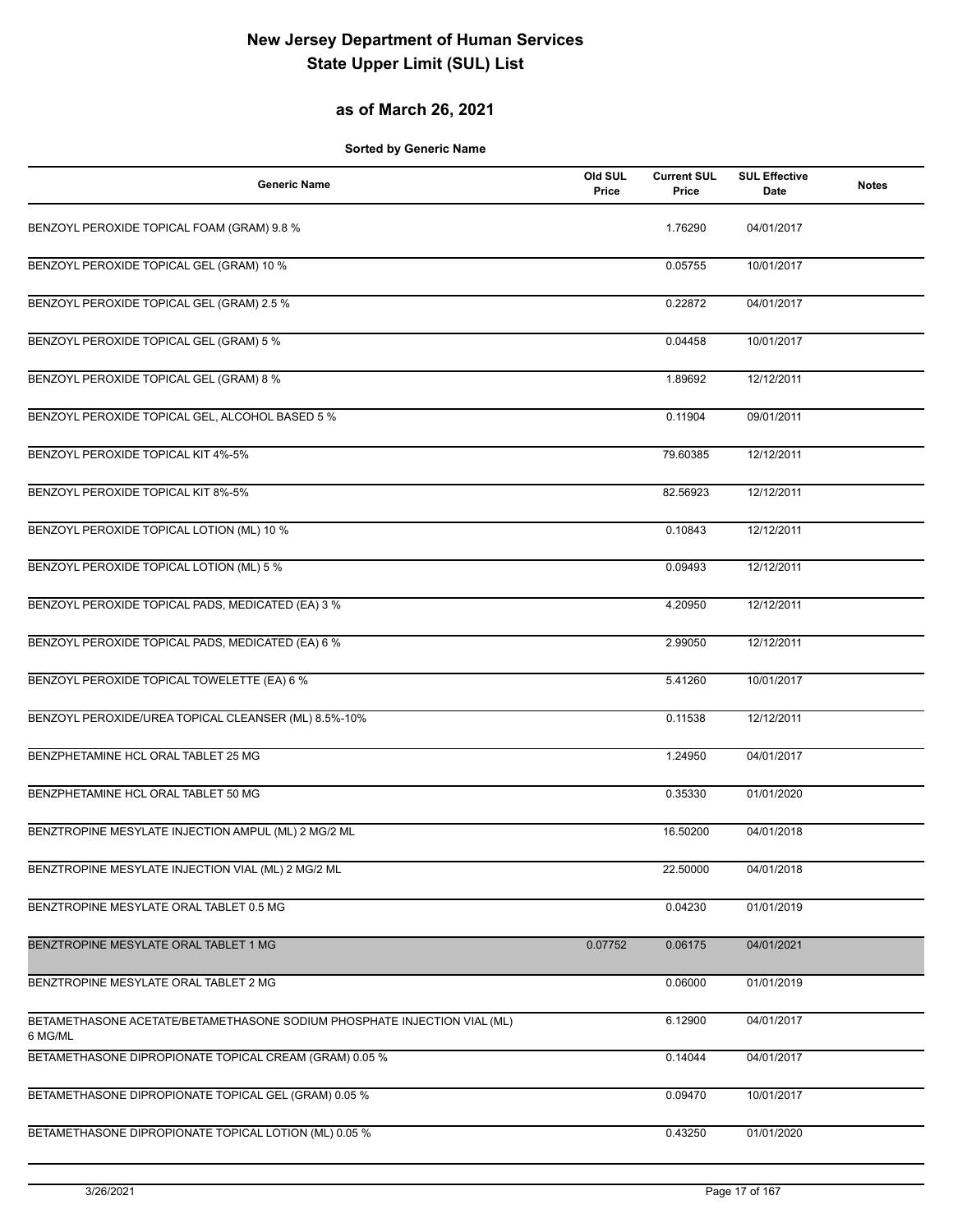### **as of March 26, 2021**

| <b>Generic Name</b>                                                                | Old SUL<br>Price | <b>Current SUL</b><br>Price | <b>SUL Effective</b><br>Date | <b>Notes</b> |
|------------------------------------------------------------------------------------|------------------|-----------------------------|------------------------------|--------------|
| BETAMETHASONE DIPROPIONATE TOPICAL OINTMENT (GRAM) 0.05 %                          |                  | 0.88239                     | 10/01/2017                   |              |
| BETAMETHASONE DIPROPIONATE/PROPYLENE GLYCOL TOPICAL CREAM (GRAM) 0.05 %            |                  | 0.14740                     | 04/01/2017                   |              |
| BETAMETHASONE DIPROPIONATE/PROPYLENE GLYCOL TOPICAL LOTION (ML) 0.05 %             |                  | 1.83783                     | 07/01/2018                   |              |
| BETAMETHASONE DIPROPIONATE/PROPYLENE GLYCOL TOPICAL OINTMENT (GRAM) 0.05<br>%      |                  | 1.08849                     | 04/01/2020                   |              |
| BETAMETHASONE VALERATE TOPICAL CREAM (GRAM) 0.1 %                                  |                  | 0.16667                     | 04/01/2020                   |              |
| BETAMETHASONE VALERATE TOPICAL FOAM (GRAM) 0.12 %                                  |                  | 2.10000                     | 07/01/2019                   |              |
| BETAMETHASONE VALERATE TOPICAL LOTION (ML) 0.1 %                                   |                  | 0.26967                     | 04/01/2020                   |              |
| BETAMETHASONE VALERATE TOPICAL OINTMENT (GRAM) 0.1 %                               |                  | 0.56667                     | 04/01/2020                   |              |
| BETAXOLOL HCL OPHTHALMIC DROPS 0.5 %                                               |                  | 7.35825                     | 04/01/2017                   |              |
| BETAXOLOL HCL ORAL TABLET 10 MG                                                    |                  | 0.51160                     | 10/01/2019                   |              |
| BETAXOLOL HCL ORAL TABLET 20 MG                                                    |                  | 0.67258                     | 10/01/2017                   |              |
| BETHANECHOL CHLORIDE ORAL TABLET 10 MG                                             |                  | 0.12834                     | 10/01/2017                   |              |
| BETHANECHOL CHLORIDE ORAL TABLET 25 MG                                             |                  | 0.17580                     | 10/01/2019                   |              |
| BETHANECHOL CHLORIDE ORAL TABLET 5 MG                                              |                  | 0.12190                     | 01/01/2020                   |              |
| BETHANECHOL CHLORIDE ORAL TABLET 50 MG                                             |                  | 0.22678                     | 04/01/2017                   |              |
| BEXAROTENE ORAL CAPSULE 75 MG                                                      |                  | 29.80580                    | 07/01/2019                   |              |
| BICALUTAMIDE ORAL TABLET 50 MG                                                     |                  | 0.10180                     | 10/01/2018                   |              |
| BIMATOPROST OPHTHALMIC DROPS 0.03 %                                                |                  | 31.09940                    | 04/01/2017                   |              |
| BIMATOPROST TOPICAL DROPS, WITH APPLICATOR (ML) 0.03 %                             |                  | 29.56600                    | 04/01/2017                   |              |
| BISACODYL ORAL TABLET 5 MG                                                         |                  | 0.04472                     | 04/01/2017                   |              |
| BISACODYL ORAL TABLET, DELAYED RELEASE (ENTERIC COATED) 5 MG                       |                  | 0.00715                     | 01/01/2019                   |              |
| BISACODYL RECTAL SUPPOSITORY, RECTAL 10 MG                                         |                  | 0.09958                     | 04/01/2017                   |              |
| BISACODYL/SODIUM CHLOR/SODIUM BICARB/POTASSIUM CHL/PEG 3350 ORAL KIT 5<br>MG-210 G |                  | 67.05000                    | 04/01/2017                   |              |
| BISMUTH SUBSALICYLATE ORAL SUSPENSION, ORAL (FINAL DOSE FORM) 262MG/15ML           |                  | 0.01037                     | 04/01/2017                   |              |
| BISMUTH SUBSALICYLATE ORAL SUSPENSION, ORAL (FINAL DOSE FORM) 525MG/15ML           |                  | 0.01039                     | 04/01/2017                   |              |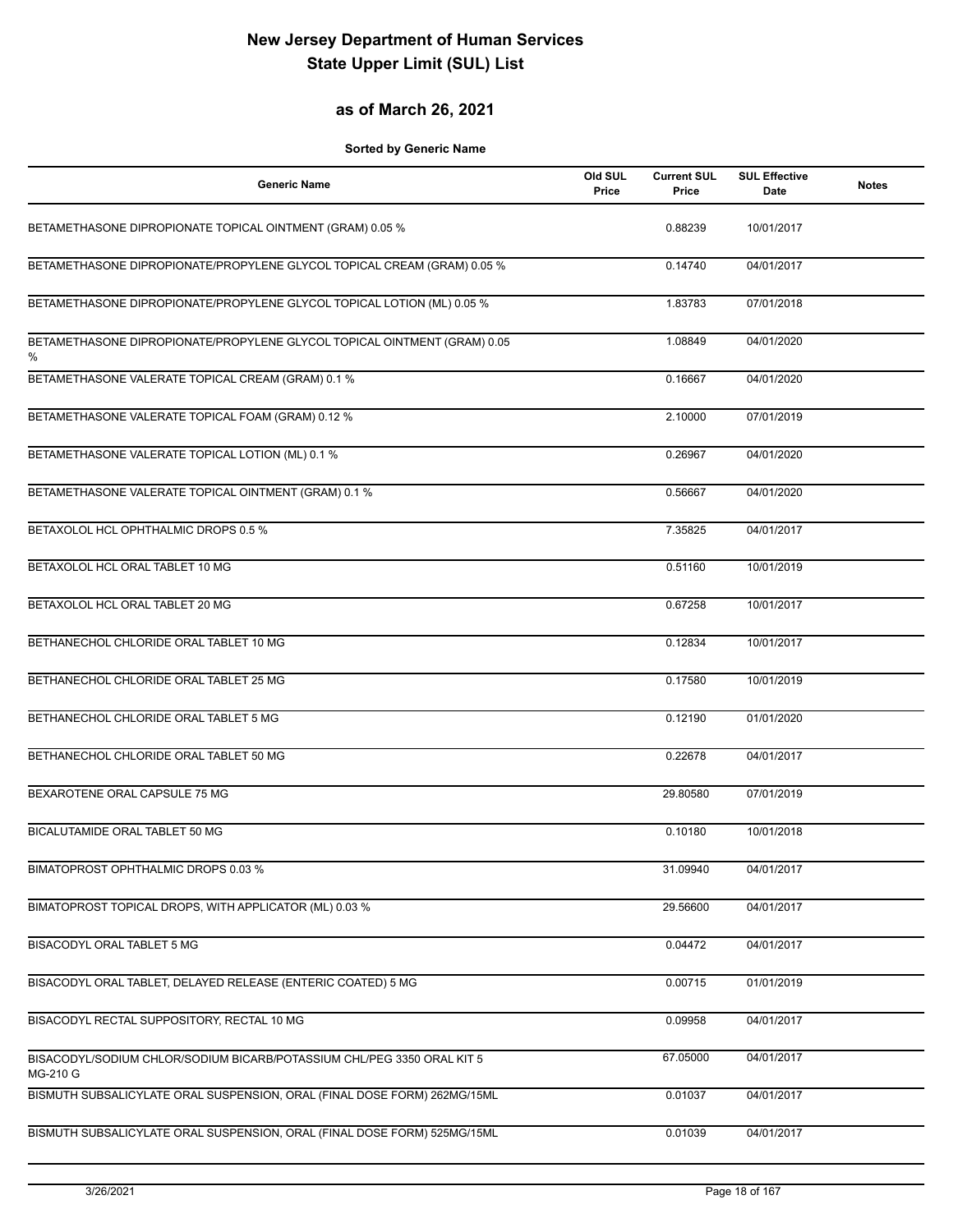### **as of March 26, 2021**

| <b>Generic Name</b>                                                                         | Old SUL<br>Price | <b>Current SUL</b><br>Price | <b>SUL Effective</b><br>Date | <b>Notes</b> |
|---------------------------------------------------------------------------------------------|------------------|-----------------------------|------------------------------|--------------|
| BISMUTH SUBSALICYLATE ORAL TABLET 262 MG                                                    |                  | 0.06690                     | 04/01/2017                   |              |
| BISMUTH SUBSALICYLATE ORAL TABLET, CHEWABLE 262 MG                                          |                  | 0.06753                     | 04/01/2017                   |              |
| BISOPROLOL FUMARATE ORAL TABLET 10 MG                                                       |                  | 0.09470                     | 10/01/2017                   |              |
| BISOPROLOL FUMARATE ORAL TABLET 5 MG                                                        |                  | 0.14070                     | 10/01/2017                   |              |
| BISOPROLOL FUMARATE/HYDROCHLOROTHIAZIDE ORAL TABLET 10-6.25MG                               |                  | 0.04171                     | 10/01/2017                   |              |
| BISOPROLOL FUMARATE/HYDROCHLOROTHIAZIDE ORAL TABLET 2.5-6.25MG                              |                  | 0.03462                     | 04/01/2018                   |              |
| BISOPROLOL FUMARATE/HYDROCHLOROTHIAZIDE ORAL TABLET 5-6.25MG                                |                  | 0.03900                     | 04/01/2017                   |              |
| BIVALIRUDIN INTRAVENOUS VIAL (EA) 250 MG                                                    |                  | 508.00000                   | 04/01/2017                   |              |
| BIVALIRUDIN INTRAVENOUS VIAL WITH THREADED PORT (EA) 250 MG                                 |                  | 530.25000                   | 04/01/2017                   |              |
| BLEOMYCIN SULFATE INJECTION VIAL (EA) 15 UNIT                                               |                  | 33.12000                    | 04/01/2017                   |              |
| BLEOMYCIN SULFATE INJECTION VIAL (EA) 30 UNIT                                               |                  | 73.23000                    | 04/01/2017                   |              |
| BRIMONIDINE TARTRATE OPHTHALMIC DROPS 0.15 %                                                |                  | 22.61500                    | 10/01/2017                   |              |
| BRIMONIDINE TARTRATE OPHTHALMIC DROPS 0.2 %                                                 |                  | 0.49400                     | 04/01/2017                   |              |
| BROMFENAC SODIUM OPHTHALMIC DROPS 0.09%                                                     |                  | 0.00000                     | 04/30/2013                   |              |
| BROMOCRIPTINE MESYLATE ORAL CAPSULE 5 MG                                                    |                  | 4.91178                     | 10/01/2020                   |              |
| BROMOCRIPTINE MESYLATE ORAL TABLET 2.5 MG                                                   |                  | 1.06633                     | 01/01/2020                   |              |
| BROMPHENIRAMINE MALEATE/PHENYLEPHRINE HCL ORAL SOLUTION, ORAL 1-2.5 MG/5                    |                  | 0.01839                     | 07/01/2019                   |              |
| BROMPHENIRAMINE MALEATE/PHENYLEPHRINE HCL ORAL TABLET 4MG-10MG                              |                  | 0.72427                     | 04/01/2017                   |              |
| BROMPHENIRAMINE MALEATE/PHENYLEPHRINE HCL/DEXTROMETHORPHAN ORAL LIQUID<br>(ML) 2-5-10MG/5   |                  | 0.06805                     | 04/01/2017                   |              |
| BROMPHENIRAMINE MALEATE/PHENYLEPHRINE HCL/DEXTROMETHORPHAN ORAL LIQUID<br>(ML) 4-7.5-15/5   |                  | 0.15421                     | 04/01/2017                   |              |
| BROMPHENIRAMINE MALEATE/PHENYLEPHRINE HCL/DEXTROMETHORPHAN ORAL<br>SOLUTION, ORAL 1-2.5-5/5 |                  | 0.01466                     | 07/01/2018                   |              |
| BROMPHENIRAMINE MALEATE/PSEUDOEPHEDRINE HCL ORAL LIQUID (ML) 1-15MG/5ML                     |                  | 0.01212                     | 04/01/2017                   |              |
| BROMPHENIRAMINE MALEATE/PSEUDOEPHEDRINE HCL/CHLOPHEDIANOL ORAL LIQUID<br>(ML) 2-30-12.5     |                  | 0.11205                     | 04/01/2017                   |              |
| BROMPHENIRAMINE MALEATE/PSEUDOEPHEDRINE HCL/CODEINE PHOSPHAT ORAL<br>LIQUID (ML) 1.3-10-6.3 |                  | 0.09989                     | 04/01/2017                   |              |
| BROMPHENIRAMINE MALEATE/PSEUDOEPHEDRINE HCL/DEXTROMETHORPHAN ORAL<br>SYRUP 2-30-10/5        |                  | 0.03543                     | 01/01/2019                   |              |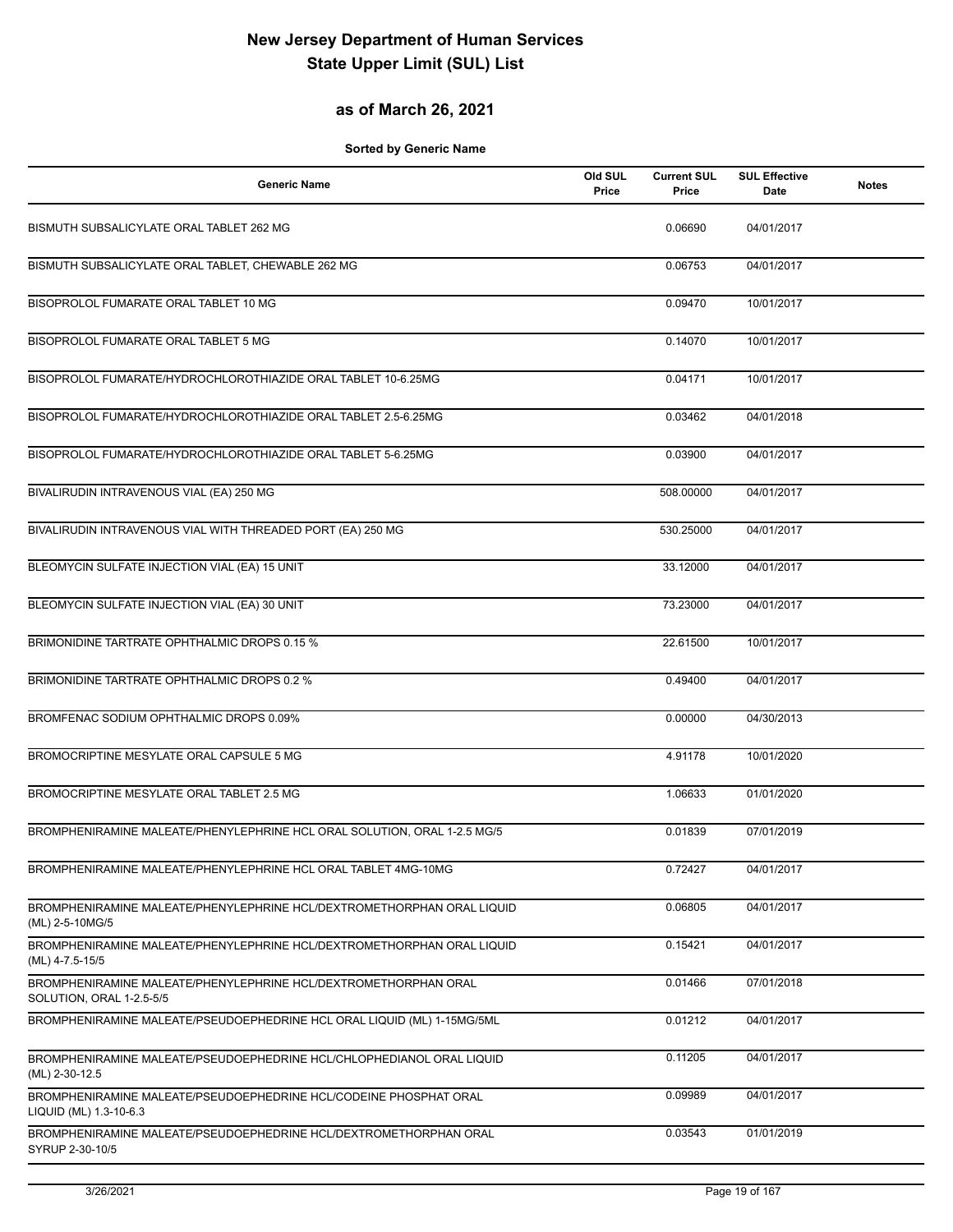### **as of March 26, 2021**

| <b>Generic Name</b>                                                                     | Old SUL<br>Price | <b>Current SUL</b><br>Price | <b>SUL Effective</b><br>Date | <b>Notes</b> |
|-----------------------------------------------------------------------------------------|------------------|-----------------------------|------------------------------|--------------|
| BUDESONIDE INHALATION AMPUL FOR NEBULIZATION (ML) 0.25MG/2ML                            |                  | 0.24583                     | 01/01/2019                   |              |
| BUDESONIDE INHALATION AMPUL FOR NEBULIZATION (ML) 0.5 MG/2ML                            |                  | 0.46667                     | 01/01/2019                   |              |
| BUDESONIDE INHALATION AMPUL FOR NEBULIZATION (ML) 1 MG/2 ML                             |                  | 4.11367                     | 10/01/2020                   |              |
| BUDESONIDE NASAL AEROSOL, SPRAY WITH PUMP (GRAM) 32MCG                                  |                  | 11.98243                    | 04/01/2017                   |              |
| BUDESONIDE NASAL AEROSOL, SPRAY WITH PUMP (ML) 32MCG                                    |                  | 1.23140                     | 01/01/2019                   |              |
| BUDESONIDE ORAL CAPSULE, DELAYED, AND EXTENDED RELEASE 3 MG                             | 0.89630          | 0.67439                     | 04/01/2021                   |              |
| BUDESONIDE/FORMOTEROL FUMARATE INHALATION HFA AEROSOL WITH ADAPTER<br>(GRAM) 160-4.5MCG |                  | 24.51568                    | 10/01/2020                   |              |
| BUDESONIDE/FORMOTEROL FUMARATE INHALATION HFA AEROSOL WITH ADAPTER<br>(GRAM) 80-4.5 MCG |                  | 19.55534                    | 10/01/2020                   |              |
| BUMETANIDE INJECTION VIAL (ML) 0.25 MG/ML                                               |                  | 0.24700                     | 04/01/2017                   |              |
| BUMETANIDE ORAL TABLET 0.5 MG                                                           |                  | 0.08372                     | 10/01/2017                   |              |
| BUMETANIDE ORAL TABLET 1 MG                                                             |                  | 0.26310                     | 01/01/2019                   |              |
| <b>BUMETANIDE ORAL TABLET 2 MG</b>                                                      |                  | 0.60180                     | 04/01/2017                   |              |
| BUPIVACAINE HCL INJECTION VIAL (ML) 2.5 MG/ML                                           |                  | 0.04221                     | 10/01/2017                   |              |
| BUPIVACAINE HCL INJECTION VIAL (ML) 5 MG/ML                                             |                  | 0.04760                     | 04/01/2017                   |              |
| BUPIVACAINE HCL/DEXTROSE-WATER/PF INJECTION AMPUL (ML) 0.75 %                           |                  | 1.14000                     | 04/01/2017                   |              |
| BUPIVACAINE HCL/EPINEPHRINE INJECTION VIAL (ML) 0.25-.0005                              |                  | 0.10480                     | 04/01/2017                   |              |
| BUPIVACAINE HCL/EPINEPHRINE INJECTION VIAL (ML) 0.5-1:200K                              |                  | 0.11340                     | 04/01/2017                   |              |
| BUPIVACAINE HCL/EPINEPHRINE/PF INJECTION VIAL (ML) 0.25-.0005                           |                  | 0.08133                     | 04/01/2017                   |              |
| BUPIVACAINE HCL/EPINEPHRINE/PF INJECTION VIAL (ML) 0.5-1:200K                           |                  | 0.07000                     | 04/01/2017                   |              |
| BUPIVACAINE HCL/EPINEPHRINE/PF INJECTION VIAL (ML) 0.75-.0005                           |                  | 0.31033                     | 04/01/2017                   |              |
| BUPIVACAINE HCL/PF INJECTION AMPUL (ML) 2.5 MG/ML                                       |                  | 0.04221                     | 10/01/2017                   |              |
| BUPIVACAINE HCL/PF INJECTION AMPUL (ML) 5 MG/ML                                         |                  | 0.04925                     | 10/01/2017                   |              |
| BUPIVACAINE HCL/PF INJECTION AMPUL (ML) 7.5 MG/ML                                       |                  | 0.21966                     | 04/01/2017                   |              |
| BUPIVACAINE HCL/PF INJECTION VIAL (ML) 2.5 MG/ML                                        |                  | 0.04221                     | 10/01/2017                   |              |
| BUPIVACAINE HCL/PF INJECTION VIAL (ML) 5 MG/ML                                          |                  | 0.04925                     | 10/01/2017                   |              |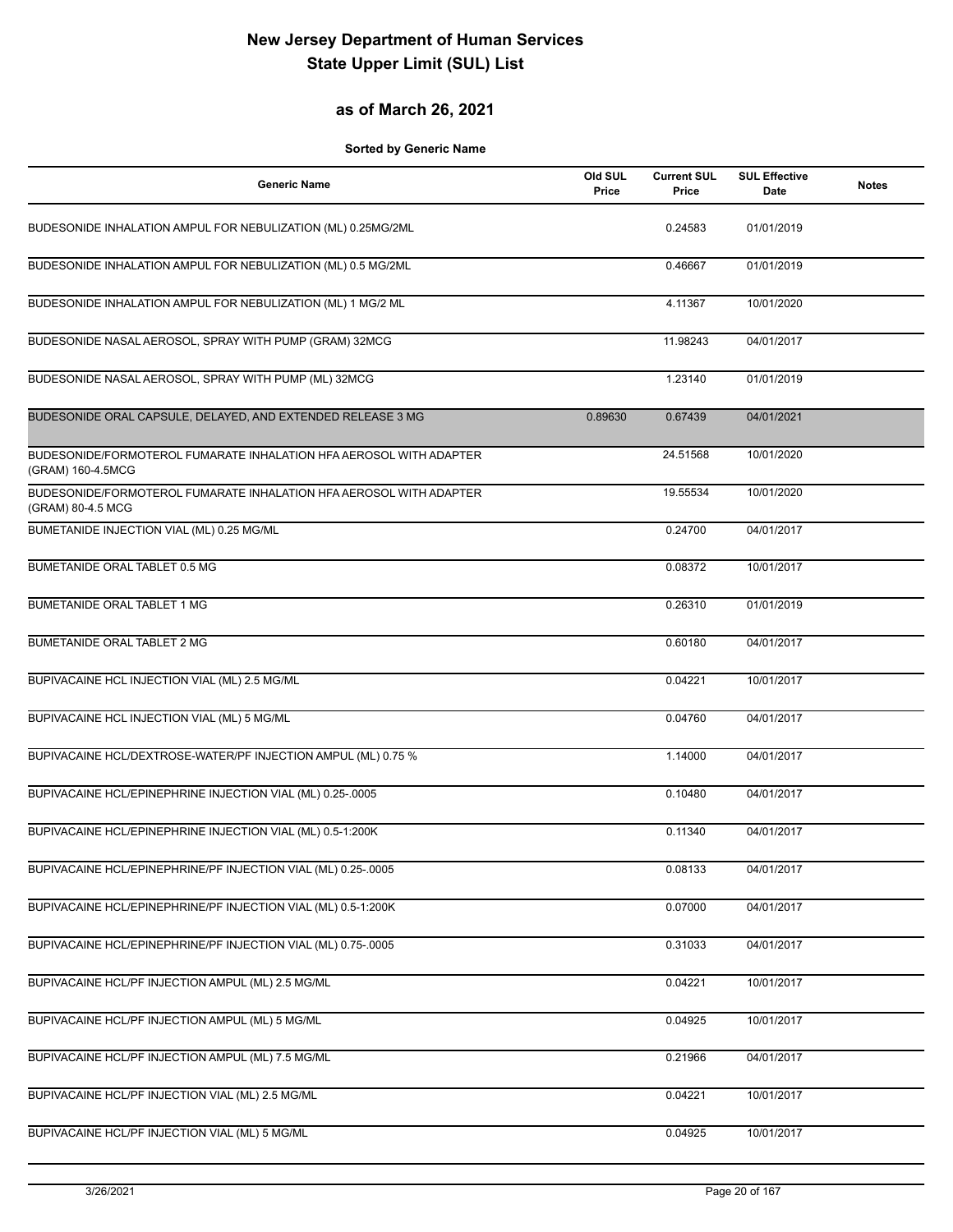### **as of March 26, 2021**

| <b>Generic Name</b>                                                       | Old SUL<br>Price | <b>Current SUL</b><br>Price | <b>SUL Effective</b><br>Date | <b>Notes</b> |
|---------------------------------------------------------------------------|------------------|-----------------------------|------------------------------|--------------|
| BUPIVACAINE HCL/PF INJECTION VIAL (ML) 7.5 MG/ML                          |                  | 0.10900                     | 04/01/2017                   |              |
| BUPRENORPHINE HCL INJECTION SYRINGE (ML) 0.3 MG/ML                        |                  | 2.48235                     | 10/01/2017                   |              |
| BUPRENORPHINE HCL INJECTION VIAL (ML) 0.3 MG/ML                           |                  | 2.48235                     | 10/01/2017                   |              |
| BUPRENORPHINE HCL SUBLINGUAL TABLET, SUBLINGUAL 2 MG                      |                  | 0.51150                     | 01/01/2021                   |              |
| BUPRENORPHINE HCL SUBLINGUAL TABLET, SUBLINGUAL 8 MG                      | 0.79867          | 0.57867                     | 04/01/2021                   |              |
| BUPRENORPHINE HCL/NALOXONE HCL SUBLINGUAL FILM, MEDICATED (EA) 12 MG-3 MG |                  | 8.18600                     | 01/01/2021                   |              |
| BUPRENORPHINE HCL/NALOXONE HCL SUBLINGUAL FILM, MEDICATED (EA) 2 MG-0.5MG |                  | 2.58767                     | 01/01/2021                   |              |
| BUPRENORPHINE HCL/NALOXONE HCL SUBLINGUAL FILM, MEDICATED (EA) 4MG-1MG    |                  | 4.37570                     | 04/01/2021                   |              |
| BUPRENORPHINE HCL/NALOXONE HCL SUBLINGUAL FILM, MEDICATED (EA) 8 MG-2 MG  |                  | 3.61310                     | 01/01/2021                   |              |
| BUPRENORPHINE HCL/NALOXONE HCL SUBLINGUAL TABLET, SUBLINGUAL 2 MG-0.5MG   |                  | 1.13000                     | 07/01/2019                   |              |
| BUPRENORPHINE HCL/NALOXONE HCL SUBLINGUAL TABLET, SUBLINGUAL 8 MG-2 MG    |                  | 1.37000                     | 01/01/2020                   |              |
| BUPRENORPHINE TRANSDERMAL PATCH, TRANSDERMAL WEEKLY 10 MCG/HR             |                  | 55.26143                    | 10/01/2020                   |              |
| BUPROPION HCL ORAL TABLET 100 MG                                          | 0.22570          | 0.19125                     | 04/01/2021                   |              |
| BUPROPION HCL ORAL TABLET 75 MG                                           |                  | 0.05590                     | 10/01/2019                   |              |
| BUPROPION HCL ORAL TABLET, EXTENDED RELEASE 12 HR 100 MG                  |                  | 0.07644                     | 04/01/2018                   |              |
| BUPROPION HCL ORAL TABLET, EXTENDED RELEASE 150 MG                        |                  | 0.29964                     | 04/01/2017                   |              |
| BUPROPION HCL ORAL TABLET, EXTENDED RELEASE 24 HR 150 MG                  |                  | 0.09467                     | 01/01/2019                   |              |
| BUPROPION HCL ORAL TABLET, EXTENDED RELEASE 24 HR 300 MG                  |                  | 0.15567                     | 01/01/2019                   |              |
| BUPROPION HCL ORAL TABLET, SUSTAINED-RELEASE 12 HR 150 MG                 |                  | 0.07530                     | 01/01/2019                   |              |
| BUPROPION HCL ORAL TABLET, SUSTAINED-RELEASE 12 HR 200 MG                 |                  | 0.08069                     | 01/01/2021                   |              |
| BUSPIRONE HCL ORAL TABLET 10 MG                                           | 0.03980          | 0.03860                     | 04/01/2021                   |              |
| BUSPIRONE HCL ORAL TABLET 15 MG                                           |                  | 0.04652                     | 01/01/2021                   |              |
| BUSPIRONE HCL ORAL TABLET 30 MG                                           |                  | 0.11717                     | 01/01/2021                   |              |
| BUSPIRONE HCL ORAL TABLET 5 MG                                            |                  | 0.01317                     | 10/01/2017                   |              |
| BUSPIRONE HCL ORAL TABLET 7.5 MG                                          | 0.28190          | 0.25751                     | 04/01/2021                   |              |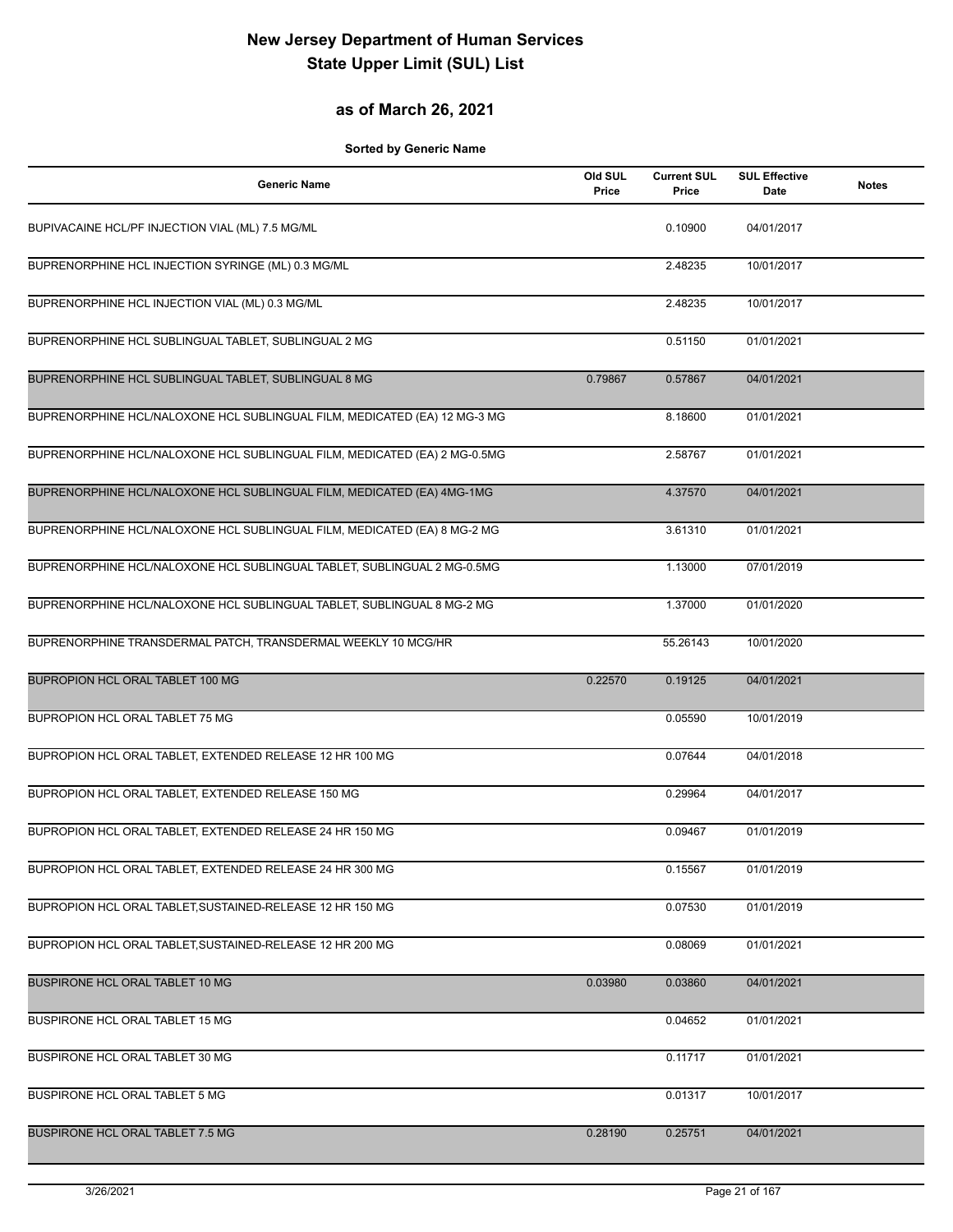### **as of March 26, 2021**

| <b>Generic Name</b>                                                            | Old SUL<br>Price | <b>Current SUL</b><br>Price | <b>SUL Effective</b><br>Date | <b>Notes</b> |
|--------------------------------------------------------------------------------|------------------|-----------------------------|------------------------------|--------------|
| BUTALBITAL/ACETAMINOPHEN ORAL TABLET 50MG-300MG                                |                  | 2.10690                     | 01/01/2020                   |              |
| BUTALBITAL/ACETAMINOPHEN ORAL TABLET 50MG-325MG                                |                  | 1.00490                     | 07/01/2017                   |              |
| BUTALBITAL/ACETAMINOPHEN/CAFFEINE ORAL CAPSULE (HARD, SOFT, ETC.) 50-500-40    |                  | 0.11539                     | 09/01/2011                   |              |
| BUTALBITAL/ACETAMINOPHEN/CAFFEINE ORAL CAPSULE 50-300-40                       |                  | 1.75450                     | 10/01/2020                   |              |
| BUTALBITAL/ACETAMINOPHEN/CAFFEINE ORAL CAPSULE 50-325-40                       |                  | 0.20795                     | 10/01/2017                   |              |
| BUTALBITAL/ACETAMINOPHEN/CAFFEINE ORAL SOLUTION, ORAL 50-325/15                |                  | 2.36786                     | 04/01/2017                   |              |
| BUTALBITAL/ACETAMINOPHEN/CAFFEINE ORAL TABLET 50-325-40                        | 0.16000          | 0.15773                     | 04/01/2021                   |              |
| BUTALBITAL/ACETAMINOPHEN/CAFFEINE ORAL TABLET 50-500-40                        |                  | 0.10575                     | 09/01/2011                   |              |
| BUTALBITAL/ACETAMINOPHEN/CAFFEINE/CODEINE PHOSPHATE ORAL CAPSULE 50-300-30     |                  | 4.73878                     | 04/01/2017                   |              |
| BUTALBITAL/ACETAMINOPHEN/CAFFEINE/CODEINE PHOSPHATE ORAL CAPSULE 50-325-30     |                  | 0.25879                     | 10/01/2017                   |              |
| BUTALBITAL/ASPIRIN/CAFFEINE ORAL CAPSULE 50-325-40                             |                  | 0.89900                     | 01/01/2020                   |              |
| BUTALBITAL/ASPIRIN/CAFFEINE ORAL TABLET 50-325-40                              |                  | 0.14175                     | 12/12/2011                   |              |
| BUTOCONAZOLE NITRATE VAGINAL CREAM WITH PREFILLED APPLICATOR 2 %               |                  | 18.88600                    | 04/01/2017                   |              |
| BUTORPHANOL TARTRATE INJECTION VIAL (ML) 1 MG/ML                               |                  | 3.99000                     | 04/01/2017                   |              |
| BUTORPHANOL TARTRATE INJECTION VIAL (ML) 2 MG/ML                               |                  | 3.43500                     | 04/01/2017                   |              |
| BUTORPHANOL TARTRATE NASAL AEROSOL, SPRAY (ML) 10 MG/ML                        |                  | 5.43860                     | 10/01/2017                   |              |
| CA CARBONATE/MAG OXIDE/VITAMIN D3/VIT B12/FA/VIT B6/BORON ORAL WAFER 500-300-1 |                  | 0.80625                     | 12/12/2011                   |              |
| CABERGOLINE ORAL TABLET 0.5 MG                                                 |                  | 2.12000                     | 10/01/2020                   |              |
| CAFFEINE CITRATE INTRAVENOUS VIAL (ML) 60 MG/3 ML                              |                  | 3.87333                     | 04/01/2017                   |              |
| CAFFEINE CITRATE ORAL SOLUTION, ORAL 60 MG/3 ML                                |                  | 8.46133                     | 04/01/2017                   |              |
| CAFFEINE ORAL TABLET 200 MG                                                    |                  | 0.07990                     | 04/01/2017                   |              |
| CAFFEINE/SODIUM BENZOATE INJECTION VIAL (ML) 250 MG/ML                         |                  | 8.75000                     | 04/01/2017                   |              |
| CALAMINE TOPICAL LOTION (ML)                                                   |                  | 0.00485                     | 12/12/2011                   |              |
| CALAMINE/ZINC OXIDE TOPICAL LOTION (ML) 8 %-8 %                                |                  | 0.00853                     | 04/01/2017                   |              |
| CALAMINE/ZINC OXIDE/PHENOL LIQUID TOPICAL SUSPENSION, TOPICAL (ML) 8%-8%-1%    |                  | 0.01451                     | 04/01/2017                   |              |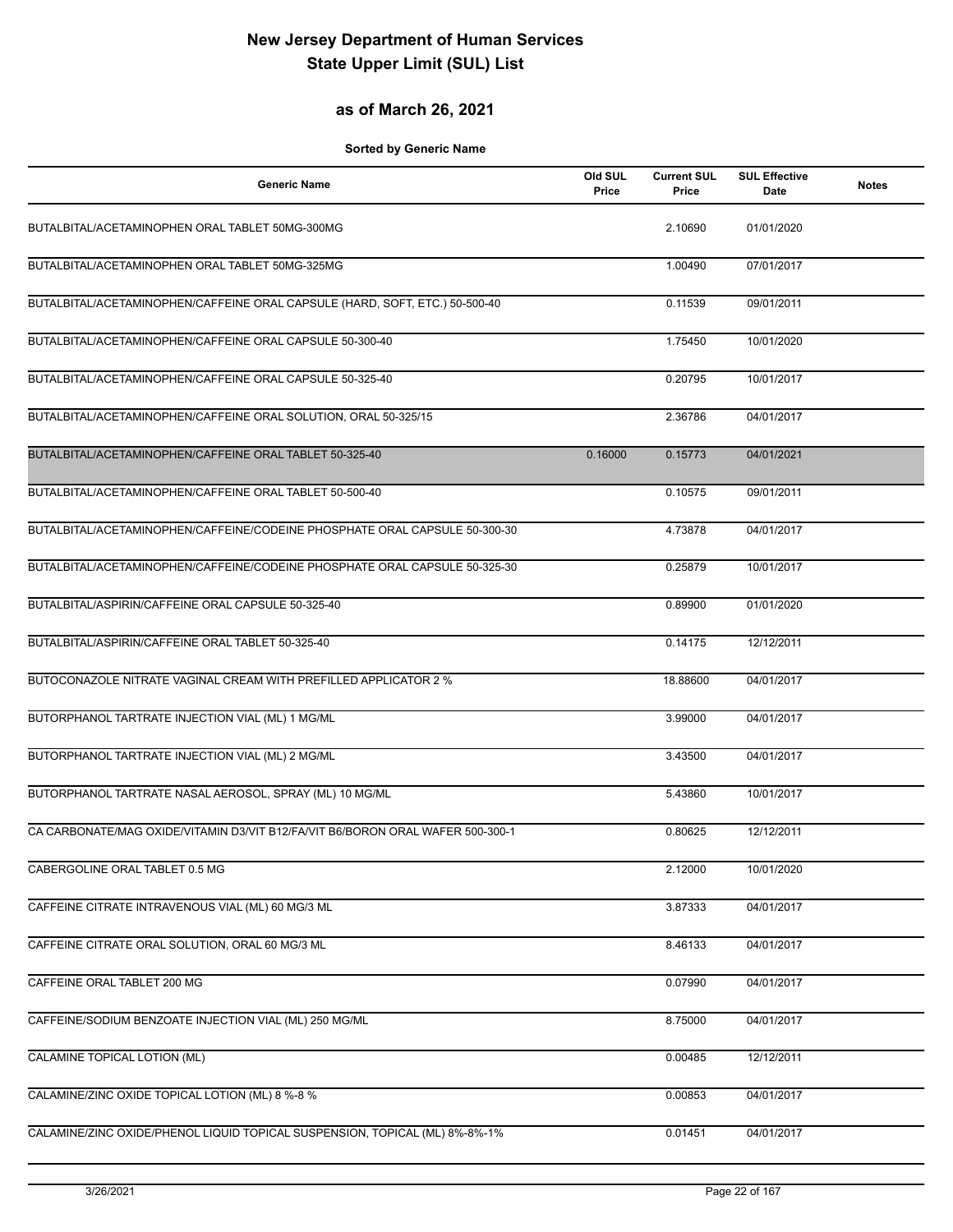### **as of March 26, 2021**

| <b>Generic Name</b>                                                             | Old SUL<br>Price | <b>Current SUL</b><br>Price | <b>SUL Effective</b><br><b>Date</b> | <b>Notes</b> |
|---------------------------------------------------------------------------------|------------------|-----------------------------|-------------------------------------|--------------|
| CALCIPOTRIENE TOPICAL CREAM (GRAM) 0.005 %                                      | 1.46408          | 1.27537                     | 04/01/2021                          |              |
| CALCIPOTRIENE TOPICAL OINTMENT (GRAM) 0.005 %                                   |                  | 1.94917                     | 07/01/2019                          |              |
| CALCIPOTRIENE TOPICAL SOLUTION, NON-ORAL 0.005 %                                |                  | 0.94983                     | 10/01/2020                          |              |
| CALCIPOTRIENE/BETAMETHASONE DIPROPIONATE TOPICAL OINTMENT (GRAM) 0.005-.064     |                  | 7.03200                     | 07/01/2019                          |              |
| CALCITONIN, SALMON, SYNTHETIC NASAL AEROSOL, SPRAY WITH PUMP (ML) 200/SPRAY     |                  | 7.91081                     | 10/01/2019                          |              |
| CALCITRIOL INTRAVENOUS AMPUL (ML) 1 MCG/ML                                      |                  | 5.99000                     | 04/01/2017                          |              |
| CALCITRIOL ORAL CAPSULE 0.25 MCG                                                |                  | 0.07700                     | 01/01/2019                          |              |
| CALCITRIOL ORAL CAPSULE 0.5 MCG                                                 |                  | 0.20400                     | 01/01/2019                          |              |
| CALCITRIOL ORAL SOLUTION, ORAL 1 MCG/ML                                         |                  | 4.59200                     | 10/01/2019                          |              |
| CALCITRIOL TOPICAL OINTMENT (GRAM) 3 MCG/G                                      |                  | 5.53838                     | 04/01/2017                          |              |
| CALCIUM ACETATE ORAL CAPSULE 667 MG                                             |                  | 0.07415                     | 01/01/2019                          |              |
| CALCIUM ACETATE ORAL TABLET 667 MG                                              |                  | 0.30825                     | 01/01/2019                          |              |
| CALCIUM ACETATE/ALUMINUM SULFATE TOPICAL POWDER IN PACKET (EA) 952-1347MG       |                  | 0.61269                     | 04/01/2017                          |              |
| CALCIUM CARB/MAG OXIDE/VITAMIN D3/VIT B12/FA/VIT B6/BORON ORAL TABLET 500-1.1MG |                  | 0.21483                     | 04/01/2017                          |              |
| CALCIUM CARBONATE ORAL SUSPENSION, ORAL (FINAL DOSE FORM) 500 MG/5ML            |                  | 0.01584                     | 04/01/2017                          |              |
| CALCIUM CARBONATE ORAL TABLET 260MG(648)                                        |                  | 0.00763                     | 04/01/2017                          |              |
| CALCIUM CARBONATE ORAL TABLET 500(1250)                                         |                  | 0.04610                     | 04/01/2017                          |              |
| CALCIUM CARBONATE ORAL TABLET, CHEWABLE 1177 MG                                 |                  | 0.12250                     | 04/01/2017                          |              |
| CALCIUM CARBONATE ORAL TABLET, CHEWABLE 200(500)MG                              |                  | 0.01390                     | 04/01/2017                          |              |
| CALCIUM CARBONATE ORAL TABLET, CHEWABLE 215(500)MG                              |                  | 0.01558                     | 04/01/2017                          |              |
| CALCIUM CARBONATE ORAL TABLET, CHEWABLE 300MG(750)                              |                  | 0.02533                     | 04/01/2017                          |              |
| CALCIUM CARBONATE ORAL TABLET, CHEWABLE 320MG(750)                              |                  | 0.03116                     | 10/01/2017                          |              |
| CALCIUM CARBONATE ORAL TABLET, CHEWABLE 400(1000)                               |                  | 0.03075                     | 04/01/2017                          |              |
| CALCIUM CARBONATE ORAL TABLET, CHEWABLE 500(1250)                               |                  | 0.10993                     | 12/12/2011                          |              |
| CALCIUM CARBONATE/CHOLECALCIFEROL (VIT D3)/MINERALS ORAL TABLET 600 MG-400      |                  | 0.10627                     | 12/12/2011                          |              |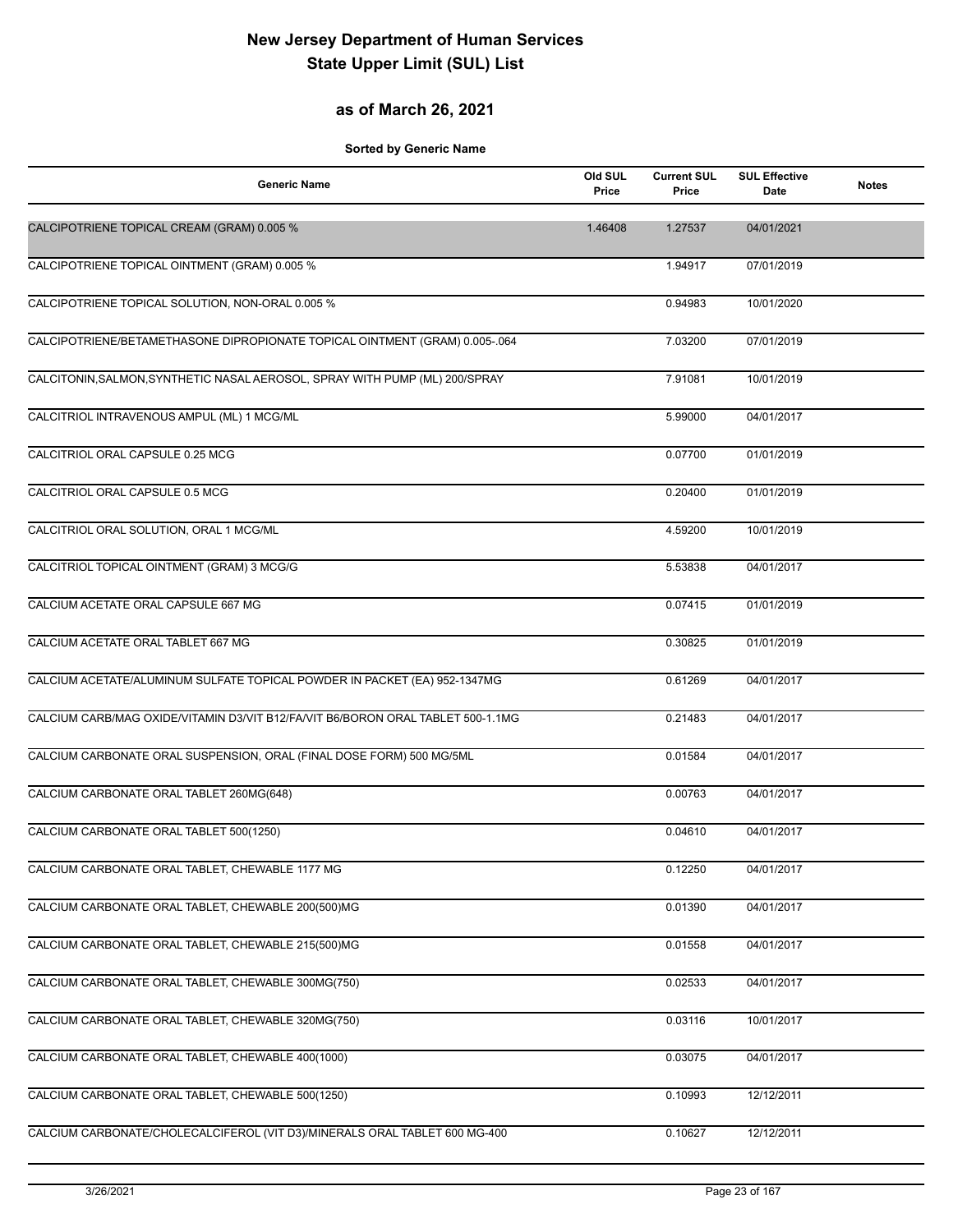### **as of March 26, 2021**

| <b>Generic Name</b>                                                                | Old SUL<br>Price | <b>Current SUL</b><br>Price | <b>SUL Effective</b><br>Date | <b>Notes</b> |
|------------------------------------------------------------------------------------|------------------|-----------------------------|------------------------------|--------------|
| CALCIUM CARBONATE/CHOLECALCIFEROL (VITAMIN D3) ORAL TABLET 600 MG-400              |                  | 0.03684                     | 04/01/2013                   |              |
| CALCIUM CARBONATE/CHOLECALCIFEROL (VITAMIN D3) ORAL TABLET, CHEWABLE 500<br>MG-100 |                  | 0.02196                     | 09/01/2011                   |              |
| CALCIUM CARBONATE/MAGNESIUM HYDROXIDE ORAL TABLET, CHEWABLE 550-110 MG             |                  | 0.01606                     | 04/01/2017                   |              |
| CALCIUM CARBONATE/MAGNESIUM HYDROXIDE ORAL TABLET, CHEWABLE 700-300MG              |                  | 0.04428                     | 04/01/2017                   |              |
| CALCIUM CARBONATE/SIMETHICONE ORAL TABLET, CHEWABLE 1000-60 MG                     |                  | 0.02644                     | 04/01/2017                   |              |
| CALCIUM CHLORIDE INTRAVENOUS SYRINGE (ML) 100 MG/ML                                |                  | 0.62000                     | 04/01/2017                   |              |
| CALCIUM CHLORIDE INTRAVENOUS VIAL (ML) 100 MG/ML                                   |                  | 0.32500                     | 04/01/2017                   |              |
| CALCIUM CITRATE ORAL TABLET 200(950)MG                                             |                  | 0.03981                     | 12/12/2011                   |              |
| CALCIUM CITRATE/CHOLECALCIFEROL (VITAMIN D3) ORAL TABLET 315MG-250                 |                  | 0.08766                     | 12/12/2011                   |              |
| CALCIUM GLUCONATE INTRAVENOUS VIAL (ML) 100 MG/ML                                  |                  | 0.02320                     | 10/01/2017                   |              |
| CALCIUM GLUCONATE ORAL TABLET 45(500) MG                                           |                  | 0.14866                     | 04/01/2017                   |              |
| CALCIUM ORAL TABLET 500 MG                                                         |                  | 0.09219                     | 12/12/2011                   |              |
| CALCIUM POLYCARBOPHIL ORAL TABLET 625 MG                                           |                  | 0.05361                     | 04/01/2017                   |              |
| CAMPHOR/PHENOL TOPICAL SOLUTION, NON-ORAL 10.8-4.7%                                |                  | 0.05533                     | 04/01/2017                   |              |
| CANDESARTAN CILEXETIL ORAL TABLET 16 MG                                            |                  | 0.82000                     | 07/01/2019                   |              |
| CANDESARTAN CILEXETIL ORAL TABLET 32 MG                                            |                  | 1.22271                     | 01/01/2021                   |              |
| CANDESARTAN CILEXETIL ORAL TABLET 4 MG                                             |                  | 1.45322                     | 01/01/2020                   |              |
| CANDESARTAN CILEXETIL ORAL TABLET 8 MG                                             |                  | 1.25400                     | 10/01/2019                   |              |
| CANDESARTAN CILEXETIL/HYDROCHLOROTHIAZIDE ORAL TABLET 16-12.5MG                    |                  | 1.35534                     | 10/01/2017                   |              |
| CANDESARTAN CILEXETIL/HYDROCHLOROTHIAZIDE ORAL TABLET 32-12.5MG                    |                  | 1.35534                     | 10/01/2017                   |              |
| CANDESARTAN CILEXETIL/HYDROCHLOROTHIAZIDE ORAL TABLET 32MG-25MG                    |                  | 2.03670                     | 10/01/2017                   |              |
| CAPECITABINE ORAL TABLET 150 MG                                                    |                  | 1.58333                     | 10/01/2019                   |              |
| CAPECITABINE ORAL TABLET 500 MG                                                    |                  | 0.65950                     | 10/01/2020                   |              |
| CAPSAICIN TOPICAL CREAM (GRAM) 0.025 %                                             |                  | 0.07664                     | 04/01/2017                   |              |
| CAPSAICIN TOPICAL CREAM (GRAM) 0.075 %                                             |                  | 0.10794                     | 12/12/2011                   |              |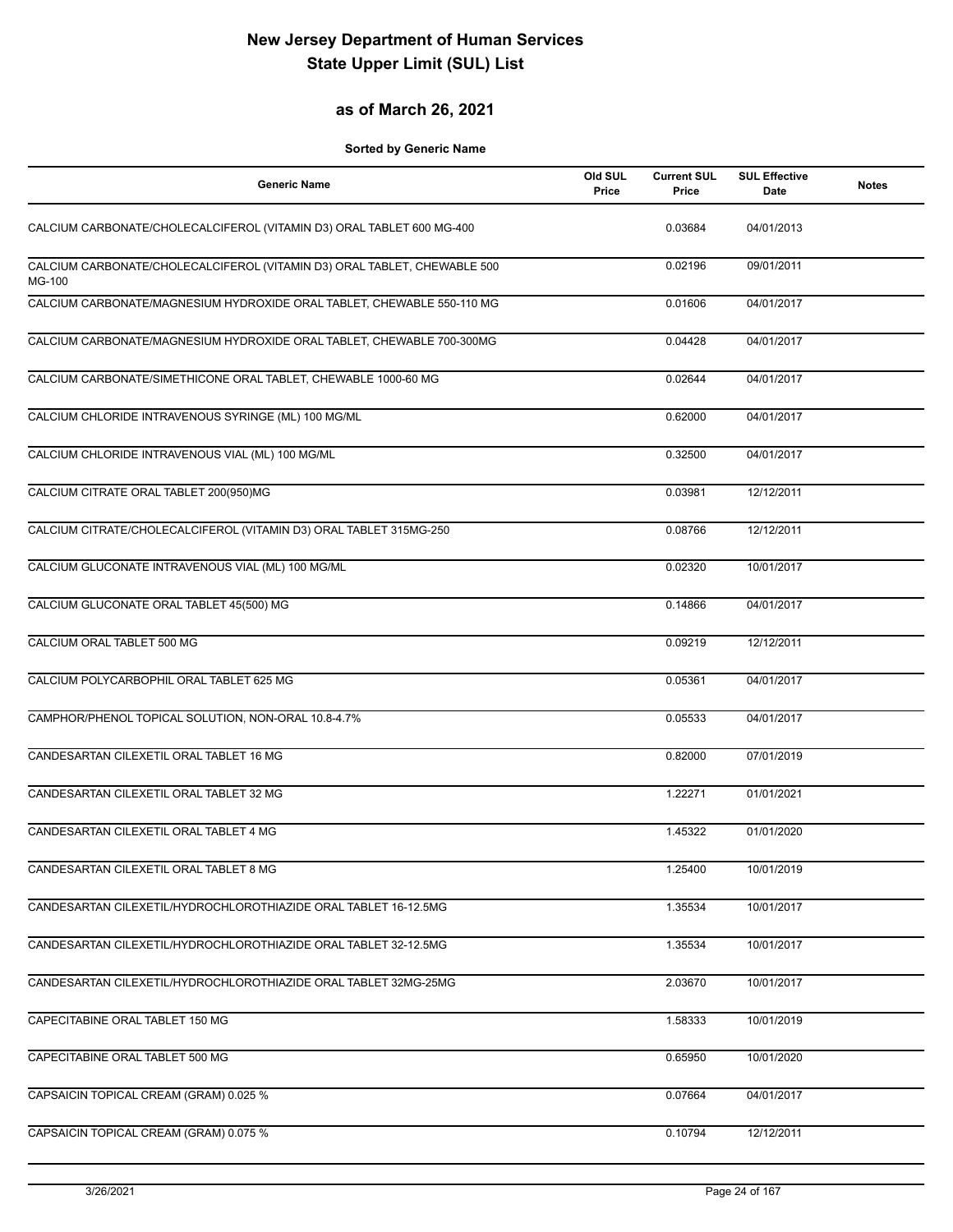### **as of March 26, 2021**

| <b>Generic Name</b>                                                 | Old SUL<br>Price | <b>Current SUL</b><br>Price | <b>SUL Effective</b><br>Date | <b>Notes</b> |
|---------------------------------------------------------------------|------------------|-----------------------------|------------------------------|--------------|
| CAPSAICIN TOPICAL LIQUID (ML) 0.15 %                                |                  | 0.10500                     | 04/01/2017                   |              |
| CAPTOPRIL ORAL TABLET 100 MG                                        |                  | 1.85176                     | 04/01/2017                   |              |
| CAPTOPRIL ORAL TABLET 12.5 MG                                       |                  | 0.40733                     | 10/01/2017                   |              |
| CAPTOPRIL ORAL TABLET 25 MG                                         |                  | 0.34070                     | 01/01/2019                   |              |
| CAPTOPRIL ORAL TABLET 50 MG                                         |                  | 0.77990                     | 01/01/2020                   |              |
| CAPTOPRIL/HYDROCHLOROTHIAZIDE ORAL TABLET 25 MG-15MG                |                  | 0.81140                     | 04/01/2017                   |              |
| CAPTOPRIL/HYDROCHLOROTHIAZIDE ORAL TABLET 25 MG-25MG                |                  | 0.97380                     | 04/01/2017                   |              |
| CAPTOPRIL/HYDROCHLOROTHIAZIDE ORAL TABLET 50 MG-15MG                |                  | 1.59263                     | 04/01/2017                   |              |
| CAPTOPRIL/HYDROCHLOROTHIAZIDE ORAL TABLET 50 MG-25MG                |                  | 1.55824                     | 04/01/2017                   |              |
| CARBAMAZEPINE ORAL CAPSULE, EXTENDED RELEASE MULTIPHASE 12HR 100 MG |                  | 0.23867                     | 01/01/2018                   |              |
| CARBAMAZEPINE ORAL CAPSULE, EXTENDED RELEASE MULTIPHASE 12HR 200 MG |                  | 0.31180                     | 10/01/2017                   |              |
| CARBAMAZEPINE ORAL CAPSULE, EXTENDED RELEASE MULTIPHASE 12HR 300 MG |                  | 0.31229                     | 01/01/2018                   |              |
| CARBAMAZEPINE ORAL SUSPENSION, ORAL (FINAL DOSE FORM) 100 MG/5ML    |                  | 0.04480                     | 10/01/2017                   |              |
| CARBAMAZEPINE ORAL SUSPENSION, ORAL (FINAL DOSE FORM) 100 MG/5ML    | 0.10766          | 0.10414                     | 04/01/2021                   |              |
| CARBAMAZEPINE ORAL SUSPENSION, ORAL (FINAL DOSE FORM) 200MG/10ML    |                  | 0.37890                     | 04/01/2017                   |              |
| CARBAMAZEPINE ORAL TABLET 200 MG                                    |                  | 0.19000                     | 01/01/2021                   |              |
| CARBAMAZEPINE ORAL TABLET, EXTENDED RELEASE 12 HR 100 MG            |                  | 0.39510                     | 04/01/2020                   |              |
| CARBAMAZEPINE ORAL TABLET, EXTENDED RELEASE 12 HR 200 MG            |                  | 1.02720                     | 08/12/2020                   |              |
| CARBAMAZEPINE ORAL TABLET. EXTENDED RELEASE 12 HR 400 MG            |                  | 1.50000                     | 07/01/2019                   |              |
| CARBAMAZEPINE ORAL TABLET, CHEWABLE 100 MG                          |                  | 0.21800                     | 01/01/2019                   |              |
| CARBAMIDE PEROXIDE OTIC DROPS 6.5 %                                 |                  | 0.06800                     | 10/01/2017                   |              |
| CARBIDOPA ORAL TABLET 25 MG                                         |                  | 0.93340                     | 04/01/2020                   |              |
| CARBIDOPA/LEVODOPA ORAL TABLET 10MG-100MG                           |                  | 0.10165                     | 07/01/2019                   |              |
| CARBIDOPA/LEVODOPA ORAL TABLET 25MG-100MG                           | 0.07824          | 0.07437                     | 04/01/2021                   |              |
| CARBIDOPA/LEVODOPA ORAL TABLET 25MG-250MG                           | 0.13000          | 0.12846                     | 04/01/2021                   |              |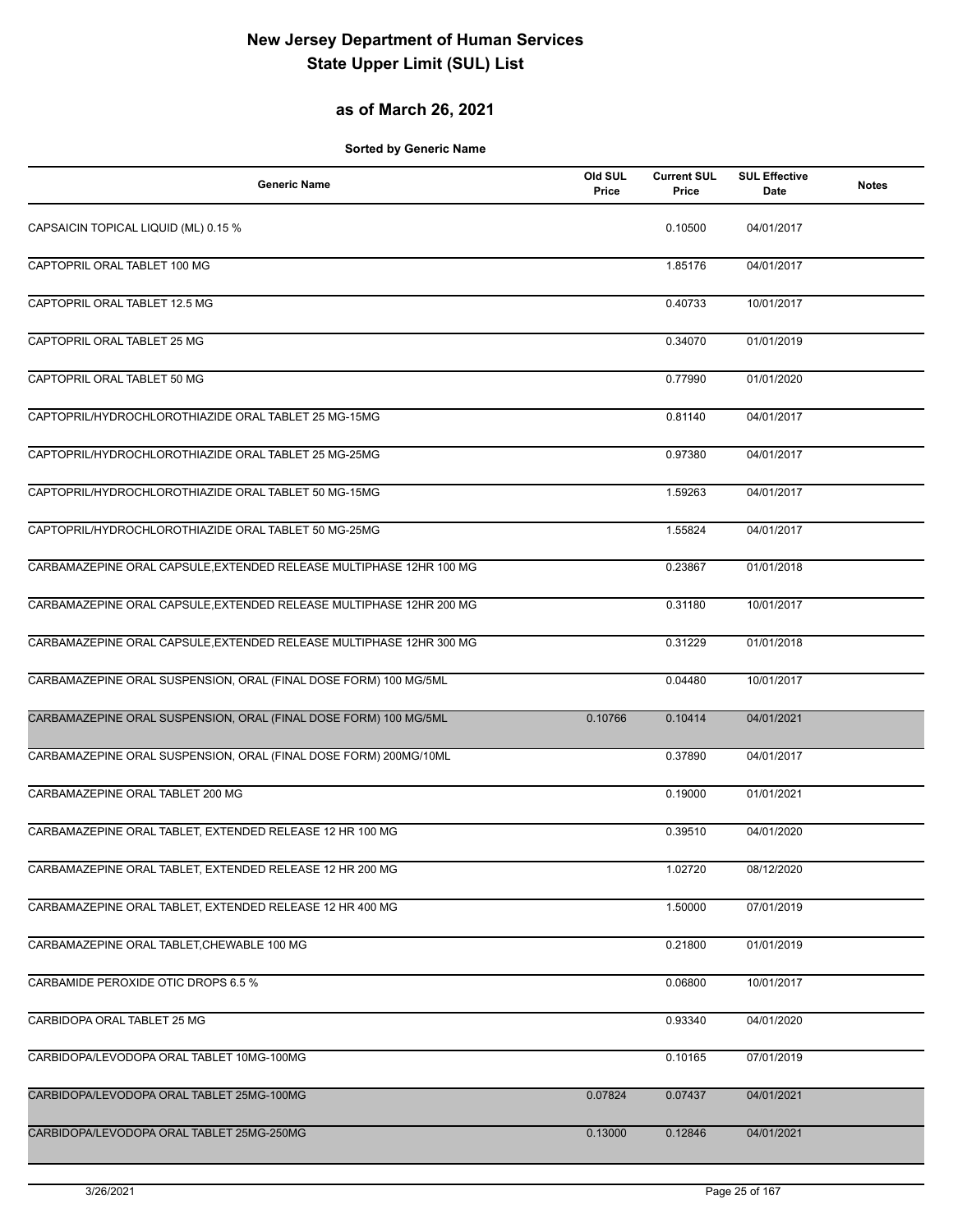### **as of March 26, 2021**

| <b>Generic Name</b>                                                                      | Old SUL<br>Price | <b>Current SUL</b><br>Price | <b>SUL Effective</b><br>Date | <b>Notes</b> |
|------------------------------------------------------------------------------------------|------------------|-----------------------------|------------------------------|--------------|
| CARBIDOPA/LEVODOPA ORAL TABLET, EXTENDED RELEASE 25MG-100MG                              |                  | 0.18045                     | 04/01/2019                   |              |
| CARBIDOPA/LEVODOPA ORAL TABLET, EXTENDED RELEASE 50MG-200MG                              |                  | 0.18000                     | 01/01/2019                   |              |
| CARBIDOPA/LEVODOPA ORAL TABLET, DISINTEGRATING 10MG-100MG                                |                  | 0.51270                     | 04/01/2020                   |              |
| CARBIDOPA/LEVODOPA ORAL TABLET, DISINTEGRATING 25MG-100MG                                |                  | 0.72343                     | 04/01/2017                   |              |
| CARBIDOPA/LEVODOPA ORAL TABLET, DISINTEGRATING 25MG-250MG                                |                  | 0.85410                     | 04/01/2018                   |              |
| CARBIDOPA/LEVODOPA/ENTACAPONE ORAL TABLET 12.5-50 MG                                     |                  | 0.90720                     | 04/01/2018                   |              |
| CARBIDOPA/LEVODOPA/ENTACAPONE ORAL TABLET 18.75-75MG                                     |                  | 3.00060                     | 04/01/2017                   |              |
| CARBIDOPA/LEVODOPA/ENTACAPONE ORAL TABLET 25-100-200                                     |                  | 1.31240                     | 04/01/2017                   |              |
| CARBIDOPA/LEVODOPA/ENTACAPONE ORAL TABLET 31.25-125                                      |                  | 1.13280                     | 04/01/2019                   |              |
| CARBIDOPA/LEVODOPA/ENTACAPONE ORAL TABLET 37.5-150MG                                     |                  | 0.62336                     | 04/01/2020                   |              |
| CARBIDOPA/LEVODOPA/ENTACAPONE ORAL TABLET 50-200-200                                     |                  | 0.54950                     | 07/01/2019                   |              |
| CARBINOXAMINE MALEATE ORAL LIQUID (ML) 4 MG/5 ML                                         |                  | 0.09219                     | 04/01/2017                   |              |
| CARBINOXAMINE MALEATE ORAL TABLET 4 MG                                                   |                  | 0.36702                     | 04/01/2017                   |              |
| CARBOPLATIN INTRAVENOUS VIAL (ML) 10 MG/ML                                               |                  | 0.49016                     | 04/01/2017                   |              |
| CARBOPLATIN INTRAVENOUS VIAL (SDV, MDV OR ADDITIVE) (EA) 150 MG                          |                  | 45.00015                    | 09/01/2011                   |              |
| CARBOXYMETHYLCELLULOSE SODIUM OPHTHALMIC DROPPERETTE, SINGLE-USE DROP<br>DISPENSER 0.5 % |                  | 0.16327                     | 04/01/2017                   |              |
| CARDIOPLEGIC SOLUTION NO.1 PERFUSION PLASTIC BAG, PERFUSION (ML) K+=16MEQ/L              |                  | 0.04429                     | 04/01/2017                   |              |
| CARISOPRODOL ORAL TABLET 250 MG                                                          |                  | 1.87370                     | 07/01/2018                   |              |
| CARISOPRODOL ORAL TABLET 350 MG                                                          |                  | 0.03439                     | 10/01/2017                   |              |
| CARISOPRODOL/ASPIRIN ORAL TABLET 200-325 MG                                              |                  | 0.23965                     | 10/01/2017                   |              |
| CARISOPRODOL/ASPIRIN/CODEINE PHOSPHATE ORAL TABLET 200-325-16                            |                  | 1.93760                     | 04/01/2017                   |              |
| CARTEOLOL HCL OPHTHALMIC DROPS 1 %                                                       |                  | 1.26108                     | 04/01/2017                   |              |
| CARVEDILOL ORAL TABLET 12.5 MG                                                           |                  | 0.01862                     | 04/01/2017                   |              |
| CARVEDILOL ORAL TABLET 25 MG                                                             |                  | 0.02210                     | 04/01/2017                   |              |
| CARVEDILOL ORAL TABLET 3.125 MG                                                          |                  | 0.01744                     | 04/01/2017                   |              |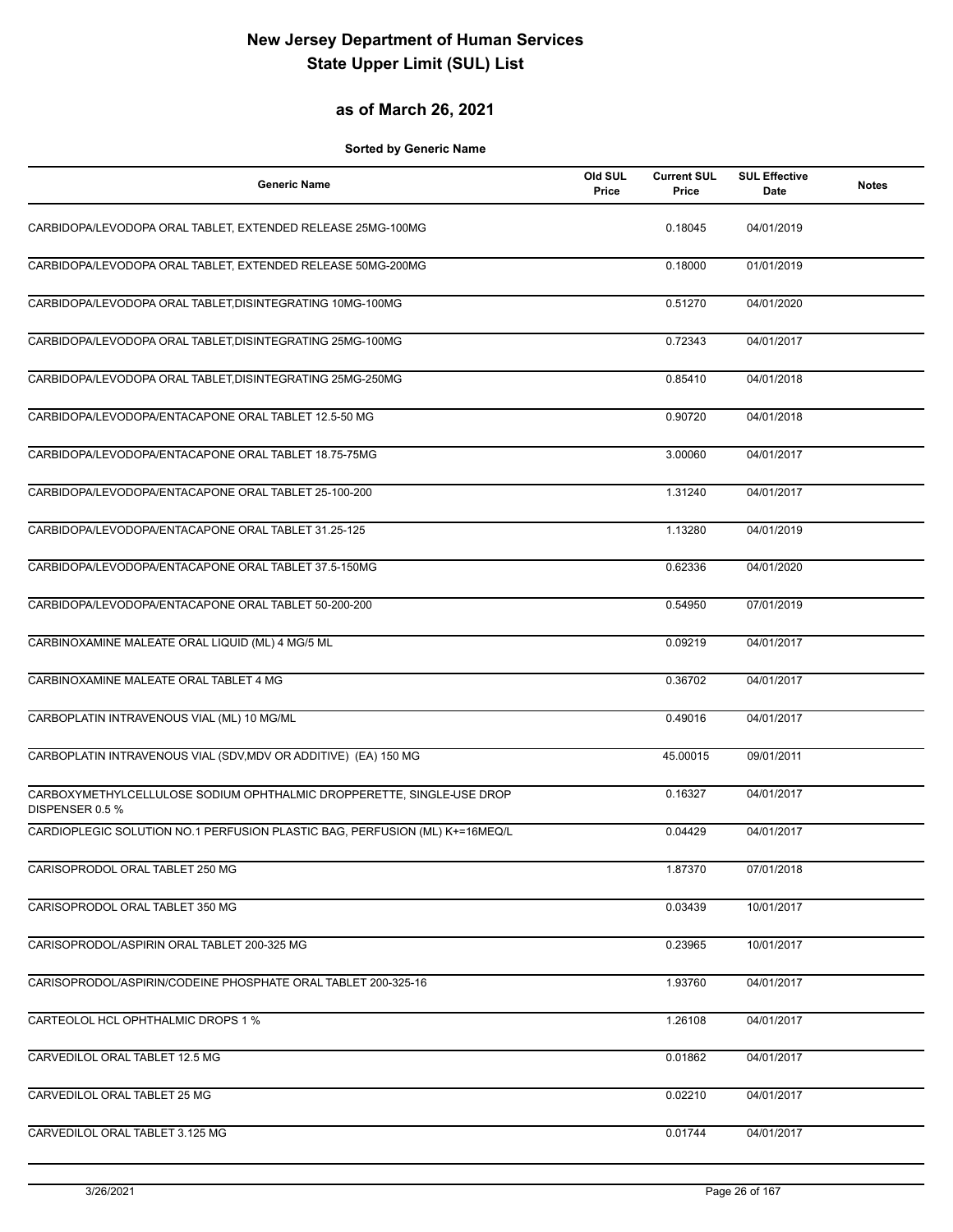### **as of March 26, 2021**

| <b>Generic Name</b>                                                                                       | Old SUL<br>Price | <b>Current SUL</b><br>Price | <b>SUL Effective</b><br>Date | <b>Notes</b> |
|-----------------------------------------------------------------------------------------------------------|------------------|-----------------------------|------------------------------|--------------|
| CARVEDILOL ORAL TABLET 6.25 MG                                                                            |                  | 0.01686                     | 04/01/2017                   |              |
| CARVEDILOL PHOSPHATE ORAL CAPSULE, EXTENDED RELEASE MULTIPHASE 24HR 10 MG                                 | 6.59633          | 5.42073                     | 04/01/2021                   |              |
| CARVEDILOL PHOSPHATE ORAL CAPSULE, EXTENDED RELEASE MULTIPHASE 24HR 20 MG                                 |                  | 5.63500                     | 10/01/2020                   |              |
| CARVEDILOL PHOSPHATE ORAL CAPSULE, EXTENDED RELEASE MULTIPHASE 24HR 40 MG                                 |                  | 4.72533                     | 10/01/2020                   |              |
| CARVEDILOL PHOSPHATE ORAL CAPSULE, EXTENDED RELEASE MULTIPHASE 24HR 80 MG                                 |                  | 5.99833                     | 01/01/2019                   |              |
| CASTOR OIL ORAL OIL (ML)                                                                                  |                  | 0.02079                     | 04/01/2017                   |              |
| CEFACLOR ORAL CAPSULE 250 MG                                                                              |                  | 1.37133                     | 04/01/2018                   |              |
| CEFACLOR ORAL CAPSULE 500 MG                                                                              |                  | 1.57649                     | 04/01/2017                   |              |
| CEFACLOR ORAL SUSPENSION, RECONSTITUTED, ORAL (ML) 125 MG/5ML                                             |                  | 0.06958                     | 10/01/2017                   |              |
| CEFACLOR ORAL SUSPENSION, RECONSTITUTED, ORAL (ML) 250 MG/5ML                                             |                  | 0.08504                     | 10/01/2017                   |              |
| CEFACLOR ORAL SUSPENSION, RECONSTITUTED, ORAL (ML) 375 MG/5ML                                             |                  | 0.13915                     | 10/01/2017                   |              |
| CEFACLOR ORAL TABLET, EXTENDED RELEASE 12 HR 500 MG                                                       |                  | 12.83910                    | 04/01/2017                   |              |
| CEFADROXIL ORAL CAPSULE 500 MG                                                                            |                  | 0.11000                     | 07/01/2018                   |              |
| CEFADROXIL ORAL SUSPENSION, RECONSTITUTED, ORAL (ML) 250 MG/5ML                                           |                  | 0.20630                     | 01/01/2020                   |              |
| CEFADROXIL ORAL SUSPENSION, RECONSTITUTED, ORAL (ML) 500 MG/5ML                                           |                  | 0.24250                     | 01/01/2019                   |              |
| CEFADROXIL ORAL TABLET 1 G                                                                                |                  | 1.66247                     | 10/01/2017                   |              |
| CEFAZOLIN SODIUM INJECTION VIAL (EA) 1 G                                                                  |                  | 0.65003                     | 10/01/2017                   |              |
| CEFAZOLIN SODIUM INJECTION VIAL (EA) 10 G                                                                 |                  | 7.51767                     | 10/01/2020                   |              |
| CEFAZOLIN SODIUM INJECTION VIAL (EA) 20 G                                                                 |                  | 31.53000                    | 04/01/2017                   |              |
| CEFAZOLIN SODIUM INJECTION VIAL (EA) 500 MG                                                               |                  | 1.40000                     | 04/01/2017                   |              |
| CEFAZOLIN SODIUM INTRAVENOUS VIAL WITH THREADED PORT (EA) 1 G                                             |                  | 1.05525                     | 10/01/2017                   |              |
| CEFAZOLIN SODIUM/DEXTROSE, ISO-OSMOTIC INTRAVENOUS INTRAVENOUS SOLUTION,<br>PIGGYBACK (EA) 1 G/50 ML      |                  | 4.20000                     | 04/01/2017                   |              |
| CEFAZOLIN SODIUM/DEXTROSE, ISO-OSMOTIC INTRAVENOUS INTRAVENOUS SOLUTION,<br>PIGGYBACK (EA) 2 G/50 ML      |                  | 7.30000                     | 04/01/2017                   |              |
| CEFAZOLIN SODIUM/DEXTROSE, ISO-OSMOTIC INTRAVENOUS IV SOLUTION, PIGGYBACK<br>PREMIX FROZEN(ML) 1 G/50 ML  |                  | 0.08960                     | 04/01/2017                   |              |
| CEFAZOLIN SODIUM/DEXTROSE, ISO-OSMOTIC INTRAVENOUS IV SOLUTION, PIGGYBACK<br>PREMIX FROZEN(ML) 2 G/100 ML |                  | 0.09250                     | 04/01/2017                   |              |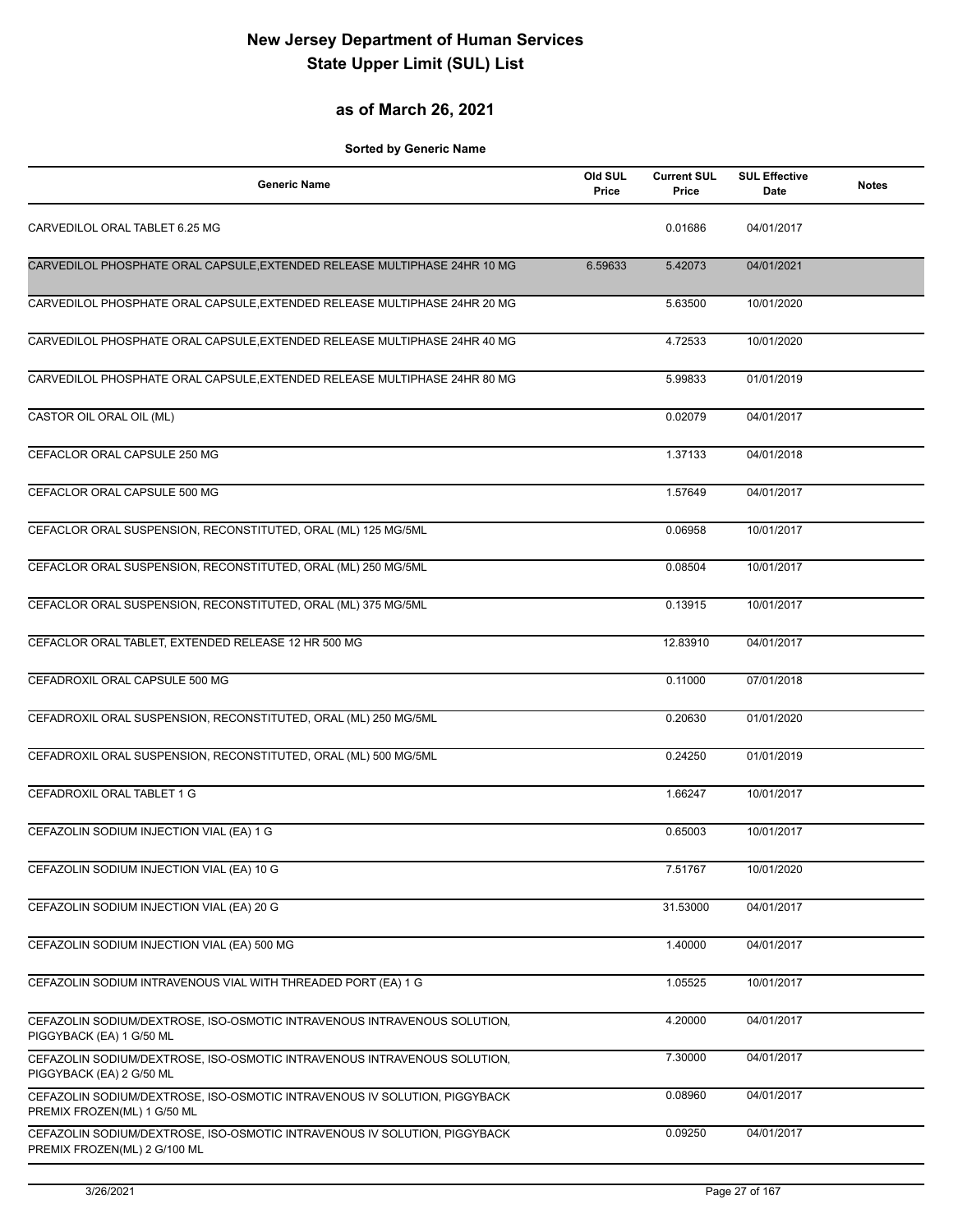### **as of March 26, 2021**

| <b>Generic Name</b>                                                                                      | Old SUL<br>Price | <b>Current SUL</b><br>Price | <b>SUL Effective</b><br><b>Date</b> | <b>Notes</b> |
|----------------------------------------------------------------------------------------------------------|------------------|-----------------------------|-------------------------------------|--------------|
| CEFDINIR ORAL CAPSULE 300 MG                                                                             |                  | 0.23250                     | 04/01/2017                          |              |
| CEFDINIR ORAL SUSPENSION, RECONSTITUTED, ORAL (ML) 125 MG/5ML                                            |                  | 0.04490                     | 07/01/2018                          |              |
| CEFDINIR ORAL SUSPENSION, RECONSTITUTED, ORAL (ML) 250 MG/5ML                                            |                  | 0.08317                     | 07/01/2018                          |              |
| CEFEPIME HCL IN DEXTROSE 5 % IN WATER INTRAVENOUS INTRAVENOUS SOLUTION,<br>PIGGYBACK (EA) 1 G/50 ML      |                  | 11.33000                    | 04/01/2017                          |              |
| CEFEPIME HCL IN DEXTROSE 5 % IN WATER INTRAVENOUS INTRAVENOUS SOLUTION,<br>PIGGYBACK (EA) 2 G/50 ML      |                  | 17.09000                    | 04/01/2017                          |              |
| CEFEPIME HCL IN ISO-OSMOTIC DEXTROSE INTRAVENOUS IV SOLUTION, PIGGYBACK<br>PREMIX FROZEN(ML) 1 G/50 ML   |                  | 0.53120                     | 04/01/2017                          |              |
| CEFEPIME HCL IN ISO-OSMOTIC DEXTROSE INTRAVENOUS IV SOLUTION, PIGGYBACK<br>PREMIX FROZEN(ML) 2 G/100 ML  |                  | 0.42580                     | 04/01/2017                          |              |
| CEFEPIME HCL INJECTION VIAL (EA) 1 G                                                                     |                  | 4.04600                     | 10/01/2019                          |              |
| CEFEPIME HCL INJECTION VIAL (EA) 2 G                                                                     |                  | 3.93300                     | 04/01/2018                          |              |
| CEFIXIME ORAL SUSPENSION, RECONSTITUTED, ORAL (ML) 100 MG/5ML                                            |                  | 2.90880                     | 04/01/2017                          |              |
| CEFIXIME ORAL SUSPENSION, RECONSTITUTED, ORAL (ML) 200 MG/5ML                                            |                  | 6.12396                     | 04/01/2017                          |              |
| CEFOTAXIME SODIUM INJECTION VIAL (EA) 1 G                                                                |                  | 2.20000                     | 04/01/2017                          |              |
| CEFOTAXIME SODIUM INJECTION VIAL (EA) 10 G                                                               |                  | 27.00000                    | 04/01/2017                          |              |
| CEFOTAXIME SODIUM INJECTION VIAL (EA) 2 G                                                                |                  | 5.00000                     | 04/01/2017                          |              |
| CEFOTAXIME SODIUM INJECTION VIAL (EA) 500 MG                                                             |                  | 1.50000                     | 04/01/2017                          |              |
| CEFOTETAN DISODIUM IN ISO-OSMOTIC DEXTROSE INTRAVENOUS INTRAVENOUS<br>SOLUTION, PIGGYBACK (EA) 1 G/50 ML |                  | 15.08958                    | 04/01/2017                          |              |
| CEFOTETAN DISODIUM IN ISO-OSMOTIC DEXTROSE INTRAVENOUS INTRAVENOUS<br>SOLUTION, PIGGYBACK (EA) 2 G/50 ML |                  | 20.90000                    | 04/01/2017                          |              |
| CEFOTETAN DISODIUM INJECTION VIAL (EA) 1 G                                                               |                  | 19.23000                    | 04/01/2017                          |              |
| CEFOTETAN DISODIUM INJECTION VIAL (EA) 2 G                                                               |                  | 38.47000                    | 04/01/2017                          |              |
| CEFOTETAN DISODIUM INTRAVENOUS VIAL (EA) 10 G                                                            |                  | 190.45000                   | 04/01/2017                          |              |
| CEFOXITIN SODIUM INTRAVENOUS VIAL (EA) 1 G                                                               |                  | 3.21000                     | 04/01/2017                          |              |
| CEFOXITIN SODIUM INTRAVENOUS VIAL (EA) 10 G                                                              |                  | 50.00000                    | 04/01/2017                          |              |
| CEFOXITIN SODIUM INTRAVENOUS VIAL (EA) 2 G                                                               |                  | 6.41000                     | 04/01/2017                          |              |
| CEFOXITIN SODIUM/DEXTROSE, ISO-OSMOTIC INTRAVENOUS INTRAVENOUS SOLUTION,<br>PIGGYBACK (EA) 1 G/50 ML     |                  | 11.16000                    | 04/01/2017                          |              |
| CEFOXITIN SODIUM/DEXTROSE, ISO-OSMOTIC INTRAVENOUS INTRAVENOUS SOLUTION,<br>PIGGYBACK (EA) 2 G/50 ML     |                  | 20.50000                    | 04/01/2017                          |              |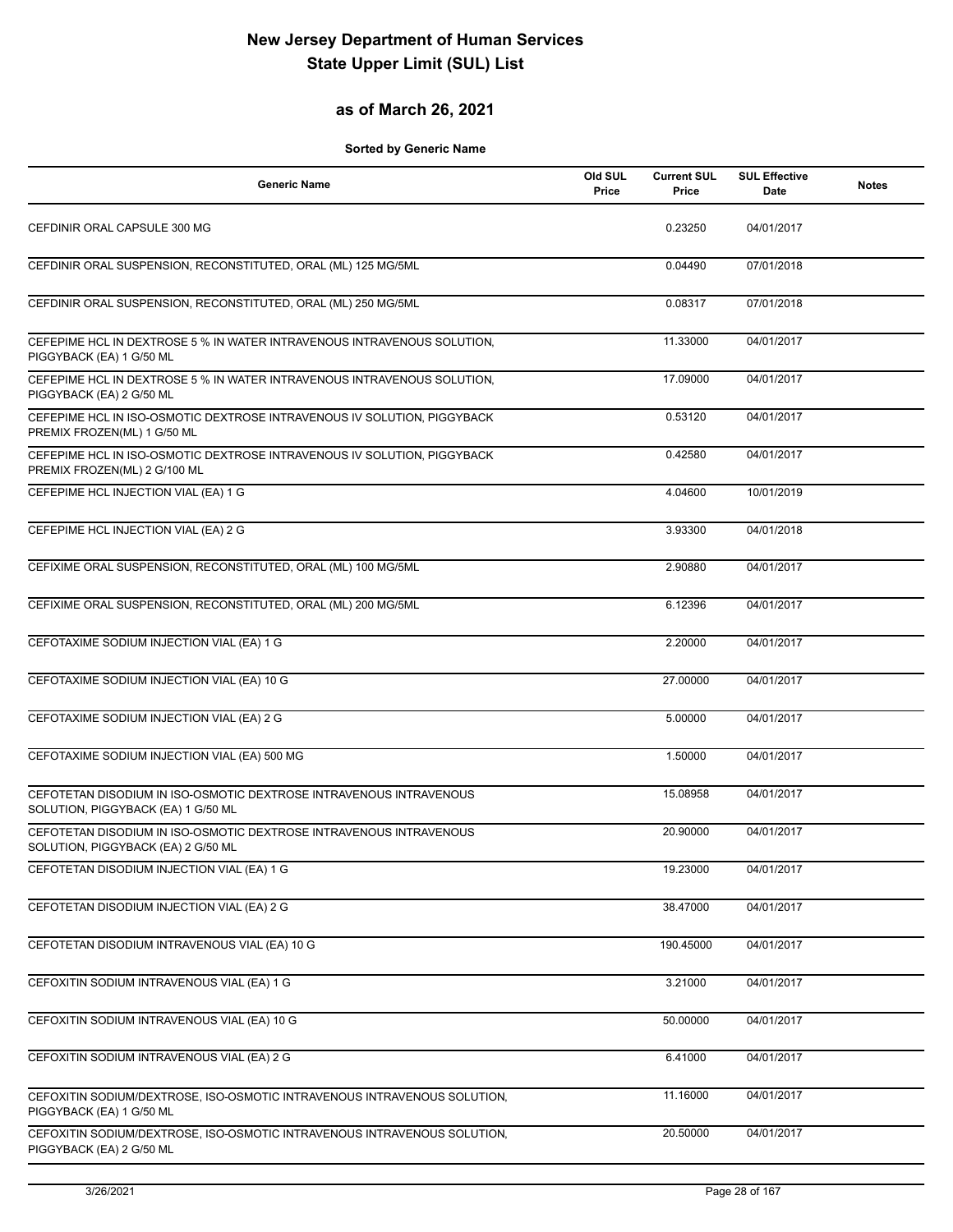### **as of March 26, 2021**

| <b>Generic Name</b>                                                                                          | Old SUL<br>Price | <b>Current SUL</b><br>Price | <b>SUL Effective</b><br>Date | <b>Notes</b> |
|--------------------------------------------------------------------------------------------------------------|------------------|-----------------------------|------------------------------|--------------|
| CEFPODOXIME PROXETIL ORAL SUSPENSION, RECONSTITUTED, ORAL (ML) 100 MG/5ML                                    |                  | 1.16000                     | 10/01/2020                   |              |
| CEFPODOXIME PROXETIL ORAL SUSPENSION, RECONSTITUTED, ORAL (ML) 50 MG/5 ML                                    |                  | 0.37104                     | 10/01/2017                   |              |
| CEFPODOXIME PROXETIL ORAL TABLET 100 MG                                                                      |                  | 0.85950                     | 10/01/2019                   |              |
| CEFPODOXIME PROXETIL ORAL TABLET 200 MG                                                                      |                  | 3.06428                     | 10/01/2017                   |              |
| CEFPROZIL ORAL SUSPENSION, RECONSTITUTED, ORAL (ML) 125 MG/5ML                                               |                  | 0.14400                     | 04/01/2019                   |              |
| CEFPROZIL ORAL SUSPENSION, RECONSTITUTED, ORAL (ML) 250 MG/5ML                                               |                  | 0.11250                     | 01/01/2019                   |              |
| CEFPROZIL ORAL TABLET 250 MG                                                                                 |                  | 0.71478                     | 04/01/2017                   |              |
| CEFPROZIL ORAL TABLET 500 MG                                                                                 |                  | 1.07200                     | 04/01/2020                   |              |
| CEFTAZIDIME IN DEXTROSE 5% AND WATER INTRAVENOUS INTRAVENOUS SOLUTION,<br>PIGGYBACK (EA) 1 G/50 ML           |                  | 10.44000                    | 04/01/2017                   |              |
| CEFTAZIDIME IN DEXTROSE 5% AND WATER INTRAVENOUS INTRAVENOUS SOLUTION,<br>PIGGYBACK (EA) 2 G/50 ML           |                  | 14.59000                    | 04/01/2017                   |              |
| CEFTAZIDIME INJECTION VIAL (EA) 1 G                                                                          |                  | 3.42947                     | 04/01/2017                   |              |
| CEFTAZIDIME INJECTION VIAL (EA) 2 G                                                                          |                  | 8.92440                     | 10/01/2017                   |              |
| CEFTAZIDIME INJECTION VIAL (EA) 6 G                                                                          |                  | 22.05000                    | 04/01/2017                   |              |
| CEFTAZIDIME INTRAVENOUS VIAL WITH THREADED PORT (EA) 1 G                                                     |                  | 4.05015                     | 10/01/2017                   |              |
| CEFTAZIDIME INTRAVENOUS VIAL WITH THREADED PORT (EA) 2 G                                                     |                  | 10.89000                    | 04/01/2017                   |              |
| CEFTIBUTEN ORAL CAPSULE 400 MG                                                                               |                  | 27.34000                    | 04/01/2017                   |              |
| CEFTIBUTEN ORAL SUSPENSION, RECONSTITUTED, ORAL (ML) 180 MG/5ML                                              |                  | 7.68883                     | 04/01/2017                   |              |
| CEFTRIAXONE SODIUM IN ISO-OSMOTIC DEXTROSE INTRAVENOUS INTRAVENOUS<br>SOLUTION, PIGGYBACK (EA) 1 G/50 ML     |                  | 11.60000                    | 04/01/2017                   |              |
| CEFTRIAXONE SODIUM IN ISO-OSMOTIC DEXTROSE INTRAVENOUS INTRAVENOUS<br>SOLUTION, PIGGYBACK (EA) 2 G/50 ML     |                  | 18.54000                    | 04/01/2017                   |              |
| CEFTRIAXONE SODIUM IN ISO-OSMOTIC DEXTROSE INTRAVENOUS IV SOLUTION,<br>PIGGYBACK PREMIX FROZEN(ML) 1 G/50 ML |                  | 0.28380                     | 04/01/2017                   |              |
| CEFTRIAXONE SODIUM IN ISO-OSMOTIC DEXTROSE INTRAVENOUS IV SOLUTION.<br>PIGGYBACK PREMIX FROZEN(ML) 2 G/50 ML |                  | 0.67220                     | 04/01/2017                   |              |
| CEFTRIAXONE SODIUM INJECTION VIAL (EA) 1 G                                                                   |                  | 0.92998                     | 10/01/2019                   |              |
| CEFTRIAXONE SODIUM INJECTION VIAL (EA) 10 G                                                                  |                  | 14.68750                    | 04/01/2017                   |              |
| CEFTRIAXONE SODIUM INJECTION VIAL (EA) 2 G                                                                   |                  | 0.21605                     | 07/01/2019                   |              |
| CEFTRIAXONE SODIUM INJECTION VIAL (EA) 250 MG                                                                |                  | 0.08900                     | 07/01/2018                   |              |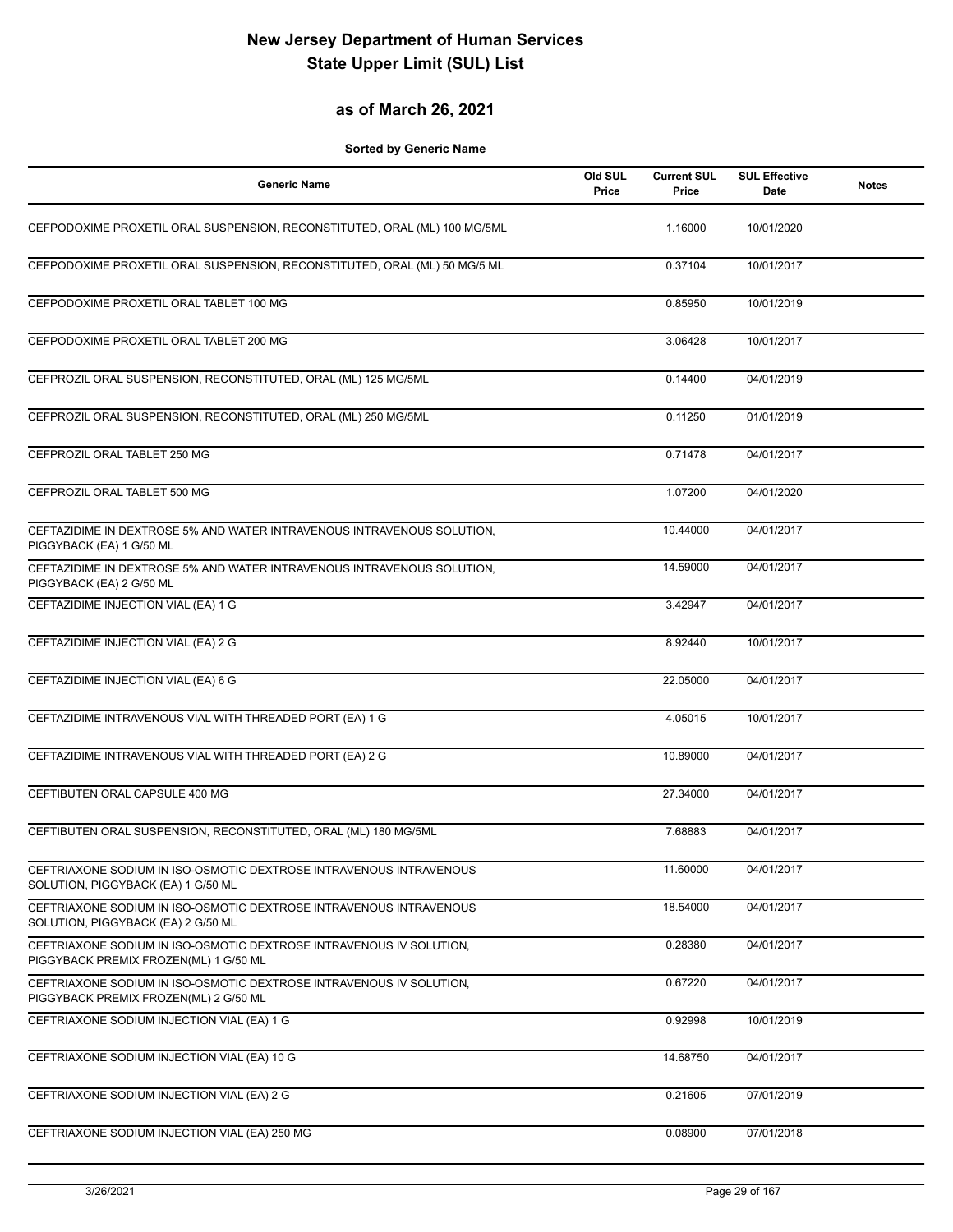### **as of March 26, 2021**

| <b>Generic Name</b>                                                    | Old SUL<br>Price | <b>Current SUL</b><br>Price | <b>SUL Effective</b><br>Date | <b>Notes</b> |
|------------------------------------------------------------------------|------------------|-----------------------------|------------------------------|--------------|
| CEFTRIAXONE SODIUM INJECTION VIAL (EA) 500 MG                          |                  | 0.85100                     | 10/01/2017                   |              |
| CEFTRIAXONE SODIUM INTRAVENOUS IV SOLUTION, PIGGYBACK, BOTTLE (EA) 1 G |                  | 4.78269                     | 12/12/2011                   |              |
| CEFTRIAXONE SODIUM INTRAVENOUS IV SOLUTION, PIGGYBACK, BOTTLE (EA) 2 G |                  | 5.64000                     | 12/12/2011                   |              |
| CEFTRIAXONE SODIUM INTRAVENOUS VIAL WITH THREADED PORT (EA) 1 G        |                  | 3.20440                     | 10/01/2017                   |              |
| CEFTRIAXONE SODIUM INTRAVENOUS VIAL WITH THREADED PORT (EA) 2 G        |                  | 10.12940                    | 10/01/2017                   |              |
| CEFUROXIME AXETIL ORAL TABLET 250 MG                                   |                  | 0.24572                     | 10/01/2017                   |              |
| CEFUROXIME AXETIL ORAL TABLET 500 MG                                   |                  | 0.25850                     | 01/01/2019                   |              |
| CEFUROXIME SODIUM INJECTION VIAL (EA) 750 MG                           |                  | 2.20000                     | 04/01/2017                   |              |
| CEFUROXIME SODIUM INTRAVENOUS VIAL (EA) 1.5 G                          |                  | 4.50000                     | 04/01/2017                   |              |
| CEFUROXIME SODIUM INTRAVENOUS VIAL (EA) 7.5 G                          |                  | 2.70577                     | 10/01/2017                   |              |
| CELECOXIB ORAL CAPSULE 100 MG                                          |                  | 0.11230                     | 01/01/2021                   |              |
| CELECOXIB ORAL CAPSULE 200 MG                                          |                  | 0.07190                     | 07/01/2018                   |              |
| CELECOXIB ORAL CAPSULE 400 MG                                          |                  | 1.10389                     | 04/01/2017                   |              |
| CELECOXIB ORAL CAPSULE 50 MG                                           |                  | 0.17967                     | 10/01/2019                   |              |
| CEPHALEXIN ORAL CAPSULE 250 MG                                         |                  | 0.02950                     | 07/01/2018                   |              |
| CEPHALEXIN ORAL CAPSULE 500 MG                                         |                  | 0.05500                     | 07/01/2018                   |              |
| CEPHALEXIN ORAL CAPSULE 750 MG                                         |                  | 5.35800                     | 04/01/2017                   |              |
| CEPHALEXIN ORAL SUSPENSION, RECONSTITUTED, ORAL (ML) 125 MG/5ML        |                  | 0.02335                     | 10/01/2017                   |              |
| CEPHALEXIN ORAL SUSPENSION, RECONSTITUTED, ORAL (ML) 250 MG/5ML        |                  | 0.06115                     | 01/01/2019                   |              |
| CEPHALEXIN ORAL TABLET 250 MG                                          |                  | 1.24230                     | 04/01/2017                   |              |
| CEPHALEXIN ORAL TABLET 500 MG                                          |                  | 0.56893                     | 10/01/2017                   |              |
| CETIRIZINE HCL ORAL SOLUTION, ORAL 1 MG/ML                             |                  | 0.02083                     | 04/01/2017                   |              |
| CETIRIZINE HCL ORAL SOLUTION, ORAL 5 MG/5 ML                           |                  | 0.02354                     | 04/01/2017                   |              |
| CETIRIZINE HCL ORAL TABLET 10 MG                                       |                  | 0.03296                     | 10/01/2020                   |              |
| CETIRIZINE HCL ORAL TABLET 5 MG                                        |                  | 0.02870                     | 01/01/2020                   |              |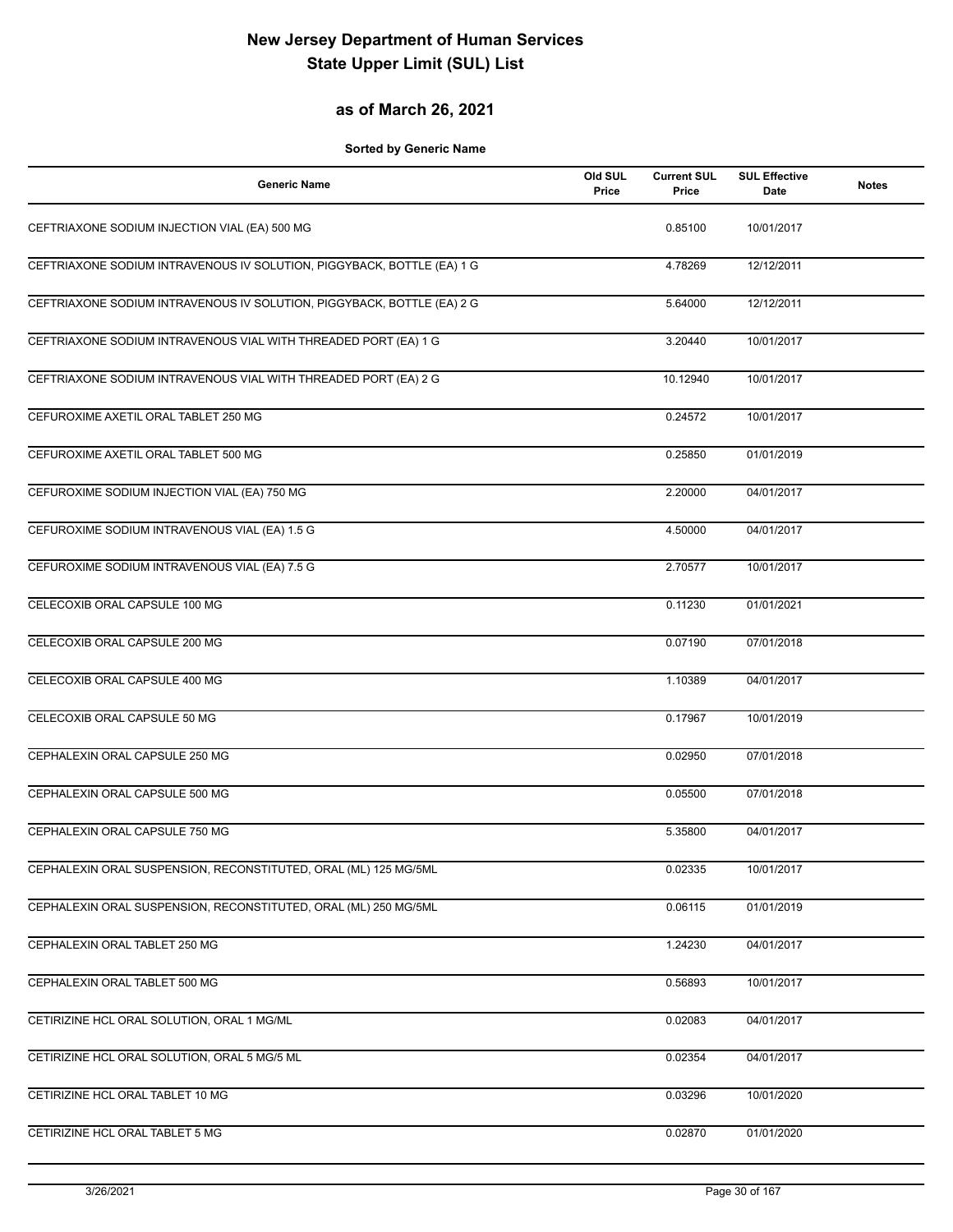### **as of March 26, 2021**

| <b>Generic Name</b>                                                                              | Old SUL<br>Price | <b>Current SUL</b><br>Price | <b>SUL Effective</b><br>Date | <b>Notes</b> |
|--------------------------------------------------------------------------------------------------|------------------|-----------------------------|------------------------------|--------------|
| CETIRIZINE HCL ORAL TABLET, CHEWABLE 10 MG                                                       |                  | 0.44304                     | 10/01/2017                   |              |
| CETIRIZINE HCL ORAL TABLET, CHEWABLE 5 MG                                                        |                  | 0.44304                     | 10/01/2017                   |              |
| CETIRIZINE HCL/PSEUDOEPHEDRINE HCL ORAL TABLET, EXTENDED RELEASE 12 HR 5<br><b>MG-120MG</b>      |                  | 0.63292                     | 01/01/2018                   |              |
| CEVIMELINE HCL ORAL CAPSULE 30 MG                                                                |                  | 0.90460                     | 10/01/2020                   |              |
| CHLORAMPHENICOL SOD SUCCINATE INTRAVENOUS VIAL (EA) 1 G                                          |                  | 38.92000                    | 04/01/2017                   |              |
| CHLORDIAZEPOXIDE HCL ORAL CAPSULE 10 MG                                                          |                  | 0.06897                     | 04/01/2017                   |              |
| CHLORDIAZEPOXIDE HCL ORAL CAPSULE 25 MG                                                          |                  | 0.06512                     | 04/01/2017                   |              |
| CHLORDIAZEPOXIDE HCL ORAL CAPSULE 5 MG                                                           |                  | 0.08933                     | 04/01/2017                   |              |
| CHLORDIAZEPOXIDE/CLIDINIUM BROMIDE ORAL CAPSULE 5 MG-2.5MG                                       |                  | 0.11665                     | 10/01/2017                   |              |
| CHLORHEXIDINE GLUCONATE MUCOUS MEMBRANE MOUTHWASH 0.12 %                                         |                  | 0.00269                     | 10/01/2017                   |              |
| CHLORHEXIDINE GLUCONATE TOPICAL LIQUID (ML) 4 %                                                  |                  | 0.01390                     | 10/01/2017                   |              |
| CHLORHEXIDINE GLUCONATE/GLYCERIN/HYDROXYETHYLCELLULOSE TOPICAL JELLY<br>(GRAM)                   |                  | 0.02054                     | 12/12/2011                   |              |
| CHLOROQUINE PHOSPHATE ORAL TABLET 250 MG                                                         |                  | 3.03610                     | 04/01/2017                   |              |
| CHLOROQUINE PHOSPHATE ORAL TABLET 500 MG                                                         |                  | 1.81329                     | 10/01/2017                   |              |
| CHLOROTHIAZIDE ORAL TABLET 250 MG                                                                |                  | 0.08241                     | 10/01/2017                   |              |
| CHLOROTHIAZIDE ORAL TABLET 500 MG                                                                |                  | 0.10084                     | 10/01/2017                   |              |
| CHLOROTHIAZIDE SODIUM INTRAVENOUS VIAL (EA) 500 MG                                               |                  | 99.80000                    | 04/01/2017                   |              |
| CHLORPHENIRAMINE MALEATE ORAL SYRUP 2 MG/5 ML                                                    |                  | 0.03171                     | 04/01/2017                   |              |
| CHLORPHENIRAMINE MALEATE ORAL TABLET 4 MG                                                        |                  | 0.01457                     | 10/01/2017                   |              |
| CHLORPHENIRAMINE MALEATE ORAL TABLET, EXTENDED RELEASE 12 MG                                     |                  | 0.34468                     | 04/01/2017                   |              |
| CHLORPHENIRAMINE MALEATE/DEXTROMETHORPHAN HBR ORAL TABLET 4 MG-30 MG                             |                  | 0.08634                     | 04/01/2017                   |              |
| CHLORPHENIRAMINE MALEATE/PHENYLEPHRINE BITARTRATE/ASPIRIN ORAL TABLET,<br>EFFERVESCENT 2-7.8-325 |                  | 0.11250                     | 04/01/2017                   |              |
| CHLORPHENIRAMINE MALEATE/PHENYLEPHRINE HCL ORAL DROPS 1-2.5MG/ML                                 |                  | 0.73666                     | 04/01/2017                   |              |
| CHLORPHENIRAMINE MALEATE/PHENYLEPHRINE HCL ORAL LIQUID (ML) 4-10MG/5ML                           |                  | 0.03281                     | 04/01/2017                   |              |
| CHLORPHENIRAMINE MALEATE/PHENYLEPHRINE HCL ORAL TABLET 4MG-10MG                                  |                  | 0.13130                     | 04/01/2017                   |              |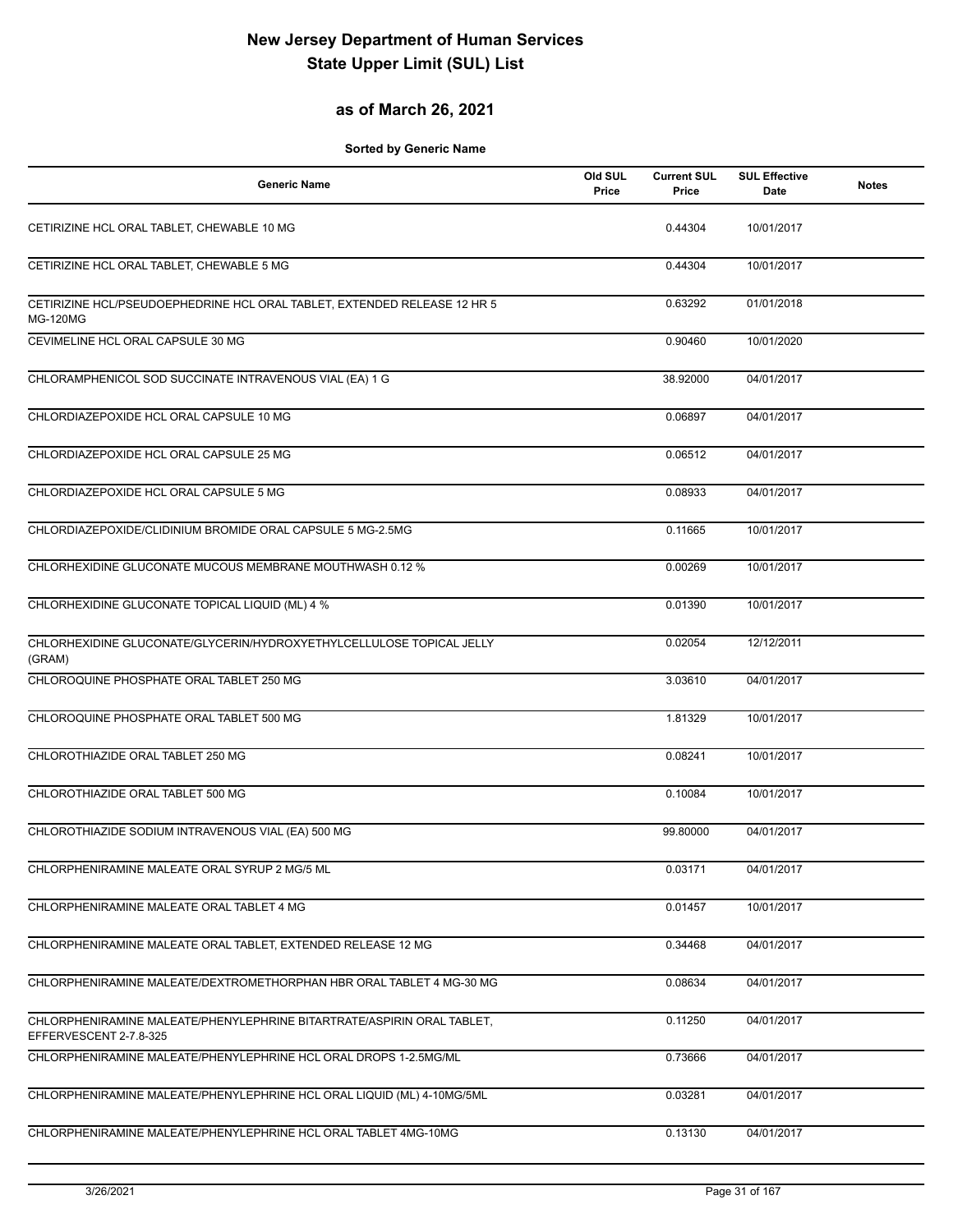### **as of March 26, 2021**

| <b>Generic Name</b>                                                                       | Old SUL<br>Price | <b>Current SUL</b><br>Price | <b>SUL Effective</b><br>Date | <b>Notes</b> |
|-------------------------------------------------------------------------------------------|------------------|-----------------------------|------------------------------|--------------|
| CHLORPHENIRAMINE MALEATE/PHENYLEPHRINE HCL/DEXTROMETHORPHAN ORAL LIQUID<br>(ML) 4-10-15/5 |                  | 0.05421                     | 04/01/2017                   |              |
| CHLORPHENIRAMINE MALEATE/PSEUDOEPHEDRINE HCL ORAL LIQUID (ML) 2-30MG/5ML                  |                  | 0.04731                     | 04/01/2017                   |              |
| CHLORPHENIRAMINE MALEATE/PSEUDOEPHEDRINE HCL ORAL TABLET 4 MG-60 MG                       |                  | 0.05102                     | 04/01/2017                   |              |
| CHLORPHENIRAMINE MALEATE/PSEUDOEPHEDRINE/DEXTROMETHORPHAN ORAL LIQUID<br>(ML) 1-15-5MG/5  |                  | 0.01441                     | 04/01/2017                   |              |
| CHLORPROMAZINE HCL INJECTION AMPUL (ML) 25 MG/ML                                          |                  | 13.10820                    | 04/01/2018                   |              |
| CHLORPROMAZINE HCL ORAL TABLET 10 MG                                                      |                  | 0.27497                     | 10/01/2017                   |              |
| CHLORPROMAZINE HCL ORAL TABLET 100 MG                                                     |                  | 3.26785                     | 07/01/2019                   |              |
| CHLORPROMAZINE HCL ORAL TABLET 200 MG                                                     |                  | 4.49950                     | 10/01/2017                   |              |
| CHLORPROMAZINE HCL ORAL TABLET 25 MG                                                      |                  | 1.50000                     | 01/01/2019                   |              |
| CHLORPROMAZINE HCL ORAL TABLET 50 MG                                                      |                  | 2.93002                     | 07/01/2019                   |              |
| CHLORPROPAMIDE ORAL TABLET 100 MG                                                         |                  | 0.12370                     | 10/01/2017                   |              |
| CHLORPROPAMIDE ORAL TABLET 250 MG                                                         |                  | 0.26285                     | 10/01/2017                   |              |
| CHLORTHALIDONE ORAL TABLET 25 MG                                                          | 0.22850          | 0.16964                     | 04/01/2021                   |              |
| CHLORTHALIDONE ORAL TABLET 50 MG                                                          |                  | 0.10501                     | 10/01/2017                   |              |
| CHLORZOXAZONE ORAL TABLET 250 MG                                                          |                  | 0.05538                     | 12/12/2011                   |              |
| CHLORZOXAZONE ORAL TABLET 500 MG                                                          |                  | 0.03387                     | 10/01/2017                   |              |
| CHOLECALCIFEROL (VITAMIN D3) ORAL CAPSULE 10000 UNIT                                      |                  | 0.66709                     | 04/01/2017                   |              |
| CHOLESTYRAMINE (WITH SUGAR) ORAL POWDER (GRAM) 4 G                                        |                  | 0.15730                     | 10/01/2017                   |              |
| CHOLESTYRAMINE (WITH SUGAR) ORAL POWDER IN PACKET (EA) 4 G                                | 1.13699          | 1.07534                     | 04/01/2021                   |              |
| CHOLESTYRAMINE/ASPARTAME ORAL POWDER (GRAM) 4 G                                           |                  | 0.16658                     | 01/01/2019                   |              |
| CHOLESTYRAMINE/ASPARTAME ORAL POWDER IN PACKET (EA) 4 G                                   |                  | 0.15773                     | 07/01/2018                   |              |
| CHOLINE SALICYLATE/MAGNESIUM SALICYLATE ORAL TABLET 500 MG                                |                  | 0.11617                     | 07/01/2011                   |              |
| CHOLINE SALICYLATE/MAGNESIUM SALICYLATE ORAL TABLET 750 MG                                |                  | 0.12367                     | 07/01/2011                   |              |
| CHORIONIC GONADOTROPIN, HUMAN INTRAMUSCULAR VIAL (EA) 10000 UNIT                          |                  | 144.72000                   | 10/01/2017                   |              |
| CHROMIC CHLORIDE INTRAVENOUS VIAL (ML) 4 MCG/ML                                           |                  | 0.05033                     | 10/01/2017                   |              |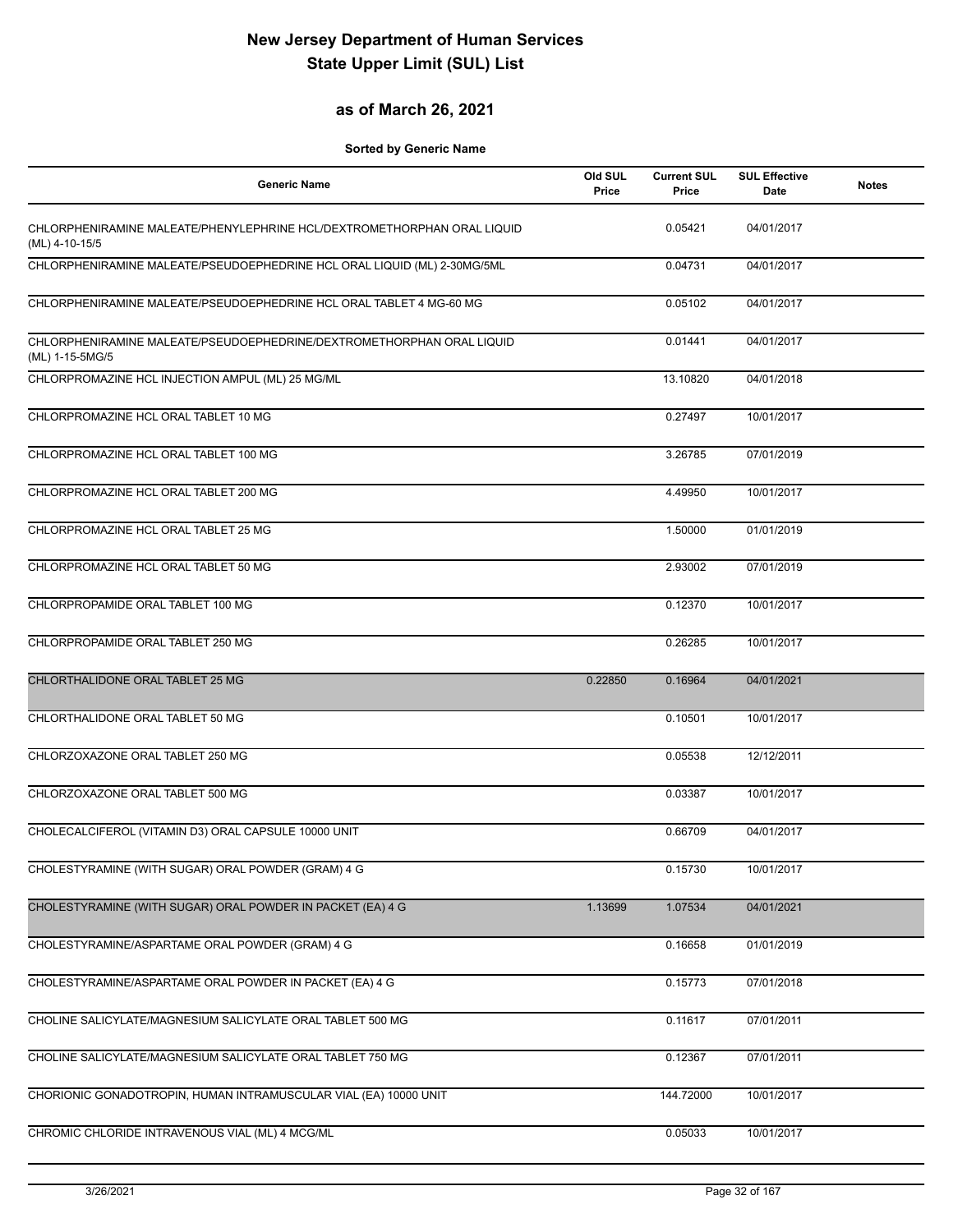### **as of March 26, 2021**

| <b>Generic Name</b>                                                                                        | Old SUL<br>Price | <b>Current SUL</b><br>Price | <b>SUL Effective</b><br>Date | <b>Notes</b> |
|------------------------------------------------------------------------------------------------------------|------------------|-----------------------------|------------------------------|--------------|
| CICLOPIROX OLAMINE TOPICAL CREAM (GRAM) 0.77 %                                                             |                  | 0.12867                     | 04/01/2020                   |              |
| CICLOPIROX OLAMINE TOPICAL SUSPENSION, TOPICAL (ML) 0.77 %                                                 |                  | 0.23679                     | 10/01/2017                   |              |
| CICLOPIROX TOPICAL GEL (GRAM) 0.77 %                                                                       |                  | 0.90599                     | 01/01/2020                   |              |
| CICLOPIROX TOPICAL SHAMPOO 1 %                                                                             |                  | 0.19917                     | 07/01/2019                   |              |
| CICLOPIROX TOPICAL SOLUTION, NON-ORAL 8 %                                                                  |                  | 1.40276                     | 01/01/2021                   |              |
| CIDOFOVIR INTRAVENOUS VIAL (ML) 75 MG/ML                                                                   |                  | 148.00000                   | 04/01/2017                   |              |
| CILOSTAZOL ORAL TABLET 100 MG                                                                              |                  | 0.05433                     | 04/01/2019                   |              |
| CILOSTAZOL ORAL TABLET 50 MG                                                                               |                  | 0.07400                     | 01/01/2019                   |              |
| CIMETIDINE HCL ORAL SOLUTION, ORAL 300 MG/5ML                                                              |                  | 0.05149                     | 04/01/2017                   |              |
| CIMETIDINE ORAL TABLET 200 MG                                                                              |                  | 0.05316                     | 10/01/2017                   |              |
| CIMETIDINE ORAL TABLET 300 MG                                                                              |                  | 0.22900                     | 10/01/2017                   |              |
| CIMETIDINE ORAL TABLET 400 MG                                                                              |                  | 0.04865                     | 10/01/2017                   |              |
| CIMETIDINE ORAL TABLET 800 MG                                                                              |                  | 0.74363                     | 04/01/2017                   |              |
| CINACALCET HCL ORAL TABLET 30 MG                                                                           |                  | 5.76200                     | 04/01/2020                   |              |
| CINACALCET HCL ORAL TABLET 60 MG                                                                           |                  | 3.03142                     | 04/01/2021                   |              |
| CIPROFLOXACIN HCL OPHTHALMIC DROPS 0.3 %                                                                   |                  | 0.38994                     | 10/01/2017                   |              |
| CIPROFLOXACIN HCL ORAL TABLET 100 MG                                                                       |                  | 0.34480                     | 10/01/2017                   |              |
| CIPROFLOXACIN HCL ORAL TABLET 250 MG                                                                       |                  | 0.09145                     | 04/01/2017                   |              |
| CIPROFLOXACIN HCL ORAL TABLET 500 MG                                                                       |                  | 0.08120                     | 04/01/2017                   |              |
| CIPROFLOXACIN HCL ORAL TABLET 750 MG                                                                       |                  | 0.14532                     | 10/01/2017                   |              |
| CIPROFLOXACIN HCL OTIC DROPPERETTE, SINGLE-USE DROP DISPENSER 0.2 %                                        |                  | 5.22369                     | 04/01/2017                   |              |
| CIPROFLOXACIN HCL/DEXAMETHASONE OTIC SUSPENSION, DROPS(FINAL DOSAGE<br>FORM)(ML) 0.3 %-0.1%                |                  | 20.97200                    | 01/01/2021                   |              |
| CIPROFLOXACIN LACTATE/DEXTROSE 5 % IN WATER INTRAVENOUS INTRAVENOUS<br>SOLUTION, PIGGYBACK (ML) 200MG/0.1L |                  | 0.02130                     | 04/01/2017                   |              |
| CIPROFLOXACIN LACTATE/DEXTROSE 5 % IN WATER INTRAVENOUS INTRAVENOUS<br>SOLUTION, PIGGYBACK (ML) 400MG/0.2L |                  | 0.01103                     | 10/01/2017                   |              |
| CIPROFLOXACIN ORAL SUSPENSION, MICROCAPSULE RECONSTITUTED 250 MG/5ML                                       |                  | 0.97520                     | 04/01/2017                   |              |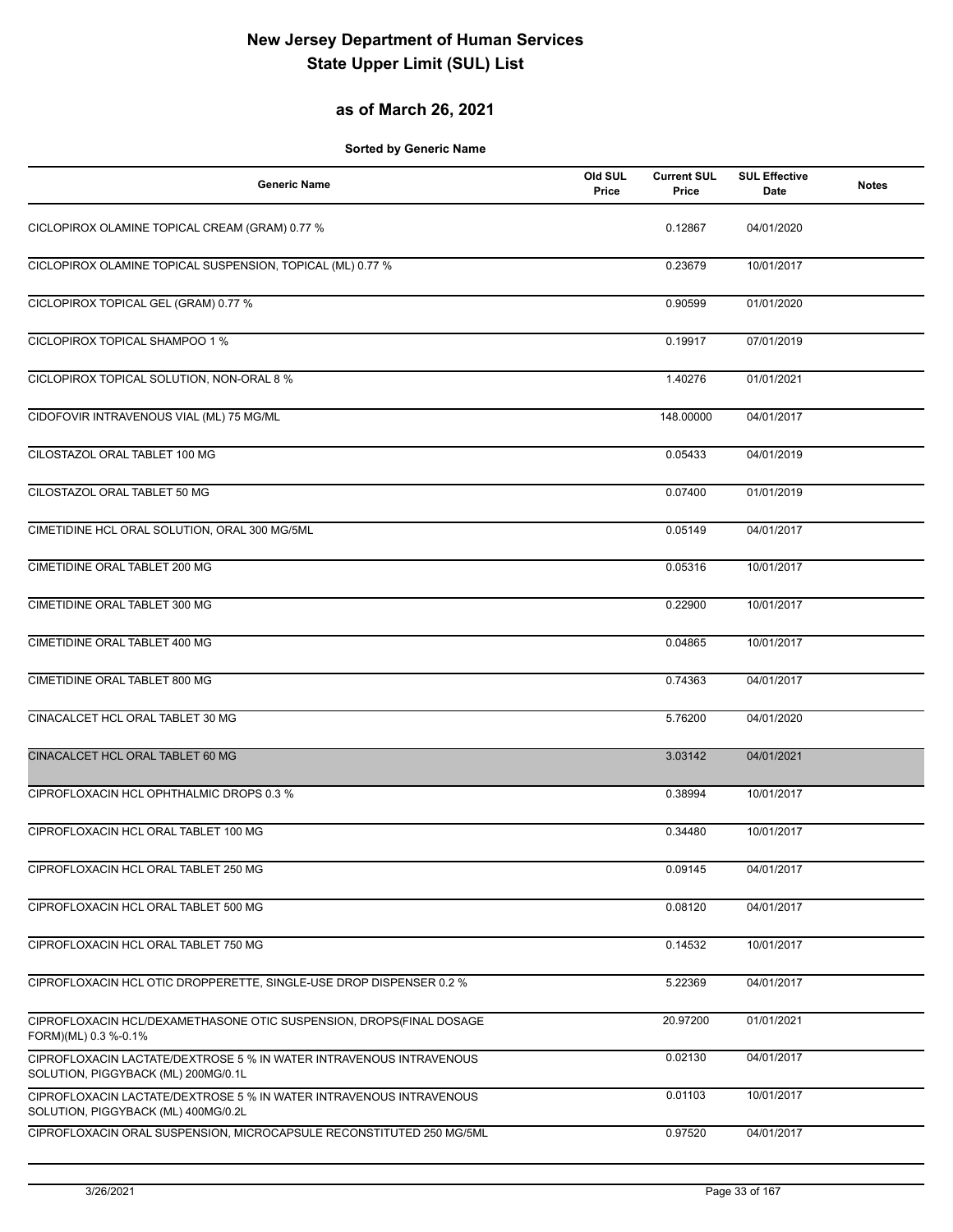### **as of March 26, 2021**

| <b>Generic Name</b>                                                                             | Old SUL<br>Price | <b>Current SUL</b><br>Price | <b>SUL Effective</b><br>Date | <b>Notes</b> |
|-------------------------------------------------------------------------------------------------|------------------|-----------------------------|------------------------------|--------------|
| CIPROFLOXACIN ORAL SUSPENSION, MICROCAPSULE RECONSTITUTED 500 MG/5ML                            |                  | 1.40410                     | 04/01/2017                   |              |
| CIPROFLOXACIN/CIPROFLOXACIN HCL ORAL TABLET, EXTENDED RELEASE MULTIPHASE 24<br>HR 1000 MG       |                  | 6.37788                     | 10/01/2017                   |              |
| CIPROFLOXACIN/CIPROFLOXACIN HCL ORAL TABLET, EXTENDED RELEASE MULTIPHASE 24<br><b>HR 500 MG</b> |                  | 5.68143                     | 10/01/2017                   |              |
| CISATRACURIUM BESYLATE INTRAVENOUS VIAL (ML) 10 MG/ML                                           |                  | 13.52500                    | 04/01/2017                   |              |
| CISATRACURIUM BESYLATE INTRAVENOUS VIAL (ML) 2 MG/ML                                            |                  | 2.30000                     | 04/01/2017                   |              |
| CISPLATIN INTRAVENOUS VIAL (ML) 1 MG/ML                                                         |                  | 0.31445                     | 04/01/2017                   |              |
| CITALOPRAM HYDROBROMIDE ORAL SOLUTION, ORAL 10 MG/5 ML                                          |                  | 0.20829                     | 10/01/2020                   |              |
| CITALOPRAM HYDROBROMIDE ORAL TABLET 10 MG                                                       |                  | 0.02137                     | 04/01/2018                   |              |
| CITALOPRAM HYDROBROMIDE ORAL TABLET 20 MG                                                       |                  | 0.01742                     | 07/01/2017                   |              |
| CITALOPRAM HYDROBROMIDE ORAL TABLET 40 MG                                                       |                  | 0.02354                     | 01/01/2021                   |              |
| CITRIC ACID/SODIUM CITRATE ORAL SOLUTION, ORAL 334-500MG                                        |                  | 0.01571                     | 04/01/2017                   |              |
| CLADRIBINE INTRAVENOUS VIAL (ML) 10 MG/10ML                                                     |                  | 35.00000                    | 04/01/2017                   |              |
| CLARITHROMYCIN ORAL SUSPENSION, RECONSTITUTED, ORAL (ML) 125 MG/5ML                             |                  | 0.21645                     | 10/01/2017                   |              |
| CLARITHROMYCIN ORAL SUSPENSION, RECONSTITUTED, ORAL (ML) 250 MG/5ML                             |                  | 0.64605                     | 10/01/2017                   |              |
| CLARITHROMYCIN ORAL TABLET 250 MG                                                               |                  | 0.34333                     | 04/01/2017                   |              |
| CLARITHROMYCIN ORAL TABLET 500 MG                                                               |                  | 0.38333                     | 04/01/2017                   |              |
| CLARITHROMYCIN ORAL TABLET, EXTENDED RELEASE 24 HR 500 MG                                       |                  | 1.24967                     | 07/01/2018                   |              |
| CLEMASTINE FUMARATE ORAL SYRUP 0.67MG/5ML                                                       |                  | 0.05708                     | 07/01/2011                   |              |
| CLEMASTINE FUMARATE ORAL TABLET 1.34 MG                                                         |                  | 0.11147                     | 10/01/2017                   |              |
| CLEMASTINE FUMARATE ORAL TABLET 2.68 MG                                                         |                  | 0.33967                     | 10/01/2017                   |              |
| CLINDAMYCIN HCL ORAL CAPSULE 150 MG                                                             |                  | 0.06040                     | 01/01/2019                   |              |
| CLINDAMYCIN HCL ORAL CAPSULE 300 MG                                                             |                  | 0.11600                     | 01/01/2019                   |              |
| CLINDAMYCIN HCL ORAL CAPSULE 75 MG                                                              |                  | 0.35363                     | 10/01/2017                   |              |
| CLINDAMYCIN PALMITATE HCL ORAL SOLUTION, RECONSTITUTED, ORAL 75 MG/5 ML                         |                  | 0.20550                     | 01/01/2018                   |              |
| CLINDAMYCIN PHOSPHATE INJECTION VIAL (ML) 150 MG/ML                                             |                  | 0.26901                     | 10/01/2017                   |              |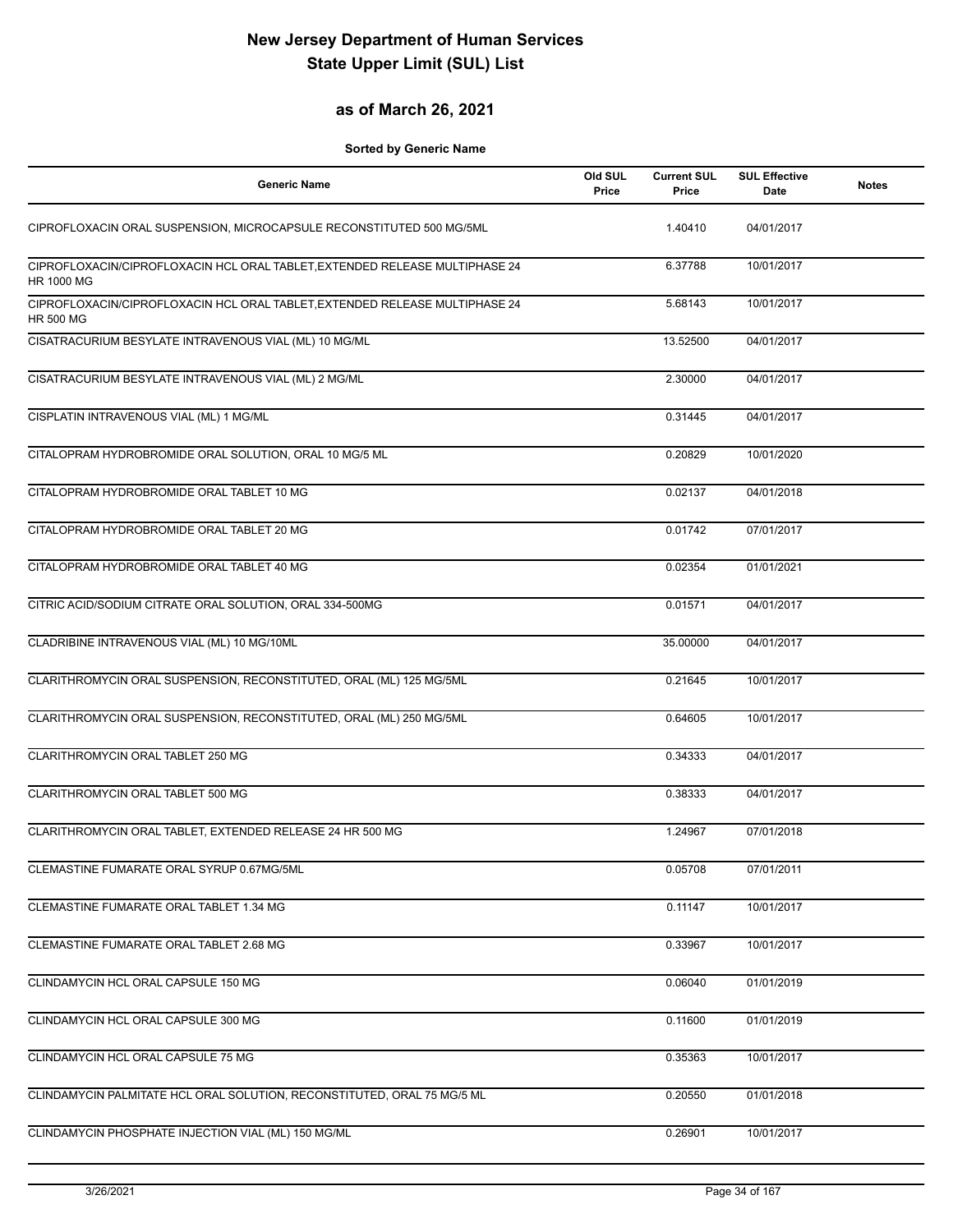### **as of March 26, 2021**

| <b>Generic Name</b>                                                                                        | Old SUL<br>Price | <b>Current SUL</b><br>Price | <b>SUL Effective</b><br>Date | <b>Notes</b> |
|------------------------------------------------------------------------------------------------------------|------------------|-----------------------------|------------------------------|--------------|
| CLINDAMYCIN PHOSPHATE INTRAVENOUS VIAL WITH THREADED PORT (ML) 300 MG/2ML                                  |                  | 1.97000                     | 04/01/2017                   |              |
| CLINDAMYCIN PHOSPHATE INTRAVENOUS VIAL WITH THREADED PORT (ML) 600 MG/4ML                                  |                  | 1.06000                     | 04/01/2017                   |              |
| CLINDAMYCIN PHOSPHATE INTRAVENOUS VIAL WITH THREADED PORT (ML) 900MG/6ML                                   |                  | 0.71500                     | 04/01/2017                   |              |
| CLINDAMYCIN PHOSPHATE TOPICAL FOAM (GRAM) 1 %                                                              |                  | 2.16935                     | 10/01/2017                   |              |
| CLINDAMYCIN PHOSPHATE TOPICAL GEL (GRAM) 1 %                                                               |                  | 0.90033                     | 01/01/2020                   |              |
| CLINDAMYCIN PHOSPHATE TOPICAL LOTION (ML) 1 %                                                              |                  | 0.69800                     | 01/01/2021                   |              |
| CLINDAMYCIN PHOSPHATE TOPICAL SOLUTION, NON-ORAL 1 %                                                       |                  | 0.28030                     | 01/01/2020                   |              |
| CLINDAMYCIN PHOSPHATE TOPICAL SWAB, MEDICATED 1 %                                                          |                  | 0.23333                     | 07/01/2018                   |              |
| CLINDAMYCIN PHOSPHATE VAGINAL CREAM WITH APPLICATOR 2 %                                                    |                  | 0.44421                     | 10/01/2017                   |              |
| CLINDAMYCIN PHOSPHATE/BENZOYL PEROXIDE TOPICAL GEL (GRAM) 1 %-5 %                                          |                  | 1.33760                     | 01/01/2021                   |              |
| CLINDAMYCIN PHOSPHATE/BENZOYL PEROXIDE TOPICAL GEL (GRAM) 1.2(1)%-5%                                       |                  | 1.05800                     | 04/01/2020                   |              |
| CLINDAMYCIN PHOSPHATE/BENZOYL PEROXIDE TOPICAL GEL WITH PUMP (GRAM) 1 %-5<br>%                             |                  | 2.95000                     | 07/01/2018                   |              |
| CLINDAMYCIN PHOSPHATE/DEXTROSE 5 % IN WATER INTRAVENOUS INTRAVENOUS<br>SOLUTION, PIGGYBACK (ML) 300MG/50ML |                  | 0.08800                     | 04/01/2017                   |              |
| CLINDAMYCIN PHOSPHATE/DEXTROSE 5 % IN WATER INTRAVENOUS INTRAVENOUS<br>SOLUTION, PIGGYBACK (ML) 600MG/50ML |                  | 0.13200                     | 04/01/2017                   |              |
| CLINDAMYCIN PHOSPHATE/DEXTROSE 5 % IN WATER INTRAVENOUS INTRAVENOUS<br>SOLUTION, PIGGYBACK (ML) 900MG/50ML |                  | 0.15400                     | 04/01/2017                   |              |
| CLINDAMYCIN PHOSPHATE/TRETINOIN TOPICAL GEL (GRAM) 1.2-0.025%                                              |                  | 8.33783                     | 07/01/2018                   |              |
| CLOBAZAM ORAL TABLET 10 MG                                                                                 |                  | 0.35000                     | 01/01/2020                   |              |
| CLOBETASOL PROPIONATE TOPICAL CREAM (GRAM) 0.05 %                                                          |                  | 0.54400                     | 10/01/2019                   |              |
| CLOBETASOL PROPIONATE TOPICAL FOAM (GRAM) 0.05 %                                                           |                  | 1.33681                     | 10/01/2017                   |              |
| CLOBETASOL PROPIONATE TOPICAL GEL (GRAM) 0.05 %                                                            |                  | 1.25150                     | 10/01/2019                   |              |
| CLOBETASOL PROPIONATE TOPICAL LOTION (ML) 0.05 %                                                           |                  | 0.67797                     | 01/01/2020                   |              |
| CLOBETASOL PROPIONATE TOPICAL OINTMENT (GRAM) 0.05 %                                                       | 0.48989          | 0.45922                     | 04/01/2021                   |              |
| CLOBETASOL PROPIONATE TOPICAL SHAMPOO 0.05 %                                                               |                  | 1.08042                     | 01/01/2021                   |              |
| CLOBETASOL PROPIONATE TOPICAL SOLUTION, NON-ORAL 0.05 %                                                    |                  | 0.11135                     | 10/01/2017                   |              |
| CLOBETASOL PROPIONATE TOPICAL SPRAY, NON-AEROSOL (ML) 0.05 %                                               | 3.10384          | 0.42972                     | 04/01/2021                   |              |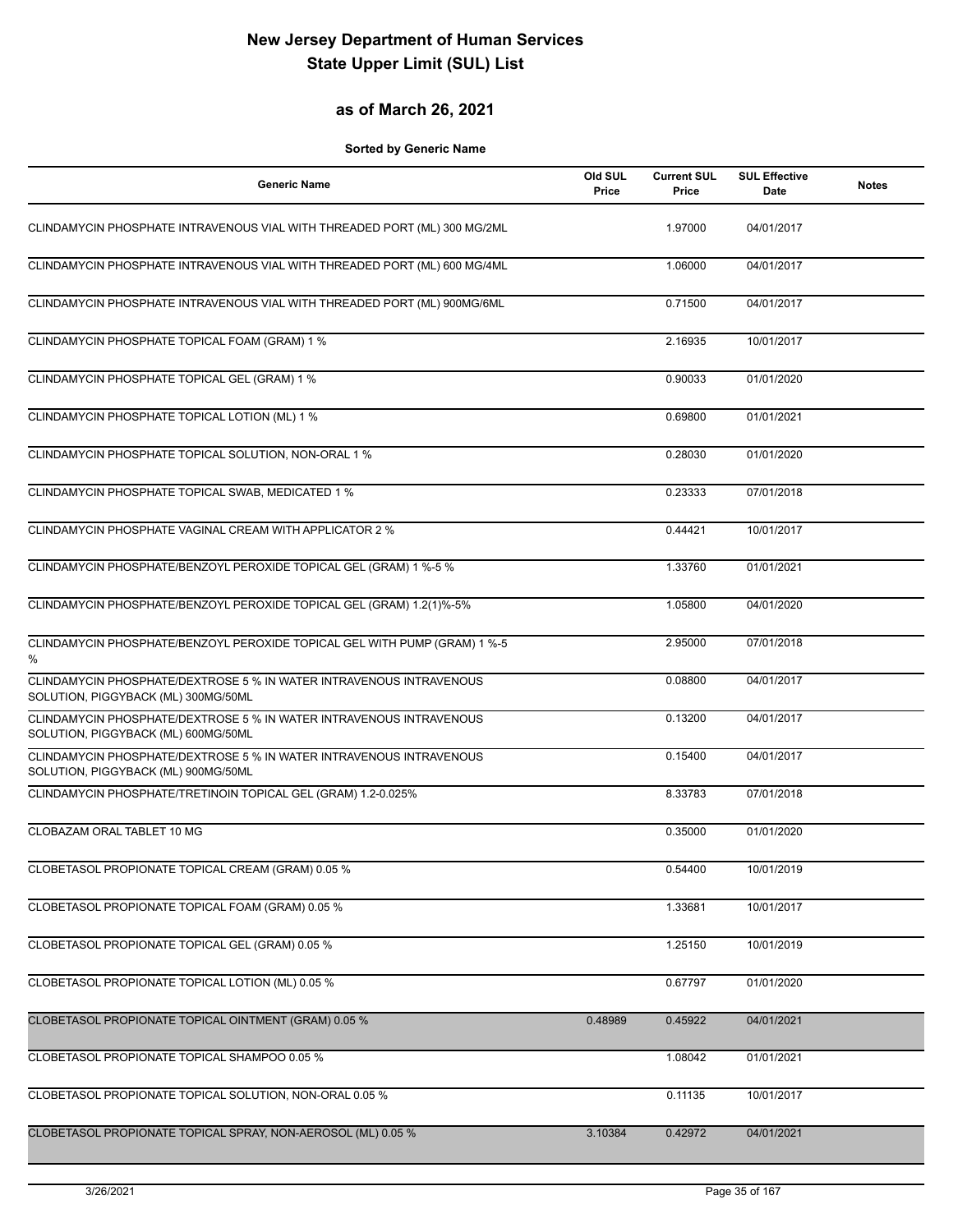### **as of March 26, 2021**

| <b>Generic Name</b>                                              | Old SUL<br>Price | <b>Current SUL</b><br>Price | <b>SUL Effective</b><br>Date | <b>Notes</b> |
|------------------------------------------------------------------|------------------|-----------------------------|------------------------------|--------------|
| CLOBETASOL PROPIONATE/EMOLLIENT BASE TOPICAL CREAM (GRAM) 0.05 % |                  | 0.15458                     | 10/01/2017                   |              |
| CLOBETASOL PROPIONATE/EMOLLIENT BASE TOPICAL FOAM (GRAM) 0.05 %  |                  | 1.95920                     | 01/01/2020                   |              |
| CLOCORTOLONE PIVALATE TOPICAL CREAM (GRAM) 0.1 %                 |                  | 5.82128                     | 04/01/2017                   |              |
| CLOMIPHENE CITRATE ORAL TABLET 50 MG                             |                  | 0.57133                     | 07/01/2018                   |              |
| CLOMIPRAMINE HCL ORAL CAPSULE 25 MG                              |                  | 2.00045                     | 04/01/2020                   |              |
| CLOMIPRAMINE HCL ORAL CAPSULE 50 MG                              |                  | 0.95420                     | 04/01/2020                   |              |
| CLOMIPRAMINE HCL ORAL CAPSULE 75 MG                              |                  | 1.58230                     | 01/01/2020                   |              |
| CLONAZEPAM ORAL TABLET 0.5 MG                                    |                  | 0.01293                     | 07/01/2017                   |              |
| CLONAZEPAM ORAL TABLET 1 MG                                      |                  | 0.01496                     | 07/01/2017                   |              |
| CLONAZEPAM ORAL TABLET 2 MG                                      |                  | 0.02000                     | 01/01/2019                   |              |
| CLONAZEPAM ORAL TABLET, DISINTEGRATING 0.125 MG                  |                  | 0.54167                     | 07/01/2018                   |              |
| CLONAZEPAM ORAL TABLET, DISINTEGRATING 0.25 MG                   |                  | 0.38000                     | 10/01/2017                   |              |
| CLONAZEPAM ORAL TABLET, DISINTEGRATING 0.5 MG                    |                  | 0.51100                     | 01/01/2020                   |              |
| CLONAZEPAM ORAL TABLET, DISINTEGRATING 1 MG                      |                  | 0.73641                     | 04/01/2017                   |              |
| CLONAZEPAM ORAL TABLET, DISINTEGRATING 2 MG                      |                  | 1.12061                     | 04/01/2017                   |              |
| CLONIDINE HCL ORAL TABLET 0.1 MG                                 |                  | 0.01015                     | 10/01/2017                   |              |
| CLONIDINE HCL ORAL TABLET 0.2 MG                                 |                  | 0.01800                     | 01/01/2019                   |              |
| CLONIDINE HCL ORAL TABLET 0.3 MG                                 |                  | 0.02750                     | 01/01/2021                   |              |
| CLONIDINE HCL ORAL TABLET, EXTENDED RELEASE 12 HR 0.1 MG         |                  | 0.32467                     | 04/01/2017                   |              |
| CLONIDINE HCL/CHLORTHALIDONE ORAL TABLET 0.1MG-15MG              |                  | 2.21950                     | 04/01/2017                   |              |
| CLONIDINE HCL/CHLORTHALIDONE ORAL TABLET 0.2-15MG                |                  | 2.96920                     | 04/01/2017                   |              |
| CLONIDINE HCL/CHLORTHALIDONE ORAL TABLET 0.3MG-15MG              |                  | 3.63170                     | 04/01/2017                   |              |
| CLONIDINE HCL/PF EPIDURAL VIAL (ML) 1000MCG/10                   |                  | 2.00000                     | 04/01/2017                   |              |
| CLONIDINE HCL/PF EPIDURAL VIAL (ML) 5000MCG/10                   |                  | 9.80000                     | 04/01/2017                   |              |
| CLONIDINE TRANSDERMAL PATCH, TRANSDERMAL WEEKLY 0.1MG/24HR       |                  | 4.04250                     | 04/01/2020                   |              |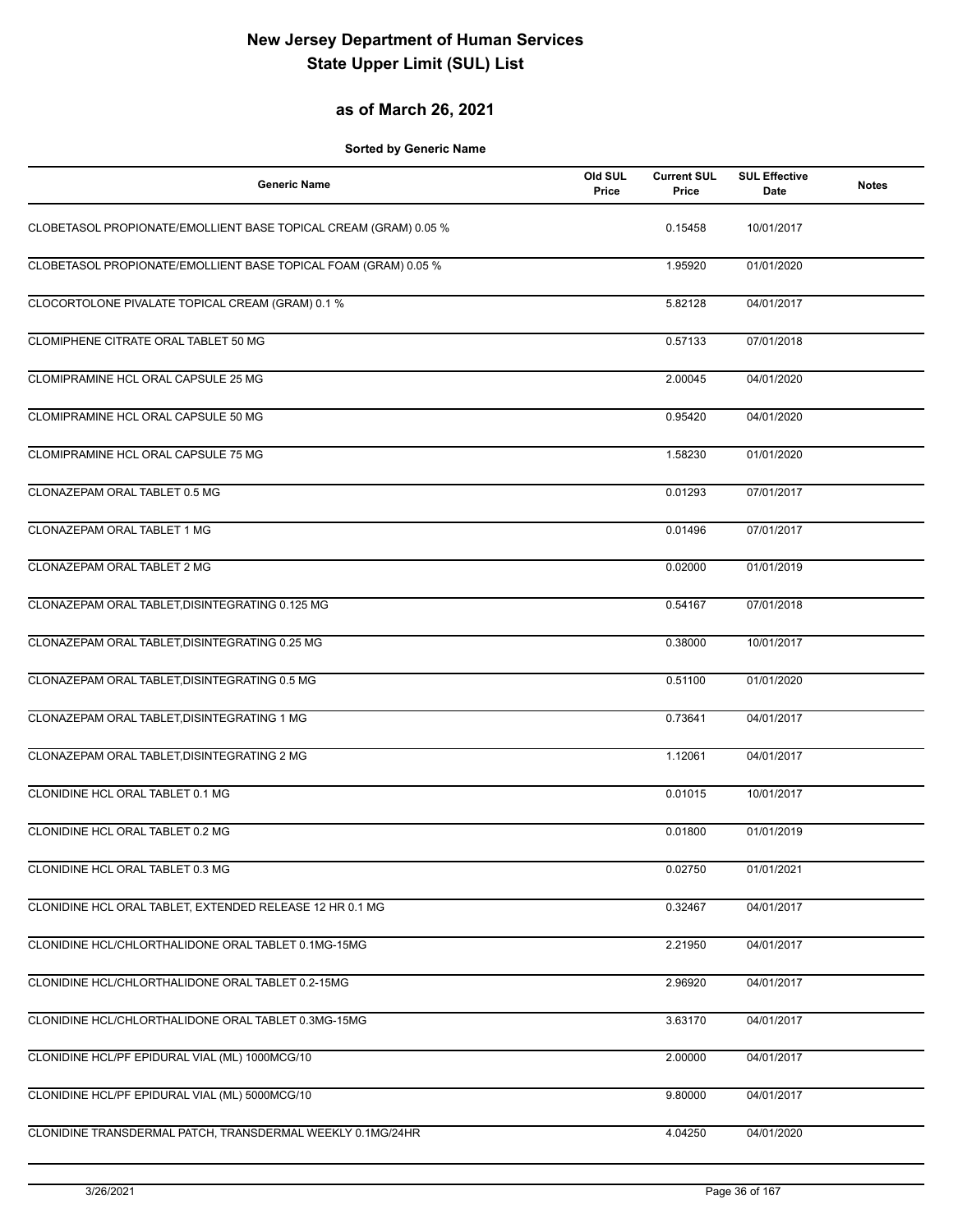### **as of March 26, 2021**

| <b>Generic Name</b>                                                     | Old SUL<br>Price | <b>Current SUL</b><br>Price | <b>SUL Effective</b><br>Date | <b>Notes</b> |
|-------------------------------------------------------------------------|------------------|-----------------------------|------------------------------|--------------|
| CLONIDINE TRANSDERMAL PATCH, TRANSDERMAL WEEKLY 0.2MG/24HR              |                  | 11.08000                    | 04/01/2020                   |              |
| CLONIDINE TRANSDERMAL PATCH, TRANSDERMAL WEEKLY 0.3MG/24HR              |                  | 13.67625                    | 01/01/2021                   |              |
| CLOPIDOGREL BISULFATE ORAL TABLET 300 MG                                |                  | 13.28633                    | 04/01/2017                   |              |
| CLOPIDOGREL BISULFATE ORAL TABLET 75 MG                                 |                  | 0.03568                     | 01/01/2019                   |              |
| CLORAZEPATE DIPOTASSIUM ORAL TABLET 15 MG                               |                  | 2.43454                     | 04/01/2017                   |              |
| CLORAZEPATE DIPOTASSIUM ORAL TABLET 3.75 MG                             |                  | 0.64250                     | 04/01/2017                   |              |
| CLORAZEPATE DIPOTASSIUM ORAL TABLET 7.5 MG                              |                  | 0.08593                     | 10/01/2017                   |              |
| CLOTRIMAZOLE MUCOUS MEMBRANE TROCHE 10 MG                               |                  | 0.25714                     | 07/01/2018                   |              |
| CLOTRIMAZOLE TOPICAL CREAM (GRAM) 1 %                                   |                  | 0.07200                     | 04/01/2017                   |              |
| CLOTRIMAZOLE TOPICAL SOLUTION, NON-ORAL 1 %                             |                  | 1.19833                     | 07/30/2019                   |              |
| CLOTRIMAZOLE VAGINAL CREAM WITH APPLICATOR 1 %                          |                  | 0.07339                     | 04/01/2017                   |              |
| CLOTRIMAZOLE VAGINAL CREAM WITH APPLICATOR 2 %                          |                  | 0.31448                     | 04/01/2017                   |              |
| CLOTRIMAZOLE/BETAMETHASONE DIPROPIONATE TOPICAL CREAM (GRAM) 1 %-0.05 % |                  | 0.23718                     | 01/01/2021                   |              |
| CLOTRIMAZOLE/BETAMETHASONE DIPROPIONATE TOPICAL LOTION (ML) 1 %-0.05 %  |                  | 2.40733                     | 01/01/2020                   |              |
| CLOZAPINE ORAL TABLET 100 MG                                            |                  | 0.25570                     | 01/01/2020                   |              |
| CLOZAPINE ORAL TABLET 200 MG                                            |                  | 0.93590                     | 04/01/2020                   |              |
| <b>CLOZAPINE ORAL TABLET 25 MG</b>                                      |                  | 0.18480                     | 04/01/2019                   |              |
| CLOZAPINE ORAL TABLET 50 MG                                             |                  | 0.29070                     | 10/01/2019                   |              |
| CLOZAPINE ORAL TABLET, DISINTEGRATING 100 MG                            |                  | 4.51730                     | 10/01/2019                   |              |
| CLOZAPINE ORAL TABLET, DISINTEGRATING 12.5 MG                           |                  | 1.78200                     | 04/01/2017                   |              |
| CLOZAPINE ORAL TABLET, DISINTEGRATING 150 MG                            |                  | 17.26320                    | 04/01/2017                   |              |
| CLOZAPINE ORAL TABLET, DISINTEGRATING 200 MG                            |                  | 19.47760                    | 07/01/2018                   |              |
| CLOZAPINE ORAL TABLET, DISINTEGRATING 25 MG                             |                  | 2.39760                     | 04/01/2017                   |              |
| COAL TAR TOPICAL SHAMPOO                                                |                  | 0.06462                     | 12/12/2011                   |              |
| COAL TAR TOPICAL SHAMPOO 0.5 %                                          |                  | 0.01016                     | 04/01/2017                   |              |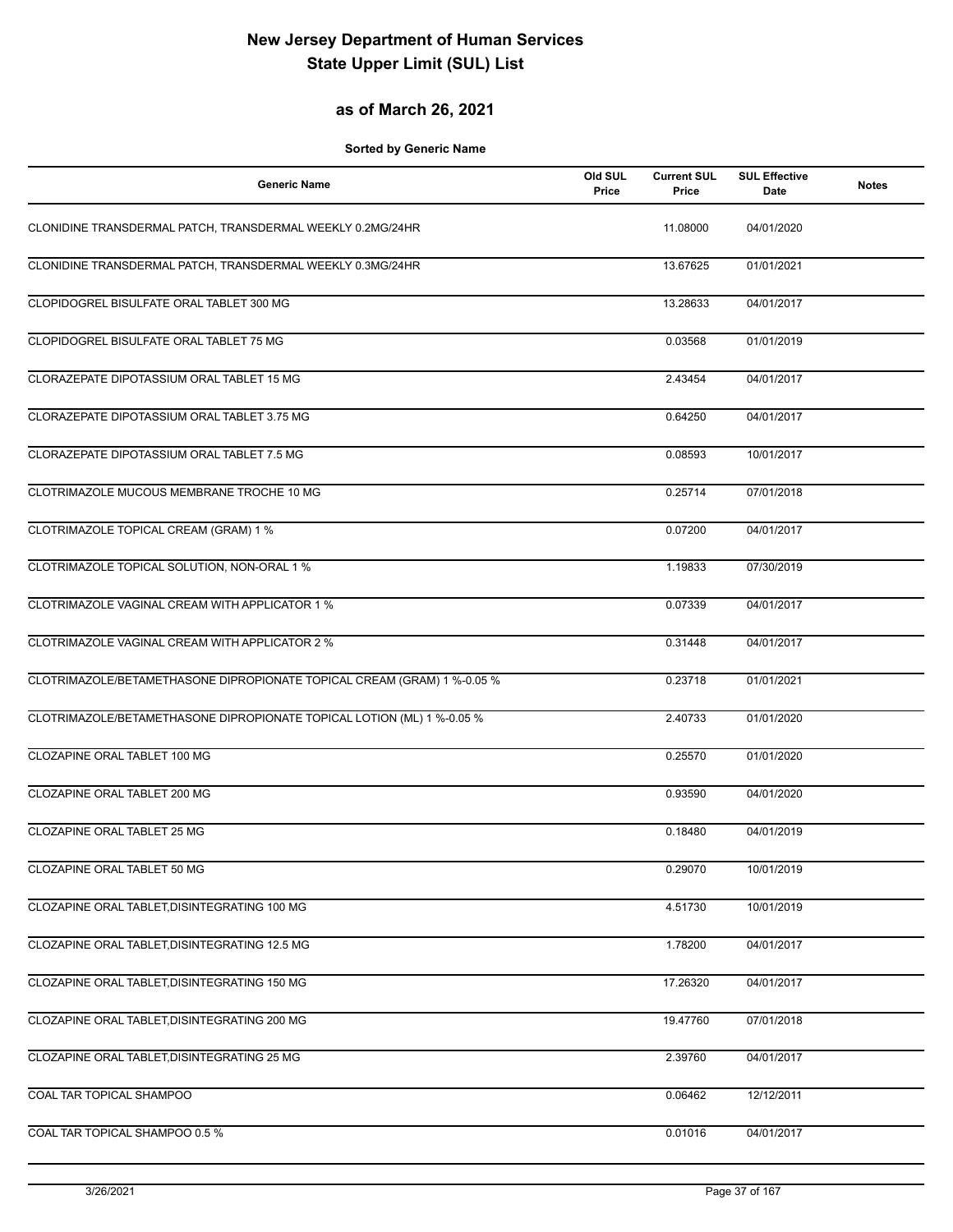### **as of March 26, 2021**

| <b>Generic Name</b>                                                     | Old SUL<br>Price | <b>Current SUL</b><br>Price | <b>SUL Effective</b><br>Date | <b>Notes</b> |
|-------------------------------------------------------------------------|------------------|-----------------------------|------------------------------|--------------|
| CODEINE PHOSPHATE/BUTALBITAL/ASPIRIN/CAFFEINE ORAL CAPSULE 30-50-325    |                  | 0.43503                     | 10/01/2017                   |              |
| CODEINE PHOSPHATE/GUAIFENESIN ORAL LIQUID (ML) 10-100MG/5               |                  | 0.11280                     | 04/01/2017                   |              |
| CODEINE PHOSPHATE/GUAIFENESIN ORAL LIQUID (ML) 10-100MG/5               |                  | 0.00686                     | 10/01/2017                   |              |
| CODEINE PHOSPHATE/GUAIFENESIN ORAL LIQUID (ML) 20-200/10                |                  | 0.06520                     | 04/01/2017                   |              |
| CODEINE PHOSPHATE/GUAIFENESIN ORAL LIQUID (ML) 6.3-100/5                |                  | 0.03805                     | 04/01/2017                   |              |
| CODEINE PHOSPHATE/GUAIFENESIN ORAL LIQUID (ML) 8-200 MG/5               |                  | 0.06763                     | 04/01/2017                   |              |
| CODEINE SULFATE ORAL TABLET 15 MG                                       |                  | 0.36870                     | 04/01/2017                   |              |
| CODEINE SULFATE ORAL TABLET 30 MG                                       |                  | 0.31600                     | 01/01/2018                   |              |
| CODEINE SULFATE ORAL TABLET 60 MG                                       |                  | 0.65268                     | 04/01/2017                   |              |
| COLCHICINE ORAL CAPSULE 0.6 MG                                          |                  | 4.07064                     | 04/01/2017                   |              |
| COLCHICINE ORAL TABLET 0.6 MG                                           |                  | 4.00000                     | 04/01/2017                   |              |
| COLESEVELAM HCL ORAL TABLET 625 MG                                      |                  | 0.55550                     | 01/01/2020                   |              |
| COLESTIPOL HCL ORAL GRANULES (GRAM) 5 G                                 |                  | 0.14302                     | 10/01/2017                   |              |
| COLESTIPOL HCL ORAL PACKET (EA) 5 G                                     |                  | 0.18167                     | 10/01/2017                   |              |
| COLESTIPOL HCL ORAL TABLET 1 G                                          |                  | 0.49000                     | 01/01/2020                   |              |
| COLISTIN (AS COLISTIMETHATE SODIUM) INJECTION VIAL (EA) 150 MG          |                  | 16.08333                    | 04/01/2017                   |              |
| COLLAGENASE CLOSTRIDIUM HISTOLYTICUM TOPICAL OINTMENT (GRAM) 250 UNIT/G |                  | 9.70950                     | 07/01/2016                   |              |
| CORTISONE ACETATE ORAL TABLET 25 MG                                     |                  | 0.26130                     | 10/01/2017                   |              |
| COSYNTROPIN INJECTION VIAL (EA) 0.25 MG                                 |                  | 80.20000                    | 04/01/2017                   |              |
| CROMOLYN SODIUM INHALATION AMPUL FOR NEBULIZATION (ML) 20 MG/2 ML       |                  | 0.12370                     | 10/01/2017                   |              |
| CROMOLYN SODIUM NASAL AEROSOL, SPRAY WITH PUMP (ML) 5.2 MG              |                  | 0.27109                     | 04/01/2017                   |              |
| CROMOLYN SODIUM OPHTHALMIC DROPS 4 %                                    |                  | 0.35977                     | 04/01/2017                   |              |
| CROMOLYN SODIUM ORAL CONCENTRATE, ORAL 20 MG/ML                         |                  | 0.79561                     | 04/01/2017                   |              |
| CUPRIC CHLORIDE INTRAVENOUS VIAL (ML) 0.4 MG/ML                         |                  | 0.05025                     | 10/01/2017                   |              |
| CYANOCOBALAMIN (VITAMIN B-12) INJECTION VIAL (ML) 1000MCG/ML            |                  | 2.70000                     | 01/01/2021                   |              |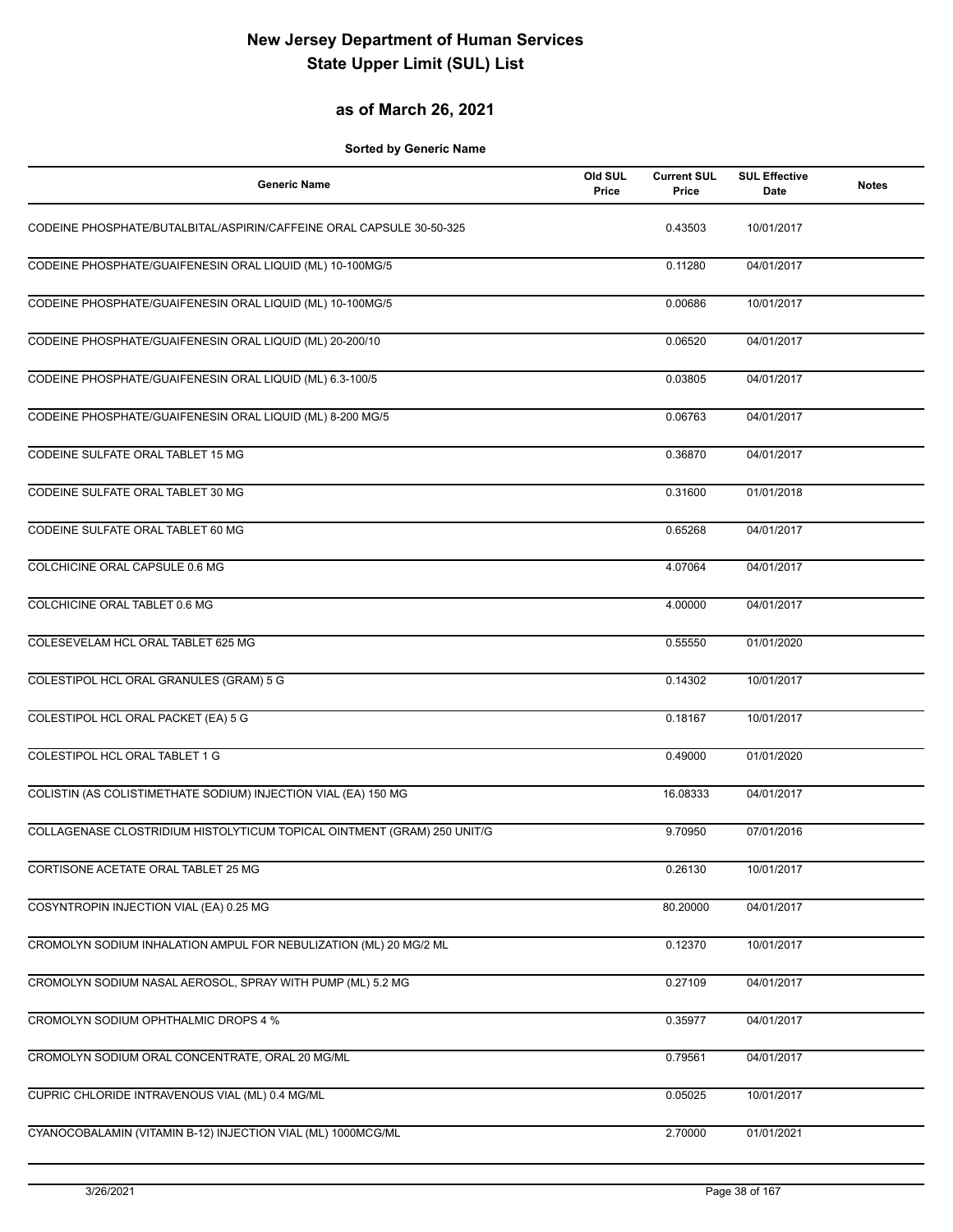#### **as of March 26, 2021**

| <b>Generic Name</b>                                         | Old SUL<br>Price | <b>Current SUL</b><br>Price | <b>SUL Effective</b><br>Date | <b>Notes</b> |
|-------------------------------------------------------------|------------------|-----------------------------|------------------------------|--------------|
| CYANOCOBALAMIN (VITAMIN B-12) ORAL TABLET 100 MCG           |                  | 0.04532                     | 12/12/2011                   |              |
| CYANOCOBALAMIN (VITAMIN B-12) ORAL TABLET 1000 MCG          |                  | 0.04328                     | 04/01/2013                   |              |
| CYANOCOBALAMIN (VITAMIN B-12) ORAL TABLET 500 MCG           |                  | 0.06658                     | 12/12/2011                   |              |
| CYANOCOBALAMIN/FOLIC ACID/PYRIDOXINE ORAL TABLET 0.5-2.2-25 |                  | 0.15375                     | 09/01/2011                   |              |
| CYANOCOBALAMIN/FOLIC ACID/PYRIDOXINE ORAL TABLET 1-2.2-25MG |                  | 0.17213                     | 10/01/2017                   |              |
| CYANOCOBALAMIN/FOLIC ACID/PYRIDOXINE ORAL TABLET 1-2.5-25MG |                  | 0.32211                     | 04/01/2018                   |              |
| CYANOCOBALAMIN/FOLIC ACID/PYRIDOXINE ORAL TABLET 2-2.5-25MG |                  | 0.28988                     | 10/01/2017                   |              |
| CYCLOBENZAPRINE HCL ORAL CAPSULE, EXT RELEASE 24 HR 15 MG   |                  | 0.00000                     | 06/29/2012                   |              |
| CYCLOBENZAPRINE HCL ORAL CAPSULE, EXT RELEASE 24 HR 30 MG   |                  | 15.56850                    | 12/12/2011                   |              |
| CYCLOBENZAPRINE HCL ORAL TABLET 10 MG                       |                  | 0.00299                     | 01/01/2019                   |              |
| CYCLOBENZAPRINE HCL ORAL TABLET 5 MG                        |                  | 0.02000                     | 04/01/2017                   |              |
| CYCLOBENZAPRINE HCL ORAL TABLET 7.5 MG                      |                  | 1.42000                     | 07/01/2019                   |              |
| CYCLOPENTOLATE HCL OPHTHALMIC DROPS 0.5 %                   |                  | 4.10133                     | 04/01/2017                   |              |
| CYCLOPENTOLATE HCL OPHTHALMIC DROPS 1 %                     |                  | 1.54569                     | 10/01/2017                   |              |
| CYCLOPENTOLATE HCL OPHTHALMIC DROPS 2 %                     |                  | 5.65200                     | 07/01/2018                   |              |
| CYCLOPHOSPHAMIDE INTRAVENOUS VIAL (EA) 1 G                  |                  | 569.22000                   | 04/01/2017                   |              |
| CYCLOPHOSPHAMIDE INTRAVENOUS VIAL (EA) 2 G                  |                  | 33.92424                    | 10/01/2017                   |              |
| CYCLOPHOSPHAMIDE INTRAVENOUS VIAL (EA) 500 MG               |                  | 357.02057                   | 04/01/2017                   |              |
| CYCLOPHOSPHAMIDE ORAL CAPSULE 25 MG                         |                  | 5.41412                     | 04/01/2017                   |              |
| CYCLOPHOSPHAMIDE ORAL CAPSULE 50 MG                         |                  | 6.21490                     | 04/01/2020                   |              |
| CYCLOSERINE ORAL CAPSULE 250 MG                             |                  | 37.83333                    | 04/01/2017                   |              |
| CYCLOSPORINE INTRAVENOUS AMPUL (ML) 250 MG/5ML              |                  | 7.82120                     | 04/01/2017                   |              |
| CYCLOSPORINE ORAL CAPSULE 100 MG                            |                  | 2.20752                     | 10/01/2017                   |              |
| CYCLOSPORINE ORAL CAPSULE 25 MG                             |                  | 0.60033                     | 10/01/2017                   |              |
| CYCLOSPORINE ORAL SOLUTION, ORAL 100 MG/ML                  |                  | 6.83100                     | 12/12/2011                   |              |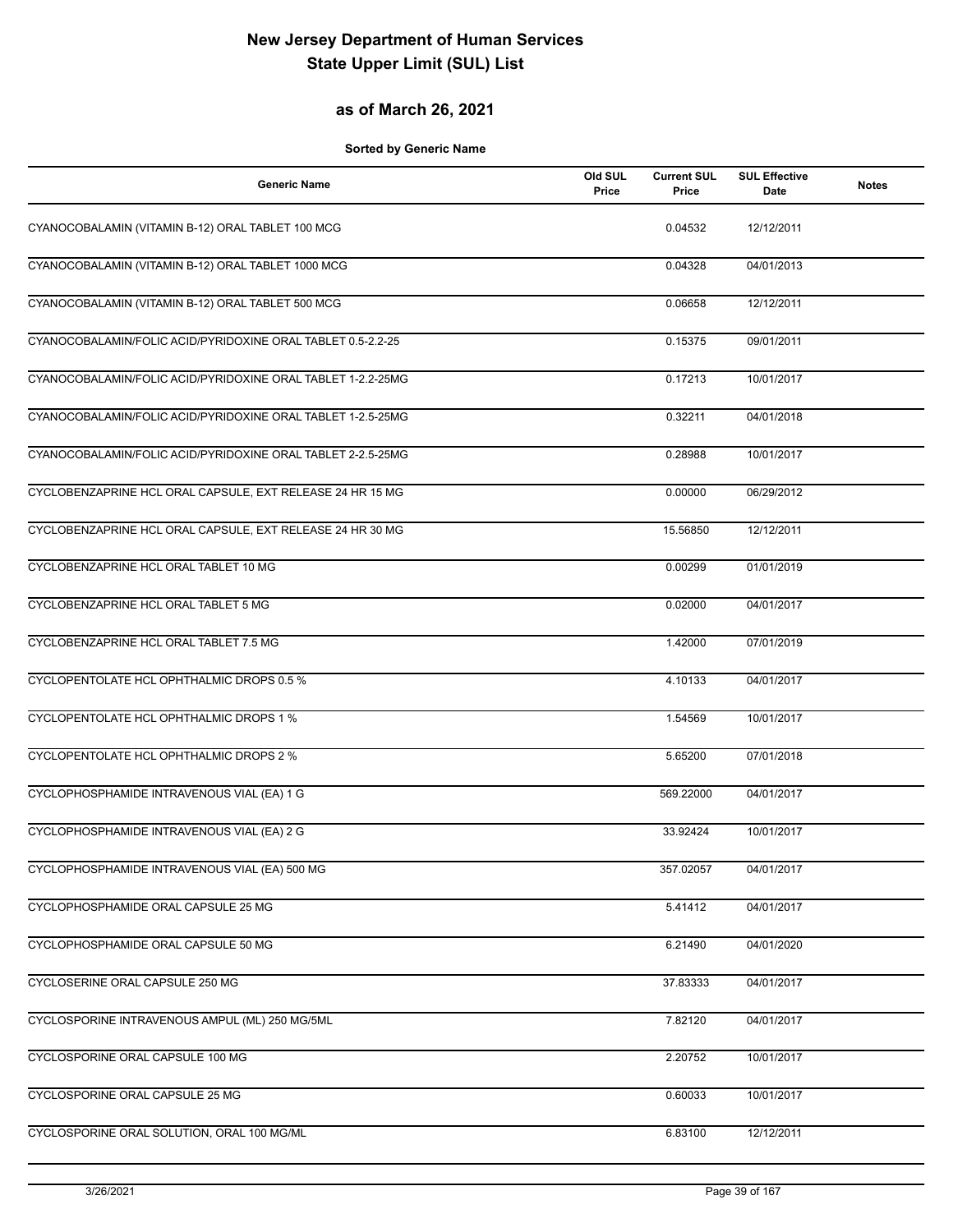#### **as of March 26, 2021**

| <b>Generic Name</b>                                     | Old SUL<br>Price | <b>Current SUL</b><br>Price | <b>SUL Effective</b><br><b>Date</b> | <b>Notes</b> |
|---------------------------------------------------------|------------------|-----------------------------|-------------------------------------|--------------|
| CYCLOSPORINE, MODIFIED ORAL CAPSULE 100 MG              |                  | 1.19000                     | 04/01/2017                          |              |
| CYCLOSPORINE, MODIFIED ORAL CAPSULE 25 MG               |                  | 0.22367                     | 04/01/2017                          |              |
| CYCLOSPORINE, MODIFIED ORAL CAPSULE 50 MG               |                  | 1.06400                     | 10/01/2018                          |              |
| CYCLOSPORINE, MODIFIED ORAL SOLUTION, ORAL 100 MG/ML    |                  | 1.76740                     | 04/01/2019                          |              |
| CYPROHEPTADINE HCL ORAL SYRUP 2 MG/5 ML                 |                  | 0.05256                     | 10/01/2020                          |              |
| CYPROHEPTADINE HCL ORAL SYRUP 4 MG/10 ML                |                  | 0.24687                     | 04/01/2017                          |              |
| CYPROHEPTADINE HCL ORAL TABLET 4 MG                     |                  | 0.14405                     | 01/01/2020                          |              |
| CYSTEINE HCL INTRAVENOUS VIAL (ML) 50 MG/ML             |                  | 0.19388                     | 10/01/2017                          |              |
| CYTARABINE INJECTION VIAL (ML) 20 MG/ML                 |                  | 0.61360                     | 04/01/2017                          |              |
| CYTARABINE/PF INJECTION VIAL (ML) 100 MG/5ML            |                  | 0.95000                     | 04/01/2017                          |              |
| CYTARABINE/PF INJECTION VIAL (ML) 2 G/20 ML             |                  | 0.83850                     | 04/01/2019                          |              |
| CYTARABINE/PF INJECTION VIAL (ML) 20 MG/ML              |                  | 0.40000                     | 04/01/2017                          |              |
| DACARBAZINE INTRAVENOUS VIAL (EA) 100 MG                |                  | 9.45000                     | 04/01/2017                          |              |
| DACARBAZINE INTRAVENOUS VIAL (EA) 200 MG                |                  | 12.00000                    | 04/01/2017                          |              |
| DALFAMPRIDINE ORAL TABLET, EXTENDED RELEASE 12 HR 10 MG |                  | 0.82500                     | 01/01/2020                          |              |
| DANAZOL ORAL CAPSULE 100 MG                             |                  | 3.80800                     | 04/01/2017                          |              |
| DANAZOL ORAL CAPSULE 200 MG                             |                  | 3.10456                     | 04/01/2017                          |              |
| DANAZOL ORAL CAPSULE 50 MG                              |                  | 2.53760                     | 04/01/2017                          |              |
| DANTROLENE SODIUM INTRAVENOUS VIAL (EA) 20 MG           |                  | 70.00000                    | 04/01/2017                          |              |
| DANTROLENE SODIUM ORAL CAPSULE 100 MG                   |                  | 0.97500                     | 07/01/2018                          |              |
| DANTROLENE SODIUM ORAL CAPSULE 25 MG                    |                  | 0.35000                     | 01/01/2019                          |              |
| DANTROLENE SODIUM ORAL CAPSULE 50 MG                    |                  | 0.38970                     | 10/01/2019                          |              |
| DAPSONE ORAL TABLET 100 MG                              |                  | 1.19500                     | 04/01/2020                          |              |
| DAPSONE ORAL TABLET 25 MG                               |                  | 0.54950                     | 10/01/2019                          |              |
| DAPTOMYCIN INTRAVENOUS VIAL (EA) 500 MG                 | 180.00000        | 105.00000                   | 04/01/2021                          |              |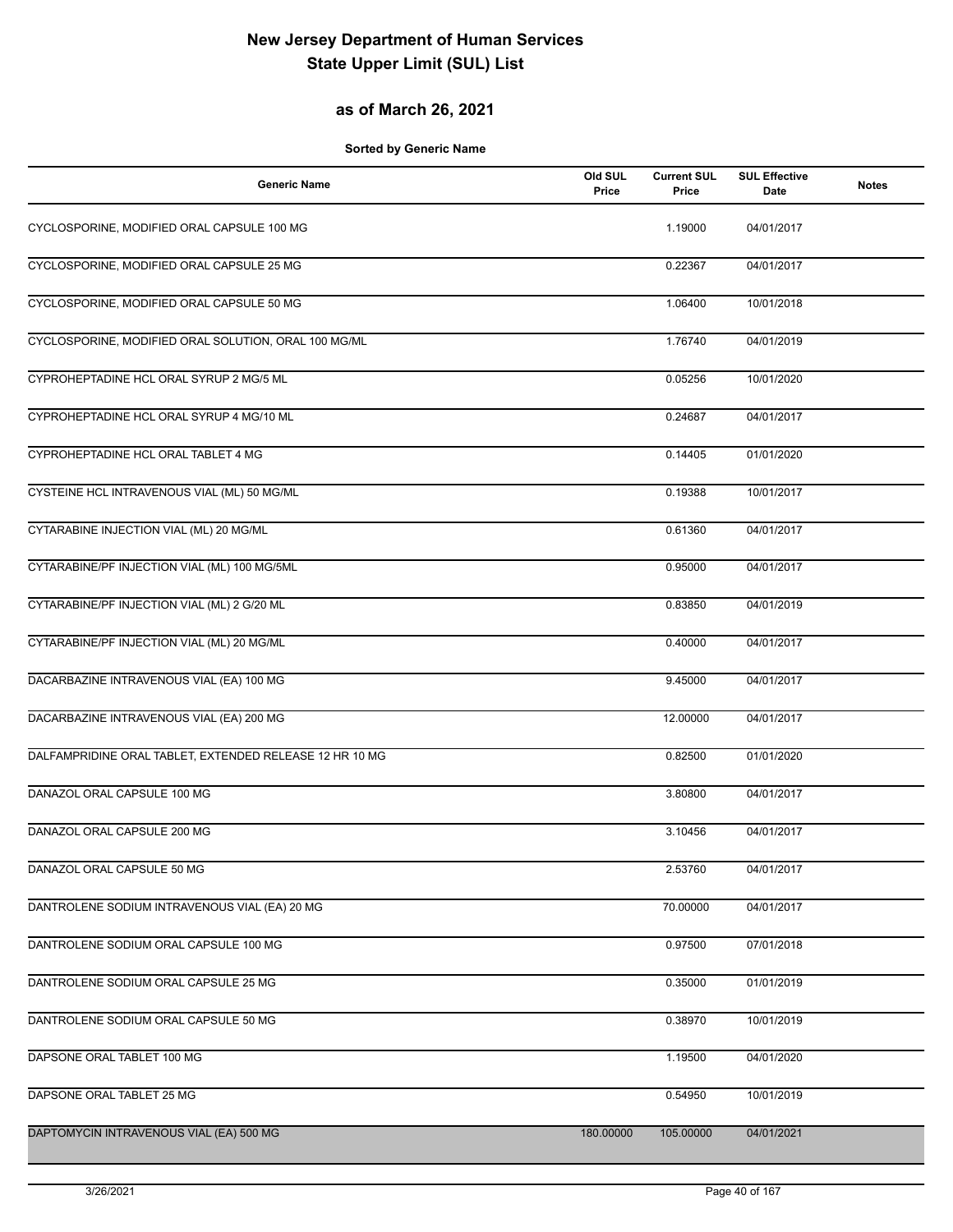### **as of March 26, 2021**

| <b>Generic Name</b>                                                                     | Old SUL<br>Price | <b>Current SUL</b><br>Price | <b>SUL Effective</b><br>Date | <b>Notes</b> |
|-----------------------------------------------------------------------------------------|------------------|-----------------------------|------------------------------|--------------|
| DARIFENACIN HYDROBROMIDE ORAL TABLET, EXTENDED RELEASE 24 HR 15 MG                      |                  | 3.05067                     | 04/01/2019                   |              |
| DARIFENACIN HYDROBROMIDE ORAL TABLET, EXTENDED RELEASE 24 HR 7.5 MG                     |                  | 2.41867                     | 04/01/2020                   |              |
| DAUNORUBICIN HCL INTRAVENOUS VIAL (ML) 5 MG/ML                                          |                  | 19.72375                    | 04/01/2017                   |              |
| DECITABINE INTRAVENOUS VIAL (EA) 50 MG                                                  |                  | 1200.00000                  | 04/01/2017                   |              |
| DEFEROXAMINE MESYLATE INJECTION VIAL (EA) 2 G                                           |                  | 25.12875                    | 04/01/2017                   |              |
| DEFEROXAMINE MESYLATE INJECTION VIAL (EA) 500 MG                                        |                  | 7.27477                     | 10/01/2017                   |              |
| DEMECLOCYCLINE HCL ORAL TABLET 150 MG                                                   |                  | 1.30000                     | 01/01/2019                   |              |
| DEMECLOCYCLINE HCL ORAL TABLET 300 MG                                                   |                  | 1.00729                     | 01/01/2020                   |              |
| DESIPRAMINE HCL ORAL TABLET 10 MG                                                       |                  | 0.71980                     | 07/01/2019                   |              |
| DESIPRAMINE HCL ORAL TABLET 100 MG                                                      |                  | 2.72630                     | 04/01/2017                   |              |
| DESIPRAMINE HCL ORAL TABLET 150 MG                                                      |                  | 3.32920                     | 04/01/2017                   |              |
| DESIPRAMINE HCL ORAL TABLET 25 MG                                                       |                  | 0.87520                     | 07/01/2018                   |              |
| DESIPRAMINE HCL ORAL TABLET 50 MG                                                       |                  | 1.31850                     | 10/01/2020                   |              |
| DESIPRAMINE HCL ORAL TABLET 75 MG                                                       |                  | 1.95724                     | 10/01/2017                   |              |
| DESLORATADINE ORAL TABLET 5 MG                                                          |                  | 0.25470                     | 10/01/2020                   |              |
| DESLORATADINE ORAL TABLET, DISINTEGRATING 2.5 MG                                        |                  | 4.85433                     | 04/01/2017                   |              |
| DESLORATADINE ORAL TABLET, DISINTEGRATING 5 MG                                          |                  | 4.85433                     | 04/01/2017                   |              |
| DESMOPRESSIN ACETATE (NON-REFRIGERATED) NASAL AEROSOL, SPRAY WITH PUMP<br>(ML) 10/SPRAY |                  | 13.65263                    | 07/01/2017                   |              |
| DESMOPRESSIN ACETATE INJECTION AMPUL (ML) 4 MCG/ML                                      |                  | 8.57000                     | 04/01/2017                   |              |
| DESMOPRESSIN ACETATE INJECTION VIAL (ML) 4 MCG/ML                                       |                  | 5.90000                     | 04/01/2017                   |              |
| DESMOPRESSIN ACETATE ORAL TABLET 0.1 MG                                                 | 0.42630          | 0.32880                     | 04/01/2021                   |              |
| DESMOPRESSIN ACETATE ORAL TABLET 0.2 MG                                                 | 0.47340          | 0.37063                     | 04/01/2021                   |              |
| DESOGESTREL-ETHINYL ESTRADIOL ORAL TABLET 0.15-0.03                                     |                  | 0.15333                     | 01/01/2019                   |              |
| DESOGESTREL-ETHINYL ESTRADIOL ORAL TABLET 7 DAYS X 3                                    |                  | 0.52119                     | 04/01/2017                   |              |
| DESOGESTREL-ETHINYL ESTRADIOL/ETHINYL ESTRADIOL ORAL TABLET 21-5                        |                  | 0.37988                     | 04/01/2018                   |              |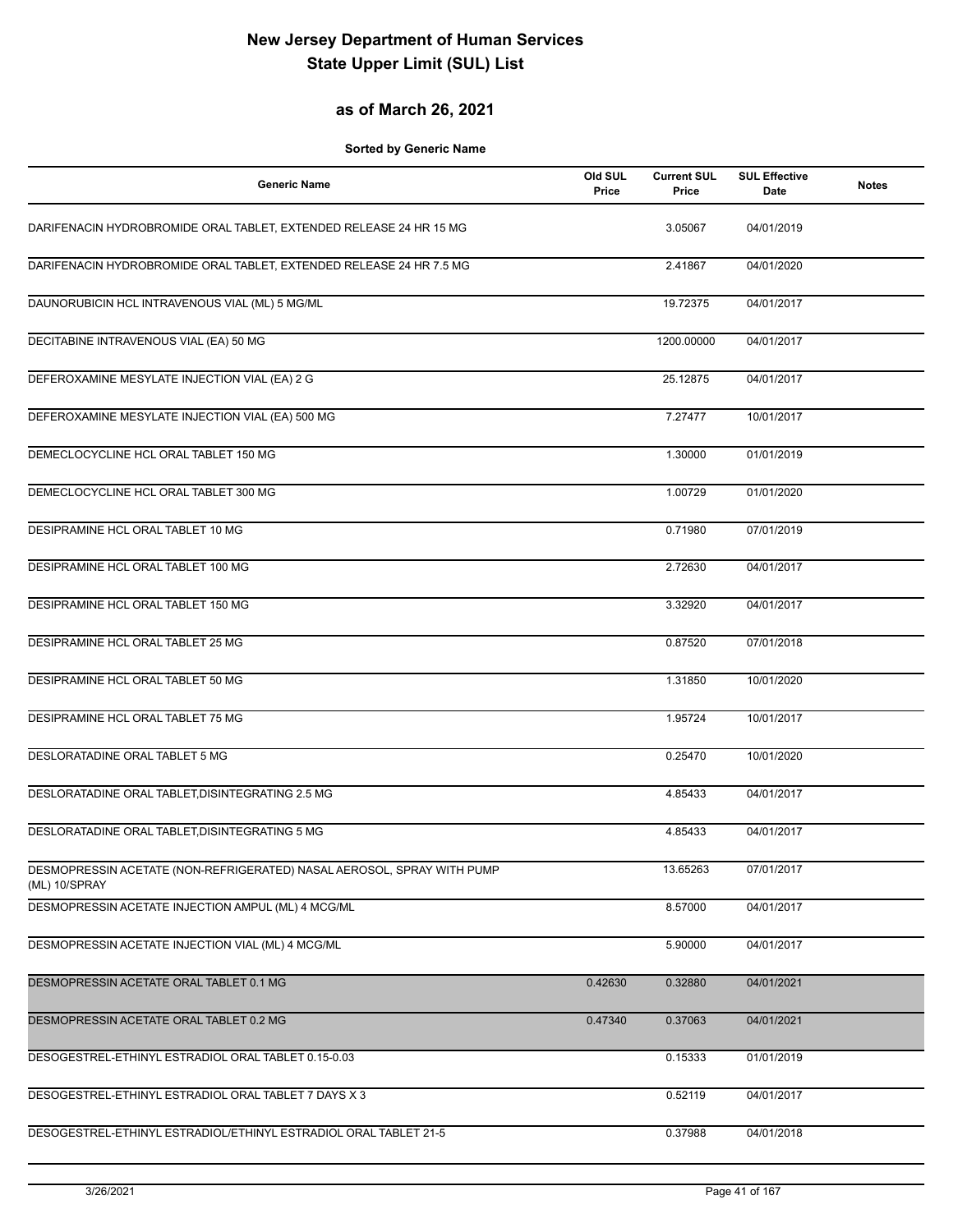#### **as of March 26, 2021**

| <b>Generic Name</b>                                                 | Old SUL<br>Price | <b>Current SUL</b><br>Price | <b>SUL Effective</b><br>Date | <b>Notes</b> |
|---------------------------------------------------------------------|------------------|-----------------------------|------------------------------|--------------|
| DESONIDE TOPICAL CREAM (GRAM) 0.05 %                                |                  | 0.66500                     | 01/01/2020                   |              |
| <b>DESONIDE TOPICAL LOTION (ML) 0.05 %</b>                          |                  | 1.66017                     | 01/01/2020                   |              |
| <b>DESONIDE TOPICAL OINTMENT (GRAM) 0.05 %</b>                      |                  | 0.28224                     | 10/01/2017                   |              |
| DESOXIMETASONE TOPICAL CREAM (GRAM) 0.05 %                          |                  | 2.57933                     | 01/01/2020                   |              |
| DESOXIMETASONE TOPICAL CREAM (GRAM) 0.25 %                          |                  | 0.67867                     | 07/01/2019                   |              |
| DESOXIMETASONE TOPICAL GEL (GRAM) 0.05 %                            |                  | 1.53370                     | 10/01/2017                   |              |
| DESOXIMETASONE TOPICAL OINTMENT (GRAM) 0.05 %                       |                  | 3.76300                     | 04/01/2017                   |              |
| DESOXIMETASONE TOPICAL OINTMENT (GRAM) 0.25 %                       |                  | 0.29867                     | 01/01/2020                   |              |
| DESVENLAFAXINE FUMARATE ORAL TABLET, EXTENDED RELEASE 24 HR 100 MG  |                  | 4.64366                     | 04/01/2017                   |              |
| DESVENLAFAXINE FUMARATE ORAL TABLET, EXTENDED RELEASE 24 HR 50 MG   |                  | 4.64366                     | 04/01/2017                   |              |
| DESVENLAFAXINE ORAL TABLET, EXTENDED RELEASE 24 HR 100 MG           |                  | 6.26667                     | 04/01/2017                   |              |
| DESVENLAFAXINE ORAL TABLET, EXTENDED RELEASE 24 HR 100 MG           |                  | 4.15295                     | 04/01/2017                   |              |
| DESVENLAFAXINE ORAL TABLET, EXTENDED RELEASE 24 HR 50 MG            |                  | 3.95267                     | 01/01/2018                   |              |
| DESVENLAFAXINE ORAL TABLET, EXTENDED RELEASE 24 HR 50 MG            |                  | 8.28600                     | 04/01/2017                   |              |
| DESVENLAFAXINE SUCCINATE ORAL TABLET, EXTENDED RELEASE 24 HR 100 MG |                  | 0.50550                     | 01/01/2020                   |              |
| DESVENLAFAXINE SUCCINATE ORAL TABLET, EXTENDED RELEASE 24 HR 25 MG  |                  | 0.78550                     | 04/01/2020                   |              |
| DESVENLAFAXINE SUCCINATE ORAL TABLET, EXTENDED RELEASE 24 HR 50 MG  |                  | 0.53967                     | 10/01/2020                   |              |
| DEXAMETHASONE ORAL ELIXIR 0.5 MG/5ML                                |                  | 0.11713                     | 04/01/2017                   |              |
| DEXAMETHASONE ORAL SOLUTION, ORAL 0.5 MG/5ML                        |                  | 0.03860                     | 04/01/2018                   |              |
| DEXAMETHASONE ORAL TABLET 0.5 MG                                    |                  | 0.04221                     | 04/01/2017                   |              |
| DEXAMETHASONE ORAL TABLET 0.75 MG                                   |                  | 0.04550                     | 10/01/2017                   |              |
| DEXAMETHASONE ORAL TABLET 1 MG                                      |                  | 0.22179                     | 04/01/2017                   |              |
| DEXAMETHASONE ORAL TABLET 1.5 MG                                    |                  | 0.07502                     | 04/01/2017                   |              |
| DEXAMETHASONE ORAL TABLET 2 MG                                      |                  | 0.39870                     | 07/01/2018                   |              |
| DEXAMETHASONE ORAL TABLET 4 MG                                      |                  | 0.09250                     | 04/01/2017                   |              |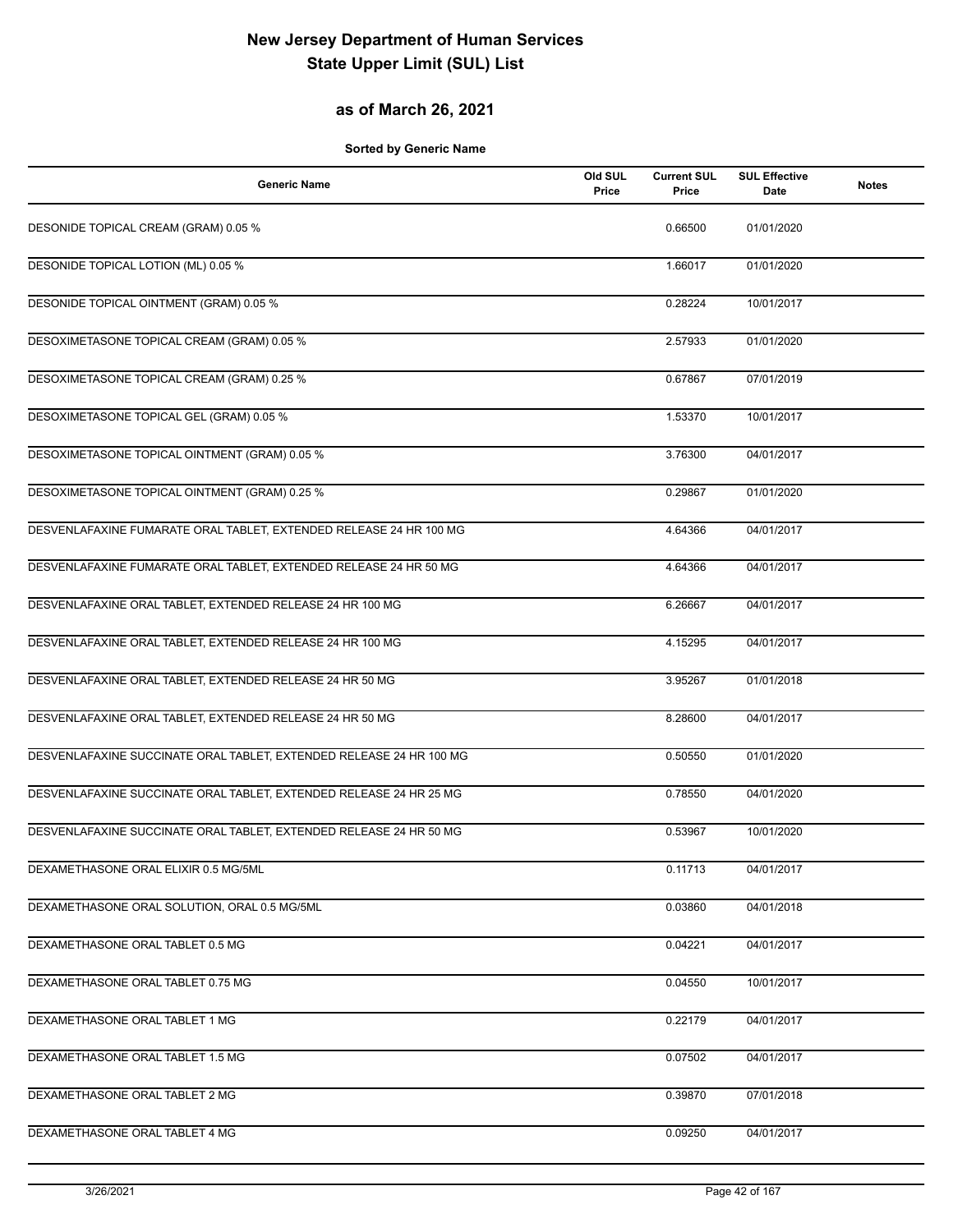#### **as of March 26, 2021**

| <b>Generic Name</b>                                                        | Old SUL<br>Price | <b>Current SUL</b><br>Price | <b>SUL Effective</b><br>Date | <b>Notes</b> |
|----------------------------------------------------------------------------|------------------|-----------------------------|------------------------------|--------------|
| DEXAMETHASONE ORAL TABLET 6 MG                                             |                  | 0.34402                     | 10/01/2017                   |              |
| DEXAMETHASONE SOD PHOSPHATE INJECTION SYRINGE (ML) 4 MG/ML                 |                  | 1.19000                     | 04/01/2017                   |              |
| DEXAMETHASONE SOD PHOSPHATE INJECTION VIAL (ML) 10 MG/ML                   |                  | 0.96239                     | 10/01/2017                   |              |
| DEXAMETHASONE SOD PHOSPHATE INJECTION VIAL (ML) 4 MG/ML                    |                  | 1.19930                     | 04/01/2017                   |              |
| DEXAMETHASONE SOD PHOSPHATE OPHTHALMIC DROPS 0.1 %                         |                  | 1.74669                     | 10/01/2017                   |              |
| DEXAMETHASONE SODIUM PHOSPHATE/PF INJECTION VIAL (ML) 10 MG/ML             |                  | 1.70000                     | 04/01/2017                   |              |
| DEXBROMPHENIRAMINE MALEATE ORAL TABLET 2 MG                                |                  | 0.61230                     | 04/01/2017                   |              |
| DEXBROMPHENIRAMINE MALEATE/PSEUDOEPHEDRINE HCL ORAL TABLET 2 MG-60 MG      |                  | 0.36450                     | 04/01/2017                   |              |
| DEXMEDETOMIDINE HCL INTRAVENOUS VIAL (ML) 1000MCG/10                       |                  | 19.49500                    | 04/01/2017                   |              |
| DEXMEDETOMIDINE HCL INTRAVENOUS VIAL (ML) 200MCG/2ML                       |                  | 9.54500                     | 04/01/2017                   |              |
| DEXMEDETOMIDINE HCL INTRAVENOUS VIAL (ML) 400MCG/4ML                       |                  | 19.73750                    | 04/01/2017                   |              |
| DEXMETHYLPHENIDATE HCL ORAL CAPSULE, EXTENDED RELEASE BIPHASIC 50-50 10 MG |                  | 2.27540                     | 10/01/2020                   |              |
| DEXMETHYLPHENIDATE HCL ORAL CAPSULE, EXTENDED RELEASE BIPHASIC 50-50 15 MG |                  | 2.38530                     | 01/01/2020                   |              |
| DEXMETHYLPHENIDATE HCL ORAL CAPSULE, EXTENDED RELEASE BIPHASIC 50-50 20 MG |                  | 1.65420                     | 10/01/2020                   |              |
| DEXMETHYLPHENIDATE HCL ORAL CAPSULE, EXTENDED RELEASE BIPHASIC 50-50 25 MG |                  | 2.44796                     | 10/01/2020                   |              |
| DEXMETHYLPHENIDATE HCL ORAL CAPSULE, EXTENDED RELEASE BIPHASIC 50-50 30 MG |                  | 2.56200                     | 10/01/2020                   |              |
| DEXMETHYLPHENIDATE HCL ORAL CAPSULE, EXTENDED RELEASE BIPHASIC 50-50 35 MG |                  | 2.54081                     | 10/01/2020                   |              |
| DEXMETHYLPHENIDATE HCL ORAL CAPSULE, EXTENDED RELEASE BIPHASIC 50-50 40 MG |                  | 1.94380                     | 04/01/2020                   |              |
| DEXMETHYLPHENIDATE HCL ORAL CAPSULE, EXTENDED RELEASE BIPHASIC 50-50 5 MG  |                  | 4.03380                     | 10/01/2018                   |              |
| DEXMETHYLPHENIDATE HCL ORAL TABLET 10 MG                                   |                  | 0.43060                     | 04/01/2020                   |              |
| DEXMETHYLPHENIDATE HCL ORAL TABLET 2.5 MG                                  |                  | 0.20250                     | 04/01/2020                   |              |
| DEXMETHYLPHENIDATE HCL ORAL TABLET 5 MG                                    |                  | 0.44517                     | 04/01/2017                   |              |
| DEXRAZOXANE HCL INTRAVENOUS VIAL (EA) 250 MG                               |                  | 274.26000                   | 04/01/2017                   |              |
| DEXRAZOXANE HCL INTRAVENOUS VIAL (EA) 500 MG                               |                  | 548.51000                   | 04/01/2017                   |              |
| DEXTRAN 40 IN 0.9 % SODIUM CHLORIDE INTRAVENOUS INTRAVENOUS SOLUTION 10 %  |                  | 0.05462                     | 04/01/2017                   |              |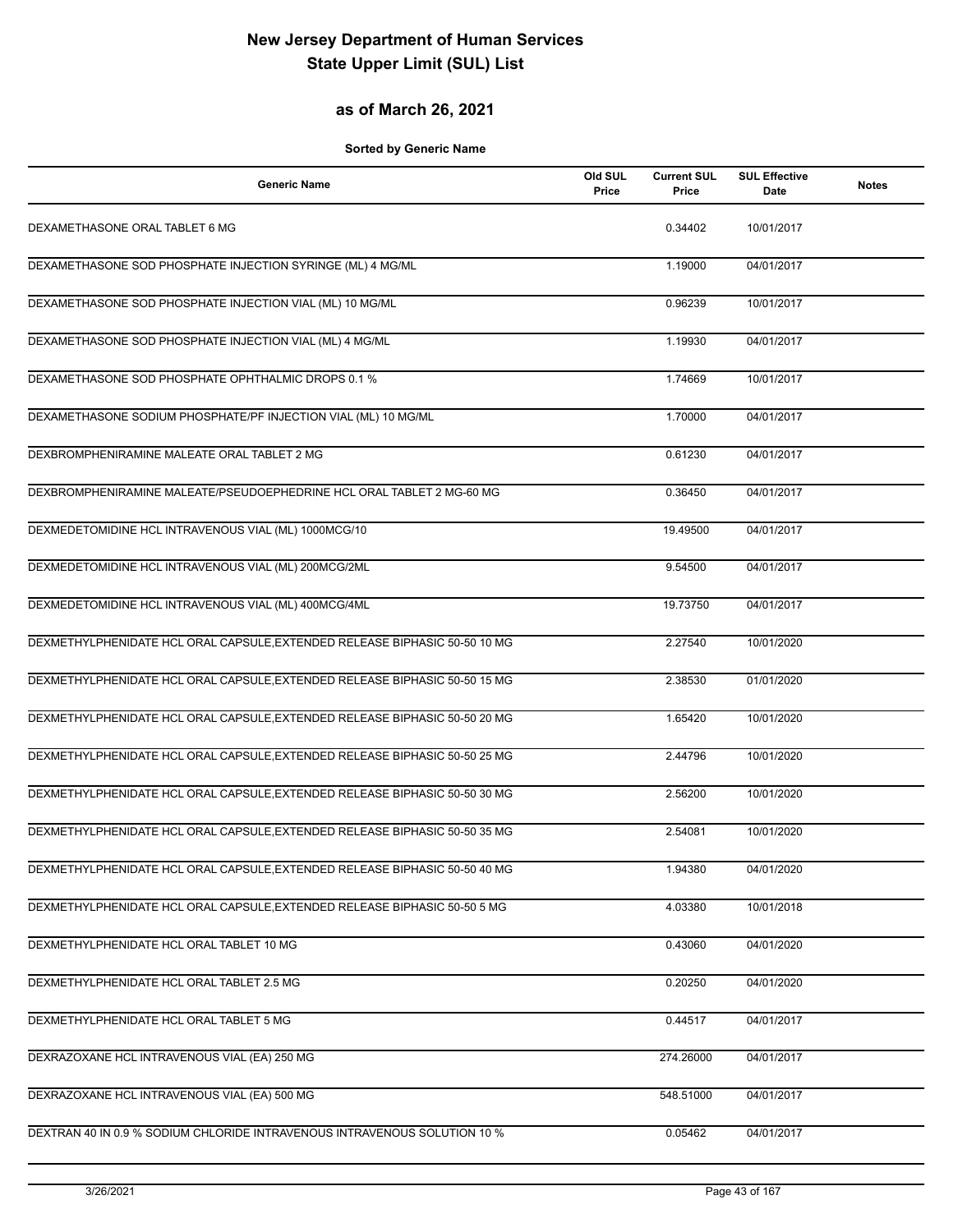### **as of March 26, 2021**

| <b>Generic Name</b>                                                                                   | Old SUL<br>Price | <b>Current SUL</b><br>Price | <b>SUL Effective</b><br>Date | <b>Notes</b> |
|-------------------------------------------------------------------------------------------------------|------------------|-----------------------------|------------------------------|--------------|
| DEXTRAN 40 IN DEXTROSE 5 % IN WATER INTRAVENOUS INTRAVENOUS SOLUTION 10 %                             |                  | 0.05306                     | 04/01/2017                   |              |
| DEXTRAN 70/HYPROMELLOSE OPHTHALMIC DROPS 0.1%-0.3%                                                    |                  | 0.12464                     | 04/01/2017                   |              |
| DEXTROAMPHETAMINE SULF-SACCHARATE/AMPHETAMINE SULF-ASPARTATE ORAL<br>CAPSULE, EXT RELEASE 24 HR 10 MG |                  | 1.36870                     | 04/01/2020                   |              |
| DEXTROAMPHETAMINE SULF-SACCHARATE/AMPHETAMINE SULF-ASPARTATE ORAL<br>CAPSULE, EXT RELEASE 24 HR 15 MG |                  | 1.20000                     | 07/01/2019                   |              |
| DEXTROAMPHETAMINE SULF-SACCHARATE/AMPHETAMINE SULF-ASPARTATE ORAL<br>CAPSULE, EXT RELEASE 24 HR 20 MG |                  | 0.90595                     | 10/01/2020                   |              |
| DEXTROAMPHETAMINE SULF-SACCHARATE/AMPHETAMINE SULF-ASPARTATE ORAL<br>CAPSULE, EXT RELEASE 24 HR 25 MG | 2.63350          | 0.83543                     | 04/01/2021                   |              |
| DEXTROAMPHETAMINE SULF-SACCHARATE/AMPHETAMINE SULF-ASPARTATE ORAL<br>CAPSULE, EXT RELEASE 24 HR 30 MG |                  | 1.30217                     | 07/01/2019                   |              |
| DEXTROAMPHETAMINE SULF-SACCHARATE/AMPHETAMINE SULF-ASPARTATE ORAL<br>CAPSULE, EXT RELEASE 24 HR 5 MG  |                  | 1.00560                     | 07/01/2018                   |              |
| DEXTROAMPHETAMINE SULF-SACCHARATE/AMPHETAMINE SULF-ASPARTATE ORAL<br>TABLET 10 MG                     |                  | 0.32200                     | 10/01/2019                   |              |
| DEXTROAMPHETAMINE SULF-SACCHARATE/AMPHETAMINE SULF-ASPARTATE ORAL<br>TABLET 12.5 MG                   |                  | 0.52640                     | 04/01/2018                   |              |
| DEXTROAMPHETAMINE SULF-SACCHARATE/AMPHETAMINE SULF-ASPARTATE ORAL<br><b>TABLET 15 MG</b>              |                  | 0.33810                     | 01/01/2021                   |              |
| DEXTROAMPHETAMINE SULF-SACCHARATE/AMPHETAMINE SULF-ASPARTATE ORAL<br>TABLET 20 MG                     |                  | 0.26550                     | 04/01/2017                   |              |
| DEXTROAMPHETAMINE SULF-SACCHARATE/AMPHETAMINE SULF-ASPARTATE ORAL<br>TABLET 30 MG                     |                  | 0.25810                     | 01/01/2019                   |              |
| DEXTROAMPHETAMINE SULF-SACCHARATE/AMPHETAMINE SULF-ASPARTATE ORAL<br><b>TABLET 5 MG</b>               |                  | 0.25450                     | 01/01/2019                   |              |
| DEXTROAMPHETAMINE SULF-SACCHARATE/AMPHETAMINE SULF-ASPARTATE ORAL<br>TABLET 7.5 MG                    |                  | 0.32083                     | 10/01/2017                   |              |
| DEXTROAMPHETAMINE SULFATE ORAL CAPSULE, EXTENDED RELEASE 10 MG                                        |                  | 1.51000                     | 07/01/2019                   |              |
| DEXTROAMPHETAMINE SULFATE ORAL CAPSULE, EXTENDED RELEASE 15 MG                                        |                  | 1.00806                     | 10/01/2020                   |              |
| DEXTROAMPHETAMINE SULFATE ORAL CAPSULE, EXTENDED RELEASE 5 MG                                         |                  | 2.06516                     | 04/01/2017                   |              |
| DEXTROAMPHETAMINE SULFATE ORAL SOLUTION, ORAL 5 MG/5 ML                                               |                  | 1.46846                     | 04/01/2017                   |              |
| DEXTROAMPHETAMINE SULFATE ORAL TABLET 10 MG                                                           |                  | 0.40200                     | 04/01/2020                   |              |
| DEXTROAMPHETAMINE SULFATE ORAL TABLET 5 MG                                                            |                  | 0.20991                     | 10/01/2017                   |              |
| DEXTROMETHORPHAN HBR ORAL CAPSULE 15 MG                                                               |                  | 0.11250                     | 04/01/2017                   |              |
| DEXTROMETHORPHAN HBR ORAL LIQUID (ML) 15 MG/5 ML                                                      |                  | 0.02527                     | 04/01/2017                   |              |
| DEXTROMETHORPHAN HBR ORAL SYRUP 7.5MG/5ML                                                             |                  | 0.04154                     | 12/12/2011                   |              |
| DEXTROMETHORPHAN HBR/ACETAMINOPHEN/DOXYLAMINE ORAL CAPSULE 15MG-325MG                                 |                  | 0.11526                     | 04/01/2017                   |              |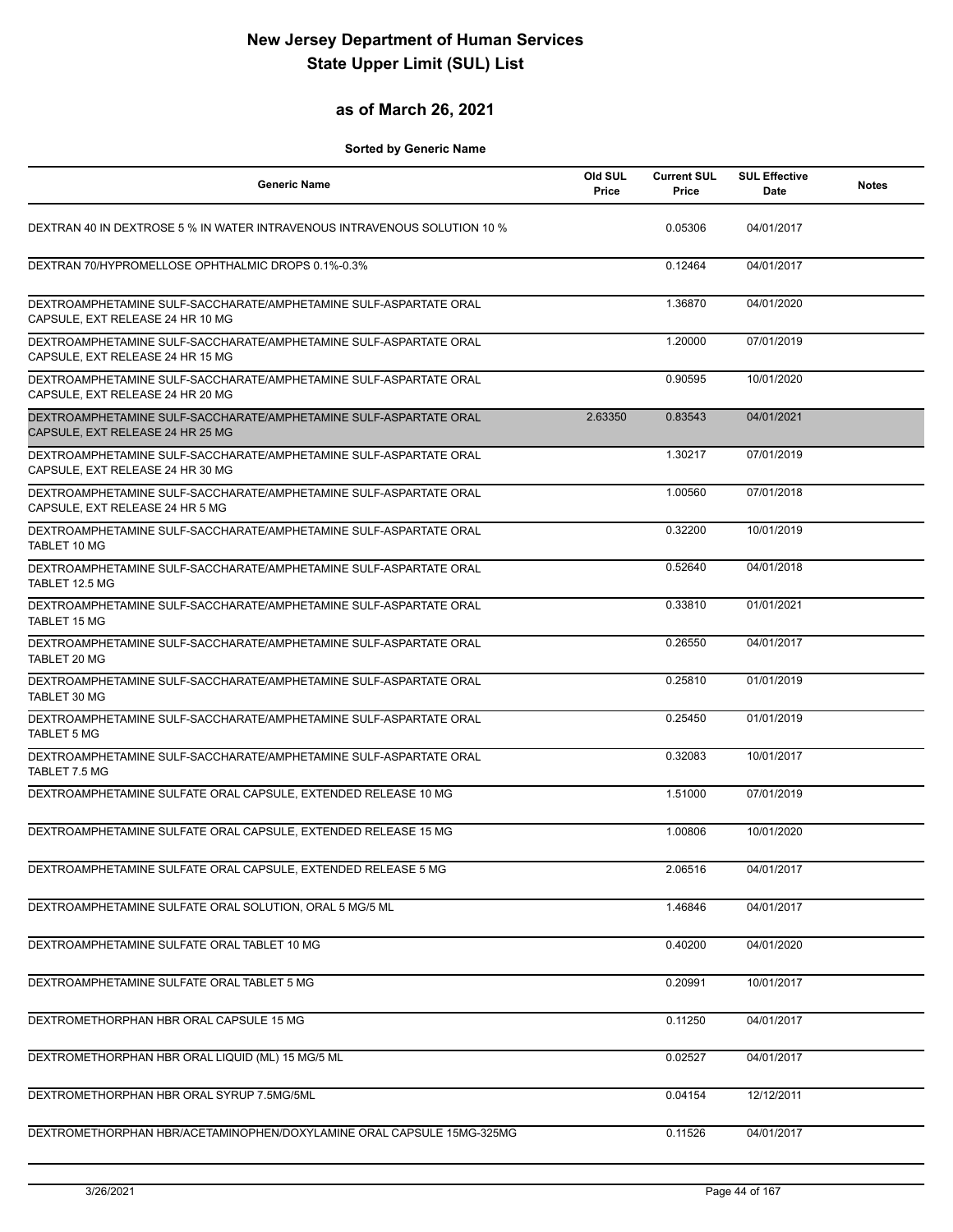#### **as of March 26, 2021**

| <b>Generic Name</b>                                                                                               | Old SUL<br>Price | <b>Current SUL</b><br>Price | <b>SUL Effective</b><br>Date | <b>Notes</b> |
|-------------------------------------------------------------------------------------------------------------------|------------------|-----------------------------|------------------------------|--------------|
| DEXTROMETHORPHAN HBR/ACETAMINOPHEN/DOXYLAMINE ORAL LIQUID (ML) 15-325/15                                          |                  | 0.01108                     | 04/01/2017                   |              |
| DEXTROMETHORPHAN HBR/ACETAMINOPHEN/DOXYLAMINE ORAL LIQUID (ML) 30-12.5/30                                         |                  | 0.01054                     | 04/01/2017                   |              |
| DEXTROMETHORPHAN HBR/DOXYLAMINE SUCCINATE ORAL SOLUTION, ORAL 15-6.25/15                                          |                  | 0.01244                     | 04/01/2017                   |              |
| DEXTROMETHORPHAN HBR/PHENYLEPHRINE HCL ORAL LIQUID (ML) 5-2.5 MG/5                                                |                  | 0.04194                     | 04/01/2017                   |              |
| DEXTROMETHORPHAN HBR/PHENYLEPHRINE HCL/ACETAMINOPHEN ORAL CAPSULE<br>10-5-325MG                                   |                  | 0.11831                     | 04/01/2017                   |              |
| DEXTROMETHORPHAN HBR/PHENYLEPHRINE HCL/ACETAMINOPHEN ORAL LIQUID (ML)<br>5-325MG/15                               |                  | 0.01165                     | 04/01/2017                   |              |
| DEXTROMETHORPHAN HBR/PHENYLEPHRINE HCL/ACETAMINOPHEN ORAL POWDER IN<br>PACKET (EA) 20-10-650                      |                  | 0.59166                     | 04/01/2017                   |              |
| DEXTROMETHORPHAN HBR/PHENYLEPHRINE HCL/ACETAMINOPHEN ORAL TABLET<br>10-5-325MG                                    |                  | 0.07984                     | 04/01/2017                   |              |
| DEXTROMETHORPHAN HBR/PHENYLEPHRINE HCL/CHLORPHENIRAMINE ORAL DROPS<br>$3 - 3.5 - 1/ML$                            |                  | 0.35250                     | 09/01/2011                   |              |
| DEXTROMETHORPHAN HBR/PHENYLEPHRINE/ACETAMINOPHEN/DOXYLAMINE ORAL<br>CAPSULE 5-325-6.25                            |                  | 0.63562                     | 04/01/2017                   |              |
| DEXTROMETHORPHAN HBR/PHENYLEPHRINE/ACETAMINOPHEN/DOXYLAMINE ORAL<br>LIQUID (ML) 5-325MG/15                        |                  | 0.01379                     | 04/01/2017                   |              |
| DEXTROMETHORPHAN POLISTIREX ORAL SUSPENSION, EXTENDED RELEASE 12 HR 30<br>MG/5 ML                                 |                  | 0.05735                     | 04/01/2017                   |              |
| DEXTROMETHORPHAN/PHENYLEPHRINE/ACETAMINOPHEN/CHLORPHENIRAMIN ORAL<br>SUSPENSION, ORAL (FINAL DOSE FORM) 5-2.5-160 |                  | 0.01652                     | 04/01/2017                   |              |
| DEXTROMETHORPHAN/PHENYLEPHRINE/ACETAMINOPHEN/CHLORPHENIRAMIN ORAL<br>TABLET 10-5-325-2                            |                  | 0.07375                     | 04/01/2017                   |              |
| DEXTROMETHORPHAN/PHENYLEPHRINE/ACETAMINOPHEN/CHLORPHENIRAMIN ORAL<br>TABLET, SEQUENTIAL 10-5-325-2                |                  | 0.13720                     | 04/01/2017                   |              |
| DEXTROSE 10 % AND 0.2 % SODIUM CHLORIDE INTRAVENOUS DEHP-FREE BAG.<br>INJECTION (ML) 10 %-0.2 %                   |                  | 0.00860                     | 04/01/2017                   |              |
| DEXTROSE 10 % AND 0.45 % SODIUM CHLORIDE INTRAVENOUS INTRAVENOUS SOLUTION<br>10%-0.45%                            |                  | 0.00497                     | 04/01/2017                   |              |
| DEXTROSE 10 % IN WATER INTRAVENOUS DEHP-FREE BAG, INJECTION (ML) 10 %                                             |                  | 0.00230                     | 04/01/2017                   |              |
| DEXTROSE 10 % IN WATER INTRAVENOUS INTRAVENOUS SOLUTION 10 %                                                      |                  | 0.00525                     | 04/01/2017                   |              |
| DEXTROSE 2.5 % AND 0.45 % SODIUM CHLORIDE INTRAVENOUS INTRAVENOUS SOLUTION<br>2.5%-0.45%                          |                  | 0.00195                     | 04/01/2017                   |              |
| DEXTROSE 20 % IN WATER INTRAVENOUS INTRAVENOUS SOLUTION 20 %                                                      |                  | 0.02328                     | 04/01/2017                   |              |
| DEXTROSE 25 % IN WATER INTRAVENOUS SYRINGE (ML) 25 %                                                              |                  | 0.76400                     | 04/01/2017                   |              |
| DEXTROSE 30 % IN WATER INTRAVENOUS INTRAVENOUS SOLUTION 30 %                                                      |                  | 0.02376                     | 04/01/2017                   |              |
| DEXTROSE 40 % IN WATER INTRAVENOUS INTRAVENOUS SOLUTION 40 %                                                      |                  | 0.02428                     | 04/01/2017                   |              |
| DEXTROSE 5 % AND 0.2 % SODIUM CHLORIDE INTRAVENOUS INTRAVENOUS SOLUTION 5<br>$% -0.2%$                            |                  | 0.00195                     | 04/01/2017                   |              |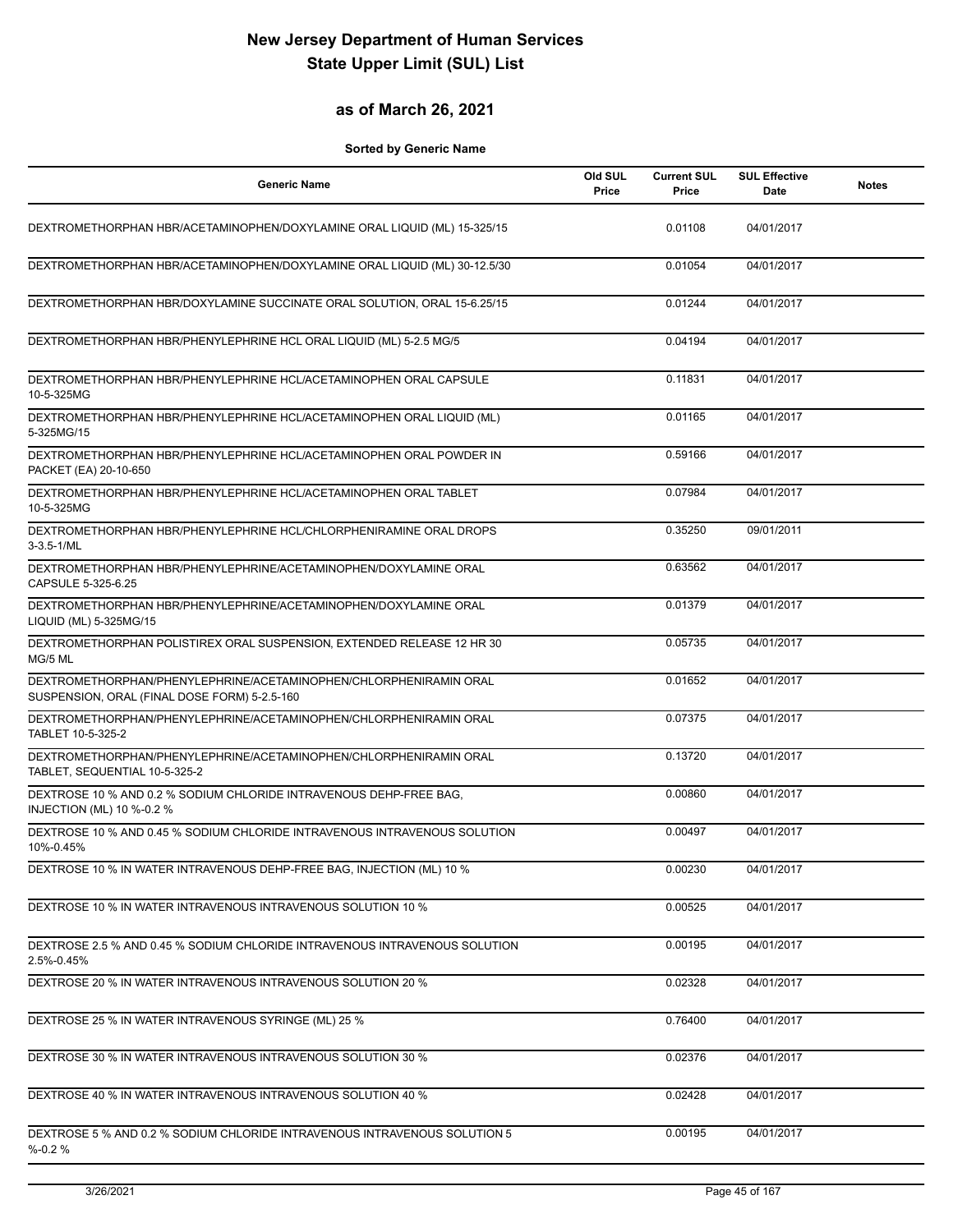#### **as of March 26, 2021**

| <b>Generic Name</b>                                                                      | Old SUL<br>Price | <b>Current SUL</b><br>Price | <b>SUL Effective</b><br>Date | <b>Notes</b> |
|------------------------------------------------------------------------------------------|------------------|-----------------------------|------------------------------|--------------|
| DEXTROSE 5 % AND 0.3 % SODIUM CHLORIDE INTRAVENOUS INTRAVENOUS SOLUTION 5<br>$% -0.3%$   |                  | 0.00195                     | 04/01/2017                   |              |
| DEXTROSE 5 % AND 0.45 % SODIUM CHLORIDE INTRAVENOUS INTRAVENOUS SOLUTION 5<br>$% -0.45%$ |                  | 0.00695                     | 10/01/2017                   |              |
| DEXTROSE 5 % AND 0.9 % SODIUM CHLORIDE INTRAVENOUS INTRAVENOUS SOLUTION 5<br>$% -0.9%$   |                  | 0.00129                     | 10/01/2017                   |              |
| DEXTROSE 5 % IN LACTATED RINGERS INTRAVENOUS INTRAVENOUS SOLUTION 5 %                    |                  | 0.00645                     | 10/01/2017                   |              |
| DEXTROSE 5 % IN WATER INTRAVENOUS INTRAVENOUS SOLUTION 5 %                               |                  | 0.01232                     | 10/01/2017                   |              |
| DEXTROSE 5 % IN WATER INTRAVENOUS PIGGYBACK WITH THREADED PORT (ML)                      |                  | 0.01252                     | 04/01/2017                   |              |
| DEXTROSE 5 % IN WATER INTRAVENOUS PIGGYBACK WITH VIAL PORT (NON-THREADED)                |                  | 0.00347                     | 10/01/2017                   |              |
| DEXTROSE 5% IN RINGERS INTRAVENOUS INTRAVENOUS SOLUTION 5 %                              |                  | 0.00231                     | 12/12/2011                   |              |
| DEXTROSE 50 % IN WATER INTRAVENOUS INTRAVENOUS SOLUTION 50 %                             |                  | 0.00482                     | 10/01/2017                   |              |
| DEXTROSE 50 % IN WATER INTRAVENOUS SYRINGE (ML) 50 %                                     |                  | 0.14640                     | 04/01/2017                   |              |
| DEXTROSE 50 % IN WATER INTRAVENOUS VIAL (ML) 50 %                                        |                  | 0.04940                     | 04/01/2017                   |              |
| DEXTROSE 70 % IN WATER INTRAVENOUS INTRAVENOUS SOLUTION 70 %                             |                  | 0.00271                     | 10/01/2017                   |              |
| DEXTROSE ORAL GEL (GRAM) 40 %                                                            |                  | 0.17549                     | 04/01/2014                   |              |
| DEXTROSE ORAL TABLET, CHEWABLE 4 G                                                       |                  | 0.15392                     | 12/12/2011                   |              |
| DIAZEPAM INJECTION SYRINGE (ML) 5 MG/ML                                                  |                  | 11.77375                    | 04/01/2017                   |              |
| DIAZEPAM INJECTION VIAL (ML) 5 MG/ML                                                     |                  | 0.62009                     | 10/01/2017                   |              |
| DIAZEPAM ORAL CONCENTRATE, ORAL 5 MG/ML                                                  |                  | 0.88533                     | 10/01/2018                   |              |
| DIAZEPAM ORAL SOLUTION, ORAL 5 MG/5 ML                                                   |                  | 0.11536                     | 04/01/2017                   |              |
| DIAZEPAM ORAL SOLUTION, ORAL 5 MG/5 ML                                                   |                  | 0.76600                     | 04/01/2017                   |              |
| DIAZEPAM ORAL TABLET 10 MG                                                               |                  | 0.01936                     | 04/01/2017                   |              |
| <b>DIAZEPAM ORAL TABLET 2 MG</b>                                                         |                  | 0.01566                     | 04/01/2018                   |              |
| DIAZEPAM ORAL TABLET 5 MG                                                                |                  | 0.02030                     | 04/01/2017                   |              |
| DIAZEPAM RECTAL KIT 12.5-15-20                                                           |                  | 231.78000                   | 10/01/2020                   |              |
| DIAZEPAM RECTAL KIT 2.5 MG                                                               |                  | 220.37333                   | 04/01/2017                   |              |
| DIAZEPAM RECTAL KIT 5-7.5-10MG                                                           |                  | 234.39000                   | 01/01/2020                   |              |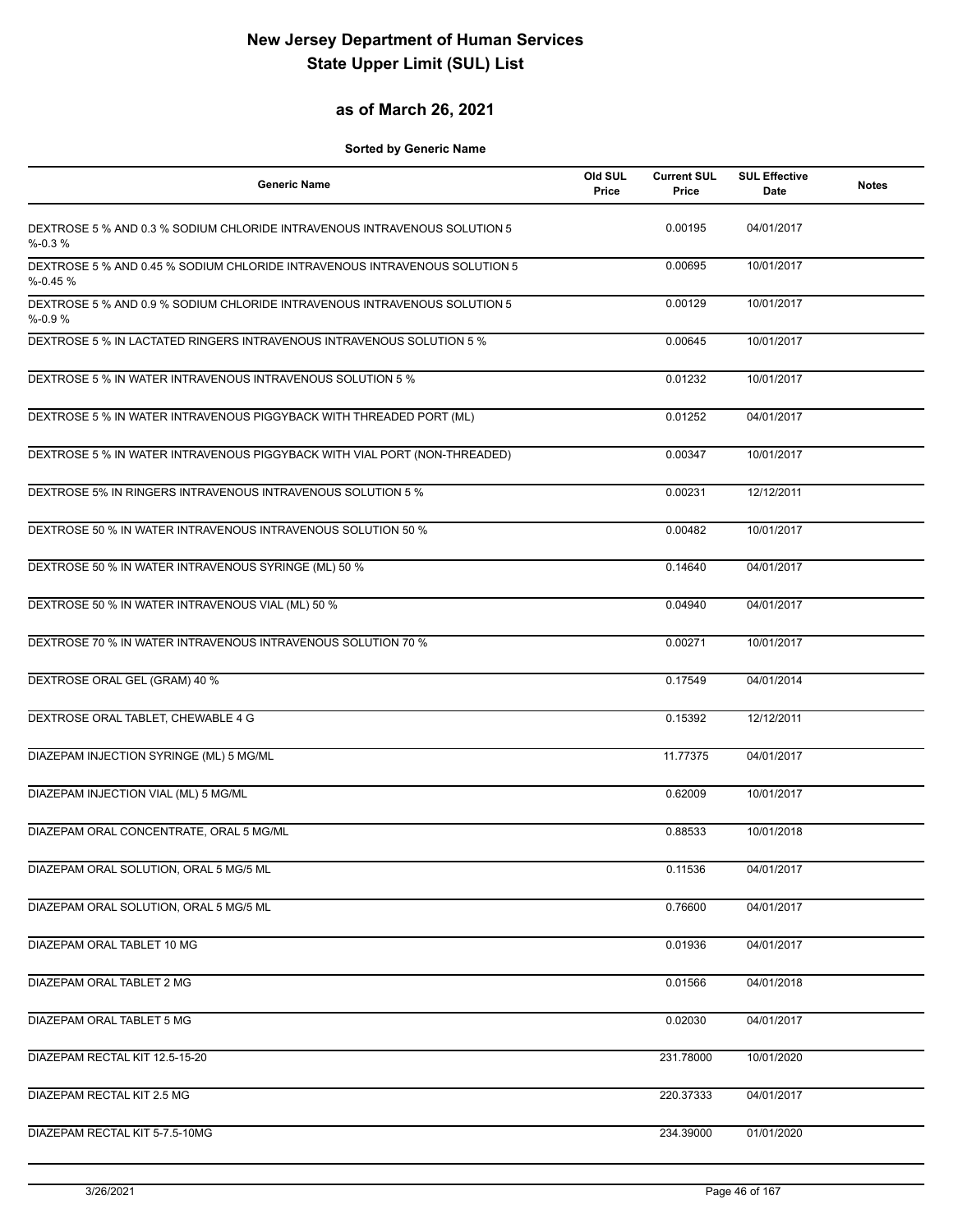### **as of March 26, 2021**

| <b>Generic Name</b>                                                                       | Old SUL<br>Price | <b>Current SUL</b><br>Price | <b>SUL Effective</b><br>Date | <b>Notes</b> |
|-------------------------------------------------------------------------------------------|------------------|-----------------------------|------------------------------|--------------|
| DIBUCAINE TOPICAL OINTMENT (GRAM) 1 %                                                     |                  | 0.05025                     | 10/01/2017                   |              |
| DICLOFENAC EPOLAMINE TRANSDERMAL PATCH, TRANSDERMAL 12 HOURS 1.3 %                        |                  | 5.85805                     | 10/01/2020                   |              |
| DICLOFENAC POTASSIUM ORAL TABLET 50 MG                                                    |                  | 0.08917                     | 10/01/2017                   |              |
| DICLOFENAC SODIUM OPHTHALMIC DROPS 0.1 %                                                  |                  | 1.23512                     | 04/01/2017                   |              |
| DICLOFENAC SODIUM ORAL TABLET, DELAYED RELEASE (ENTERIC COATED) 25 MG                     |                  | 0.14688                     | 10/01/2017                   |              |
| DICLOFENAC SODIUM ORAL TABLET, DELAYED RELEASE (ENTERIC COATED) 50 MG                     |                  | 0.05783                     | 04/01/2017                   |              |
| DICLOFENAC SODIUM ORAL TABLET, DELAYED RELEASE (ENTERIC COATED) 75 MG                     |                  | 0.04530                     | 01/01/2019                   |              |
| DICLOFENAC SODIUM ORAL TABLET, EXTENDED RELEASE 24 HR 100 MG                              |                  | 0.19545                     | 01/01/2018                   |              |
| DICLOFENAC SODIUM TOPICAL DROPS 1.5 %                                                     |                  | 0.11873                     | 01/01/2020                   |              |
| DICLOFENAC SODIUM TOPICAL GEL (GRAM) 1 %                                                  | 0.13629          | 0.11363                     | 04/01/2021                   |              |
| DICLOFENAC SODIUM TOPICAL GEL (GRAM) 3 %                                                  |                  | 1.48000                     | 07/01/2018                   |              |
| DICLOFENAC SODIUM/MISOPROSTOL ORAL TABLET, IMMEDIATE, DELAY<br>RELEASE, BIPHASE 50 MG-200 |                  | 1.56576                     | 04/01/2017                   |              |
| DICLOFENAC SODIUM/MISOPROSTOL ORAL TABLET, IMMEDIATE, DELAY<br>RELEASE, BIPHASE 75 MG-200 |                  | 1.59850                     | 01/01/2021                   |              |
| DICLOXACILLIN SODIUM ORAL CAPSULE 250 MG                                                  |                  | 0.19177                     | 10/01/2017                   |              |
| DICLOXACILLIN SODIUM ORAL CAPSULE 500 MG                                                  |                  | 0.37986                     | 10/01/2017                   |              |
| DICYCLOMINE HCL INTRAMUSCULAR VIAL (ML) 10 MG/ML                                          |                  | 24.23850                    | 04/01/2017                   |              |
| DICYCLOMINE HCL ORAL CAPSULE 10 MG                                                        |                  | 0.02503                     | 04/01/2017                   |              |
| DICYCLOMINE HCL ORAL SOLUTION, ORAL 10 MG/5 ML                                            |                  | 0.18397                     | 04/01/2017                   |              |
| DICYCLOMINE HCL ORAL TABLET 20 MG                                                         |                  | 0.03550                     | 04/01/2017                   |              |
| DIDANOSINE ORAL CAPSULE, DELAYED RELEASE (ENTERIC COATED) 200 MG                          |                  | 2.81942                     | 10/01/2017                   |              |
| DIDANOSINE ORAL CAPSULE, DELAYED RELEASE (ENTERIC COATED) 250 MG                          |                  | 3.58322                     | 10/01/2017                   |              |
| DIDANOSINE ORAL CAPSULE, DELAYED RELEASE (ENTERIC COATED) 400 MG                          |                  | 5.57777                     | 10/01/2017                   |              |
| DIETHYLPROPION HCL ORAL TABLET 25 MG                                                      |                  | 0.17596                     | 04/01/2017                   |              |
| DIETHYLPROPION HCL ORAL TABLET, EXTENDED RELEASE 75 MG                                    |                  | 0.69364                     | 04/01/2017                   |              |
| DIFLORASONE DIACETATE TOPICAL CREAM (GRAM) 0.05 %                                         |                  | 2.44969                     | 10/01/2017                   |              |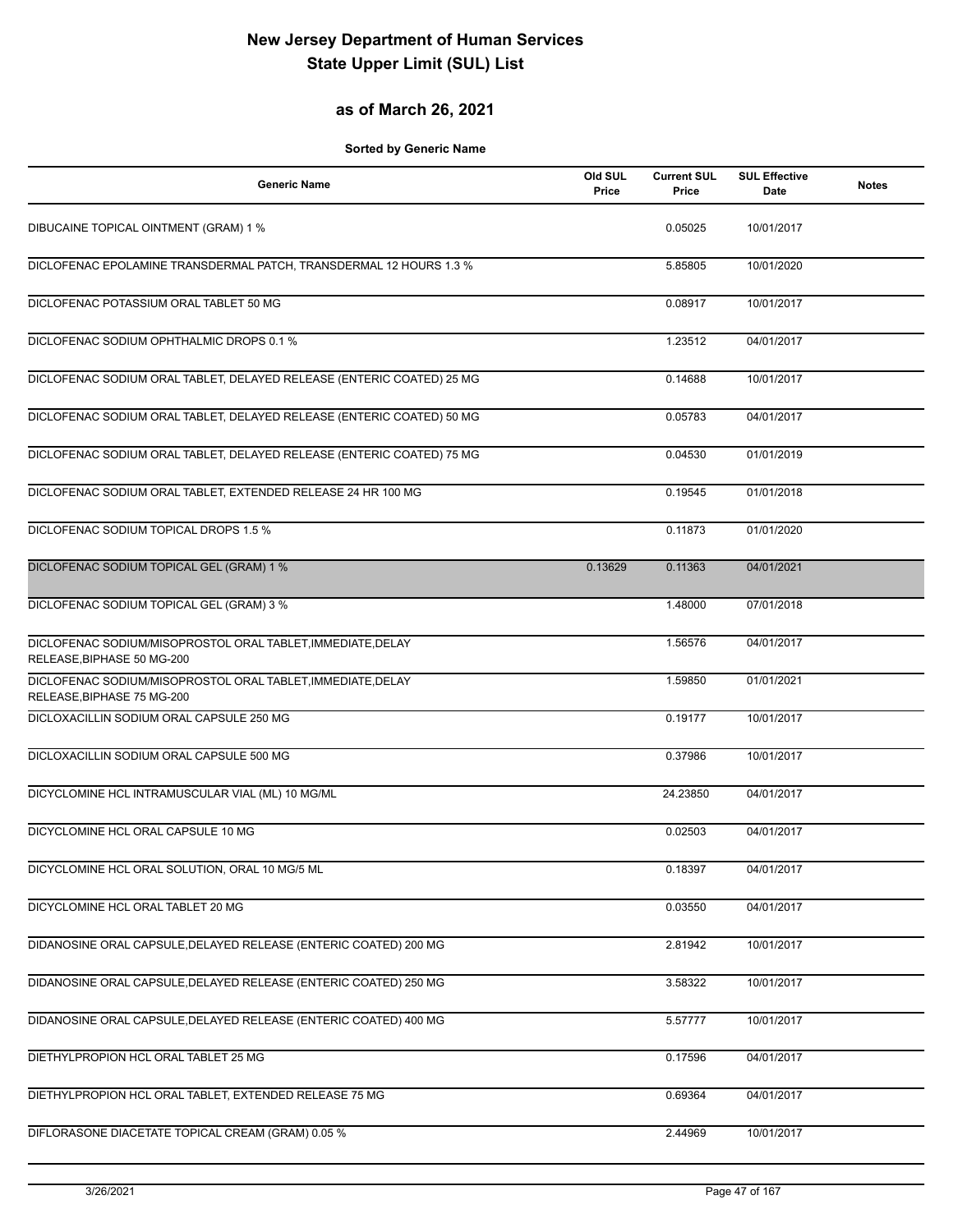### **as of March 26, 2021**

| <b>Generic Name</b>                                                          | Old SUL<br>Price | <b>Current SUL</b><br>Price | <b>SUL Effective</b><br>Date | <b>Notes</b> |
|------------------------------------------------------------------------------|------------------|-----------------------------|------------------------------|--------------|
| DIFLORASONE DIACETATE TOPICAL OINTMENT (GRAM) 0.05 %                         |                  | 0.29966                     | 10/01/2017                   |              |
| DIFLORASONE DIACETATE/EMOLLIENT BASE TOPICAL CREAM (GRAM) 0.05 %             |                  | 1.05061                     | 10/01/2017                   |              |
| DIFLUNISAL ORAL TABLET 500 MG                                                |                  | 0.61858                     | 10/01/2017                   |              |
| DIGOXIN INJECTION AMPUL (ML) 250 MCG/ML                                      |                  | 2.75000                     | 04/01/2017                   |              |
| DIGOXIN ORAL SOLUTION, ORAL 0.25MG/5ML                                       |                  | 1.26000                     | 04/01/2017                   |              |
| DIGOXIN ORAL SOLUTION, ORAL 50 MCG/ML                                        |                  | 0.44969                     | 04/01/2017                   |              |
| DIGOXIN ORAL TABLET 125 MCG                                                  |                  | 0.19990                     | 10/01/2017                   |              |
| DIGOXIN ORAL TABLET 250 MCG                                                  |                  | 0.19395                     | 10/01/2020                   |              |
| DIHYDROERGOTAMINE MESYLATE INJECTION AMPUL (ML) 1 MG/ML                      |                  | 28.74880                    | 10/01/2017                   |              |
| DIHYDROERGOTAMINE MESYLATE NASAL AEROSOL, SPRAY WITH PUMP (ML)<br>0.5MG/SPRY |                  | 348.00000                   | 04/01/2017                   |              |
| DILTIAZEM HCL INTRAVENOUS VIAL (ML) 5 MG/ML                                  |                  | 0.20000                     | 04/01/2017                   |              |
| DILTIAZEM HCL INTRAVENOUS VIAL WITH THREADED PORT (EA) 100 MG                |                  | 12.09000                    | 04/01/2017                   |              |
| DILTIAZEM HCL ORAL CAPSULE, EXT RELEASE 24 HR 120 MG                         |                  | 0.08874                     | 01/01/2019                   |              |
| DILTIAZEM HCL ORAL CAPSULE, EXT RELEASE 24 HR 180 MG                         |                  | 0.14267                     | 01/01/2019                   |              |
| DILTIAZEM HCL ORAL CAPSULE, EXT RELEASE 24 HR 240 MG                         |                  | 0.17133                     | 01/01/2019                   |              |
| DILTIAZEM HCL ORAL CAPSULE, EXT RELEASE 24 HR 300 MG                         |                  | 0.21600                     | 01/01/2019                   |              |
| DILTIAZEM HCL ORAL CAPSULE, EXT RELEASE 24 HR 360 MG                         |                  | 2.97000                     | 10/01/2020                   |              |
| DILTIAZEM HCL ORAL CAPSULE, EXTENDED RELEASE 12 HR 120 MG                    |                  | 2.76340                     | 04/01/2017                   |              |
| DILTIAZEM HCL ORAL CAPSULE, EXTENDED RELEASE 12 HR 60 MG                     |                  | 2.18310                     | 01/01/2018                   |              |
| DILTIAZEM HCL ORAL CAPSULE, EXTENDED RELEASE 12 HR 90 MG                     |                  | 0.52635                     | 10/01/2017                   |              |
| DILTIAZEM HCL ORAL CAPSULE, EXTENDED RELEASE 120 MG                          |                  | 0.15856                     | 07/01/2017                   |              |
| DILTIAZEM HCL ORAL CAPSULE, EXTENDED RELEASE 180 MG                          |                  | 0.19022                     | 07/01/2017                   |              |
| DILTIAZEM HCL ORAL CAPSULE, EXTENDED RELEASE 24HR 240 MG                     |                  | 0.41667                     | 01/01/2018                   |              |
| DILTIAZEM HCL ORAL CAPSULE, EXTENDED RELEASE 24HR 300 MG                     | 0.64937          | 0.55740                     | 04/01/2021                   |              |
| DILTIAZEM HCL ORAL CAPSULE, EXTENDED RELEASE 24HR 360 MG                     |                  | 0.39467                     | 04/01/2019                   |              |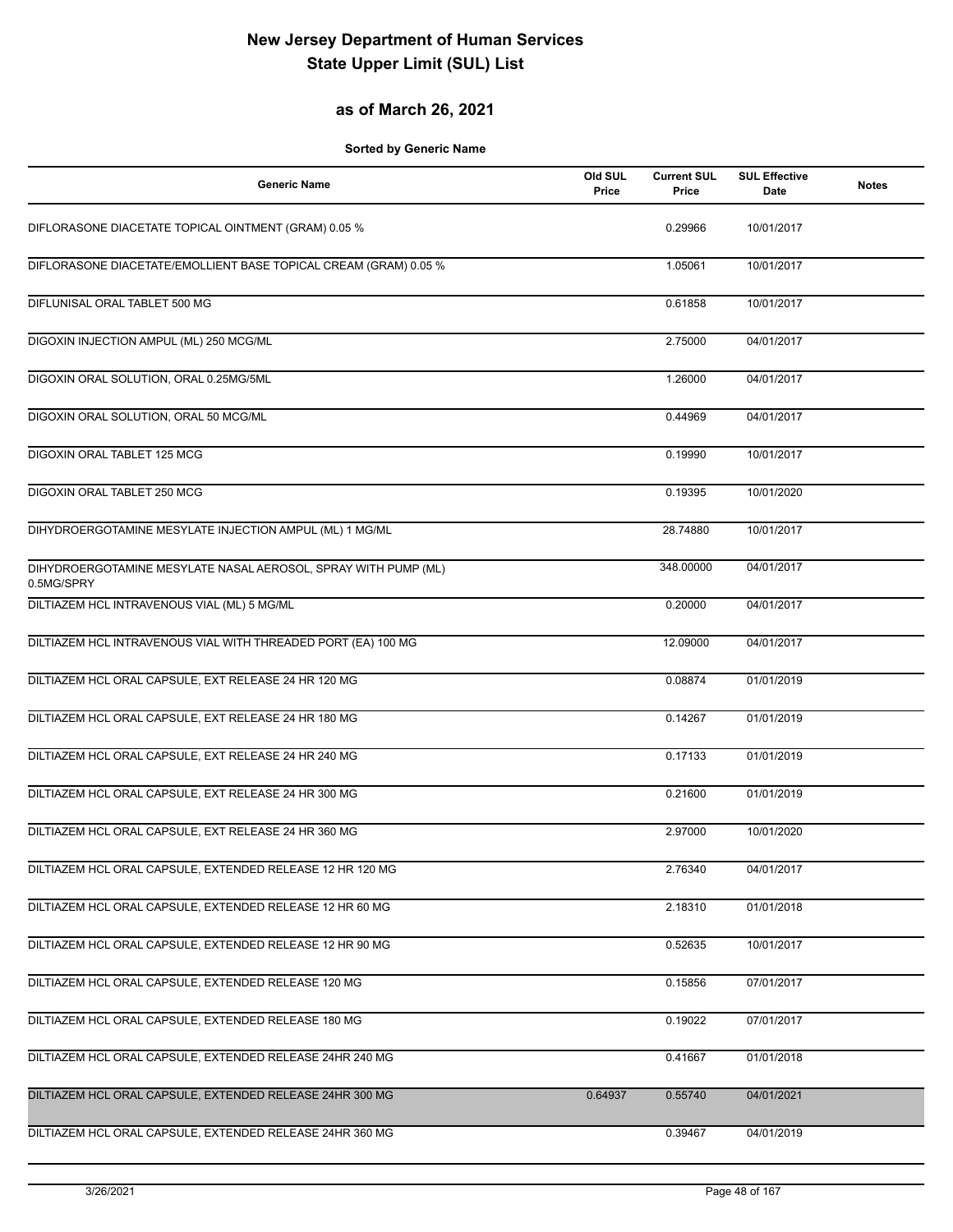### **as of March 26, 2021**

| <b>Generic Name</b>                                                | Old SUL<br>Price | <b>Current SUL</b><br>Price | <b>SUL Effective</b><br>Date | <b>Notes</b> |
|--------------------------------------------------------------------|------------------|-----------------------------|------------------------------|--------------|
| DILTIAZEM HCL ORAL CAPSULE, EXTENDED RELEASE 420 MG                |                  | 1.16224                     | 04/01/2017                   |              |
| DILTIAZEM HCL ORAL CAPSULE, EXTENDED-RELEASE DEGRADABLE 120 MG     |                  | 0.38278                     | 04/01/2017                   |              |
| DILTIAZEM HCL ORAL CAPSULE, EXTENDED-RELEASE DEGRADABLE 180 MG     |                  | 0.37498                     | 04/01/2017                   |              |
| DILTIAZEM HCL ORAL CAPSULE, EXTENDED-RELEASE DEGRADABLE 240 MG     |                  | 0.40600                     | 04/01/2017                   |              |
| DILTIAZEM HCL ORAL TABLET 120 MG                                   |                  | 0.08592                     | 10/01/2017                   |              |
| DILTIAZEM HCL ORAL TABLET 30 MG                                    |                  | 0.06250                     | 01/01/2019                   |              |
| DILTIAZEM HCL ORAL TABLET 60 MG                                    |                  | 0.04100                     | 10/01/2017                   |              |
| DILTIAZEM HCL ORAL TABLET 90 MG                                    |                  | 0.19409                     | 04/01/2017                   |              |
| DILTIAZEM HCL ORAL TABLET, EXTENDED RELEASE 24 HR 180 MG           |                  | 1.63333                     | 07/01/2019                   |              |
| DILTIAZEM HCL ORAL TABLET, EXTENDED RELEASE 24 HR 240 MG           |                  | 1.94733                     | 01/01/2021                   |              |
| DILTIAZEM HCL ORAL TABLET, EXTENDED RELEASE 24 HR 300 MG           |                  | 3.30042                     | 04/01/2017                   |              |
| DILTIAZEM HCL ORAL TABLET, EXTENDED RELEASE 24 HR 360 MG           |                  | 2.40333                     | 01/01/2019                   |              |
| DILTIAZEM HCL ORAL TABLET, EXTENDED RELEASE 24 HR 420 MG           |                  | 3.13330                     | 07/01/2017                   |              |
| DILUENT FOR EPOPROSTENOL SODIUM (GLYCINE) INTRAVENOUS VIAL (ML)    |                  | 0.17317                     | 10/01/2017                   |              |
| DIMENHYDRINATE INJECTION VIAL (ML) 50 MG/ML                        |                  | 10.03000                    | 04/01/2017                   |              |
| DIMENHYDRINATE ORAL TABLET 50 MG                                   |                  | 0.04903                     | 04/01/2017                   |              |
| DIMETHICONE TOPICAL CLEANSER (ML) 1.5 %                            |                  | 0.03021                     | 04/01/2017                   |              |
| DIMETHICONE TOPICAL CREAM (GRAM) 5 %                               |                  | 0.12596                     | 04/01/2017                   |              |
| DIMETHICONE TOPICAL OINTMENT (GRAM) 1 %                            |                  | 0.06663                     | 04/01/2017                   |              |
| DIOXYBENZONE/PADIMATE O/HYDROQUINONE TOPICAL CREAM (GRAM) 3%-5%-4% |                  | 0.51852                     | 09/01/2011                   |              |
| DIPHENHYDRAMINE HCL INJECTION SYRINGE (ML) 50 MG/ML                |                  | 0.09548                     | 10/01/2017                   |              |
| DIPHENHYDRAMINE HCL INJECTION VIAL (ML) 50 MG/ML                   |                  | 0.59000                     | 10/01/2018                   |              |
| DIPHENHYDRAMINE HCL ORAL CAPSULE (HARD, SOFT, ETC.) 50 MG          |                  | 0.06462                     | 12/12/2011                   |              |
| DIPHENHYDRAMINE HCL ORAL CAPSULE 25 MG                             |                  | 0.01149                     | 10/01/2017                   |              |
| DIPHENHYDRAMINE HCL ORAL CAPSULE 50 MG                             |                  | 0.01759                     | 10/01/2017                   |              |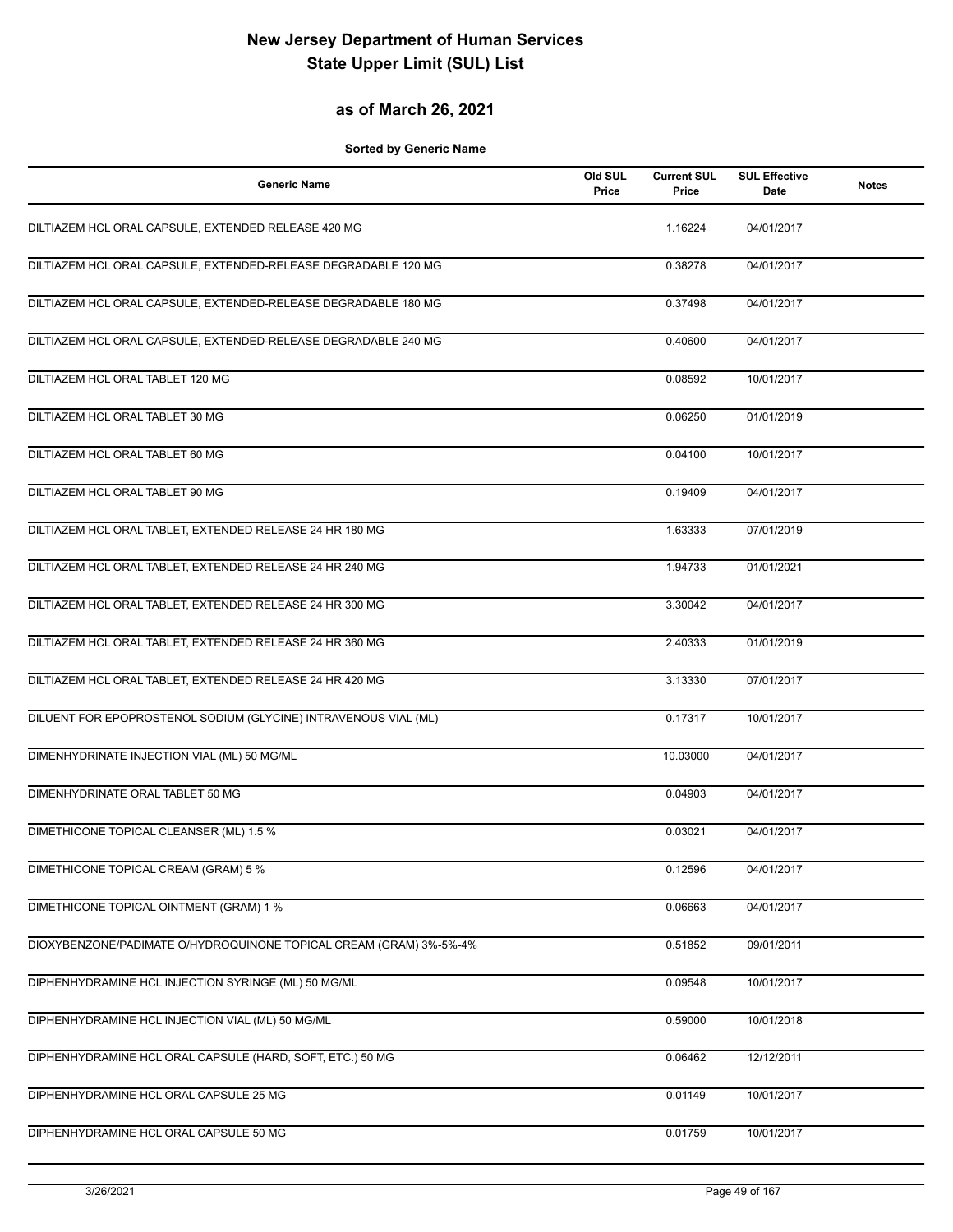#### **as of March 26, 2021**

| <b>Generic Name</b>                                                               | Old SUL<br>Price | <b>Current SUL</b><br>Price | <b>SUL Effective</b><br>Date | <b>Notes</b> |
|-----------------------------------------------------------------------------------|------------------|-----------------------------|------------------------------|--------------|
| DIPHENHYDRAMINE HCL ORAL ELIXIR 12.5MG/5ML                                        |                  | 0.01108                     | 04/01/2017                   |              |
| DIPHENHYDRAMINE HCL ORAL LIQUID (ML) 12.5MG/5ML                                   |                  | 0.00395                     | 10/01/2017                   |              |
| DIPHENHYDRAMINE HCL ORAL LIQUID (ML) 50 MG/30ML                                   |                  | 0.01502                     | 04/01/2017                   |              |
| DIPHENHYDRAMINE HCL ORAL SYRUP 12.5MG/5ML                                         |                  | 0.01108                     | 04/01/2017                   |              |
| DIPHENHYDRAMINE HCL ORAL TABLET 25 MG                                             |                  | 0.01307                     | 10/01/2017                   |              |
| DIPHENHYDRAMINE HCL ORAL TABLET 25 MG                                             |                  | 0.01307                     | 10/01/2017                   |              |
| DIPHENHYDRAMINE HCL/PHENYLEPHRINE HCL/ACETAMINOPHEN ORAL LIQUID (ML)<br>25-650/30 |                  | 0.01200                     | 04/01/2017                   |              |
| DIPHENHYDRAMINE HCL/PHENYLEPHRINE HCL/ACETAMINOPHEN ORAL TABLET 12.5-5-325        |                  | 0.07607                     | 04/01/2017                   |              |
| DIPHENHYDRAMINE HCL/PHENYLEPHRINE HCL/ACETAMINOPHEN ORAL TABLET<br>25-5-325MG     |                  | 0.09650                     | 04/01/2017                   |              |
| DIPHENHYDRAMINE HCL/ZINC ACETATE TOPICAL AEROSOL, SPRAY (GRAM) 2 %-0.1 %          |                  | 0.03705                     | 04/01/2017                   |              |
| DIPHENHYDRAMINE HCL/ZINC ACETATE TOPICAL CREAM (GRAM) 2 %-0.1 %                   |                  | 0.06687                     | 04/01/2017                   |              |
| DIPHENOXYLATE HCL/ATROPINE SULFATE ORAL LIQUID (ML) 2.5-.025/5                    |                  | 0.22242                     | 04/01/2017                   |              |
| DIPHENOXYLATE HCL/ATROPINE SULFATE ORAL TABLET 2.5-.025MG                         |                  | 0.08995                     | 10/01/2017                   |              |
| DIPYRIDAMOLE INTRAVENOUS VIAL (ML) 5 MG/ML                                        |                  | 0.44600                     | 04/01/2017                   |              |
| DIPYRIDAMOLE ORAL TABLET 25 MG                                                    |                  | 0.09507                     | 10/01/2017                   |              |
| DIPYRIDAMOLE ORAL TABLET 50 MG                                                    |                  | 0.17075                     | 10/01/2017                   |              |
| DIPYRIDAMOLE ORAL TABLET 75 MG                                                    |                  | 0.27723                     | 04/01/2017                   |              |
| DISOPYRAMIDE PHOSPHATE ORAL CAPSULE 100 MG                                        |                  | 1.23250                     | 04/01/2017                   |              |
| DISOPYRAMIDE PHOSPHATE ORAL CAPSULE 150 MG                                        |                  | 0.27638                     | 10/01/2017                   |              |
| DISULFIRAM ORAL TABLET 250 MG                                                     |                  | 0.67080                     | 10/01/2017                   |              |
| DISULFIRAM ORAL TABLET 500 MG                                                     |                  | 0.87360                     | 04/01/2018                   |              |
| DIVALPROEX SODIUM ORAL CAPSULE, DELAYED RELEASE SPRINKLE 125 MG                   |                  | 0.23220                     | 10/01/2020                   |              |
| DIVALPROEX SODIUM ORAL TABLET, DELAYED RELEASE (ENTERIC COATED) 125 MG            |                  | 0.03210                     | 01/01/2019                   |              |
| DIVALPROEX SODIUM ORAL TABLET, DELAYED RELEASE (ENTERIC COATED) 250 MG            |                  | 0.05535                     | 01/01/2021                   |              |
| DIVALPROEX SODIUM ORAL TABLET, DELAYED RELEASE (ENTERIC COATED) 500 MG            |                  | 0.06880                     | 01/01/2019                   |              |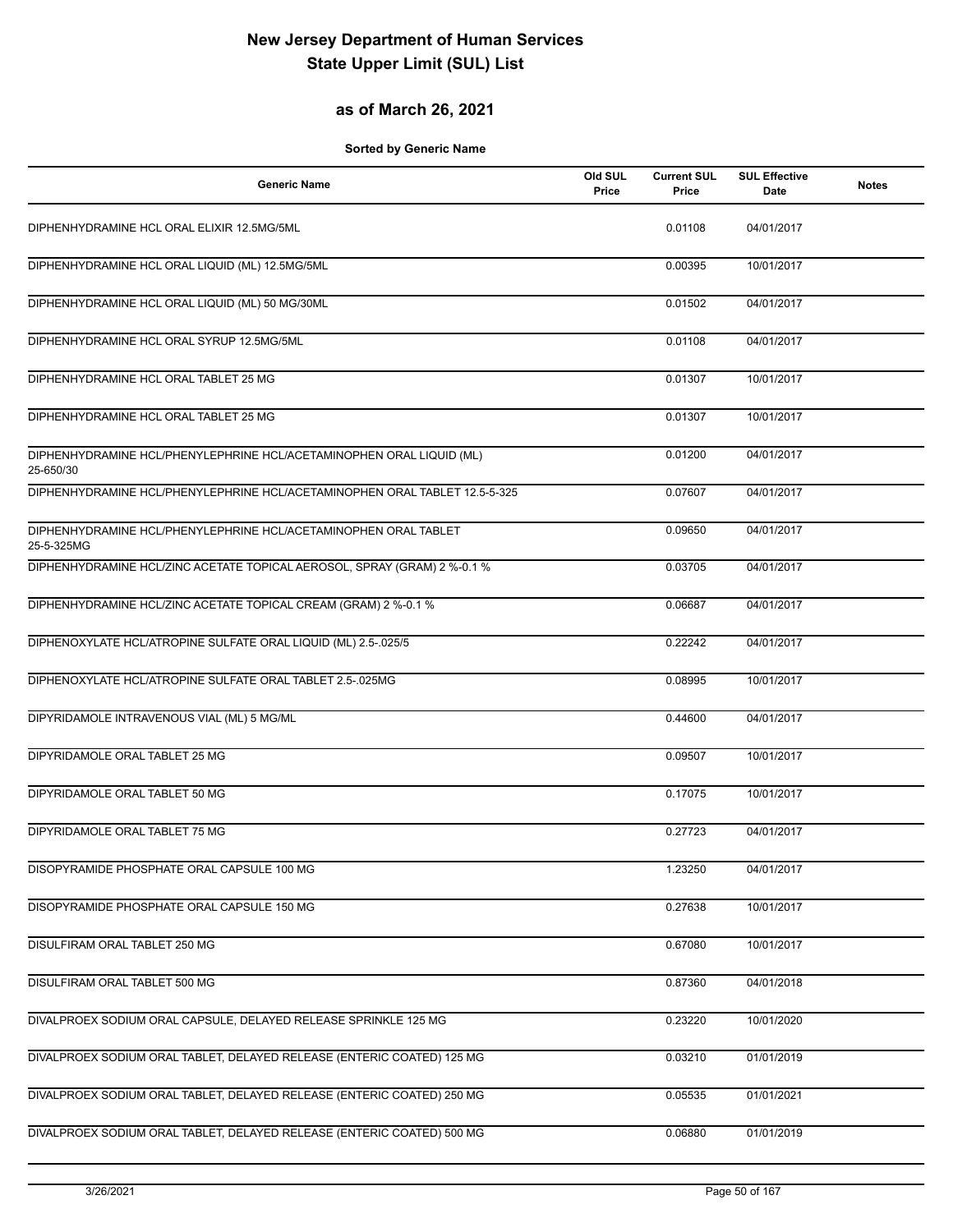### **as of March 26, 2021**

| <b>Generic Name</b>                                                                    | Old SUL<br>Price | <b>Current SUL</b><br>Price | <b>SUL Effective</b><br><b>Date</b> | <b>Notes</b> |
|----------------------------------------------------------------------------------------|------------------|-----------------------------|-------------------------------------|--------------|
| DIVALPROEX SODIUM ORAL TABLET, EXTENDED RELEASE 24 HR 250 MG                           |                  | 0.09345                     | 04/01/2020                          |              |
| DIVALPROEX SODIUM ORAL TABLET, EXTENDED RELEASE 24 HR 500 MG                           |                  | 0.13761                     | 01/01/2021                          |              |
| DOBUTAMINE HCL IN DEXTROSE 5 % IN WATER INTRAVENOUS INTRAVENOUS SOLUTION<br>1000MG/250 |                  | 0.05668                     | 04/01/2017                          |              |
| DOBUTAMINE HCL IN DEXTROSE 5 % IN WATER INTRAVENOUS INTRAVENOUS SOLUTION<br>250MG/250  |                  | 0.02084                     | 04/01/2017                          |              |
| DOBUTAMINE HCL IN DEXTROSE 5 % IN WATER INTRAVENOUS INTRAVENOUS SOLUTION<br>500MG/250  |                  | 0.05160                     | 04/01/2017                          |              |
| DOBUTAMINE HCL INTRAVENOUS VIAL (ML) 250MG/20ML                                        |                  | 0.25100                     | 04/01/2017                          |              |
| DOBUTAMINE HCL INTRAVENOUS VIAL (ML) 500MG/40ML                                        |                  | 0.26950                     | 04/01/2017                          |              |
| DOCETAXEL INTRAVENOUS VIAL (ML) 160 MG/8ML                                             |                  | 99.00000                    | 04/01/2017                          |              |
| DOCETAXEL INTRAVENOUS VIAL (ML) 160MG/16ML                                             |                  | 59.85000                    | 04/01/2017                          |              |
| DOCETAXEL INTRAVENOUS VIAL (ML) 20 MG/2 ML                                             |                  | 59.85000                    | 04/01/2017                          |              |
| DOCETAXEL INTRAVENOUS VIAL (ML) 200MG/20ML                                             |                  | 64.00000                    | 04/01/2017                          |              |
| DOCETAXEL INTRAVENOUS VIAL (ML) 20MG/ML(1)                                             |                  | 42.62000                    | 07/01/2019                          |              |
| DOCETAXEL INTRAVENOUS VIAL (ML) 80 MG/4 ML                                             |                  | 75.00000                    | 04/01/2017                          |              |
| DOCETAXEL INTRAVENOUS VIAL (ML) 80 MG/8 ML                                             |                  | 59.85000                    | 04/01/2017                          |              |
| DOCUSATE CALCIUM ORAL CAPSULE 240 MG                                                   |                  | 0.05661                     | 04/01/2017                          |              |
| DOCUSATE SODIUM ORAL CAPSULE 100 MG                                                    |                  | 0.01340                     | 10/01/2017                          |              |
| DOCUSATE SODIUM ORAL CAPSULE 250 MG                                                    |                  | 0.03622                     | 04/01/2017                          |              |
| DOCUSATE SODIUM ORAL LIQUID (ML) 50 MG/5 ML                                            |                  | 0.00730                     | 04/01/2017                          |              |
| DOCUSATE SODIUM ORAL SYRUP 60 MG/15ML                                                  |                  | 0.00403                     | 10/01/2017                          |              |
| DOCUSATE SODIUM ORAL TABLET 100 MG                                                     |                  | 0.01546                     | 10/01/2017                          |              |
| DOCUSATE SODIUM RECTAL ENEMA (EA) 283 MG                                               |                  | 2.04800                     | 04/01/2017                          |              |
| DOFETILIDE ORAL CAPSULE 125 MCG                                                        |                  | 2.84800                     | 04/01/2020                          |              |
| DOFETILIDE ORAL CAPSULE 250 MCG                                                        |                  | 1.57150                     | 01/01/2020                          |              |
| DOFETILIDE ORAL CAPSULE 500 MCG                                                        |                  | 2.03325                     | 01/01/2020                          |              |
| DONEPEZIL HCL ORAL TABLET 10 MG                                                        |                  | 0.01667                     | 01/01/2019                          |              |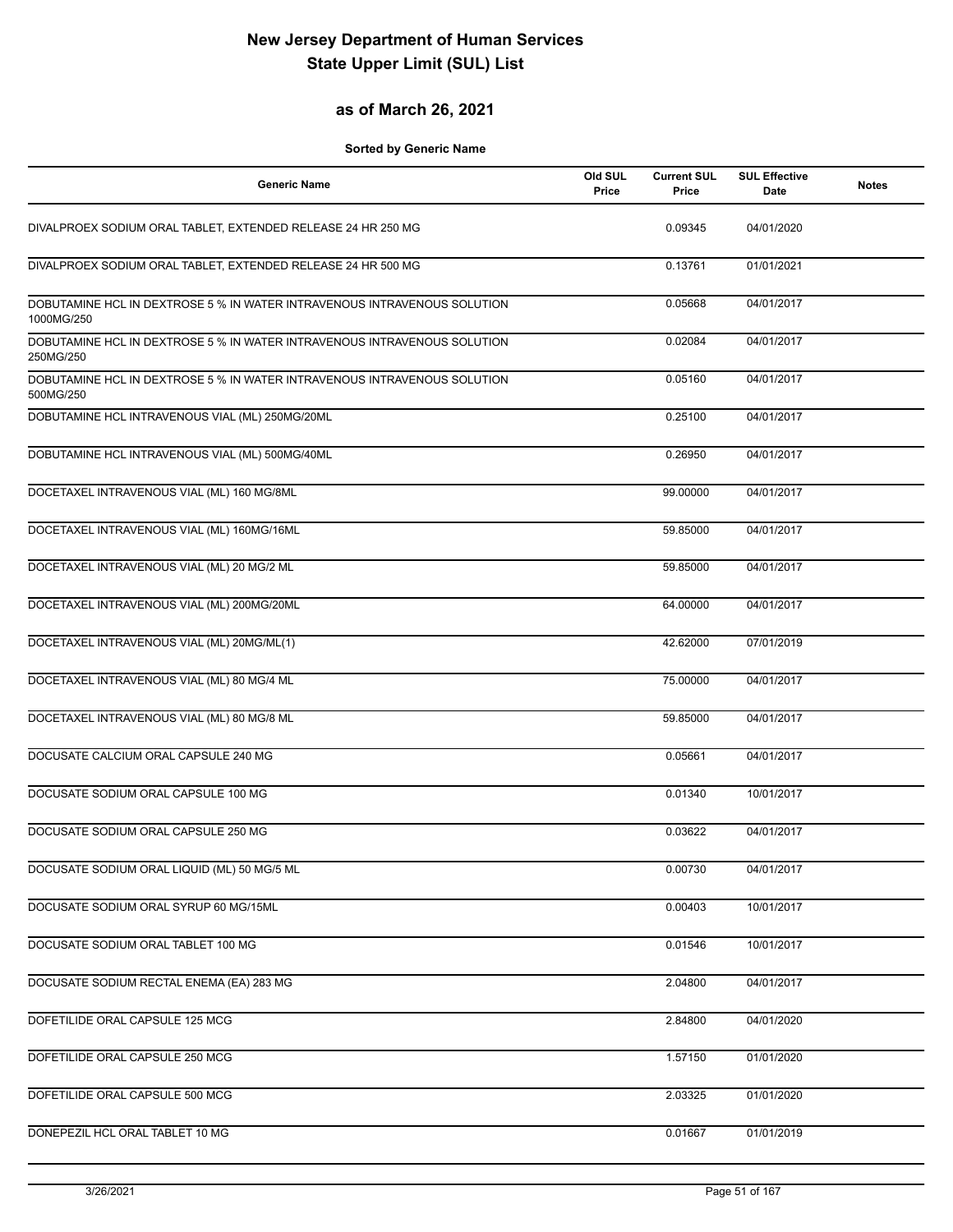### **as of March 26, 2021**

| <b>Generic Name</b>                                                                               | Old SUL<br>Price | <b>Current SUL</b><br>Price | <b>SUL Effective</b><br>Date | <b>Notes</b> |
|---------------------------------------------------------------------------------------------------|------------------|-----------------------------|------------------------------|--------------|
| DONEPEZIL HCL ORAL TABLET 23 MG                                                                   |                  | 0.24733                     | 04/01/2020                   |              |
| DONEPEZIL HCL ORAL TABLET 5 MG                                                                    |                  | 0.02200                     | 01/01/2019                   |              |
| DONEPEZIL HCL ORAL TABLET, DISINTEGRATING 10 MG                                                   |                  | 0.20900                     | 04/01/2017                   |              |
| DONEPEZIL HCL ORAL TABLET, DISINTEGRATING 5 MG                                                    |                  | 0.47428                     | 04/01/2017                   |              |
| DOPAMINE HCL IN DEXTROSE 5 % IN WATER INTRAVENOUS PLASTIC BAG, INJECTION (ML)<br>200MG/.25L       |                  | 0.03600                     | 04/01/2017                   |              |
| DOPAMINE HCL IN DEXTROSE 5 % IN WATER INTRAVENOUS PLASTIC BAG, INJECTION (ML)<br>400MG/.25L       |                  | 0.04388                     | 04/01/2017                   |              |
| DOPAMINE HCL IN DEXTROSE 5 % IN WATER INTRAVENOUS PLASTIC BAG, INJECTION (ML)<br>400MG/0.5L       |                  | 0.02454                     | 04/01/2017                   |              |
| DOPAMINE HCL IN DEXTROSE 5 % IN WATER INTRAVENOUS PLASTIC BAG, INJECTION (ML)<br>800MG/.25L       |                  | 0.06116                     | 04/01/2017                   |              |
| DOPAMINE HCL IN DEXTROSE 5 % IN WATER INTRAVENOUS PLASTIC BAG, INJECTION (ML)<br>800MG/0.5L       |                  | 0.03562                     | 04/01/2017                   |              |
| DOPAMINE HCL INTRAVENOUS VIAL (ML) 200 MG/5ML                                                     |                  | 0.48600                     | 04/01/2017                   |              |
| DOPAMINE HCL INTRAVENOUS VIAL (ML) 400 MG/5ML                                                     |                  | 0.65400                     | 04/01/2017                   |              |
| DOPAMINE HCL INTRAVENOUS VIAL (ML) 400MG/10ML                                                     |                  | 0.17200                     | 04/01/2017                   |              |
| DOPAMINE HCL INTRAVENOUS VIAL (ML) 800MG/5ML                                                      |                  | 1.30200                     | 04/01/2017                   |              |
| DORIPENEM INTRAVENOUS VIAL (EA) 250 MG                                                            |                  | 19.83000                    | 04/01/2017                   |              |
| DORIPENEM INTRAVENOUS VIAL (EA) 500 MG                                                            |                  | 36.06000                    | 04/01/2017                   |              |
| DORZOLAMIDE HCL OPHTHALMIC DROPS 2 %                                                              |                  | 0.80000                     | 04/01/2017                   |              |
| DORZOLAMIDE HCL/TIMOLOL MALEATE OPHTHALMIC DROPS 22.3-6.8/1                                       |                  | 0.62800                     | 04/01/2017                   |              |
| DORZOLAMIDE HCL/TIMOLOL MALEATE/PF OPHTHALMIC DROPPERETTE, SINGLE-USE<br>DROP DISPENSER 2 %-0.5 % |                  | 1.38250                     | 04/01/2020                   |              |
| DOXAZOSIN MESYLATE ORAL TABLET 1 MG                                                               |                  | 0.11762                     | 10/01/2020                   |              |
| DOXAZOSIN MESYLATE ORAL TABLET 2 MG                                                               |                  | 0.09930                     | 01/01/2018                   |              |
| DOXAZOSIN MESYLATE ORAL TABLET 4 MG                                                               |                  | 0.07558                     | 10/01/2017                   |              |
| DOXAZOSIN MESYLATE ORAL TABLET 8 MG                                                               |                  | 0.06190                     | 01/01/2019                   |              |
| DOXEPIN HCL ORAL CAPSULE 10 MG                                                                    |                  | 0.13065                     | 10/01/2017                   |              |
| DOXEPIN HCL ORAL CAPSULE 100 MG                                                                   | 0.56485          | 0.35283                     | 04/01/2021                   |              |
| DOXEPIN HCL ORAL CAPSULE 150 MG                                                                   |                  | 0.41426                     | 10/01/2017                   |              |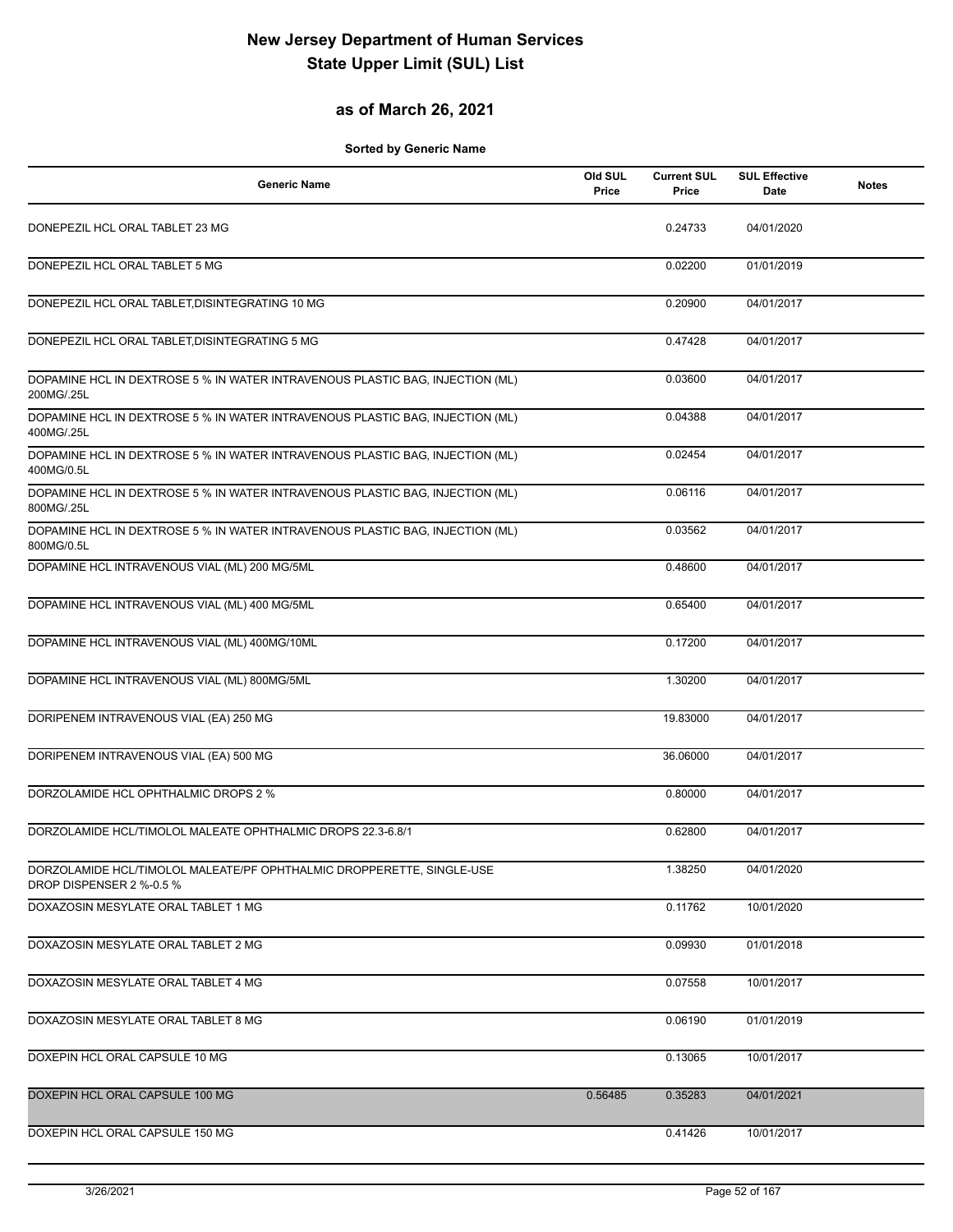#### **as of March 26, 2021**

| <b>Generic Name</b>                                                      | Old SUL<br>Price | <b>Current SUL</b><br>Price | <b>SUL Effective</b><br><b>Date</b> | <b>Notes</b> |
|--------------------------------------------------------------------------|------------------|-----------------------------|-------------------------------------|--------------|
| DOXEPIN HCL ORAL CAPSULE 25 MG                                           |                  | 0.24470                     | 01/01/2021                          |              |
| DOXEPIN HCL ORAL CAPSULE 50 MG                                           |                  | 0.29678                     | 10/01/2019                          |              |
| DOXEPIN HCL ORAL CAPSULE 75 MG                                           |                  | 0.09718                     | 10/01/2017                          |              |
| DOXEPIN HCL ORAL CONCENTRATE, ORAL 10 MG/ML                              |                  | 0.05261                     | 04/01/2017                          |              |
| DOXEPIN HCL ORAL TABLET 3 MG                                             |                  | 11.64000                    | 10/01/2020                          |              |
| DOXEPIN HCL TOPICAL CREAM (GRAM) 5 %                                     |                  | 12.29422                    | 04/01/2017                          |              |
| DOXERCALCIFEROL INTRAVENOUS AMPUL (ML) 4MCG/2ML                          |                  | 5.62500                     | 04/01/2017                          |              |
| DOXERCALCIFEROL INTRAVENOUS VIAL (ML) 4MCG/2ML                           |                  | 4.50000                     | 04/01/2017                          |              |
| DOXERCALCIFEROL ORAL CAPSULE 0.5 MCG                                     |                  | 5.75840                     | 10/01/2018                          |              |
| DOXERCALCIFEROL ORAL CAPSULE 1 MCG                                       |                  | 12.00000                    | 10/01/2020                          |              |
| DOXERCALCIFEROL ORAL CAPSULE 2.5 MCG                                     |                  | 13.34020                    | 04/01/2019                          |              |
| DOXORUBICIN HCL INTRAVENOUS VIAL (EA) 10 MG                              |                  | 52.61000                    | 04/01/2017                          |              |
| DOXORUBICIN HCL INTRAVENOUS VIAL (EA) 50 MG                              |                  | 263.03000                   | 04/01/2017                          |              |
| DOXORUBICIN HCL INTRAVENOUS VIAL (ML) 10 MG/5 ML                         |                  | 0.78390                     | 10/01/2017                          |              |
| DOXORUBICIN HCL INTRAVENOUS VIAL (ML) 2 MG/ML                            |                  | 0.78390                     | 10/01/2017                          |              |
| DOXORUBICIN HCL INTRAVENOUS VIAL (ML) 20 MG/10ML                         |                  | 0.78390                     | 10/01/2017                          |              |
| DOXORUBICIN HCL INTRAVENOUS VIAL (ML) 50 MG/25ML                         |                  | 0.78390                     | 10/01/2017                          |              |
| DOXORUBICIN HCL PEGYLATED LIPOSOMAL INTRAVENOUS VIAL (ML) 2 MG/ML        |                  | 96.90000                    | 04/01/2017                          |              |
| DOXYCYCLINE HYCLATE INTRAVENOUS VIAL (EA) 100 MG                         |                  | 18.69000                    | 04/01/2017                          |              |
| DOXYCYCLINE HYCLATE ORAL CAPSULE 100 MG                                  |                  | 0.05820                     | 01/01/2019                          |              |
| DOXYCYCLINE HYCLATE ORAL CAPSULE 50 MG                                   |                  | 0.15500                     | 01/01/2019                          |              |
| DOXYCYCLINE HYCLATE ORAL TABLET 100 MG                                   |                  | 0.05640                     | 01/01/2019                          |              |
| DOXYCYCLINE HYCLATE ORAL TABLET 20 MG                                    |                  | 0.23120                     | 04/01/2017                          |              |
| DOXYCYCLINE HYCLATE ORAL TABLET, DELAYED RELEASE (ENTERIC COATED) 100 MG |                  | 5.35000                     | 07/01/2019                          |              |
| DOXYCYCLINE HYCLATE ORAL TABLET, DELAYED RELEASE (ENTERIC COATED) 150 MG |                  | 1.69500                     | 07/01/2019                          |              |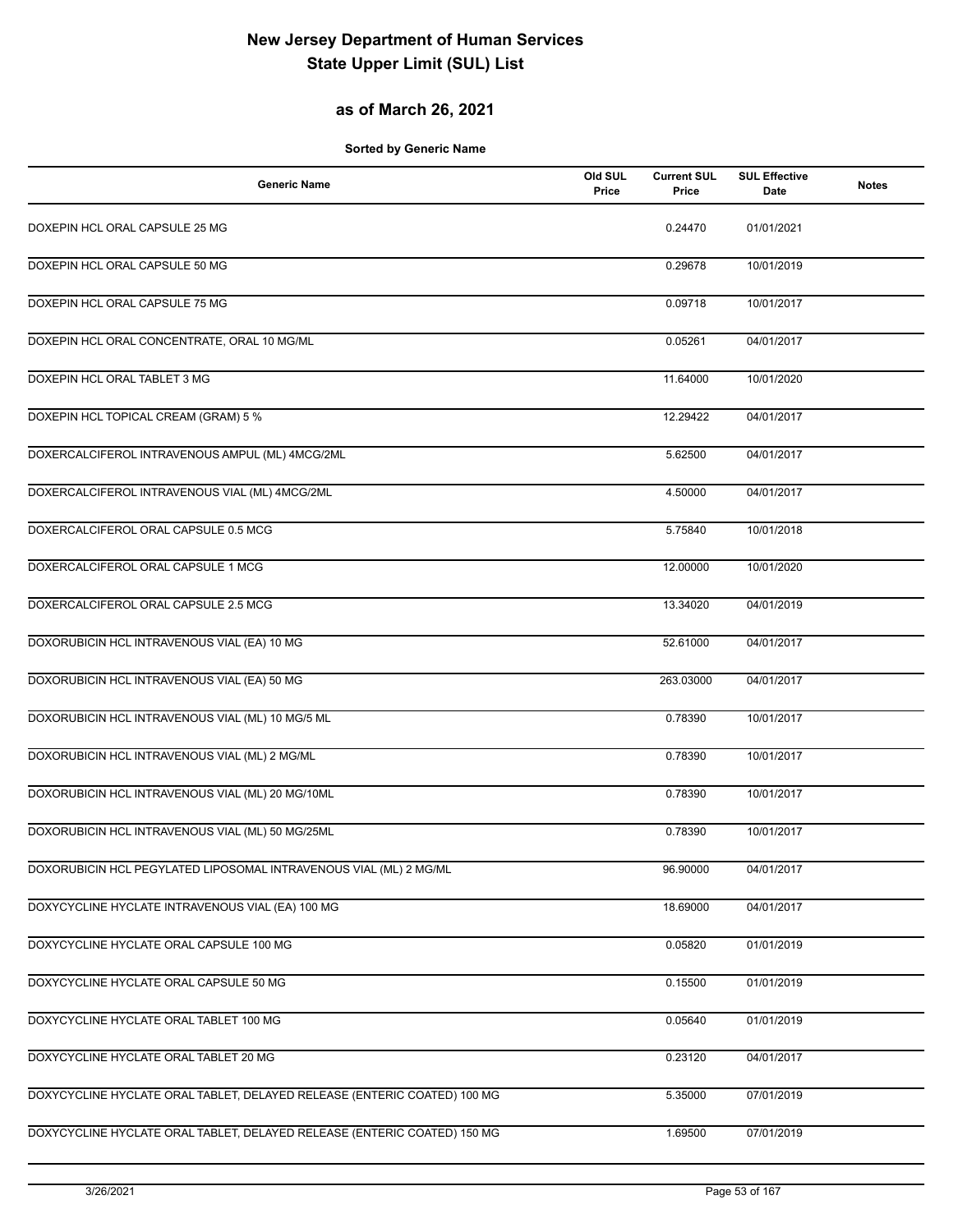### **as of March 26, 2021**

| <b>Generic Name</b>                                                                                          | Old SUL<br>Price | <b>Current SUL</b><br>Price | <b>SUL Effective</b><br>Date | <b>Notes</b> |
|--------------------------------------------------------------------------------------------------------------|------------------|-----------------------------|------------------------------|--------------|
| DOXYCYCLINE HYCLATE ORAL TABLET, DELAYED RELEASE (ENTERIC COATED) 200 MG                                     |                  | 34.73566                    | 04/01/2017                   |              |
| DOXYCYCLINE HYCLATE ORAL TABLET, DELAYED RELEASE (ENTERIC COATED) 50 MG                                      |                  | 9.38125                     | 04/01/2017                   |              |
| DOXYCYCLINE HYCLATE ORAL TABLET, DELAYED RELEASE (ENTERIC COATED) 75 MG                                      |                  | 8.17916                     | 04/01/2017                   |              |
| DOXYCYCLINE MONOHYDRATE ORAL CAPSULE 100 MG                                                                  |                  | 0.05380                     | 01/01/2019                   |              |
| DOXYCYCLINE MONOHYDRATE ORAL CAPSULE 150 MG                                                                  |                  | 18.18733                    | 04/01/2017                   |              |
| DOXYCYCLINE MONOHYDRATE ORAL CAPSULE 50 MG                                                                   |                  | 0.07608                     | 10/01/2017                   |              |
| DOXYCYCLINE MONOHYDRATE ORAL CAPSULE 75 MG                                                                   |                  | 13.02800                    | 04/01/2017                   |              |
| DOXYCYCLINE MONOHYDRATE ORAL CAPSULE, IMMEDIATE, DELAY RELEASE, BIPHASE 40<br>МG                             |                  | 15.02866                    | 04/11/2020                   |              |
| DOXYCYCLINE MONOHYDRATE ORAL SUSPENSION, RECONSTITUTED, ORAL (ML) 25 MG/5<br>ML                              |                  | 0.23433                     | 07/01/2019                   |              |
| DOXYCYCLINE MONOHYDRATE ORAL TABLET 100 MG                                                                   |                  | 0.55960                     | 01/01/2019                   |              |
| DOXYCYCLINE MONOHYDRATE ORAL TABLET 150 MG                                                                   |                  | 6.36500                     | 10/01/2017                   |              |
| DOXYCYCLINE MONOHYDRATE ORAL TABLET 50 MG                                                                    |                  | 0.65088                     | 04/01/2017                   |              |
| DOXYCYCLINE MONOHYDRATE ORAL TABLET 75 MG                                                                    |                  | 1.03650                     | 04/01/2017                   |              |
| DOXYLAMINE SUCCINATE ORAL TABLET 25 MG                                                                       |                  | 0.11370                     | 04/01/2017                   |              |
| DOXYLAMINE SUCCINATE/PYRIDOXINE HCL (VITAMIN B6) ORAL TABLET, DELAYED<br>RELEASE (ENTERIC COATED) 10 MG-10MG | 5.32170          | 3.25424                     | 04/01/2021                   |              |
| DRONABINOL ORAL CAPSULE 10 MG                                                                                |                  | 5.96000                     | 07/01/2019                   |              |
| DRONABINOL ORAL CAPSULE 2.5 MG                                                                               |                  | 1.49667                     | 01/01/2020                   |              |
| DRONABINOL ORAL CAPSULE 5 MG                                                                                 |                  | 3.46633                     | 01/01/2019                   |              |
| DROPERIDOL INJECTION AMPUL (ML) 2.5 MG/ML                                                                    |                  | 1.21000                     | 04/01/2017                   |              |
| DROPERIDOL INJECTION VIAL (ML) 2.5 MG/ML                                                                     |                  | 1.70000                     | 04/01/2017                   |              |
| DROSPIRENONE/ETHINYL ESTRADIOL/LEVOMEFOLATE CALCIUM ORAL TABLET 3-0.02(24)                                   |                  | 2.86214                     | 07/01/2018                   |              |
| DULOXETINE HCL ORAL CAPSULE, DELAYED RELEASE (ENTERIC COATED) 20 MG                                          |                  | 0.09317                     | 07/01/2018                   |              |
| DULOXETINE HCL ORAL CAPSULE, DELAYED RELEASE (ENTERIC COATED) 30 MG                                          |                  | 0.06633                     | 01/01/2019                   |              |
| DULOXETINE HCL ORAL CAPSULE, DELAYED RELEASE (ENTERIC COATED) 40 MG                                          |                  | 3.09564                     | 04/01/2017                   |              |
| DULOXETINE HCL ORAL CAPSULE, DELAYED RELEASE (ENTERIC COATED) 60 MG                                          |                  | 0.06633                     | 01/01/2019                   |              |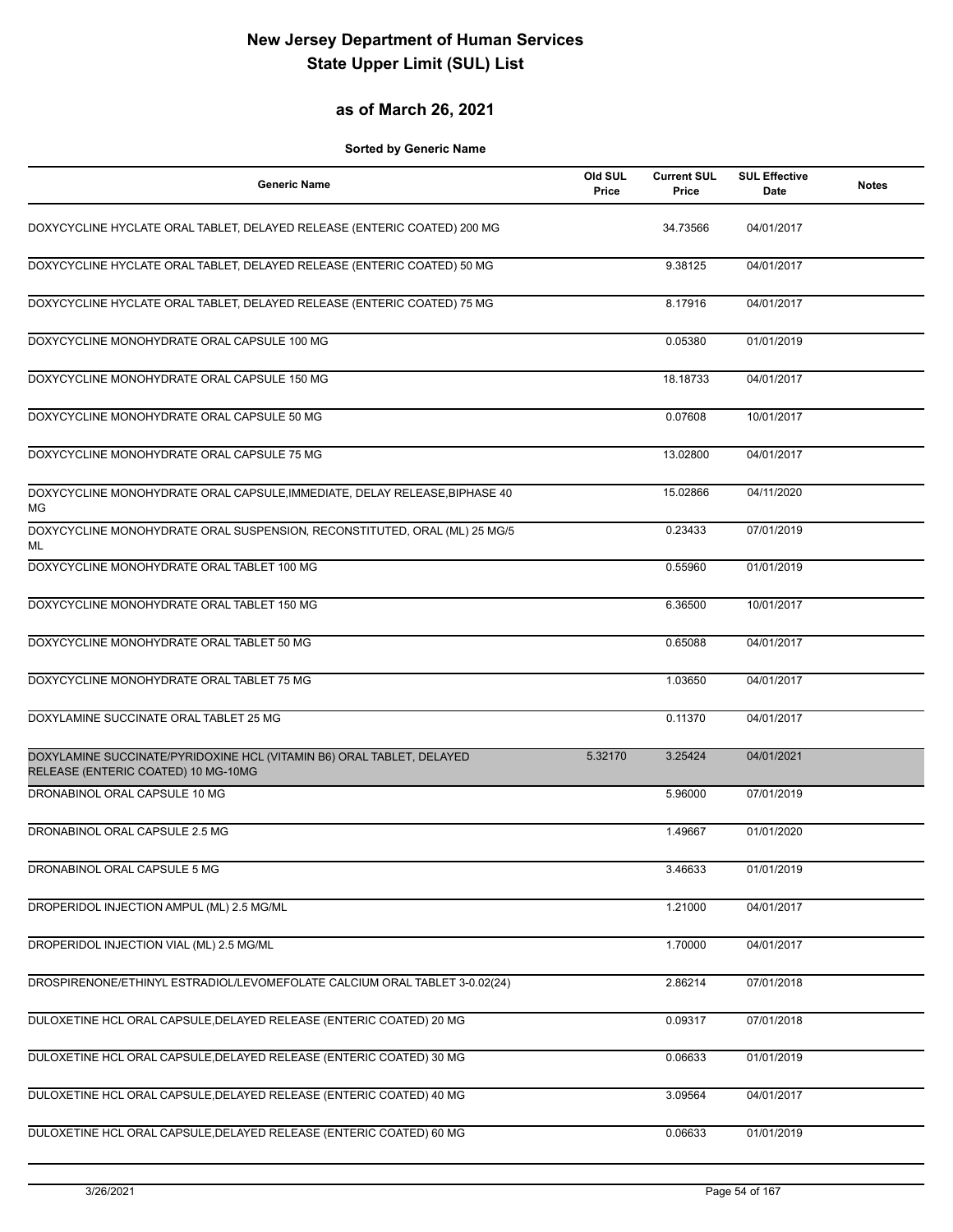### **as of March 26, 2021**

| <b>Generic Name</b>                                                                         | Old SUL<br>Price | <b>Current SUL</b><br>Price | <b>SUL Effective</b><br>Date | <b>Notes</b> |
|---------------------------------------------------------------------------------------------|------------------|-----------------------------|------------------------------|--------------|
| DUTASTERIDE ORAL CAPSULE 0.5 MG                                                             |                  | 0.09778                     | 07/01/2018                   |              |
| DUTASTERIDE/TAMSULOSIN HCL ORAL CAPSULE, EXTENDED RELEASE MULTIPHASE 24HR<br>$0.5 - 0.4$ MG |                  | 2.18600                     | 10/01/2019                   |              |
| ECONAZOLE NITRATE TOPICAL CREAM (GRAM) 1 %                                                  | 0.35558          | 0.22975                     | 04/01/2021                   |              |
| EDETATE CALCIUM DISODIUM INJECTION AMPUL (ML) 200 MG/ML                                     |                  | 1077.09320                  | 04/01/2017                   |              |
| EDROPHONIUM CHLORIDE INJECTION VIAL (ML) 10 MG/ML                                           |                  | 5.33333                     | 04/01/2017                   |              |
| EFAVIRENZ ORAL TABLET 600 MG                                                                |                  | 10.84000                    | 10/01/2020                   |              |
| ELECTROLYTE-48 SOLUTION/DEXTROSE 5 % IN WATER INTRAVENOUS INTRAVENOUS<br>SOLUTION 5 %       |                  | 0.01226                     | 04/01/2017                   |              |
| ELETRIPTAN HYDROBROMIDE ORAL TABLET 40 MG                                                   |                  | 3.67667                     | 10/01/2020                   |              |
| ENALAPRIL MALEATE ORAL TABLET 10 MG                                                         |                  | 0.04570                     | 01/01/2019                   |              |
| <b>ENALAPRIL MALEATE ORAL TABLET 2.5 MG</b>                                                 |                  | 0.05650                     | 01/01/2019                   |              |
| ENALAPRIL MALEATE ORAL TABLET 20 MG                                                         |                  | 0.06999                     | 01/01/2019                   |              |
| ENALAPRIL MALEATE ORAL TABLET 5 MG                                                          |                  | 0.05080                     | 01/01/2019                   |              |
| ENALAPRIL MALEATE/HYDROCHLOROTHIAZIDE ORAL TABLET 10 MG-25MG                                |                  | 0.05015                     | 10/01/2017                   |              |
| ENALAPRIL MALEATE/HYDROCHLOROTHIAZIDE ORAL TABLET 5MG-12.5MG                                |                  | 0.05186                     | 10/01/2017                   |              |
| ENALAPRILAT DIHYDRATE INTRAVENOUS VIAL (ML) 1.25 MG/ML                                      |                  | 1.44500                     | 04/01/2017                   |              |
| ENOXAPARIN SODIUM SUBCUTANEOUS SYRINGE (ML) 100 MG/ML                                       | 10.08000         | 9.34367                     | 04/01/2021                   |              |
| ENOXAPARIN SODIUM SUBCUTANEOUS SYRINGE (ML) 120MG/.8ML                                      | 15.52500         | 14.62375                    | 04/01/2021                   |              |
| ENOXAPARIN SODIUM SUBCUTANEOUS SYRINGE (ML) 150 MG/ML                                       |                  | 11.45550                    | 01/01/2020                   |              |
| ENOXAPARIN SODIUM SUBCUTANEOUS SYRINGE (ML) 30MG/0.3ML                                      |                  | 10.44000                    | 10/01/2017                   |              |
| ENOXAPARIN SODIUM SUBCUTANEOUS SYRINGE (ML) 40MG/0.4ML                                      |                  | 8.33700                     | 04/01/2018                   |              |
| ENOXAPARIN SODIUM SUBCUTANEOUS SYRINGE (ML) 60MG/0.6ML                                      |                  | 7.55347                     | 04/01/2018                   |              |
| ENOXAPARIN SODIUM SUBCUTANEOUS SYRINGE (ML) 80MG/0.8ML                                      |                  | 7.41250                     | 01/01/2019                   |              |
| ENOXAPARIN SODIUM SUBCUTANEOUS VIAL (ML) 300MG/3ML                                          |                  | 11.85333                    | 04/01/2017                   |              |
| ENTACAPONE ORAL TABLET 200 MG                                                               |                  | 0.33480                     | 01/01/2020                   |              |
| ENTECAVIR ORAL TABLET 0.5 MG                                                                |                  | 0.69967                     | 01/01/2020                   |              |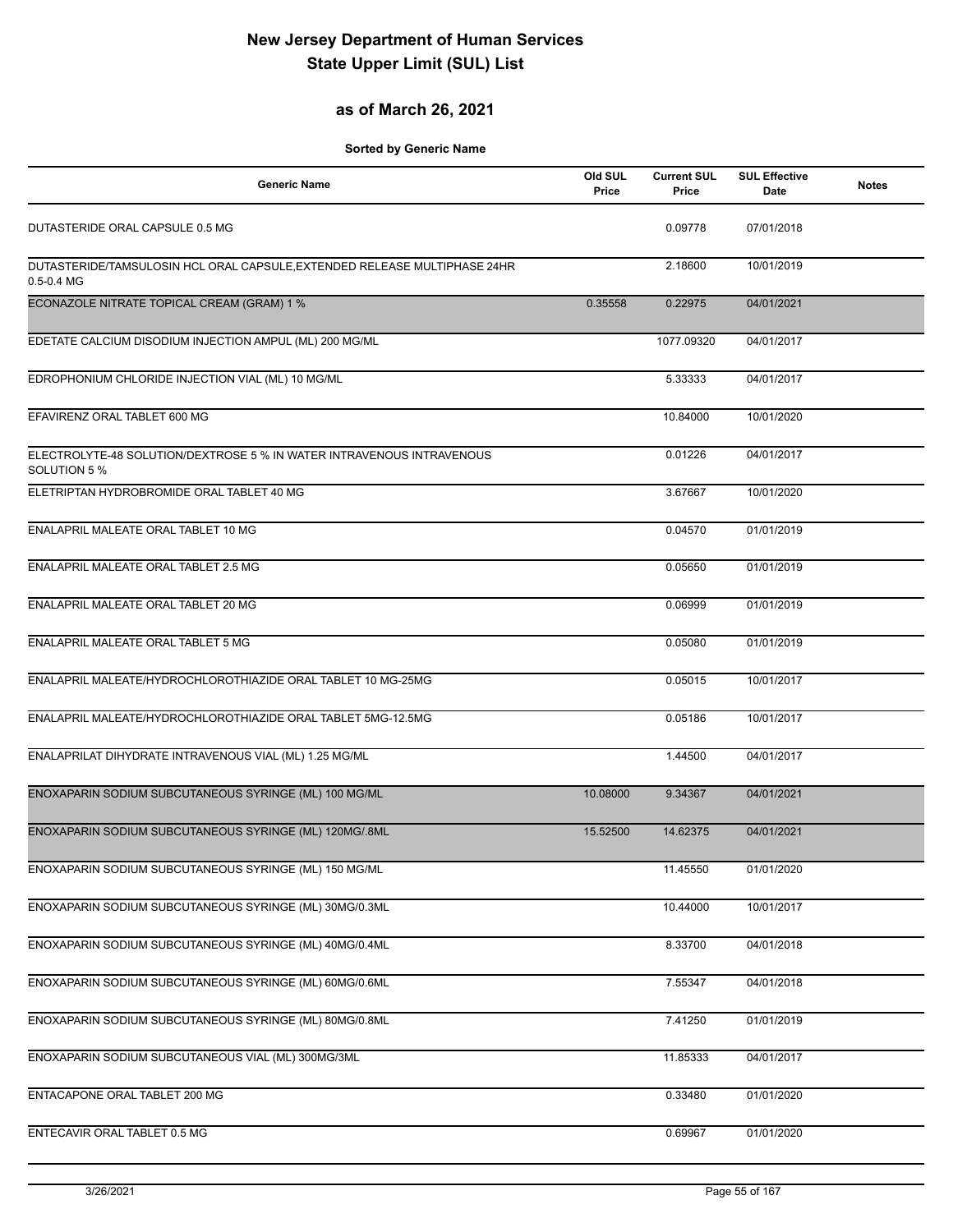#### **as of March 26, 2021**

| <b>Generic Name</b>                                         | Old SUL<br>Price | <b>Current SUL</b><br>Price | <b>SUL Effective</b><br><b>Date</b> | <b>Notes</b> |
|-------------------------------------------------------------|------------------|-----------------------------|-------------------------------------|--------------|
| ENTECAVIR ORAL TABLET 1 MG                                  |                  | 1.82200                     | 07/01/2018                          |              |
| EPINASTINE HCL OPHTHALMIC DROPS 0.05 %                      |                  | 5.46126                     | 04/01/2017                          |              |
| EPINEPHRINE HCL/PF INJECTION AMPUL (ML) 1 MG/ML(1)          |                  | 812.75000                   | 04/01/2017                          |              |
| EPINEPHRINE INJECTION AMPUL (ML) 1 MG/ML(1)                 |                  | 2.06240                     | 04/01/2017                          |              |
| EPINEPHRINE INJECTION AUTO-INJECTOR (EA) 0.15/0.15          |                  | 145.20000                   | 01/01/2020                          |              |
| EPINEPHRINE INJECTION AUTO-INJECTOR (EA) 0.15MG/0.3         |                  | 143.53500                   | 01/01/2018                          |              |
| EPINEPHRINE INJECTION AUTO-INJECTOR (EA) 0.3MG/0.3          |                  | 133.99250                   | 04/01/2019                          |              |
| EPINEPHRINE INJECTION SYRINGE (ML) 0.1 MG/ML                |                  | 0.44597                     | 04/01/2017                          |              |
| EPINEPHRINE INJECTION VIAL (ML) 1 MG/ML                     |                  | 1.99933                     | 04/01/2017                          |              |
| EPIRUBICIN HCL INTRAVENOUS VIAL (ML) 200MG/0.1L             |                  | 1.59450                     | 04/01/2017                          |              |
| EPIRUBICIN HCL INTRAVENOUS VIAL (ML) 50 MG/25ML             |                  | 1.63800                     | 04/01/2017                          |              |
| EPLERENONE ORAL TABLET 25 MG                                |                  | 0.36544                     | 04/01/2020                          |              |
| EPLERENONE ORAL TABLET 50 MG                                |                  | 0.98300                     | 10/01/2019                          |              |
| EPOPROSTENOL SODIUM (GLYCINE) INTRAVENOUS VIAL (EA) 0.5 MG  |                  | 16.20000                    | 04/01/2017                          |              |
| EPOPROSTENOL SODIUM (GLYCINE) INTRAVENOUS VIAL (EA) 1.5 MG  |                  | 39.12000                    | 04/01/2017                          |              |
| EPROSARTAN MESYLATE ORAL TABLET 600 MG                      |                  | 2.70073                     | 04/01/2017                          |              |
| EPTIFIBATIDE INTRAVENOUS VIAL (ML) 0.75 MG/ML               |                  | 3.00000                     | 04/01/2017                          |              |
| EPTIFIBATIDE INTRAVENOUS VIAL (ML) 2 MG/ML                  |                  | 10.00000                    | 04/01/2017                          |              |
| ERGOCALCIFEROL (VITAMIN D2) ORAL CAPSULE 50000 UNIT         |                  | 0.06650                     | 01/01/2019                          |              |
| ERGOLOID MESYLATES ORAL TABLET 1 MG                         |                  | 3.22404                     | 10/01/2017                          |              |
| ERGOTAMINE TARTRATE/CAFFEINE ORAL TABLET 1 MG-100MG         |                  | 12.15690                    | 09/24/2014                          |              |
| ERLOTINIB HCL ORAL TABLET 150 MG                            |                  | 12.93400                    | 04/01/2020                          |              |
| ERTAPENEM SODIUM INJECTION VIAL (EA) 1 G                    |                  | 80.55000                    | 04/01/2021                          |              |
| ERYTHROMYCIN BASE IN ETHANOL TOPICAL GEL (GRAM) 2 %         |                  | 1.36558                     | 01/01/2020                          |              |
| ERYTHROMYCIN BASE IN ETHANOL TOPICAL SOLUTION, NON-ORAL 2 % |                  | 0.32978                     | 01/01/2020                          |              |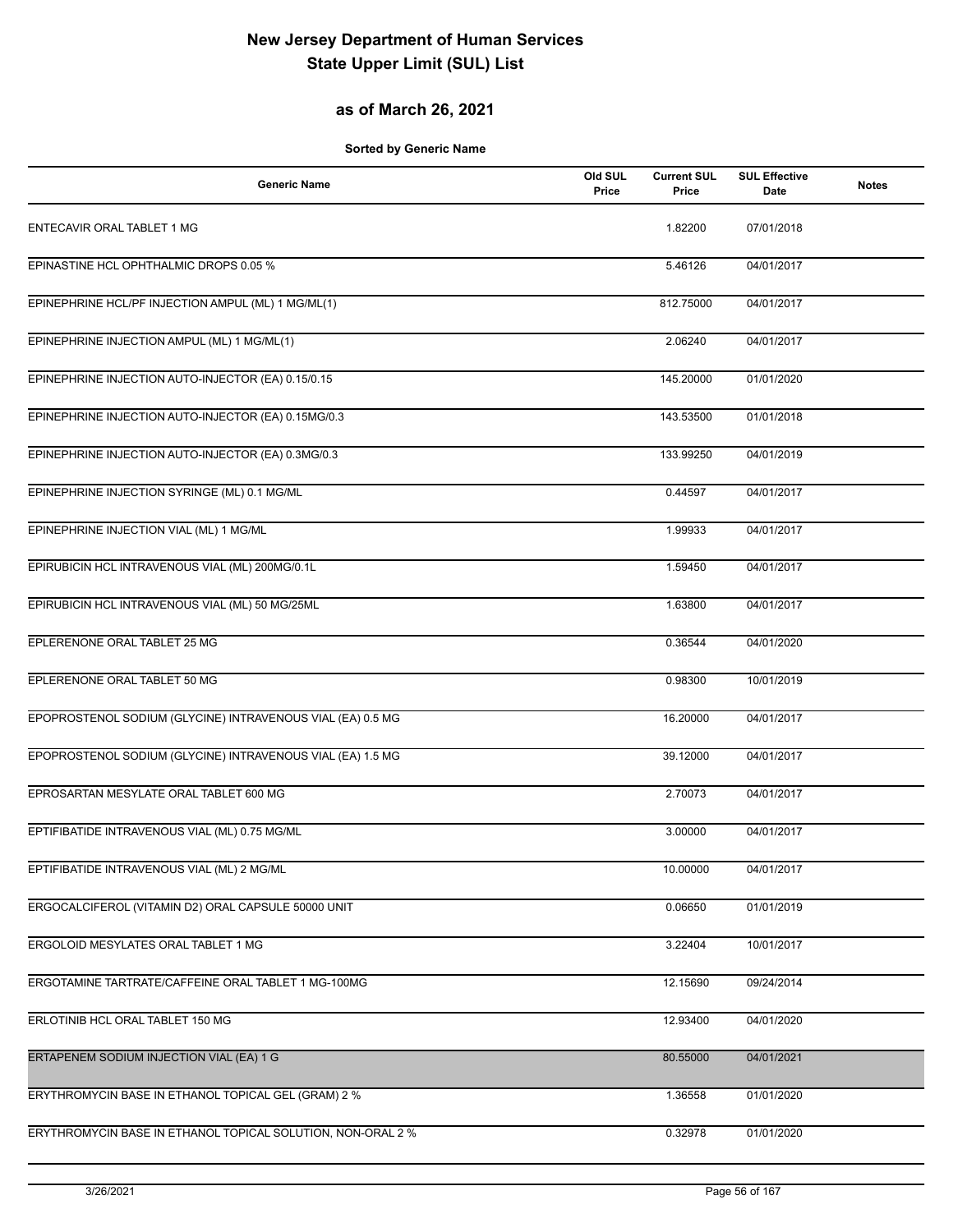### **as of March 26, 2021**

| <b>Generic Name</b>                                                                 | Old SUL<br>Price | <b>Current SUL</b><br>Price | <b>SUL Effective</b><br><b>Date</b> | <b>Notes</b> |
|-------------------------------------------------------------------------------------|------------------|-----------------------------|-------------------------------------|--------------|
| ERYTHROMYCIN BASE OPHTHALMIC OINTMENT (GRAM) 5 MG/GRAM                              |                  | 0.98000                     | 01/01/2019                          |              |
| ERYTHROMYCIN BASE ORAL CAPSULE, DELAYED RELEASE (ENTERIC COATED) 250 MG             |                  | 1.05190                     | 10/01/2017                          |              |
| ERYTHROMYCIN BASE ORAL TABLET 250 MG                                                |                  | 6.78000                     | 01/01/2019                          |              |
| ERYTHROMYCIN BASE ORAL TABLET 500 MG                                                |                  | 14.03767                    | 04/01/2020                          |              |
| ERYTHROMYCIN BASE ORAL TABLET, DELAYED RELEASE (ENTERIC COATED) 250 MG              |                  | 4.98866                     | 10/01/2020                          |              |
| ERYTHROMYCIN BASE/BENZOYL PEROXIDE TOPICAL GEL (GRAM) 3 %-5 %                       |                  | 0.55642                     | 10/01/2017                          |              |
| ERYTHROMYCIN BASE/ETHYL ALCOHOL TOPICAL SWAB, MEDICATED 2 %                         |                  | 0.71262                     | 04/01/2017                          |              |
| ERYTHROMYCIN ETHYLSUCCINATE ORAL SUSPENSION, RECONSTITUTED, ORAL (ML) 200<br>MG/5ML |                  | 2.25920                     | 01/01/2019                          |              |
| ERYTHROMYCIN ETHYLSUCCINATE ORAL TABLET 400 MG                                      |                  | 9.98547                     | 04/01/2017                          |              |
| ESCITALOPRAM OXALATE ORAL SOLUTION, ORAL 5 MG/5 ML                                  |                  | 0.24496                     | 04/01/2017                          |              |
| ESCITALOPRAM OXALATE ORAL TABLET 10 MG                                              |                  | 0.01780                     | 01/01/2019                          |              |
| ESCITALOPRAM OXALATE ORAL TABLET 20 MG                                              |                  | 0.02660                     | 01/01/2019                          |              |
| ESCITALOPRAM OXALATE ORAL TABLET 5 MG                                               |                  | 0.01280                     | 01/01/2019                          |              |
| ESMOLOL HCL INTRAVENOUS VIAL (ML) 100MG/10ML                                        |                  | 0.44000                     | 04/01/2017                          |              |
| ESOMEPRAZOLE MAGNESIUM ORAL CAPSULE, DELAYED RELEASE (ENTERIC COATED) 20<br>MG      |                  | 0.18285                     | 10/01/2020                          |              |
| ESOMEPRAZOLE MAGNESIUM ORAL CAPSULE, DELAYED RELEASE (ENTERIC COATED) 40<br>ΜG      |                  | 0.18005                     | 10/01/2020                          |              |
| ESOMEPRAZOLE SODIUM INTRAVENOUS VIAL (EA) 20 MG                                     |                  | 34.90000                    | 04/01/2017                          |              |
| ESOMEPRAZOLE SODIUM INTRAVENOUS VIAL (EA) 40 MG                                     |                  | 34.50000                    | 04/01/2017                          |              |
| ESTAZOLAM ORAL TABLET 1 MG                                                          |                  | 0.24507                     | 10/01/2017                          |              |
| ESTAZOLAM ORAL TABLET 2 MG                                                          |                  | 0.44970                     | 04/01/2020                          |              |
| ESTRADIOL ORAL TABLET 0.5 MG                                                        |                  | 0.02301                     | 10/01/2017                          |              |
| ESTRADIOL ORAL TABLET 1 MG                                                          |                  | 0.02364                     | 10/01/2017                          |              |
| ESTRADIOL ORAL TABLET 2 MG                                                          | 0.15113          | 0.13707                     | 04/01/2021                          |              |
| ESTRADIOL TRANSDERMAL PATCH, TRANSDERMAL SEMIWEEKLY .025MG/24H                      |                  | 7.82250                     | 10/01/2019                          |              |
| ESTRADIOL TRANSDERMAL PATCH, TRANSDERMAL SEMIWEEKLY .0375MG/24                      | 8.16333          | 6.68000                     | 04/01/2021                          |              |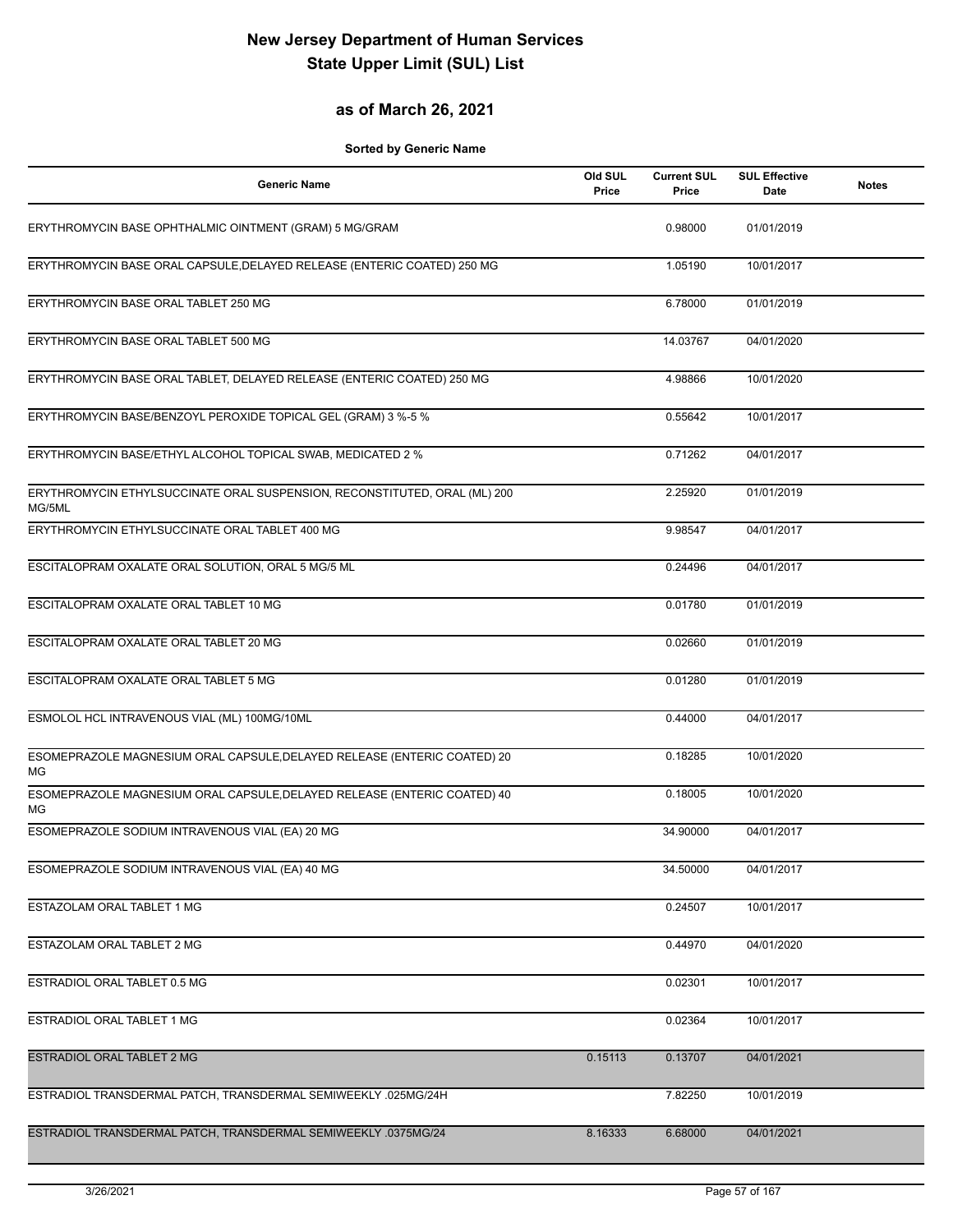### **as of March 26, 2021**

| <b>Generic Name</b>                                             | Old SUL<br>Price | <b>Current SUL</b><br>Price | <b>SUL Effective</b><br>Date | <b>Notes</b> |
|-----------------------------------------------------------------|------------------|-----------------------------|------------------------------|--------------|
| ESTRADIOL TRANSDERMAL PATCH, TRANSDERMAL SEMIWEEKLY .075MG/24H  |                  | 5.61875                     | 10/01/2019                   |              |
| ESTRADIOL TRANSDERMAL PATCH, TRANSDERMAL SEMIWEEKLY 0.05MG/24H  |                  | 6.18000                     | 01/01/2019                   |              |
| ESTRADIOL TRANSDERMAL PATCH, TRANSDERMAL SEMIWEEKLY 0.1MG/24HR  |                  | 5.37500                     | 01/01/2019                   |              |
| ESTRADIOL TRANSDERMAL PATCH, TRANSDERMAL WEEKLY .025MG/24H      |                  | 10.76000                    | 10/01/2018                   |              |
| ESTRADIOL TRANSDERMAL PATCH, TRANSDERMAL WEEKLY .0375MG/24      |                  | 5.63823                     | 10/01/2017                   |              |
| ESTRADIOL TRANSDERMAL PATCH, TRANSDERMAL WEEKLY .075MG/24H      |                  | 5.66480                     | 10/01/2017                   |              |
| ESTRADIOL TRANSDERMAL PATCH, TRANSDERMAL WEEKLY 0.05MG/24H      |                  | 9.98000                     | 07/01/2019                   |              |
| ESTRADIOL TRANSDERMAL PATCH, TRANSDERMAL WEEKLY 0.06MG/24H      |                  | 5.53705                     | 10/01/2017                   |              |
| ESTRADIOL TRANSDERMAL PATCH, TRANSDERMAL WEEKLY 0.1MG/24HR      |                  | 5.52543                     | 10/01/2017                   |              |
| ESTRADIOL VAGINAL CREAM WITH APPLICATOR 0.01 %                  |                  | 1.85076                     | 01/01/2021                   |              |
| ESTRADIOL VAGINAL TABLET 10 MCG                                 |                  | 8.90125                     | 10/01/2020                   |              |
| ESTRADIOL VALERATE INTRAMUSCULAR VIAL (ML) 20 MG/ML             | 18.68600         | 17.44200                    | 04/01/2021                   |              |
| ESTRADIOL VALERATE INTRAMUSCULAR VIAL (ML) 40 MG/ML             |                  | 29.59600                    | 10/01/2020                   |              |
| ESTRADIOL/NORETHINDRONE ACETATE ORAL TABLET 0.5-0.1 MG          |                  | 2.12624                     | 07/01/2017                   |              |
| ESTRADIOL/NORETHINDRONE ACETATE ORAL TABLET 1 MG-0.5MG          |                  | 1.25015                     | 10/01/2017                   |              |
| ESTRADIOL/NORGESTIMATE ORAL TABLET 1-1-0.09MG                   |                  | 3.91777                     | 04/01/2017                   |              |
| ESTROGENS, ESTERIFIED/METHYLTESTOSTERONE ORAL TABLET 0.625-1.25 |                  | 2.29254                     | 04/01/2017                   |              |
| ESTROGENS, ESTERIFIED/METHYLTESTOSTERONE ORAL TABLET 1.25-2.5MG |                  | 0.49446                     | 10/01/2017                   |              |
| ESTROPIPATE ORAL TABLET 0.75 MG                                 |                  | 0.38120                     | 04/01/2017                   |              |
| ESTROPIPATE ORAL TABLET 1.5 MG                                  |                  | 0.22086                     | 10/01/2017                   |              |
| ESTROPIPATE ORAL TABLET 3 MG                                    |                  | 0.10050                     | 10/01/2017                   |              |
| ESZOPICLONE ORAL TABLET 1 MG                                    |                  | 0.15678                     | 10/01/2017                   |              |
| ESZOPICLONE ORAL TABLET 2 MG                                    |                  | 0.17820                     | 01/01/2019                   |              |
| ESZOPICLONE ORAL TABLET 3 MG                                    |                  | 0.08990                     | 10/01/2017                   |              |
| ETHACRYNATE SODIUM INTRAVENOUS VIAL (EA) 50 MG                  |                  | 3799.00000                  | 04/01/2017                   |              |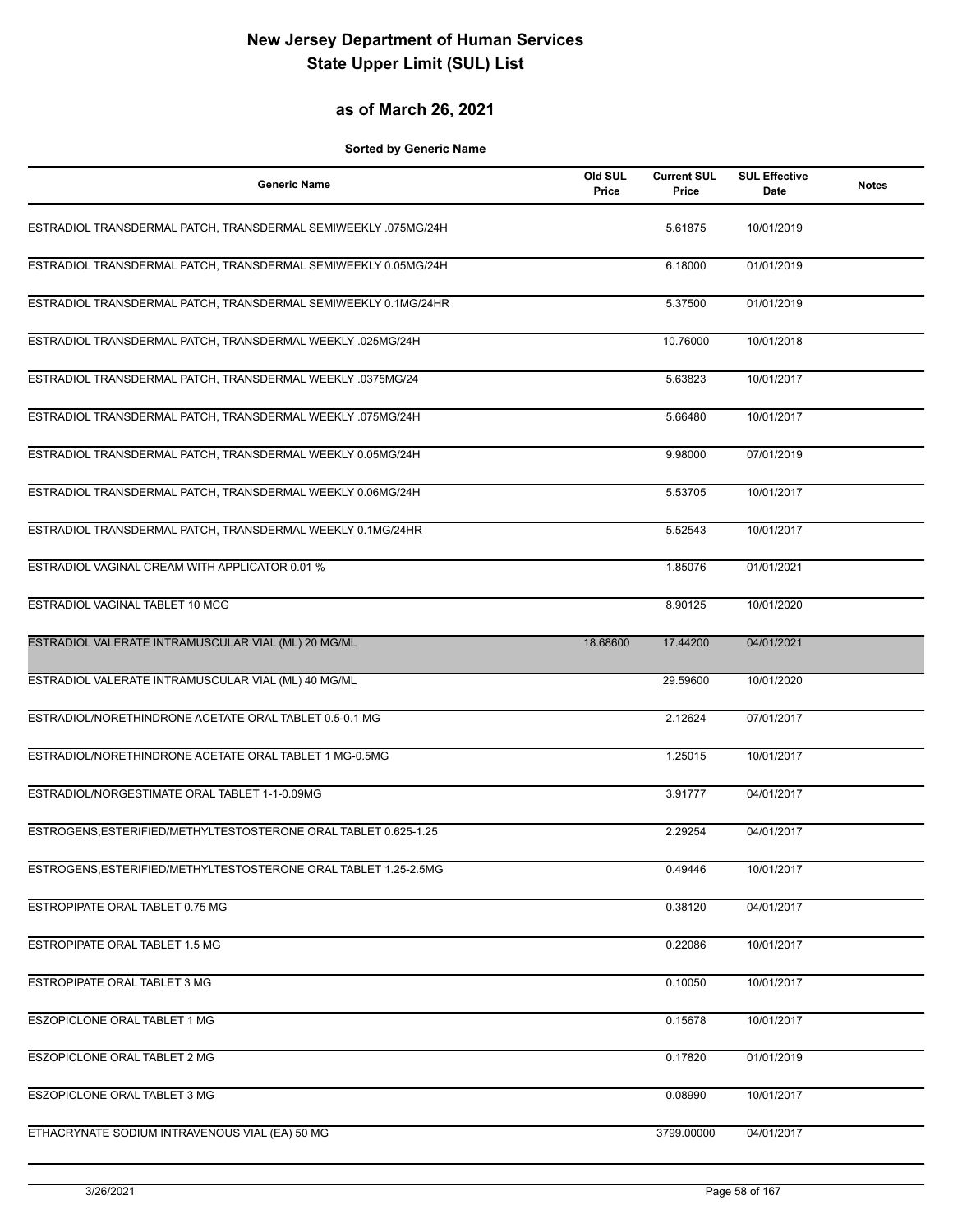### **as of March 26, 2021**

| <b>Generic Name</b>                                             | Old SUL<br>Price | <b>Current SUL</b><br>Price | <b>SUL Effective</b><br>Date | <b>Notes</b> |
|-----------------------------------------------------------------|------------------|-----------------------------|------------------------------|--------------|
| ETHACRYNIC ACID ORAL TABLET 25 MG                               |                  | 5.52000                     | 10/01/2019                   |              |
| ETHAMBUTOL HCL ORAL TABLET 100 MG                               |                  | 0.16920                     | 10/01/2018                   |              |
| ETHAMBUTOL HCL ORAL TABLET 400 MG                               |                  | 0.52340                     | 01/01/2019                   |              |
| ETHINYL ESTRADIOL/DROSPIRENONE ORAL TABLET 0.02-3(28)           |                  | 0.36702                     | 10/01/2019                   |              |
| ETHINYL ESTRADIOL/DROSPIRENONE ORAL TABLET 0.03MG-3MG           |                  | 0.31849                     | 04/01/2020                   |              |
| ETHOSUXIMIDE ORAL CAPSULE 250 MG                                |                  | 0.70270                     | 04/01/2019                   |              |
| ETHOSUXIMIDE ORAL SOLUTION, ORAL 250 MG/5ML                     |                  | 0.06534                     | 10/01/2017                   |              |
| ETHYL ALCOHOL INJECTION AMPUL (ML) 98 %                         |                  | 22.78000                    | 04/01/2017                   |              |
| ETHYL ALCOHOL TOPICAL GEL (ML) 60 %                             |                  | 0.00987                     | 04/01/2017                   |              |
| ETHYL ALCOHOL TOPICAL SOLUTION, NON-ORAL 70 %                   |                  | 0.05310                     | 04/01/2017                   |              |
| ETHYNODIOL DIACETATE-ETHINYL ESTRADIOL ORAL TABLET 1 MG-35MCG   |                  | 0.58262                     | 01/01/2018                   |              |
| ETHYNODIOL DIACETATE-ETHINYL ESTRADIOL ORAL TABLET 1 MG-50MCG   |                  | 0.70335                     | 04/01/2017                   |              |
| ETIDRONATE DISODIUM ORAL TABLET 200 MG                          |                  | 3.45683                     | 04/01/2017                   |              |
| ETIDRONATE DISODIUM ORAL TABLET 400 MG                          |                  | 6.91183                     | 04/01/2017                   |              |
| ETODOLAC ORAL CAPSULE 200 MG                                    |                  | 0.27830                     | 10/01/2017                   |              |
| ETODOLAC ORAL CAPSULE 300 MG                                    |                  | 0.70490                     | 04/01/2018                   |              |
| ETODOLAC ORAL TABLET 400 MG                                     |                  | 0.10040                     | 10/01/2017                   |              |
| ETODOLAC ORAL TABLET 500 MG                                     |                  | 0.13568                     | 10/01/2017                   |              |
| ETODOLAC ORAL TABLET, EXTENDED RELEASE 24 HR 400 MG             |                  | 1.21731                     | 07/01/2017                   |              |
| ETODOLAC ORAL TABLET, EXTENDED RELEASE 24 HR 500 MG             |                  | 0.16333                     | 01/01/2020                   |              |
| ETODOLAC ORAL TABLET, EXTENDED RELEASE 24 HR 600 MG             |                  | 1.36061                     | 04/01/2017                   |              |
| ETOMIDATE INTRAVENOUS VIAL (ML) 2 MG/ML                         |                  | 0.33600                     | 04/01/2017                   |              |
| ETONOGESTREL/ETHINYL ESTRADIOL VAGINAL RING, VAGINAL .12-.015MG |                  | 108.55500                   | 01/01/2021                   |              |
| ETOPOSIDE INTRAVENOUS VIAL (ML) 20 MG/ML                        |                  | 0.88440                     | 10/01/2017                   |              |
| ETOPOSIDE ORAL CAPSULE 50 MG                                    |                  | 27.05237                    | 10/01/2017                   |              |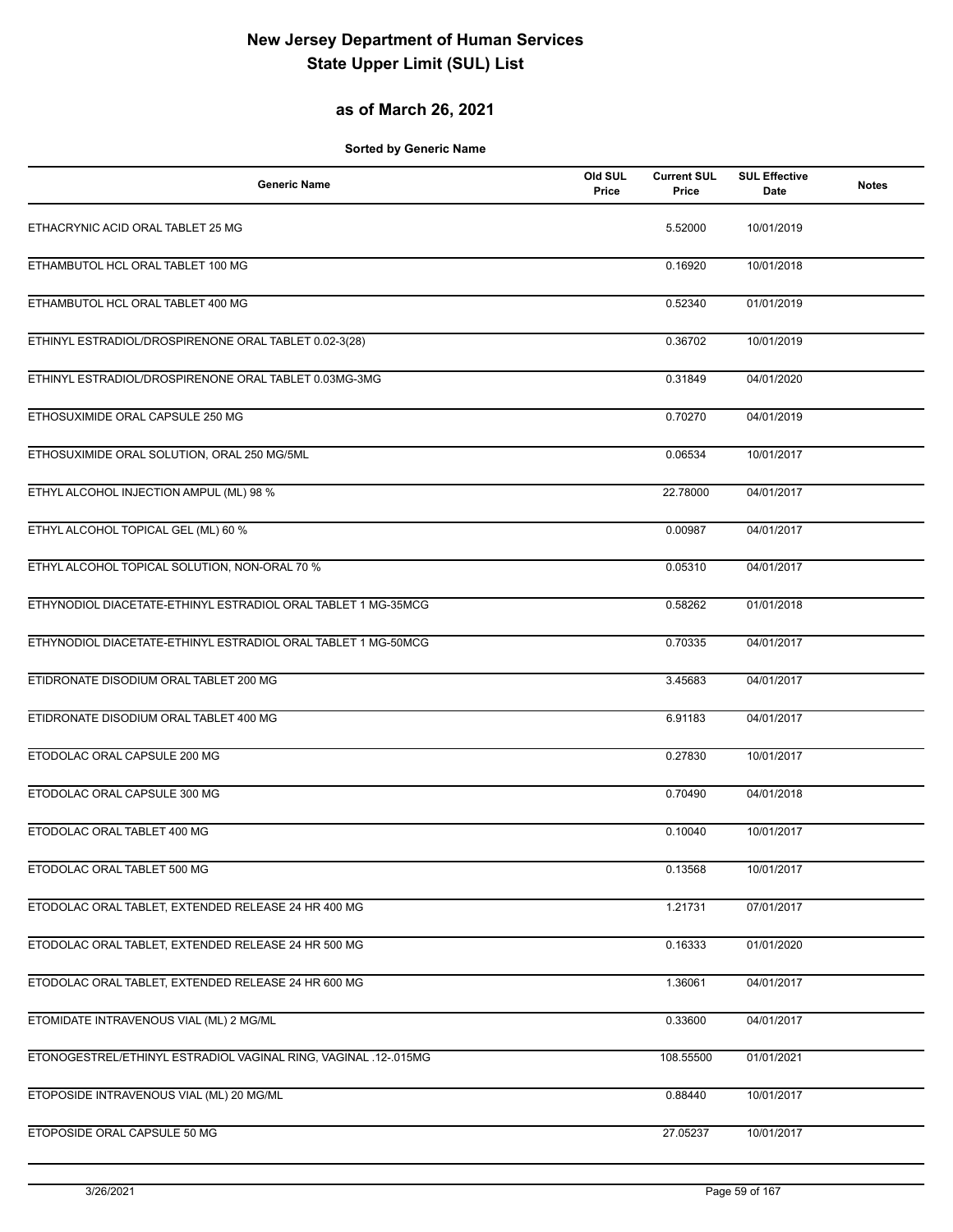### **as of March 26, 2021**

| <b>Generic Name</b>                                                                                          | Old SUL<br>Price | <b>Current SUL</b><br>Price | <b>SUL Effective</b><br>Date | <b>Notes</b> |
|--------------------------------------------------------------------------------------------------------------|------------------|-----------------------------|------------------------------|--------------|
| EUCALYPTUS OIL/MENTHOL/CAMPHOR TOPICAL OINTMENT (GRAM) 1.2%-4.8%                                             |                  | 0.01933                     | 04/01/2017                   |              |
| EXEMESTANE ORAL TABLET 25 MG                                                                                 |                  | 1.29833                     | 01/01/2020                   |              |
| EZETIMIBE ORAL TABLET 10 MG                                                                                  |                  | 0.10067                     | 10/01/2020                   |              |
| EZETIMIBE/SIMVASTATIN ORAL TABLET 10 MG-10MG                                                                 |                  | 2.37300                     | 01/01/2019                   |              |
| EZETIMIBE/SIMVASTATIN ORAL TABLET 10 MG-20MG                                                                 |                  | 0.48000                     | 04/01/2020                   |              |
| EZETIMIBE/SIMVASTATIN ORAL TABLET 10 MG-40MG                                                                 |                  | 0.75534                     | 07/01/2019                   |              |
| FAMCICLOVIR ORAL TABLET 125 MG                                                                               |                  | 0.35833                     | 01/01/2019                   |              |
| FAMCICLOVIR ORAL TABLET 250 MG                                                                               |                  | 0.28887                     | 04/01/2017                   |              |
| FAMCICLOVIR ORAL TABLET 500 MG                                                                               |                  | 0.49833                     | 01/01/2019                   |              |
| FAMOTIDINE IN SODIUM CHLORIDE, ISO-OSMOTIC/PF INTRAVENOUS INTRAVENOUS<br>SOLUTION, PIGGYBACK (ML) 20 MG/50ML |                  | 0.09140                     | 04/01/2017                   |              |
| FAMOTIDINE INTRAVENOUS VIAL (ML) 10 MG/ML                                                                    |                  | 0.36380                     | 04/01/2017                   |              |
| FAMOTIDINE ORAL SUSPENSION, ORAL (FINAL DOSE FORM) 40MG/5ML                                                  |                  | 0.22000                     | 01/01/2019                   |              |
| FAMOTIDINE ORAL TABLET 10 MG                                                                                 |                  | 0.05978                     | 10/01/2017                   |              |
| FAMOTIDINE ORAL TABLET 20 MG                                                                                 |                  | 0.01550                     | 01/01/2019                   |              |
| FAMOTIDINE ORAL TABLET 40 MG                                                                                 |                  | 0.02420                     | 01/01/2019                   |              |
| FAMOTIDINE/CALCIUM CARBONATE/MAGNESIUM HYDROXIDE ORAL TABLET, CHEWABLE<br>10-800-165                         |                  | 0.24688                     | 04/01/2017                   |              |
| FAMOTIDINE/PF INTRAVENOUS VIAL (ML) 20 MG/2 ML                                                               |                  | 0.36500                     | 04/01/2017                   |              |
| FEBUXOSTAT ORAL TABLET 40 MG                                                                                 |                  | 2.10778                     | 01/01/2021                   |              |
| FEBUXOSTAT ORAL TABLET 80 MG                                                                                 |                  | 5.32484                     | 01/01/2020                   |              |
| FELBAMATE ORAL SUSPENSION, ORAL (FINAL DOSE FORM) 600 MG/5ML                                                 |                  | 1.41059                     | 10/01/2020                   |              |
| FELBAMATE ORAL TABLET 400 MG                                                                                 |                  | 0.86430                     | 10/01/2019                   |              |
| FELBAMATE ORAL TABLET 600 MG                                                                                 |                  | 1.48180                     | 04/01/2019                   |              |
| FELODIPINE ORAL TABLET, EXTENDED RELEASE 24 HR 10 MG                                                         |                  | 0.09000                     | 01/01/2018                   |              |
| FELODIPINE ORAL TABLET, EXTENDED RELEASE 24 HR 2.5 MG                                                        |                  | 0.12560                     | 07/01/2018                   |              |
| FELODIPINE ORAL TABLET, EXTENDED RELEASE 24 HR 5 MG                                                          |                  | 0.05003                     | 10/01/2017                   |              |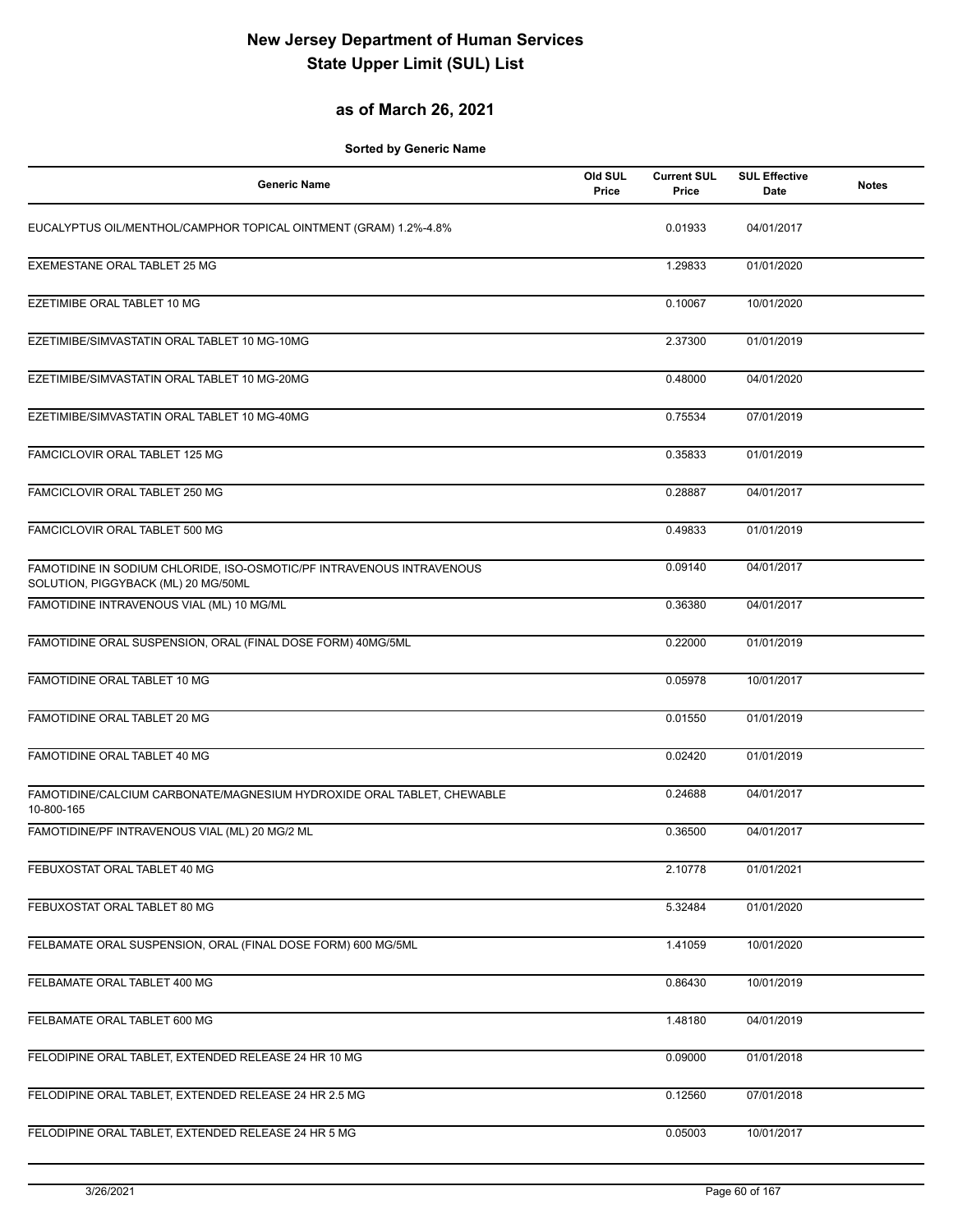### **as of March 26, 2021**

| <b>Generic Name</b>                                                                | Old SUL<br>Price | <b>Current SUL</b><br>Price | <b>SUL Effective</b><br>Date | <b>Notes</b> |
|------------------------------------------------------------------------------------|------------------|-----------------------------|------------------------------|--------------|
| FENOFIBRATE NANOCRYSTALLIZED ORAL TABLET 145MG                                     |                  | 0.08078                     | 01/01/2019                   |              |
| FENOFIBRATE NANOCRYSTALLIZED ORAL TABLET 48 MG                                     |                  | 0.08878                     | 01/01/2019                   |              |
| FENOFIBRATE ORAL CAPSULE 150 MG                                                    | 5.86778          | 5.47760                     | 04/01/2021                   |              |
| FENOFIBRATE ORAL CAPSULE 50 MG                                                     |                  | 2.34591                     | 04/01/2017                   |              |
| FENOFIBRATE ORAL TABLET 120 MG                                                     |                  | 16.73827                    | 10/01/2020                   |              |
| FENOFIBRATE ORAL TABLET 160 MG                                                     |                  | 0.12211                     | 01/01/2019                   |              |
| FENOFIBRATE ORAL TABLET 40 MG                                                      |                  | 8.35844                     | 04/01/2017                   |              |
| FENOFIBRATE ORAL TABLET 54 MG                                                      |                  | 0.13503                     | 01/01/2021                   |              |
| FENOFIBRATE, MICRONIZED ORAL CAPSULE 130 MG                                        |                  | 2.26233                     | 07/01/2018                   |              |
| FENOFIBRATE, MICRONIZED ORAL CAPSULE 134 MG                                        |                  | 0.07360                     | 01/01/2019                   |              |
| FENOFIBRATE, MICRONIZED ORAL CAPSULE 200 MG                                        |                  | 0.26960                     | 07/01/2019                   |              |
| FENOFIBRATE, MICRONIZED ORAL CAPSULE 43 MG                                         |                  | 1.13716                     | 04/01/2018                   |              |
| FENOFIBRATE, MICRONIZED ORAL CAPSULE 67 MG                                         |                  | 0.11000                     | 01/01/2020                   |              |
| FENOFIBRIC ACID (CHOLINE) ORAL CAPSULE, DELAYED RELEASE (ENTERIC COATED) 135<br>МG |                  | 0.33244                     | 01/01/2019                   |              |
| FENOFIBRIC ACID (CHOLINE) ORAL CAPSULE, DELAYED RELEASE (ENTERIC COATED) 45<br>МG  |                  | 0.54809                     | 04/01/2017                   |              |
| FENOFIBRIC ACID ORAL TABLET 105 MG                                                 |                  | 2.03967                     | 10/01/2017                   |              |
| FENOFIBRIC ACID ORAL TABLET 35 MG                                                  |                  | 0.80100                     | 04/01/2017                   |              |
| FENOPROFEN CALCIUM ORAL CAPSULE 400 MG                                             |                  | 3.23300                     | 07/01/2018                   |              |
| FENOPROFEN CALCIUM ORAL TABLET 600 MG                                              |                  | 0.18554                     | 10/01/2017                   |              |
| FENTANYL CITRATE BUCCAL LOZENGE ON A HANDLE 1200 MCG                               |                  | 17.43853                    | 04/01/2017                   |              |
| FENTANYL CITRATE BUCCAL LOZENGE ON A HANDLE 1600 MCG                               |                  | 19.80252                    | 10/01/2017                   |              |
| FENTANYL CITRATE BUCCAL LOZENGE ON A HANDLE 200 MCG                                |                  | 8.54250                     | 10/01/2017                   |              |
| FENTANYL CITRATE BUCCAL LOZENGE ON A HANDLE 400 MCG                                |                  | 9.89572                     | 04/01/2017                   |              |
| FENTANYL CITRATE BUCCAL LOZENGE ON A HANDLE 600 MCG                                |                  | 12.90000                    | 04/01/2017                   |              |
| FENTANYL CITRATE BUCCAL LOZENGE ON A HANDLE 800 MCG                                |                  | 12.75167                    | 04/01/2017                   |              |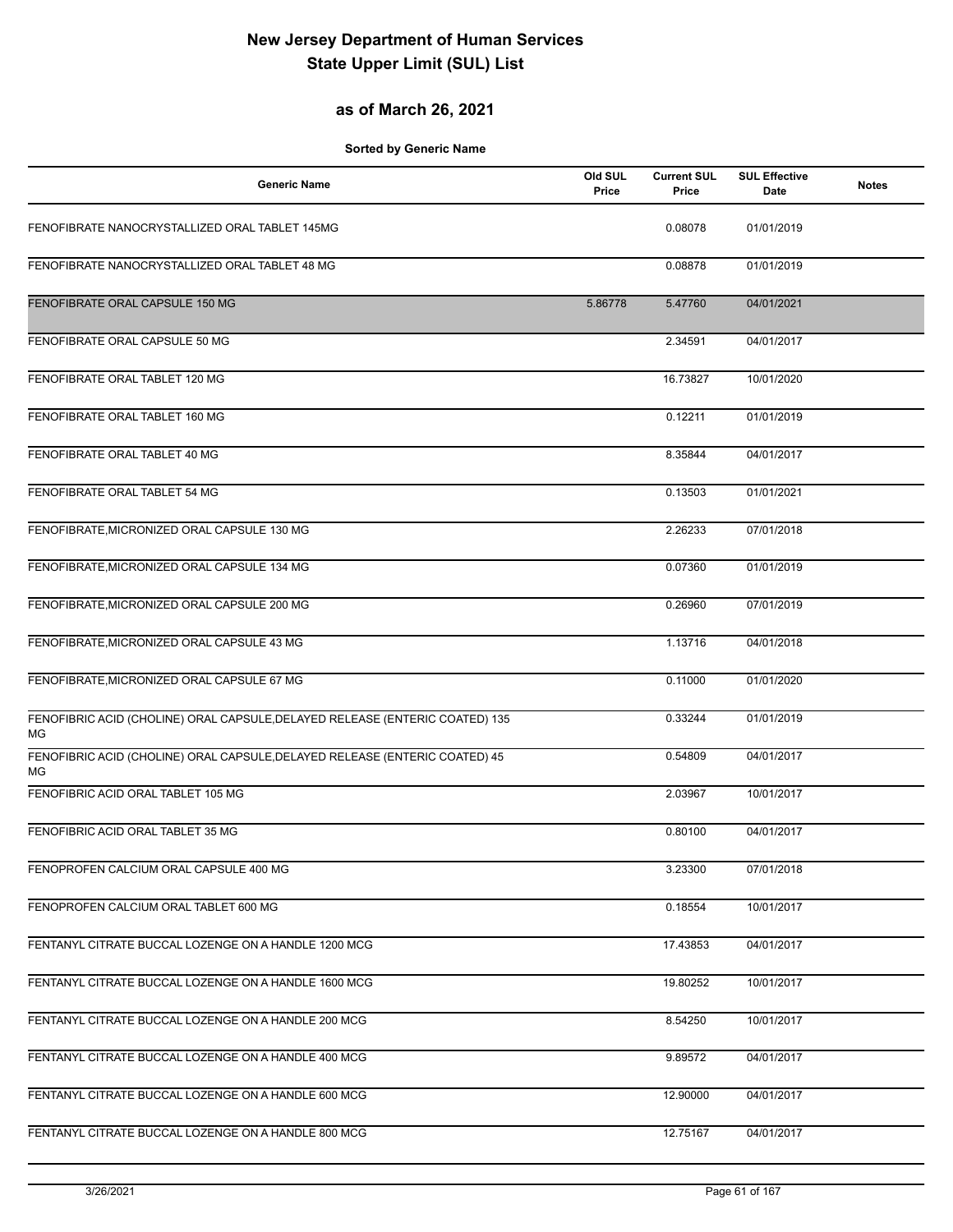### **as of March 26, 2021**

| Generic Name                                                                             | Old SUL<br>Price | <b>Current SUL</b><br>Price | <b>SUL Effective</b><br>Date | <b>Notes</b> |
|------------------------------------------------------------------------------------------|------------------|-----------------------------|------------------------------|--------------|
| FENTANYL CITRATE/PF INJECTION AMPUL (ML) 50 MCG/ML                                       |                  | 0.61200                     | 04/01/2017                   |              |
| FENTANYL CITRATE/PF INJECTION VIAL (ML) 50 MCG/ML                                        |                  | 0.52889                     | 04/01/2017                   |              |
| FENTANYL CITRATE/PF INTRAVENOUS SYRINGE (ML) 100MCG/2ML                                  |                  | 1.04100                     | 04/01/2017                   |              |
| FENTANYL TRANSDERMAL PATCH, TRANSDERMAL 72 HOURS 100 MCG/HR                              |                  | 6.41480                     | 04/01/2019                   |              |
| FENTANYL TRANSDERMAL PATCH, TRANSDERMAL 72 HOURS 12 MCG/HR                               |                  | 4.87100                     | 01/01/2020                   |              |
| FENTANYL TRANSDERMAL PATCH, TRANSDERMAL 72 HOURS 25 MCG/HR                               |                  | 1.87131                     | 10/01/2017                   |              |
| FENTANYL TRANSDERMAL PATCH, TRANSDERMAL 72 HOURS 37.5MCG/HR                              |                  | 42.03000                    | 04/01/2020                   |              |
| FENTANYL TRANSDERMAL PATCH, TRANSDERMAL 72 HOURS 50MCG/HR                                |                  | 3.05057                     | 01/01/2020                   |              |
| FENTANYL TRANSDERMAL PATCH, TRANSDERMAL 72 HOURS 62.5MCG/HR                              |                  | 61.68800                    | 04/01/2017                   |              |
| FENTANYL TRANSDERMAL PATCH, TRANSDERMAL 72 HOURS 75MCG/HR                                |                  | 4.18333                     | 01/01/2020                   |              |
| FENTANYL TRANSDERMAL PATCH, TRANSDERMAL 72 HOURS 87.5MCG/HR                              |                  | 83.99000                    | 04/01/2017                   |              |
| FERROUS FUMARATE/ASCORBIC ACID/B12-IF/FOLIC ACID ORAL CAPSULE 110-0.5MG                  |                  | 0.17000                     | 04/01/2017                   |              |
| FERROUS FUMARATE/ASCORBIC ACID/CYANOCOBALAMIN/FOLIC ACID ORAL CAPSULE<br>200-250 MG      |                  | 0.35990                     | 04/01/2017                   |              |
| FERROUS FUMARATE/ASCORBIC ACID/CYANOCOBALAMIN/FOLIC ACID ORAL CAPSULE<br>460-60MG        |                  | 0.35879                     | 10/01/2017                   |              |
| FERROUS FUMARATE/FOLIC ACID/MULTIVITAMIN-MINERALS NO.15 ORAL CAPSULE 106<br>MG-1MG       |                  | 0.48910                     | 04/01/2017                   |              |
| FERROUS SULFATE ORAL TABLET 325(65) MG                                                   |                  | 0.01131                     | 12/12/2011                   |              |
| FERROUS SULFATE/ASCORBIC ACID/FOLIC ACID ORAL TABLET, EXTENDED RELEASE<br>105-500-.8     |                  | 0.07627                     | 09/01/2011                   |              |
| FERROUS SULFATE/FOLIC ACID/VITAMIN B COMP W-C ORAL TABLET, EXTENDED RELEASE<br>105-0.8MG |                  | 0.07304                     | 12/12/2011                   |              |
| FEXOFENADINE HCL ORAL SUSPENSION, ORAL (FINAL DOSE FORM) 30 MG/5 ML                      |                  | 0.06160                     | 04/01/2017                   |              |
| FEXOFENADINE HCL ORAL TABLET 180 MG                                                      |                  | 0.15500                     | 10/01/2019                   |              |
| FEXOFENADINE HCL ORAL TABLET 60 MG                                                       |                  | 0.24733                     | 10/01/2017                   |              |
| FEXOFENADINE HCL/PSEUDOEPHEDRINE HCL ORAL TABLET, EXTENDED RELEASE 12 HR<br>60MG-120MG   |                  | 0.70542                     | 04/01/2017                   |              |
| FINASTERIDE ORAL TABLET 1 MG                                                             |                  | 0.02010                     | 01/01/2019                   |              |
| FINASTERIDE ORAL TABLET 5 MG                                                             |                  | 0.03567                     | 01/01/2019                   |              |
| FLAVOXATE HCL ORAL TABLET 100 MG                                                         |                  | 0.45341                     | 04/01/2017                   |              |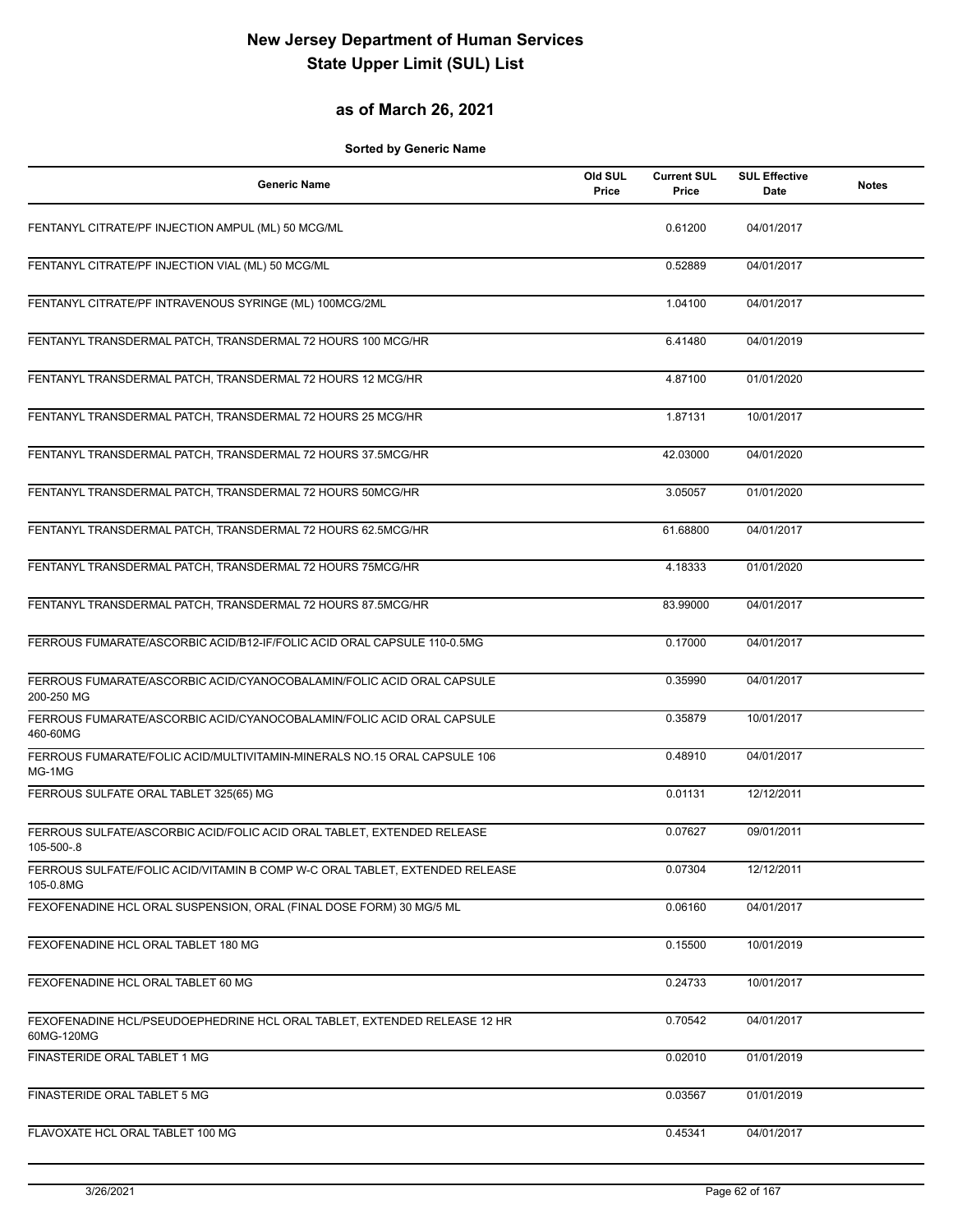### **as of March 26, 2021**

| <b>Generic Name</b>                                                                                        | Old SUL<br>Price | <b>Current SUL</b><br>Price | <b>SUL Effective</b><br>Date | <b>Notes</b> |
|------------------------------------------------------------------------------------------------------------|------------------|-----------------------------|------------------------------|--------------|
| FLAXSEED OIL/EVENING PRIMROSE OIL/BILBERRY EXTRACT ORAL CAPSULE 250-125-10                                 |                  | 0.32041                     | 04/01/2017                   |              |
| FLECAINIDE ACETATE ORAL TABLET 100 MG                                                                      |                  | 0.16492                     | 10/01/2017                   |              |
| FLECAINIDE ACETATE ORAL TABLET 150 MG                                                                      |                  | 0.19130                     | 10/01/2018                   |              |
| FLECAINIDE ACETATE ORAL TABLET 50 MG                                                                       | 0.15867          | 0.10935                     | 04/01/2021                   |              |
| FLOXURIDINE INJECTION VIAL (EA) 500 MG                                                                     |                  | 119.00000                   | 04/01/2017                   |              |
| FLUCONAZOLE IN DEXTROSE, ISO-OSMOTIC INTRAVENOUS INTRAVENOUS SOLUTION,<br>PIGGYBACK (ML) 200MG/0.1L        |                  | 0.11300                     | 04/01/2017                   |              |
| FLUCONAZOLE IN DEXTROSE, ISO-OSMOTIC INTRAVENOUS INTRAVENOUS SOLUTION,<br>PIGGYBACK (ML) 400MG/0.2L        |                  | 0.06305                     | 04/01/2017                   |              |
| FLUCONAZOLE IN SODIUM CHLORIDE, ISO-OSMOTIC INTRAVENOUS INTRAVENOUS<br>SOLUTION, PIGGYBACK (ML) 200MG/0.1L |                  | 0.01660                     | 10/01/2017                   |              |
| FLUCONAZOLE IN SODIUM CHLORIDE, ISO-OSMOTIC INTRAVENOUS INTRAVENOUS<br>SOLUTION, PIGGYBACK (ML) 400MG/0.2L |                  | 0.01926                     | 04/01/2019                   |              |
| FLUCONAZOLE IN SODIUM CHLORIDE, ISO-OSMOTIC INTRAVENOUS IV SOLUTION,<br>PIGGYBACK, BOTTLE (ML) 200MG/0.1L  |                  | 0.14916                     | 04/01/2017                   |              |
| FLUCONAZOLE ORAL SUSPENSION, RECONSTITUTED, ORAL (ML) 10 MG/ML                                             |                  | 0.22306                     | 04/01/2017                   |              |
| FLUCONAZOLE ORAL SUSPENSION, RECONSTITUTED, ORAL (ML) 40 MG/ML                                             |                  | 0.50914                     | 04/01/2019                   |              |
| FLUCONAZOLE ORAL TABLET 100 MG                                                                             |                  | 0.33333                     | 01/01/2019                   |              |
| FLUCONAZOLE ORAL TABLET 150 MG                                                                             |                  | 0.17671                     | 10/01/2017                   |              |
| FLUCONAZOLE ORAL TABLET 200 MG                                                                             |                  | 0.41933                     | 01/01/2019                   |              |
| FLUCONAZOLE ORAL TABLET 50 MG                                                                              |                  | 0.09515                     | 10/01/2017                   |              |
| FLUCYTOSINE ORAL CAPSULE 250 MG                                                                            |                  | 65.65520                    | 04/01/2017                   |              |
| FLUCYTOSINE ORAL CAPSULE 500 MG                                                                            |                  | 127.04000                   | 04/01/2017                   |              |
| FLUDARABINE PHOSPHATE INTRAVENOUS VIAL (EA) 50 MG                                                          |                  | 94.50000                    | 04/01/2017                   |              |
| FLUDARABINE PHOSPHATE INTRAVENOUS VIAL (ML) 50 MG/2 ML                                                     |                  | 108.75000                   | 04/01/2017                   |              |
| FLUDROCORTISONE ACETATE ORAL TABLET 0.1 MG                                                                 |                  | 0.25000                     | 07/01/2018                   |              |
| FLUMAZENIL INTRAVENOUS VIAL (ML) 0.1 MG/ML                                                                 |                  | 0.81000                     | 04/01/2017                   |              |
| FLUNISOLIDE NASAL AEROSOL, SPRAY (ML) 25 MCG                                                               |                  | 0.93988                     | 10/01/2017                   |              |
| FLUOCINOLONE ACETONIDE OIL OTIC DROPS 0.01 %                                                               |                  | 2.39875                     | 01/01/2020                   |              |
| FLUOCINOLONE ACETONIDE TOPICAL CREAM (GRAM) 0.01 %                                                         |                  | 1.01283                     | 01/01/2018                   |              |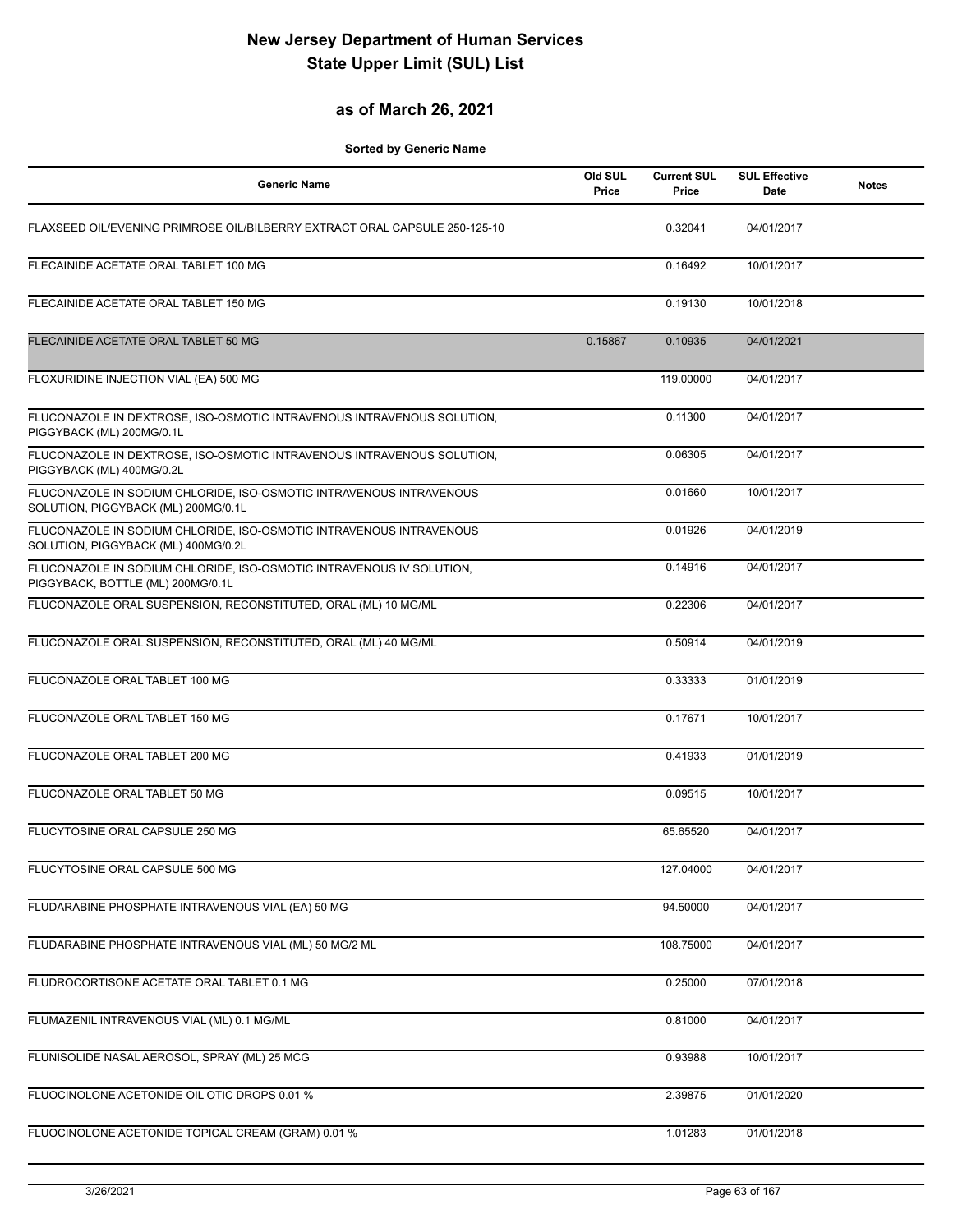### **as of March 26, 2021**

| <b>Generic Name</b>                                                          | Old SUL<br>Price | <b>Current SUL</b><br>Price | <b>SUL Effective</b><br>Date | <b>Notes</b> |
|------------------------------------------------------------------------------|------------------|-----------------------------|------------------------------|--------------|
| FLUOCINOLONE ACETONIDE TOPICAL CREAM (GRAM) 0.025 %                          |                  | 0.36973                     | 10/01/2017                   |              |
| FLUOCINOLONE ACETONIDE TOPICAL OIL (ML) 0.01 %                               |                  | 0.34017                     | 07/01/2019                   |              |
| FLUOCINOLONE ACETONIDE TOPICAL OINTMENT (GRAM) 0.025 %                       |                  | 0.59600                     | 08/19/2020                   |              |
| FLUOCINOLONE ACETONIDE TOPICAL SOLUTION, NON-ORAL 0.01 %                     |                  | 0.24017                     | 01/01/2020                   |              |
| FLUOCINOLONE ACETONIDE/SHOWER CAP TOPICAL OIL (ML) 0.01 %                    |                  | 0.31000                     | 07/01/2019                   |              |
| FLUOCINONIDE TOPICAL CREAM (GRAM) 0.05 %                                     |                  | 0.55533                     | 04/01/2020                   |              |
| FLUOCINONIDE TOPICAL CREAM (GRAM) 0.1 %                                      |                  | 0.47367                     | 01/01/2020                   |              |
| FLUOCINONIDE TOPICAL GEL (GRAM) 0.05 %                                       |                  | 0.10083                     | 10/01/2017                   |              |
| FLUOCINONIDE TOPICAL OINTMENT (GRAM) 0.05 %                                  |                  | 0.61758                     | 01/01/2020                   |              |
| FLUOCINONIDE TOPICAL SOLUTION, NON-ORAL 0.05 %                               |                  | 0.62225                     | 01/01/2020                   |              |
| FLUOCINONIDE/EMOLLIENT BASE TOPICAL CREAM (GRAM) 0.05 %                      |                  | 0.09213                     | 10/01/2017                   |              |
| FLUORIDE (SODIUM) ORAL DROPS 0.5 MG/ML                                       |                  | 0.10320                     | 01/01/2018                   |              |
| FLUORIDE/IRON/VITAMINS A,C,AND D ORAL DROPS 0.25 MG/ML                       |                  | 0.09648                     | 10/01/2017                   |              |
| FLUORIDE/VITAMINS A,C,AND D ORAL DROPS 0.25 MG/ML                            |                  | 0.22260                     | 01/01/2012                   |              |
| FLUORIDE/VITAMINS A,C,AND D ORAL DROPS 0.5 MG/ML                             |                  | 0.11850                     | 12/12/2011                   |              |
| FLUOROMETHOLONE OPHTHALMIC SUSPENSION, DROPS(FINAL DOSAGE FORM)(ML) 0.1<br>% |                  | 12.36429                    | 01/01/2018                   |              |
| FLUOROURACIL INTRAVENOUS VIAL (ML) 1 G/20 ML                                 |                  | 0.27750                     | 04/01/2017                   |              |
| FLUOROURACIL INTRAVENOUS VIAL (ML) 2.5 G/50ML                                |                  | 0.30164                     | 04/01/2017                   |              |
| FLUOROURACIL INTRAVENOUS VIAL (ML) 5 G/100 ML                                |                  | 0.12840                     | 10/01/2018                   |              |
| FLUOROURACIL INTRAVENOUS VIAL (ML) 500MG/10ML                                |                  | 0.20100                     | 04/01/2017                   |              |
| FLUOROURACIL TOPICAL CREAM (GRAM) 0.5 %                                      |                  | 43.08180                    | 04/01/2017                   |              |
| FLUOROURACIL TOPICAL CREAM (GRAM) 5 %                                        |                  | 1.36683                     | 10/01/2020                   |              |
| FLUOROURACIL TOPICAL SOLUTION, NON-ORAL 2 %                                  |                  | 5.18267                     | 04/01/2017                   |              |
| FLUOROURACIL TOPICAL SOLUTION, NON-ORAL 5 %                                  |                  | 4.87189                     | 04/01/2017                   |              |
| FLUOXETINE HCL ORAL CAPSULE 10 MG                                            |                  | 0.01450                     | 01/01/2019                   |              |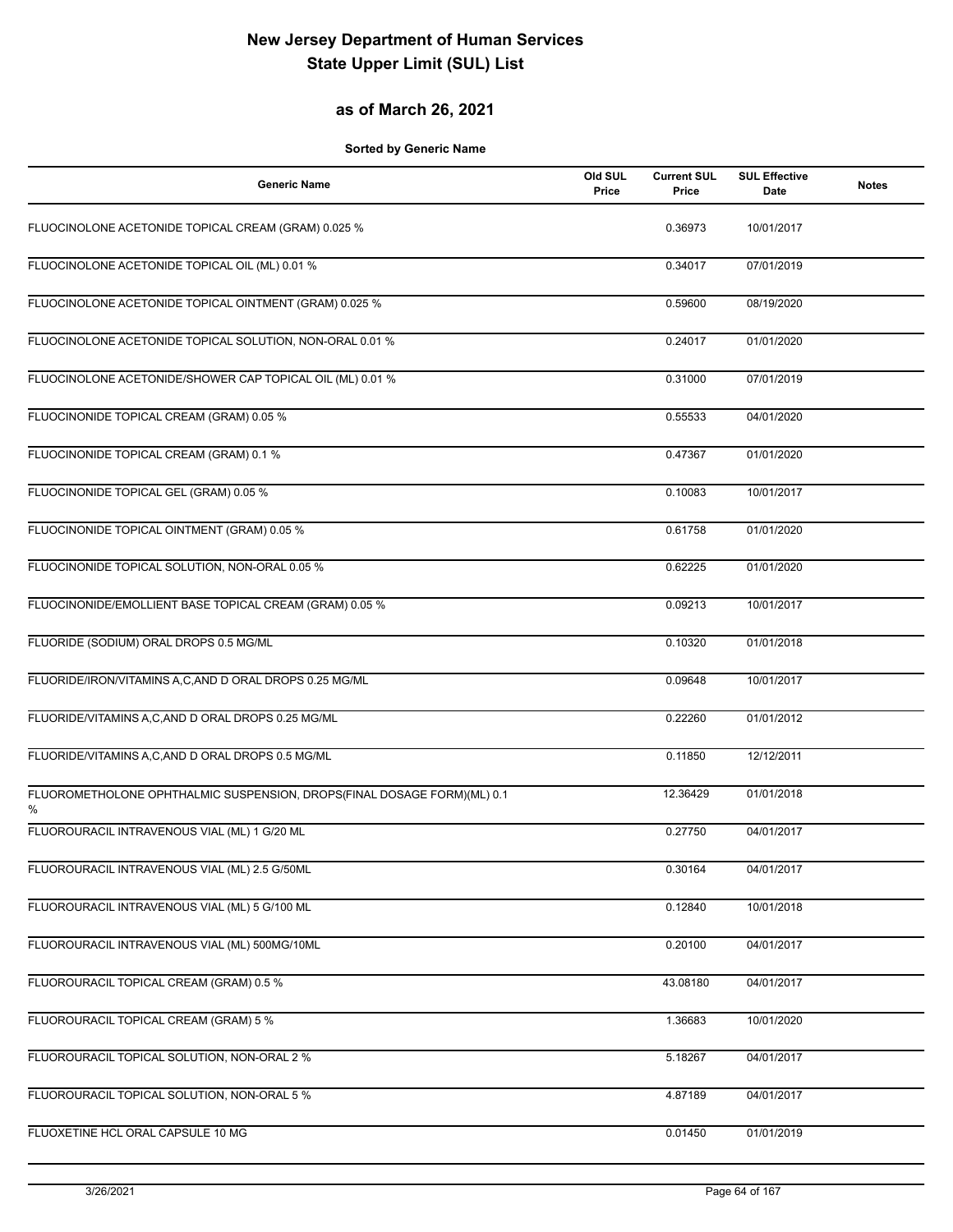### **as of March 26, 2021**

| <b>Generic Name</b>                                                 | Old SUL<br>Price | <b>Current SUL</b><br>Price | <b>SUL Effective</b><br>Date | <b>Notes</b> |
|---------------------------------------------------------------------|------------------|-----------------------------|------------------------------|--------------|
| FLUOXETINE HCL ORAL CAPSULE 20 MG                                   |                  | 0.01728                     | 07/01/2017                   |              |
| FLUOXETINE HCL ORAL CAPSULE 40 MG                                   |                  | 0.04216                     | 01/01/2019                   |              |
| FLUOXETINE HCL ORAL CAPSULE, DELAYED RELEASE (ENTERIC COATED) 90 MG |                  | 28.41781                    | 04/01/2017                   |              |
| FLUOXETINE HCL ORAL SOLUTION, ORAL 20 MG/5 ML                       |                  | 0.02600                     | 04/01/2017                   |              |
| FLUOXETINE HCL ORAL TABLET 10 MG                                    |                  | 0.16925                     | 04/01/2020                   |              |
| FLUOXETINE HCL ORAL TABLET 20 MG                                    |                  | 0.45496                     | 10/01/2017                   |              |
| FLUOXETINE HCL ORAL TABLET 60 MG                                    |                  | 3.47433                     | 01/01/2020                   |              |
| FLUOXYMESTERONE ORAL TABLET 10 MG                                   |                  | 0.38654                     | 10/01/2017                   |              |
| FLUPHENAZINE DECANOATE INJECTION VIAL (ML) 25 MG/ML                 | 15.87000         | 13.83000                    | 04/01/2021                   |              |
| FLUPHENAZINE HCL INJECTION VIAL (ML) 2.5 MG/ML                      |                  | 18.29200                    | 04/01/2017                   |              |
| FLUPHENAZINE HCL ORAL CONCENTRATE, ORAL 5 MG/ML                     |                  | 1.05741                     | 04/01/2017                   |              |
| FLUPHENAZINE HCL ORAL ELIXIR 2.5 MG/5ML                             |                  | 0.28414                     | 04/01/2017                   |              |
| FLUPHENAZINE HCL ORAL TABLET 1 MG                                   |                  | 0.08190                     | 04/01/2018                   |              |
| FLUPHENAZINE HCL ORAL TABLET 10 MG                                  |                  | 6.23852                     | 10/01/2019                   |              |
| FLUPHENAZINE HCL ORAL TABLET 2.5 MG                                 |                  | 0.05829                     | 10/01/2017                   |              |
| FLUPHENAZINE HCL ORAL TABLET 5 MG                                   |                  | 5.79921                     | 04/01/2020                   |              |
| FLURANDRENOLIDE TOPICAL CREAM (GRAM) 0.05 %                         |                  | 6.87750                     | 04/01/2017                   |              |
| FLURANDRENOLIDE TOPICAL LOTION (ML) 0.05 %                          |                  | 6.87750                     | 04/01/2017                   |              |
| FLURAZEPAM HCL ORAL CAPSULE 15 MG                                   |                  | 0.06432                     | 10/01/2017                   |              |
| FLURAZEPAM HCL ORAL CAPSULE 30 MG                                   |                  | 0.07127                     | 10/01/2017                   |              |
| FLURBIPROFEN ORAL TABLET 100 MG                                     |                  | 0.15505                     | 10/01/2017                   |              |
| FLURBIPROFEN ORAL TABLET 50 MG                                      |                  | 0.20690                     | 04/01/2017                   |              |
| FLURBIPROFEN SODIUM OPHTHALMIC DROPS 0.03 %                         |                  | 1.16800                     | 04/01/2017                   |              |
| FLUTAMIDE ORAL CAPSULE 125 MG                                       |                  | 0.49094                     | 04/01/2017                   |              |
| FLUTICASONE PROPIONATE NASAL SPRAY, SUSPENSION (ML) 50 MCG          |                  | 0.81712                     | 07/01/2019                   |              |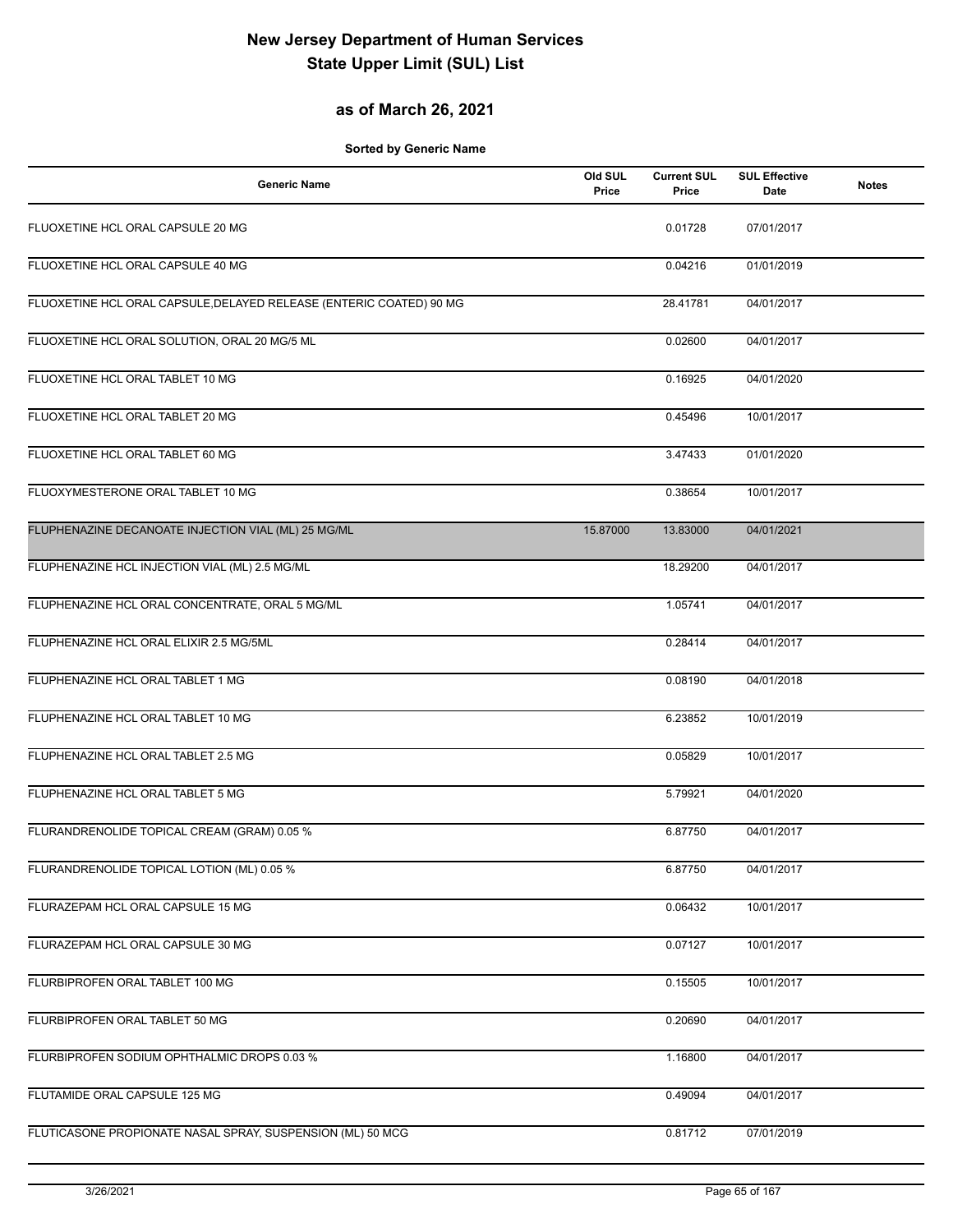### **as of March 26, 2021**

| <b>Generic Name</b>                                                                                        | Old SUL<br>Price | <b>Current SUL</b><br>Price | <b>SUL Effective</b><br>Date | <b>Notes</b> |
|------------------------------------------------------------------------------------------------------------|------------------|-----------------------------|------------------------------|--------------|
| FLUTICASONE PROPIONATE NASAL SPRAY, SUSPENSION 50 MCG                                                      |                  | 0.03392                     | 04/01/2017                   |              |
| FLUTICASONE PROPIONATE TOPICAL CREAM (GRAM) 0.05 %                                                         |                  | 0.16750                     | 10/01/2017                   |              |
| FLUTICASONE PROPIONATE TOPICAL LOTION (ML) 0.05 %                                                          |                  | 5.16067                     | 04/01/2017                   |              |
| FLUTICASONE PROPIONATE TOPICAL OINTMENT (GRAM) 0.005 %                                                     |                  | 0.23600                     | 01/01/2020                   |              |
| FLUTICASONE PROPIONATE/SALMETEROL XINAFOATE INHALATION AEROSOL POWDER,<br>BREATH ACTIVATED (EA) 113-14 MCG |                  | 85.50000                    | 01/01/2019                   |              |
| FLUTICASONE PROPIONATE/SALMETEROL XINAFOATE INHALATION AEROSOL POWDER,<br>BREATH ACTIVATED (EA) 232-14 MCG | 85.50000         | 83.83048                    | 04/01/2021                   |              |
| FLUTICASONE PROPIONATE/SALMETEROL XINAFOATE INHALATION AEROSOL POWDER,<br>BREATH ACTIVATED (EA) 55-14 MCG  |                  | 85.50000                    | 01/01/2019                   |              |
| FLUTICASONE PROPIONATE/SALMETEROL XINAFOATE INHALATION BLISTER, WITH<br>INHALATION DEVICE 100-50 MCG       |                  | 1.56183                     | 10/01/2020                   |              |
| FLUTICASONE PROPIONATE/SALMETEROL XINAFOATE INHALATION BLISTER, WITH<br>INHALATION DEVICE 250-50 MCG       |                  | 1.97066                     | 10/01/2020                   |              |
| FLUTICASONE PROPIONATE/SALMETEROL XINAFOATE INHALATION BLISTER, WITH<br>INHALATION DEVICE 500-50 MCG       |                  | 2.55233                     | 10/01/2020                   |              |
| FLUVASTATIN SODIUM ORAL CAPSULE 20 MG                                                                      |                  | 2.73167                     | 07/01/2018                   |              |
| FLUVASTATIN SODIUM ORAL CAPSULE 40 MG                                                                      |                  | 2.16870                     | 10/01/2017                   |              |
| FLUVASTATIN SODIUM ORAL TABLET, EXTENDED RELEASE 24 HR 80 MG                                               |                  | 3.70167                     | 01/01/2018                   |              |
| FLUVOXAMINE MALEATE ORAL CAPSULE, EXT RELEASE 24 HR 100 MG                                                 |                  | 4.08433                     | 04/01/2020                   |              |
| FLUVOXAMINE MALEATE ORAL CAPSULE, EXT RELEASE 24 HR 150 MG                                                 |                  | 6.40272                     | 04/01/2017                   |              |
| FLUVOXAMINE MALEATE ORAL TABLET 100 MG                                                                     |                  | 0.12330                     | 07/01/2018                   |              |
| FLUVOXAMINE MALEATE ORAL TABLET 25 MG                                                                      |                  | 0.08040                     | 10/01/2017                   |              |
| FLUVOXAMINE MALEATE ORAL TABLET 50 MG                                                                      |                  | 0.11500                     | 01/01/2019                   |              |
| FOLIC ACID INJECTION VIAL (ML) 5 MG/ML                                                                     |                  | 1.37291                     | 10/01/2017                   |              |
| FOLIC ACID ORAL TABLET 0.4 MG                                                                              |                  | 0.02088                     | 12/12/2011                   |              |
| FOLIC ACID ORAL TABLET 0.8 MG                                                                              |                  | 0.02353                     | 12/12/2011                   |              |
| FOLIC ACID ORAL TABLET 1 MG                                                                                |                  | 0.00777                     | 04/01/2017                   |              |
| FOLIC ACID/ARGININE HCL/CYANOCOBALAMIN/PYRIDOXINE/PEPPER EXT ORAL TABLET<br>2-500-500                      |                  | 0.67500                     | 04/01/2017                   |              |
| FOLIC ACID/MULTIVITAMIN, THER AND MINERALS/LYCOPENE/LUTEIN ORAL TABLET<br>1.25-2.5MG                       |                  | 0.37627                     | 10/01/2017                   |              |
| FOLIC ACID/MULTIVITS W-FE, OTHER MIN/LUTEIN ORAL TABLET 0.4-18-250                                         |                  | 0.08573                     | 12/12/2011                   |              |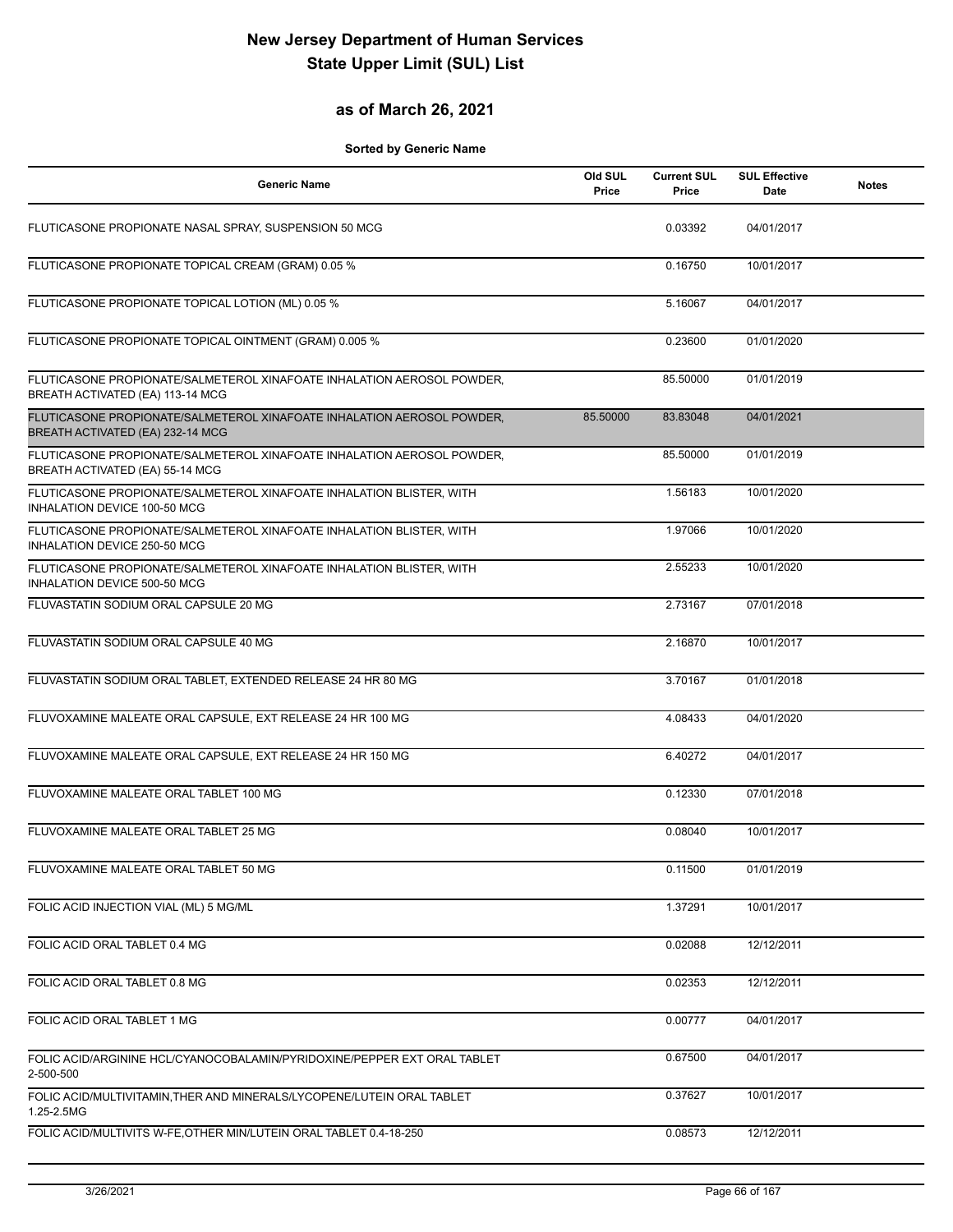### **as of March 26, 2021**

| <b>Generic Name</b>                                                                                   | Old SUL<br>Price | <b>Current SUL</b><br>Price | <b>SUL Effective</b><br>Date | <b>Notes</b> |
|-------------------------------------------------------------------------------------------------------|------------------|-----------------------------|------------------------------|--------------|
| FOLIC ACID/NIACINAMIDE/CUPRIC OXIDE/ZINC OXIDE ORAL TABLET, EXTENDED RELEASE<br>MULTIPHASE 0.5-750 MG |                  | 0.84300                     | 09/01/2011                   |              |
| FOLIC ACID/VITAMIN B COMP W-C ORAL TABLET 0.8 MG                                                      |                  | 0.09692                     | 12/12/2011                   |              |
| FOMEPIZOLE INTRAVENOUS VIAL (ML) 1 G/ML                                                               |                  | 604.16666                   | 04/01/2017                   |              |
| FONDAPARINUX SODIUM SUBCUTANEOUS SYRINGE (ML) 10MG/0.8ML                                              |                  | 44.84375                    | 04/01/2017                   |              |
| FONDAPARINUX SODIUM SUBCUTANEOUS SYRINGE (ML) 2.5 MG/0.5                                              |                  | 11.65500                    | 07/01/2018                   |              |
| FONDAPARINUX SODIUM SUBCUTANEOUS SYRINGE (ML) 5MG/0.4ML                                               |                  | 146.24500                   | 04/01/2017                   |              |
| FONDAPARINUX SODIUM SUBCUTANEOUS SYRINGE (ML) 7.5MG/0.6                                               |                  | 89.91139                    | 04/01/2017                   |              |
| FORMALDEHYDE TOPICAL SOLUTION WITH APPLICATOR (ML) 10 %                                               |                  | 0.32138                     | 04/01/2017                   |              |
| FOSAMPRENAVIR CALCIUM ORAL TABLET 700 MG                                                              |                  | 14.06850                    | 10/01/2020                   |              |
| FOSINOPRIL SODIUM ORAL TABLET 10 MG                                                                   |                  | 0.04534                     | 10/01/2017                   |              |
| FOSINOPRIL SODIUM ORAL TABLET 20 MG                                                                   |                  | 0.09833                     | 04/01/2019                   |              |
| FOSINOPRIL SODIUM ORAL TABLET 40 MG                                                                   |                  | 0.14244                     | 04/01/2017                   |              |
| FOSINOPRIL SODIUM/HYDROCHLOROTHIAZIDE ORAL TABLET 10-12.5MG                                           |                  | 0.84552                     | 04/01/2017                   |              |
| FOSINOPRIL SODIUM/HYDROCHLOROTHIAZIDE ORAL TABLET 20-12.5 MG                                          |                  | 1.03106                     | 04/01/2017                   |              |
| FOSPHENYTOIN SODIUM INJECTION VIAL (ML) 100MG PE/2                                                    |                  | 0.73000                     | 04/01/2017                   |              |
| FOSPHENYTOIN SODIUM INJECTION VIAL (ML) 500 PE/10                                                     |                  | 0.66000                     | 04/01/2017                   |              |
| FROVATRIPTAN SUCCINATE ORAL TABLET 2.5 MG                                                             |                  | 25.76889                    | 07/01/2018                   |              |
| FUROSEMIDE INJECTION SYRINGE (ML) 10 MG/ML                                                            |                  | 0.05729                     | 10/01/2017                   |              |
| FUROSEMIDE INJECTION VIAL (ML) 10 MG/ML                                                               |                  | 0.36590                     | 07/01/2018                   |              |
| FUROSEMIDE ORAL SOLUTION, ORAL 10 MG/ML                                                               |                  | 0.07588                     | 04/01/2017                   |              |
| FUROSEMIDE ORAL SOLUTION, ORAL 40 MG/4 ML                                                             |                  | 0.05980                     | 10/01/2017                   |              |
| FUROSEMIDE ORAL SOLUTION, ORAL 40MG/5ML                                                               |                  | 0.07748                     | 04/01/2017                   |              |
| FUROSEMIDE ORAL TABLET 20 MG                                                                          |                  | 0.00700                     | 04/01/2017                   |              |
| FUROSEMIDE ORAL TABLET 40 MG                                                                          |                  | 0.00971                     | 04/01/2017                   |              |
| FUROSEMIDE ORAL TABLET 80 MG                                                                          |                  | 0.01608                     | 10/01/2017                   |              |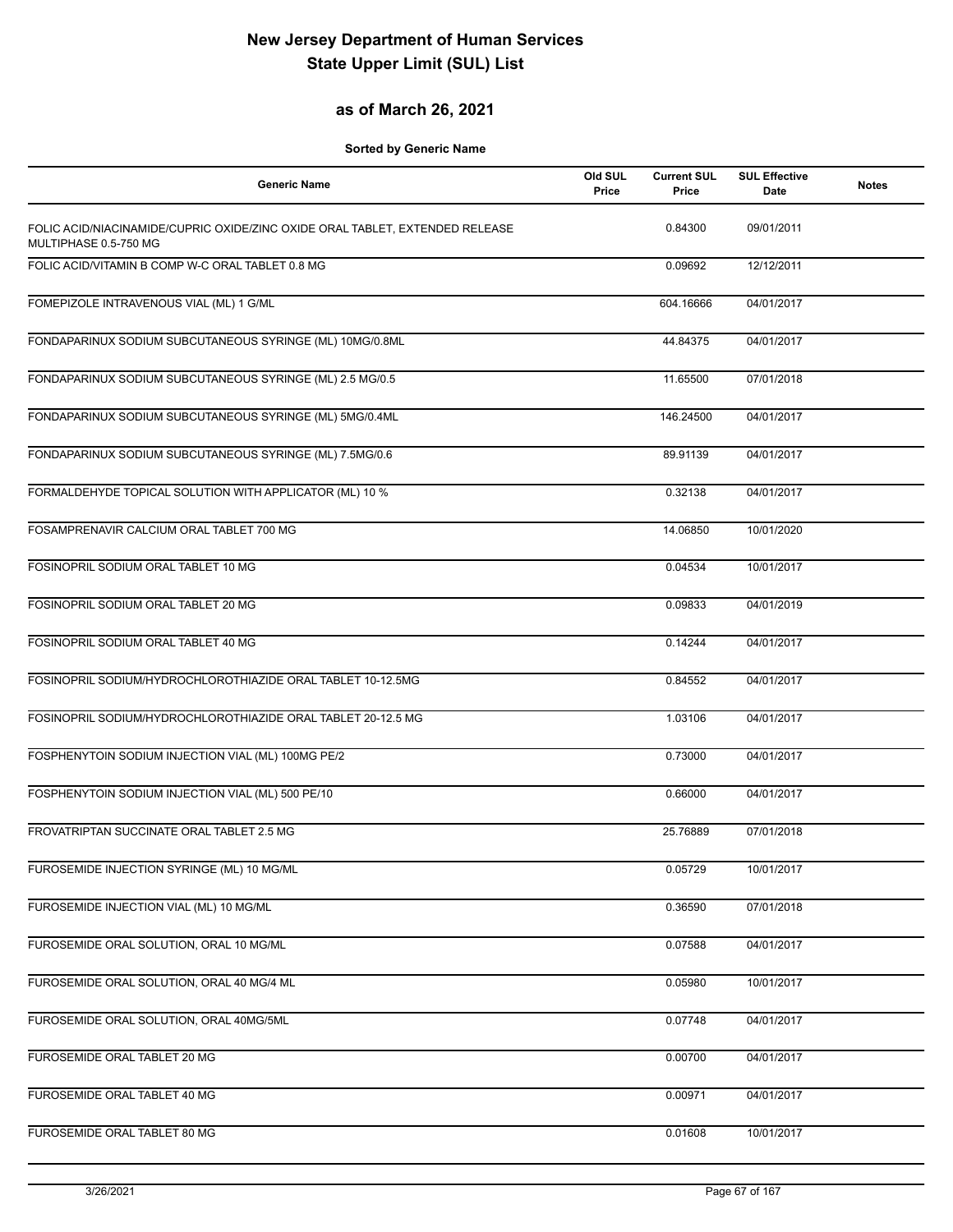### **as of March 26, 2021**

| <b>Generic Name</b>                                                | Old SUL<br>Price | <b>Current SUL</b><br>Price | <b>SUL Effective</b><br>Date | <b>Notes</b> |
|--------------------------------------------------------------------|------------------|-----------------------------|------------------------------|--------------|
| GABAPENTIN ORAL CAPSULE 100 MG                                     |                  | 0.02182                     | 04/01/2017                   |              |
| GABAPENTIN ORAL CAPSULE 300 MG                                     |                  | 0.02970                     | 04/01/2017                   |              |
| GABAPENTIN ORAL CAPSULE 400 MG                                     |                  | 0.03800                     | 01/01/2019                   |              |
| GABAPENTIN ORAL SOLUTION, ORAL 250 MG/5ML                          |                  | 0.08084                     | 10/01/2017                   |              |
| GABAPENTIN ORAL SOLUTION, ORAL 250 MG/5ML                          |                  | 0.33330                     | 04/01/2017                   |              |
| GABAPENTIN ORAL SOLUTION, ORAL 300 MG/6ML                          |                  | 0.33329                     | 04/01/2017                   |              |
| GABAPENTIN ORAL TABLET 600 MG                                      |                  | 0.06174                     | 04/01/2017                   |              |
| GABAPENTIN ORAL TABLET 800 MG                                      |                  | 0.06580                     | 07/01/2018                   |              |
| GALANTAMINE HBR ORAL CAPSULE, EXTENDED RELEASE PELLETS 24 HR 16 MG |                  | 1.31666                     | 10/01/2019                   |              |
| GALANTAMINE HBR ORAL CAPSULE, EXTENDED RELEASE PELLETS 24 HR 24 MG |                  | 0.83300                     | 04/01/2018                   |              |
| GALANTAMINE HBR ORAL CAPSULE, EXTENDED RELEASE PELLETS 24 HR 8 MG  |                  | 0.43700                     | 10/01/2019                   |              |
| GALANTAMINE HBR ORAL SOLUTION, ORAL 4 MG/ML                        |                  | 2.99640                     | 04/01/2017                   |              |
| GALANTAMINE HBR ORAL TABLET 12 MG                                  |                  | 0.15067                     | 10/01/2019                   |              |
| GALANTAMINE HBR ORAL TABLET 4 MG                                   |                  | 0.44900                     | 10/01/2020                   |              |
| GALANTAMINE HBR ORAL TABLET 8 MG                                   |                  | 0.42557                     | 10/01/2020                   |              |
| GANCICLOVIR ORAL CAPSULE (HARD, SOFT, ETC.) 500 MG                 |                  | 7.09615                     | 12/12/2011                   |              |
| GANCICLOVIR SODIUM INTRAVENOUS VIAL (EA) 500 MG                    |                  | 72.00000                    | 04/01/2017                   |              |
| GANIRELIX ACETATE SUBCUTANEOUS SYRINGE (ML) 250MCG/0.5             |                  | 393.98000                   | 04/01/2017                   |              |
| GATIFLOXACIN OPHTHALMIC DROPS 0.5 %                                |                  | 24.56800                    | 04/01/2017                   |              |
| GEMCITABINE HCL INTRAVENOUS VIAL (EA) 1 G                          |                  | 41.88000                    | 04/01/2017                   |              |
| GEMCITABINE HCL INTRAVENOUS VIAL (EA) 2 G                          |                  | 99.20000                    | 04/01/2017                   |              |
| GEMCITABINE HCL INTRAVENOUS VIAL (EA) 200 MG                       |                  | 7.74000                     | 04/01/2017                   |              |
| GEMCITABINE HCL INTRAVENOUS VIAL (ML) 1 G/26.3ML                   |                  | 1.69695                     | 04/01/2017                   |              |
| GEMCITABINE HCL INTRAVENOUS VIAL (ML) 2 G/52.6ML                   |                  | 1.69695                     | 04/01/2017                   |              |
| GEMCITABINE HCL INTRAVENOUS VIAL (ML) 200MG/5.26                   |                  | 1.69771                     | 04/01/2017                   |              |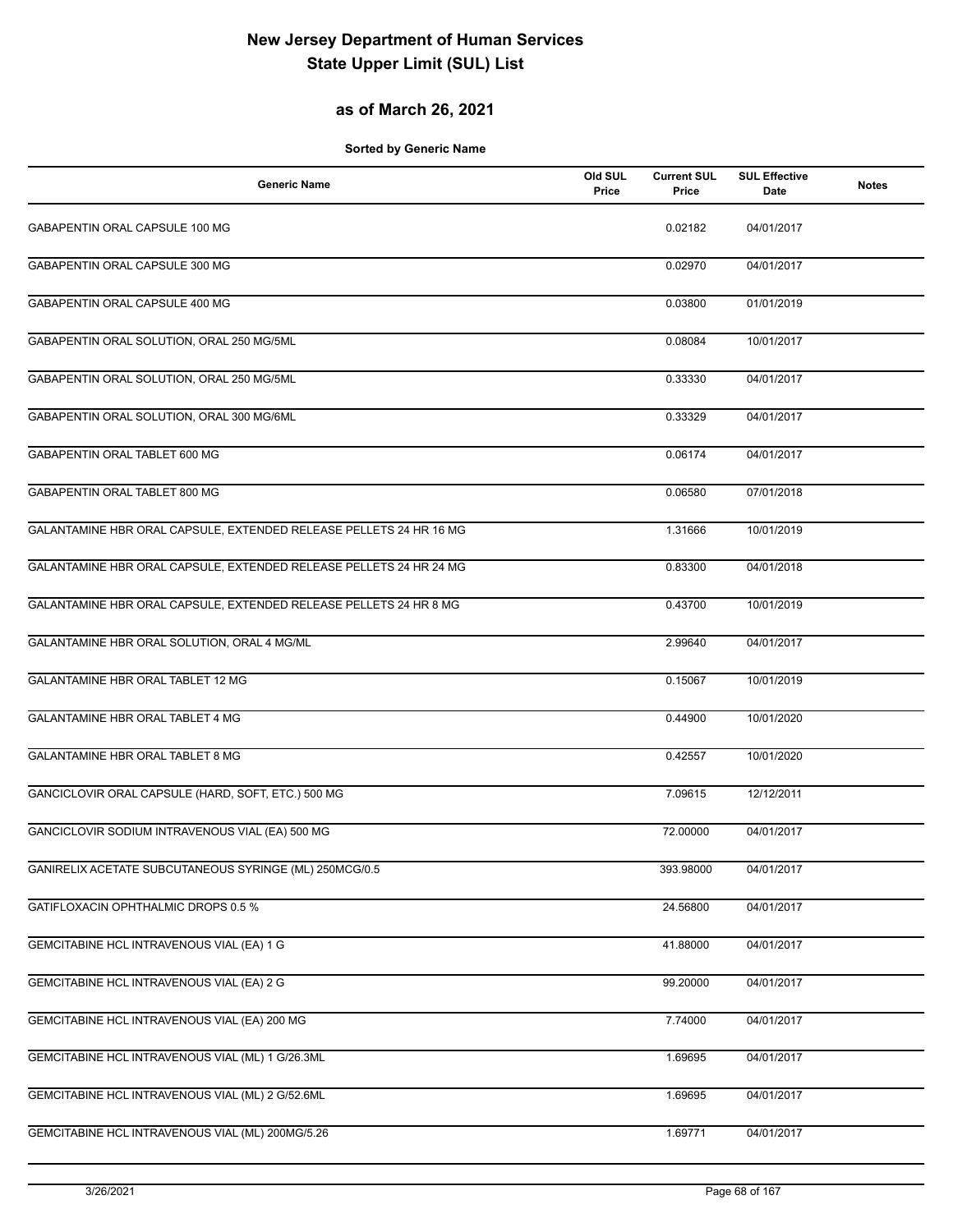### **as of March 26, 2021**

| <b>Generic Name</b>                                                                                               | Old SUL<br>Price | <b>Current SUL</b><br>Price | <b>SUL Effective</b><br>Date | <b>Notes</b> |
|-------------------------------------------------------------------------------------------------------------------|------------------|-----------------------------|------------------------------|--------------|
| GEMFIBROZIL ORAL TABLET 600 MG                                                                                    |                  | 0.05717                     | 04/01/2017                   |              |
| GENISTEIN/CITRATED ZINC BISGLYCINATE/VITAMIN D3 ORAL CAPSULE 27-20-200                                            |                  | 0.70866                     | 04/01/2017                   |              |
| GENTAMICIN SULFATE IN SODIUM CHLORIDE, ISO-OSMOTIC INTRAVENOUS INTRAVENOUS<br>SOLUTION, PIGGYBACK (ML) 100MG/0.1L |                  | 0.03490                     | 04/01/2017                   |              |
| GENTAMICIN SULFATE IN SODIUM CHLORIDE, ISO-OSMOTIC INTRAVENOUS INTRAVENOUS<br>SOLUTION, PIGGYBACK (ML) 100MG/50ML |                  | 0.06780                     | 04/01/2017                   |              |
| GENTAMICIN SULFATE IN SODIUM CHLORIDE, ISO-OSMOTIC INTRAVENOUS INTRAVENOUS<br>SOLUTION, PIGGYBACK (ML) 120MG/0.1L |                  | 0.03400                     | 04/01/2017                   |              |
| GENTAMICIN SULFATE IN SODIUM CHLORIDE, ISO-OSMOTIC INTRAVENOUS INTRAVENOUS<br>SOLUTION, PIGGYBACK (ML) 60 MG/50ML |                  | 0.06260                     | 04/01/2017                   |              |
| GENTAMICIN SULFATE IN SODIUM CHLORIDE, ISO-OSMOTIC INTRAVENOUS INTRAVENOUS<br>SOLUTION, PIGGYBACK (ML) 80 MG/50ML |                  | 0.10800                     | 10/01/2017                   |              |
| GENTAMICIN SULFATE IN SODIUM CHLORIDE, ISO-OSMOTIC INTRAVENOUS INTRAVENOUS<br>SOLUTION, PIGGYBACK (ML) 80MG/100ML |                  | 0.03260                     | 04/01/2017                   |              |
| GENTAMICIN SULFATE INJECTION VIAL (ML) 20 MG/2 ML                                                                 |                  | 2.00000                     | 04/01/2017                   |              |
| GENTAMICIN SULFATE INJECTION VIAL (ML) 40 MG/ML                                                                   |                  | 0.50340                     | 04/01/2018                   |              |
| <b>GENTAMICIN SULFATE OPHTHALMIC DROPS 0.3 %</b>                                                                  | 0.68286          | 0.60900                     | 04/01/2021                   |              |
| GENTAMICIN SULFATE OPHTHALMIC OINTMENT (GRAM) 0.3 %                                                               |                  | 3.04555                     | 04/01/2017                   |              |
| GENTAMICIN SULFATE TOPICAL CREAM (GRAM) 0.1 %                                                                     |                  | 0.55778                     | 10/01/2017                   |              |
| <b>GENTAMICIN SULFATE TOPICAL OINTMENT (GRAM) 0.1 %</b>                                                           |                  | 1.51587                     | 10/01/2017                   |              |
| GENTAMICIN SULFATE/PF INJECTION VIAL (ML) 20 MG/2 ML                                                              |                  | 0.80000                     | 04/01/2017                   |              |
| GLATIRAMER ACETATE SUBCUTANEOUS SYRINGE (ML) 20 MG/ML                                                             |                  | 61.09900                    | 10/01/2020                   |              |
| GLATIRAMER ACETATE SUBCUTANEOUS SYRINGE (ML) 40 MG/ML                                                             |                  | 121.91297                   | 10/01/2020                   |              |
| <b>GLIMEPIRIDE ORAL TABLET 1 MG</b>                                                                               |                  | 0.00960                     | 01/01/2019                   |              |
| <b>GLIMEPIRIDE ORAL TABLET 2 MG</b>                                                                               |                  | 0.01160                     | 01/01/2019                   |              |
| <b>GLIMEPIRIDE ORAL TABLET 4 MG</b>                                                                               |                  | 0.01210                     | 01/01/2019                   |              |
| GLIPIZIDE ORAL TABLET 10 MG                                                                                       |                  | 0.02156                     | 04/01/2017                   |              |
| <b>GLIPIZIDE ORAL TABLET 5 MG</b>                                                                                 |                  | 0.01465                     | 04/01/2017                   |              |
| GLIPIZIDE ORAL TABLET, EXTENDED RELEASE 24 HR 10 MG                                                               |                  | 0.11496                     | 10/01/2020                   |              |
| GLIPIZIDE ORAL TABLET, EXTENDED RELEASE 24 HR 2.5 MG                                                              |                  | 0.08200                     | 01/01/2019                   |              |
| GLIPIZIDE ORAL TABLET, EXTENDED RELEASE 24 HR 5 MG                                                                |                  | 0.08696                     | 01/01/2019                   |              |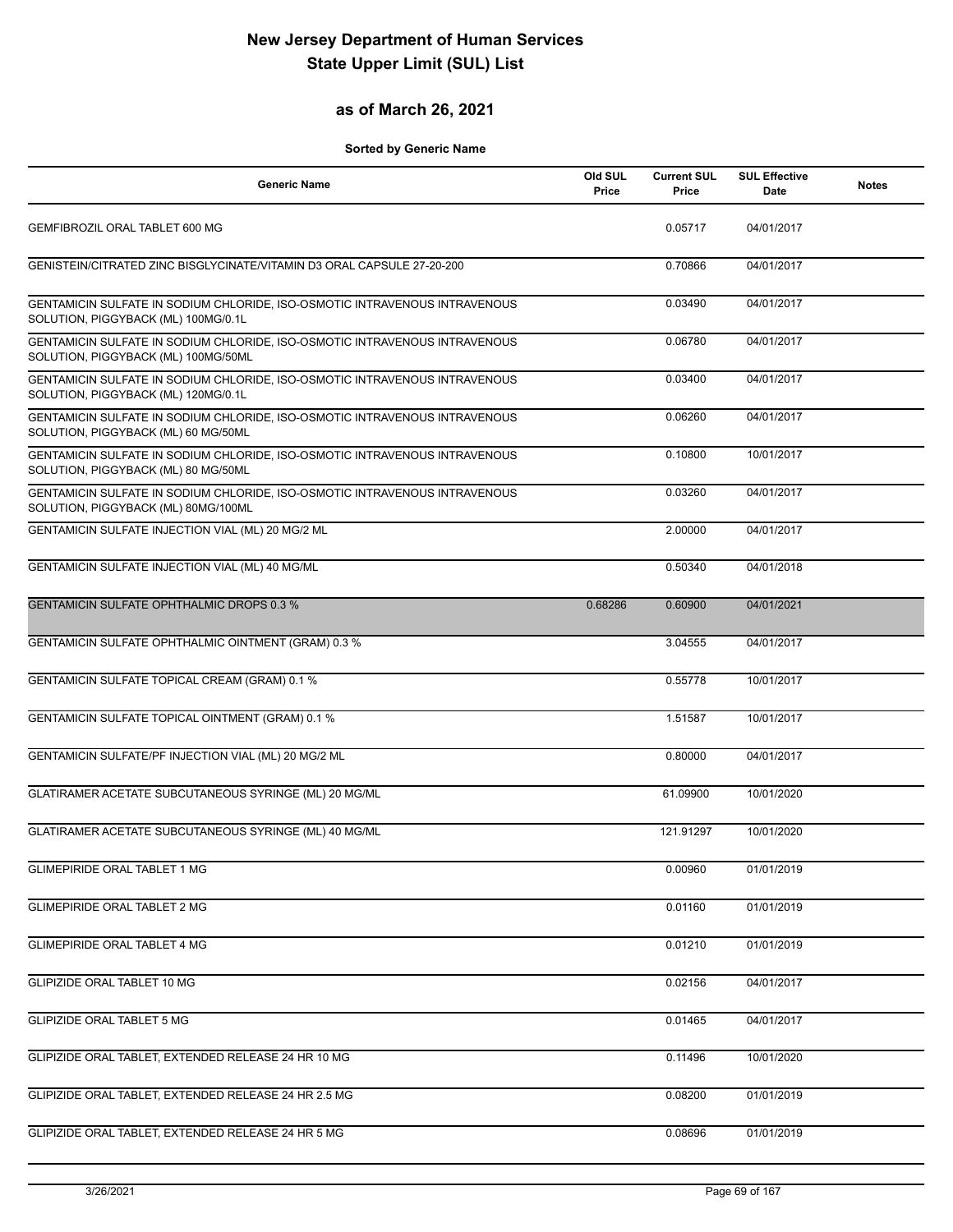#### **as of March 26, 2021**

| <b>Generic Name</b>                                             | Old SUL<br>Price | <b>Current SUL</b><br>Price | <b>SUL Effective</b><br>Date | <b>Notes</b> |
|-----------------------------------------------------------------|------------------|-----------------------------|------------------------------|--------------|
| GLIPIZIDE/METFORMIN HCL ORAL TABLET 2.5-250 MG                  |                  | 0.53575                     | 04/01/2017                   |              |
| GLIPIZIDE/METFORMIN HCL ORAL TABLET 2.5-500 MG                  |                  | 0.23690                     | 07/01/2019                   |              |
| GLIPIZIDE/METFORMIN HCL ORAL TABLET 5 MG-500MG                  |                  | 0.15480                     | 07/01/2018                   |              |
| GLUCAGON HCL INJECTION VIAL (EA) 1 MG                           |                  | 162.00000                   | 04/01/2017                   |              |
| <b>GLYBURIDE ORAL TABLET 1.25 MG</b>                            |                  | 0.04914                     | 10/01/2017                   |              |
| <b>GLYBURIDE ORAL TABLET 2.5 MG</b>                             |                  | 0.01450                     | 01/01/2019                   |              |
| <b>GLYBURIDE ORAL TABLET 5 MG</b>                               |                  | 0.01900                     | 01/01/2019                   |              |
| GLYBURIDE, MICRONIZED ORAL TABLET 1.5 MG                        |                  | 0.02080                     | 04/01/2017                   |              |
| GLYBURIDE, MICRONIZED ORAL TABLET 3 MG                          |                  | 0.03382                     | 04/01/2017                   |              |
| GLYBURIDE, MICRONIZED ORAL TABLET 6 MG                          |                  | 0.05829                     | 10/01/2017                   |              |
| GLYBURIDE/METFORMIN HCL ORAL TABLET 1.25-250MG                  |                  | 0.02402                     | 10/01/2017                   |              |
| GLYBURIDE/METFORMIN HCL ORAL TABLET 2.5-500 MG                  |                  | 0.01333                     | 10/01/2017                   |              |
| GLYBURIDE/METFORMIN HCL ORAL TABLET 5 MG-500MG                  |                  | 0.03590                     | 04/01/2017                   |              |
| GLYCERIN RECTAL SUPPOSITORY, RECTAL ADULT                       |                  | 0.05746                     | 12/12/2011                   |              |
| GLYCERIN RECTAL SUPPOSITORY, RECTAL PEDIATRIC                   |                  | 0.08492                     | 12/12/2011                   |              |
| <b>GLYCERIN TOPICAL LIQUID (ML)</b>                             |                  | 0.02042                     | 12/12/2011                   |              |
| GLYCERIN/BENZYL ALCOHOL/PETROLATUM, WHITE TOPICAL LOTION (ML)   |                  | 0.02238                     | 12/12/2011                   |              |
| GLYCERIN/WITCH HAZEL LEAF TOPICAL PADS, MEDICATED (EA)          |                  | 0.02600                     | 04/01/2017                   |              |
| GLYCINE UROLOGIC SOLUTION IRRIGATION SOLUTION, IRRIGATION 1.5 % |                  | 0.00231                     | 04/01/2017                   |              |
| GLYCOPYRROLATE INJECTION VIAL (ML) 0.2 MG/ML                    |                  | 6.39098                     | 04/01/2017                   |              |
| GLYCOPYRROLATE ORAL TABLET 1 MG                                 |                  | 0.06670                     | 01/01/2018                   |              |
| GLYCOPYRROLATE ORAL TABLET 2 MG                                 |                  | 0.17170                     | 04/01/2018                   |              |
| GRANISETRON HCL INTRAVENOUS VIAL (ML) 1 MG/ML                   |                  | 6.25000                     | 04/01/2017                   |              |
| GRANISETRON HCL INTRAVENOUS VIAL (ML) 1 MG/ML(1)                |                  | 18.87000                    | 04/01/2017                   |              |
| GRANISETRON HCL ORAL TABLET 1 MG                                |                  | 3.78019                     | 10/01/2017                   |              |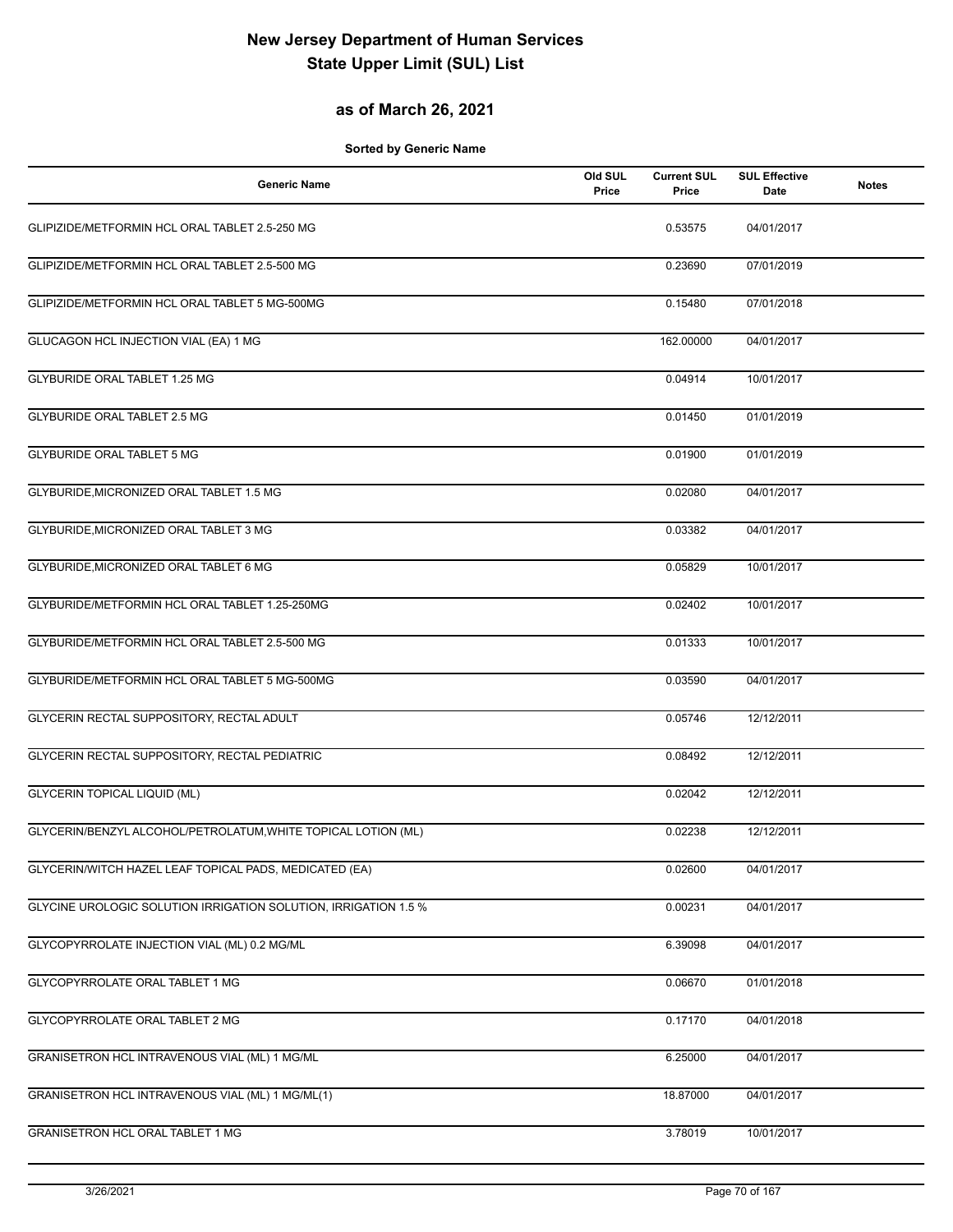#### **as of March 26, 2021**

| <b>Generic Name</b>                                                               | Old SUL<br>Price | <b>Current SUL</b><br>Price | <b>SUL Effective</b><br>Date | <b>Notes</b> |
|-----------------------------------------------------------------------------------|------------------|-----------------------------|------------------------------|--------------|
| GRANISETRON HCL/PF INTRAVENOUS VIAL (ML) 1 MG/ML(1)                               |                  | 10.00000                    | 04/01/2017                   |              |
| GRANISETRON HCL/PF INTRAVENOUS VIAL (ML) 100 MCG/ML                               |                  | 3.31650                     | 10/01/2017                   |              |
| GRISEOFULVIN ULTRAMICROSIZE ORAL TABLET 125 MG                                    |                  | 3.98900                     | 04/01/2017                   |              |
| GRISEOFULVIN ULTRAMICROSIZE ORAL TABLET 250 MG                                    |                  | 2.81345                     | 07/01/2017                   |              |
| GRISEOFULVIN, MICROSIZE ORAL SUSPENSION, ORAL (FINAL DOSE FORM) 125 MG/5ML        |                  | 0.21058                     | 12/23/2019                   |              |
| GRISEOFULVIN, MICROSIZE ORAL TABLET 500 MG                                        |                  | 5.70082                     | 07/01/2017                   |              |
| GUAIFENESIN ORAL LIQUID (ML) 100 MG/5ML                                           |                  | 0.00603                     | 10/01/2017                   |              |
| GUAIFENESIN ORAL TABLET 200 MG                                                    |                  | 0.04455                     | 04/01/2017                   |              |
| GUAIFENESIN ORAL TABLET 400 MG                                                    |                  | 0.06770                     | 04/01/2017                   |              |
| GUAIFENESIN ORAL TABLET, EXTENDED RELEASE 12 HR 1200 MG                           |                  | 0.49159                     | 04/01/2017                   |              |
| GUAIFENESIN ORAL TABLET, EXTENDED RELEASE 12 HR 600 MG                            |                  | 0.26108                     | 04/01/2017                   |              |
| GUAIFENESIN/DEXTROMETHORPHAN HBR ORAL LIQUID (ML) 100-10MG/5                      |                  | 0.01792                     | 04/01/2017                   |              |
| GUAIFENESIN/DEXTROMETHORPHAN HBR ORAL LIQUID (ML) 100-5 MG/5                      |                  | 0.01809                     | 04/01/2017                   |              |
| GUAIFENESIN/DEXTROMETHORPHAN HBR ORAL LIQUID (ML) 200-10MG/5                      |                  | 0.01681                     | 04/01/2017                   |              |
| GUAIFENESIN/DEXTROMETHORPHAN HBR ORAL SYRUP 100-10MG/5                            |                  | 0.00857                     | 04/01/2017                   |              |
| GUAIFENESIN/DEXTROMETHORPHAN HBR ORAL SYRUP 100-5 MG/5                            |                  | 0.04194                     | 04/01/2017                   |              |
| GUAIFENESIN/DEXTROMETHORPHAN HBR ORAL TABLET 400MG-20MG                           |                  | 0.07899                     | 04/01/2017                   |              |
| GUAIFENESIN/DEXTROMETHORPHAN HBR ORAL TABLET, EXTENDED RELEASE 12 HR<br>1200-60MG |                  | 0.65000                     | 04/01/2017                   |              |
| GUAIFENESIN/DEXTROMETHORPHAN HBR/PHENYLEPHRINE ORAL LIQUID (ML) 100-10-5MG        |                  | 0.01600                     | 04/01/2017                   |              |
| GUAIFENESIN/DEXTROMETHORPHAN HBR/PHENYLEPHRINE ORAL LIQUID (ML) 200-10-5/5        |                  | 0.01687                     | 04/01/2017                   |              |
| GUAIFENESIN/DEXTROMETHORPHAN HBR/PHENYLEPHRINE ORAL TABLET 380-15-10              |                  | 0.62244                     | 04/01/2017                   |              |
| GUAIFENESIN/PHENYLEPHRINE HCL ORAL LIQUID (ML) 100-5 MG/5                         |                  | 0.03382                     | 04/01/2017                   |              |
| GUAIFENESIN/PHENYLEPHRINE HCL ORAL TABLET 380MG-10MG                              |                  | 0.48983                     | 04/01/2017                   |              |
| GUAIFENESIN/PHENYLEPHRINE HCL ORAL TABLET 400MG-10MG                              |                  | 0.08850                     | 04/01/2017                   |              |
| GUAIFENESIN/PHENYLEPHRINE HCL/ACETAMINOPHEN ORAL TABLET 200-5-325                 |                  | 0.06083                     | 04/01/2017                   |              |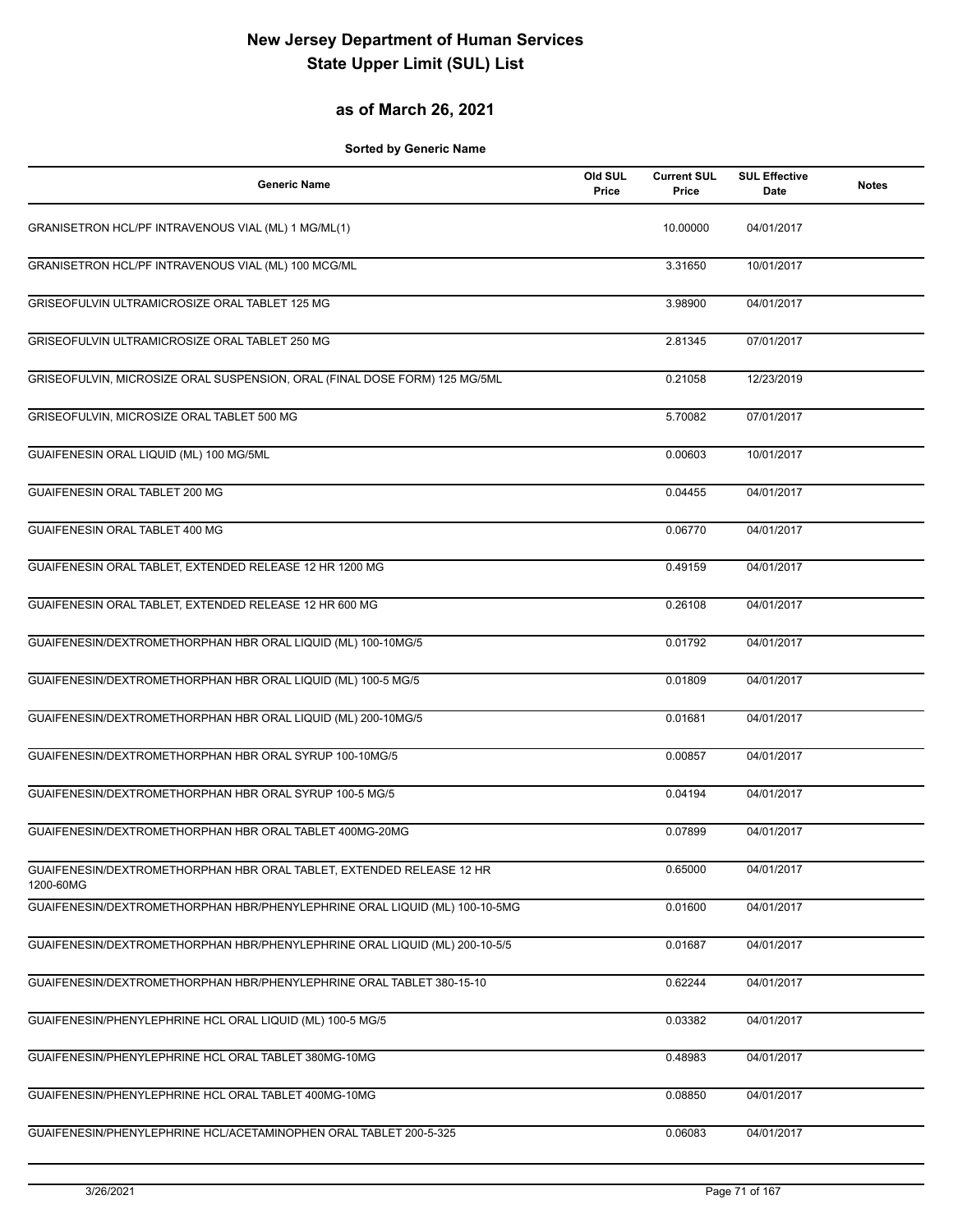#### **as of March 26, 2021**

| <b>Generic Name</b>                                                               | Old SUL<br>Price | <b>Current SUL</b><br>Price | <b>SUL Effective</b><br><b>Date</b> | <b>Notes</b> |
|-----------------------------------------------------------------------------------|------------------|-----------------------------|-------------------------------------|--------------|
| GUAIFENESIN/PSEUDOEPHEDRINE HCL ORAL TABLET 400MG-60MG                            |                  | 0.38464                     | 04/01/2017                          |              |
| GUAIFENESIN/PSEUDOEPHEDRINE HCL ORAL TABLET, EXTENDED RELEASE 12 HR<br>600MG-60MG |                  | 0.40699                     | 04/01/2017                          |              |
| <b>GUANABENZ ACETATE ORAL TABLET 4 MG</b>                                         |                  | 0.39312                     | 12/12/2011                          |              |
| GUANABENZ ACETATE ORAL TABLET 8 MG                                                |                  | 0.37996                     | 12/12/2011                          |              |
| <b>GUANFACINE HCL ORAL TABLET 1 MG</b>                                            |                  | 0.06090                     | 07/01/2017                          |              |
| <b>GUANFACINE HCL ORAL TABLET 2 MG</b>                                            |                  | 0.07750                     | 01/01/2019                          |              |
| GUANFACINE HCL ORAL TABLET, EXTENDED RELEASE 24 HR 1 MG                           |                  | 0.29950                     | 07/01/2019                          |              |
| GUANFACINE HCL ORAL TABLET, EXTENDED RELEASE 24 HR 2 MG                           |                  | 0.24000                     | 01/01/2020                          |              |
| GUANFACINE HCL ORAL TABLET, EXTENDED RELEASE 24 HR 3 MG                           |                  | 0.34257                     | 07/01/2019                          |              |
| GUANFACINE HCL ORAL TABLET, EXTENDED RELEASE 24 HR 4 MG                           |                  | 0.41430                     | 01/01/2019                          |              |
| GUANIDINE HCL ORAL TABLET 125 MG                                                  |                  | 0.21100                     | 04/01/2017                          |              |
| HALOBETASOL PROPIONATE TOPICAL CREAM (GRAM) 0.05 %                                |                  | 0.31718                     | 10/01/2017                          |              |
| HALOBETASOL PROPIONATE TOPICAL OINTMENT (GRAM) 0.05 %                             |                  | 0.35818                     | 10/01/2017                          |              |
| HALOPERIDOL DECANOATE INTRAMUSCULAR AMPUL (ML) 100 MG/ML                          |                  | 33.55200                    | 04/01/2020                          |              |
| HALOPERIDOL DECANOATE INTRAMUSCULAR AMPUL (ML) 50 MG/ML                           |                  | 18.22770                    | 10/01/2020                          |              |
| HALOPERIDOL DECANOATE INTRAMUSCULAR VIAL (ML) 100 MG/ML                           |                  | 26.48000                    | 01/01/2021                          |              |
| HALOPERIDOL DECANOATE INTRAMUSCULAR VIAL (ML) 50 MG/ML                            |                  | 16.82700                    | 04/01/2018                          |              |
| HALOPERIDOL LACTATE INJECTION AMPUL (ML) 5 MG/ML                                  |                  | 1.10550                     | 10/01/2017                          |              |
| HALOPERIDOL LACTATE INJECTION VIAL (ML) 5 MG/ML                                   |                  | 0.63747                     | 10/01/2018                          |              |
| HALOPERIDOL LACTATE ORAL CONCENTRATE, ORAL 2 MG/ML                                |                  | 0.03924                     | 10/01/2018                          |              |
| HALOPERIDOL ORAL TABLET 0.5 MG                                                    |                  | 0.04573                     | 10/01/2017                          |              |
| HALOPERIDOL ORAL TABLET 1 MG                                                      |                  | 0.11610                     | 04/01/2017                          |              |
| HALOPERIDOL ORAL TABLET 10 MG                                                     | 0.49430          | 0.34292                     | 04/01/2021                          |              |
| HALOPERIDOL ORAL TABLET 2 MG                                                      |                  | 0.10990                     | 10/01/2017                          |              |
| HALOPERIDOL ORAL TABLET 20 MG                                                     |                  | 0.72000                     | 07/01/2018                          |              |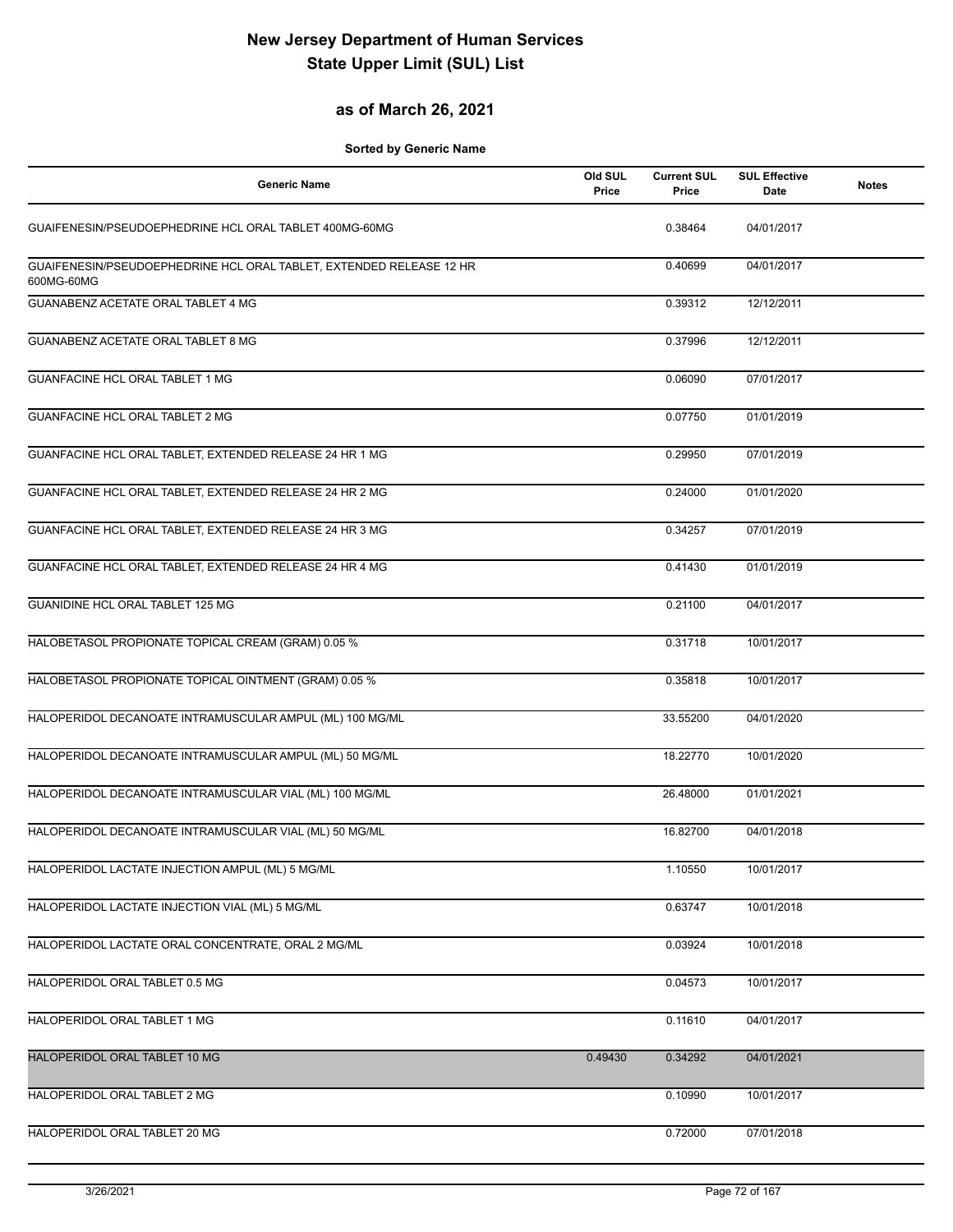### **as of March 26, 2021**

| <b>Generic Name</b>                                                                               | Old SUL<br>Price | <b>Current SUL</b><br>Price | <b>SUL Effective</b><br><b>Date</b> | <b>Notes</b> |
|---------------------------------------------------------------------------------------------------|------------------|-----------------------------|-------------------------------------|--------------|
| HALOPERIDOL ORAL TABLET 5 MG                                                                      |                  | 0.41927                     | 01/01/2021                          |              |
| HEPARIN SODIUM, PORCINE IN 0.45 % SODIUM CHLORIDE INTRAVENOUS INTRAVENOUS<br>SOLUTION 12500/250   |                  | 0.02896                     | 04/01/2017                          |              |
| HEPARIN SODIUM, PORCINE IN 0.45 % SODIUM CHLORIDE INTRAVENOUS INTRAVENOUS<br>SOLUTION 25000/250   |                  | 0.03348                     | 04/01/2017                          |              |
| HEPARIN SODIUM PORCINE IN 0.45 % SODIUM CHLORIDE INTRAVENOUS INTRAVENOUS<br>SOLUTION 25000/500    |                  | 0.01269                     | 04/01/2017                          |              |
| HEPARIN SODIUM PORCINE IN 0.9 % SODIUM CHLORIDE/PF INTRAVENOUS INTRAVENOUS<br>SOLUTION 1000/500ML |                  | 0.00630                     | 04/01/2017                          |              |
| HEPARIN SODIUM, PORCINE IN 0.9 % SODIUM CHLORIDE/PF INTRAVENOUS INTRAVENOUS<br>SOLUTION 2K/1000ML |                  | 0.00577                     | 04/01/2017                          |              |
| HEPARIN SODIUM, PORCINE INJECTION CARTRIDGE (ML) 5000/ML(1)                                       |                  | 0.90249                     | 10/01/2017                          |              |
| HEPARIN SODIUM, PORCINE INJECTION SYRINGE (ML) 5000/ML                                            |                  | 2.48000                     | 04/01/2017                          |              |
| HEPARIN SODIUM, PORCINE INJECTION VIAL (ML) 1000/ML                                               |                  | 0.12780                     | 10/01/2017                          |              |
| HEPARIN SODIUM, PORCINE INJECTION VIAL (ML) 10000/ML                                              |                  | 2.72717                     | 10/01/2017                          |              |
| HEPARIN SODIUM, PORCINE INJECTION VIAL (ML) 20000/ML                                              |                  | 10.00000                    | 04/01/2017                          |              |
| HEPARIN SODIUM, PORCINE INJECTION VIAL (ML) 5000/ML                                               |                  | 0.70240                     | 10/01/2019                          |              |
| HEPARIN SODIUM, PORCINE INTRAVENOUS DISPOSABLE SYRINGE (ML) 10 UNIT/ML                            |                  | 0.74538                     | 12/12/2011                          |              |
| HEPARIN SODIUM, PORCINE INTRAVENOUS DISPOSABLE SYRINGE (ML) 100/ML                                |                  | 0.05700                     | 12/12/2011                          |              |
| HEPARIN SODIUM, PORCINE INTRAVENOUS VIAL (SDV, MDV OR ADDITIVE) (ML) 10 UNIT/ML                   |                  | 0.03450                     | 12/12/2011                          |              |
| HEPARIN SODIUM, PORCINE INTRAVENOUS VIAL (SDV, MDV OR ADDITIVE) (ML) 100/ML                       |                  | 0.05700                     | 12/12/2011                          |              |
| HEPARIN SODIUM, PORCINE/DEXTROSE 5 % IN WATER INTRAVENOUS INTRAVENOUS<br>SOLUTION 12500/250       |                  | 0.02776                     | 04/01/2017                          |              |
| HEPARIN SODIUM, PORCINE/DEXTROSE 5 % IN WATER INTRAVENOUS INTRAVENOUS<br>SOLUTION 20K/500ML       |                  | 0.01094                     | 04/01/2017                          |              |
| HEPARIN SODIUM, PORCINE/DEXTROSE 5 % IN WATER INTRAVENOUS INTRAVENOUS<br>SOLUTION 25000/250       |                  | 0.03300                     | 04/01/2017                          |              |
| HEPARIN SODIUM, PORCINE/DEXTROSE 5 % IN WATER INTRAVENOUS INTRAVENOUS<br>SOLUTION 25000/500       |                  | 0.01148                     | 04/01/2017                          |              |
| HEPARIN SODIUM, PORCINE/PF INJECTION SYRINGE (ML) 5000/0.5ML                                      |                  | 3.40775                     | 10/01/2017                          |              |
| HEPARIN SODIUM, PORCINE/PF INJECTION VIAL (ML) 1000/ML                                            |                  | 5.20000                     | 04/01/2017                          |              |
| HEPARIN SODIUM, PORCINE/PF INJECTION VIAL (ML) 5000/0.5ML                                         |                  | 3.40772                     | 10/01/2017                          |              |
| HEPARIN SODIUM, PORCINE/PF INTRAVENOUS VIAL (SDV, MDV OR ADDITIVE) (ML) 100/ML                    |                  | 0.05700                     | 12/12/2011                          |              |
| HETASTARCH IN 0.9 % SODIUM CHLORIDE INTRAVENOUS PLASTIC BAG, INJECTION (ML) 6<br>$% -0.9%$        |                  | 0.02508                     | 04/01/2017                          |              |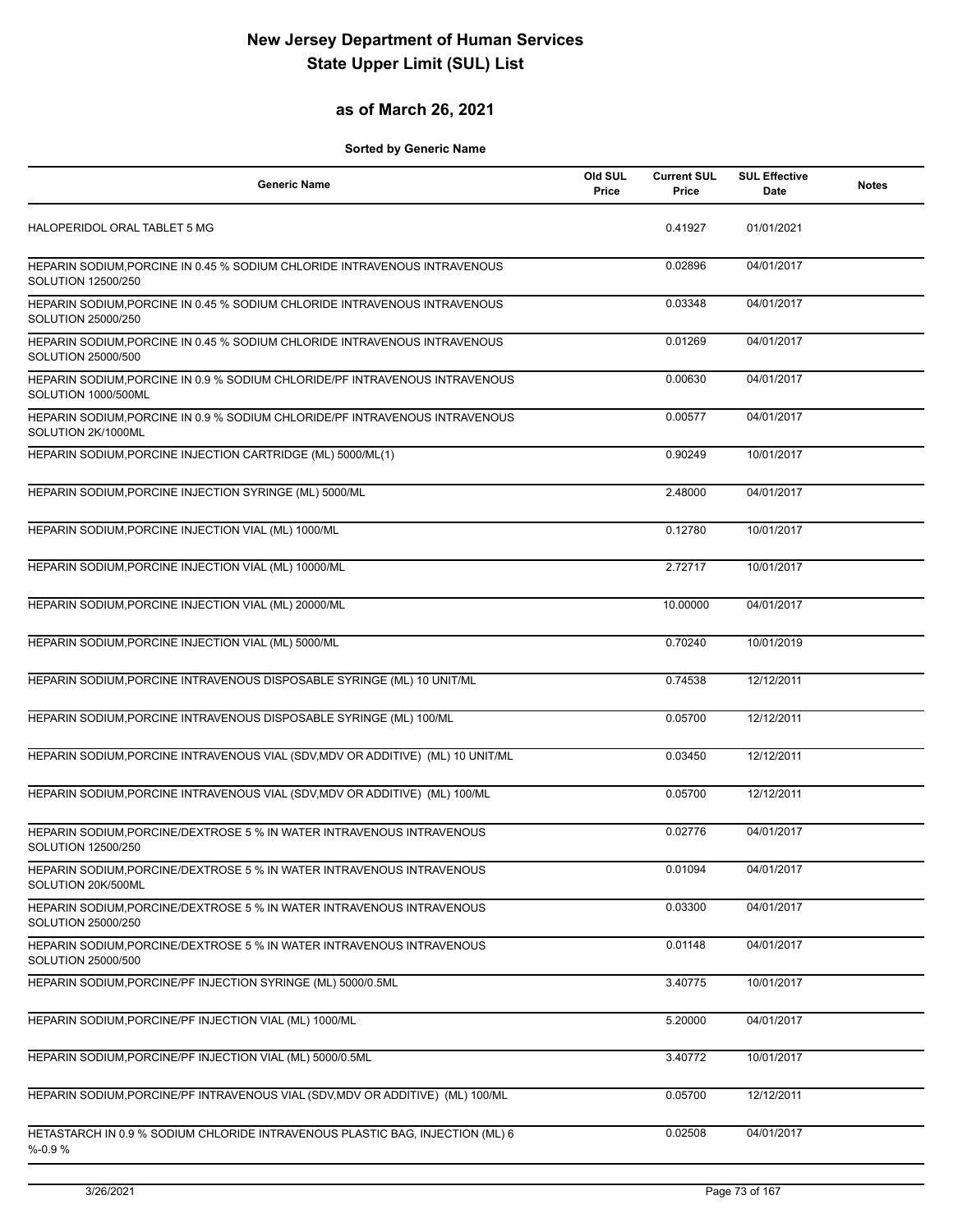### **as of March 26, 2021**

| <b>Generic Name</b>                                                                           | Old SUL<br>Price | <b>Current SUL</b><br>Price | <b>SUL Effective</b><br>Date | <b>Notes</b> |
|-----------------------------------------------------------------------------------------------|------------------|-----------------------------|------------------------------|--------------|
| HYDRALAZINE HCL INJECTION VIAL (ML) 20 MG/ML                                                  |                  | 2.42000                     | 04/01/2017                   |              |
| HYDRALAZINE HCL ORAL TABLET 10 MG                                                             |                  | 0.02512                     | 10/01/2017                   |              |
| HYDRALAZINE HCL ORAL TABLET 100 MG                                                            |                  | 0.05350                     | 10/01/2017                   |              |
| HYDRALAZINE HCL ORAL TABLET 25 MG                                                             |                  | 0.01970                     | 01/01/2019                   |              |
| HYDRALAZINE HCL ORAL TABLET 50 MG                                                             |                  | 0.02660                     | 01/01/2019                   |              |
| HYDROCHLOROTHIAZIDE ORAL CAPSULE 12.5 MG                                                      |                  | 0.00920                     | 10/01/2017                   |              |
| HYDROCHLOROTHIAZIDE ORAL TABLET 12.5 MG                                                       |                  | 0.00790                     | 01/01/2019                   |              |
| HYDROCHLOROTHIAZIDE ORAL TABLET 25 MG                                                         |                  | 0.00717                     | 04/01/2017                   |              |
| HYDROCHLOROTHIAZIDE ORAL TABLET 50 MG                                                         |                  | 0.01477                     | 10/01/2017                   |              |
| HYDROCODONE BIT/ACETAMINOPHEN ORAL SOLUTION, ORAL 5-334MG/10                                  |                  | 0.02850                     | 09/01/2011                   |              |
| HYDROCODONE BIT/ACETAMINOPHEN ORAL SOLUTION, ORAL 7.5-500/15                                  |                  | 0.02122                     | 01/01/2012                   |              |
| HYDROCODONE BIT/ACETAMINOPHEN ORAL TABLET 10-660MG                                            |                  | 0.18825                     | 01/01/2012                   |              |
| HYDROCODONE BIT/ACETAMINOPHEN ORAL TABLET 10-750MG                                            |                  | 0.66084                     | 12/12/2011                   |              |
| HYDROCODONE BIT/ACETAMINOPHEN ORAL TABLET 10MG-500MG                                          |                  | 0.14064                     | 05/19/2011                   |              |
| HYDROCODONE BIT/ACETAMINOPHEN ORAL TABLET 10MG-650MG                                          |                  | 0.06819                     | 12/12/2011                   |              |
| HYDROCODONE BIT/ACETAMINOPHEN ORAL TABLET 2.5-500MG                                           |                  | 0.10707                     | 12/12/2011                   |              |
| HYDROCODONE BIT/ACETAMINOPHEN ORAL TABLET 5 MG-500MG                                          |                  | 0.03375                     | 01/01/2012                   |              |
| HYDROCODONE BIT/ACETAMINOPHEN ORAL TABLET 7.5-500MG                                           |                  | 0.06000                     | 12/12/2011                   |              |
| HYDROCODONE BIT/ACETAMINOPHEN ORAL TABLET 7.5-650 MG                                          |                  | 0.06618                     | 12/12/2011                   |              |
| HYDROCODONE BIT/ACETAMINOPHEN ORAL TABLET 7.5-750MG                                           |                  | 0.04752                     | 05/19/2011                   |              |
| HYDROCODONE BITART/CHLORPHENIRAMINE MALEATE/PSEUDOEPHEDRINE ORAL<br>SOLUTION, ORAL 5-4-60MG/5 |                  | 0.70000                     | 04/01/2017                   |              |
| HYDROCODONE BITARTRATE/ACETAMINOPHEN ORAL SOLUTION, ORAL 10-300/15                            |                  | 0.38025                     | 04/01/2017                   |              |
| HYDROCODONE BITARTRATE/ACETAMINOPHEN ORAL SOLUTION, ORAL 10-325/15                            |                  | 1.35466                     | 04/01/2017                   |              |
| HYDROCODONE BITARTRATE/ACETAMINOPHEN ORAL SOLUTION, ORAL 2.5-108/5                            |                  | 0.67415                     | 04/01/2017                   |              |
| HYDROCODONE BITARTRATE/ACETAMINOPHEN ORAL SOLUTION, ORAL 2.5-167/5                            |                  | 0.01910                     | 10/01/2017                   |              |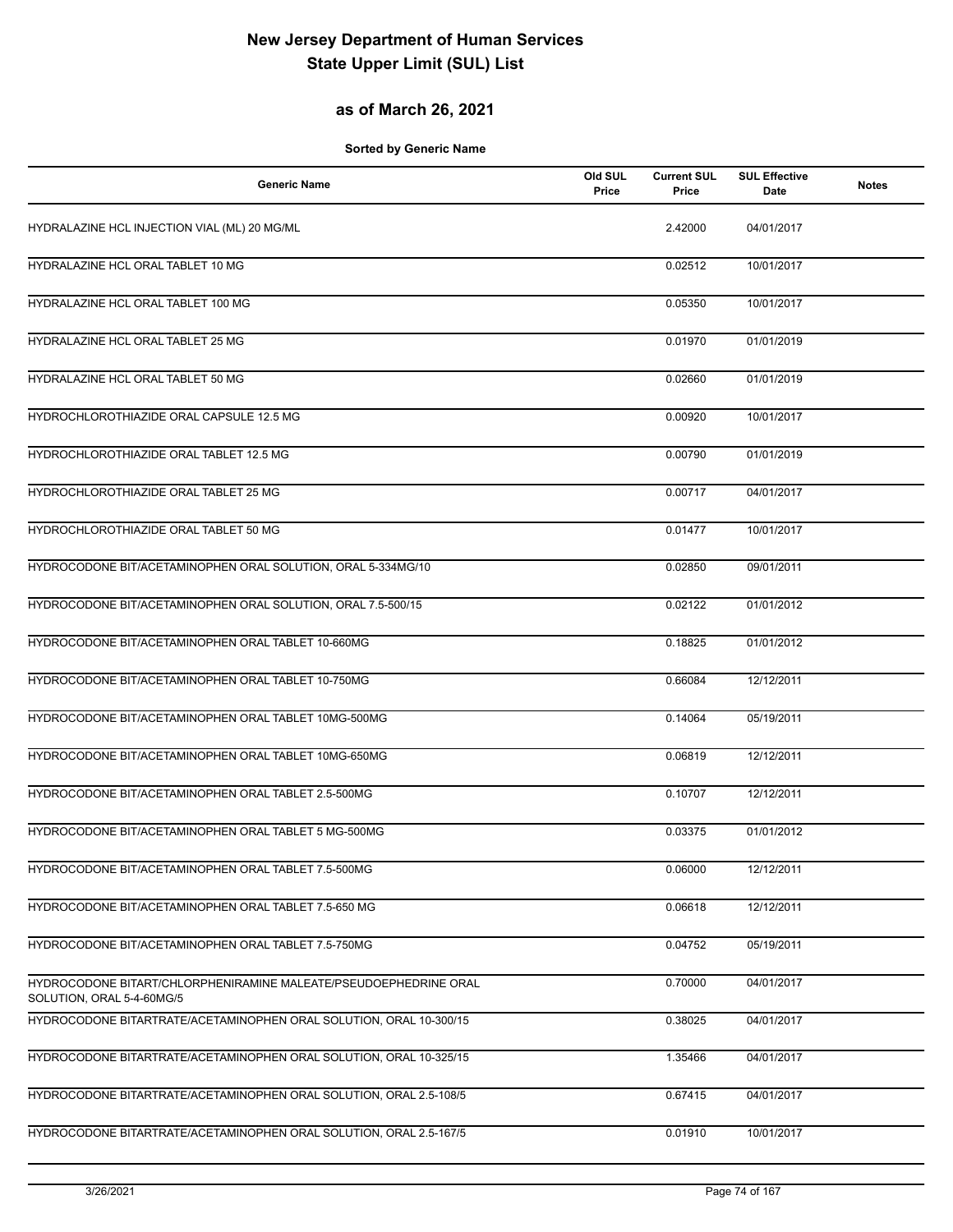### **as of March 26, 2021**

| <b>Generic Name</b>                                                                                      | Old SUL<br>Price | <b>Current SUL</b><br>Price | <b>SUL Effective</b><br>Date | <b>Notes</b> |
|----------------------------------------------------------------------------------------------------------|------------------|-----------------------------|------------------------------|--------------|
| HYDROCODONE BITARTRATE/ACETAMINOPHEN ORAL SOLUTION, ORAL 5-163/7.5                                       |                  | 2.39666                     | 04/01/2017                   |              |
| HYDROCODONE BITARTRATE/ACETAMINOPHEN ORAL SOLUTION, ORAL 5-217MG/10                                      |                  | 0.38195                     | 04/01/2017                   |              |
| HYDROCODONE BITARTRATE/ACETAMINOPHEN ORAL SOLUTION, ORAL 7.5-325/15                                      |                  | 0.18317                     | 04/01/2017                   |              |
| HYDROCODONE BITARTRATE/ACETAMINOPHEN ORAL SOLUTION, ORAL 7.5-325/15                                      |                  | 0.02988                     | 10/01/2017                   |              |
| HYDROCODONE BITARTRATE/ACETAMINOPHEN ORAL TABLET 10MG-300MG                                              |                  | 0.60610                     | 07/01/2018                   |              |
| HYDROCODONE BITARTRATE/ACETAMINOPHEN ORAL TABLET 10MG-325MG                                              |                  | 0.06942                     | 10/01/2017                   |              |
| HYDROCODONE BITARTRATE/ACETAMINOPHEN ORAL TABLET 2.5-325 MG                                              |                  | 0.54928                     | 04/01/2017                   |              |
| HYDROCODONE BITARTRATE/ACETAMINOPHEN ORAL TABLET 5 MG-300MG                                              |                  | 0.41600                     | 07/01/2018                   |              |
| HYDROCODONE BITARTRATE/ACETAMINOPHEN ORAL TABLET 5 MG-325MG                                              |                  | 0.04523                     | 10/01/2017                   |              |
| HYDROCODONE BITARTRATE/ACETAMINOPHEN ORAL TABLET 7.5-300 MG                                              |                  | 0.47530                     | 07/01/2018                   |              |
| HYDROCODONE BITARTRATE/ACETAMINOPHEN ORAL TABLET 7.5-325 MG                                              |                  | 0.08590                     | 04/01/2017                   |              |
| HYDROCODONE BITARTRATE/HOMATROPINE METHYLBROMIDE ORAL SYRUP 5-1.5 MG/5                                   |                  | 0.09825                     | 04/01/2017                   |              |
| HYDROCODONE BITARTRATE/HOMATROPINE METHYLBROMIDE ORAL SYRUP 5-1.5 MG/5                                   |                  | 0.60000                     | 04/01/2017                   |              |
| HYDROCODONE BITARTRATE/HOMATROPINE METHYLBROMIDE ORAL TABLET 5 MG-1.5MG                                  |                  | 0.73638                     | 04/01/2017                   |              |
| HYDROCODONE POLISTIREX/CHLORPHENIRAMINE POLISTIREX ORAL SUSPENSION,<br>EXTENDED RELEASE 12 HR 10-8MG/5ML |                  | 0.37829                     | 10/01/2019                   |              |
| HYDROCODONE/IBUPROFEN ORAL TABLET 10MG-200MG                                                             |                  | 3.29566                     | 04/01/2017                   |              |
| HYDROCODONE/IBUPROFEN ORAL TABLET 5MG-200MG                                                              |                  | 2.01052                     | 04/01/2017                   |              |
| HYDROCODONE/IBUPROFEN ORAL TABLET 7.5-200 MG                                                             |                  | 0.10754                     | 10/01/2017                   |              |
| HYDROCORTISONE ACETATE RECTAL SUPPOSITORY, RECTAL 25 MG                                                  |                  | 0.50167                     | 10/01/2017                   |              |
| HYDROCORTISONE ACETATE RECTAL SUPPOSITORY, RECTAL 30 MG                                                  |                  | 1.75875                     | 10/01/2017                   |              |
| HYDROCORTISONE ACETATE TOPICAL CREAM (GRAM) 0.5 %                                                        |                  | 0.05254                     | 04/01/2017                   |              |
| HYDROCORTISONE ACETATE TOPICAL CREAM (GRAM) 1 %                                                          |                  | 0.05687                     | 04/01/2017                   |              |
| HYDROCORTISONE ACETATE TOPICAL CREAM WITH PERINEAL APPLICATOR 2.5 %                                      |                  | 7.42464                     | 04/01/2017                   |              |
| HYDROCORTISONE ACETATE TOPICAL OINTMENT (GRAM) 1 %                                                       |                  | 0.08465                     | 12/12/2011                   |              |
| HYDROCORTISONE ACETATE/ALOE VERA TOPICAL LOTION (GRAM) 2 %                                               |                  | 1.27825                     | 12/12/2011                   |              |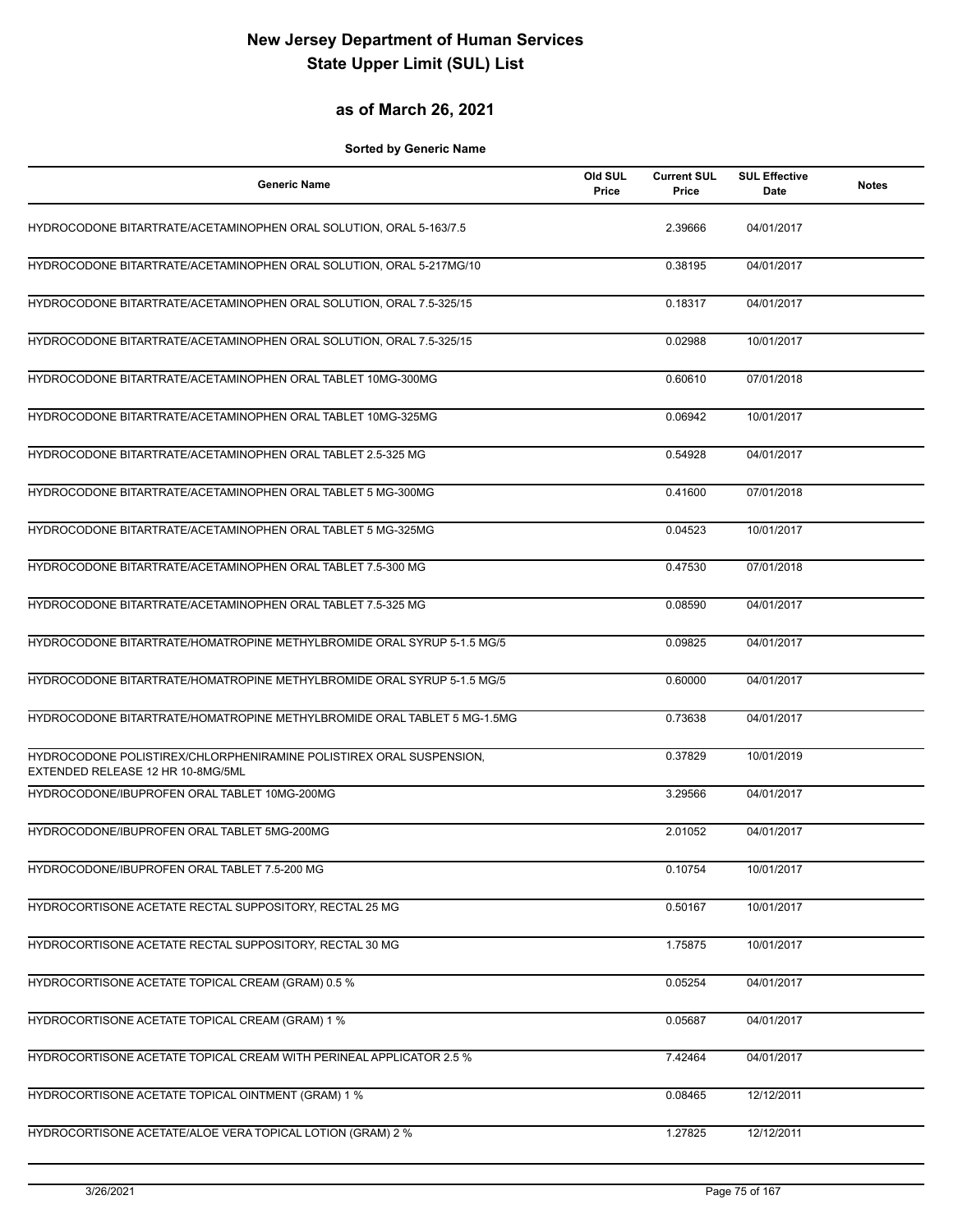### **as of March 26, 2021**

| <b>Generic Name</b>                                                                            | Old SUL<br>Price | <b>Current SUL</b><br>Price | <b>SUL Effective</b><br>Date | <b>Notes</b> |
|------------------------------------------------------------------------------------------------|------------------|-----------------------------|------------------------------|--------------|
| HYDROCORTISONE ACETATE/LIDOCAINE HCL/ALOE VERA RECTAL GEL WITH APPLICATOR<br>(GRAM) 0.55%-2.8% |                  | 1.20250                     | 04/01/2017                   |              |
| HYDROCORTISONE ACETATE/LIDOCAINE HCL/ALOE VERA RECTAL KIT 2 %-2 %                              |                  | 221.20000                   | 04/01/2017                   |              |
| HYDROCORTISONE ACETATE/LIDOCAINE HCL/ALOE VERA RECTAL KIT 2.5-3%(7G)                           |                  | 160.25000                   | 04/01/2017                   |              |
| HYDROCORTISONE ACETATE/PRAMOXINE HCL RECTAL CREAM WITH APPLICATOR 1 %-1 %                      |                  | 1.51187                     | 04/01/2017                   |              |
| HYDROCORTISONE ACETATE/PRAMOXINE HCL RECTAL CREAM WITH APPLICATOR 2.5 %-1<br>%                 |                  | 1.02800                     | 01/01/2014                   |              |
| HYDROCORTISONE ACETATE/PRAMOXINE HCL TOPICAL CREAM (GRAM) 2.5 %-1 %                            |                  | 1.31539                     | 12/12/2011                   |              |
| HYDROCORTISONE BUTYRATE TOPICAL CREAM (GRAM) 0.1 %                                             |                  | 0.78211                     | 10/01/2017                   |              |
| HYDROCORTISONE BUTYRATE TOPICAL OINTMENT (GRAM) 0.1 %                                          |                  | 0.36689                     | 10/01/2017                   |              |
| HYDROCORTISONE BUTYRATE TOPICAL SOLUTION, NON-ORAL 0.1 %                                       |                  | 0.14688                     | 10/01/2017                   |              |
| HYDROCORTISONE BUTYRATE/EMOLLIENT BASE TOPICAL CREAM (GRAM) 0.1 %                              |                  | 1.53311                     | 07/01/2019                   |              |
| HYDROCORTISONE ORAL TABLET 10 MG                                                               |                  | 0.18980                     | 07/01/2018                   |              |
| HYDROCORTISONE ORAL TABLET 20 MG                                                               |                  | 0.13960                     | 10/01/2018                   |              |
| HYDROCORTISONE ORAL TABLET 5 MG                                                                |                  | 0.13760                     | 07/01/2018                   |              |
| HYDROCORTISONE RECTAL CREAM (GRAM) 2.5 %                                                       |                  | 0.17850                     | 12/12/2011                   |              |
| HYDROCORTISONE RECTAL ENEMA (ML) 100MG/60ML                                                    |                  | 0.08466                     | 04/01/2017                   |              |
| HYDROCORTISONE SOD SUCCINATE INJECTION VIAL (SDV, MDV OR ADDITIVE) (EA) 100 MG                 |                  | 2.91000                     | 12/12/2011                   |              |
| HYDROCORTISONE TOPICAL CREAM (GRAM) 0.5 %                                                      |                  | 0.05102                     | 10/01/2017                   |              |
| HYDROCORTISONE TOPICAL CREAM (GRAM) 1 %                                                        |                  | 0.05100                     | 04/01/2017                   |              |
| HYDROCORTISONE TOPICAL CREAM (GRAM) 2.5 %                                                      |                  | 0.06633                     | 04/01/2017                   |              |
| HYDROCORTISONE TOPICAL CREAM WITH PERINEAL APPLICATOR 1 %                                      |                  | 0.31758                     | 10/01/2017                   |              |
| HYDROCORTISONE TOPICAL CREAM WITH PERINEAL APPLICATOR 2.5 %                                    |                  | 0.34234                     | 01/01/2021                   |              |
| HYDROCORTISONE TOPICAL LOTION (ML) 1 %                                                         |                  | 0.04330                     | 10/01/2017                   |              |
| HYDROCORTISONE TOPICAL LOTION (ML) 2.5 %                                                       |                  | 0.11192                     | 10/01/2017                   |              |
| HYDROCORTISONE TOPICAL OINTMENT (GRAM) 0.5 %                                                   |                  | 0.05241                     | 10/01/2017                   |              |
| HYDROCORTISONE TOPICAL OINTMENT (GRAM) 1 %                                                     |                  | 0.03235                     | 10/01/2017                   |              |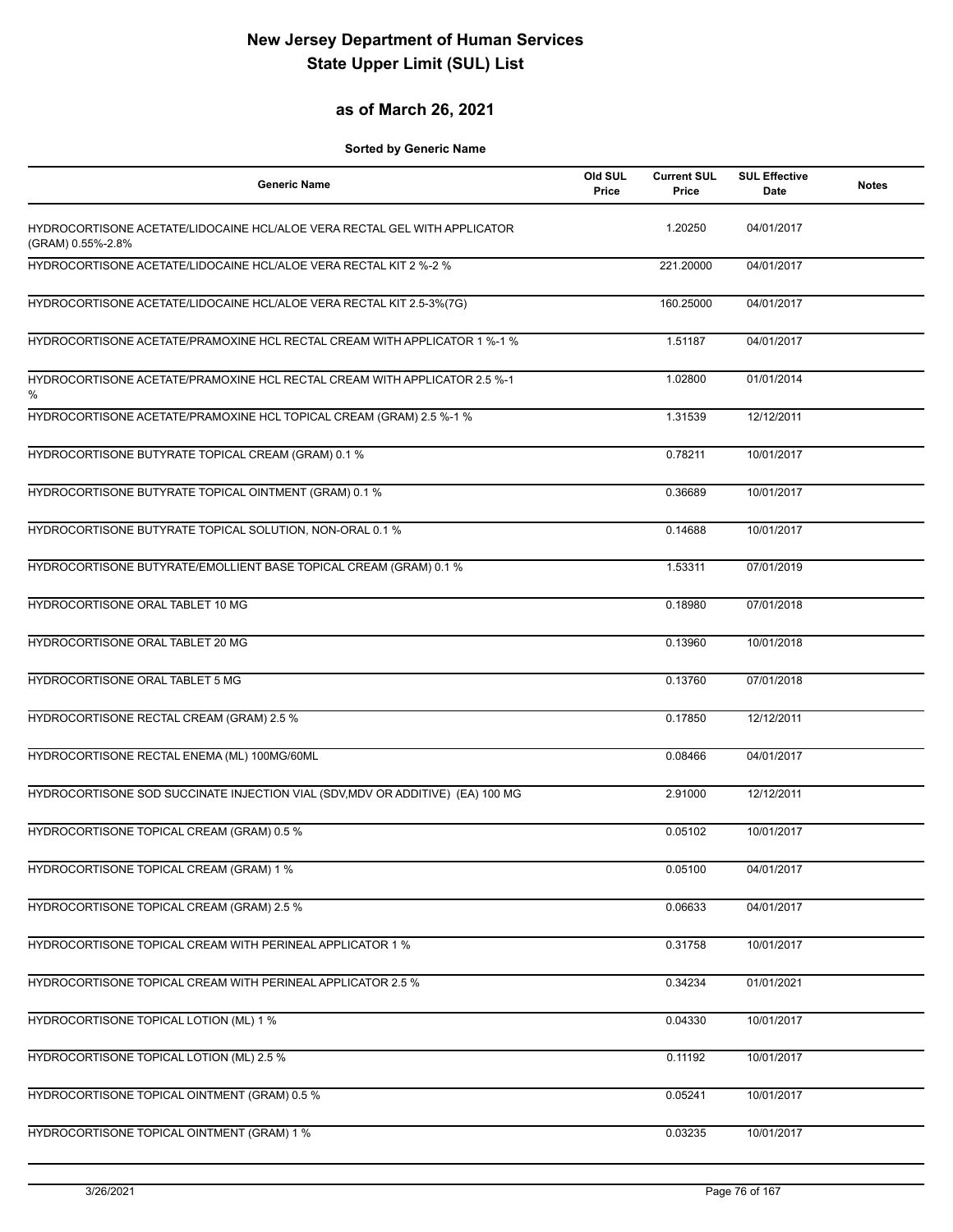### **as of March 26, 2021**

| <b>Generic Name</b>                                                      | Old SUL<br>Price | <b>Current SUL</b><br>Price | <b>SUL Effective</b><br>Date | <b>Notes</b> |
|--------------------------------------------------------------------------|------------------|-----------------------------|------------------------------|--------------|
| HYDROCORTISONE TOPICAL OINTMENT (GRAM) 2.5 %                             |                  | 0.10547                     | 04/01/2017                   |              |
| HYDROCORTISONE TOPICAL SOLUTION, NON-ORAL 1 %                            |                  | 0.12431                     | 04/01/2017                   |              |
| HYDROCORTISONE VALERATE TOPICAL CREAM (GRAM) 0.2 %                       |                  | 1.43182                     | 01/01/2020                   |              |
| HYDROCORTISONE VALERATE TOPICAL OINTMENT (GRAM) 0.2 %                    |                  | 2.67600                     | 01/01/2018                   |              |
| HYDROCORTISONE/ACETIC ACID OTIC DROPS 1 %-2 %                            |                  | 5.51733                     | 01/01/2020                   |              |
| HYDROCORTISONE/ALOE VERA TOPICAL CREAM (GRAM) 1 %                        |                  | 0.06666                     | 04/01/2017                   |              |
| HYDROCORTISONE/ALOE VERA TOPICAL OINTMENT (GRAM) 1 %                     |                  | 0.04829                     | 12/12/2011                   |              |
| HYDROCORTISONE/IODOQUINOL TOPICAL CREAM (GRAM) 1 %-1 %                   |                  | 0.88469                     | 12/12/2011                   |              |
| HYDROCORTISONE/MINERAL OIL/PETROLATUM, WHITE TOPICAL OINTMENT (GRAM) 1 % |                  | 0.03235                     | 10/01/2017                   |              |
| HYDROGEN PEROXIDE MISCELLANEOUS SOLUTION, NON-ORAL 3 %                   |                  | 0.00195                     | 04/01/2017                   |              |
| HYDROMORPHONE HCL INJECTION AMPUL (ML) 1 MG/ML                           |                  | 1.61000                     | 04/01/2017                   |              |
| HYDROMORPHONE HCL INJECTION AMPUL (ML) 2 MG/ML                           |                  | 1.50000                     | 04/01/2017                   |              |
| HYDROMORPHONE HCL INJECTION AMPUL (ML) 4 MG/ML                           |                  | 2.10000                     | 04/01/2017                   |              |
| HYDROMORPHONE HCL INJECTION SYRINGE (ML) 0.5MG/.5ML                      |                  | 5.40000                     | 04/01/2017                   |              |
| HYDROMORPHONE HCL INJECTION SYRINGE (ML) 1 MG/ML                         |                  | 2.56000                     | 04/01/2017                   |              |
| HYDROMORPHONE HCL INJECTION SYRINGE (ML) 2 MG/ML                         |                  | 2.74000                     | 04/01/2017                   |              |
| HYDROMORPHONE HCL INJECTION SYRINGE (ML) 4 MG/ML                         |                  | 2.56000                     | 04/01/2017                   |              |
| HYDROMORPHONE HCL INJECTION VIAL (ML) 2 MG/ML                            |                  | 1.04600                     | 04/01/2017                   |              |
| HYDROMORPHONE HCL ORAL LIQUID (ML) 1 MG/ML                               |                  | 0.34343                     | 04/01/2017                   |              |
| HYDROMORPHONE HCL ORAL TABLET 2 MG                                       |                  | 0.06380                     | 10/01/2020                   |              |
| HYDROMORPHONE HCL ORAL TABLET 4 MG                                       |                  | 0.07950                     | 04/01/2017                   |              |
| HYDROMORPHONE HCL ORAL TABLET 8 MG                                       |                  | 0.21960                     | 04/01/2019                   |              |
| HYDROMORPHONE HCL ORAL TABLET, EXTENDED RELEASE 24 HR 12 MG              |                  | 12.00000                    | 04/01/2017                   |              |
| HYDROMORPHONE HCL ORAL TABLET, EXTENDED RELEASE 24 HR 16 MG              |                  | 15.77926                    | 04/01/2017                   |              |
| HYDROMORPHONE HCL ORAL TABLET, EXTENDED RELEASE 24 HR 32 MG              |                  | 40.10245                    | 04/01/2017                   |              |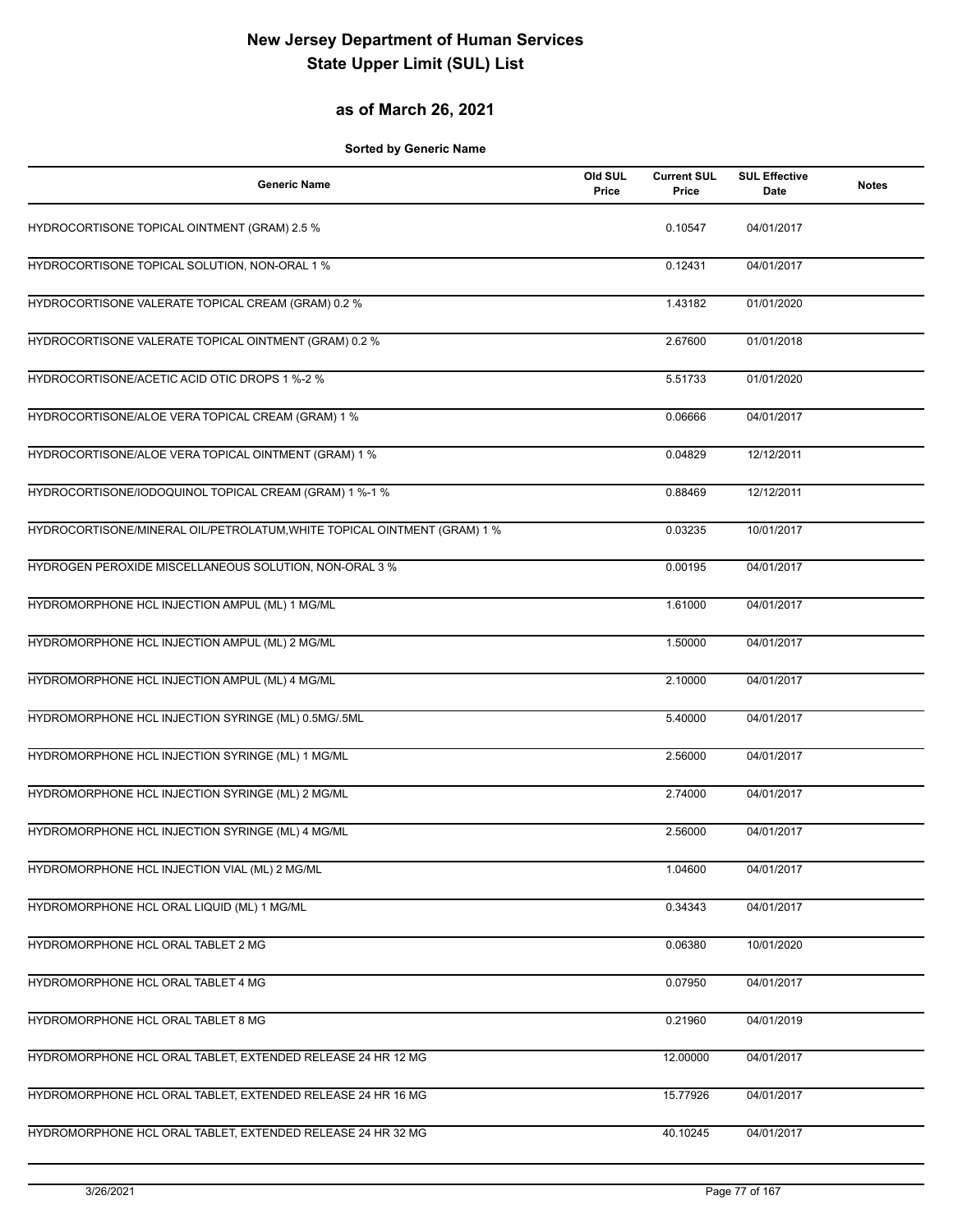### **as of March 26, 2021**

| <b>Generic Name</b>                                                     | Old SUL<br>Price | <b>Current SUL</b><br>Price | <b>SUL Effective</b><br><b>Date</b> | <b>Notes</b> |
|-------------------------------------------------------------------------|------------------|-----------------------------|-------------------------------------|--------------|
| HYDROMORPHONE HCL ORAL TABLET, EXTENDED RELEASE 24 HR 8 MG              |                  | 11.04980                    | 04/01/2017                          |              |
| HYDROMORPHONE HCL RECTAL SUPPOSITORY, RECTAL 3 MG                       |                  | 9.58200                     | 04/01/2017                          |              |
| HYDROMORPHONE HCL/PF INJECTION AMPUL (ML) 10 MG/ML                      |                  | 1.39896                     | 10/01/2017                          |              |
| HYDROMORPHONE HCL/PF INJECTION AMPUL (ML) 2 MG/ML                       |                  | 0.51600                     | 12/12/2011                          |              |
| HYDROMORPHONE HCL/PF INJECTION DISPOSABLE SYRINGE (ML) 2 MG/ML          |                  | 0.51600                     | 12/12/2011                          |              |
| HYDROMORPHONE HCL/PF INJECTION VIAL (ML) 10 MG/ML                       |                  | 1.58023                     | 04/01/2017                          |              |
| HYDROMORPHONE HCL/PF INJECTION VIAL (SDV, MDV OR ADDITIVE) (ML) 2 MG/ML |                  | 0.51600                     | 12/12/2011                          |              |
| HYDROPHILIC OINTMENT TOPICAL OINTMENT (GRAM)                            |                  | 0.03508                     | 12/12/2011                          |              |
| HYDROQUINONE MICROSPHERES TOPICAL CREAM, EXTENDED RELEASE (GRAM) 4 %    |                  | 2.23367                     | 01/01/2018                          |              |
| HYDROQUINONE TOPICAL CREAM (GRAM) 4 %                                   |                  | 0.83056                     | 01/01/2020                          |              |
| HYDROXOCOBALAMIN INTRAMUSCULAR VIAL (ML) 1000MCG/ML                     |                  | 0.84150                     | 04/01/2017                          |              |
| HYDROXYCHLOROQUINE SULFATE ORAL TABLET 200 MG                           |                  | 0.14075                     | 01/01/2020                          |              |
| HYDROXYPROGESTERONE CAPROATE INTRAMUSCULAR VIAL (ML) 250 MG/ML          |                  | 320.35400                   | 04/01/2019                          |              |
| HYDROXYPROGESTERONE CAPROATE/PF INTRAMUSCULAR VIAL (ML) 250 MG/ML       |                  | 152.52000                   | 04/01/2020                          |              |
| HYDROXYUREA ORAL CAPSULE 500 MG                                         |                  | 0.18352                     | 04/01/2018                          |              |
| HYDROXYZINE HCL INTRAMUSCULAR VIAL (ML) 25 MG/ML                        |                  | 4.25000                     | 04/01/2017                          |              |
| HYDROXYZINE HCL INTRAMUSCULAR VIAL (ML) 50 MG/ML                        |                  | 0.85425                     | 10/01/2017                          |              |
| HYDROXYZINE HCL ORAL SOLUTION, ORAL 10 MG/5 ML                          |                  | 0.03692                     | 04/01/2018                          |              |
| HYDROXYZINE HCL ORAL SOLUTION, ORAL 50 MG/25ML                          |                  | 0.30860                     | 04/01/2017                          |              |
| HYDROXYZINE HCL ORAL TABLET 10 MG                                       |                  | 0.04324                     | 04/01/2017                          |              |
| HYDROXYZINE HCL ORAL TABLET 25 MG                                       |                  | 0.01390                     | 01/01/2019                          |              |
| HYDROXYZINE HCL ORAL TABLET 50 MG                                       | 0.07928          | 0.07628                     | 04/01/2021                          |              |
| HYDROXYZINE PAMOATE ORAL CAPSULE 100 MG                                 |                  | 0.41970                     | 01/01/2018                          |              |
| HYDROXYZINE PAMOATE ORAL CAPSULE 25 MG                                  |                  | 0.05387                     | 07/01/2017                          |              |
| HYDROXYZINE PAMOATE ORAL CAPSULE 50 MG                                  |                  | 0.04920                     | 01/01/2019                          |              |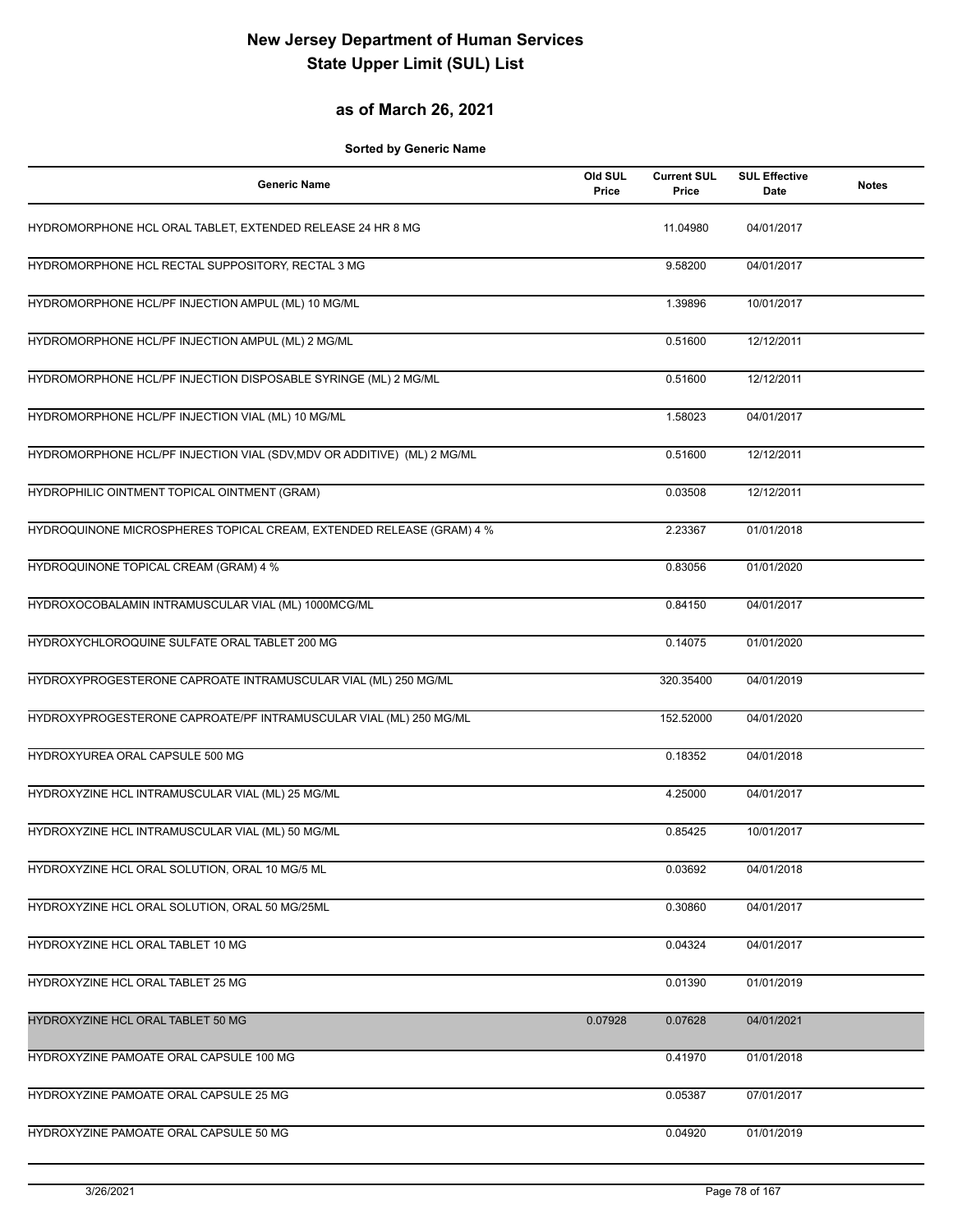### **as of March 26, 2021**

| <b>Generic Name</b>                                                | Old SUL<br>Price | <b>Current SUL</b><br>Price | <b>SUL Effective</b><br>Date | <b>Notes</b> |
|--------------------------------------------------------------------|------------------|-----------------------------|------------------------------|--------------|
| HYOSCYAMINE SULFATE ORAL ELIXIR 125MCG/5ML                         |                  | 0.09267                     | 12/12/2011                   |              |
| HYOSCYAMINE SULFATE ORAL TABLET 0.125 MG                           |                  | 0.11025                     | 10/01/2019                   |              |
| HYOSCYAMINE SULFATE ORAL TABLET, EXTENDED RELEASE 12 HR 0.375 MG   |                  | 0.24290                     | 07/01/2019                   |              |
| HYOSCYAMINE SULFATE ORAL TABLET, DISINTEGRATING 0.125 MG           |                  | 0.12900                     | 07/01/2019                   |              |
| HYOSCYAMINE SULFATE SUBLINGUAL TABLET, SUBLINGUAL 0.125 MG         | 0.11475          | 0.09435                     | 04/01/2021                   |              |
| IBANDRONATE SODIUM INTRAVENOUS SYRINGE (ML) 3 MG/3 ML              |                  | 80.00000                    | 04/01/2017                   |              |
| IBANDRONATE SODIUM INTRAVENOUS VIAL (ML) 3 MG/3 ML                 |                  | 140.33333                   | 04/01/2017                   |              |
| <b>IBANDRONATE SODIUM ORAL TABLET 150 MG</b>                       |                  | 3.38667                     | 01/01/2019                   |              |
| IBUPROFEN LYSINE/PF INTRAVENOUS VIAL (ML) 20 MG/2 ML               |                  | 203.00000                   | 04/01/2017                   |              |
| IBUPROFEN ORAL CAPSULE 200 MG                                      |                  | 0.06363                     | 04/01/2020                   |              |
| IBUPROFEN ORAL SUSPENSION, DROPS(FINAL DOSAGE FORM)(ML) 50 MG/1.25 |                  | 0.24944                     | 04/01/2017                   |              |
| IBUPROFEN ORAL SUSPENSION, ORAL (FINAL DOSE FORM) 100 MG/5ML       |                  | 0.02112                     | 01/01/2019                   |              |
| IBUPROFEN ORAL TABLET 200 MG                                       |                  | 0.01211                     | 10/01/2017                   |              |
| IBUPROFEN ORAL TABLET 400 MG                                       |                  | 0.01910                     | 10/01/2017                   |              |
| IBUPROFEN ORAL TABLET 600 MG                                       |                  | 0.02108                     | 10/01/2017                   |              |
| IBUPROFEN ORAL TABLET 800 MG                                       |                  | 0.02812                     | 10/01/2017                   |              |
| IBUPROFEN ORAL TABLET, CHEWABLE 100 MG                             |                  | 0.13925                     | 04/01/2017                   |              |
| IBUPROFEN/DIPHENHYDRAMINE CITRATE ORAL TABLET 200MG-38MG           |                  | 0.12061                     | 04/01/2017                   |              |
| IBUPROFEN/OXYCODONE HCL ORAL TABLET 400MG-5MG                      |                  | 1.06130                     | 04/01/2017                   |              |
| IBUPROFEN/PSEUDOEPHEDRINE HCL ORAL TABLET 200MG-30MG               |                  | 0.16826                     | 04/01/2017                   |              |
| IBUTILIDE FUMARATE INTRAVENOUS VIAL (ML) 0.1 MG/ML                 |                  | 29.83000                    | 04/01/2017                   |              |
| IDARUBICIN HCL INTRAVENOUS VIAL (ML) 1 MG/ML                       |                  | 11.48450                    | 04/01/2017                   |              |
| IFOSFAMIDE INTRAVENOUS VIAL (EA) 1 G                               |                  | 35.23000                    | 04/01/2017                   |              |
| IFOSFAMIDE INTRAVENOUS VIAL (EA) 3 G                               |                  | 107.54000                   | 04/01/2017                   |              |
| IFOSFAMIDE INTRAVENOUS VIAL (ML) 1 G/20 ML                         |                  | 1.83700                     | 04/01/2017                   |              |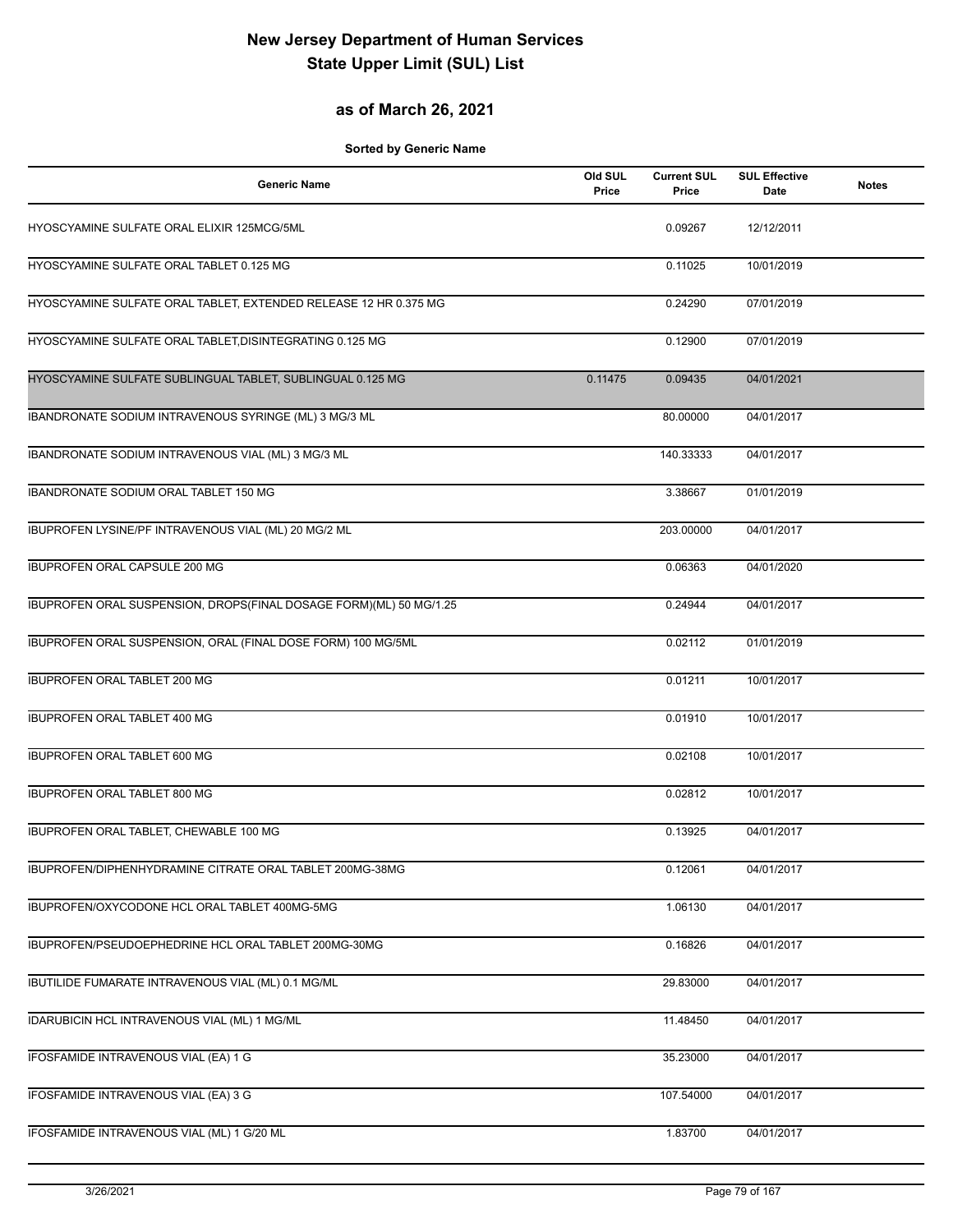### **as of March 26, 2021**

| <b>Generic Name</b>                                         | Old SUL<br>Price | <b>Current SUL</b><br>Price | <b>SUL Effective</b><br>Date | <b>Notes</b> |
|-------------------------------------------------------------|------------------|-----------------------------|------------------------------|--------------|
| IFOSFAMIDE INTRAVENOUS VIAL (ML) 3 G/60 ML                  |                  | 1.79233                     | 04/01/2017                   |              |
| IFOSFAMIDE/MESNA INTRAVENOUS KIT 1G-1G                      |                  | 630.00000                   | 04/01/2017                   |              |
| IFOSFAMIDE/MESNA INTRAVENOUS KIT 3G-1G                      |                  | 936.00000                   | 04/01/2017                   |              |
| IMATINIB MESYLATE ORAL TABLET 100 MG                        |                  | 3.78000                     | 07/01/2019                   |              |
| IMATINIB MESYLATE ORAL TABLET 400 MG                        |                  | 8.90026                     | 10/01/2020                   |              |
| IMIPENEM/CILASTATIN SODIUM INTRAVENOUS VIAL (EA) 250 MG     |                  | 5.25000                     | 04/01/2017                   |              |
| IMIPENEM/CILASTATIN SODIUM INTRAVENOUS VIAL (EA) 500 MG     |                  | 9.71000                     | 04/01/2017                   |              |
| IMIPRAMINE HCL ORAL TABLET 10 MG                            |                  | 0.04894                     | 10/01/2017                   |              |
| IMIPRAMINE HCL ORAL TABLET 25 MG                            |                  | 0.02850                     | 10/01/2017                   |              |
| IMIPRAMINE HCL ORAL TABLET 50 MG                            |                  | 0.08215                     | 10/01/2020                   |              |
| IMIPRAMINE PAMOATE ORAL CAPSULE 100 MG                      |                  | 4.72727                     | 04/01/2017                   |              |
| IMIPRAMINE PAMOATE ORAL CAPSULE 125 MG                      |                  | 9.96960                     | 10/01/2017                   |              |
| IMIPRAMINE PAMOATE ORAL CAPSULE 150 MG                      |                  | 8.79173                     | 04/01/2017                   |              |
| IMIPRAMINE PAMOATE ORAL CAPSULE 75 MG                       |                  | 3.03269                     | 04/01/2017                   |              |
| IMIQUIMOD TOPICAL CREAM IN PACKET (EA) 5 %                  |                  | 1.61958                     | 04/01/2017                   |              |
| INDAPAMIDE ORAL TABLET 1.25 MG                              |                  | 0.14390                     | 01/01/2021                   |              |
| INDAPAMIDE ORAL TABLET 2.5 MG                               |                  | 0.04070                     | 10/01/2017                   |              |
| INDOMETHACIN ORAL CAPSULE 25 MG                             |                  | 0.02910                     | 01/01/2019                   |              |
| INDOMETHACIN ORAL CAPSULE 50 MG                             |                  | 0.05900                     | 01/01/2019                   |              |
| INDOMETHACIN ORAL CAPSULE, EXTENDED RELEASE 75 MG           |                  | 0.17000                     | 10/01/2020                   |              |
| INDOMETHACIN SODIUM INTRAVENOUS VIAL (EA) 1 MG              |                  | 371.24000                   | 04/01/2017                   |              |
| INSULIN LISPRO SUBCUTANEOUS INSULIN PEN (ML) 100/ML         |                  | 16.93200                    | 01/01/2020                   |              |
| IODINE/SODIUM IODIDE TOPICAL TINCTURE 2 %                   |                  | 0.07941                     | 04/01/2017                   |              |
| IPRATROPIUM BROMIDE INHALATION SOLUTION, NON-ORAL 0.2 MG/ML |                  | 0.04733                     | 04/01/2017                   |              |
| IPRATROPIUM BROMIDE NASAL AEROSOL, SPRAY (ML) 21 MCG        |                  | 0.19598                     | 10/01/2017                   |              |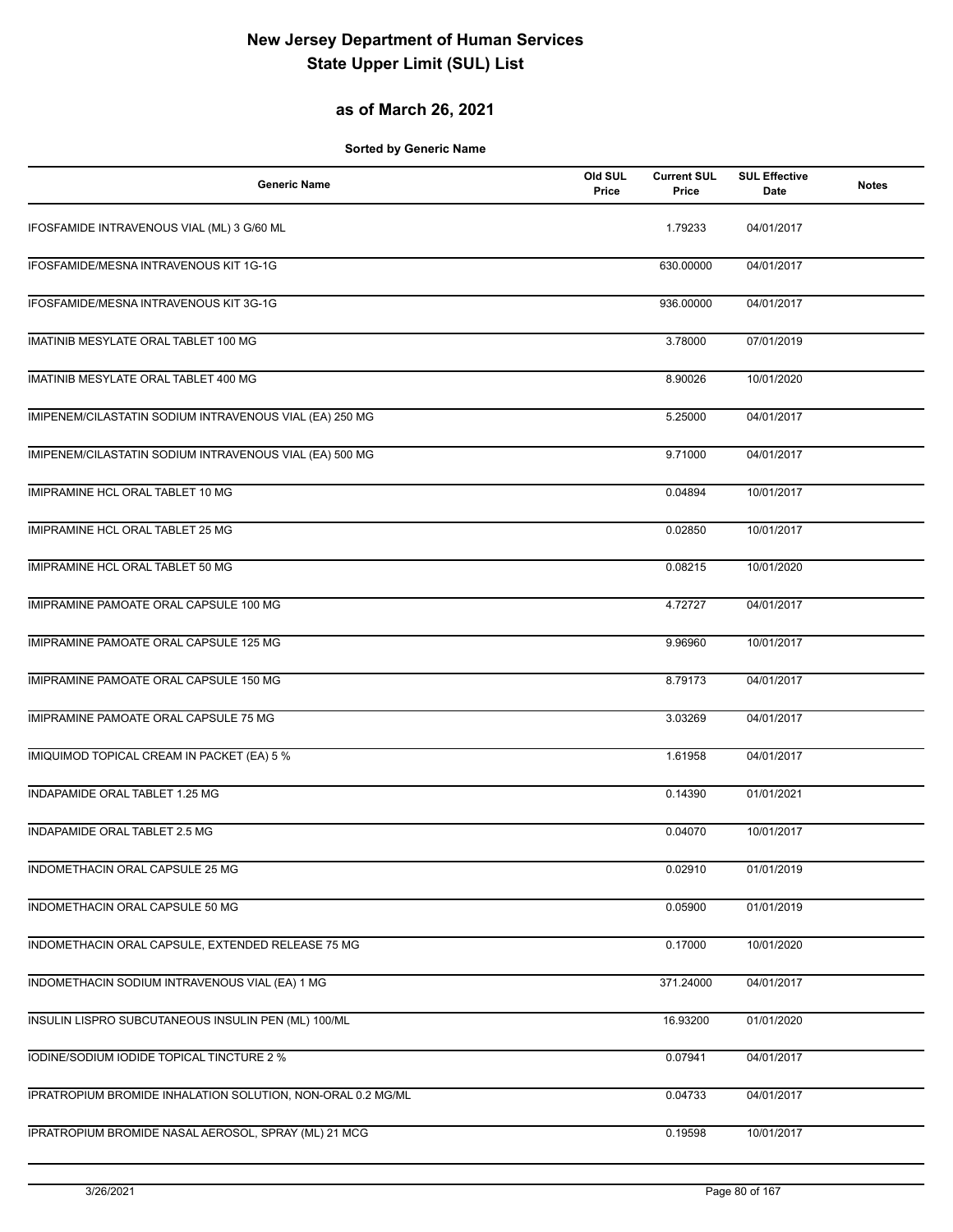### **as of March 26, 2021**

| <b>Generic Name</b>                                                                                      | Old SUL<br>Price | <b>Current SUL</b><br>Price | <b>SUL Effective</b><br>Date | <b>Notes</b> |
|----------------------------------------------------------------------------------------------------------|------------------|-----------------------------|------------------------------|--------------|
| IPRATROPIUM BROMIDE NASAL AEROSOL, SPRAY (ML) 42 MCG                                                     |                  | 0.39866                     | 10/01/2017                   |              |
| IPRATROPIUM BROMIDE/ALBUTEROL SULFATE INHALATION AMPUL FOR NEBULIZATION<br>(ML) 0.5-3MG/3                |                  | 0.03672                     | 01/01/2019                   |              |
| IRBESARTAN ORAL TABLET 150 MG                                                                            |                  | 0.07247                     | 10/01/2017                   |              |
| IRBESARTAN ORAL TABLET 300 MG                                                                            |                  | 0.10000                     | 01/01/2019                   |              |
| <b>IRBESARTAN ORAL TABLET 75 MG</b>                                                                      |                  | 0.04433                     | 01/01/2019                   |              |
| IRBESARTAN/HYDROCHLOROTHIAZIDE ORAL TABLET 150-12.5MG                                                    |                  | 0.04467                     | 01/01/2019                   |              |
| IRBESARTAN/HYDROCHLOROTHIAZIDE ORAL TABLET 300-12.5MG                                                    |                  | 0.07100                     | 01/01/2019                   |              |
| IRINOTECAN HCL INTRAVENOUS VIAL (ML) 100 MG/5ML                                                          |                  | 2.63400                     | 10/01/2018                   |              |
| IRINOTECAN HCL INTRAVENOUS VIAL (ML) 40 MG/2 ML                                                          |                  | 3.38500                     | 04/01/2019                   |              |
| IRINOTECAN HCL INTRAVENOUS VIAL (ML) 500MG/25ML                                                          |                  | 6.09231                     | 10/01/2017                   |              |
| IRON ASP GLY&PS CMPLX/ASCORB.CAL/VIT B12/FA/CA-THR/SUCC.ACID ORAL CAPSULE<br>(HARD, SOFT, ETC.) 150-25-1 |                  | 1.45583                     | 12/12/2011                   |              |
| IRON ASPGLY/ASCORB.CAL/VIT B12/CALCIUM THR/SUCC.ACID/STOMACH ORAL TABLET<br>70-150-10                    |                  | 1.25833                     | 12/12/2011                   |              |
| IRON BISGLY, PSCMPLX/ASCORBATE CALC/B12/FOLIC ACID/CALC-THREO ORAL CAPSULE<br>150MG-60-1                 |                  | 0.50580                     | 04/01/2017                   |              |
| IRON CARBONYL, GLUC/FOLIC ACID/VIT B12/VIT C/DOCUSATE SODIUM ORAL TABLET<br>90-1-50 MG                   |                  | 1.82344                     | 04/01/2017                   |              |
| IRON DEXTRAN COMPLEX INJECTION VIAL (SDV, MDV OR ADDITIVE) (ML) 50 MG/ML                                 |                  | 17.97698                    | 12/12/2011                   |              |
| IRON FUMARATE, POLYSAC COMP/FOLIC ACID/VITAMIN C/NIACINAMIDE ORAL CAPSULE<br>125-1-40-3                  |                  | 0.33631                     | 04/01/2017                   |              |
| IRON FUMARATE-IRON POLYSACCH CPLEX/FOLIC ACID/MULTIVIT NO.18 ORAL CAPSULE<br>106 MG-1MG                  |                  | 0.39609                     | 04/01/2017                   |              |
| IRON FUMARTE & ASP GLY/ASCORB.CAL/VIT B12/FA/CA-THR/SUCC.ACID ORAL TABLET<br>151-60-1MG                  |                  | 1.21666                     | 12/12/2011                   |              |
| IRON POLYSACCHARIDE COMPLEX ORAL CAPSULE 150 MG                                                          |                  | 0.08500                     | 01/01/2019                   |              |
| IRON POLYSACCHARIDE COMPLEX/CYANOCOBALAMIN/FOLIC ACID ORAL CAPSULE<br>150-25-1                           |                  | 0.07950                     | 10/01/2017                   |              |
| IRON, CARBONYL/FOLIC ACID/VIT B12/VITAMIN C/DOCUSATE SODIUM ORAL TABLET 90-1-50<br>MG                    |                  | 0.42929                     | 04/01/2017                   |              |
| IRON, CARBONYL ORAL SUSPENSION, ORAL (FINAL DOSE FORM) 15MG/1.25                                         |                  | 0.23534                     | 04/01/2017                   |              |
| IRON, CARBONYL/ASCORBIC ACID ORAL TABLET 100-250 MG                                                      |                  | 0.12030                     | 04/01/2017                   |              |
| IRON, CARBONYL/ASCORBIC ACID/CYANOCOBALAMIN/FOLIC ACID ORAL TABLET 100-250-1                             |                  | 0.23100                     | 04/01/2017                   |              |
| IRON, CARBONYL/FOLIC ACID/VIT C/PYRIDOXINE HCL/VIT B12/ZINC ORAL TABLET<br>150-1.25MG                    |                  | 0.70000                     | 01/01/2019                   |              |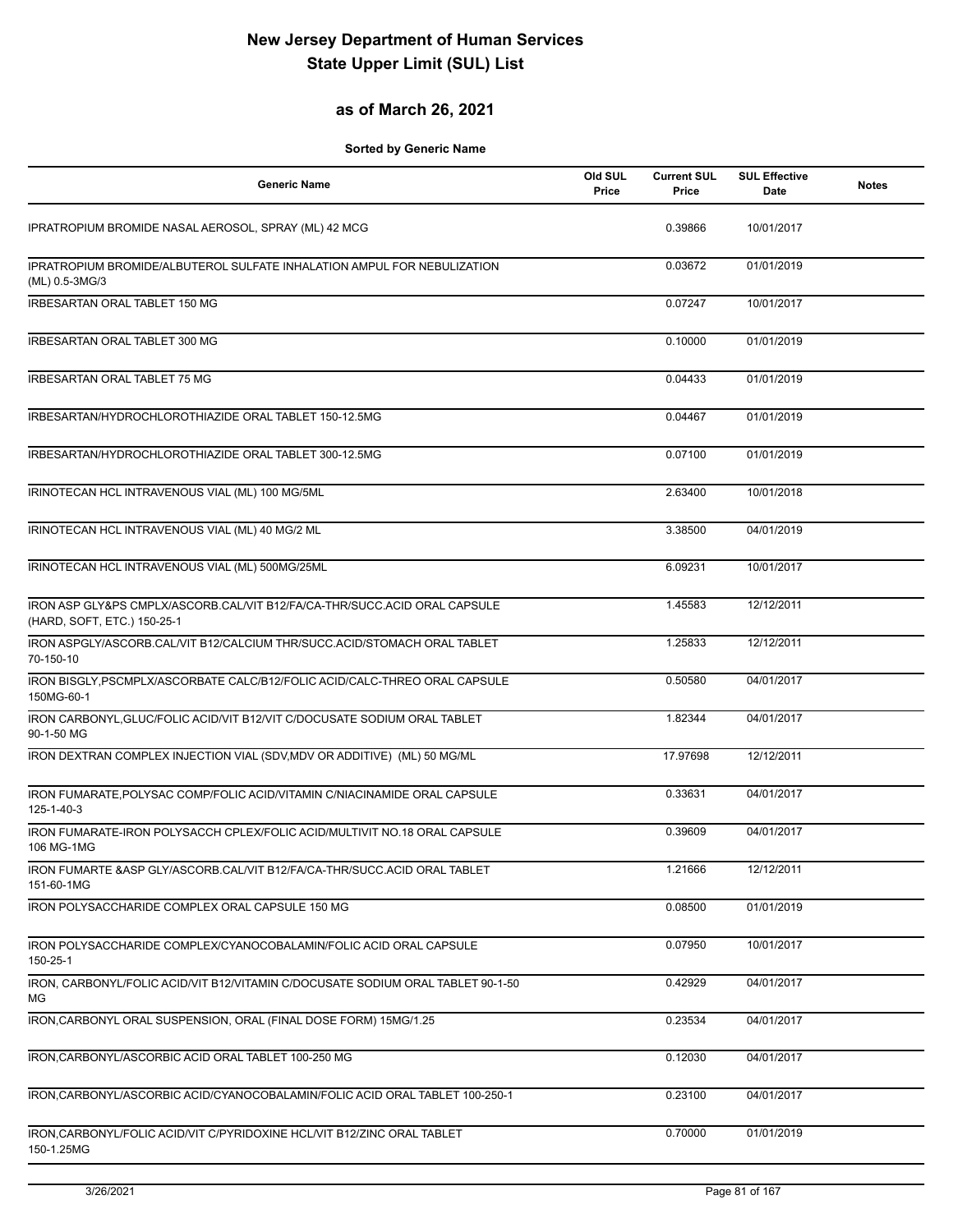### **as of March 26, 2021**

| <b>Generic Name</b>                                                              | Old SUL<br>Price | <b>Current SUL</b><br>Price | <b>SUL Effective</b><br>Date | <b>Notes</b> |
|----------------------------------------------------------------------------------|------------------|-----------------------------|------------------------------|--------------|
| ISOMETHEPTENE MUCATE/CAFFEINE/ACETAMINOPHEN ORAL TABLET 65-20-325                |                  | 4.92000                     | 04/01/2017                   |              |
| ISOMETHEPTENE MUCATE/DICHLORALPHENAZONE/ACETAMINOPHEN ORAL CAPSULE<br>65-100-325 |                  | 0.75777                     | 10/01/2017                   |              |
| ISONIAZID INJECTION VIAL (ML) 100 MG/ML                                          |                  | 31.68600                    | 04/01/2017                   |              |
| ISONIAZID ORAL SOLUTION, ORAL 50 MG/5 ML                                         |                  | 0.31002                     | 04/01/2017                   |              |
| <b>ISONIAZID ORAL TABLET 100 MG</b>                                              |                  | 0.08534                     | 04/01/2017                   |              |
| ISONIAZID ORAL TABLET 300 MG                                                     |                  | 0.05065                     | 10/01/2017                   |              |
| ISOPROPYL ALCOHOL IN GLYCERIN OTIC DROPS 95 %-5 %                                |                  | 0.08832                     | 04/01/2017                   |              |
| ISOPROPYL ALCOHOL MISCELLANEOUS SOLUTION, NON-ORAL 70 %                          |                  | 0.02105                     | 10/01/2017                   |              |
| ISOPROPYL ALCOHOL MISCELLANEOUS SOLUTION, NON-ORAL 91 %                          |                  | 0.00369                     | 04/01/2017                   |              |
| <b>ISOSORBIDE DINITRATE ORAL TABLET 10 MG</b>                                    |                  | 0.35323                     | 10/01/2018                   |              |
| <b>ISOSORBIDE DINITRATE ORAL TABLET 20 MG</b>                                    |                  | 0.31000                     | 01/01/2019                   |              |
| ISOSORBIDE DINITRATE ORAL TABLET 30 MG                                           |                  | 0.05695                     | 01/01/2019                   |              |
| ISOSORBIDE DINITRATE ORAL TABLET 5 MG                                            |                  | 0.02060                     | 10/01/2017                   |              |
| ISOSORBIDE DINITRATE ORAL TABLET, EXTENDED RELEASE 40 MG                         |                  | 0.50637                     | 10/01/2017                   |              |
| ISOSORBIDE DINITRATE SUBLINGUAL TABLET, SUBLINGUAL 2.5 MG                        |                  | 0.05631                     | 12/12/2011                   |              |
| ISOSORBIDE DINITRATE SUBLINGUAL TABLET, SUBLINGUAL 5 MG                          |                  | 0.10315                     | 12/12/2011                   |              |
| ISOSORBIDE MONONITRATE ORAL TABLET 10 MG                                         |                  | 0.06010                     | 07/01/2019                   |              |
| ISOSORBIDE MONONITRATE ORAL TABLET 20 MG                                         |                  | 0.03186                     | 10/01/2017                   |              |
| ISOSORBIDE MONONITRATE ORAL TABLET, EXTENDED RELEASE 24 HR 120 MG                |                  | 0.21185                     | 10/01/2017                   |              |
| ISOSORBIDE MONONITRATE ORAL TABLET, EXTENDED RELEASE 24 HR 30 MG                 |                  | 0.06300                     | 01/01/2019                   |              |
| ISOSORBIDE MONONITRATE ORAL TABLET, EXTENDED RELEASE 24 HR 60 MG                 |                  | 0.07400                     | 01/01/2019                   |              |
| ISOSULFAN BLUE SUBCUTANEOUS VIAL (ML) 1 %                                        |                  | 140.00000                   | 04/01/2017                   |              |
| ISOTRETINOIN ORAL CAPSULE 10 MG                                                  |                  | 2.13467                     | 10/01/2020                   |              |
| ISOTRETINOIN ORAL CAPSULE 20 MG                                                  |                  | 1.92767                     | 10/01/2018                   |              |
| ISOTRETINOIN ORAL CAPSULE 30 MG                                                  |                  | 3.79000                     | 10/01/2020                   |              |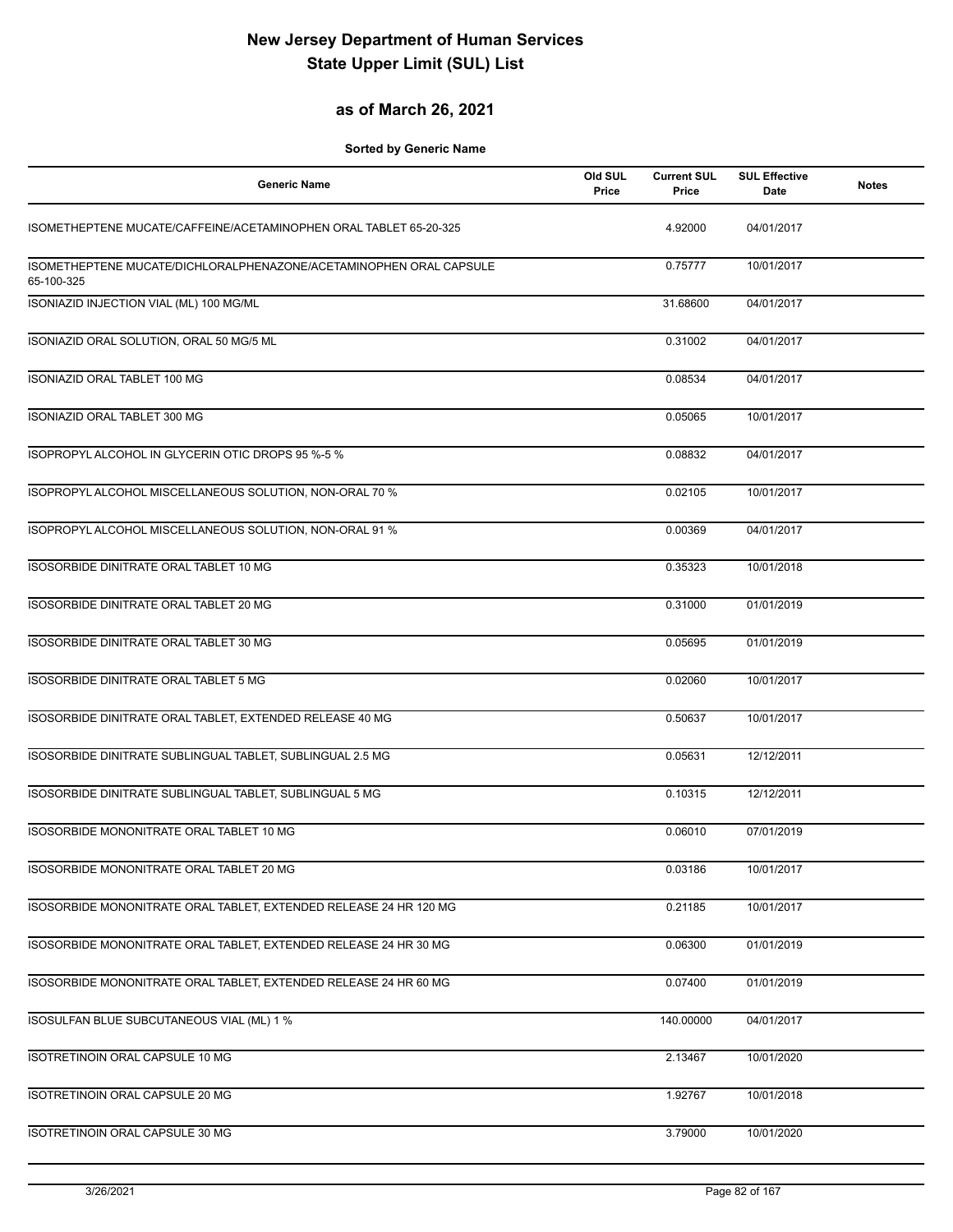### **as of March 26, 2021**

| <b>Generic Name</b>                                            | Old SUL<br>Price | <b>Current SUL</b><br>Price | <b>SUL Effective</b><br><b>Date</b> | <b>Notes</b> |
|----------------------------------------------------------------|------------------|-----------------------------|-------------------------------------|--------------|
| ISOTRETINOIN ORAL CAPSULE 40 MG                                |                  | 2.12667                     | 10/01/2020                          |              |
| ISOXSUPRINE HCL ORAL TABLET 10 MG                              |                  | 1.00000                     | 04/01/2017                          |              |
| ISRADIPINE ORAL CAPSULE 2.5 MG                                 |                  | 0.82100                     | 10/01/2017                          |              |
| ISRADIPINE ORAL CAPSULE 5 MG                                   |                  | 1.31560                     | 04/01/2017                          |              |
| ITRACONAZOLE ORAL CAPSULE 100 MG                               |                  | 1.09133                     | 01/01/2020                          |              |
| <b>IVERMECTIN ORAL TABLET 3 MG</b>                             |                  | 3.45050                     | 01/01/2020                          |              |
| <b>IVERMECTIN TOPICAL CREAM (GRAM) 1 %</b>                     |                  | 10.09978                    | 04/01/2020                          |              |
| KANAMYCIN SULFATE MISCELLANEOUS POWDER (GRAM)                  |                  | 16.63000                    | 04/01/2017                          |              |
| KETAMINE HCL INJECTION VIAL (ML) 10 MG/ML                      |                  | 0.82490                     | 04/01/2017                          |              |
| KETAMINE HCL INJECTION VIAL (ML) 100 MG/ML                     |                  | 1.14000                     | 04/01/2017                          |              |
| KETAMINE HCL INJECTION VIAL (ML) 50 MG/ML                      |                  | 0.35000                     | 04/01/2017                          |              |
| KETOCONAZOLE ORAL TABLET 200 MG                                |                  | 0.15618                     | 10/01/2017                          |              |
| KETOCONAZOLE TOPICAL CREAM (GRAM) 2 %                          |                  | 0.40722                     | 01/01/2021                          |              |
| KETOCONAZOLE TOPICAL FOAM (GRAM) 2 %                           |                  | 6.90820                     | 04/01/2017                          |              |
| KETOCONAZOLE TOPICAL SHAMPOO 2 %                               |                  | 0.05867                     | 04/01/2017                          |              |
| KETOPROFEN ORAL CAPSULE 50 MG                                  |                  | 0.07653                     | 10/01/2017                          |              |
| KETOPROFEN ORAL CAPSULE 75 MG                                  |                  | 0.07929                     | 10/01/2017                          |              |
| KETOPROFEN ORAL CAPSULE, EXTENDED RELEASE PELLETS 24 HR 200 MG |                  | 1.55736                     | 10/01/2017                          |              |
| KETOROLAC TROMETHAMINE INJECTION CARTRIDGE (ML) 30 MG/ML       |                  | 0.63048                     | 10/01/2017                          |              |
| KETOROLAC TROMETHAMINE INJECTION SYRINGE (ML) 15 MG/ML         |                  | 2.00000                     | 04/01/2017                          |              |
| KETOROLAC TROMETHAMINE INJECTION SYRINGE (ML) 30 MG/ML         |                  | 2.05000                     | 04/01/2017                          |              |
| KETOROLAC TROMETHAMINE INJECTION VIAL (ML) 15 MG/ML            |                  | 2.50888                     | 04/01/2017                          |              |
| KETOROLAC TROMETHAMINE INJECTION VIAL (ML) 30MG/ML(1)          |                  | 0.63048                     | 10/01/2017                          |              |
| KETOROLAC TROMETHAMINE INTRAMUSCULAR SYRINGE (ML) 60 MG/2 ML   |                  | 1.14500                     | 04/01/2017                          |              |
| KETOROLAC TROMETHAMINE INTRAMUSCULAR VIAL (ML) 60 MG/2 ML      |                  | 0.42190                     | 10/01/2017                          |              |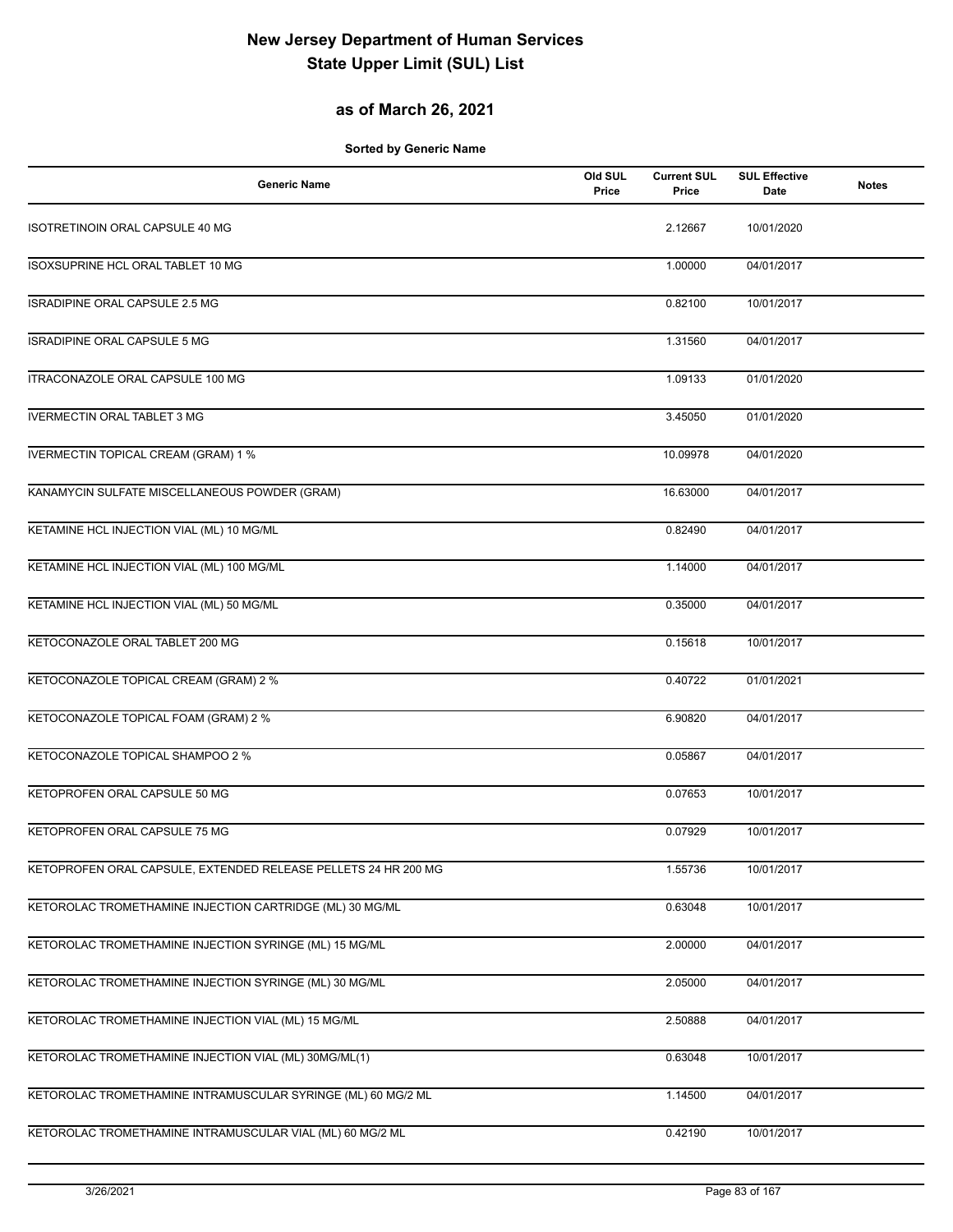### **as of March 26, 2021**

| <b>Generic Name</b>                                                      | Old SUL<br>Price | <b>Current SUL</b><br>Price | <b>SUL Effective</b><br>Date | <b>Notes</b> |
|--------------------------------------------------------------------------|------------------|-----------------------------|------------------------------|--------------|
| KETOROLAC TROMETHAMINE OPHTHALMIC DROPS 0.4 %                            |                  | 1.40193                     | 10/01/2017                   |              |
| KETOROLAC TROMETHAMINE OPHTHALMIC DROPS 0.5 %                            |                  | 0.79000                     | 04/01/2017                   |              |
| KETOROLAC TROMETHAMINE ORAL TABLET 10 MG                                 |                  | 0.13839                     | 10/01/2017                   |              |
| KETOTIFEN FUMARATE OPHTHALMIC DROPS 0.025 %                              |                  | 1.13000                     | 07/01/2018                   |              |
| LABETALOL HCL INTRAVENOUS SYRINGE (ML) 20 MG/4 ML                        |                  | 1.69000                     | 04/01/2017                   |              |
| LABETALOL HCL INTRAVENOUS VIAL (ML) 5 MG/ML                              |                  | 0.15275                     | 04/01/2017                   |              |
| LABETALOL HCL ORAL TABLET 100 MG                                         |                  | 0.08888                     | 01/01/2019                   |              |
| LABETALOL HCL ORAL TABLET 200 MG                                         |                  | 0.08470                     | 01/01/2019                   |              |
| LABETALOL HCL ORAL TABLET 300 MG                                         | 0.21440          | 0.21100                     | 04/01/2021                   |              |
| LACTASE ORAL TABLET 3000 UNIT                                            |                  | 0.08600                     | 01/01/2014                   |              |
| LACTASE ORAL TABLET 9000 UNIT                                            |                  | 0.13269                     | 12/12/2011                   |              |
| LACTIC ACID TOPICAL CREAM (GRAM) 10 %                                    |                  | 0.14220                     | 12/12/2011                   |              |
| LACTIC ACID TOPICAL LOTION (ML) 10 %                                     |                  | 0.07926                     | 12/12/2011                   |              |
| LACTOBACILLUS ACIDOPHILUS/LACTOBACILLUS SPOROGENES ORAL TABLET 35MM-25MM |                  | 0.04200                     | 12/12/2011                   |              |
| LACTOBACILLUS ACIDOPHILUS/PECTIN, CITRUS ORAL TABLET 25MM-100MG          |                  | 0.04200                     | 12/12/2011                   |              |
| LACTULOSE ORAL SOLUTION, ORAL 10 G/15 ML                                 |                  | 0.00992                     | 04/01/2017                   |              |
| LACTULOSE ORAL SOLUTION, ORAL 10 G/15 ML                                 |                  | 0.00854                     | 04/01/2017                   |              |
| LACTULOSE ORAL SOLUTION, ORAL 10 G/15 ML                                 |                  | 0.04500                     | 04/01/2017                   |              |
| LACTULOSE ORAL SOLUTION, ORAL 20 G/30 ML                                 |                  | 0.02263                     | 04/01/2017                   |              |
| LAMIVUDINE ORAL SOLUTION, ORAL 10 MG/ML                                  |                  | 0.24042                     | 07/01/2018                   |              |
| LAMIVUDINE ORAL TABLET 100 MG                                            |                  | 2.90283                     | 07/01/2019                   |              |
| LAMIVUDINE ORAL TABLET 150 MG                                            |                  | 0.57867                     | 01/01/2019                   |              |
| LAMIVUDINE ORAL TABLET 300 MG                                            |                  | 1.15484                     | 07/01/2019                   |              |
| LAMIVUDINE/ZIDOVUDINE ORAL TABLET 150-300MG                              |                  | 0.33467                     | 07/01/2018                   |              |
| LAMOTRIGINE ORAL TABLET 100 MG                                           |                  | 0.02510                     | 01/01/2019                   |              |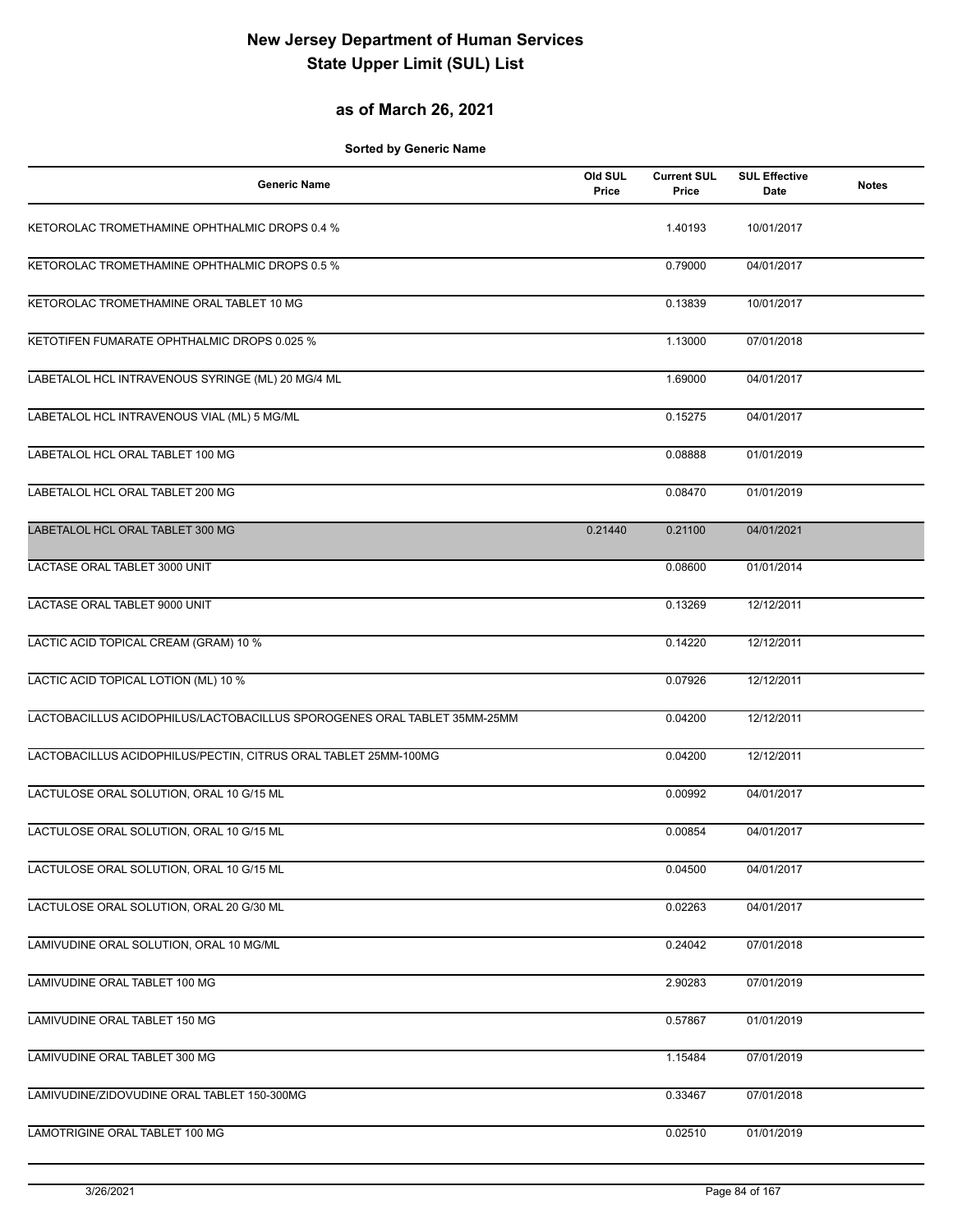### **as of March 26, 2021**

| <b>Generic Name</b>                                                                            | Old SUL<br>Price | <b>Current SUL</b><br>Price | <b>SUL Effective</b><br>Date | <b>Notes</b> |
|------------------------------------------------------------------------------------------------|------------------|-----------------------------|------------------------------|--------------|
| LAMOTRIGINE ORAL TABLET 150 MG                                                                 |                  | 0.04067                     | 01/01/2019                   |              |
| LAMOTRIGINE ORAL TABLET 200 MG                                                                 |                  | 0.05283                     | 01/01/2019                   |              |
| LAMOTRIGINE ORAL TABLET 25 MG                                                                  |                  | 0.02475                     | 01/01/2021                   |              |
| LAMOTRIGINE ORAL TABLET, CHEWABLE DISPERSIBLE 25 MG                                            |                  | 0.08550                     | 10/01/2017                   |              |
| LAMOTRIGINE ORAL TABLET, CHEWABLE DISPERSIBLE 5 MG                                             |                  | 0.08870                     | 04/01/2019                   |              |
| LAMOTRIGINE ORAL TABLET, EXTENDED RELEASE 24 HR 100 MG                                         |                  | 1.92633                     | 01/01/2019                   |              |
| LAMOTRIGINE ORAL TABLET, EXTENDED RELEASE 24 HR 200 MG                                         |                  | 1.62533                     | 10/01/2020                   |              |
| LAMOTRIGINE ORAL TABLET, EXTENDED RELEASE 24 HR 25 MG                                          |                  | 2.12267                     | 10/01/2018                   |              |
| LAMOTRIGINE ORAL TABLET, EXTENDED RELEASE 24 HR 250 MG                                         |                  | 7.24667                     | 01/01/2019                   |              |
| LAMOTRIGINE ORAL TABLET, EXTENDED RELEASE 24 HR 300 MG                                         | 4.83900          | 2.83000                     | 04/01/2021                   |              |
| LAMOTRIGINE ORAL TABLET, EXTENDED RELEASE 24 HR 50 MG                                          |                  | 1.60000                     | 10/01/2020                   |              |
| LAMOTRIGINE ORAL TABLET, DISINTEGRATING 100 MG                                                 | 6.92295          | 5.50000                     | 04/01/2021                   |              |
| LAMOTRIGINE ORAL TABLET, DISINTEGRATING 200 MG                                                 |                  | 9.03100                     | 04/01/2017                   |              |
| LAMOTRIGINE ORAL TABLET, DISINTEGRATING 25 MG                                                  |                  | 6.03687                     | 04/01/2017                   |              |
| LAMOTRIGINE ORAL TABLET, DISINTEGRATING 50 MG                                                  |                  | 4.19766                     | 04/26/2019                   |              |
| LAMOTRIGINE ORAL TABLET, DISINTEGRATING, DOSE PACK 25(21)-50                                   |                  | 9.11071                     | 04/01/2017                   |              |
| LAMOTRIGINE ORAL TABLET, DISINTEGRATING, DOSE PACK 25-50-100                                   |                  | 10.41142                    | 04/01/2017                   |              |
| LAMOTRIGINE ORAL TABLET, DISINTEGRATING, DOSE PACK 50(42)-100                                  |                  | 13.01392                    | 04/01/2017                   |              |
| LANOLIN/MINERAL OIL TOPICAL LOTION (ML)                                                        |                  | 0.02238                     | 12/12/2011                   |              |
| LANOLIN/MINERAL OIL/PETROLATUM, WHITE OPHTHALMIC OINTMENT (GRAM)                               |                  | 0.95639                     | 04/01/2016                   |              |
| LANSOPRAZOLE ORAL CAPSULE, DELAYED RELEASE (ENTERIC COATED) 15 MG                              |                  | 0.13167                     | 07/01/2019                   |              |
| LANSOPRAZOLE ORAL CAPSULE, DELAYED RELEASE (ENTERIC COATED) 30 MG                              |                  | 0.05356                     | 01/01/2019                   |              |
| LANSOPRAZOLE ORAL TABLET, DISINTEGRATING, DELAYED RELEASE 15 MG                                |                  | 6.03366                     | 01/01/2013                   |              |
| LANSOPRAZOLE ORAL TABLET, DISINTEGRATING, DELAYED RELEASE 30 MG                                |                  | 5.70433                     | 04/01/2021                   |              |
| LANSOPRAZOLE/AMOXICILLIN TRIHYDRATE/CLARITHROMYCIN ORAL COMBINATION<br>PACKAGE (EA) 30-500-500 |                  | 2.70536                     | 01/01/2018                   |              |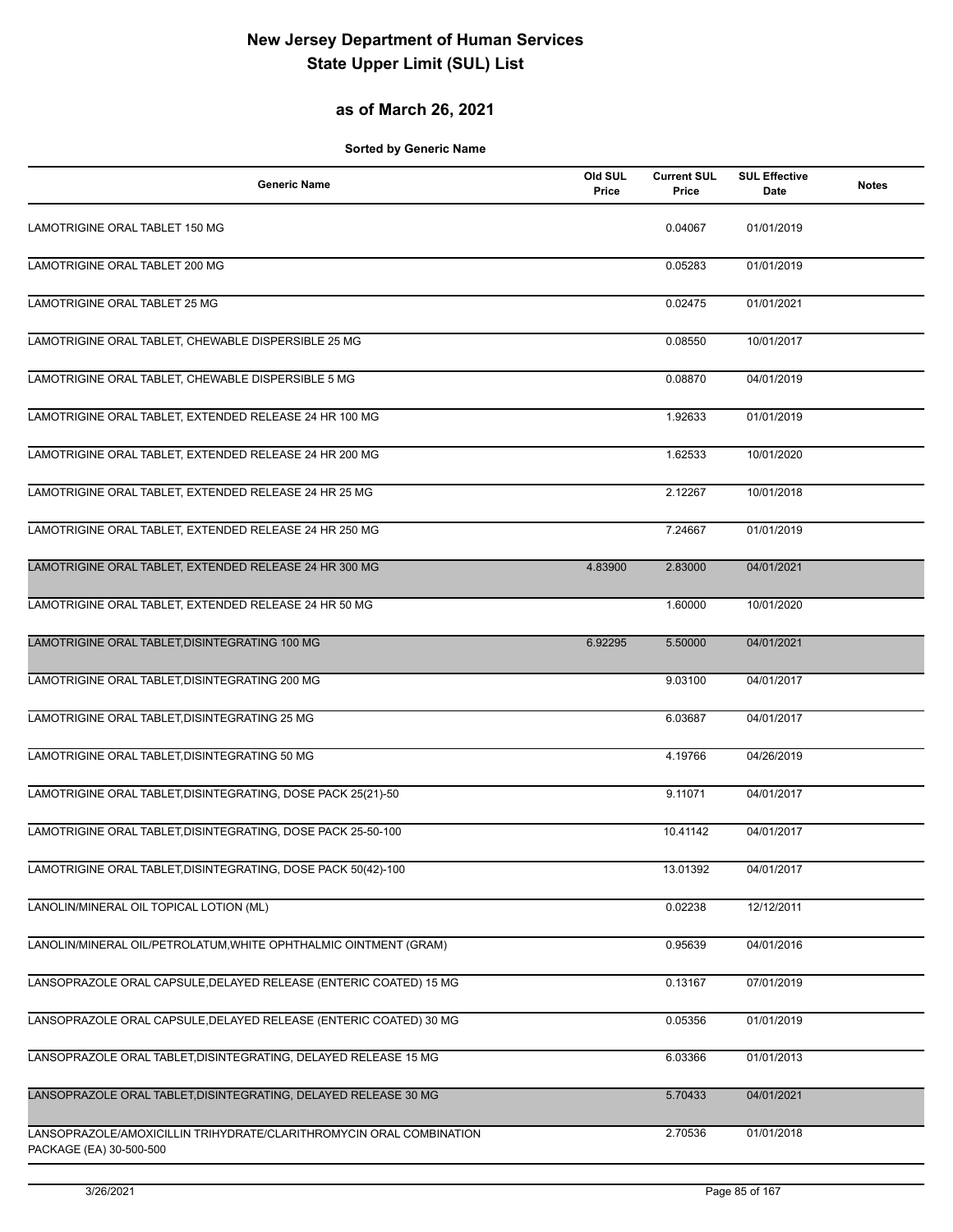### **as of March 26, 2021**

| <b>Generic Name</b>                                                                                          | Old SUL<br>Price | <b>Current SUL</b><br>Price | <b>SUL Effective</b><br>Date | <b>Notes</b> |
|--------------------------------------------------------------------------------------------------------------|------------------|-----------------------------|------------------------------|--------------|
| LANTHANUM CARBONATE ORAL TABLET, CHEWABLE 500 MG                                                             |                  | 11.55667                    | 07/01/2018                   |              |
| LANTHANUM CARBONATE ORAL TABLET, CHEWABLE 1000 MG                                                            |                  | 6.13203                     | 04/01/2021                   |              |
| LATANOPROST OPHTHALMIC DROPS 0.005 %                                                                         |                  | 1.20000                     | 04/01/2017                   |              |
| LEFLUNOMIDE ORAL TABLET 10 MG                                                                                |                  | 0.37353                     | 10/01/2017                   |              |
| LEFLUNOMIDE ORAL TABLET 20 MG                                                                                |                  | 0.26633                     | 10/01/2017                   |              |
| LETROZOLE ORAL TABLET 2.5 MG                                                                                 |                  | 0.10847                     | 04/01/2018                   |              |
| LEUCOVORIN CALCIUM INJECTION VIAL (EA) 100 MG                                                                |                  | 8.80000                     | 04/01/2017                   |              |
| LEUCOVORIN CALCIUM INJECTION VIAL (EA) 200 MG                                                                |                  | 15.40000                    | 04/01/2017                   |              |
| LEUCOVORIN CALCIUM INJECTION VIAL (EA) 350 MG                                                                |                  | 0.45667                     | 07/01/2019                   |              |
| LEUCOVORIN CALCIUM INJECTION VIAL (EA) 50 MG                                                                 |                  | 5.28000                     | 04/01/2017                   |              |
| LEUCOVORIN CALCIUM INJECTION VIAL (EA) 500 MG                                                                |                  | 78.71000                    | 04/01/2017                   |              |
| LEUCOVORIN CALCIUM ORAL TABLET 10 MG                                                                         |                  | 5.53875                     | 07/01/2019                   |              |
| LEUCOVORIN CALCIUM ORAL TABLET 15 MG                                                                         |                  | 5.29500                     | 04/01/2017                   |              |
| LEUCOVORIN CALCIUM ORAL TABLET 25 MG                                                                         | 5.68680          | 4.84400                     | 04/01/2021                   |              |
| LEUCOVORIN CALCIUM ORAL TABLET 5 MG                                                                          |                  | 0.60030                     | 10/01/2018                   |              |
| LEUPROLIDE ACETATE SUBCUTANEOUS KIT 1 MG/0.2ML                                                               |                  | 264.00000                   | 04/01/2017                   |              |
| LEVALBUTEROL HCL INHALATION VIAL, NEBULIZER (EA) 1.25MG/0.5                                                  |                  | 2.48408                     | 10/01/2017                   |              |
| LEVALBUTEROL HCL INHALATION VIAL, NEBULIZER (ML) 0.31MG/3ML                                                  |                  | 0.81625                     | 04/01/2017                   |              |
| LEVALBUTEROL HCL INHALATION VIAL, NEBULIZER (ML) 0.63MG/3ML                                                  |                  | 0.22569                     | 01/01/2019                   |              |
| LEVALBUTEROL HCL INHALATION VIAL, NEBULIZER (ML) 1.25MG/3ML                                                  |                  | 0.29673                     | 10/01/2018                   |              |
| LEVALBUTEROL TARTRATE INHALATION HFA AEROSOL WITH ADAPTER (GRAM) 45 MCG                                      |                  | 3.53733                     | 01/01/2018                   |              |
| LEVETIRACETAM IN SODIUM CHLORIDE, ISO-OSMOTIC INTRAVENOUS INTRAVENOUS<br>SOLUTION, PIGGYBACK (ML) 1000MG/100 |                  | 0.30000                     | 04/01/2017                   |              |
| LEVETIRACETAM IN SODIUM CHLORIDE, ISO-OSMOTIC INTRAVENOUS INTRAVENOUS<br>SOLUTION, PIGGYBACK (ML) 1500MG/100 |                  | 0.40000                     | 04/01/2017                   |              |
| LEVETIRACETAM IN SODIUM CHLORIDE, ISO-OSMOTIC INTRAVENOUS INTRAVENOUS<br>SOLUTION, PIGGYBACK (ML) 500MG/0.1L |                  | 0.18500                     | 04/01/2017                   |              |
| LEVETIRACETAM INTRAVENOUS VIAL (ML) 500 MG/5ML                                                               |                  | 0.97600                     | 04/01/2017                   |              |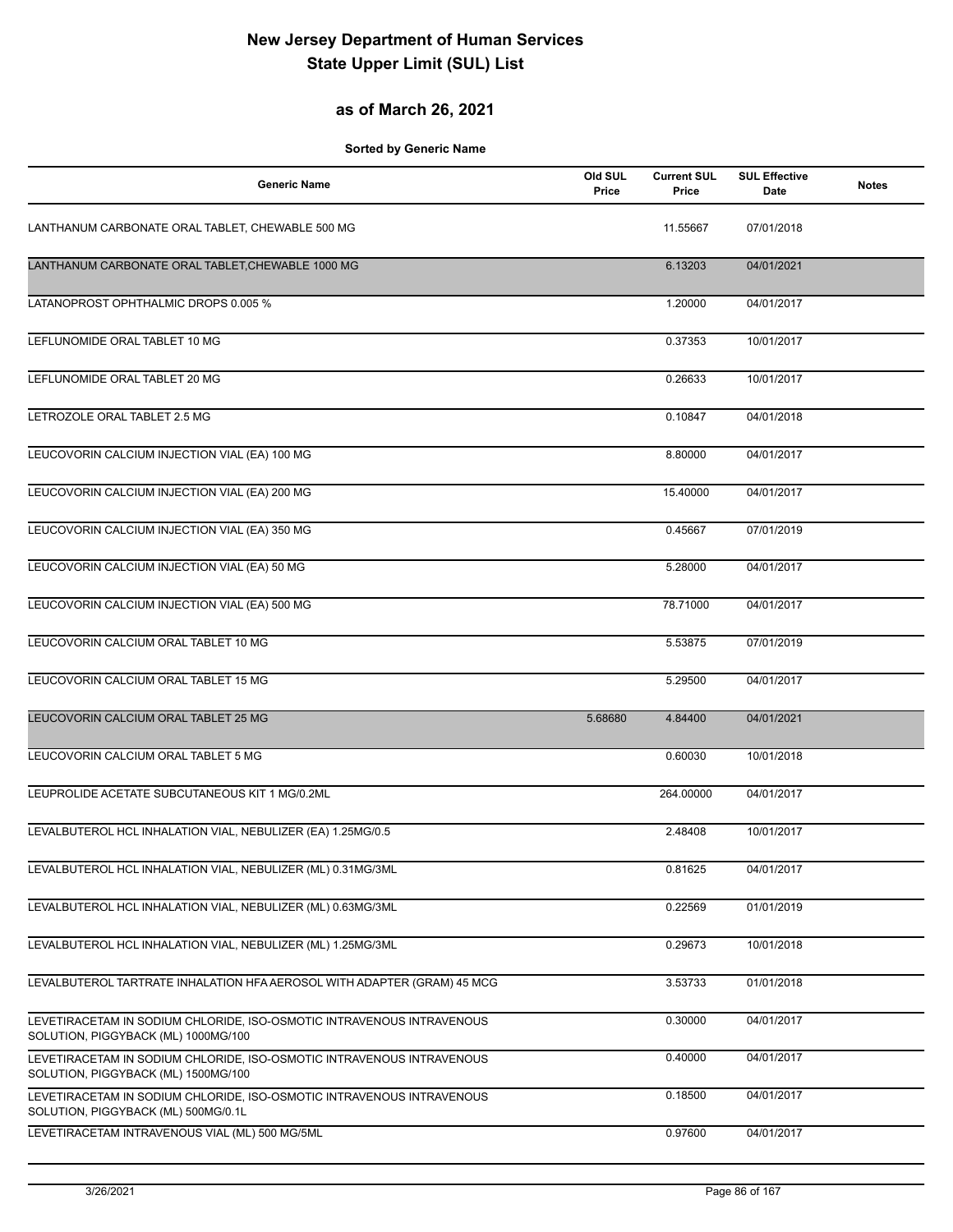### **as of March 26, 2021**

| <b>Generic Name</b>                                                                               | Old SUL<br>Price | <b>Current SUL</b><br>Price | <b>SUL Effective</b><br><b>Date</b> | <b>Notes</b> |
|---------------------------------------------------------------------------------------------------|------------------|-----------------------------|-------------------------------------|--------------|
| LEVETIRACETAM ORAL SOLUTION, ORAL 100 MG/ML                                                       |                  | 0.02429                     | 01/01/2019                          |              |
| LEVETIRACETAM ORAL SOLUTION, ORAL 500 MG/5ML                                                      |                  | 0.17652                     | 10/01/2017                          |              |
| LEVETIRACETAM ORAL TABLET 1000 MG                                                                 |                  | 0.11783                     | 01/01/2019                          |              |
| LEVETIRACETAM ORAL TABLET 250 MG                                                                  |                  | 0.05829                     | 10/01/2017                          |              |
| LEVETIRACETAM ORAL TABLET 500 MG                                                                  |                  | 0.07400                     | 04/01/2017                          |              |
| LEVETIRACETAM ORAL TABLET 750 MG                                                                  |                  | 0.10150                     | 07/01/2018                          |              |
| LEVETIRACETAM ORAL TABLET, EXTENDED RELEASE 24 HR 500 MG                                          |                  | 0.10150                     | 01/01/2019                          |              |
| LEVETIRACETAM ORAL TABLET, EXTENDED RELEASE 24 HR 750 MG                                          |                  | 0.27750                     | 07/01/2019                          |              |
| LEVOBUNOLOL HCL OPHTHALMIC DROPS 0.25 %                                                           |                  | 1.08462                     | 12/12/2011                          |              |
| LEVOBUNOLOL HCL OPHTHALMIC DROPS 0.5 %                                                            |                  | 0.33366                     | 10/01/2017                          |              |
| LEVOCARNITINE (WITH SUGAR) ORAL SOLUTION, ORAL 100 MG/ML                                          |                  | 0.12333                     | 10/01/2017                          |              |
| LEVOCARNITINE INTRAVENOUS VIAL (ML) 200 MG/ML                                                     |                  | 1.92000                     | 04/01/2017                          |              |
| LEVOCARNITINE ORAL CAPSULE (HARD, SOFT, ETC.) 250 MG                                              |                  | 0.62100                     | 12/12/2011                          |              |
| LEVOCARNITINE ORAL TABLET 330 MG                                                                  |                  | 0.43494                     | 10/01/2017                          |              |
| LEVOCETIRIZINE DIHYDROCHLORIDE ORAL SOLUTION, ORAL 2.5 MG/5ML                                     |                  | 0.35058                     | 04/01/2017                          |              |
| LEVOCETIRIZINE DIHYDROCHLORIDE ORAL TABLET 5 MG                                                   |                  | 0.02322                     | 01/01/2019                          |              |
| LEVOFLOXACIN INTRAVENOUS VIAL (ML) 25 MG/ML                                                       |                  | 0.22000                     | 07/01/2019                          |              |
| LEVOFLOXACIN OPHTHALMIC DROPS 0.5 %                                                               |                  | 8.98156                     | 04/01/2017                          |              |
| LEVOFLOXACIN ORAL SOLUTION, ORAL 250MG/10ML                                                       |                  | 1.21100                     | 04/01/2017                          |              |
| LEVOFLOXACIN ORAL SOLUTION, ORAL 250MG/10ML                                                       |                  | 0.79288                     | 04/01/2017                          |              |
| LEVOFLOXACIN ORAL SOLUTION, ORAL 500MG/20ML                                                       |                  | 1.20990                     | 04/01/2017                          |              |
| LEVOFLOXACIN ORAL TABLET 250 MG                                                                   |                  | 0.14619                     | 04/01/2017                          |              |
| LEVOFLOXACIN ORAL TABLET 500 MG                                                                   |                  | 0.06000                     | 01/01/2019                          |              |
| LEVOFLOXACIN ORAL TABLET 750 MG                                                                   |                  | 0.16250                     | 01/01/2019                          |              |
| LEVOFLOXACIN/DEXTROSE 5 % IN WATER INTRAVENOUS INTRAVENOUS SOLUTION,<br>PIGGYBACK (ML) 250MG/50ML |                  | 0.09166                     | 04/01/2017                          |              |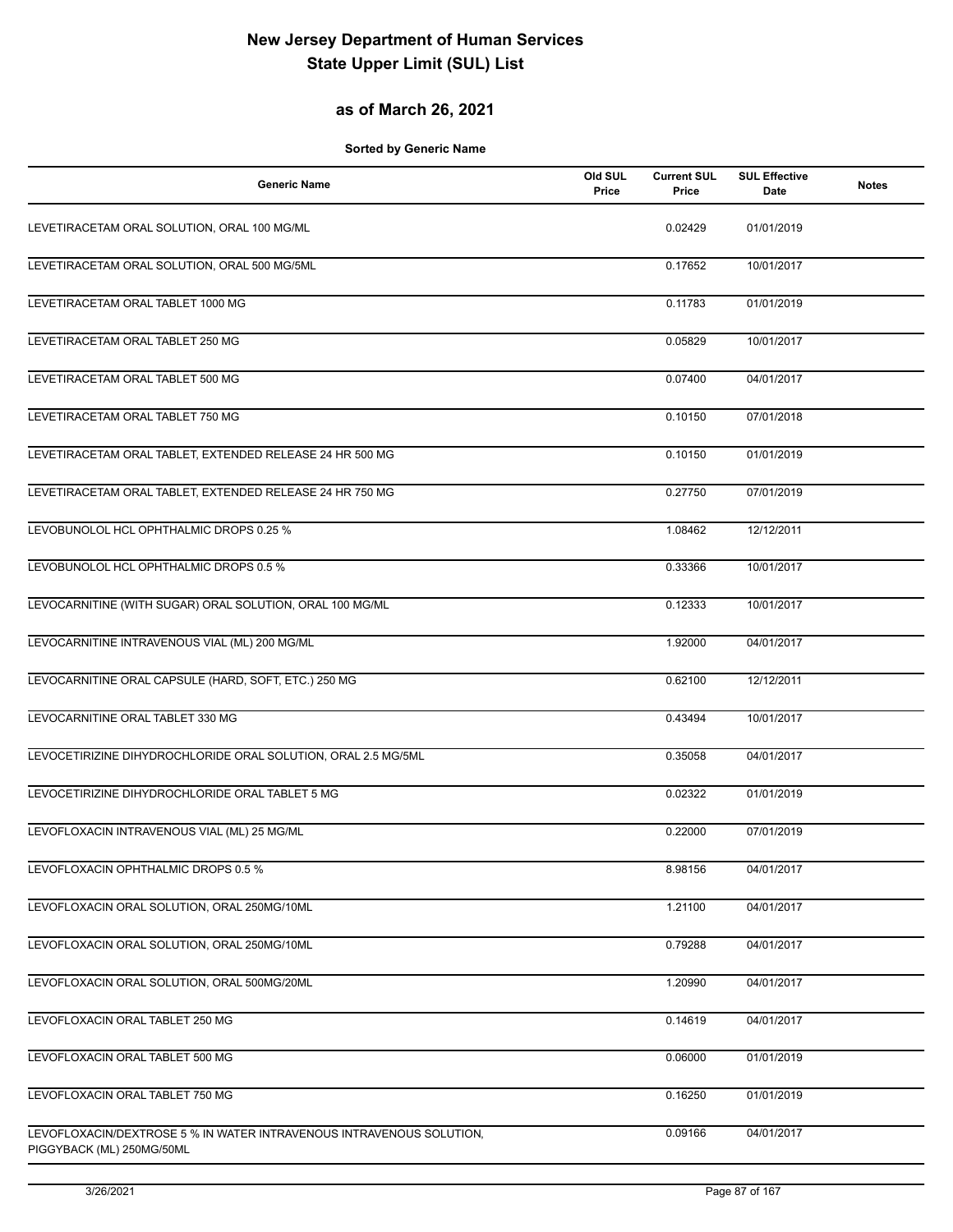### **as of March 26, 2021**

| <b>Generic Name</b>                                                                                   | Old SUL<br>Price | <b>Current SUL</b><br>Price | <b>SUL Effective</b><br>Date | <b>Notes</b> |
|-------------------------------------------------------------------------------------------------------|------------------|-----------------------------|------------------------------|--------------|
| LEVOFLOXACIN/DEXTROSE 5 % IN WATER INTRAVENOUS INTRAVENOUS SOLUTION,<br>PIGGYBACK (ML) 500MG/0.1L     |                  | 0.02228                     | 01/01/2018                   |              |
| LEVOFLOXACIN/DEXTROSE 5 % IN WATER INTRAVENOUS INTRAVENOUS SOLUTION,<br>PIGGYBACK (ML) 750MG/.15L     |                  | 0.01569                     | 01/01/2018                   |              |
| LEVOLEUCOVORIN CALCIUM INTRAVENOUS VIAL (EA) 50 MG                                                    |                  | 182.40000                   | 04/01/2017                   |              |
| LEVOLEUCOVORIN CALCIUM INTRAVENOUS VIAL (ML) 10 MG/ML                                                 |                  | 40.99428                    | 04/01/2017                   |              |
| LEVONORGESTREL ORAL TABLET 0.75 MG                                                                    |                  | 16.31161                    | 12/12/2011                   |              |
| LEVONORGESTREL ORAL TABLET 1.5 MG                                                                     |                  | 10.22000                    | 07/01/2019                   |              |
| LEVONORGESTREL-ETHINYL ESTRADIOL ORAL TABLET 0.15-0.03                                                |                  | 0.11607                     | 04/01/2018                   |              |
| LEVONORGESTREL-ETHINYL ESTRADIOL ORAL TABLET 6-5-10                                                   |                  | 0.33625                     | 01/01/2019                   |              |
| LEVONORGESTREL-ETHINYL ESTRADIOL ORAL TABLET 90-20 MCG                                                |                  | 1.11074                     | 04/01/2017                   |              |
| LEVONORGESTREL-ETHINYL ESTRADIOL ORAL TABLET, DOSE PACK, 3 MONTHS 0.15-0.03                           |                  | 0.09055                     | 10/01/2019                   |              |
| LEVONORGESTREL/ETHINYL ESTRADIOL AND ETHINYL ESTRADIOL ORAL TABLET, DOSE<br>PACK, 3 MONTHS 100-20(84) |                  | 0.41879                     | 10/01/2020                   |              |
| LEVONORGESTREL/ETHINYL ESTRADIOL AND ETHINYL ESTRADIOL ORAL TABLET, DOSE<br>PACK, 3 MONTHS 150-30(84) |                  | 0.61090                     | 10/01/2020                   |              |
| LEVONORGESTREL/ETHINYL ESTRADIOL ORAL TABLET 0.1-0.02MG                                               |                  | 0.10786                     | 10/01/2020                   |              |
| LEVORPHANOL TARTRATE ORAL TABLET 2 MG                                                                 |                  | 1.60698                     | 04/01/2017                   |              |
| LEVOTHYROXINE SODIUM INTRAVENOUS VIAL (EA) 100 MCG                                                    |                  | 81.13000                    | 04/01/2018                   |              |
| LEVOTHYROXINE SODIUM INTRAVENOUS VIAL (EA) 200 MCG                                                    |                  | 211.16000                   | 04/01/2017                   |              |
| LEVOTHYROXINE SODIUM INTRAVENOUS VIAL (EA) 500 MCG                                                    |                  | 527.91000                   | 04/01/2017                   |              |
| LEVOTHYROXINE SODIUM ORAL TABLET 100 MCG                                                              | 0.27778          | 0.24661                     | 04/01/2021                   |              |
| LEVOTHYROXINE SODIUM ORAL TABLET 112 MCG                                                              |                  | 0.16300                     | 01/01/2019                   |              |
| LEVOTHYROXINE SODIUM ORAL TABLET 125 MCG                                                              |                  | 0.18956                     | 01/01/2019                   |              |
| LEVOTHYROXINE SODIUM ORAL TABLET 137 MCG                                                              |                  | 0.08281                     | 10/01/2017                   |              |
| LEVOTHYROXINE SODIUM ORAL TABLET 150 MCG                                                              |                  | 0.17244                     | 01/01/2019                   |              |
| LEVOTHYROXINE SODIUM ORAL TABLET 175MCG                                                               |                  | 0.23400                     | 01/01/2019                   |              |
| LEVOTHYROXINE SODIUM ORAL TABLET 200 MCG                                                              |                  | 0.13568                     | 10/01/2017                   |              |
| LEVOTHYROXINE SODIUM ORAL TABLET 25 MCG                                                               |                  | 0.13189                     | 01/01/2019                   |              |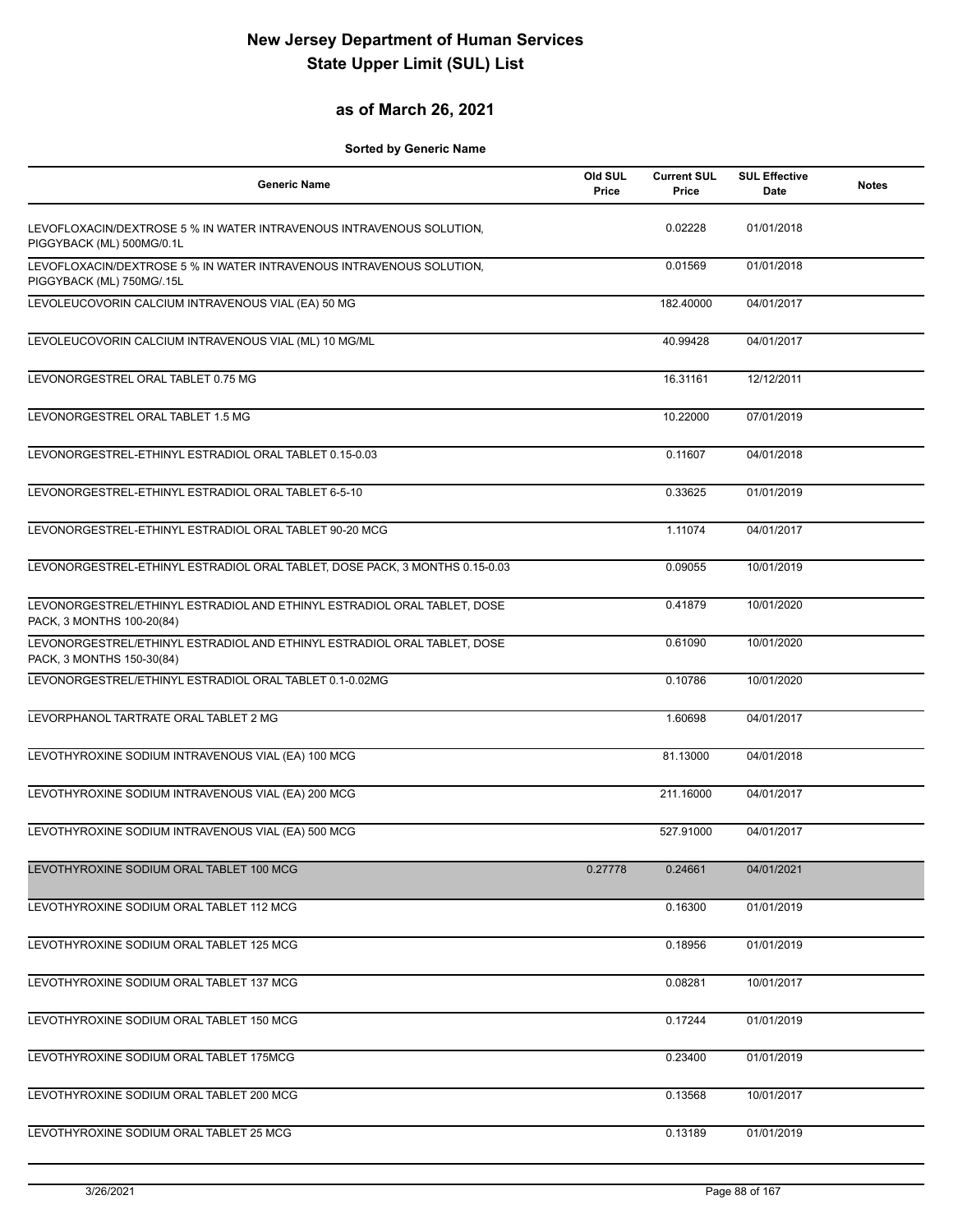### **as of March 26, 2021**

| <b>Generic Name</b>                                                                  | Old SUL<br>Price | <b>Current SUL</b><br>Price | <b>SUL Effective</b><br>Date | <b>Notes</b> |
|--------------------------------------------------------------------------------------|------------------|-----------------------------|------------------------------|--------------|
| LEVOTHYROXINE SODIUM ORAL TABLET 300 MCG                                             |                  | 0.39278                     | 01/01/2019                   |              |
| LEVOTHYROXINE SODIUM ORAL TABLET 50 MCG                                              | 0.20000          | 0.18829                     | 04/01/2021                   |              |
| LEVOTHYROXINE SODIUM ORAL TABLET 75 MCG                                              |                  | 0.22449                     | 01/01/2021                   |              |
| LEVOTHYROXINE SODIUM ORAL TABLET 88 MCG                                              |                  | 0.14422                     | 01/01/2019                   |              |
| LIDOCAINE HCL IN DEXTROSE 5% IN WATER/PF INTRAVENOUS INTRAVENOUS SOLUTION 4<br>MG/ML |                  | 0.01052                     | 04/01/2017                   |              |
| LIDOCAINE HCL IN DEXTROSE 5% IN WATER/PF INTRAVENOUS INTRAVENOUS SOLUTION 8<br>MG/ML |                  | 0.02021                     | 04/01/2017                   |              |
| LIDOCAINE HCL IN DEXTROSE 7.5 % IN WATER/PF INTRATHECAL AMPUL (ML) 5 %               |                  | 4.16880                     | 04/01/2017                   |              |
| LIDOCAINE HCL INJECTION VIAL (ML) 10 MG/ML                                           |                  | 0.01749                     | 10/01/2017                   |              |
| LIDOCAINE HCL INJECTION VIAL (ML) 20 MG/ML                                           |                  | 0.01990                     | 10/01/2017                   |              |
| LIDOCAINE HCL INJECTION VIAL (ML) 5 MG/ML                                            |                  | 0.08320                     | 04/01/2017                   |              |
| LIDOCAINE HCL MUCOUS MEMBRANE JELLY (ML) 2 %                                         |                  | 0.21667                     | 04/01/2017                   |              |
| LIDOCAINE HCL MUCOUS MEMBRANE JELLY WITH PREFILLED APPLICATOR (ML) 2 %               |                  | 0.38600                     | 04/01/2017                   |              |
| LIDOCAINE HCL MUCOUS MEMBRANE SOLUTION, NON-ORAL 40 MG/ML                            |                  | 0.07698                     | 04/01/2017                   |              |
| LIDOCAINE HCL MUCOUS MEMBRANE SOLUTION, ORAL 2 %                                     |                  | 0.01407                     | 10/01/2017                   |              |
| LIDOCAINE HCL TOPICAL CREAM (GRAM) 3 %                                               |                  | 0.51777                     | 01/01/2020                   |              |
| LIDOCAINE HCL TOPICAL OINTMENT (GRAM) 5 %                                            |                  | 0.75510                     | 12/12/2011                   |              |
| LIDOCAINE HCL TOPICAL SOLUTION, ORAL 4 %                                             |                  | 0.07192                     | 10/01/2017                   |              |
| LIDOCAINE HCL/EPINEPHRINE INJECTION AMPUL (ML) 1.5-1:200K                            |                  | 0.88800                     | 04/01/2017                   |              |
| LIDOCAINE HCL/EPINEPHRINE INJECTION VIAL (ML) 0.5-1:200K                             |                  | 0.06923                     | 04/01/2017                   |              |
| LIDOCAINE HCL/EPINEPHRINE INJECTION VIAL (ML) 1%-1:100K                              |                  | 0.07130                     | 04/01/2017                   |              |
| LIDOCAINE HCL/EPINEPHRINE INJECTION VIAL (ML) 1.5-1:200K                             |                  | 0.27640                     | 04/01/2017                   |              |
| LIDOCAINE HCL/EPINEPHRINE INJECTION VIAL (ML) 2 %-1:100K                             |                  | 0.08900                     | 04/01/2017                   |              |
| LIDOCAINE HCL/EPINEPHRINE INJECTION VIAL (ML) 2%-1:200K                              |                  | 0.20650                     | 04/01/2017                   |              |
| LIDOCAINE HCL/HYALURONIC ACID/ALOE VERA/COLLAGEN TOPICAL GEL (GRAM) 2 %              |                  | 0.31800                     | 12/12/2011                   |              |
| LIDOCAINE HCL/HYALURONIC ACID/ALOE VERA/COLLAGEN TOPICAL GEL (ML) 2 %                |                  | 0.31800                     | 12/12/2011                   |              |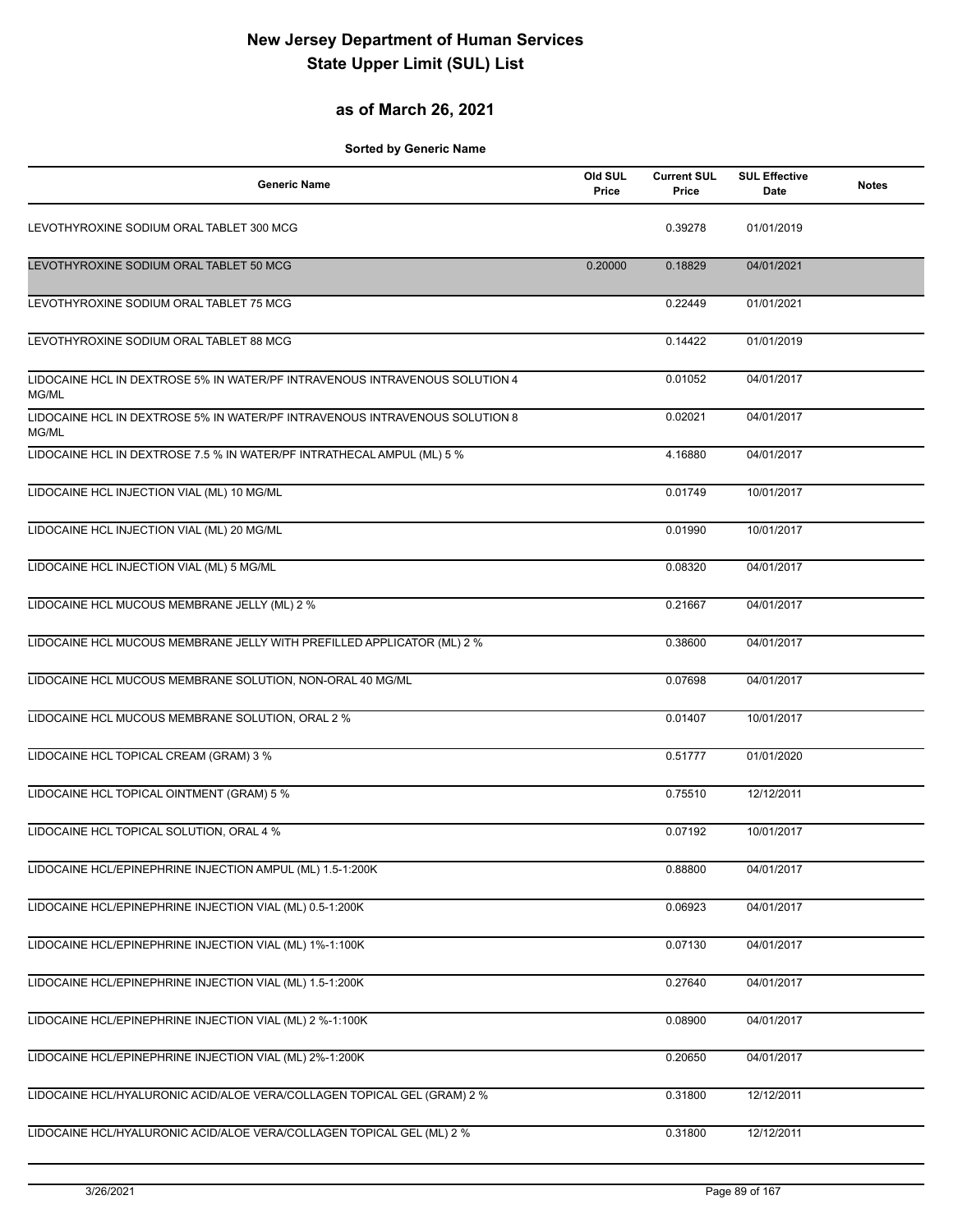### **as of March 26, 2021**

| Generic Name                                                                | Old SUL<br>Price | <b>Current SUL</b><br>Price | <b>SUL Effective</b><br><b>Date</b> | <b>Notes</b> |
|-----------------------------------------------------------------------------|------------------|-----------------------------|-------------------------------------|--------------|
| LIDOCAINE HCL/HYDROCORTISONE ACETATE RECTAL CREAM WITH APPLICATOR 3 %-0.5 % |                  | 0.67733                     | 04/01/2017                          |              |
| LIDOCAINE HCL/HYDROCORTISONE ACETATE RECTAL KIT 3 %-0.5 %                   |                  | 132.20000                   | 04/01/2017                          |              |
| LIDOCAINE HCL/HYDROCORTISONE ACETATE RECTAL KIT 3%-1%(7 G)                  |                  | 14.07352                    | 10/01/2017                          |              |
| LIDOCAINE HCL/HYDROCORTISONE ACETATE TOPICAL CREAM (GRAM) 3 %-0.5 %         |                  | 0.84656                     | 01/01/2018                          |              |
| LIDOCAINE HCL/PF INJECTION AMPUL (ML) 10 MG/ML                              |                  | 0.25018                     | 04/01/2017                          |              |
| LIDOCAINE HCL/PF INJECTION AMPUL (ML) 15 MG/ML                              |                  | 0.45450                     | 04/01/2017                          |              |
| LIDOCAINE HCL/PF INJECTION AMPUL (ML) 20 MG/ML                              |                  | 0.38100                     | 04/01/2017                          |              |
| LIDOCAINE HCL/PF INJECTION AMPUL (ML) 40 MG/ML                              |                  | 0.86600                     | 04/01/2017                          |              |
| LIDOCAINE HCL/PF INJECTION VIAL (ML) 10 MG/ML                               |                  | 0.08833                     | 04/01/2017                          |              |
| LIDOCAINE HCL/PF INJECTION VIAL (ML) 20 MG/ML                               |                  | 0.01990                     | 10/01/2017                          |              |
| LIDOCAINE HCL/PF INJECTION VIAL (ML) 5 MG/ML                                |                  | 0.07740                     | 04/01/2017                          |              |
| LIDOCAINE HCL/PF INTRAVENOUS SYRINGE (ML) 100 MG/5ML                        |                  | 0.48020                     | 10/01/2017                          |              |
| LIDOCAINE HCL/PF INTRAVENOUS SYRINGE (ML) 50 MG/5 ML                        |                  | 1.16200                     | 04/01/2017                          |              |
| LIDOCAINE HCL/PF INTRAVENOUS VIAL (ML) 20 MG/ML                             |                  | 0.54600                     | 04/01/2017                          |              |
| LIDOCAINE TOPICAL ADHESIVE PATCH, MEDICATED 5 %                             |                  | 2.01692                     | 10/01/2020                          |              |
| LIDOCAINE TOPICAL CREAM (GRAM) 4 %                                          |                  | 0.31433                     | 04/01/2020                          |              |
| LIDOCAINE TOPICAL CREAM (GRAM) 5 %                                          |                  | 0.86667                     | 04/01/2020                          |              |
| LIDOCAINE TOPICAL OINTMENT (GRAM) 5 %                                       |                  | 0.20273                     | 01/01/2021                          |              |
| LIDOCAINE/ALOE VERA TOPICAL AEROSOL, SPRAY (GRAM) 0.5 %                     |                  | 0.02460                     | 04/01/2017                          |              |
| LIDOCAINE/ALOE VERA TOPICAL GEL (GRAM) 0.5 %                                |                  | 0.00939                     | 04/01/2017                          |              |
| LIDOCAINE/PRILOCAINE TOPICAL CREAM (GRAM) 2.5 %-2.5%                        |                  | 0.19392                     | 01/01/2020                          |              |
| LIDOCAINE/PRILOCAINE TOPICAL KIT 2.5 %-2.5%                                 |                  | 0.26464                     | 10/01/2017                          |              |
| LIDOCAINE/TETRACAINE TOPICAL CREAM (GRAM) 7 %-7 %                           |                  | 8.15000                     | 04/01/2017                          |              |
| LIDOCAINE/TRANSPARENT DRESSING TOPICAL KIT 4 %                              |                  | 25.00000                    | 04/01/2017                          |              |
| LINCOMYCIN HCL INJECTION VIAL (ML) 300 MG/ML                                |                  | 9.50220                     | 04/01/2017                          |              |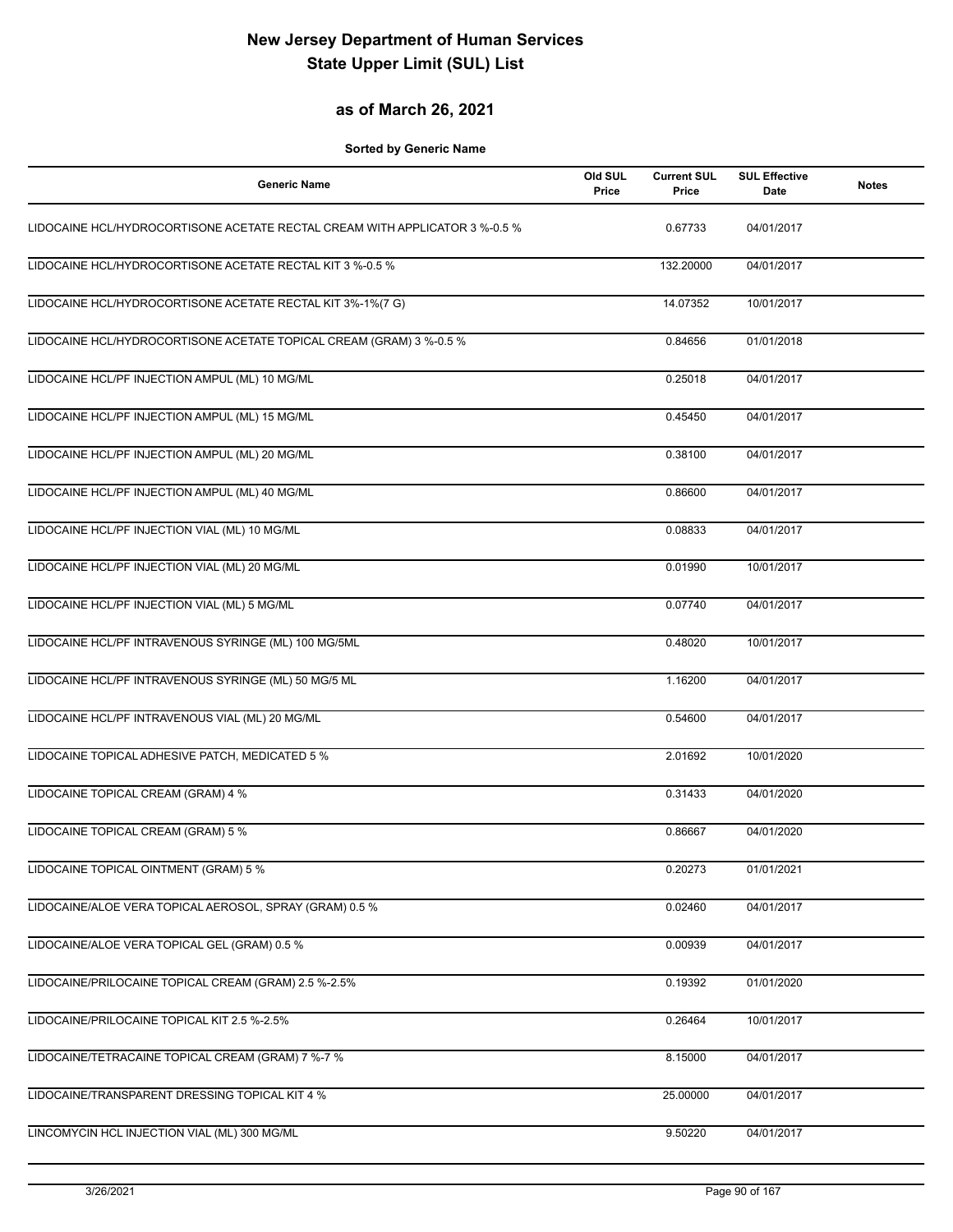### **as of March 26, 2021**

| <b>Generic Name</b>                                                              | Old SUL<br>Price | <b>Current SUL</b><br>Price | <b>SUL Effective</b><br>Date | <b>Notes</b> |
|----------------------------------------------------------------------------------|------------------|-----------------------------|------------------------------|--------------|
| LINDANE TOPICAL LOTION (ML) 1 %                                                  |                  | 1.58375                     | 10/01/2014                   |              |
| LINDANE TOPICAL SHAMPOO 1 %                                                      |                  | 1.67871                     | 04/01/2017                   |              |
| LINEZOLID IN 0.9 % SODIUM CHLORIDE INTRAVENOUS INTRAVENOUS SOLUTION<br>600MG/300 |                  | 0.13363                     | 01/01/2018                   |              |
| LINEZOLID INTRAVENOUS INTRAVENOUS SOLUTION 600MG/300                             |                  | 0.12500                     | 01/01/2018                   |              |
| LINEZOLID ORAL SUSPENSION, RECONSTITUTED, ORAL (ML) 100 MG/5ML                   |                  | 4.37333                     | 04/01/2017                   |              |
| LINEZOLID ORAL TABLET 600 MG                                                     |                  | 1.00000                     | 04/01/2020                   |              |
| LIOTHYRONINE SODIUM INTRAVENOUS VIAL (ML) 10 MCG/ML                              |                  | 385.00000                   | 04/01/2017                   |              |
| LIOTHYRONINE SODIUM ORAL TABLET 25 MCG                                           |                  | 0.41838                     | 04/01/2017                   |              |
| LIOTHYRONINE SODIUM ORAL TABLET 5 MCG                                            |                  | 0.26980                     | 07/01/2017                   |              |
| LIOTHYRONINE SODIUM ORAL TABLET 50 MCG                                           |                  | 0.41850                     | 04/01/2017                   |              |
| LISINOPRIL ORAL TABLET 10 MG                                                     |                  | 0.00397                     | 10/01/2017                   |              |
| LISINOPRIL ORAL TABLET 2.5 MG                                                    |                  | 0.01120                     | 04/01/2017                   |              |
| LISINOPRIL ORAL TABLET 20 MG                                                     |                  | 0.01793                     | 07/01/2017                   |              |
| LISINOPRIL ORAL TABLET 30 MG                                                     |                  | 0.03105                     | 10/01/2017                   |              |
| LISINOPRIL ORAL TABLET 40 MG                                                     |                  | 0.02210                     | 10/01/2017                   |              |
| LISINOPRIL ORAL TABLET 5 MG                                                      |                  | 0.00150                     | 04/01/2017                   |              |
| LISINOPRIL/HYDROCHLOROTHIAZIDE ORAL TABLET 10-12.5MG                             |                  | 0.02210                     | 04/01/2017                   |              |
| LISINOPRIL/HYDROCHLOROTHIAZIDE ORAL TABLET 20 MG-25MG                            |                  | 0.02200                     | 01/01/2021                   |              |
| LISINOPRIL/HYDROCHLOROTHIAZIDE ORAL TABLET 20-12.5 MG                            |                  | 0.02456                     | 04/01/2017                   |              |
| LITHIUM CARBONATE ORAL CAPSULE 150 MG                                            |                  | 0.03850                     | 07/01/2018                   |              |
| LITHIUM CARBONATE ORAL CAPSULE 300 MG                                            |                  | 0.02570                     | 04/01/2017                   |              |
| LITHIUM CARBONATE ORAL CAPSULE 600 MG                                            |                  | 0.09700                     | 04/01/2017                   |              |
| LITHIUM CARBONATE ORAL TABLET 300 MG                                             |                  | 0.10280                     | 01/01/2019                   |              |
| LITHIUM CARBONATE ORAL TABLET, EXTENDED RELEASE 300 MG                           |                  | 0.07810                     | 10/01/2020                   |              |
| LITHIUM CARBONATE ORAL TABLET, EXTENDED RELEASE 450 MG                           |                  | 0.10100                     | 07/01/2019                   |              |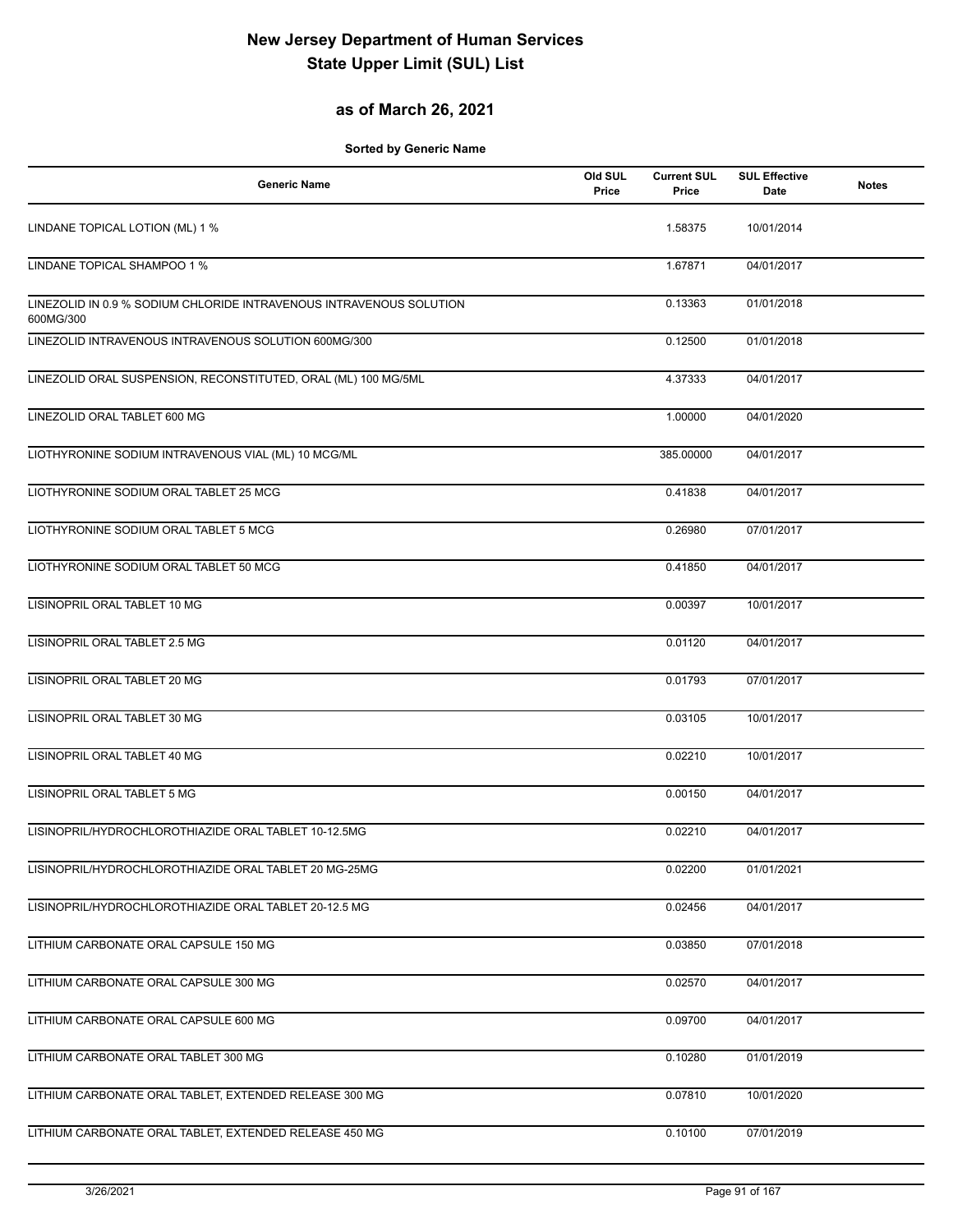### **as of March 26, 2021**

| <b>Generic Name</b>                                                                         | Old SUL<br>Price | <b>Current SUL</b><br>Price | <b>SUL Effective</b><br><b>Date</b> | <b>Notes</b> |
|---------------------------------------------------------------------------------------------|------------------|-----------------------------|-------------------------------------|--------------|
| LITHIUM CITRATE ORAL SOLUTION, ORAL 8 MEQ/5 ML                                              |                  | 0.03849                     | 04/01/2017                          |              |
| LITHIUM CITRATE ORAL SOLUTION, ORAL 8 MEQ/5 ML                                              |                  | 0.24000                     | 04/01/2017                          |              |
| LOPERAMIDE HCL ORAL CAPSULE 2 MG                                                            |                  | 0.12693                     | 10/01/2017                          |              |
| LOPERAMIDE HCL ORAL LIQUID (ML) 1 MG/5 ML                                                   |                  | 0.01842                     | 04/01/2017                          |              |
| LOPERAMIDE HCL ORAL LIQUID (ML) 1MG/7.5ML                                                   |                  | 0.02479                     | 04/01/2017                          |              |
| LOPERAMIDE HCL ORAL TABLET 2 MG                                                             |                  | 0.06185                     | 10/01/2017                          |              |
| LOPINAVIR/RITONAVIR ORAL SOLUTION, ORAL 400-100/5                                           |                  | 2.17588                     | 01/01/2018                          |              |
| LORATADINE ORAL SOLUTION, ORAL 5 MG/5 ML                                                    |                  | 0.03967                     | 04/01/2017                          |              |
| LORATADINE ORAL TABLET 10 MG                                                                |                  | 0.03367                     | 01/01/2019                          |              |
| LORATADINE ORAL TABLET, DISINTEGRATING 10 MG                                                |                  | 0.31111                     | 04/01/2017                          |              |
| LORATADINE/PSEUDOEPHEDRINE SULFATE ORAL TABLET, EXTENDED RELEASE 12 HR 5<br><b>MG-120MG</b> |                  | 0.42520                     | 10/01/2017                          |              |
| LORATADINE/PSEUDOEPHEDRINE SULFATE ORAL TABLET, EXTENDED RELEASE 24 HR<br>10MG-240MG        |                  | 0.25000                     | 01/01/2019                          |              |
| LORAZEPAM INJECTION SYRINGE (ML) 2 MG/ML                                                    |                  | 0.80975                     | 10/01/2017                          |              |
| LORAZEPAM INJECTION SYRINGE (ML) 4 MG/ML                                                    |                  | 3.27000                     | 04/01/2017                          |              |
| LORAZEPAM INJECTION VIAL (ML) 2 MG/ML                                                       |                  | 0.46840                     | 01/01/2020                          |              |
| LORAZEPAM INJECTION VIAL (ML) 4 MG/ML                                                       |                  | 0.92200                     | 04/01/2017                          |              |
| LORAZEPAM ORAL CONCENTRATE, ORAL 2 MG/ML                                                    |                  | 0.26900                     | 01/01/2020                          |              |
| LORAZEPAM ORAL TABLET 0.5 MG                                                                |                  | 0.01560                     | 04/01/2017                          |              |
| LORAZEPAM ORAL TABLET 1 MG                                                                  |                  | 0.01600                     | 04/01/2017                          |              |
| LORAZEPAM ORAL TABLET 2 MG                                                                  |                  | 0.02595                     | 07/01/2018                          |              |
| LOSARTAN POTASSIUM ORAL TABLET 100 MG                                                       |                  | 0.03196                     | 04/01/2017                          |              |
| LOSARTAN POTASSIUM ORAL TABLET 25 MG                                                        |                  | 0.01344                     | 01/01/2019                          |              |
| LOSARTAN POTASSIUM ORAL TABLET 50 MG                                                        |                  | 0.01704                     | 10/01/2017                          |              |
| LOSARTAN POTASSIUM/HYDROCHLOROTHIAZIDE ORAL TABLET 100-12.5MG                               |                  | 0.03040                     | 07/01/2018                          |              |
| LOSARTAN POTASSIUM/HYDROCHLOROTHIAZIDE ORAL TABLET 100MG-25MG                               |                  | 0.03978                     | 07/01/2018                          |              |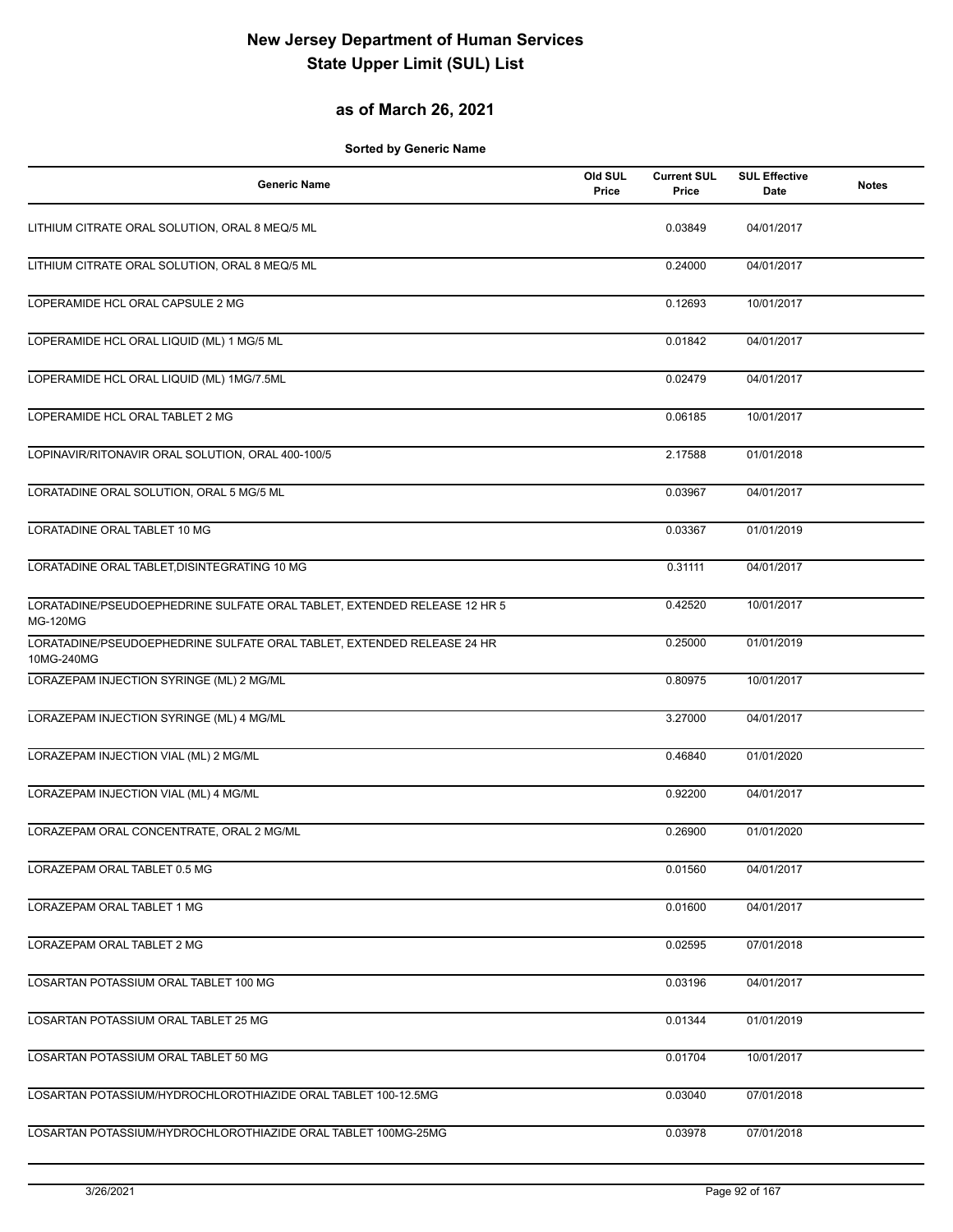### **as of March 26, 2021**

| <b>Generic Name</b>                                                                                      | Old SUL<br>Price | <b>Current SUL</b><br>Price | <b>SUL Effective</b><br><b>Date</b> | <b>Notes</b> |
|----------------------------------------------------------------------------------------------------------|------------------|-----------------------------|-------------------------------------|--------------|
| LOSARTAN POTASSIUM/HYDROCHLOROTHIAZIDE ORAL TABLET 50-12.5 MG                                            |                  | 0.02789                     | 01/01/2019                          |              |
| LOTEPREDNOL ETABONATE OPHTHALMIC SUSPENSION, DROPS(FINAL DOSAGE FORM)<br>(ML) 0.5 %                      |                  | 36.65650                    | 04/01/2021                          |              |
| LOVASTATIN ORAL TABLET 10 MG                                                                             |                  | 0.03882                     | 04/01/2017                          |              |
| LOVASTATIN ORAL TABLET 20 MG                                                                             |                  | 0.03200                     | 10/01/2017                          |              |
| LOVASTATIN ORAL TABLET 40 MG                                                                             |                  | 0.01901                     | 01/01/2019                          |              |
| LOXAPINE SUCCINATE ORAL CAPSULE 10 MG                                                                    |                  | 0.25298                     | 04/01/2017                          |              |
| LOXAPINE SUCCINATE ORAL CAPSULE 25 MG                                                                    |                  | 0.50941                     | 04/01/2017                          |              |
| LOXAPINE SUCCINATE ORAL CAPSULE 5 MG                                                                     |                  | 0.27803                     | 04/01/2017                          |              |
| LOXAPINE SUCCINATE ORAL CAPSULE 50 MG                                                                    |                  | 0.62000                     | 10/01/2019                          |              |
| MAGNESIUM AMINO ACID CHELATE ORAL TABLET 27 MG                                                           |                  | 0.09043                     | 12/12/2011                          |              |
| MAGNESIUM CARBONATE/ALUMINUM HYDROXIDE ORAL TABLET, CHEWABLE 105-160MG                                   |                  | 0.03208                     | 04/01/2017                          |              |
| MAGNESIUM CARBONATE/ALUMINUM HYDROXIDE/ALGINIC ACID ORAL SUSPENSION,<br>ORAL (FINAL DOSE FORM) 358-95/15 |                  | 0.01163                     | 04/01/2017                          |              |
| MAGNESIUM CHLORIDE INJECTION VIAL (ML) 200 MG/ML                                                         |                  | 0.30580                     | 04/01/2017                          |              |
| MAGNESIUM CHLORIDE ORAL TABLET, EXTENDED RELEASE 64 MG                                                   |                  | 0.12358                     | 12/12/2011                          |              |
| MAGNESIUM CITRATE ORAL SOLUTION, ORAL                                                                    |                  | 0.00371                     | 10/01/2017                          |              |
| MAGNESIUM GLUCONATE ORAL TABLET 27 MG(500)                                                               |                  | 0.09043                     | 12/12/2011                          |              |
| MAGNESIUM HYDROXIDE ORAL SUSPENSION, ORAL (FINAL DOSE FORM) 2400 MG/10                                   |                  | 0.01812                     | 04/01/2017                          |              |
| MAGNESIUM HYDROXIDE ORAL SUSPENSION, ORAL (FINAL DOSE FORM) 400 MG/5ML                                   | 0.00549          | 0.00510                     | 04/01/2021                          |              |
| MAGNESIUM HYDROXIDE/ALUMINUM HYDROXIDE/SIMETHICONE ORAL SUSPENSION,<br>ORAL (FINAL DOSE FORM) 200-200-20 |                  | 0.00410                     | 10/01/2017                          |              |
| MAGNESIUM HYDROXIDE/ALUMINUM HYDROXIDE/SIMETHICONE ORAL SUSPENSION,<br>ORAL (FINAL DOSE FORM) 400-400-40 |                  | 0.00777                     | 04/01/2017                          |              |
| MAGNESIUM HYDROXIDE/ALUMINUM HYDROXIDE/SIMETHICONE ORAL TABLET,<br>CHEWABLE 200-200-25                   |                  | 0.02968                     | 04/01/2017                          |              |
| MAGNESIUM OXIDE ORAL TABLET 400 MG                                                                       |                  | 0.01363                     | 10/01/2017                          |              |
| MAGNESIUM OXIDE ORAL TABLET 420 MG                                                                       |                  | 0.04050                     | 04/01/2017                          |              |
| MAGNESIUM SALICYLATE ORAL TABLET 580(467)MG                                                              |                  | 0.05750                     | 04/01/2017                          |              |
| MAGNESIUM SULFATE IN STERILE WATER INTRAVENOUS INTRAVENOUS SOLUTION 20<br>G/500ML                        |                  | 0.01120                     | 04/01/2017                          |              |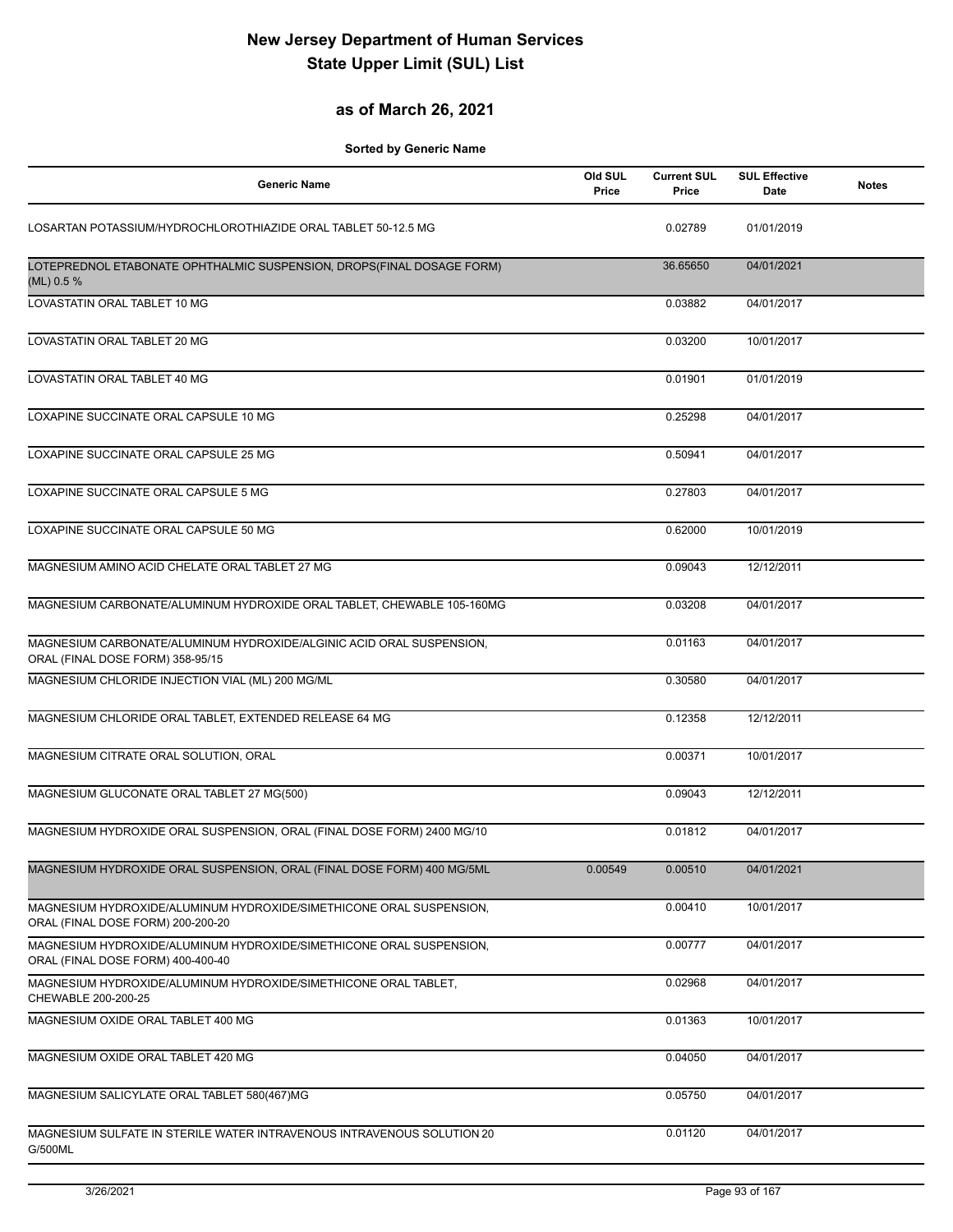### **as of March 26, 2021**

| <b>Generic Name</b>                                                                                    | Old SUL<br>Price | <b>Current SUL</b><br>Price | <b>SUL Effective</b><br>Date | <b>Notes</b> |
|--------------------------------------------------------------------------------------------------------|------------------|-----------------------------|------------------------------|--------------|
| MAGNESIUM SULFATE IN STERILE WATER INTRAVENOUS INTRAVENOUS SOLUTION<br>40G/1000ML                      |                  | 0.00830                     | 04/01/2017                   |              |
| MAGNESIUM SULFATE IN STERILE WATER INTRAVENOUS INTRAVENOUS SOLUTION,<br>PIGGYBACK (ML) 2 G/50 ML       |                  | 0.29160                     | 04/01/2017                   |              |
| MAGNESIUM SULFATE IN STERILE WATER INTRAVENOUS INTRAVENOUS SOLUTION,<br>PIGGYBACK (ML) 4 G/100 ML      |                  | 0.07230                     | 04/01/2017                   |              |
| MAGNESIUM SULFATE IN STERILE WATER INTRAVENOUS INTRAVENOUS SOLUTION,<br>PIGGYBACK (ML) 4 G/50 ML       |                  | 0.14740                     | 04/01/2017                   |              |
| MAGNESIUM SULFATE INJECTION SYRINGE (ML) 4 MEQ/ML                                                      |                  | 0.02975                     | 10/01/2017                   |              |
| MAGNESIUM SULFATE INJECTION VIAL (ML) 4 MEQ/ML                                                         |                  | 0.02975                     | 10/01/2017                   |              |
| MAGNESIUM SULFATE MISCELLANEOUS CRYSTALS 100 %                                                         |                  | 0.00282                     | 04/01/2017                   |              |
| MAGNESIUM SULFATE ORAL GRANULES (GRAM) 495 MG/5 G                                                      |                  | 0.00312                     | 04/01/2017                   |              |
| MAGNESIUM SULFATE/DEXTROSE 5 % IN WATER INTRAVENOUS INTRAVENOUS SOLUTION,<br>PIGGYBACK (ML) 1 G/100 ML |                  | 0.07400                     | 04/01/2017                   |              |
| MALATHION TOPICAL LOTION (ML) 0.5 %                                                                    |                  | 1.71017                     | 10/01/2017                   |              |
| MANGANESE CHLORIDE INTRAVENOUS VIAL (ML) 0.1 MG/ML                                                     |                  | 0.03788                     | 10/01/2017                   |              |
| MANGANESE SULFATE INTRAVENOUS VIAL (ML) 0.1 MG/ML                                                      |                  | 2.55200                     | 04/01/2017                   |              |
| MANNITOL INTRAVENOUS INTRAVENOUS SOLUTION 20 %                                                         |                  | 0.03322                     | 04/01/2017                   |              |
| MANNITOL INTRAVENOUS VIAL (ML) 25 %                                                                    |                  | 0.04000                     | 04/01/2017                   |              |
| MANNITOL/SORBITOL SOLUTION URETHRAL SOLUTION, IRRIGATION 0.54G-2.7G                                    |                  | 0.00458                     | 04/01/2017                   |              |
| MAPROTILINE HCL ORAL TABLET 25 MG                                                                      |                  | 0.18531                     | 10/01/2017                   |              |
| MAPROTILINE HCL ORAL TABLET 50 MG                                                                      |                  | 0.50250                     | 10/01/2017                   |              |
| MAPROTILINE HCL ORAL TABLET 75 MG                                                                      |                  | 0.35492                     | 10/01/2017                   |              |
| MEBENDAZOLE ORAL TABLET, CHEWABLE 100 MG                                                               |                  | 2.82398                     | 10/01/2017                   |              |
| MECAMYLAMINE HCL ORAL TABLET 2.5 MG                                                                    |                  | 63.20000                    | 04/01/2017                   |              |
| MECLIZINE HCL ORAL TABLET 12.5 MG                                                                      |                  | 0.03507                     | 10/01/2017                   |              |
| MECLIZINE HCL ORAL TABLET 25 MG                                                                        |                  | 0.00843                     | 07/01/2018                   |              |
| MECLIZINE HCL ORAL TABLET, CHEWABLE 25 MG                                                              |                  | 0.03190                     | 04/01/2017                   |              |
| MECLOFENAMATE SODIUM ORAL CAPSULE 100 MG                                                               |                  | 0.78591                     | 10/01/2017                   |              |
| MECLOFENAMATE SODIUM ORAL CAPSULE 50 MG                                                                |                  | 0.15276                     | 10/01/2017                   |              |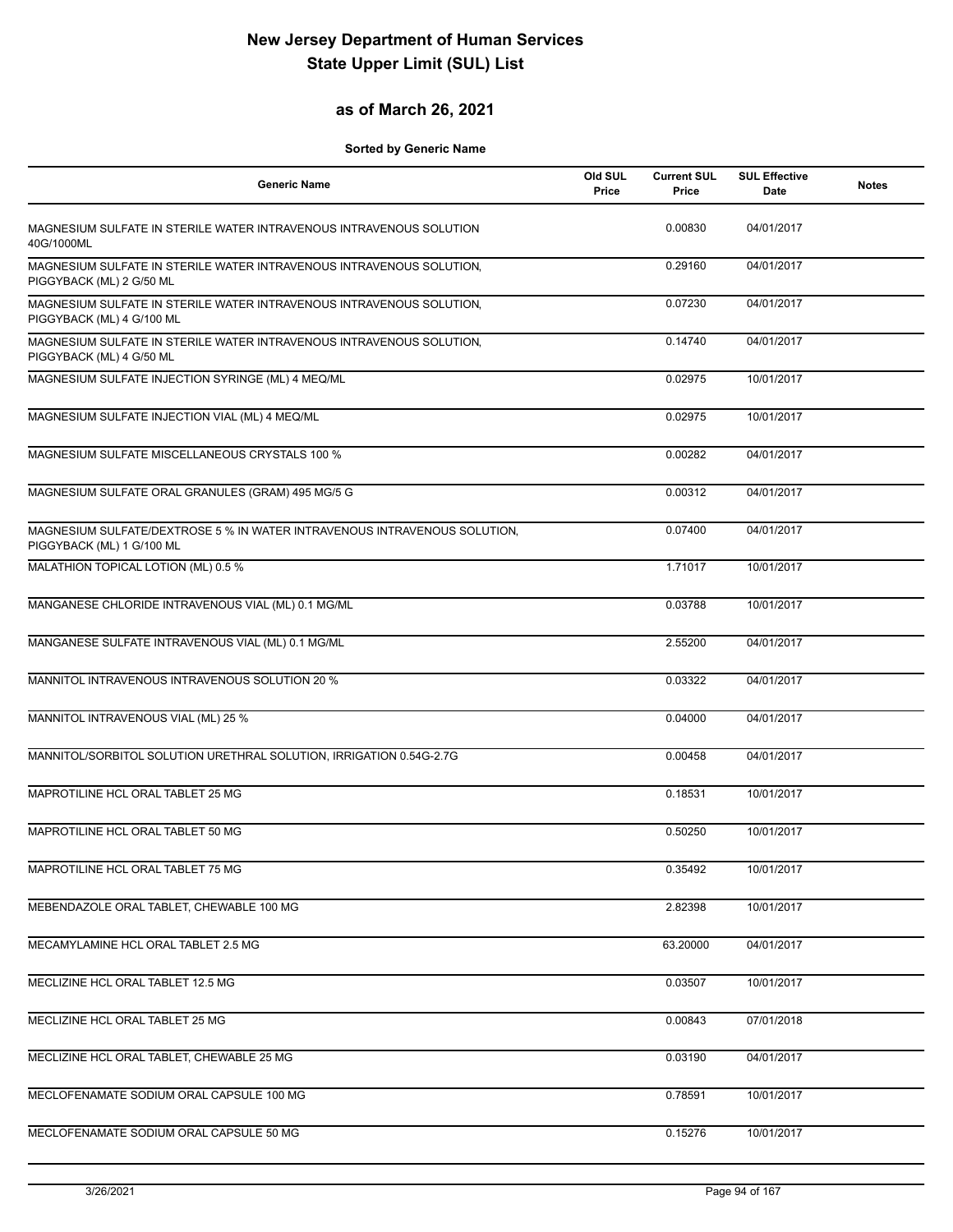### **as of March 26, 2021**

| <b>Generic Name</b>                                                           | Old SUL<br>Price | <b>Current SUL</b><br>Price | <b>SUL Effective</b><br>Date | <b>Notes</b> |
|-------------------------------------------------------------------------------|------------------|-----------------------------|------------------------------|--------------|
| MECOBALAMIN/LEVOMEFOLATE CALCIUM/PYRIDOXAL PHOSPHATE ORAL TABLET 2-3-35<br>МG |                  | 1.54001                     | 07/01/2016                   |              |
| MEDROXYPROGESTERONE ACETATE INTRAMUSCULAR SYRINGE (ML) 150 MG/ML              |                  | 42.29500                    | 10/01/2020                   |              |
| MEDROXYPROGESTERONE ACETATE INTRAMUSCULAR VIAL (ML) 150 MG/ML                 |                  | 24.69500                    | 01/01/2021                   |              |
| MEDROXYPROGESTERONE ACETATE ORAL TABLET 10 MG                                 |                  | 0.05095                     | 10/01/2017                   |              |
| MEDROXYPROGESTERONE ACETATE ORAL TABLET 2.5 MG                                |                  | 0.04121                     | 10/01/2017                   |              |
| MEDROXYPROGESTERONE ACETATE ORAL TABLET 5 MG                                  |                  | 0.11370                     | 07/01/2017                   |              |
| MEFENAMIC ACID ORAL CAPSULE 250 MG                                            |                  | 6.03867                     | 10/01/2018                   |              |
| MEFLOQUINE HCL ORAL TABLET 250 MG                                             |                  | 3.34000                     | 07/01/2019                   |              |
| MEGESTROL ACETATE ORAL SUSPENSION, ORAL (FINAL DOSE FORM) 400MG/10ML          |                  | 0.05906                     | 04/01/2017                   |              |
| MEGESTROL ACETATE ORAL SUSPENSION, ORAL (FINAL DOSE FORM) 400MG/10ML          |                  | 0.30315                     | 04/01/2017                   |              |
| MEGESTROL ACETATE ORAL SUSPENSION, ORAL (FINAL DOSE FORM) 625MG/5ML           |                  | 1.94902                     | 10/01/2020                   |              |
| MEGESTROL ACETATE ORAL SUSPENSION, ORAL (FINAL DOSE FORM) 800MG/20ML          |                  | 0.34791                     | 04/01/2017                   |              |
| MEGESTROL ACETATE ORAL TABLET 20 MG                                           |                  | 0.11536                     | 04/01/2017                   |              |
| MEGESTROL ACETATE ORAL TABLET 40 MG                                           |                  | 0.10500                     | 10/01/2019                   |              |
| <b>MELATONIN ORAL TABLET 3 MG</b>                                             |                  | 0.12828                     | 12/12/2011                   |              |
| MELOXICAM ORAL SUSPENSION, ORAL (FINAL DOSE FORM) 7.5 MG/5ML                  |                  | 0.90027                     | 04/01/2017                   |              |
| MELOXICAM ORAL TABLET 15 MG                                                   |                  | 0.01804                     | 07/01/2017                   |              |
| MELOXICAM ORAL TABLET 7.5 MG                                                  |                  | 0.00386                     | 01/01/2019                   |              |
| MELPHALAN HCL INTRAVENOUS VIAL (EA) 50 MG                                     |                  | 1643.10000                  | 04/01/2017                   |              |
| MEMANTINE HCL ORAL CAPSULE SPRINKLE, EXTENDED RELEASE 24 HR 14 MG             |                  | 1.59156                     | 01/01/2020                   |              |
| MEMANTINE HCL ORAL CAPSULE SPRINKLE, EXTENDED RELEASE 24 HR 21 MG             |                  | 1.96266                     | 10/01/2020                   |              |
| MEMANTINE HCL ORAL CAPSULE SPRINKLE, EXTENDED RELEASE 24 HR 28 MG             |                  | 0.97767                     | 10/01/2020                   |              |
| MEMANTINE HCL ORAL CAPSULE SPRINKLE, EXTENDED RELEASE 24 HR 7 MG              |                  | 1.63966                     | 01/01/2020                   |              |
| MEMANTINE HCL ORAL SOLUTION, ORAL 2 MG/ML                                     |                  | 1.16022                     | 10/01/2017                   |              |
| MEMANTINE HCL ORAL TABLET 10 MG                                               |                  | 0.04000                     | 10/01/2017                   |              |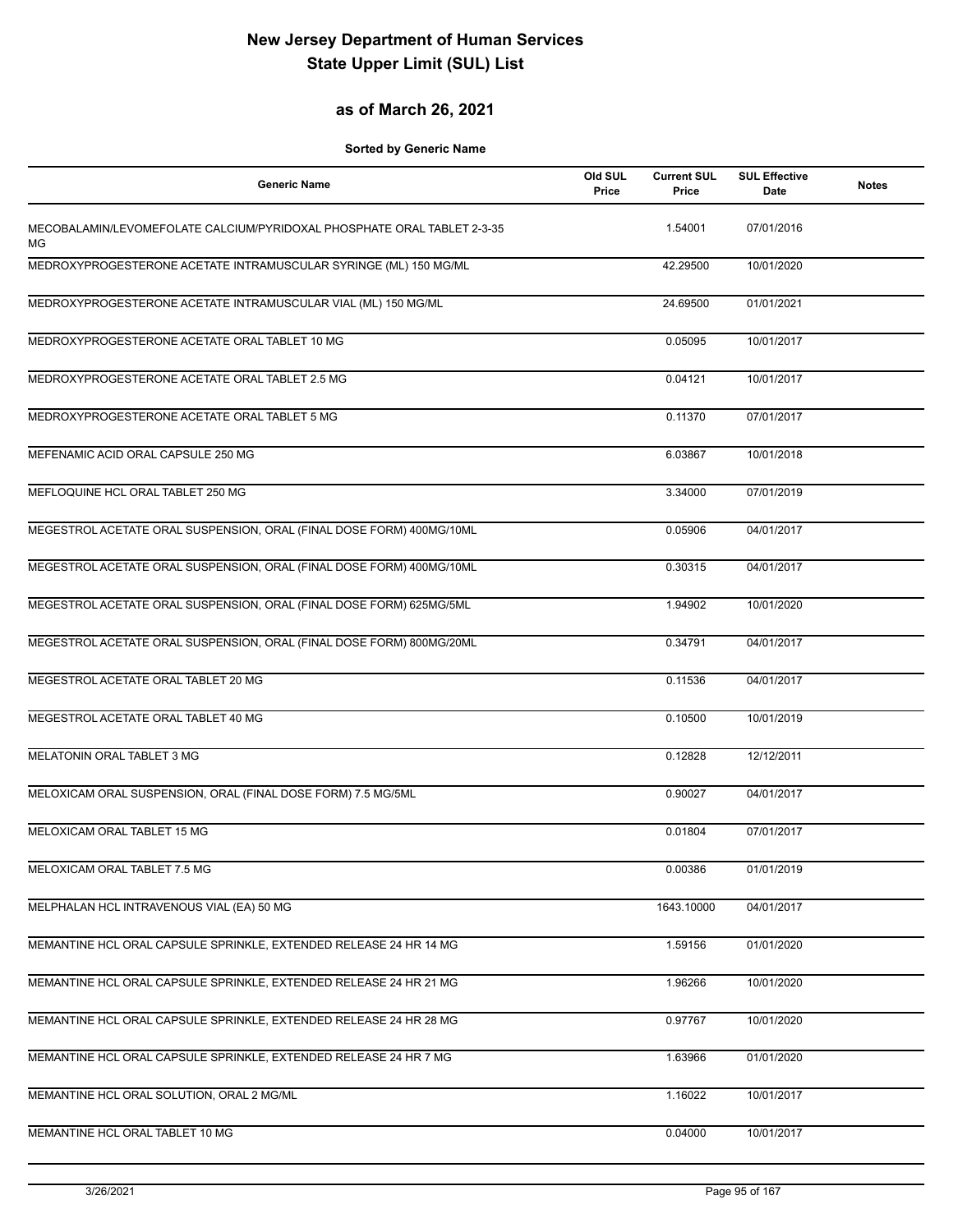### **as of March 26, 2021**

| <b>Generic Name</b>                                                                               | Old SUL<br>Price | <b>Current SUL</b><br>Price | <b>SUL Effective</b><br><b>Date</b> | <b>Notes</b> |
|---------------------------------------------------------------------------------------------------|------------------|-----------------------------|-------------------------------------|--------------|
| MEMANTINE HCL ORAL TABLET 5 MG                                                                    |                  | 0.07167                     | 01/01/2019                          |              |
| MEMANTINE HCL ORAL TABLET, DOSE PACK 5 MG-10 MG                                                   |                  | 0.41418                     | 04/01/2017                          |              |
| <b>MENTHOL TOPICAL GEL (GRAM)</b>                                                                 |                  | 0.01123                     | 04/01/2017                          |              |
| MENTHOL TOPICAL GEL (GRAM) 2 %                                                                    |                  | 0.03980                     | 04/01/2017                          |              |
| MENTHOL/CAMPHOR TOPICAL LOTION (ML) 0.5 %-0.5%                                                    |                  | 0.01340                     | 04/01/2017                          |              |
| MEPERIDINE HCL INJECTION CARTRIDGE (ML) 10 MG/ML                                                  |                  | 0.27800                     | 04/01/2017                          |              |
| MEPERIDINE HCL ORAL SOLUTION, ORAL 50 MG/5 ML                                                     |                  | 0.17986                     | 04/01/2017                          |              |
| MEPERIDINE HCL ORAL TABLET 100 MG                                                                 |                  | 0.29070                     | 04/01/2017                          |              |
| MEPERIDINE HCL ORAL TABLET 50 MG                                                                  |                  | 0.17780                     | 10/01/2017                          |              |
| MEPERIDINE HCL/PF INJECTION VIAL (ML) 100 MG/ML                                                   |                  | 1.37000                     | 04/01/2017                          |              |
| MEPERIDINE HCL/PF INJECTION VIAL (ML) 25 MG/ML                                                    |                  | 1.20000                     | 04/01/2017                          |              |
| MEPERIDINE HCL/PF INJECTION VIAL (ML) 50 MG/ML                                                    |                  | 0.41669                     | 10/01/2017                          |              |
| MEPIVACAINE HCL INJECTION VIAL (ML) 10 MG/ML                                                      |                  | 0.19100                     | 04/01/2017                          |              |
| MEPIVACAINE HCL INJECTION VIAL (ML) 20 MG/ML                                                      |                  | 0.19640                     | 04/01/2017                          |              |
| MEPIVACAINE HCL/PF INJECTION VIAL (ML) 10 MG/ML                                                   |                  | 0.22666                     | 04/01/2017                          |              |
| MEPIVACAINE HCL/PF INJECTION VIAL (ML) 15 MG/ML                                                   |                  | 0.30733                     | 04/01/2017                          |              |
| MEPIVACAINE HCL/PF INJECTION VIAL (ML) 20 MG/ML                                                   |                  | 0.37750                     | 04/01/2017                          |              |
| MEPROBAMATE ORAL TABLET 200 MG                                                                    |                  | 0.77416                     | 10/01/2017                          |              |
| MEPROBAMATE ORAL TABLET 400 MG                                                                    |                  | 1.96323                     | 04/01/2017                          |              |
| MERCAPTOPURINE ORAL TABLET 50 MG                                                                  |                  | 0.70575                     | 10/01/2017                          |              |
| MEROPENEM IN 0.9 % SODIUM CHLORIDE INTRAVENOUS INTRAVENOUS SOLUTION,<br>PIGGYBACK (EA) 1 G/50 ML  |                  | 22.00000                    | 04/01/2017                          |              |
| MEROPENEM IN 0.9 % SODIUM CHLORIDE INTRAVENOUS INTRAVENOUS SOLUTION,<br>PIGGYBACK (EA) 500MG/50ML |                  | 16.28000                    | 04/01/2017                          |              |
| MEROPENEM INTRAVENOUS VIAL (EA) 1 G                                                               |                  | 9.44800                     | 10/01/2018                          |              |
| MEROPENEM INTRAVENOUS VIAL (EA) 500 MG                                                            |                  | 4.50000                     | 01/01/2018                          |              |
| MESALAMINE ORAL CAPSULE (WITH DELAYED RELEASE TABLETS) 400 MG                                     |                  | 1.81439                     | 04/01/2020                          |              |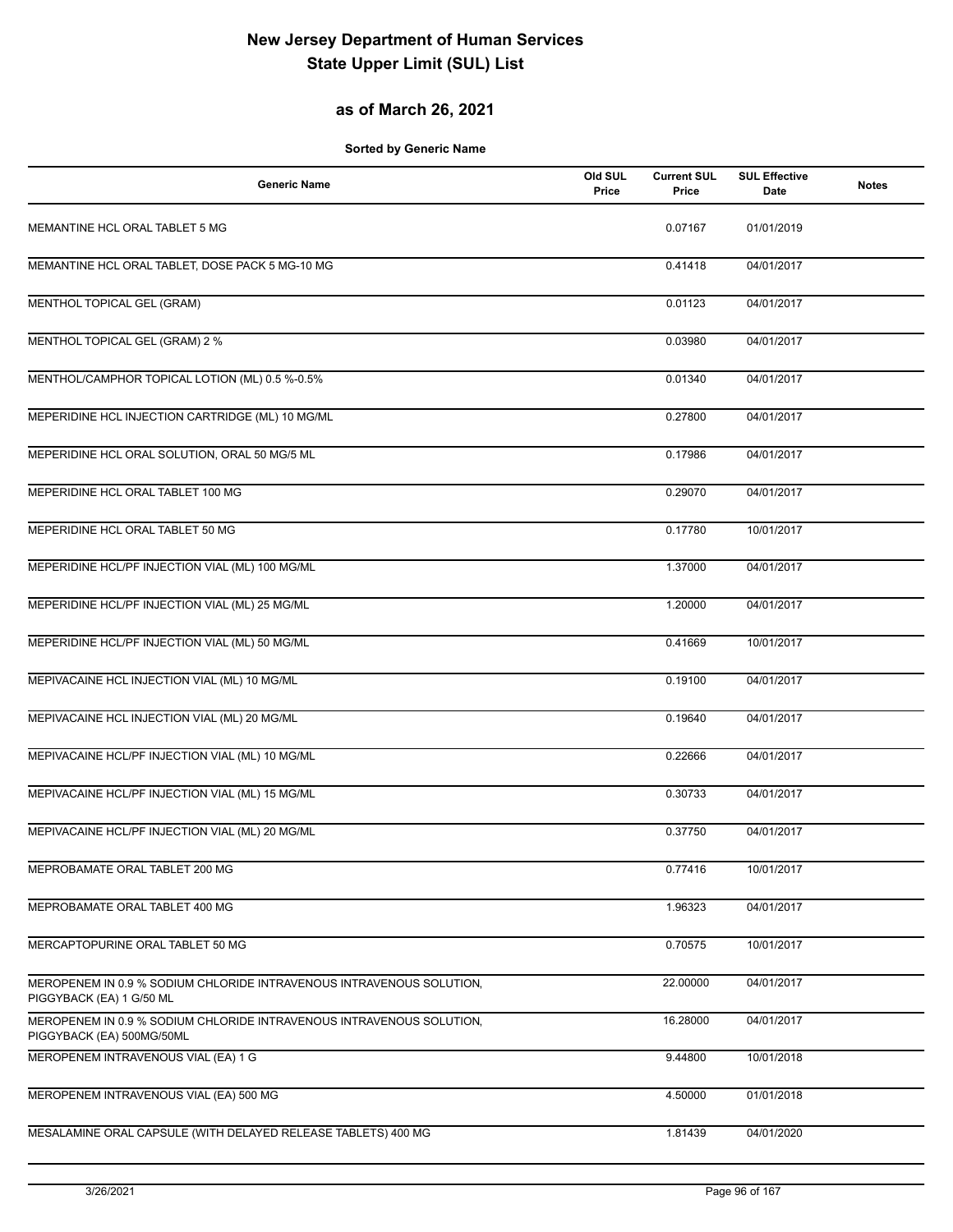### **as of March 26, 2021**

| <b>Generic Name</b>                                             | Old SUL<br>Price | <b>Current SUL</b><br>Price | <b>SUL Effective</b><br>Date | <b>Notes</b> |
|-----------------------------------------------------------------|------------------|-----------------------------|------------------------------|--------------|
| MESALAMINE ORAL TABLET, DELAYED RELEASE (ENTERIC COATED) 1.2 G  |                  | 2.59523                     | 01/01/2020                   |              |
| MESALAMINE ORAL TABLET, DELAYED RELEASE (ENTERIC COATED) 800 MG |                  | 4.25000                     | 01/01/2020                   |              |
| MESALAMINE RECTAL ENEMA (ML) 4 G/60 ML                          |                  | 0.09332                     | 10/01/2017                   |              |
| MESALAMINE RECTAL SUPPOSITORY, RECTAL 1000 MG                   |                  | 6.37259                     | 10/01/2020                   |              |
| MESALAMINE WITH CLEANSING WIPES RECTAL ENEMA KIT 4 G/60 ML      |                  | 110.04250                   | 04/01/2017                   |              |
| MESNA INTRAVENOUS VIAL (ML) 100 MG/ML                           |                  | 1.20000                     | 04/01/2017                   |              |
| METAPROTERENOL SULFATE ORAL SYRUP 10 MG/5 ML                    |                  | 0.04531                     | 10/01/2017                   |              |
| METAPROTERENOL SULFATE ORAL TABLET 10 MG                        |                  | 0.57980                     | 10/01/2017                   |              |
| METAPROTERENOL SULFATE ORAL TABLET 20 MG                        |                  | 0.97500                     | 04/01/2017                   |              |
| METAXALONE ORAL TABLET 400 MG                                   |                  | 4.76414                     | 04/01/2017                   |              |
| METAXALONE ORAL TABLET 800 MG                                   |                  | 0.49955                     | 01/01/2021                   |              |
| METFORMIN HCL ORAL TABLET 1000 MG                               |                  | 0.02197                     | 04/01/2017                   |              |
| METFORMIN HCL ORAL TABLET 500 MG                                |                  | 0.01076                     | 04/01/2017                   |              |
| METFORMIN HCL ORAL TABLET 850 MG                                |                  | 0.01999                     | 04/01/2017                   |              |
| METFORMIN HCL ORAL TABLET, ER GASTRIC RETENTION 24 HR 1000 MG   | 12.34775         | 8.83979                     | 04/01/2021                   |              |
| METFORMIN HCL ORAL TABLET, ER GASTRIC RETENTION 24 HR 500 MG    |                  | 7.00000                     | 10/01/2020                   |              |
| METFORMIN HCL ORAL TABLET, EXTENDED RELEASE 24 HR 1000 MG       |                  | 2.82733                     | 04/01/2020                   |              |
| METFORMIN HCL ORAL TABLET, EXTENDED RELEASE 24 HR 500 MG        |                  | 3.33250                     | 07/01/2018                   |              |
| METFORMIN HCL ORAL TABLET, EXTENDED RELEASE 24 HR 500 MG        |                  | 0.02292                     | 04/01/2017                   |              |
| METFORMIN HCL ORAL TABLET, EXTENDED RELEASE 24 HR 750 MG        |                  | 0.05630                     | 04/01/2017                   |              |
| METHADONE HCL INJECTION VIAL (ML) 10 MG/ML                      |                  | 19.44900                    | 04/01/2017                   |              |
| METHADONE HCL ORAL CONCENTRATE, ORAL 10 MG/ML                   |                  | 0.05458                     | 10/01/2017                   |              |
| METHADONE HCL ORAL SOLUTION, ORAL 10 MG/5 ML                    |                  | 0.09076                     | 10/01/2017                   |              |
| METHADONE HCL ORAL SOLUTION, ORAL 5 MG/5 ML                     |                  | 0.06551                     | 04/01/2017                   |              |
| METHADONE HCL ORAL TABLET 10 MG                                 |                  | 0.08750                     | 04/01/2017                   |              |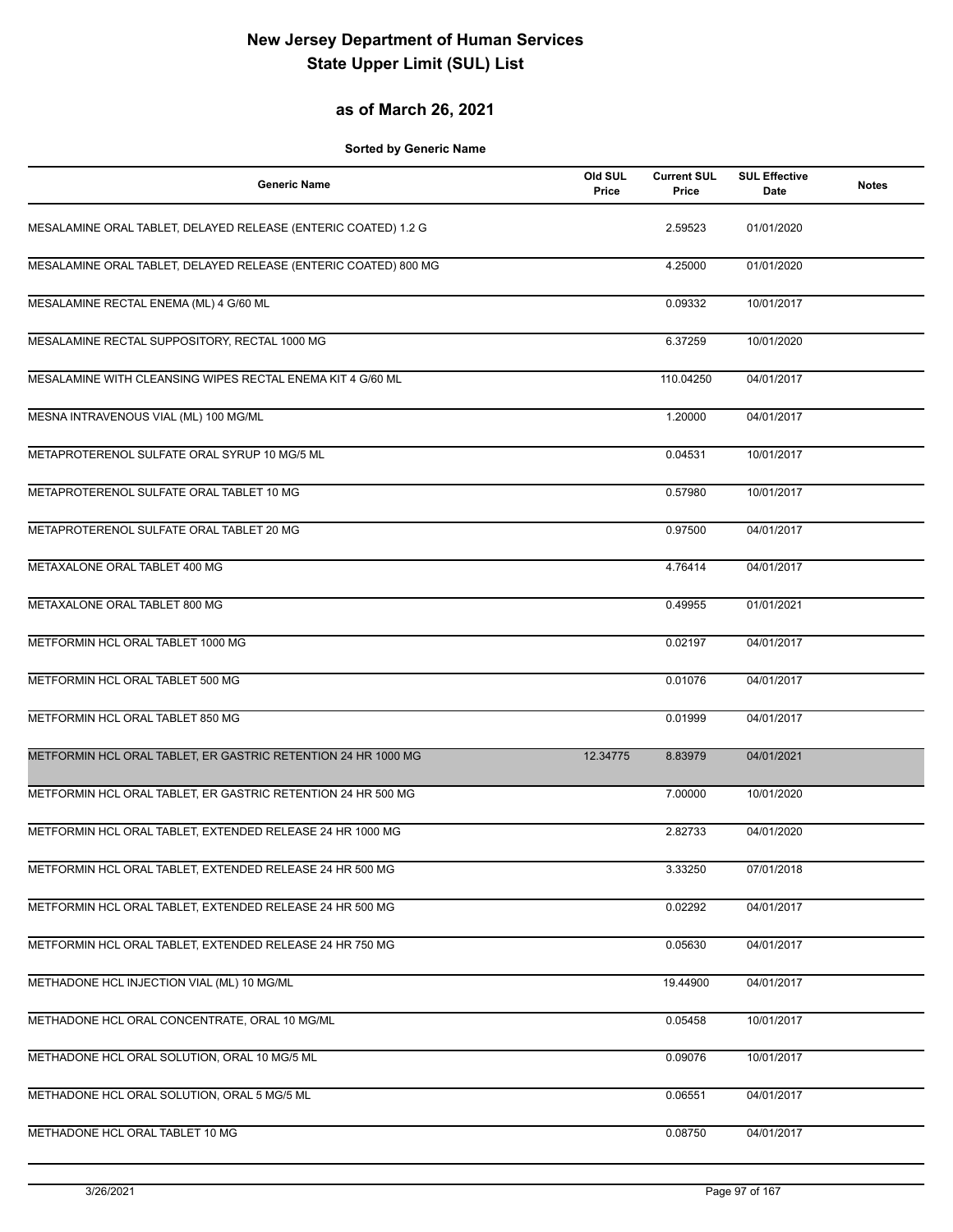### **as of March 26, 2021**

| <b>Generic Name</b>                                                                          | Old SUL<br>Price | <b>Current SUL</b><br>Price | <b>SUL Effective</b><br>Date | <b>Notes</b> |
|----------------------------------------------------------------------------------------------|------------------|-----------------------------|------------------------------|--------------|
| METHADONE HCL ORAL TABLET 5 MG                                                               |                  | 0.15920                     | 04/01/2017                   |              |
| METHADONE HCL ORAL TABLET, SOLUBLE 40 MG                                                     |                  | 0.24800                     | 04/01/2017                   |              |
| METHAMPHETAMINE HCL ORAL TABLET 5 MG                                                         |                  | 2.89651                     | 10/01/2017                   |              |
| METHAZOLAMIDE ORAL TABLET 25 MG                                                              |                  | 0.24352                     | 10/01/2017                   |              |
| METHAZOLAMIDE ORAL TABLET 50 MG                                                              | 4.96000          | 3.99409                     | 04/01/2021                   |              |
| METHENAMINE HIPPURATE ORAL TABLET 1 G                                                        |                  | 0.58570                     | 04/01/2020                   |              |
| METHENAMINE MANDELATE ORAL TABLET 1 G                                                        |                  | 1.05580                     | 04/01/2017                   |              |
| METHENAMINE MANDELATE ORAL TABLET 500 MG                                                     |                  | 0.16327                     | 10/01/2017                   |              |
| METHENAMINE/METHYLENE BLUE/SALICYLATE/SODIUM PHOS/HYOSCYAMIN ORAL<br>TABLET 120-0.12MG       |                  | 3.99990                     | 04/01/2017                   |              |
| METHENAMINE/METHYLENE BLUE/SOD PHOS/P.SALICYLATE/HYOSCYAMINE ORAL<br>CAPSULE 118-10-36       |                  | 2.58650                     | 04/01/2017                   |              |
| METHENAMINE/METHYLENE BLUE/SOD PHOS/P.SALICYLATE/HYOSCYAMINE ORAL<br><b>TABLET 81-0.12MG</b> |                  | 4.75033                     | 04/01/2017                   |              |
| METHENAMINE/METHYLENE BLUE/SOD PHOS/P.SALICYLATE/HYOSCYAMINE ORAL<br>TABLET 81.6-10.8        |                  | 0.40000                     | 04/01/2017                   |              |
| METHENAMINE/SOD PHOSPH, MONOBASIC/METHYLENE BLUE/HYOSCYAMINE ORAL<br>TABLET 81.6-.12MG       |                  | 2.49990                     | 04/01/2017                   |              |
| METHIMAZOLE ORAL TABLET 10 MG                                                                |                  | 0.06500                     | 04/01/2017                   |              |
| METHIMAZOLE ORAL TABLET 5 MG                                                                 |                  | 0.04205                     | 01/01/2021                   |              |
| METHOCARBAMOL INJECTION VIAL (ML) 100 MG/ML                                                  |                  | 5.70880                     | 04/01/2017                   |              |
| METHOCARBAMOL ORAL TABLET 500 MG                                                             |                  | 0.03398                     | 07/01/2018                   |              |
| METHOCARBAMOL ORAL TABLET 750 MG                                                             |                  | 0.06520                     | 04/01/2017                   |              |
| METHOTREXATE SODIUM INJECTION VIAL (ML) 25 MG/ML                                             |                  | 1.62509                     | 10/01/2017                   |              |
| METHOTREXATE SODIUM ORAL TABLET 2.5 MG                                                       |                  | 0.22710                     | 01/01/2019                   |              |
| METHOTREXATE SODIUM/PF INJECTION VIAL (EA) 1 G                                               |                  | 63.60000                    | 04/01/2017                   |              |
| METHOTREXATE SODIUM/PF INJECTION VIAL (ML) 25 MG/ML                                          |                  | 0.86700                     | 04/01/2019                   |              |
| METHOXSALEN ORAL CAPSULE, LIQUID-FILLED, RAPID RELEASE 10 MG                                 |                  | 66.75840                    | 04/01/2017                   |              |
| METHSCOPOLAMINE BROMIDE ORAL TABLET 2.5 MG                                                   |                  | 0.31450                     | 10/01/2018                   |              |
| METHSCOPOLAMINE BROMIDE ORAL TABLET 5 MG                                                     |                  | 2.00133                     | 04/01/2017                   |              |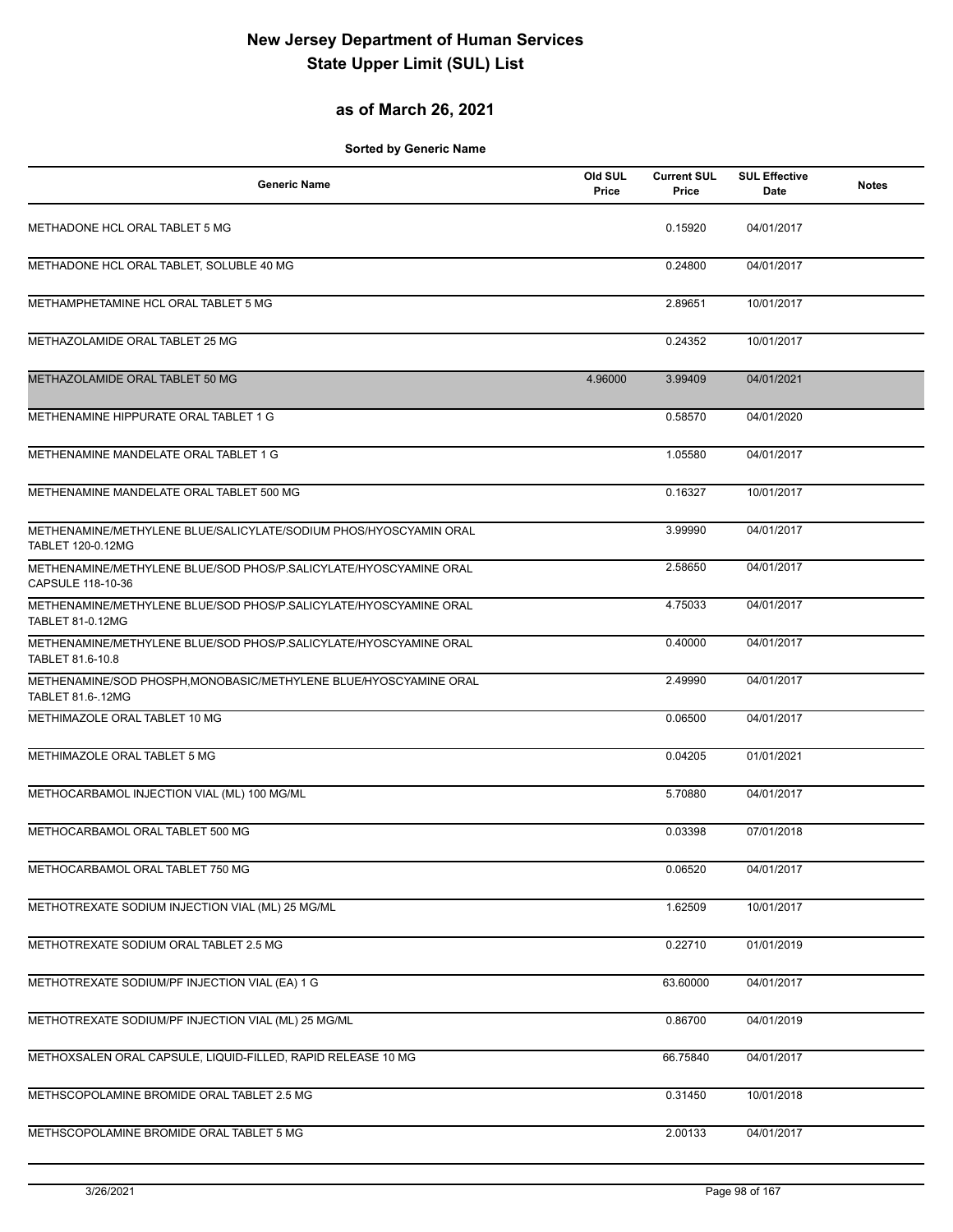### **as of March 26, 2021**

| <b>Generic Name</b>                                                     | Old SUL<br>Price | <b>Current SUL</b><br>Price | <b>SUL Effective</b><br>Date | <b>Notes</b> |
|-------------------------------------------------------------------------|------------------|-----------------------------|------------------------------|--------------|
| METHYCLOTHIAZIDE ORAL TABLET 5 MG                                       |                  | 0.24738                     | 10/01/2017                   |              |
| METHYL SALICYLATE/MENTHOL TOPICAL CREAM (GRAM) 15 %-1 %                 |                  | 0.05105                     | 04/01/2017                   |              |
| METHYL SALICYLATE/MENTHOL TOPICAL CREAM (GRAM) 15%-10%                  |                  | 0.02259                     | 04/01/2017                   |              |
| METHYL SALICYLATE/MENTHOL TOPICAL OINTMENT (GRAM) 29 %-7.6 %            |                  | 0.02852                     | 04/01/2017                   |              |
| METHYL SALICYLATE/MENTHOL/CAMPHOR TOPICAL CREAM (GRAM) 30%-10%-4%       |                  | 0.03323                     | 12/12/2011                   |              |
| METHYLCELLULOSE (WITH SUGAR) ORAL POWDER (GRAM)                         |                  | 0.01528                     | 12/12/2011                   |              |
| METHYLCELLULOSE ORAL TABLET 500 MG                                      |                  | 0.05421                     | 04/01/2017                   |              |
| METHYLDOPA ORAL TABLET 250 MG                                           |                  | 0.06990                     | 04/01/2018                   |              |
| METHYLDOPA ORAL TABLET 500 MG                                           |                  | 0.14670                     | 07/01/2017                   |              |
| METHYLDOPA/HYDROCHLOROTHIAZIDE ORAL TABLET 250MG-15MG                   |                  | 0.32956                     | 10/01/2017                   |              |
| METHYLDOPA/HYDROCHLOROTHIAZIDE ORAL TABLET 250MG-25MG                   |                  | 0.12130                     | 10/01/2017                   |              |
| METHYLERGONOVINE MALEATE INJECTION AMPUL (ML) .2MG/ML(1)                |                  | 4.70000                     | 04/01/2017                   |              |
| METHYLERGONOVINE MALEATE INJECTION VIAL (ML) .2MG/ML(1)                 |                  | 24.70000                    | 04/01/2017                   |              |
| METHYLERGONOVINE MALEATE ORAL TABLET 0.2 MG                             |                  | 21.81402                    | 04/01/2017                   |              |
| METHYLPHENIDATE HCL ORAL CAPSULE, EXTENDED RELEASE BIPHASIC 30-70 10 MG |                  | 2.33720                     | 04/01/2019                   |              |
| METHYLPHENIDATE HCL ORAL CAPSULE, EXTENDED RELEASE BIPHASIC 30-70 20 MG |                  | 2.67755                     | 04/01/2017                   |              |
| METHYLPHENIDATE HCL ORAL CAPSULE, EXTENDED RELEASE BIPHASIC 30-70 30 MG |                  | 2.38170                     | 04/01/2020                   |              |
| METHYLPHENIDATE HCL ORAL CAPSULE, EXTENDED RELEASE BIPHASIC 30-70 40 MG |                  | 3.42960                     | 04/01/2017                   |              |
| METHYLPHENIDATE HCL ORAL CAPSULE, EXTENDED RELEASE BIPHASIC 30-70 50 MG |                  | 4.99953                     | 04/01/2017                   |              |
| METHYLPHENIDATE HCL ORAL CAPSULE, EXTENDED RELEASE BIPHASIC 30-70 60 MG |                  | 4.98909                     | 04/01/2017                   |              |
| METHYLPHENIDATE HCL ORAL CAPSULE, EXTENDED RELEASE BIPHASIC 50-50 10 MG |                  | 7.96140                     | 01/01/2019                   |              |
| METHYLPHENIDATE HCL ORAL CAPSULE, EXTENDED RELEASE BIPHASIC 50-50 20 MG |                  | 3.50883                     | 04/01/2017                   |              |
| METHYLPHENIDATE HCL ORAL CAPSULE, EXTENDED RELEASE BIPHASIC 50-50 30 MG |                  | 3.67445                     | 04/01/2017                   |              |
| METHYLPHENIDATE HCL ORAL CAPSULE, EXTENDED RELEASE BIPHASIC 50-50 40 MG |                  | 4.21424                     | 04/01/2017                   |              |
| METHYLPHENIDATE HCL ORAL SOLUTION, ORAL 10 MG/5 ML                      | 0.63136          | 0.15816                     | 04/01/2021                   |              |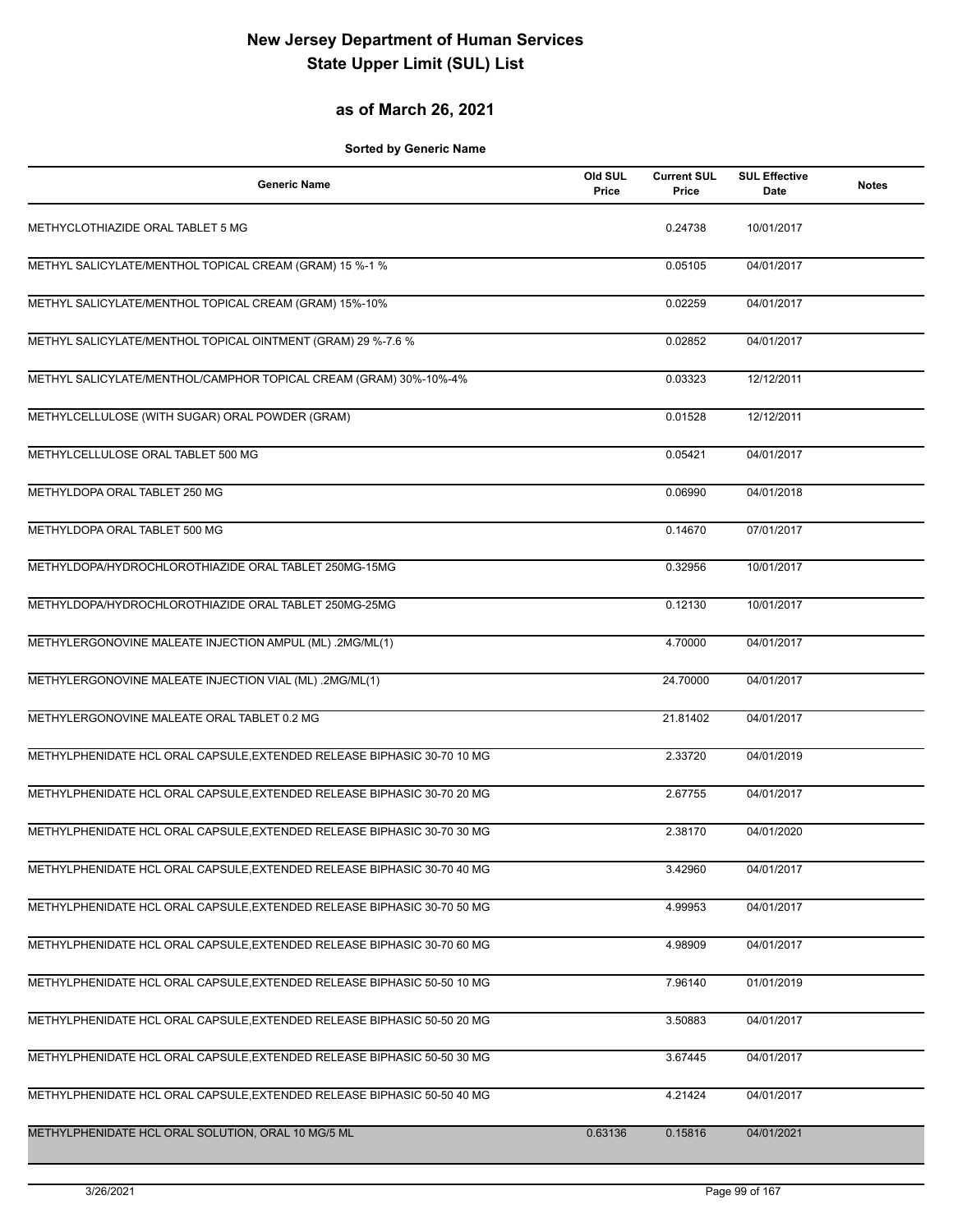### **as of March 26, 2021**

| <b>Generic Name</b>                                                                        | Old SUL<br>Price | <b>Current SUL</b><br>Price | <b>SUL Effective</b><br>Date | <b>Notes</b> |
|--------------------------------------------------------------------------------------------|------------------|-----------------------------|------------------------------|--------------|
| METHYLPHENIDATE HCL ORAL SOLUTION, ORAL 5 MG/5 ML                                          |                  | 0.55068                     | 04/01/2017                   |              |
| METHYLPHENIDATE HCL ORAL TABLET 10 MG                                                      |                  | 0.17410                     | 10/01/2020                   |              |
| METHYLPHENIDATE HCL ORAL TABLET 20 MG                                                      |                  | 0.22400                     | 07/01/2018                   |              |
| METHYLPHENIDATE HCL ORAL TABLET 5 MG                                                       |                  | 0.14690                     | 10/01/2020                   |              |
| METHYLPHENIDATE HCL ORAL TABLET, CHEWABLE 10 MG                                            |                  | 4.52740                     | 04/01/2017                   |              |
| METHYLPHENIDATE HCL ORAL TABLET, CHEWABLE 2.5 MG                                           |                  | 2.27610                     | 04/01/2017                   |              |
| METHYLPHENIDATE HCL ORAL TABLET, CHEWABLE 5 MG                                             |                  | 3.26022                     | 04/01/2017                   |              |
| METHYLPHENIDATE HCL ORAL TABLET, EXTENDED RELEASE 10 MG                                    |                  | 0.52570                     | 10/01/2017                   |              |
| METHYLPHENIDATE HCL ORAL TABLET, EXTENDED RELEASE 20 MG                                    |                  | 0.39255                     | 10/01/2017                   |              |
| METHYLPHENIDATE HCL ORAL TABLET, EXTENDED RELEASE 24 HR 18 MG                              |                  | 1.49850                     | 10/01/2020                   |              |
| METHYLPHENIDATE HCL ORAL TABLET, EXTENDED RELEASE 24 HR 27 MG                              |                  | 3.16700                     | 07/01/2018                   |              |
| METHYLPHENIDATE HCL ORAL TABLET, EXTENDED RELEASE 24 HR 36 MG                              |                  | 3.94770                     | 07/01/2019                   |              |
| METHYLPHENIDATE HCL ORAL TABLET, EXTENDED RELEASE 24 HR 54 MG                              |                  | 4.40970                     | 01/01/2020                   |              |
| METHYLPREDNISOLONE ACETATE INJECTION VIAL (ML) 40 MG/ML                                    |                  | 6.24000                     | 04/01/2017                   |              |
| METHYLPREDNISOLONE ACETATE INJECTION VIAL (ML) 80 MG/ML                                    |                  | 5.93600                     | 04/01/2017                   |              |
| METHYLPREDNISOLONE ORAL TABLET 16 MG                                                       |                  | 1.95015                     | 04/01/2017                   |              |
| METHYLPREDNISOLONE ORAL TABLET 32 MG                                                       |                  | 3.70000                     | 04/01/2017                   |              |
| METHYLPREDNISOLONE ORAL TABLET 4 MG                                                        | 0.21647          | 0.15770                     | 04/01/2021                   |              |
| METHYLPREDNISOLONE ORAL TABLET 8 MG                                                        |                  | 1.09220                     | 01/01/2020                   |              |
| METHYLPREDNISOLONE ORAL TABLET, DOSE PACK 4 MG                                             |                  | 0.10286                     | 01/01/2019                   |              |
| METHYLPREDNISOLONE SODIUM SUCCINATE INJECTION VIAL (EA) 125 MG                             | 11.65000         | 8.00000                     | 04/01/2021                   |              |
| METHYLPREDNISOLONE SODIUM SUCCINATE INJECTION VIAL (EA) 40 MG                              |                  | 1.81905                     | 10/01/2017                   |              |
| METHYLPREDNISOLONE SODIUM SUCCINATE INJECTION VIAL (SDV, MDV OR ADDITIVE)<br>(EA) 40 MG/ML |                  | 2.71500                     | 12/12/2011                   |              |
| METHYLPREDNISOLONE SODIUM SUCCINATE INTRAVENOUS VIAL (EA) 1000 MG                          |                  | 12.95445                    | 10/01/2017                   |              |
| METHYLTESTOSTERONE ORAL CAPSULE 10 MG                                                      |                  | 67.11550                    | 04/01/2017                   |              |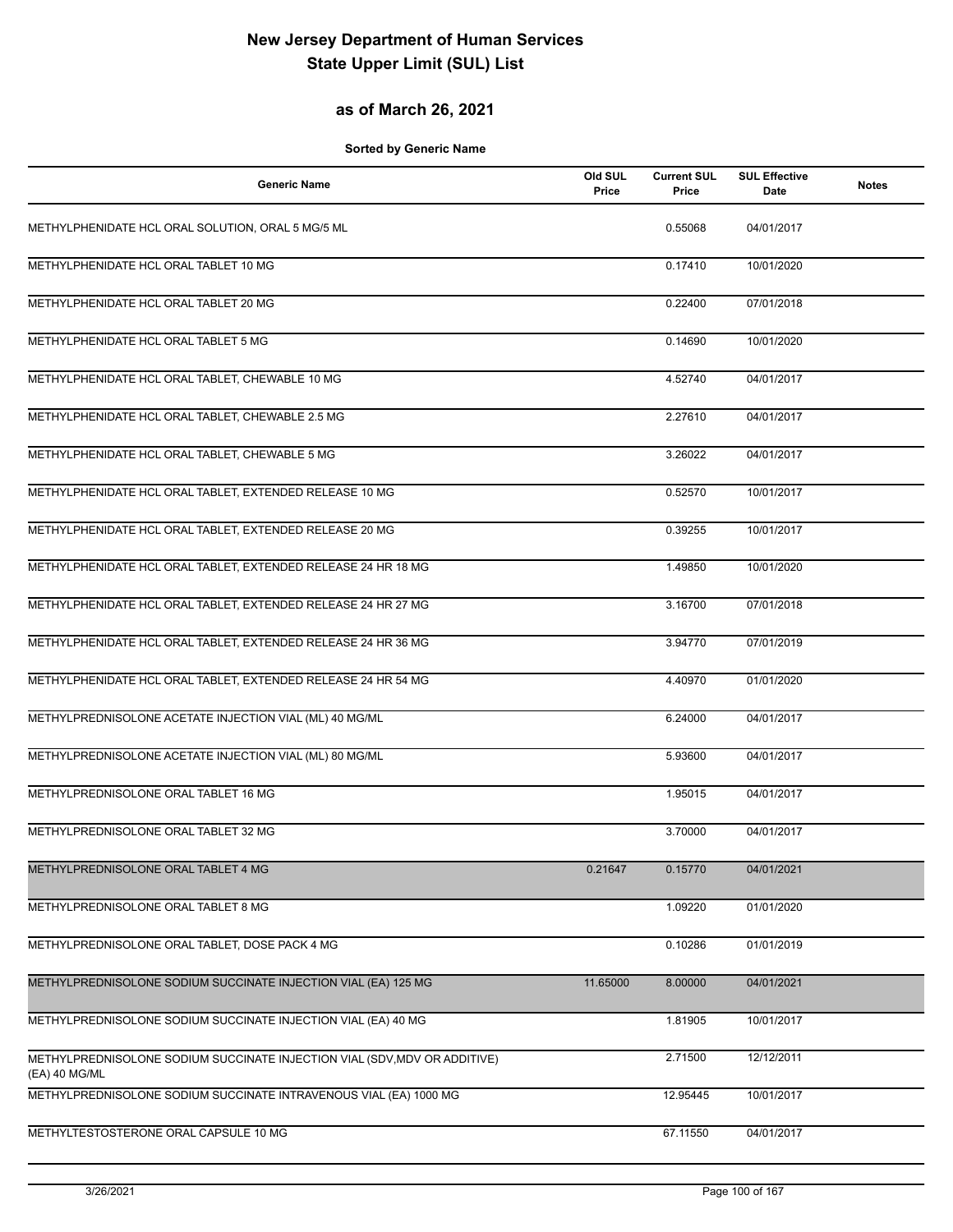### **as of March 26, 2021**

| <b>Generic Name</b>                                             | Old SUL<br>Price | <b>Current SUL</b><br>Price | <b>SUL Effective</b><br>Date | <b>Notes</b> |
|-----------------------------------------------------------------|------------------|-----------------------------|------------------------------|--------------|
| METIPRANOLOL OPHTHALMIC DROPS 0.3 %                             |                  | 2.71154                     | 12/12/2011                   |              |
| METOCLOPRAMIDE HCL INJECTION SYRINGE (ML) 10 MG/2 ML            |                  | 1.11000                     | 04/01/2017                   |              |
| METOCLOPRAMIDE HCL INJECTION VIAL (ML) 5 MG/ML                  |                  | 0.50029                     | 04/01/2017                   |              |
| METOCLOPRAMIDE HCL ORAL DISPOSABLE SYRINGE (EA) 0.9MG/0.9       |                  | 0.01585                     | 12/12/2011                   |              |
| METOCLOPRAMIDE HCL ORAL SOLUTION, ORAL 10 MG/10ML               |                  | 0.05375                     | 04/01/2017                   |              |
| METOCLOPRAMIDE HCL ORAL SOLUTION, ORAL 5 MG/5 ML                |                  | 0.01008                     | 04/01/2017                   |              |
| METOCLOPRAMIDE HCL ORAL TABLET 10 MG                            |                  | 0.01950                     | 01/01/2019                   |              |
| METOCLOPRAMIDE HCL ORAL TABLET 5 MG                             |                  | 0.03308                     | 07/01/2017                   |              |
| METOCLOPRAMIDE HCL ORAL TABLET, DISINTEGRATING 5 MG             |                  | 7.48000                     | 04/01/2017                   |              |
| METOLAZONE ORAL TABLET 10 MG                                    |                  | 0.51380                     | 10/01/2017                   |              |
| METOLAZONE ORAL TABLET 2.5 MG                                   |                  | 0.81000                     | 07/01/2018                   |              |
| METOLAZONE ORAL TABLET 5 MG                                     |                  | 0.68220                     | 12/13/2019                   |              |
| METOPROLOL SUCCINATE ORAL TABLET, EXTENDED RELEASE 24 HR 100 MG |                  | 0.11660                     | 01/01/2019                   |              |
| METOPROLOL SUCCINATE ORAL TABLET, EXTENDED RELEASE 24 HR 200 MG | 0.32170          | 0.28740                     | 04/01/2021                   |              |
| METOPROLOL SUCCINATE ORAL TABLET, EXTENDED RELEASE 24 HR 25 MG  |                  | 0.06650                     | 01/01/2019                   |              |
| METOPROLOL SUCCINATE ORAL TABLET, EXTENDED RELEASE 24 HR 50 MG  |                  | 0.06950                     | 01/01/2019                   |              |
| METOPROLOL TARTRATE INTRAVENOUS AMPUL (ML) 5 MG/5 ML            |                  | 0.39600                     | 04/01/2017                   |              |
| METOPROLOL TARTRATE INTRAVENOUS SYRINGE (ML) 5 MG/5 ML          |                  | 1.15600                     | 04/01/2017                   |              |
| METOPROLOL TARTRATE INTRAVENOUS VIAL (ML) 5 MG/5 ML             |                  | 0.15200                     | 04/01/2017                   |              |
| METOPROLOL TARTRATE ORAL TABLET 100 MG                          |                  | 0.02310                     | 04/01/2017                   |              |
| METOPROLOL TARTRATE ORAL TABLET 25 MG                           |                  | 0.01309                     | 04/01/2017                   |              |
| METOPROLOL TARTRATE ORAL TABLET 37.5 MG                         |                  | 0.07920                     | 04/01/2017                   |              |
| METOPROLOL TARTRATE ORAL TABLET 50 MG                           | 0.01903          | 0.01861                     | 04/01/2021                   |              |
| METOPROLOL TARTRATE ORAL TABLET 75 MG                           |                  | 0.17228                     | 04/01/2017                   |              |
| METOPROLOL TARTRATE/HYDROCHLOROTHIAZIDE ORAL TABLET 100MG-25MG  |                  | 0.84850                     | 04/01/2017                   |              |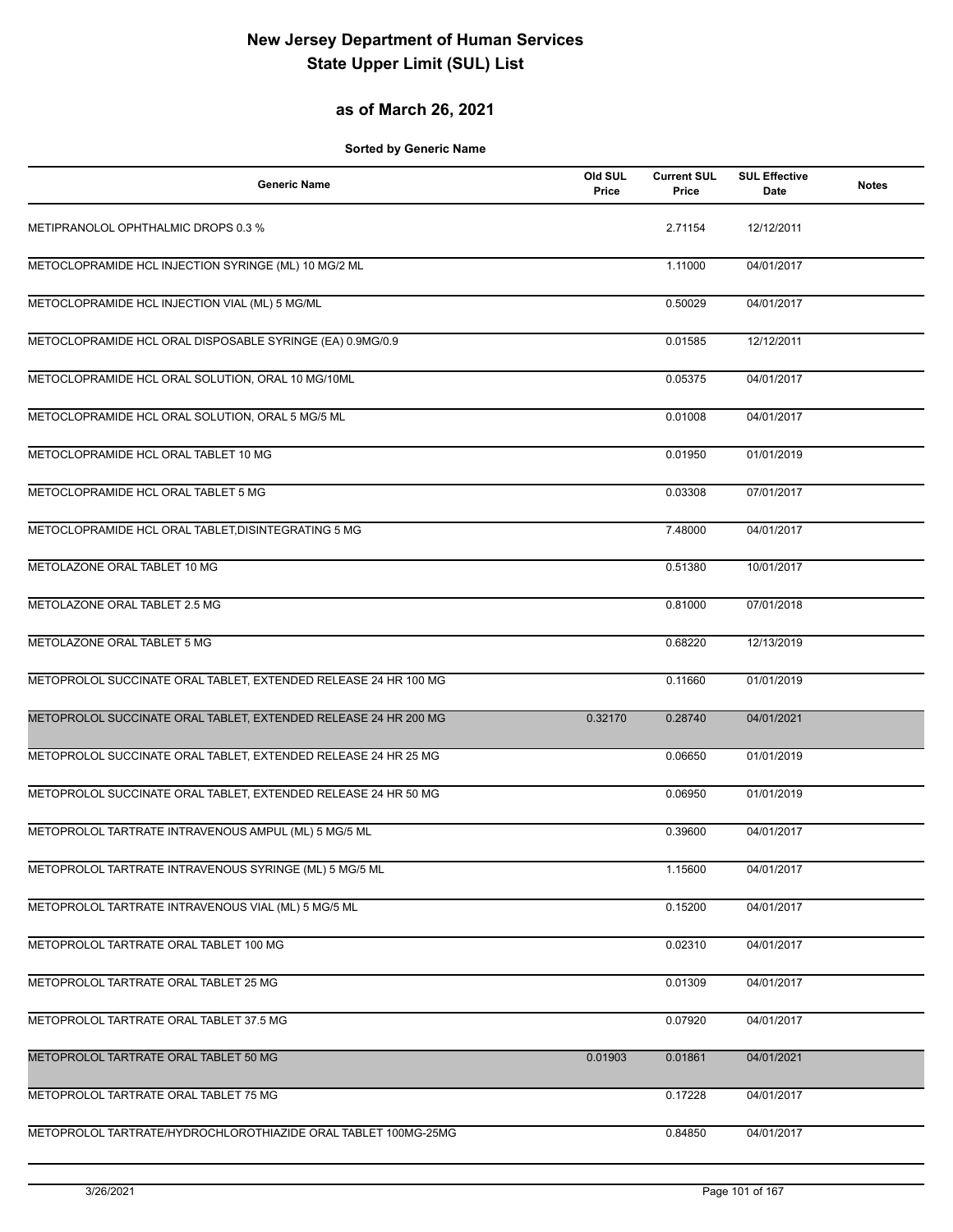### **as of March 26, 2021**

| <b>Generic Name</b>                                                                             | Old SUL<br>Price | <b>Current SUL</b><br>Price | <b>SUL Effective</b><br>Date | <b>Notes</b> |
|-------------------------------------------------------------------------------------------------|------------------|-----------------------------|------------------------------|--------------|
| METOPROLOL TARTRATE/HYDROCHLOROTHIAZIDE ORAL TABLET 100MG-50MG                                  |                  | 1.21373                     | 10/01/2017                   |              |
| METOPROLOL TARTRATE/HYDROCHLOROTHIAZIDE ORAL TABLET 50 MG-25MG                                  |                  | 0.54060                     | 07/01/2018                   |              |
| METRONIDAZOLE BENZOATE MISCELLANEOUS POWDER (GRAM)                                              |                  | 0.86987                     | 10/01/2017                   |              |
| METRONIDAZOLE IN SODIUM CHLORIDE INTRAVENOUS INTRAVENOUS SOLUTION,<br>PIGGYBACK (ML) 500MG/0.1L |                  | 0.01195                     | 10/01/2017                   |              |
| METRONIDAZOLE ORAL CAPSULE 375 MG                                                               |                  | 1.81674                     | 10/01/2017                   |              |
| METRONIDAZOLE ORAL TABLET 250 MG                                                                |                  | 0.07480                     | 10/01/2019                   |              |
| METRONIDAZOLE ORAL TABLET 500 MG                                                                |                  | 0.04450                     | 01/01/2019                   |              |
| METRONIDAZOLE TOPICAL CREAM (GRAM) 0.75 %                                                       | 1.15467          | 0.88967                     | 04/01/2021                   |              |
| METRONIDAZOLE TOPICAL GEL (GRAM) 0.75 %                                                         |                  | 0.32294                     | 10/01/2017                   |              |
| METRONIDAZOLE TOPICAL GEL (GRAM) 1 %                                                            |                  | 1.71483                     | 04/01/2020                   |              |
| METRONIDAZOLE TOPICAL GEL WITH PUMP (GRAM) 1 %                                                  |                  | 2.53748                     | 04/01/2017                   |              |
| METRONIDAZOLE TOPICAL LOTION (ML) 0.75 %                                                        |                  | 1.27119                     | 01/01/2020                   |              |
| METRONIDAZOLE VAGINAL GEL WITH APPLICATOR (GRAM) 0.75 %                                         |                  | 0.34226                     | 07/01/2019                   |              |
| MEXILETINE HCL ORAL CAPSULE 150 MG                                                              |                  | 0.18552                     | 10/01/2017                   |              |
| MEXILETINE HCL ORAL CAPSULE 200 MG                                                              |                  | 0.20487                     | 10/01/2017                   |              |
| MEXILETINE HCL ORAL CAPSULE 250 MG                                                              |                  | 0.25898                     | 10/01/2017                   |              |
| MICONAZOLE NITRATE TOPICAL AEROSOL, POWDER (GRAM) 2 %                                           |                  | 0.01330                     | 10/01/2017                   |              |
| MICONAZOLE NITRATE TOPICAL CREAM (GRAM) 2 %                                                     |                  | 0.07015                     | 04/01/2017                   |              |
| MICONAZOLE NITRATE TOPICAL OINTMENT (GRAM) 2 %                                                  |                  | 0.07388                     | 04/01/2017                   |              |
| MICONAZOLE NITRATE TOPICAL POWDER (GRAM) 2 %                                                    |                  | 0.03044                     | 10/01/2017                   |              |
| MICONAZOLE NITRATE VAGINAL CREAM WITH APPLICATOR 2 %                                            |                  | 0.10598                     | 04/01/2017                   |              |
| MICONAZOLE NITRATE VAGINAL CREAM WITH APPLICATOR 4 %                                            |                  | 0.23960                     | 04/01/2017                   |              |
| MICONAZOLE NITRATE VAGINAL KIT 1200MG-2%                                                        |                  | 17.24000                    | 04/01/2017                   |              |
| MICONAZOLE NITRATE VAGINAL KIT 200 MG-2 %                                                       |                  | 7.86000                     | 04/01/2017                   |              |
| MICONAZOLE NITRATE VAGINAL SUPPOSITORY, VAGINAL 100 MG                                          |                  | 0.64024                     | 04/01/2017                   |              |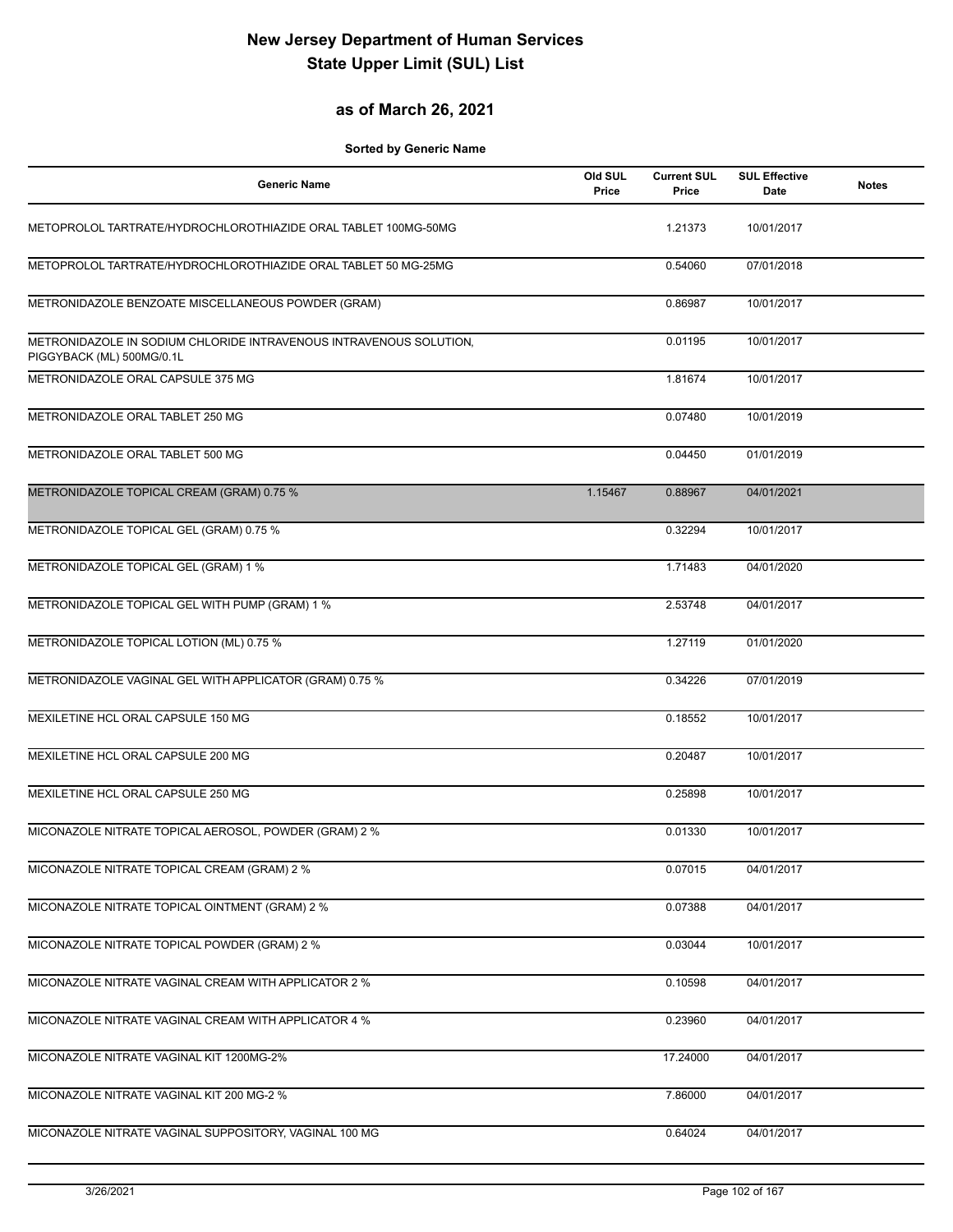### **as of March 26, 2021**

| <b>Generic Name</b>                                     | Old SUL<br>Price | <b>Current SUL</b><br>Price | <b>SUL Effective</b><br>Date | <b>Notes</b> |
|---------------------------------------------------------|------------------|-----------------------------|------------------------------|--------------|
| MICONAZOLE NITRATE VAGINAL SUPPOSITORY, VAGINAL 200 MG  |                  | 12.13000                    | 04/01/2018                   |              |
| MIDAZOLAM HCL INJECTION DISPOSABLE SYRINGE (ML) 1 MG/ML |                  | 0.29250                     | 12/12/2011                   |              |
| MIDAZOLAM HCL INJECTION VIAL (ML) 10 MG/10ML            |                  | 0.17100                     | 04/01/2017                   |              |
| MIDAZOLAM HCL INJECTION VIAL (ML) 10 MG/2 ML            |                  | 0.62500                     | 04/01/2017                   |              |
| MIDAZOLAM HCL INJECTION VIAL (ML) 2 MG/2 ML             |                  | 0.31512                     | 04/01/2017                   |              |
| MIDAZOLAM HCL INJECTION VIAL (ML) 5 MG/5 ML             |                  | 0.27800                     | 04/01/2017                   |              |
| MIDAZOLAM HCL INJECTION VIAL (ML) 5 MG/ML               |                  | 0.68340                     | 10/01/2017                   |              |
| MIDAZOLAM HCL INJECTION VIAL (ML) 5 MG/ML(1)            |                  | 0.91930                     | 04/01/2017                   |              |
| MIDAZOLAM HCL ORAL SYRUP 10 MG/5 ML                     |                  | 0.55360                     | 10/01/2017                   |              |
| MIDAZOLAM HCL ORAL SYRUP 2 MG/ML                        |                  | 0.32771                     | 04/01/2017                   |              |
| MIDAZOLAM HCL ORAL SYRUP 5 MG/2.5ML                     |                  | 2.10800                     | 04/01/2017                   |              |
| MIDAZOLAM HCL/PF INJECTION CARTRIDGE (ML) 2 MG/2 ML     |                  | 0.73000                     | 04/01/2017                   |              |
| MIDAZOLAM HCL/PF INJECTION CARTRIDGE (ML) 5 MG/ML       |                  | 2.51000                     | 04/01/2017                   |              |
| MIDAZOLAM HCL/PF INJECTION SYRINGE (ML) 10 MG/2 ML      |                  | 1.10000                     | 04/01/2017                   |              |
| MIDAZOLAM HCL/PF INJECTION SYRINGE (ML) 2 MG/2 ML       |                  | 0.19598                     | 10/01/2017                   |              |
| MIDAZOLAM HCL/PF INJECTION SYRINGE (ML) 5 MG/ML         |                  | 0.68340                     | 10/01/2017                   |              |
| MIDAZOLAM HCL/PF INJECTION VIAL (ML) 10 MG/2 ML         |                  | 0.48500                     | 04/01/2017                   |              |
| MIDAZOLAM HCL/PF INJECTION VIAL (ML) 2 MG/2 ML          |                  | 0.23500                     | 04/01/2017                   |              |
| MIDAZOLAM HCL/PF INJECTION VIAL (ML) 5 MG/5 ML          |                  | 0.16200                     | 04/01/2017                   |              |
| MIDAZOLAM HCL/PF INJECTION VIAL (ML) 5 MG/ML(1)         |                  | 1.03920                     | 04/01/2017                   |              |
| MIDODRINE HCL ORAL TABLET 10 MG                         | 0.51220          | 0.48290                     | 04/01/2021                   |              |
| MIDODRINE HCL ORAL TABLET 2.5 MG                        |                  | 0.16000                     | 10/01/2018                   |              |
| MIDODRINE HCL ORAL TABLET 5 MG                          |                  | 0.25900                     | 07/01/2018                   |              |
| MIGLITOL ORAL TABLET 100 MG                             |                  | 2.23270                     | 04/01/2017                   |              |
| MIGLITOL ORAL TABLET 25 MG                              |                  | 1.72110                     | 04/01/2017                   |              |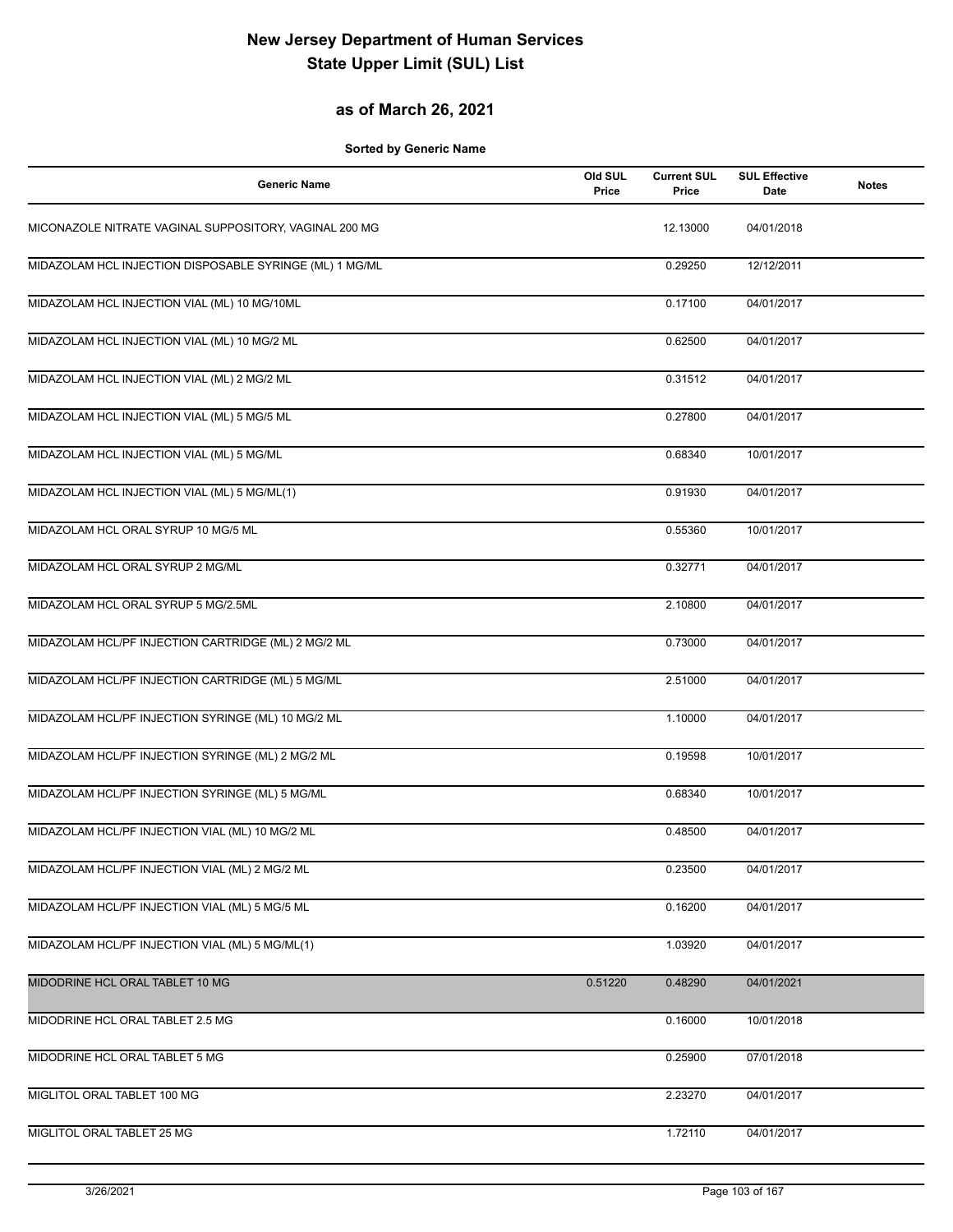### **as of March 26, 2021**

| <b>Generic Name</b>                                                                                    | Old SUL<br>Price | <b>Current SUL</b><br>Price | <b>SUL Effective</b><br>Date | <b>Notes</b> |
|--------------------------------------------------------------------------------------------------------|------------------|-----------------------------|------------------------------|--------------|
| MIGLITOL ORAL TABLET 50 MG                                                                             |                  | 1.89250                     | 04/01/2017                   |              |
| MILRINONE LACTATE INTRAVENOUS VIAL (ML) 1 MG/ML                                                        |                  | 0.29545                     | 10/01/2017                   |              |
| MILRINONE LACTATE/DEXTROSE 5 % IN WATER INTRAVENOUS INTRAVENOUS SOLUTION,<br>PIGGYBACK (ML) 20MG/100ML |                  | 0.12080                     | 04/01/2017                   |              |
| MILRINONE LACTATE/DEXTROSE 5 % IN WATER INTRAVENOUS INTRAVENOUS SOLUTION.<br>PIGGYBACK (ML) 40MG/200ML |                  | 0.13125                     | 04/01/2017                   |              |
| MINERAL OIL MISCELLANEOUS OIL (ML)                                                                     |                  | 0.01182                     | 10/01/2017                   |              |
| MINERAL OIL ORAL OIL (ML)                                                                              |                  | 0.00596                     | 10/01/2017                   |              |
| MINERAL OIL RECTAL ENEMA (ML)                                                                          |                  | 0.01190                     | 12/12/2011                   |              |
| MINERAL OIL/ISOPROPYL MYRISTATE/WATER TOPICAL LOTION (ML)                                              |                  | 0.02238                     | 12/12/2011                   |              |
| MINERAL OIL/PETROLATUM, HYDROPHILIC TOPICAL OINTMENT (GRAM)                                            |                  | 0.05288                     | 12/12/2011                   |              |
| MINERAL OIL/PETROLATUM, WHITE OPHTHALMIC OINTMENT (GRAM) 15 %-83 %                                     |                  | 0.63759                     | 04/01/2017                   |              |
| MINERAL OIL/PETROLATUM, WHITE OPHTHALMIC OINTMENT (GRAM) 15%-85%                                       |                  | 0.63759                     | 04/01/2017                   |              |
| MINERAL OIL/PETROLATUM, WHITE OPHTHALMIC OINTMENT (GRAM) 42.5-57.3%                                    |                  | 0.63759                     | 04/01/2017                   |              |
| MINERAL OIL/PETROLATUM, WHITE TOPICAL CREAM (GRAM)                                                     |                  | 0.01385                     | 12/12/2011                   |              |
| MINERAL OIL/PETROLATUM, WHITE/WATER TOPICAL LOTION (ML)                                                |                  | 0.02238                     | 12/12/2011                   |              |
| MINOCYCLINE HCL ORAL CAPSULE 100 MG                                                                    |                  | 0.22560                     | 01/01/2019                   |              |
| MINOCYCLINE HCL ORAL CAPSULE 50 MG                                                                     |                  | 0.15370                     | 04/01/2017                   |              |
| MINOCYCLINE HCL ORAL CAPSULE 75 MG                                                                     |                  | 0.28083                     | 04/01/2017                   |              |
| MINOCYCLINE HCL ORAL TABLET 100 MG                                                                     |                  | 1.50750                     | 10/01/2017                   |              |
| MINOCYCLINE HCL ORAL TABLET 50 MG                                                                      |                  | 0.93606                     | 10/01/2017                   |              |
| MINOCYCLINE HCL ORAL TABLET 75 MG                                                                      |                  | 0.25898                     | 10/01/2017                   |              |
| MINOCYCLINE HCL ORAL TABLET, EXTENDED RELEASE 24 HR 135 MG                                             |                  | 7.38700                     | 04/01/2017                   |              |
| MINOCYCLINE HCL ORAL TABLET, EXTENDED RELEASE 24 HR 45 MG                                              |                  | 7.38700                     | 04/01/2017                   |              |
| MINOCYCLINE HCL ORAL TABLET. EXTENDED RELEASE 24 HR 65 MG                                              |                  | 5.99833                     | 01/01/2020                   |              |
| MINOCYCLINE HCL ORAL TABLET, EXTENDED RELEASE 24 HR 90 MG                                              |                  | 5.25856                     | 04/01/2017                   |              |
| MINOXIDIL ORAL TABLET 10 MG                                                                            |                  | 0.12250                     | 01/01/2019                   |              |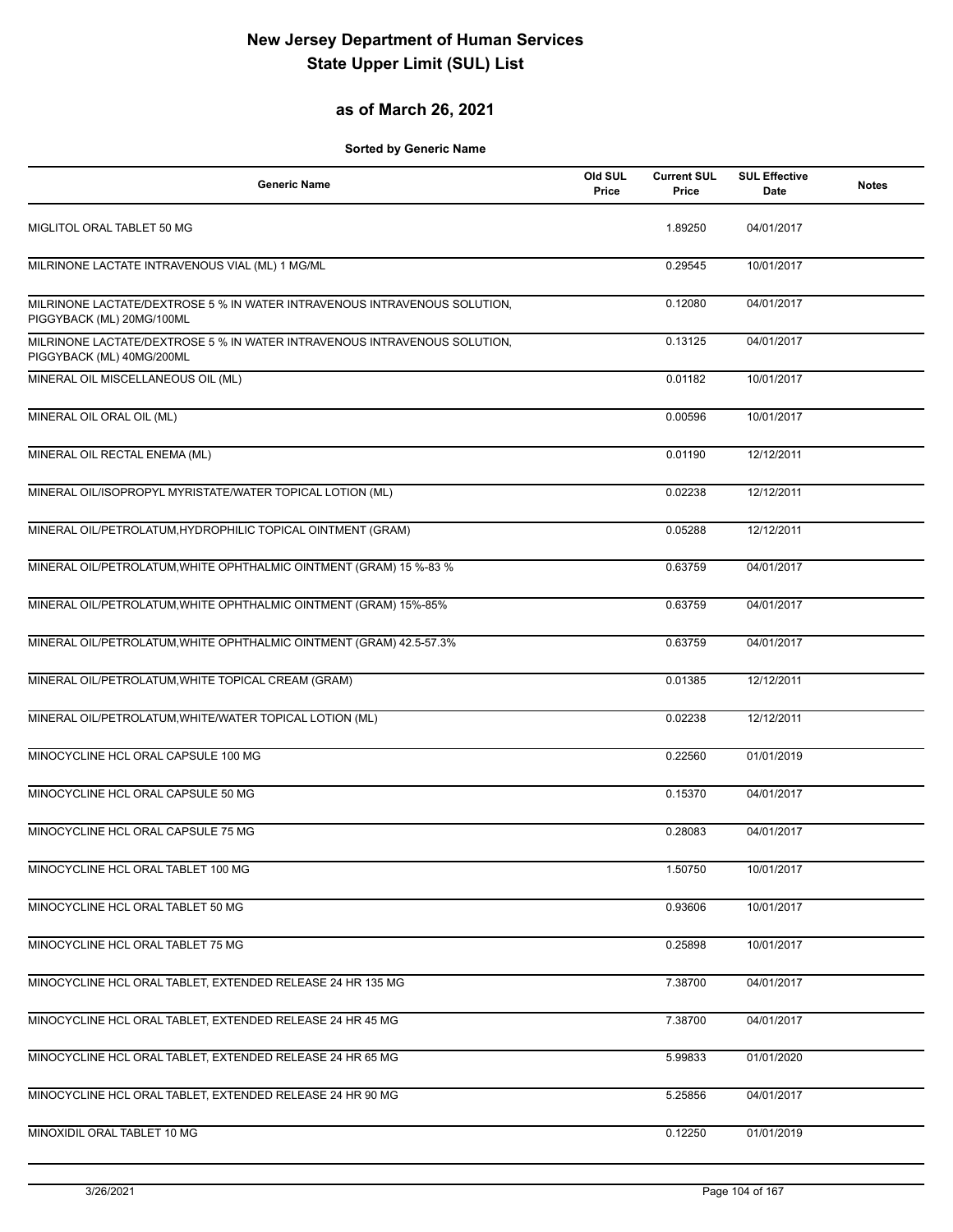### **as of March 26, 2021**

| <b>Generic Name</b>                                      | Old SUL<br>Price | <b>Current SUL</b><br>Price | <b>SUL Effective</b><br>Date | <b>Notes</b> |
|----------------------------------------------------------|------------------|-----------------------------|------------------------------|--------------|
| MINOXIDIL ORAL TABLET 2.5 MG                             |                  | 0.01538                     | 10/01/2017                   |              |
| MINOXIDIL TOPICAL SOLUTION, NON-ORAL 2 %                 |                  | 0.09397                     | 04/01/2017                   |              |
| MINOXIDIL TOPICAL SOLUTION, NON-ORAL 5 %                 |                  | 0.13546                     | 04/01/2017                   |              |
| MIRTAZAPINE ORAL TABLET 15 MG                            |                  | 0.04000                     | 01/01/2019                   |              |
| MIRTAZAPINE ORAL TABLET 30 MG                            |                  | 0.06333                     | 07/01/2017                   |              |
| MIRTAZAPINE ORAL TABLET 45 MG                            |                  | 0.09967                     | 10/01/2017                   |              |
| MIRTAZAPINE ORAL TABLET 7.5 MG                           |                  | 0.66000                     | 01/01/2021                   |              |
| MIRTAZAPINE ORAL TABLET, DISINTEGRATING 15 MG            |                  | 0.47533                     | 01/01/2018                   |              |
| MIRTAZAPINE ORAL TABLET, DISINTEGRATING 30 MG            |                  | 0.55833                     | 10/01/2018                   |              |
| MIRTAZAPINE ORAL TABLET, DISINTEGRATING 45 MG            |                  | 0.65380                     | 04/01/2017                   |              |
| MISOPROSTOL ORAL TABLET 100 MCG                          |                  | 0.34203                     | 04/01/2017                   |              |
| MISOPROSTOL ORAL TABLET 200 MCG                          |                  | 0.32632                     | 10/01/2017                   |              |
| MITOMYCIN INTRAVENOUS VIAL (EA) 20 MG                    |                  | 631.98000                   | 04/01/2017                   |              |
| MITOMYCIN INTRAVENOUS VIAL (EA) 40 MG                    |                  | 1263.96000                  | 04/01/2017                   |              |
| MITOMYCIN INTRAVENOUS VIAL (EA) 5 MG                     |                  | 243.27000                   | 04/01/2017                   |              |
| MITOXANTRONE HCL INTRAVENOUS VIAL (ML) 2 MG/ML           |                  | 13.12480                    | 04/01/2017                   |              |
| MODAFINIL ORAL TABLET 100 MG                             | 1.58967          | 0.25933                     | 04/01/2021                   |              |
| MODAFINIL ORAL TABLET 200 MG                             |                  | 0.35717                     | 01/01/2020                   |              |
| MOEXIPRIL HCL ORAL TABLET 15 MG                          |                  | 0.24537                     | 10/01/2017                   |              |
| MOEXIPRIL HCL ORAL TABLET 7.5 MG                         |                  | 0.26780                     | 04/01/2018                   |              |
| MOEXIPRIL HCL/HYDROCHLOROTHIAZIDE ORAL TABLET 15-12.5MG  |                  | 0.36685                     | 10/01/2017                   |              |
| MOEXIPRIL HCL/HYDROCHLOROTHIAZIDE ORAL TABLET 15-25MG    |                  | 0.32874                     | 10/01/2017                   |              |
| MOEXIPRIL HCL/HYDROCHLOROTHIAZIDE ORAL TABLET 7.5-12.5MG |                  | 0.36252                     | 04/01/2017                   |              |
| MOLINDONE HCL ORAL TABLET 10 MG                          |                  | 1.83460                     | 04/01/2017                   |              |
| MOLINDONE HCL ORAL TABLET 25 MG                          |                  | 2.15480                     | 04/01/2017                   |              |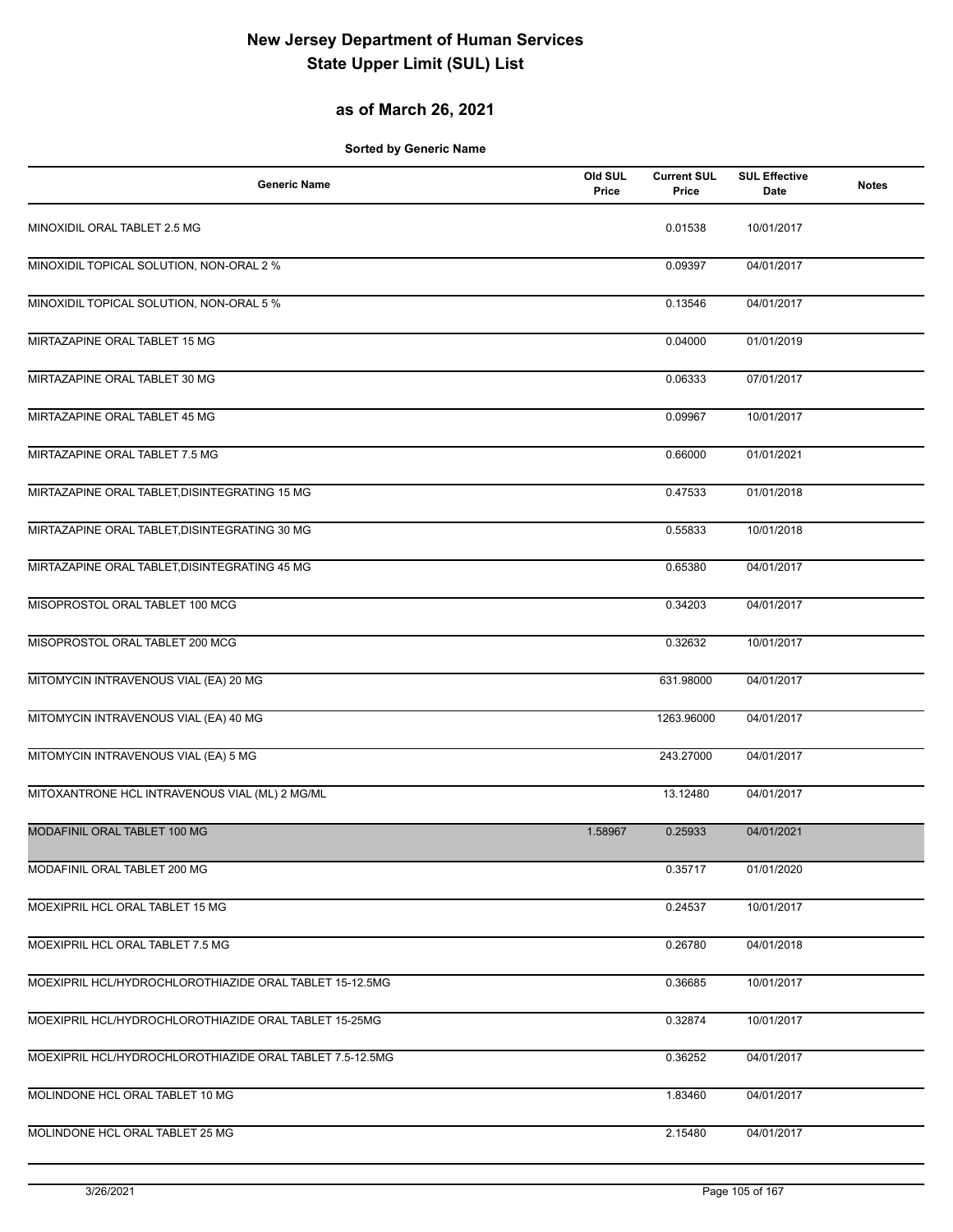### **as of March 26, 2021**

| <b>Generic Name</b>                                                             | Old SUL<br>Price | <b>Current SUL</b><br>Price | <b>SUL Effective</b><br><b>Date</b> | <b>Notes</b> |
|---------------------------------------------------------------------------------|------------------|-----------------------------|-------------------------------------|--------------|
| MOLINDONE HCL ORAL TABLET 5 MG                                                  |                  | 1.27600                     | 04/01/2017                          |              |
| MOMETASONE FUROATE NASAL AEROSOL, SPRAY WITH PUMP (GRAM) 50 MCG                 |                  | 1.66529                     | 01/01/2019                          |              |
| MOMETASONE FUROATE TOPICAL CREAM (GRAM) 0.1 %                                   |                  | 0.15556                     | 04/01/2017                          |              |
| MOMETASONE FUROATE TOPICAL OINTMENT (GRAM) 0.1 %                                |                  | 0.13022                     | 07/01/2018                          |              |
| MOMETASONE FUROATE TOPICAL SOLUTION, NON-ORAL 0.1 %                             |                  | 0.14992                     | 10/01/2017                          |              |
| MONTELUKAST SODIUM ORAL GRANULES IN PACKET (EA) 4 MG                            |                  | 1.78811                     | 04/01/2019                          |              |
| MONTELUKAST SODIUM ORAL TABLET 10 MG                                            |                  | 0.03278                     | 07/01/2018                          |              |
| MONTELUKAST SODIUM ORAL TABLET, CHEWABLE 4 MG                                   |                  | 0.08749                     | 10/01/2019                          |              |
| MONTELUKAST SODIUM ORAL TABLET, CHEWABLE 5 MG                                   |                  | 0.04422                     | 01/01/2019                          |              |
| MORPHINE SULFATE INJECTION AMPUL (ML) 10 MG/ML                                  |                  | 0.96000                     | 12/12/2011                          |              |
| MORPHINE SULFATE INJECTION SYRINGE (ML) 10 MG/ML                                |                  | 0.64320                     | 10/01/2017                          |              |
| MORPHINE SULFATE INJECTION SYRINGE (ML) 2 MG/ML                                 |                  | 2.19000                     | 04/01/2017                          |              |
| MORPHINE SULFATE INJECTION SYRINGE (ML) 4 MG/ML                                 |                  | 2.19000                     | 04/01/2017                          |              |
| MORPHINE SULFATE INJECTION SYRINGE (ML) 5 MG/ML                                 |                  | 2.19000                     | 04/01/2017                          |              |
| MORPHINE SULFATE INJECTION SYRINGE (ML) 8 MG/ML                                 |                  | 2.19000                     | 04/01/2017                          |              |
| MORPHINE SULFATE INJECTION VIAL (ML) 15 MG/ML                                   |                  | 1.04000                     | 04/01/2017                          |              |
| MORPHINE SULFATE INJECTION VIAL (ML) 8 MG/ML                                    |                  | 1.12000                     | 04/01/2017                          |              |
| MORPHINE SULFATE INJECTION VIAL (SDV, MDV OR ADDITIVE) (ML) 10 MG/ML            |                  | 0.96000                     | 12/12/2011                          |              |
| MORPHINE SULFATE INJECTION VIAL (SDV, MDV OR ADDITIVE) (ML) 50 MG/ML            |                  | 0.55380                     | 12/12/2011                          |              |
| MORPHINE SULFATE INTRAVENOUS CARTRIDGE (ML) 10 MG/ML                            |                  | 1.82538                     | 04/01/2017                          |              |
| MORPHINE SULFATE INTRAVENOUS CARTRIDGE (ML) 2 MG/ML                             |                  | 1.88000                     | 04/01/2017                          |              |
| MORPHINE SULFATE INTRAVENOUS CARTRIDGE (ML) 4 MG/ML                             |                  | 1.88000                     | 04/01/2017                          |              |
| MORPHINE SULFATE INTRAVENOUS CARTRIDGE (ML) 8 MG/ML                             |                  | 1.88000                     | 04/01/2017                          |              |
| MORPHINE SULFATE INTRAVENOUS PATIENT CONTROLLED ANALGESIA SYRINGE 30<br>MG/30ML |                  | 0.40000                     | 04/01/2017                          |              |
| MORPHINE SULFATE INTRAVENOUS SYRINGE (ML) 10 MG/ML                              |                  | 2.22000                     | 04/01/2017                          |              |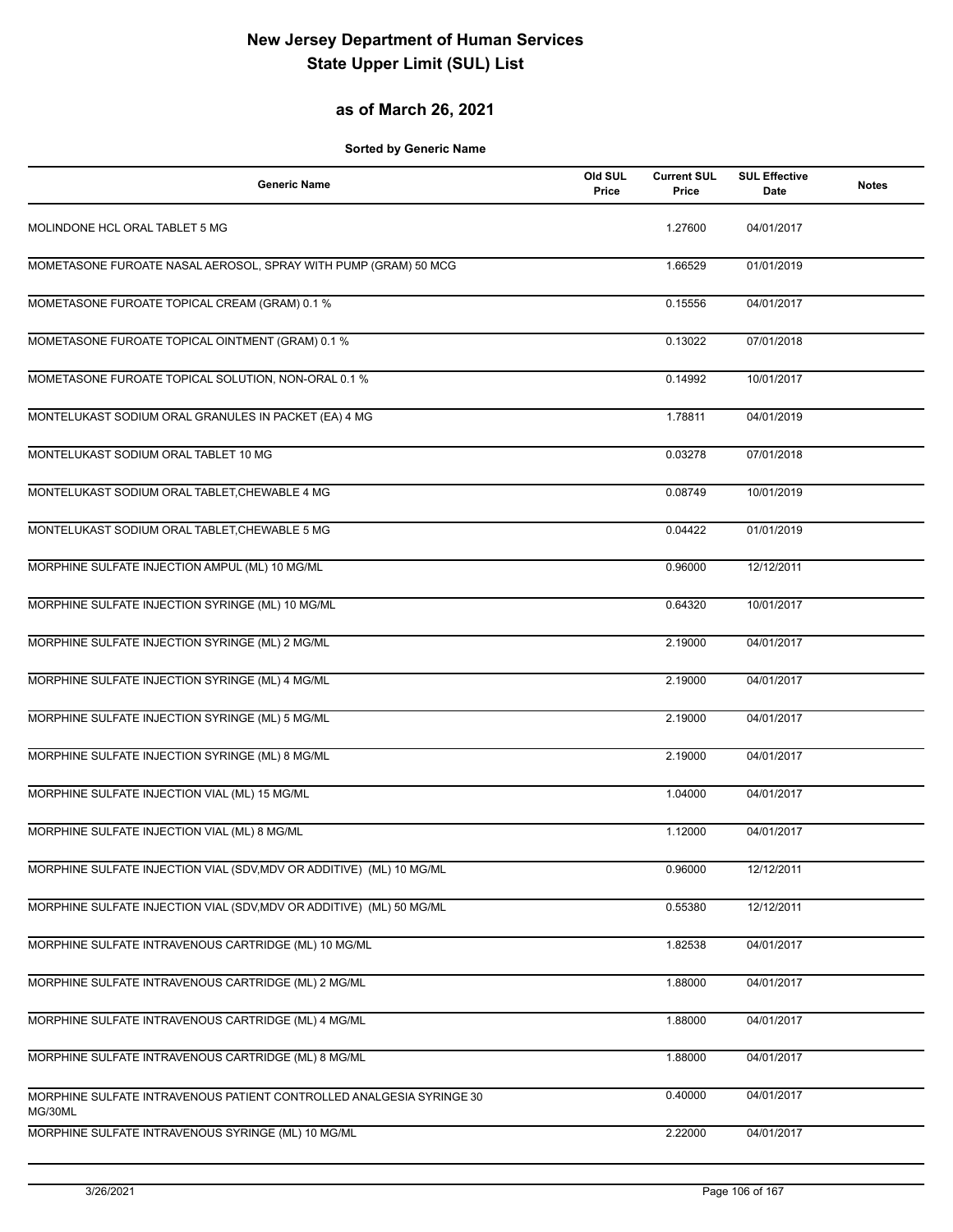### **as of March 26, 2021**

| <b>Generic Name</b>                                                    | Old SUL<br>Price | <b>Current SUL</b><br>Price | <b>SUL Effective</b><br>Date | <b>Notes</b> |
|------------------------------------------------------------------------|------------------|-----------------------------|------------------------------|--------------|
| MORPHINE SULFATE INTRAVENOUS SYRINGE (ML) 2 MG/ML                      |                  | 2.22000                     | 04/01/2017                   |              |
| MORPHINE SULFATE INTRAVENOUS SYRINGE (ML) 4 MG/ML                      |                  | 2.22000                     | 04/01/2017                   |              |
| MORPHINE SULFATE INTRAVENOUS SYRINGE (ML) 8 MG/ML                      |                  | 2.22000                     | 04/01/2017                   |              |
| MORPHINE SULFATE INTRAVENOUS VIAL (ML) 10 MG/ML                        |                  | 1.03192                     | 04/01/2017                   |              |
| MORPHINE SULFATE INTRAVENOUS VIAL (ML) 25 MG/ML                        |                  | 0.70500                     | 04/01/2017                   |              |
| MORPHINE SULFATE INTRAVENOUS VIAL (ML) 4 MG/ML                         |                  | 0.99000                     | 04/01/2017                   |              |
| MORPHINE SULFATE INTRAVENOUS VIAL (ML) 50 MG/ML                        |                  | 0.49894                     | 04/01/2017                   |              |
| MORPHINE SULFATE INTRAVENOUS VIAL (ML) 8 MG/ML                         |                  | 1.12000                     | 04/01/2017                   |              |
| MORPHINE SULFATE INTRAVENOUS VIAL WITH THREADED PORT (ML) 100 MG/4ML   |                  | 2.74500                     | 04/01/2017                   |              |
| MORPHINE SULFATE INTRAVENOUS VIAL WITH THREADED PORT (ML) 250MG/10ML   |                  | 1.10000                     | 04/01/2017                   |              |
| MORPHINE SULFATE ORAL CAPSULE, EXTENDED RELEASE PELLETS 10 MG          |                  | 2.16080                     | 01/01/2018                   |              |
| MORPHINE SULFATE ORAL CAPSULE, EXTENDED RELEASE PELLETS 100 MG         |                  | 11.83943                    | 04/01/2017                   |              |
| MORPHINE SULFATE ORAL CAPSULE, EXTENDED RELEASE PELLETS 20 MG          |                  | 2.41414                     | 04/01/2017                   |              |
| MORPHINE SULFATE ORAL CAPSULE, EXTENDED RELEASE PELLETS 30 MG          |                  | 3.37318                     | 07/01/2017                   |              |
| MORPHINE SULFATE ORAL CAPSULE, EXTENDED RELEASE PELLETS 50 MG          |                  | 4.71535                     | 07/01/2017                   |              |
| MORPHINE SULFATE ORAL CAPSULE, EXTENDED RELEASE PELLETS 60 MG          |                  | 5.34420                     | 04/01/2017                   |              |
| MORPHINE SULFATE ORAL CAPSULE, EXTENDED RELEASE PELLETS 80 MG          |                  | 8.45051                     | 04/01/2017                   |              |
| MORPHINE SULFATE ORAL CAPSULE, EXTENDED RELEASE MULTIPHASE 24HR 120 MG |                  | 15.68370                    | 04/01/2017                   |              |
| MORPHINE SULFATE ORAL CAPSULE, EXTENDED RELEASE MULTIPHASE 24HR 30 MG  |                  | 4.40922                     | 04/01/2017                   |              |
| MORPHINE SULFATE ORAL CAPSULE, EXTENDED RELEASE MULTIPHASE 24HR 45 MG  |                  | 6.79640                     | 04/01/2017                   |              |
| MORPHINE SULFATE ORAL CAPSULE, EXTENDED RELEASE MULTIPHASE 24HR 60 MG  |                  | 8.97711                     | 04/01/2017                   |              |
| MORPHINE SULFATE ORAL CAPSULE, EXTENDED RELEASE MULTIPHASE 24HR 75 MG  |                  | 10.96260                    | 04/01/2017                   |              |
| MORPHINE SULFATE ORAL CAPSULE, EXTENDED RELEASE MULTIPHASE 24HR 90 MG  |                  | 13.63170                    | 04/01/2017                   |              |
| MORPHINE SULFATE ORAL SOLUTION, ORAL 10 MG/5 ML                        |                  | 0.05761                     | 04/01/2017                   |              |
| MORPHINE SULFATE ORAL SOLUTION, ORAL 100 MG/5ML                        |                  | 0.22056                     | 10/01/2019                   |              |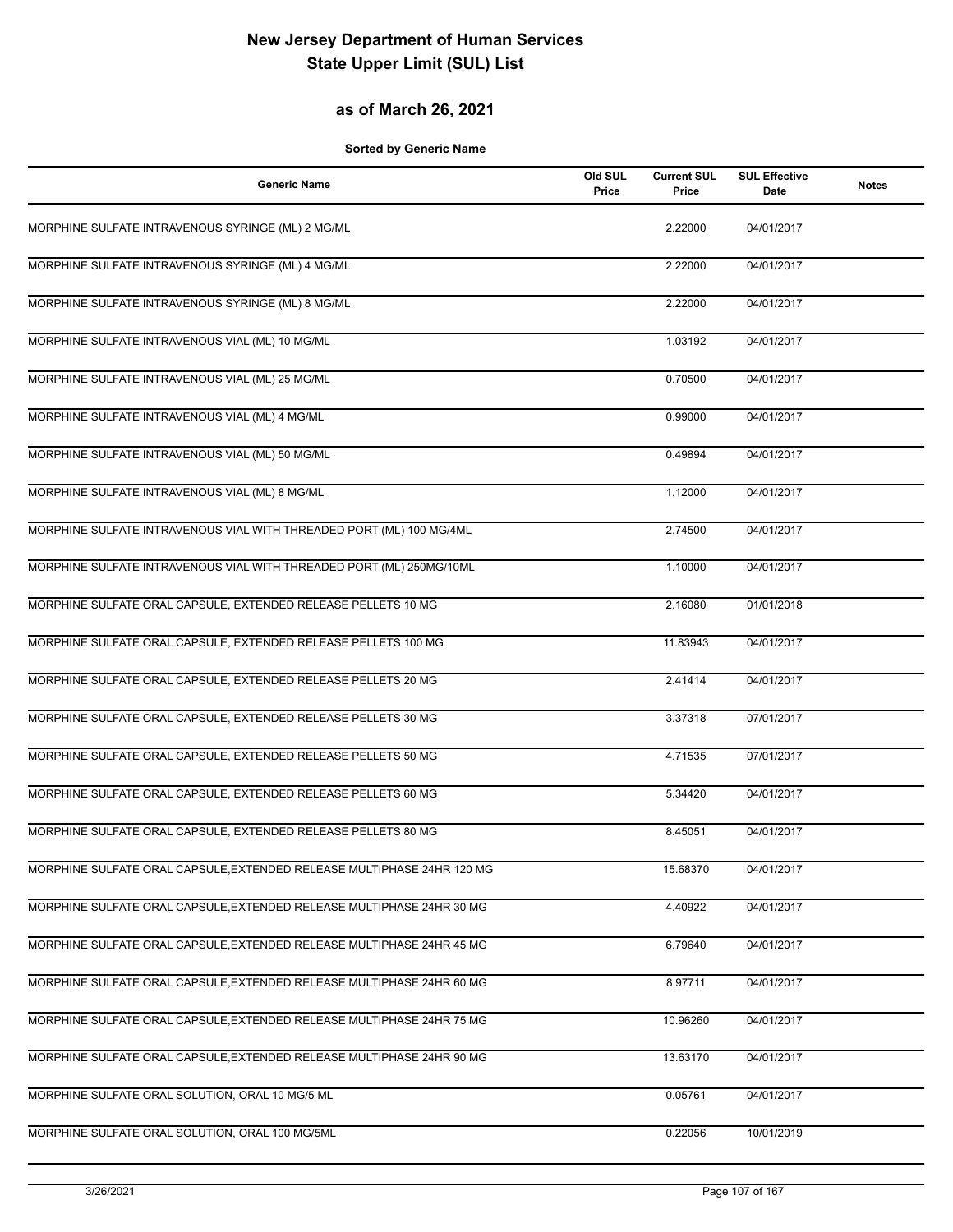### **as of March 26, 2021**

| <b>Generic Name</b>                                                                                                           | Old SUL<br>Price | <b>Current SUL</b><br>Price | <b>SUL Effective</b><br>Date | <b>Notes</b> |
|-------------------------------------------------------------------------------------------------------------------------------|------------------|-----------------------------|------------------------------|--------------|
| MORPHINE SULFATE ORAL SOLUTION, ORAL 20 MG/5 ML                                                                               |                  | 0.12610                     | 04/01/2017                   |              |
| MORPHINE SULFATE ORAL SYRINGE (EA) 10MG/0.5ML                                                                                 |                  | 2.09480                     | 04/01/2017                   |              |
| MORPHINE SULFATE ORAL SYRINGE (ML) 20 MG/ML                                                                                   |                  | 3.65500                     | 04/01/2017                   |              |
| MORPHINE SULFATE ORAL TABLET 15 MG                                                                                            |                  | 0.06000                     | 10/01/2017                   |              |
| MORPHINE SULFATE ORAL TABLET 30 MG                                                                                            |                  | 0.14864                     | 04/01/2017                   |              |
| MORPHINE SULFATE ORAL TABLET, EXTENDED RELEASE 100 MG                                                                         |                  | 0.98450                     | 10/01/2017                   |              |
| MORPHINE SULFATE ORAL TABLET, EXTENDED RELEASE 15 MG                                                                          |                  | 0.16000                     | 07/01/2018                   |              |
| MORPHINE SULFATE ORAL TABLET, EXTENDED RELEASE 200 MG                                                                         |                  | 1.13213                     | 10/01/2017                   |              |
| MORPHINE SULFATE ORAL TABLET, EXTENDED RELEASE 30 MG                                                                          |                  | 0.29240                     | 04/01/2017                   |              |
| MORPHINE SULFATE ORAL TABLET, EXTENDED RELEASE 60 MG                                                                          |                  | 0.42000                     | 07/01/2018                   |              |
| MORPHINE SULFATE RECTAL SUPPOSITORY, RECTAL 10 MG                                                                             |                  | 4.10697                     | 10/01/2017                   |              |
| MORPHINE SULFATE RECTAL SUPPOSITORY, RECTAL 20 MG                                                                             |                  | 4.92837                     | 10/01/2017                   |              |
| MORPHINE SULFATE RECTAL SUPPOSITORY, RECTAL 30 MG                                                                             |                  | 6.15988                     | 10/01/2017                   |              |
| MORPHINE SULFATE RECTAL SUPPOSITORY, RECTAL 5 MG                                                                              |                  | 3.28558                     | 10/01/2017                   |              |
| MORPHINE SULFATE/PF INJECTION AMPUL (ML) 0.5 MG/ML                                                                            |                  | 4.10000                     | 04/01/2017                   |              |
| MORPHINE SULFATE/PF INJECTION AMPUL (ML) 1 MG/ML                                                                              |                  | 4.53500                     | 04/01/2017                   |              |
| MORPHINE SULFATE/PF INJECTION VIAL (ML) 0.5 MG/ML                                                                             |                  | 0.61200                     | 04/01/2017                   |              |
| MORPHINE SULFATE/PF INJECTION VIAL (ML) 1 MG/ML                                                                               |                  | 0.67600                     | 04/01/2017                   |              |
| MORPHINE SULFATE/PF INTRAVENOUS PATIENT CONTROLLED ANALGESIA VIAL<br>150MG/30ML                                               |                  | 0.33133                     | 04/01/2017                   |              |
| MORPHINE SULFATE/PF INTRAVENOUS PATIENT CONTROLLED ANALGESIA VIAL 30<br>MG/30ML                                               |                  | 0.26600                     | 04/01/2017                   |              |
| MOXIFLOXACIN HCL IN SODIUM ACETATE AND SULFATE, WATER, ISO-OSM INTRAVENOUS<br>INTRAVENOUS SOLUTION, PIGGYBACK (ML) 400MG/.25L |                  | 0.18400                     | 04/01/2017                   |              |
| MOXIFLOXACIN HCL OPHTHALMIC DROPS 0.5 %                                                                                       |                  | 3.94167                     | 01/01/2020                   |              |
| MOXIFLOXACIN HCL ORAL TABLET 400 MG                                                                                           |                  | 1.33333                     | 01/01/2020                   |              |
| MULTIVIT WITH CALCIUM, IRON, AND OTHER MINERALS ORAL TABLET 18MG-0.4MG                                                        |                  | 0.08573                     | 12/12/2011                   |              |
| MULTIVIT, THERAPEUTIC WITH IRON, CALCIUM, FOLIC ACID & MINERALS ORAL TABLET<br>27MG-0.4MG                                     |                  | 0.08573                     | 12/12/2011                   |              |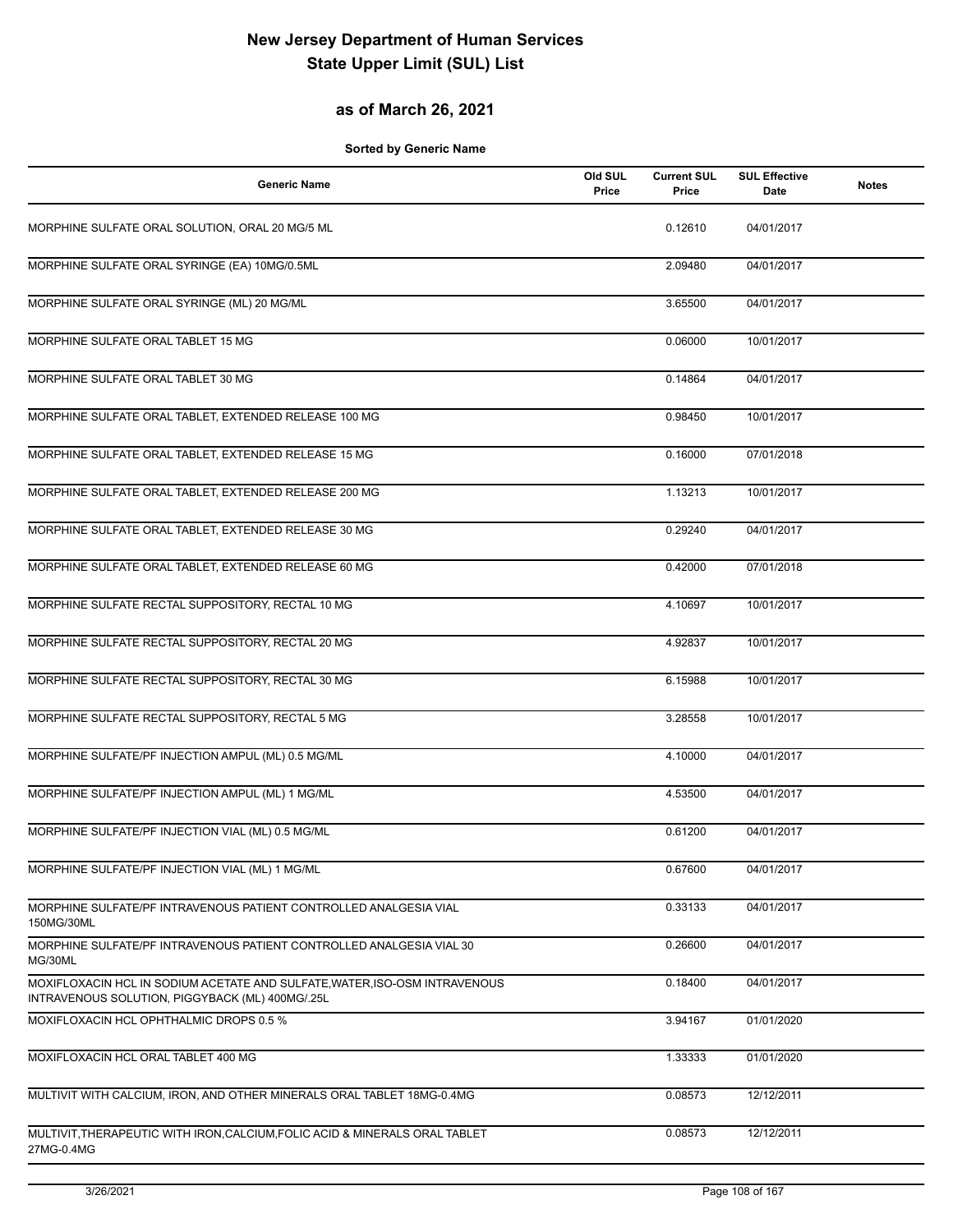### **as of March 26, 2021**

| <b>Generic Name</b>                                                         | Old SUL<br>Price | <b>Current SUL</b><br>Price | <b>SUL Effective</b><br>Date | <b>Notes</b> |
|-----------------------------------------------------------------------------|------------------|-----------------------------|------------------------------|--------------|
| MULTIVITAMIN ORAL TABLET                                                    |                  | 0.01266                     | 01/01/2014                   |              |
| MULTIVITAMIN ORAL TABLET, CHEWABLE                                          |                  | 0.03294                     | 12/12/2011                   |              |
| MULTIVITAMIN W-MINERALS/LUTEIN ORAL TABLET                                  |                  | 0.08573                     | 12/12/2011                   |              |
| MULTIVITAMIN WITH MINERALS ORAL TABLET                                      |                  | 0.08573                     | 12/12/2011                   |              |
| MULTIVITAMIN WITH MINERALS/FOLIC ACID/LYCOPENE ORAL TABLET 0.4MG-600        |                  | 0.08573                     | 12/12/2011                   |              |
| MULTIVITAMIN/FERROUS FUMARATE/FOLIC ACID ORAL TABLET 18MG-0.4MG             |                  | 0.04708                     | 12/12/2011                   |              |
| MULTIVITAMINS W-IRON ORAL DROPS                                             |                  | 0.09355                     | 12/12/2011                   |              |
| MULTIVITAMINS W-IRON ORAL TABLET, CHEWABLE                                  |                  | 0.04015                     | 12/12/2011                   |              |
| MULTIVITAMINS WITH FLUORIDE ORAL DROPS 0.25 MG/ML                           |                  | 0.20690                     | 04/01/2013                   |              |
| MULTIVITAMINS WITH FLUORIDE ORAL DROPS 0.5 MG/ML                            |                  | 0.16200                     | 07/01/2013                   |              |
| MULTIVITAMINS WITH IRON & FLUORIDE ORAL DROPS 0.25 MG/ML                    |                  | 0.17400                     | 07/01/2013                   |              |
| MULTIVITAMINS WITH MIN NO.7/FOLIC ACID ORAL CAPSULE (HARD, SOFT, ETC.) 1 MG |                  | 0.09390                     | 12/12/2011                   |              |
| MULTIVITAMINS, THERAPEUTIC ORAL LIQUID (ML)                                 |                  | 0.02860                     | 12/12/2011                   |              |
| MULTIVITAMINS, THERAPEUTIC ORAL TABLET                                      |                  | 0.02469                     | 12/12/2011                   |              |
| MULTIVITS W-FE, OTHER MIN ORAL LIQUID (ML)                                  |                  | 0.02843                     | 12/12/2011                   |              |
| MULTIVITS W-FE, OTHER MIN ORAL TABLET, CHEWABLE                             |                  | 0.02016                     | 12/12/2011                   |              |
| MULTIVITS, IRON, MINERALS COMBO NO #5, FOLIC ACID ORAL TABLET 10MG-1MG      |                  | 1.10355                     | 12/12/2011                   |              |
| MULTIVITS, STRESS FORMULA ORAL TABLET                                       |                  | 0.08573                     | 12/12/2011                   |              |
| MULTIVITS, STRESS FORMULA/ZINC ORAL TABLET                                  |                  | 0.04708                     | 12/12/2011                   |              |
| MULTIVITS, THERAP W-FE, HEMATIN ORAL TABLET 27MG-0.8MG                      |                  | 0.29925                     | 12/12/2011                   |              |
| MUPIROCIN CALCIUM TOPICAL CREAM (GRAM) 2 %                                  |                  | 8.26319                     | 01/01/2021                   |              |
| MUPIROCIN TOPICAL OINTMENT (GRAM) 2 %                                       |                  | 0.17156                     | 01/01/2021                   |              |
| MYCOPHENOLATE MOFETIL HCL INTRAVENOUS VIAL (EA) 500 MG                      |                  | 99.00000                    | 04/01/2017                   |              |
| MYCOPHENOLATE MOFETIL ORAL CAPSULE 250 MG                                   |                  | 0.11929                     | 10/01/2017                   |              |
| MYCOPHENOLATE MOFETIL ORAL SUSPENSION, RECONSTITUTED, ORAL (ML) 200 MG/ML   |                  | 4.56844                     | 01/01/2019                   |              |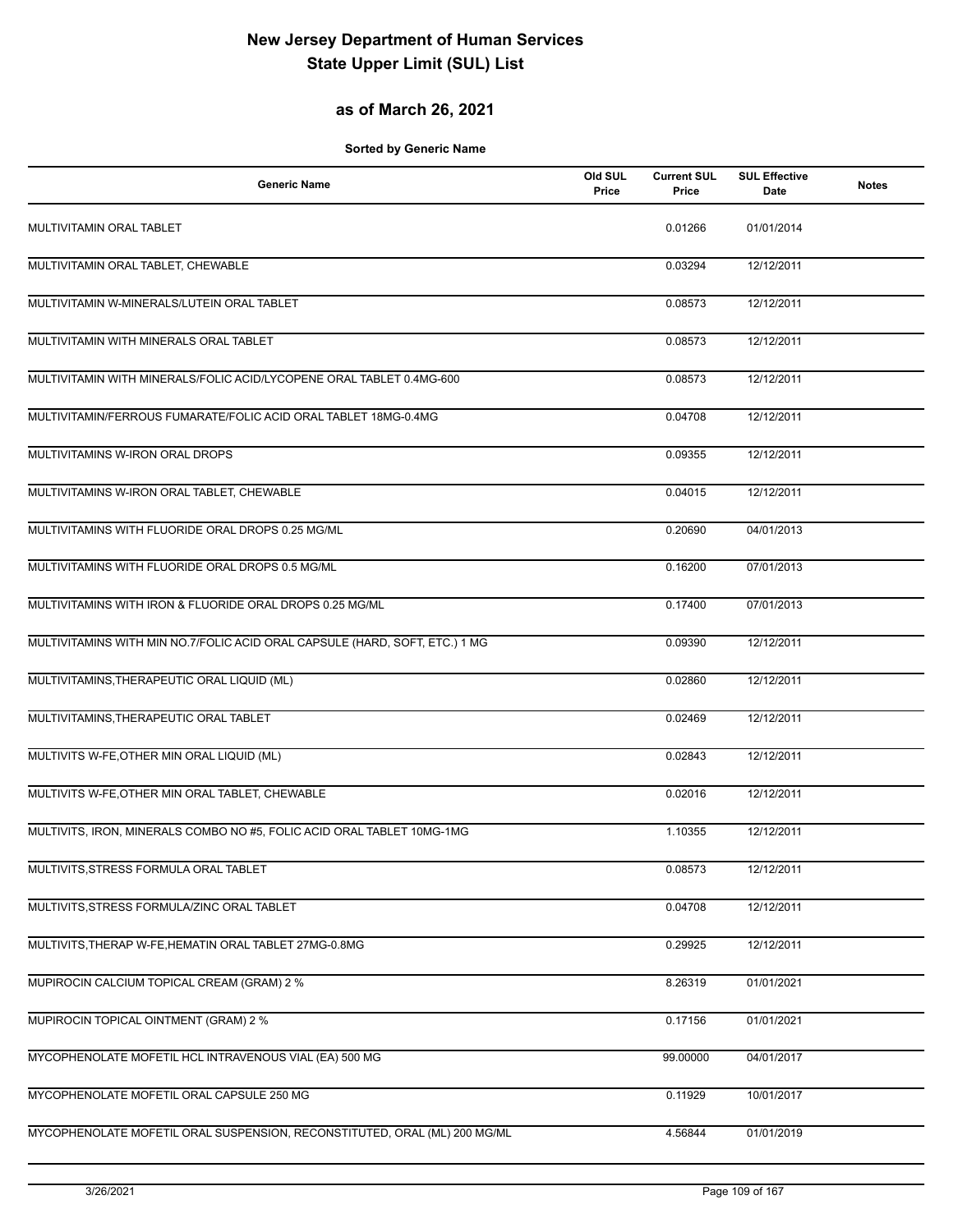### **as of March 26, 2021**

| <b>Generic Name</b>                                                                                   | Old SUL<br>Price | <b>Current SUL</b><br>Price | <b>SUL Effective</b><br><b>Date</b> | <b>Notes</b> |
|-------------------------------------------------------------------------------------------------------|------------------|-----------------------------|-------------------------------------|--------------|
| MYCOPHENOLATE MOFETIL ORAL TABLET 500 MG                                                              |                  | 0.32170                     | 08/23/2019                          |              |
| MYCOPHENOLATE SODIUM ORAL TABLET, DELAYED RELEASE (ENTERIC COATED) 180 MG                             |                  | 0.82950                     | 01/01/2019                          |              |
| MYCOPHENOLATE SODIUM ORAL TABLET, DELAYED RELEASE (ENTERIC COATED) 360 MG                             |                  | 1.50000                     | 07/01/2019                          |              |
| NABUMETONE ORAL TABLET 500 MG                                                                         |                  | 0.07398                     | 01/01/2019                          |              |
| NABUMETONE ORAL TABLET 750 MG                                                                         |                  | 0.11398                     | 01/01/2019                          |              |
| NADOLOL ORAL TABLET 20 MG                                                                             |                  | 0.29000                     | 01/01/2020                          |              |
| NADOLOL ORAL TABLET 40 MG                                                                             |                  | 0.54950                     | 07/01/2019                          |              |
| NADOLOL ORAL TABLET 80 MG                                                                             |                  | 0.23859                     | 10/01/2017                          |              |
| NADOLOL/BENDROFLUMETHIAZIDE ORAL TABLET 40 MG-5 MG                                                    |                  | 3.72600                     | 04/01/2017                          |              |
| NADOLOL/BENDROFLUMETHIAZIDE ORAL TABLET 80 MG-5 MG                                                    |                  | 4.91620                     | 04/01/2017                          |              |
| NAFCILLIN IN DEXTROSE, ISO-OSMOTIC INTRAVENOUS IV SOLUTION, PIGGYBACK PREMIX<br>FROZEN(ML) 1 G/50 ML  |                  | 0.28900                     | 04/01/2017                          |              |
| NAFCILLIN IN DEXTROSE, ISO-OSMOTIC INTRAVENOUS IV SOLUTION, PIGGYBACK PREMIX<br>FROZEN(ML) 2 G/100 ML |                  | 0.20790                     | 04/01/2017                          |              |
| NAFCILLIN SODIUM INJECTION VIAL (EA) 1 G                                                              |                  | 11.00000                    | 04/01/2017                          |              |
| NAFCILLIN SODIUM INJECTION VIAL (EA) 10 G                                                             |                  | 102.13800                   | 04/01/2017                          |              |
| NAFCILLIN SODIUM INJECTION VIAL (EA) 2 G                                                              |                  | 22.00000                    | 04/01/2017                          |              |
| NAFCILLIN SODIUM INTRAVENOUS VIAL WITH THREADED PORT (EA) 1 G                                         |                  | 14.02000                    | 04/01/2017                          |              |
| NAFCILLIN SODIUM INTRAVENOUS VIAL WITH THREADED PORT (EA) 2 G                                         |                  | 27.19000                    | 04/01/2017                          |              |
| NAFTIFINE HCL TOPICAL CREAM (GRAM) 1 %                                                                |                  | 5.01793                     | 04/01/2017                          |              |
| NAFTIFINE HCL TOPICAL CREAM (GRAM) 2 %                                                                | 6.72697          | 4.27667                     | 04/01/2021                          |              |
| NALBUPHINE HCL INJECTION AMPUL (ML) 10 MG/ML                                                          |                  | 3.28000                     | 04/01/2017                          |              |
| NALBUPHINE HCL INJECTION AMPUL (ML) 20 MG/ML                                                          |                  | 5.63000                     | 04/01/2017                          |              |
| NALBUPHINE HCL INJECTION VIAL (ML) 10 MG/ML                                                           |                  | 3.21000                     | 04/01/2017                          |              |
| NALBUPHINE HCL INJECTION VIAL (ML) 20 MG/ML                                                           |                  | 4.76800                     | 04/01/2017                          |              |
| NALOXONE HCL INJECTION SYRINGE (ML) 0.4 MG/ML                                                         |                  | 15.27080                    | 04/01/2017                          |              |
| NALOXONE HCL INJECTION SYRINGE (ML) 1 MG/ML                                                           |                  | 15.24320                    | 04/01/2017                          |              |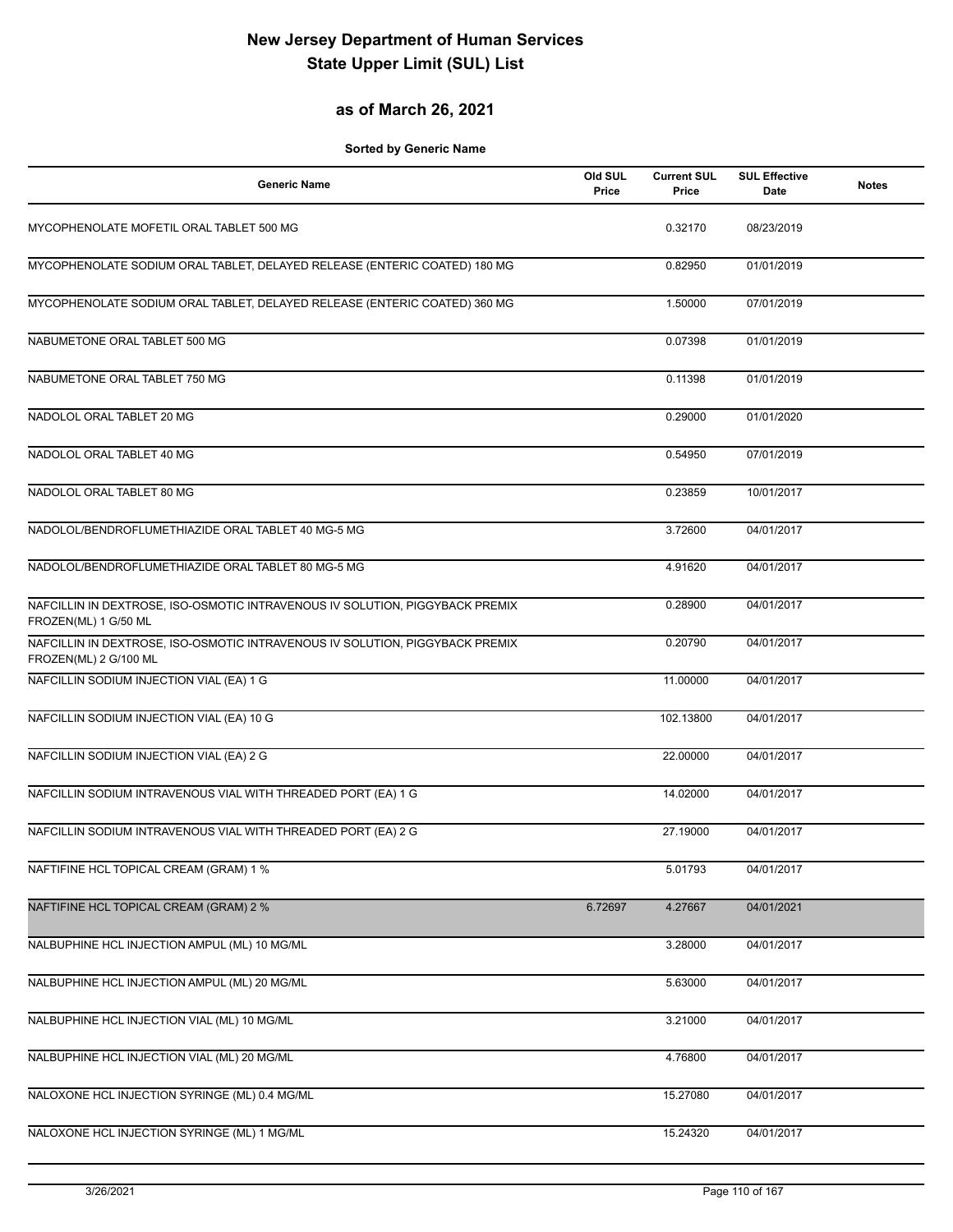### **as of March 26, 2021**

| <b>Generic Name</b>                                                                  | Old SUL<br>Price | <b>Current SUL</b><br>Price | <b>SUL Effective</b><br><b>Date</b> | <b>Notes</b> |
|--------------------------------------------------------------------------------------|------------------|-----------------------------|-------------------------------------|--------------|
| NALOXONE HCL INJECTION VIAL (ML) 0.4 MG/ML                                           |                  | 8.88200                     | 04/01/2018                          |              |
| NALTREXONE HCL ORAL TABLET 50 MG                                                     |                  | 0.51990                     | 01/01/2019                          |              |
| NAPHAZOLINE HCL/GLYCERIN OPHTHALMIC DROPS 0.012-0.2%                                 |                  | 0.09200                     | 04/01/2017                          |              |
| NAPROXEN ORAL SUSPENSION, ORAL (FINAL DOSE FORM) 125 MG/5ML                          |                  | 0.77955                     | 04/01/2017                          |              |
| NAPROXEN ORAL TABLET 250 MG                                                          |                  | 0.02965                     | 10/01/2017                          |              |
| NAPROXEN ORAL TABLET 375 MG                                                          |                  | 0.03395                     | 10/01/2017                          |              |
| NAPROXEN ORAL TABLET 500 MG                                                          |                  | 0.04300                     | 04/01/2017                          |              |
| NAPROXEN ORAL TABLET, DELAYED RELEASE (ENTERIC COATED) 375 MG                        |                  | 0.11150                     | 07/01/2019                          |              |
| NAPROXEN ORAL TABLET, DELAYED RELEASE (ENTERIC COATED) 500 MG                        |                  | 0.13903                     | 07/01/2019                          |              |
| NAPROXEN SODIUM ORAL CAPSULE 220 MG                                                  |                  | 0.11062                     | 04/01/2017                          |              |
| NAPROXEN SODIUM ORAL TABLET 220 MG                                                   |                  | 0.05719                     | 04/01/2017                          |              |
| NAPROXEN SODIUM ORAL TABLET 275 MG                                                   |                  | 0.07206                     | 10/01/2017                          |              |
| NAPROXEN SODIUM ORAL TABLET 550 MG                                                   |                  | 0.26000                     | 01/01/2019                          |              |
| NAPROXEN SODIUM ORAL TABLET, EXTENDED RELEASE MULTIPHASE 24 HR 375 MG                |                  | 9.75680                     | 07/01/2018                          |              |
| NAPROXEN SODIUM ORAL TABLET, EXTENDED RELEASE MULTIPHASE 24 HR 500 MG                |                  | 6.96787                     | 01/01/2019                          |              |
| NAPROXEN SODIUM/PSEUDOEPHEDRINE HCL ORAL TABLET, EXTENDED RELEASE 12 HR<br>220-120MG |                  | 0.36900                     | 04/01/2017                          |              |
| NARATRIPTAN HCL ORAL TABLET 1 MG                                                     |                  | 3.92785                     | 04/01/2017                          |              |
| NARATRIPTAN HCL ORAL TABLET 2.5 MG                                                   |                  | 1.19778                     | 01/01/2020                          |              |
| NATEGLINIDE ORAL TABLET 120 MG                                                       |                  | 0.14756                     | 04/01/2020                          |              |
| NATEGLINIDE ORAL TABLET 60 MG                                                        |                  | 0.26967                     | 10/01/2020                          |              |
| NEFAZODONE HCL ORAL TABLET 100 MG                                                    |                  | 0.20100                     | 10/01/2017                          |              |
| NEFAZODONE HCL ORAL TABLET 150 MG                                                    |                  | 0.46197                     | 10/01/2017                          |              |
| NEFAZODONE HCL ORAL TABLET 200 MG                                                    |                  | 0.36257                     | 10/01/2017                          |              |
| NEFAZODONE HCL ORAL TABLET 250 MG                                                    |                  | 0.25125                     | 10/01/2017                          |              |
| NEFAZODONE HCL ORAL TABLET 50 MG                                                     |                  | 0.18940                     | 10/01/2017                          |              |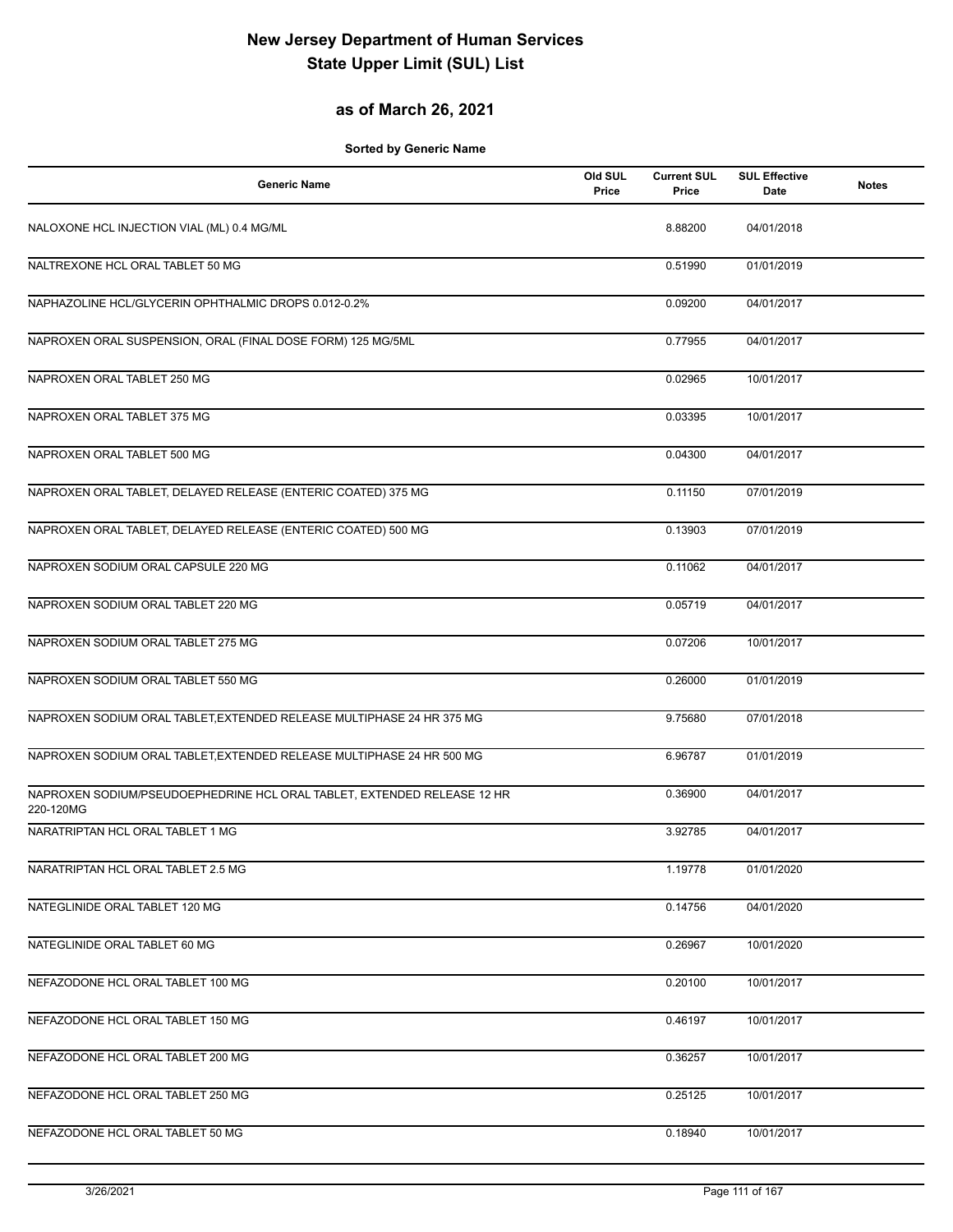### **as of March 26, 2021**

| <b>Generic Name</b>                                                                                                   | Old SUL<br>Price | <b>Current SUL</b><br>Price | <b>SUL Effective</b><br><b>Date</b> | <b>Notes</b> |
|-----------------------------------------------------------------------------------------------------------------------|------------------|-----------------------------|-------------------------------------|--------------|
| NEOMYCIN SULF/BACITRACIN ZINC/POLYMYXIN B SULF/PRAMOXINE HCL TOPICAL<br>OINTMENT (GRAM) 3.5-10K-10                    |                  | 0.04909                     | 10/01/2017                          |              |
| NEOMYCIN SULFATE ORAL TABLET 500 MG                                                                                   |                  | 0.50000                     | 01/01/2018                          |              |
| NEOMYCIN SULFATE/BACITRACIN ZINC/POLYMYXIN B TOPICAL OINTMENT (GRAM)<br>3.5-400-5K                                    |                  | 0.05743                     | 10/01/2017                          |              |
| NEOMYCIN SULFATE/BACITRACIN ZINC/POLYMYXIN B/HYDROCORTISONE OPHTHALMIC<br>OINTMENT (GRAM) 3.5-10K-1                   |                  | 6.88857                     | 01/01/2019                          |              |
| NEOMYCIN SULFATE/BACITRACIN/POLYMYXIN B OPHTHALMIC OINTMENT (GRAM)<br>3.5MG-400                                       |                  | 3.90000                     | 04/01/2019                          |              |
| NEOMYCIN SULFATE/POLYMYXIN B SULFATE IRRIGATION AMPUL (ML) 40-200K/ML                                                 |                  | 6.23102                     | 10/01/2017                          |              |
| NEOMYCIN SULFATE/POLYMYXIN B SULFATE IRRIGATION VIAL (ML) 40-200K/ML                                                  |                  | 6.23100                     | 10/01/2017                          |              |
| NEOMYCIN SULFATE/POLYMYXIN B SULFATE/GRAMICIDIN D OPHTHALMIC DROPS<br>1.75MG-10K                                      |                  | 3.05769                     | 04/01/2017                          |              |
| NEOMYCIN SULFATE/POLYMYXIN B SULFATE/HYDROCORTISONE OPHTHALMIC<br>SUSPENSION, DROPS(FINAL DOSAGE FORM)(ML) 3.5-10K-10 |                  | 6.37835                     | 10/01/2017                          |              |
| NEOMYCIN SULFATE/POLYMYXIN B SULFATE/HYDROCORTISONE OTIC SOLUTION,<br>NON-ORAL 3.5-10K-1                              |                  | 1.28439                     | 10/01/2017                          |              |
| NEOMYCIN SULFATE/POLYMYXIN B SULFATE/HYDROCORTISONE OTIC SUSPENSION,<br>DROPS(FINAL DOSAGE FORM)(ML) 3.5-10K-1        |                  | 3.42500                     | 06/02/2017                          |              |
| NEOMYCIN/POLYMYXIN B SULFATE/DEXAMETHASONE OPHTHALMIC OINTMENT (GRAM)<br>$3.5 - 10K - 1$                              |                  | 1.51714                     | 07/01/2018                          |              |
| NEOMYCIN/POLYMYXIN B SULFATE/DEXAMETHASONE OPHTHALMIC SUSPENSION,<br>DROPS(FINAL DOSAGE FORM)(ML) 0.1 %               |                  | 1.90000                     | 07/01/2018                          |              |
| NEOSTIGMINE METHYLSULFATE INTRAVENOUS VIAL (ML) 0.5 MG/ML                                                             |                  | 6.55000                     | 04/01/2017                          |              |
| NEOSTIGMINE METHYLSULFATE INTRAVENOUS VIAL (ML) 1 MG/ML                                                               |                  | 8.40300                     | 04/01/2017                          |              |
| NEVIRAPINE ORAL SUSPENSION, ORAL (FINAL DOSE FORM) 50 MG/5 ML                                                         |                  | 0.63062                     | 04/01/2017                          |              |
| NEVIRAPINE ORAL TABLET 200 MG                                                                                         |                  | 0.11054                     | 04/01/2017                          |              |
| NEVIRAPINE ORAL TABLET, EXTENDED RELEASE 24 HR 100 MG                                                                 |                  | 6.38277                     | 04/01/2017                          |              |
| NEVIRAPINE ORAL TABLET, EXTENDED RELEASE 24 HR 400 MG                                                                 |                  | 0.44233                     | 01/01/2020                          |              |
| NIACIN ORAL CAPSULE, EXTENDED RELEASE 250 MG                                                                          |                  | 0.04482                     | 10/01/2017                          |              |
| NIACIN ORAL CAPSULE, EXTENDED RELEASE 500 MG                                                                          |                  | 0.04879                     | 10/01/2017                          |              |
| NIACIN ORAL TABLET 250 MG                                                                                             |                  | 0.02481                     | 12/12/2011                          |              |
| NIACIN ORAL TABLET 500 MG                                                                                             |                  | 0.31296                     | 04/01/2017                          |              |
| NIACIN ORAL TABLET, EXTENDED RELEASE 1000 MG                                                                          |                  | 0.07615                     | 12/12/2011                          |              |
| NIACIN ORAL TABLET, EXTENDED RELEASE 24 HR 1000 MG                                                                    |                  | 0.63878                     | 01/01/2021                          |              |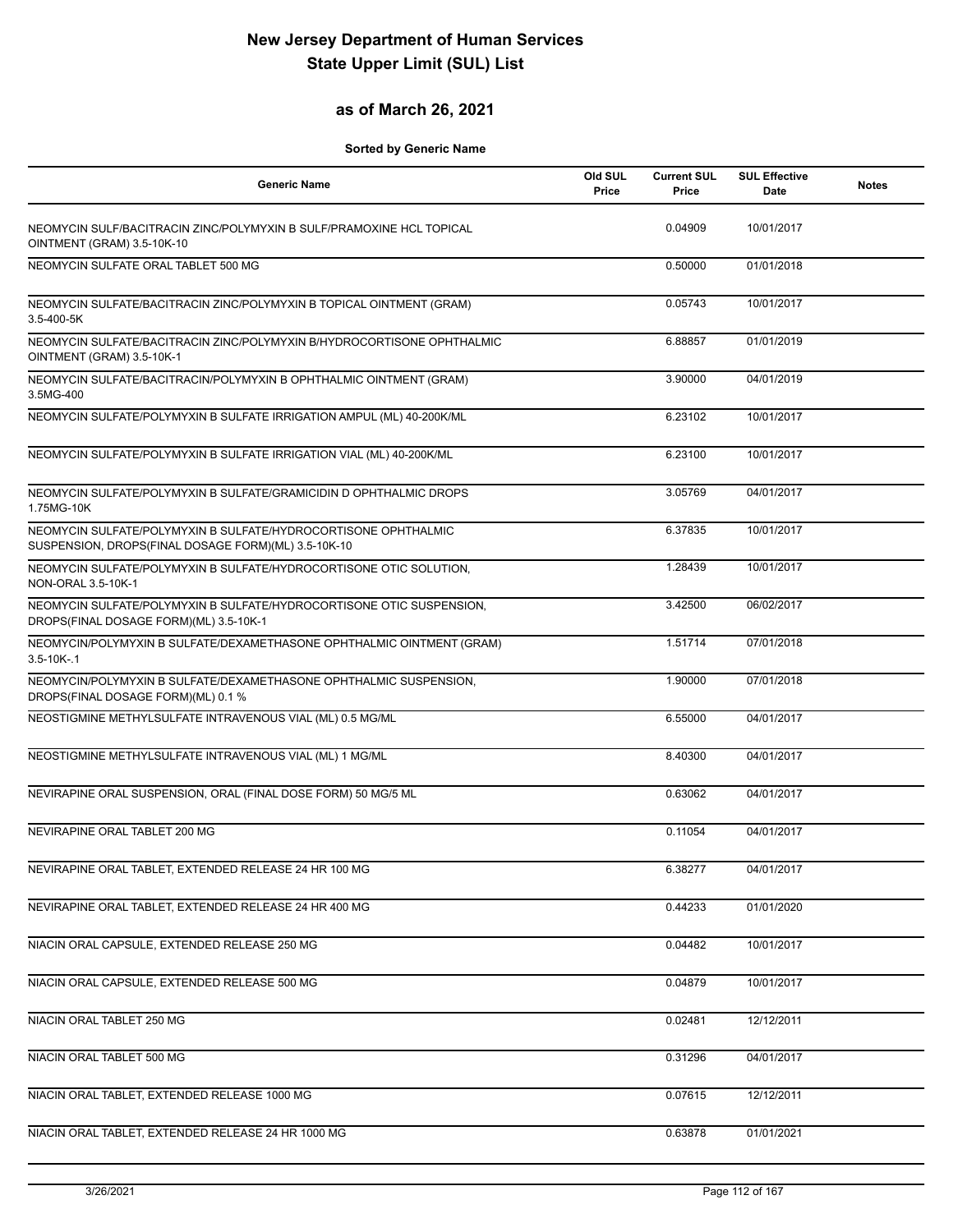### **as of March 26, 2021**

| <b>Generic Name</b>                                                        | Old SUL<br>Price | <b>Current SUL</b><br>Price | <b>SUL Effective</b><br>Date | <b>Notes</b> |
|----------------------------------------------------------------------------|------------------|-----------------------------|------------------------------|--------------|
| NIACIN ORAL TABLET, EXTENDED RELEASE 24 HR 500 MG                          |                  | 0.08178                     | 01/01/2020                   |              |
| NIACIN ORAL TABLET, EXTENDED RELEASE 24 HR 750 MG                          |                  | 1.10200                     | 04/01/2019                   |              |
| NIACIN ORAL TABLET, EXTENDED RELEASE 500 MG                                |                  | 0.05845                     | 12/12/2011                   |              |
| NIACIN ORAL TABLET, EXTENDED RELEASE 750 MG                                |                  | 0.07281                     | 12/12/2011                   |              |
| NIACINAMIDE ORAL TABLET 500 MG                                             |                  | 0.03450                     | 12/12/2011                   |              |
| NIACINAMIDE/AZELAIC ACID/ZINC OXIDE/VIT B6/COPPER/FA ORAL TABLET 600-5-500 |                  | 1.33250                     | 07/01/2018                   |              |
| NICARDIPINE HCL INTRAVENOUS AMPUL (ML) 25 MG/10ML                          |                  | 2.80000                     | 04/01/2017                   |              |
| NICARDIPINE HCL INTRAVENOUS VIAL (ML) 25 MG/10ML                           |                  | 2.01420                     | 04/01/2017                   |              |
| NICARDIPINE HCL ORAL CAPSULE 20 MG                                         |                  | 0.10556                     | 10/01/2017                   |              |
| NICARDIPINE HCL ORAL CAPSULE 30 MG                                         |                  | 0.18028                     | 10/01/2017                   |              |
| NICOTINE POLACRILEX BUCCAL GUM 2 MG                                        |                  | 0.16264                     | 04/01/2020                   |              |
| NICOTINE POLACRILEX BUCCAL GUM 4 MG                                        |                  | 0.23091                     | 04/01/2018                   |              |
| NICOTINE POLACRILEX BUCCAL LOZENGE 2 MG                                    |                  | 0.33903                     | 04/01/2017                   |              |
| NICOTINE POLACRILEX BUCCAL LOZENGE 4 MG                                    |                  | 0.29250                     | 10/01/2019                   |              |
| NICOTINE TRANSDERMAL PATCH, TRANSDERMAL 24 HOURS 14MG/24HR                 |                  | 1.16303                     | 04/01/2020                   |              |
| NICOTINE TRANSDERMAL PATCH, TRANSDERMAL 24 HOURS 21 MG/24HR                |                  | 1.30714                     | 04/01/2019                   |              |
| NICOTINE TRANSDERMAL PATCH, TRANSDERMAL 24 HOURS 7MG/24HR                  |                  | 1.29714                     | 01/01/2020                   |              |
| NICOTINE TRANSDERMAL PATCH, TRANSDERMAL DAILY, SEQUENTIAL 21-14-7MG        |                  | 1.21839                     | 07/01/2019                   |              |
| NIFEDIPINE ORAL CAPSULE 10 MG                                              |                  | 0.39940                     | 10/01/2020                   |              |
| NIFEDIPINE ORAL CAPSULE 20 MG                                              |                  | 1.31822                     | 04/01/2017                   |              |
| NIFEDIPINE ORAL TABLET, EXTENDED RELEASE 24 HR 30 MG                       |                  | 0.09880                     | 01/01/2019                   |              |
| NIFEDIPINE ORAL TABLET, EXTENDED RELEASE 24 HR 60 MG                       |                  | 0.13250                     | 07/01/2018                   |              |
| NIFEDIPINE ORAL TABLET, EXTENDED RELEASE 24 HR 90 MG                       |                  | 0.03594                     | 01/01/2019                   |              |
| NIFEDIPINE ORAL TABLET, EXTENDED RELEASE 30 MG                             |                  | 0.08310                     | 01/01/2019                   |              |
| NIFEDIPINE ORAL TABLET, EXTENDED RELEASE 60 MG                             |                  | 0.16950                     | 07/01/2019                   |              |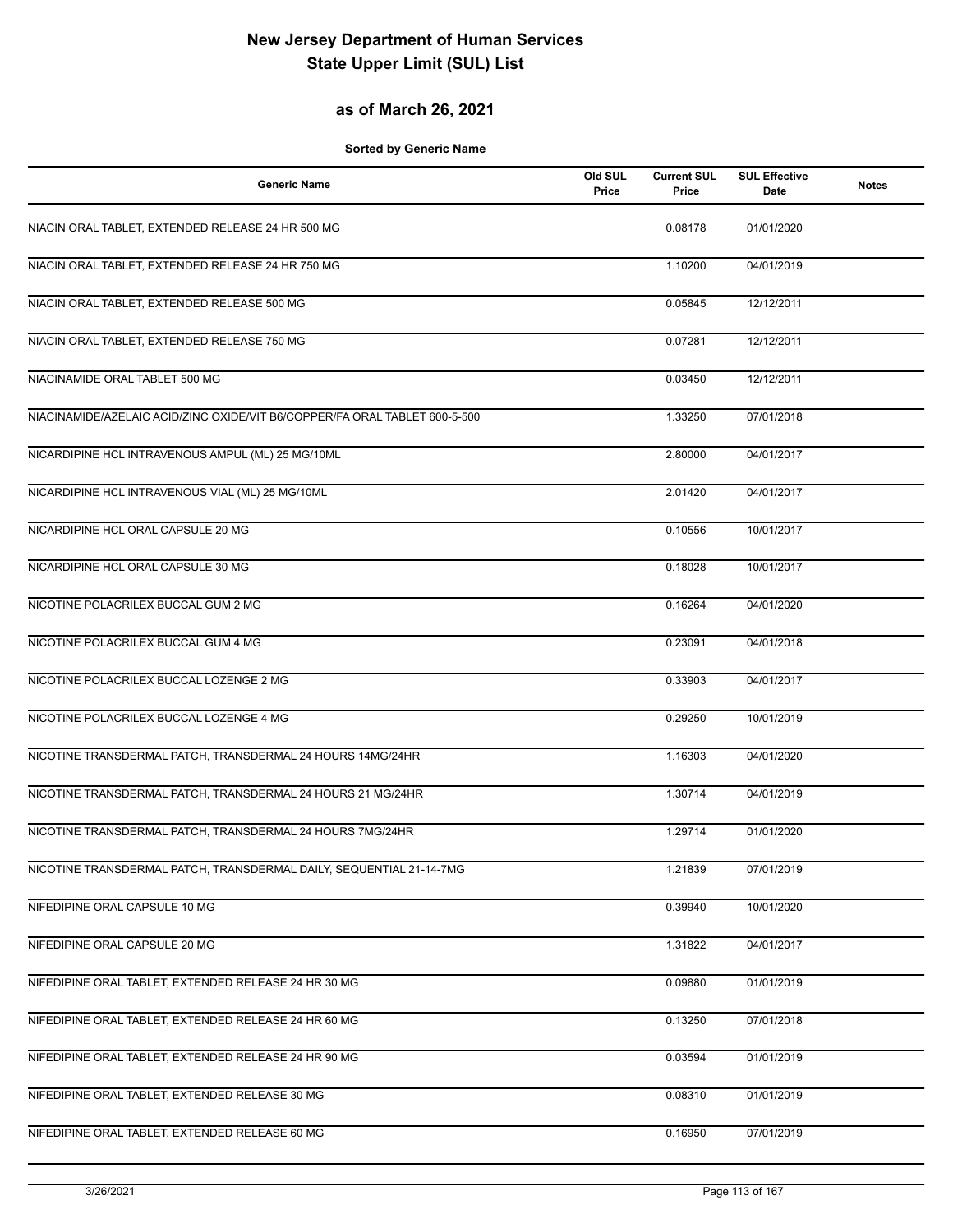### **as of March 26, 2021**

| <b>Generic Name</b>                                                                   | Old SUL<br>Price | <b>Current SUL</b><br>Price | <b>SUL Effective</b><br>Date | <b>Notes</b> |
|---------------------------------------------------------------------------------------|------------------|-----------------------------|------------------------------|--------------|
| NIFEDIPINE ORAL TABLET, EXTENDED RELEASE 90 MG                                        |                  | 0.20555                     | 10/01/2019                   |              |
| NILUTAMIDE ORAL TABLET 150 MG                                                         |                  | 133.33333                   | 07/01/2018                   |              |
| NIMODIPINE ORAL CAPSULE 30 MG                                                         |                  | 1.66000                     | 07/01/2019                   |              |
| NISOLDIPINE ORAL TABLET, EXTENDED RELEASE 24 HR 17 MG                                 |                  | 4.49990                     | 04/01/2017                   |              |
| NISOLDIPINE ORAL TABLET, EXTENDED RELEASE 24 HR 20 MG                                 |                  | 13.16180                    | 04/01/2017                   |              |
| NISOLDIPINE ORAL TABLET, EXTENDED RELEASE 24 HR 25.5 MG                               |                  | 5.06367                     | 10/01/2017                   |              |
| NISOLDIPINE ORAL TABLET, EXTENDED RELEASE 24 HR 30 MG                                 |                  | 14.35360                    | 04/01/2017                   |              |
| NISOLDIPINE ORAL TABLET, EXTENDED RELEASE 24 HR 34 MG                                 |                  | 5.68890                     | 10/01/2017                   |              |
| NISOLDIPINE ORAL TABLET, EXTENDED RELEASE 24 HR 40 MG                                 |                  | 14.35360                    | 04/01/2017                   |              |
| NISOLDIPINE ORAL TABLET, EXTENDED RELEASE 24 HR 8.5MG                                 |                  | 3.78844                     | 04/01/2017                   |              |
| NITROFURANTOIN MACROCRYSTAL ORAL CAPSULE 100 MG                                       |                  | 0.62411                     | 10/01/2017                   |              |
| NITROFURANTOIN MACROCRYSTAL ORAL CAPSULE 25 MG                                        |                  | 4.73536                     | 04/01/2017                   |              |
| NITROFURANTOIN MACROCRYSTAL ORAL CAPSULE 50 MG                                        |                  | 0.30000                     | 07/01/2018                   |              |
| NITROFURANTOIN MONOHYDRATE/MACROCRYSTALS ORAL CAPSULE 100 MG                          |                  | 0.29680                     | 01/01/2019                   |              |
| NITROFURANTOIN ORAL SUSPENSION, ORAL (FINAL DOSE FORM) 25 MG/5 ML                     |                  | 1.31539                     | 04/01/2018                   |              |
| NITROGLYCERIN IN 5 % DEXTROSE IN WATER INTRAVENOUS INFUSION BOTTLE (ML)<br>100MG/250  |                  | 0.07667                     | 04/01/2017                   |              |
| NITROGLYCERIN IN 5 % DEXTROSE IN WATER INTRAVENOUS INFUSION BOTTLE (ML)<br>50MG/250ML |                  | 0.07027                     | 04/01/2017                   |              |
| NITROGLYCERIN INTRAVENOUS VIAL (ML) 50 MG/10ML                                        |                  | 1.00000                     | 04/01/2017                   |              |
| NITROGLYCERIN ORAL CAPSULE, EXTENDED RELEASE 2.5 MG                                   |                  | 0.04715                     | 10/01/2017                   |              |
| NITROGLYCERIN ORAL CAPSULE, EXTENDED RELEASE 6.5 MG                                   |                  | 0.06107                     | 10/01/2017                   |              |
| NITROGLYCERIN ORAL CAPSULE, EXTENDED RELEASE 9 MG                                     |                  | 0.08735                     | 10/01/2017                   |              |
| NITROGLYCERIN SUBLINGUAL TABLET, SUBLINGUAL 0.3 MG                                    |                  | 0.20820                     | 10/01/2020                   |              |
| NITROGLYCERIN SUBLINGUAL TABLET, SUBLINGUAL 0.4 MG                                    |                  | 0.17236                     | 10/01/2017                   |              |
| NITROGLYCERIN SUBLINGUAL TABLET, SUBLINGUAL 0.6 MG                                    |                  | 0.37660                     | 04/01/2017                   |              |
| NITROGLYCERIN TRANSDERMAL PATCH, TRANSDERMAL 24 HOURS 0.1MG/HR                        |                  | 0.52033                     | 10/01/2019                   |              |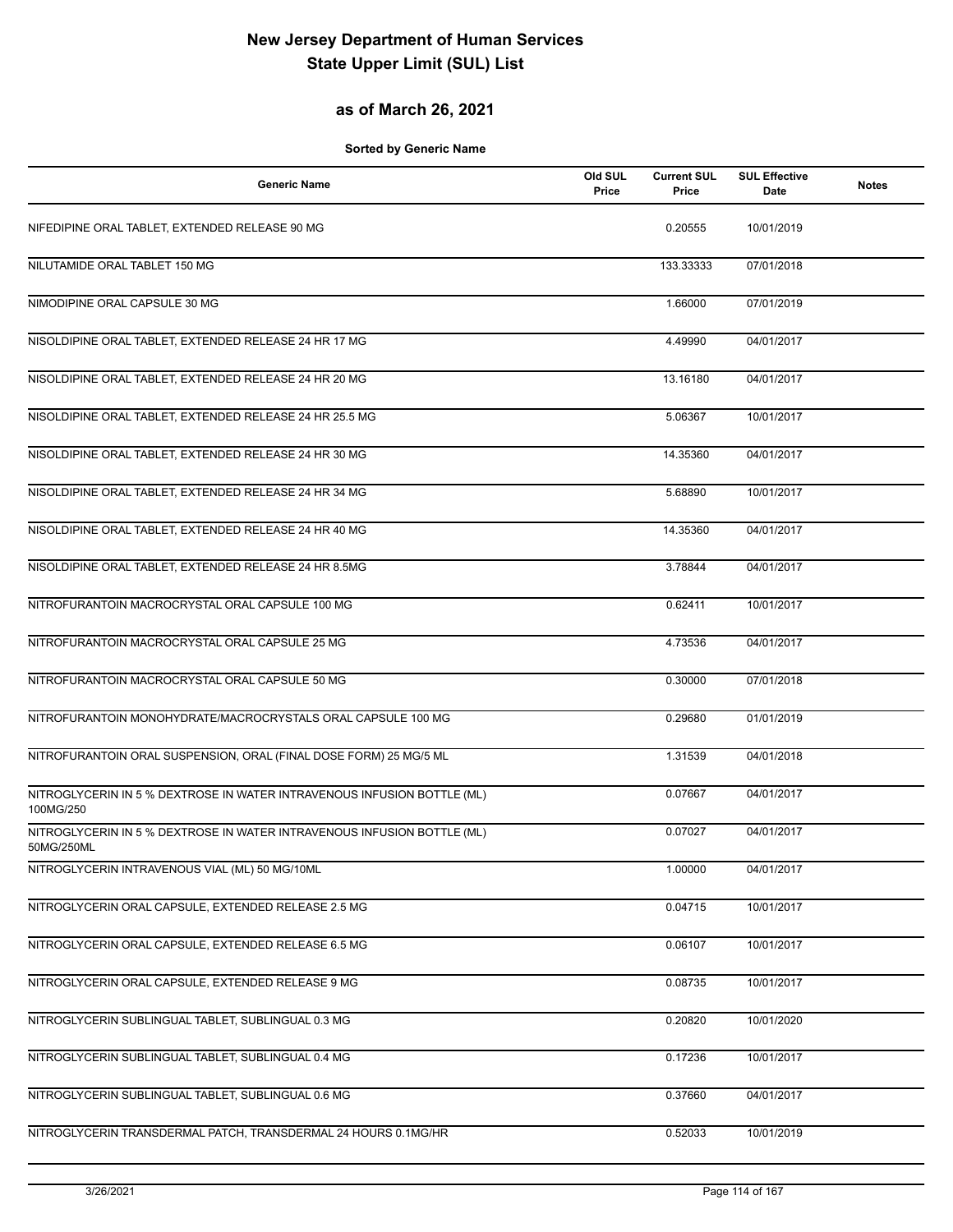### **as of March 26, 2021**

| <b>Generic Name</b>                                                                          | Old SUL<br>Price | <b>Current SUL</b><br>Price | <b>SUL Effective</b><br>Date | <b>Notes</b> |
|----------------------------------------------------------------------------------------------|------------------|-----------------------------|------------------------------|--------------|
| NITROGLYCERIN TRANSDERMAL PATCH, TRANSDERMAL 24 HOURS 0.2MG/HR                               |                  | 0.35275                     | 01/01/2018                   |              |
| NITROGLYCERIN TRANSDERMAL PATCH, TRANSDERMAL 24 HOURS 0.4MG/HR                               |                  | 0.36667                     | 07/01/2018                   |              |
| NITROGLYCERIN TRANSDERMAL PATCH, TRANSDERMAL 24 HOURS 0.6MG/HR                               |                  | 0.49433                     | 04/01/2020                   |              |
| NITROGLYCERIN TRANSLINGUAL AEROSOL, SPRAY (GRAM) 400MCG/SPR                                  |                  | 41.76049                    | 04/01/2017                   |              |
| NITROGLYCERIN TRANSLINGUAL SPRAY, NON-AEROSOL (GRAM) 400MCG/SPR                              |                  | 18.50475                    | 04/01/2017                   |              |
| NITROGLYCERIN/DEXTROSE 5 % IN WATER INTRAVENOUS INFUSION BOTTLE (ML)<br>25MG/250ML           |                  | 0.02854                     | 10/01/2017                   |              |
| NITROPRUSSIDE SODIUM INTRAVENOUS VIAL (ML) 25 MG/ML                                          |                  | 375.00000                   | 04/01/2017                   |              |
| NIZATIDINE ORAL CAPSULE 150 MG                                                               |                  | 0.13507                     | 10/01/2017                   |              |
| NIZATIDINE ORAL CAPSULE 300 MG                                                               |                  | 0.36667                     | 01/01/2019                   |              |
| NIZATIDINE ORAL SOLUTION, ORAL 150MG/10ML                                                    |                  | 0.83331                     | 04/01/2017                   |              |
| NORELGESTROMIN/ETHINYL ESTRADIOL TRANSDERMAL PATCH, TRANSDERMAL WEEKLY<br>150-35/24H         |                  | 39.90232                    | 10/29/2019                   |              |
| NOREPINEPHRINE BITARTRATE INTRAVENOUS VIAL (ML) 1 MG/ML                                      |                  | 4.50500                     | 04/01/2017                   |              |
| NOREPINEPHRINE BITARTRATE MISCELLANEOUS POWDER (GRAM) 100 %                                  |                  | 616.40300                   | 04/01/2017                   |              |
| NORETHINDRONE ACETATE ORAL TABLET 5 MG                                                       |                  | 0.60000                     | 01/01/2019                   |              |
| NORETHINDRONE ACETATE-ETHINYL ESTRADIOL ORAL TABLET 0.5MG-2.5                                |                  | 2.00956                     | 04/01/2017                   |              |
| NORETHINDRONE ACETATE-ETHINYL ESTRADIOL ORAL TABLET 1.5-0.03MG                               |                  | 0.59072                     | 10/01/2020                   |              |
| NORETHINDRONE ACETATE-ETHINYL ESTRADIOL ORAL TABLET 1MG-20MCG                                |                  | 0.22238                     | 10/01/2019                   |              |
| NORETHINDRONE ACETATE-ETHINYL ESTRADIOL ORAL TABLET 1MG-5MCG                                 |                  | 1.80370                     | 04/01/2017                   |              |
| NORETHINDRONE ACETATE-ETHINYL ESTRADIOL/FERROUS FUMARATE ORAL TABLET<br>$1.5 - 30(21)$       |                  | 0.16679                     | 01/01/2020                   |              |
| NORETHINDRONE ACETATE-ETHINYL ESTRADIOL/FERROUS FUMARATE ORAL TABLET<br>1MG-20(21)           |                  | 0.11726                     | 10/01/2017                   |              |
| NORETHINDRONE ACETATE-ETHINYL ESTRADIOL/FERROUS FUMARATE ORAL TABLET<br>1MG-20(24)           |                  | 0.65976                     | 01/01/2021                   |              |
| NORETHINDRONE ACETATE-ETHINYL ESTRADIOL/FERROUS FUMARATE ORAL TABLET<br>$5 - 7 - 9 - 7$      |                  | 0.91503                     | 04/01/2017                   |              |
| NORETHINDRONE ACETATE-ETHINYL ESTRADIOL/FERROUS FUMARATE ORAL<br>TABLET, CHEWABLE 1MG-20(24) |                  | 1.78571                     | 01/01/2019                   |              |
| NORETHINDRONE ORAL TABLET 0.35 MG                                                            |                  | 0.07810                     | 04/01/2017                   |              |
| NORETHINDRONE-ETHINYL ESTRADIOL ORAL TABLET 0.4-0.035                                        |                  | 0.24429                     | 04/01/2020                   |              |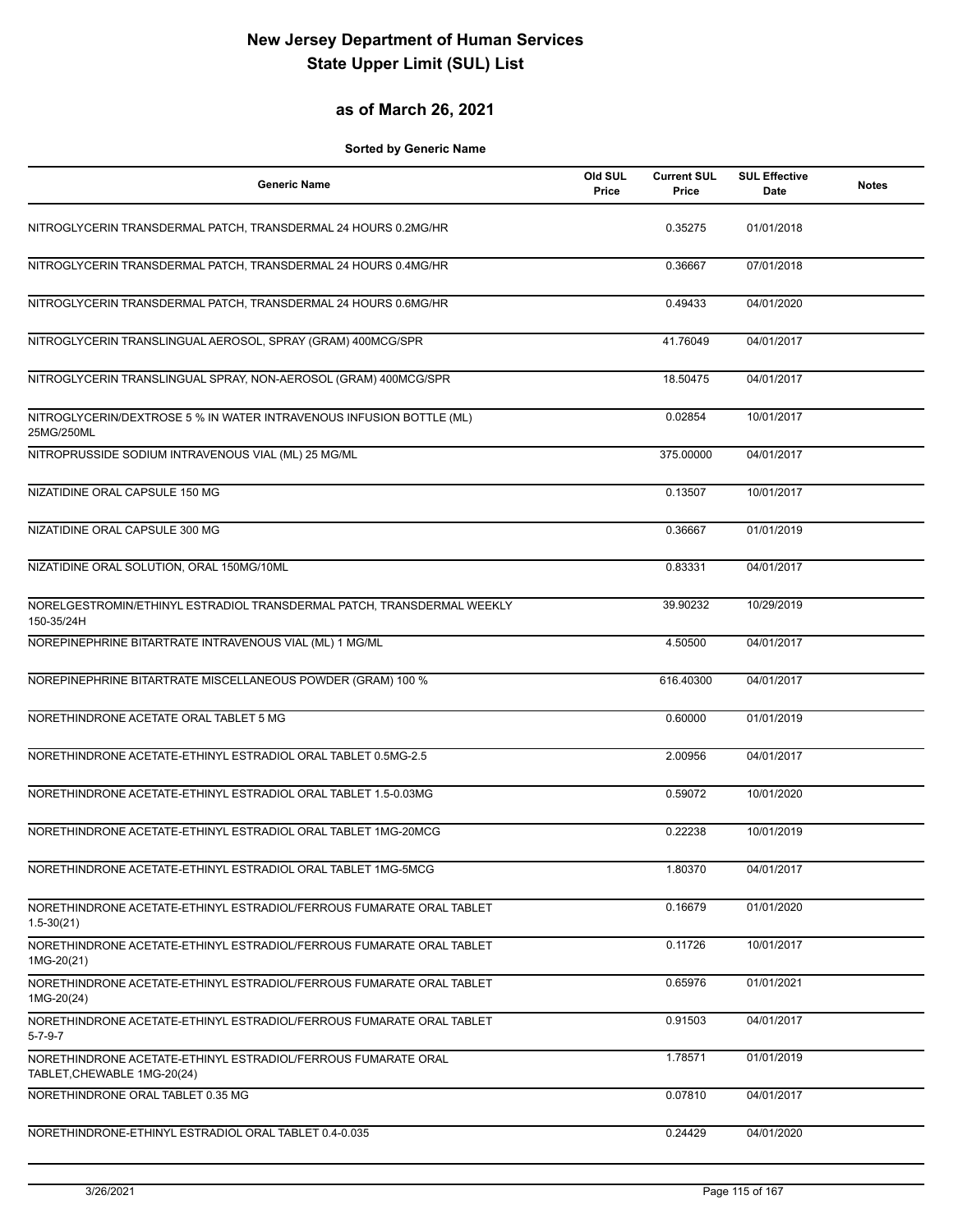### **as of March 26, 2021**

| <b>Generic Name</b>                                                                      | Old SUL<br>Price | <b>Current SUL</b><br>Price | <b>SUL Effective</b><br>Date | <b>Notes</b> |
|------------------------------------------------------------------------------------------|------------------|-----------------------------|------------------------------|--------------|
| NORETHINDRONE-ETHINYL ESTRADIOL ORAL TABLET 0.5-0.035                                    |                  | 0.53868                     | 07/01/2017                   |              |
| NORETHINDRONE-ETHINYL ESTRADIOL ORAL TABLET 1 MG-35MCG                                   |                  | 0.28925                     | 07/01/2017                   |              |
| NORETHINDRONE-ETHINYL ESTRADIOL ORAL TABLET 1 MG-35MCG                                   |                  | 0.47022                     | 04/01/2021                   |              |
| NORETHINDRONE-ETHINYL ESTRADIOL ORAL TABLET 10-11                                        |                  | 0.66485                     | 10/01/2017                   |              |
| NORETHINDRONE-ETHINYL ESTRADIOL ORAL TABLET 7 DAYS X 3                                   |                  | 0.15179                     | 01/01/2020                   |              |
| NORETHINDRONE-ETHINYL ESTRADIOL ORAL TABLET 7-9-5                                        |                  | 0.59237                     | 04/01/2017                   |              |
| NORETHINDRONE-ETHINYL ESTRADIOL/FERROUS FUMARATE ORAL TABLET, CHEWABLE<br>$0.4 - 35(21)$ |                  | 1.73245                     | 04/01/2017                   |              |
| NORETHINDRONE-ETHINYL ESTRADIOL/FERROUS FUMARATE ORAL TABLET, CHEWABLE<br>$0.8 - 25(24)$ |                  | 2.58274                     | 10/01/2017                   |              |
| NORGESTIMATE-ETHINYL ESTRADIOL ORAL TABLET 0.25-0.035                                    |                  | 0.16060                     | 07/01/2018                   |              |
| NORGESTIMATE-ETHINYL ESTRADIOL ORAL TABLET 7DAYSX3 28                                    |                  | 0.09250                     | 01/01/2020                   |              |
| NORGESTIMATE-ETHINYL ESTRADIOL ORAL TABLET 7DAYSX3 LO                                    |                  | 0.19048                     | 01/01/2019                   |              |
| NORGESTREL-ETHINYL ESTRADIOL ORAL TABLET 0.3-0.03MG                                      |                  | 0.26161                     | 01/01/2019                   |              |
| NORGESTREL-ETHINYL ESTRADIOL ORAL TABLET 0.5 MG-50                                       |                  | 1.04798                     | 01/01/2020                   |              |
| NORTRIPTYLINE HCL ORAL CAPSULE 10 MG                                                     |                  | 0.02955                     | 10/01/2017                   |              |
| NORTRIPTYLINE HCL ORAL CAPSULE 25 MG                                                     |                  | 0.03648                     | 10/01/2017                   |              |
| NORTRIPTYLINE HCL ORAL CAPSULE 50 MG                                                     |                  | 0.07796                     | 10/01/2017                   |              |
| NORTRIPTYLINE HCL ORAL CAPSULE 75 MG                                                     |                  | 0.09919                     | 10/01/2017                   |              |
| NORTRIPTYLINE HCL ORAL SOLUTION, ORAL 10 MG/5 ML                                         |                  | 0.25178                     | 04/01/2017                   |              |
| NYSTATIN ORAL POWDER (EACH) 150MM UNIT                                                   |                  | 94.76192                    | 12/12/2011                   |              |
| NYSTATIN ORAL POWDER (EACH) 50MM UNIT                                                    |                  | 38.25000                    | 12/12/2011                   |              |
| NYSTATIN ORAL SUSPENSION, ORAL (FINAL DOSE FORM) 100000/ML                               |                  | 0.03294                     | 04/01/2017                   |              |
| NYSTATIN ORAL TABLET 500K UNIT                                                           |                  | 0.34870                     | 10/01/2018                   |              |
| NYSTATIN TOPICAL CREAM (GRAM) 100000/G                                                   |                  | 0.09033                     | 01/01/2019                   |              |
| NYSTATIN TOPICAL OINTMENT (GRAM) 100000/G                                                |                  | 0.25000                     | 01/01/2019                   |              |
| NYSTATIN TOPICAL POWDER (GRAM) 100000/G                                                  |                  | 0.19583                     | 07/01/2018                   |              |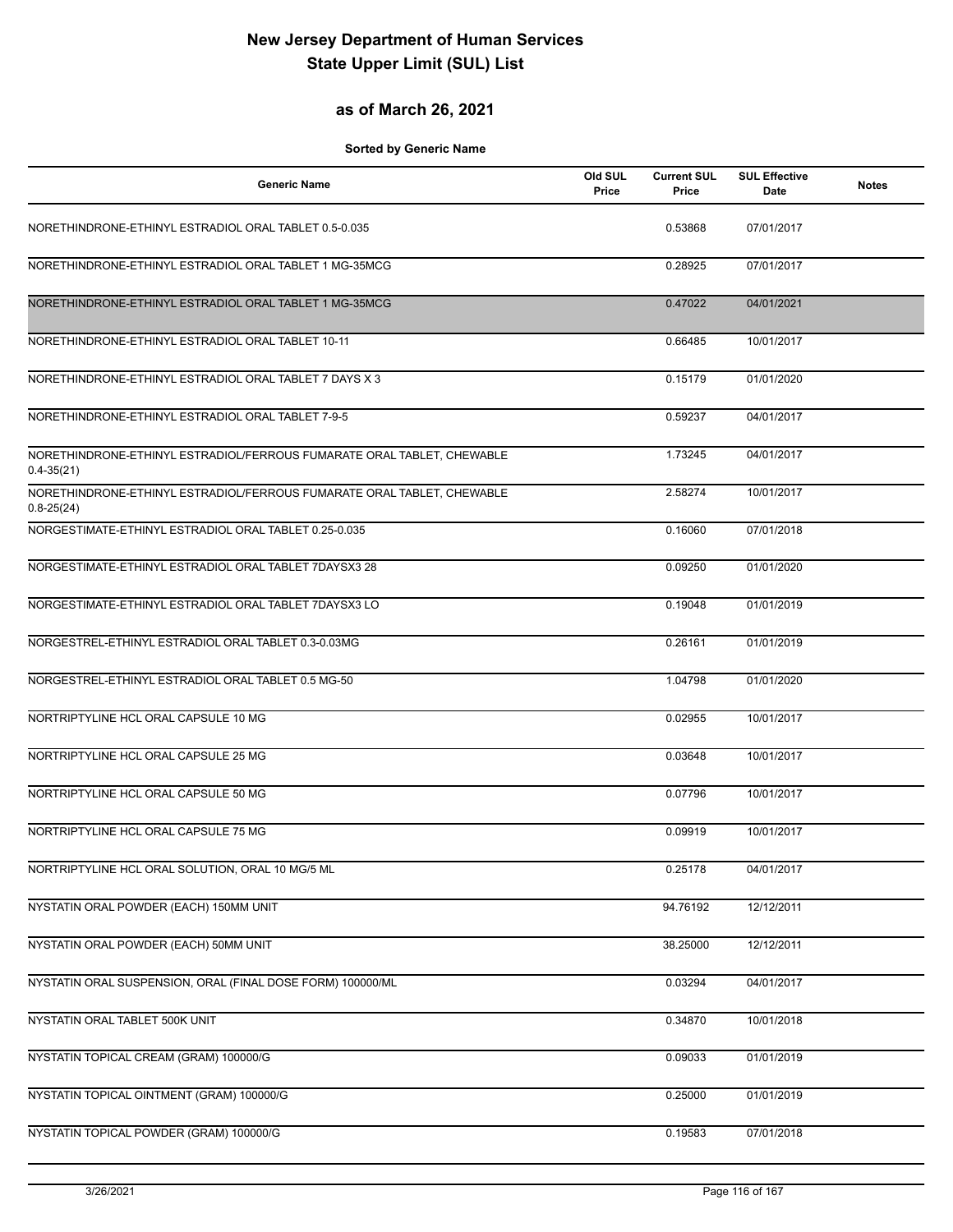### **as of March 26, 2021**

| <b>Generic Name</b>                                                 | Old SUL<br>Price | <b>Current SUL</b><br>Price | <b>SUL Effective</b><br>Date | <b>Notes</b> |
|---------------------------------------------------------------------|------------------|-----------------------------|------------------------------|--------------|
| NYSTATIN/TRIAMCINOLONE ACETONIDE TOPICAL CREAM (GRAM) 100000-0.1    |                  | 0.18033                     | 07/01/2018                   |              |
| NYSTATIN/TRIAMCINOLONE ACETONIDE TOPICAL OINTMENT (GRAM) 100000-0.1 |                  | 0.28300                     | 01/01/2019                   |              |
| OCTREOTIDE ACETATE INJECTION AMPUL (ML) 100 MCG/ML                  |                  | 3.51750                     | 10/01/2017                   |              |
| OCTREOTIDE ACETATE INJECTION AMPUL (ML) 50 MCG/ML                   |                  | 4.42200                     | 10/01/2017                   |              |
| OCTREOTIDE ACETATE INJECTION AMPUL (ML) 500 MCG/ML                  |                  | 21.45000                    | 04/01/2017                   |              |
| OCTREOTIDE ACETATE INJECTION SYRINGE (ML) 100 MCG/ML                |                  | 2.69662                     | 10/01/2018                   |              |
| OCTREOTIDE ACETATE INJECTION SYRINGE (ML) 50 MCG/ML                 |                  | 4.42200                     | 10/01/2017                   |              |
| OCTREOTIDE ACETATE INJECTION SYRINGE (ML) 500 MCG/ML                |                  | 21.45000                    | 04/01/2017                   |              |
| OCTREOTIDE ACETATE INJECTION VIAL (ML) 100 MCG/ML                   |                  | 3.51750                     | 10/01/2017                   |              |
| OCTREOTIDE ACETATE INJECTION VIAL (ML) 1000MCG/ML                   |                  | 55.10175                    | 04/01/2017                   |              |
| OCTREOTIDE ACETATE INJECTION VIAL (ML) 200 MCG/ML                   |                  | 7.03500                     | 10/01/2017                   |              |
| OCTREOTIDE ACETATE INJECTION VIAL (ML) 50 MCG/ML                    |                  | 4.42200                     | 10/01/2017                   |              |
| OCTREOTIDE ACETATE INJECTION VIAL (ML) 500 MCG/ML                   |                  | 21.45000                    | 04/01/2017                   |              |
| OFLOXACIN OPHTHALMIC DROPS 0.3 %                                    | 1.75200          | 1.72117                     | 04/01/2021                   |              |
| OFLOXACIN ORAL TABLET 200 MG                                        |                  | 2.85346                     | 12/12/2011                   |              |
| OFLOXACIN ORAL TABLET 300 MG                                        |                  | 2.10818                     | 10/01/2017                   |              |
| OFLOXACIN ORAL TABLET 400 MG                                        |                  | 2.14084                     | 10/01/2017                   |              |
| OFLOXACIN OTIC DROPS 0.3 %                                          |                  | 1.41605                     | 10/01/2017                   |              |
| OLANZAPINE INTRAMUSCULAR VIAL (EA) 10 MG                            |                  | 24.07000                    | 04/01/2018                   |              |
| OLANZAPINE ORAL TABLET 10 MG                                        |                  | 0.08667                     | 01/01/2019                   |              |
| OLANZAPINE ORAL TABLET 15 MG                                        |                  | 0.08050                     | 01/01/2019                   |              |
| OLANZAPINE ORAL TABLET 2.5 MG                                       |                  | 0.06333                     | 01/01/2019                   |              |
| OLANZAPINE ORAL TABLET 20 MG                                        |                  | 0.11667                     | 01/01/2019                   |              |
| OLANZAPINE ORAL TABLET 5 MG                                         |                  | 0.04992                     | 10/01/2017                   |              |
| OLANZAPINE ORAL TABLET 7.5 MG                                       |                  | 0.08533                     | 10/01/2019                   |              |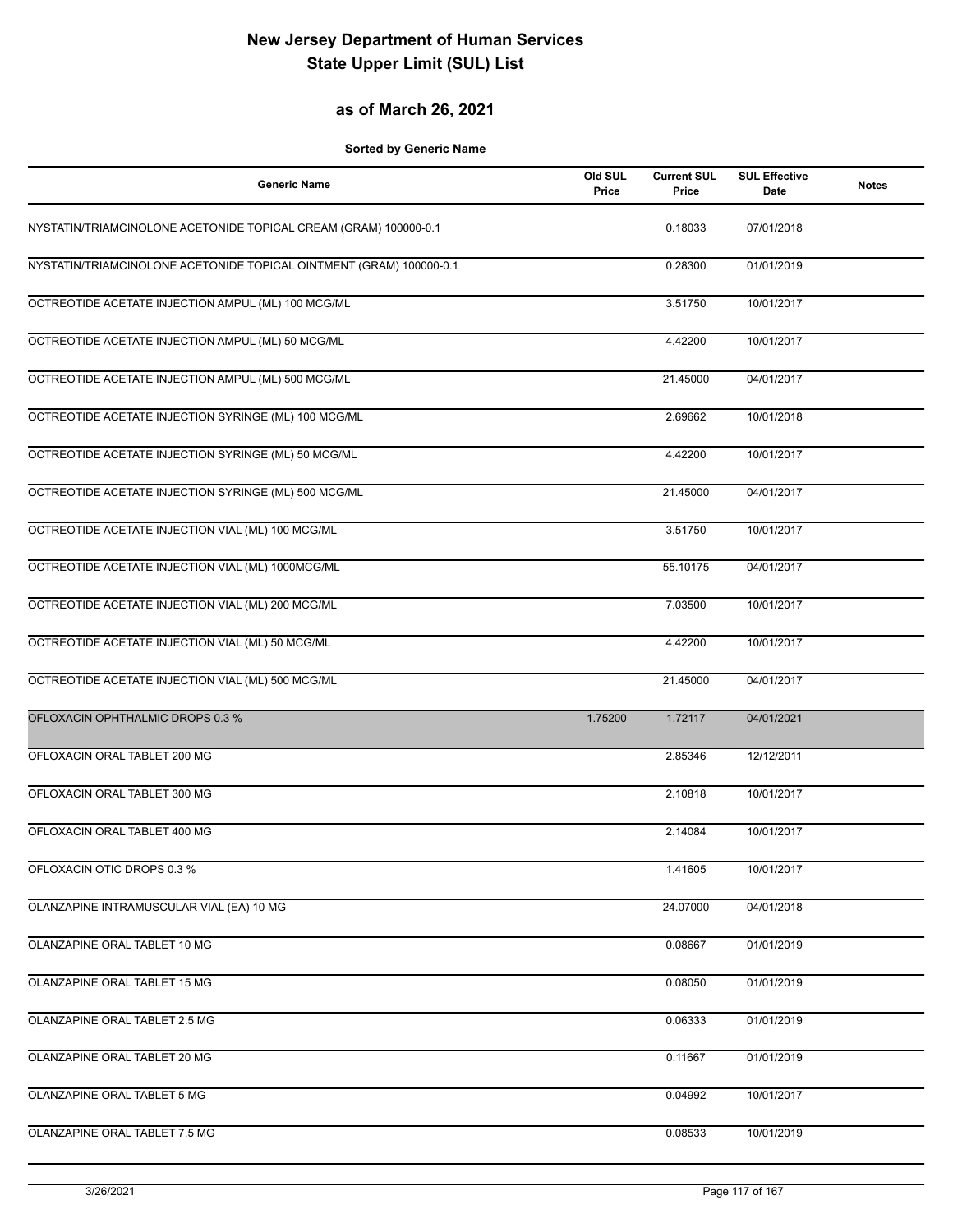### **as of March 26, 2021**

| <b>Generic Name</b>                                                                           | Old SUL<br>Price | <b>Current SUL</b><br>Price | <b>SUL Effective</b><br>Date | <b>Notes</b> |
|-----------------------------------------------------------------------------------------------|------------------|-----------------------------|------------------------------|--------------|
| OLANZAPINE ORAL TABLET, DISINTEGRATING 10 MG                                                  |                  | 0.34400                     | 07/01/2018                   |              |
| OLANZAPINE ORAL TABLET, DISINTEGRATING 15 MG                                                  |                  | 0.52133                     | 01/01/2019                   |              |
| OLANZAPINE ORAL TABLET, DISINTEGRATING 20 MG                                                  |                  | 0.61067                     | 01/01/2018                   |              |
| OLANZAPINE ORAL TABLET, DISINTEGRATING 5 MG                                                   |                  | 0.15867                     | 07/01/2018                   |              |
| OLANZAPINE/FLUOXETINE HCL ORAL CAPSULE 12MG-25MG                                              |                  | 13.12900                    | 04/01/2017                   |              |
| OLANZAPINE/FLUOXETINE HCL ORAL CAPSULE 12MG-50MG                                              |                  | 12.74340                    | 04/01/2017                   |              |
| OLANZAPINE/FLUOXETINE HCL ORAL CAPSULE 3 MG-25 MG                                             |                  | 7.42620                     | 04/01/2017                   |              |
| OLANZAPINE/FLUOXETINE HCL ORAL CAPSULE 6MG-25MG                                               |                  | 10.57408                    | 04/01/2017                   |              |
| OLANZAPINE/FLUOXETINE HCL ORAL CAPSULE 6MG-50MG                                               |                  | 9.54467                     | 04/01/2017                   |              |
| OLMESARTAN MEDOXOMIL ORAL TABLET 20 MG                                                        |                  | 0.03244                     | 01/01/2019                   |              |
| OLMESARTAN MEDOXOMIL ORAL TABLET 40 MG                                                        |                  | 0.11633                     | 07/01/2018                   |              |
| OLMESARTAN MEDOXOMIL ORAL TABLET 5 MG                                                         |                  | 0.03800                     | 01/01/2019                   |              |
| OLMESARTAN MEDOXOMIL/AMLODIPINE BESYLATE/HYDROCHLOROTHIAZIDE ORAL<br>TABLET 20-5-12.5         |                  | 1.37855                     | 01/01/2020                   |              |
| OLMESARTAN MEDOXOMIL/AMLODIPINE BESYLATE/HYDROCHLOROTHIAZIDE ORAL<br>TABLET 40-10-12.5        |                  | 1.82389                     | 01/01/2020                   |              |
| OLMESARTAN MEDOXOMIL/AMLODIPINE BESYLATE/HYDROCHLOROTHIAZIDE ORAL<br>TABLET 40-10-25MG        |                  | 1.51667                     | 01/01/2019                   |              |
| OLMESARTAN MEDOXOMIL/AMLODIPINE BESYLATE/HYDROCHLOROTHIAZIDE ORAL<br>TABLET 40-5-12.5         |                  | 1.00133                     | 07/01/2019                   |              |
| OLMESARTAN MEDOXOMIL/AMLODIPINE BESYLATE/HYDROCHLOROTHIAZIDE ORAL<br><b>TABLET 40-5-25 MG</b> |                  | 1.40000                     | 01/01/2019                   |              |
| OLMESARTAN MEDOXOMIL/HYDROCHLOROTHIAZIDE ORAL TABLET 20-12.5 MG                               |                  | 0.10567                     | 04/01/2018                   |              |
| OLMESARTAN MEDOXOMIL/HYDROCHLOROTHIAZIDE ORAL TABLET 40 MG-25MG                               |                  | 0.16156                     | 07/01/2018                   |              |
| OLMESARTAN MEDOXOMIL/HYDROCHLOROTHIAZIDE ORAL TABLET 40-12.5 MG                               |                  | 0.16156                     | 07/01/2018                   |              |
| OLOPATADINE HCL NASAL AEROSOL, SPRAY WITH PUMP (GRAM) 0.6 %                                   |                  | 2.00000                     | 07/01/2019                   |              |
| OLOPATADINE HCL OPHTHALMIC DROPS 0.1 %                                                        |                  | 2.10667                     | 07/01/2019                   |              |
| OLOPATADINE HCL OPHTHALMIC DROPS 0.2 %                                                        |                  | 4.58080                     | 01/01/2020                   |              |
| OMEGA-3 ACID ETHYL ESTERS ORAL CAPSULE 1 G                                                    |                  | 0.18196                     | 01/01/2021                   |              |
| OMEGA-3 FATTY ACIDS/FISH OIL ORAL CAPSULE (HARD, SOFT, ETC.) 300-1000MG                       |                  | 0.10910                     | 12/12/2011                   |              |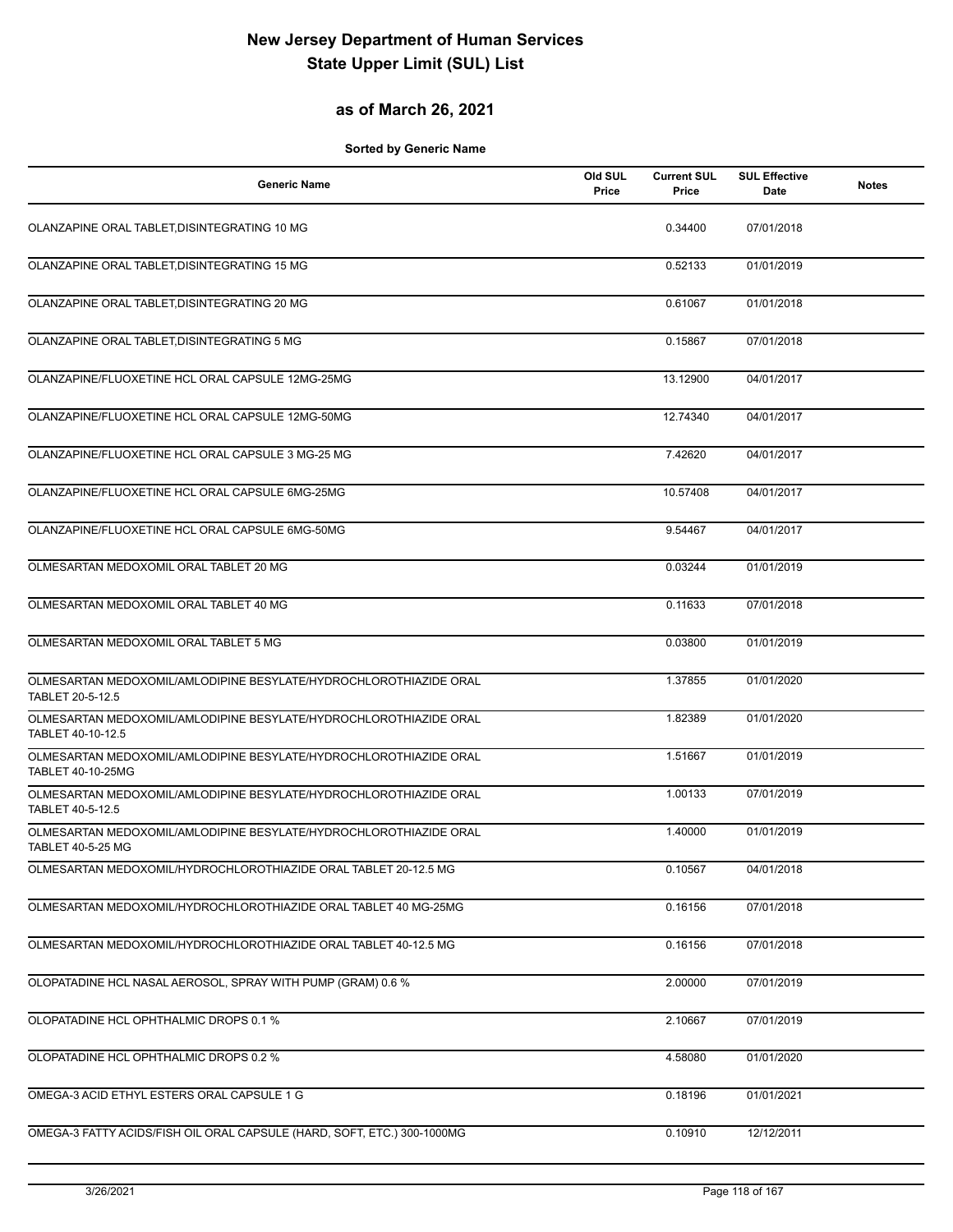### **as of March 26, 2021**

| <b>Generic Name</b>                                                          | Old SUL<br>Price | <b>Current SUL</b><br>Price | <b>SUL Effective</b><br>Date | <b>Notes</b> |
|------------------------------------------------------------------------------|------------------|-----------------------------|------------------------------|--------------|
| OMEPRAZOLE MAGNESIUM ORAL CAPSULE, DELAYED RELEASE (ENTERIC COATED) 20<br>ΜG |                  | 0.44162                     | 04/01/2017                   |              |
| OMEPRAZOLE ORAL CAPSULE, DELAYED RELEASE (ENTERIC COATED) 10 MG              |                  | 0.09510                     | 07/01/2018                   |              |
| OMEPRAZOLE ORAL CAPSULE, DELAYED RELEASE (ENTERIC COATED) 20 MG              |                  | 0.02678                     | 04/01/2017                   |              |
| OMEPRAZOLE ORAL CAPSULE, DELAYED RELEASE (ENTERIC COATED) 40 MG              |                  | 0.04781                     | 01/01/2021                   |              |
| OMEPRAZOLE ORAL TABLET, DELAYED RELEASE (ENTERIC COATED) 20 MG               |                  | 0.19321                     | 04/01/2020                   |              |
| OMEPRAZOLE/SODIUM BICARBONATE ORAL CAPSULE 20MG-1.1G                         |                  | 4.08644                     | 10/01/2017                   |              |
| OMEPRAZOLE/SODIUM BICARBONATE ORAL CAPSULE 40MG-1.1G                         |                  | 1.28050                     | 01/01/2020                   |              |
| OMEPRAZOLE/SODIUM BICARBONATE ORAL PACKET (EA) 20-1680MG                     |                  | 87.36333                    | 04/01/2017                   |              |
| OMEPRAZOLE/SODIUM BICARBONATE ORAL PACKET (EA) 40-1680MG                     |                  | 20.17800                    | 01/01/2019                   |              |
| ONDANSETRON HCL INTRAVENOUS VIAL (ML) 2 MG/ML                                |                  | 0.07380                     | 04/01/2017                   |              |
| ONDANSETRON HCL ORAL SOLUTION, ORAL 4 MG/5 ML                                |                  | 0.23620                     | 07/01/2018                   |              |
| ONDANSETRON HCL ORAL TABLET 24 MG                                            |                  | 4.63962                     | 12/12/2011                   |              |
| ONDANSETRON HCL ORAL TABLET 4 MG                                             |                  | 0.03767                     | 01/01/2019                   |              |
| ONDANSETRON HCL ORAL TABLET 8 MG                                             |                  | 0.04400                     | 01/01/2019                   |              |
| ONDANSETRON HCL/PF INJECTION SYRINGE (ML) 4 MG/2 ML                          |                  | 0.11566                     | 10/01/2017                   |              |
| ONDANSETRON HCL/PF INJECTION VIAL (ML) 4 MG/2 ML                             |                  | 0.11566                     | 10/01/2017                   |              |
| ONDANSETRON ORAL TABLET, DISINTEGRATING 4 MG                                 |                  | 0.06333                     | 01/01/2019                   |              |
| ONDANSETRON ORAL TABLET, DISINTEGRATING 8 MG                                 |                  | 0.16522                     | 01/01/2020                   |              |
| OPIUM TINCTURE ORAL TINCTURE 10 MG/ML                                        |                  | 2.38890                     | 04/01/2018                   |              |
| OPIUM/BELLADONNA ALKALOIDS RECTAL SUPPOSITORY, RECTAL 30-16.2MG              |                  | 20.90350                    | 04/01/2017                   |              |
| OPIUM/BELLADONNA ALKALOIDS RECTAL SUPPOSITORY, RECTAL 60-16.2MG              |                  | 24.68483                    | 04/01/2017                   |              |
| ORPHENADRINE CITRATE INJECTION AMPUL (ML) 30 MG/ML                           |                  | 6.00000                     | 04/01/2017                   |              |
| ORPHENADRINE CITRATE INJECTION VIAL (ML) 30 MG/ML                            |                  | 6.00000                     | 04/01/2017                   |              |
| ORPHENADRINE CITRATE ORAL TABLET, EXTENDED RELEASE 100 MG                    |                  | 0.14850                     | 01/01/2019                   |              |
| ORPHENADRINE CITRATE/ASPIRIN/CAFFEINE ORAL TABLET 25-385-30                  |                  | 0.69231                     | 12/12/2011                   |              |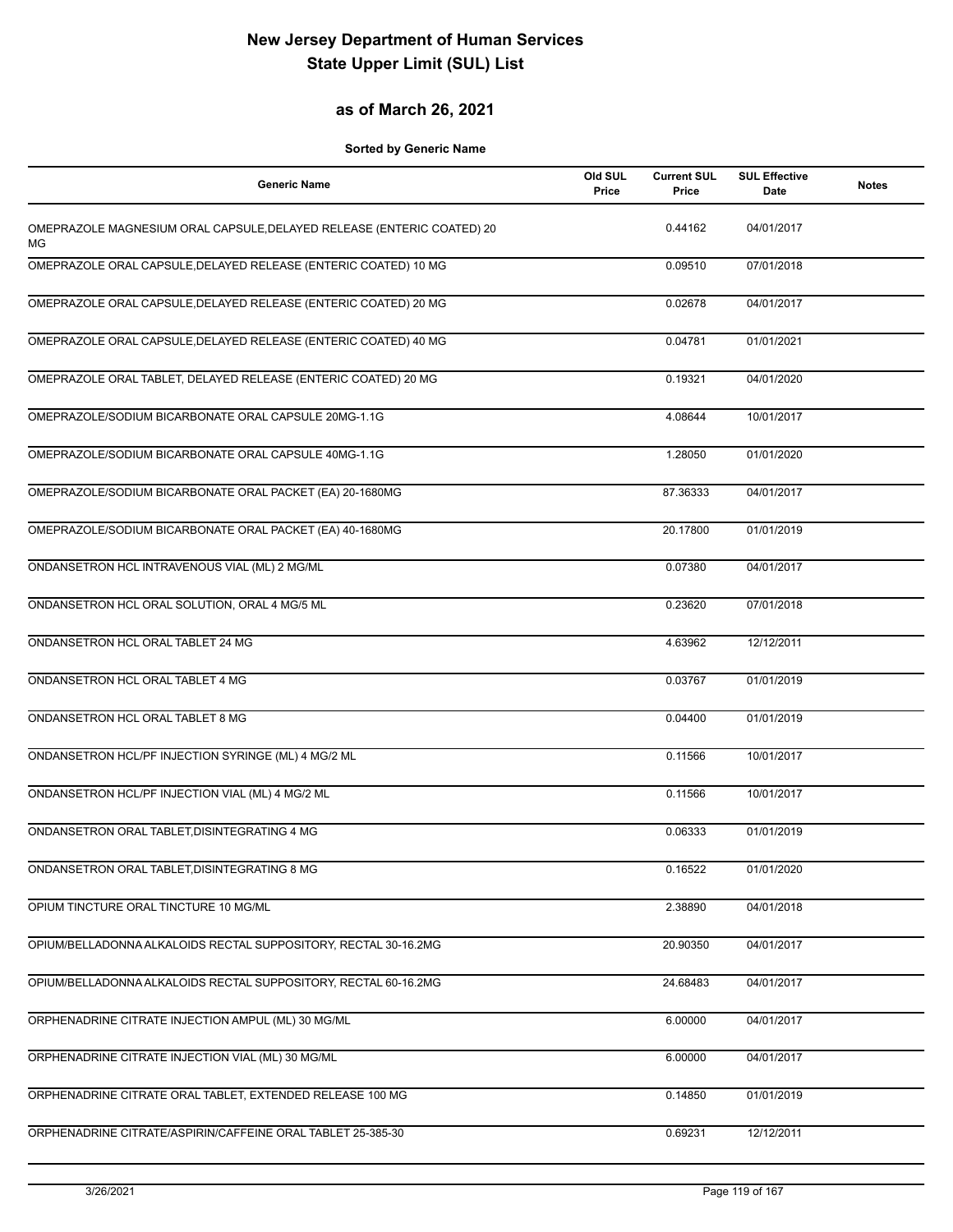### **as of March 26, 2021**

| <b>Generic Name</b>                                                                                        | Old SUL<br>Price | <b>Current SUL</b><br>Price | <b>SUL Effective</b><br><b>Date</b> | <b>Notes</b> |
|------------------------------------------------------------------------------------------------------------|------------------|-----------------------------|-------------------------------------|--------------|
| ORPHENADRINE CITRATE/ASPIRIN/CAFFEINE ORAL TABLET 50-770-60                                                |                  | 0.98077                     | 12/12/2011                          |              |
| OSELTAMIVIR PHOSPHATE ORAL CAPSULE 30 MG                                                                   |                  | 1.92800                     | 10/01/2020                          |              |
| OSELTAMIVIR PHOSPHATE ORAL CAPSULE 45 MG                                                                   |                  | 4.12900                     | 10/01/2019                          |              |
| OSELTAMIVIR PHOSPHATE ORAL CAPSULE 75 MG                                                                   |                  | 2.17080                     | 04/01/2020                          |              |
| OSELTAMIVIR PHOSPHATE ORAL SUSPENSION, RECONSTITUTED, ORAL (ML) 6 MG/ML                                    |                  | 0.72359                     | 10/01/2020                          |              |
| OXACILLIN SODIUM IN ISO-OSMOTIC DEXTROSE INTRAVENOUS IV SOLUTION, PIGGYBACK<br>PREMIX FROZEN(ML) 1 G/50 ML |                  | 0.28900                     | 04/01/2017                          |              |
| OXACILLIN SODIUM INJECTION VIAL (EA) 1 G                                                                   |                  | 7.90000                     | 04/01/2017                          |              |
| OXACILLIN SODIUM INJECTION VIAL (EA) 10 G                                                                  |                  | 90.00000                    | 04/01/2017                          |              |
| OXACILLIN SODIUM INJECTION VIAL (EA) 2 G                                                                   |                  | 10.89000                    | 10/01/2019                          |              |
| OXACILLIN SODIUM/DEXTROSE, ISO-OSMOTIC INTRAVENOUS IV SOLUTION, PIGGYBACK<br>PREMIX FROZEN(ML) 2 G/50 ML   |                  | 0.40989                     | 10/01/2017                          |              |
| OXALIPLATIN INTRAVENOUS VIAL (EA) 100 MG                                                                   |                  | 200.00000                   | 04/01/2017                          |              |
| OXALIPLATIN INTRAVENOUS VIAL (EA) 50 MG                                                                    |                  | 100.00000                   | 04/01/2017                          |              |
| OXALIPLATIN INTRAVENOUS VIAL (ML) 100MG/20ML                                                               |                  | 5.00000                     | 04/01/2017                          |              |
| OXALIPLATIN INTRAVENOUS VIAL (ML) 50 MG/10ML                                                               |                  | 5.00000                     | 04/01/2017                          |              |
| OXANDROLONE ORAL TABLET 10 MG                                                                              |                  | 11.42074                    | 04/01/2017                          |              |
| OXANDROLONE ORAL TABLET 2.5 MG                                                                             |                  | 2.69627                     | 10/01/2017                          |              |
| OXAPROZIN ORAL TABLET 600 MG                                                                               |                  | 1.81265                     | 04/01/2017                          |              |
| OXAZEPAM ORAL CAPSULE 10 MG                                                                                |                  | 0.47800                     | 04/01/2017                          |              |
| OXAZEPAM ORAL CAPSULE 15 MG                                                                                |                  | 0.66744                     | 04/01/2017                          |              |
| OXAZEPAM ORAL CAPSULE 30 MG                                                                                |                  | 1.03910                     | 04/01/2017                          |              |
| OXCARBAZEPINE ORAL SUSPENSION, ORAL (FINAL DOSE FORM) 300 MG/5ML                                           |                  | 0.23948                     | 07/01/2018                          |              |
| OXCARBAZEPINE ORAL TABLET 150 MG                                                                           |                  | 0.07700                     | 07/01/2018                          |              |
| OXCARBAZEPINE ORAL TABLET 300 MG                                                                           |                  | 0.11300                     | 01/01/2019                          |              |
| OXCARBAZEPINE ORAL TABLET 600 MG                                                                           |                  | 0.26130                     | 07/01/2018                          |              |
| OXICONAZOLE NITRATE TOPICAL CREAM (GRAM) 1 %                                                               | 6.15383          | 6.00325                     | 04/01/2021                          |              |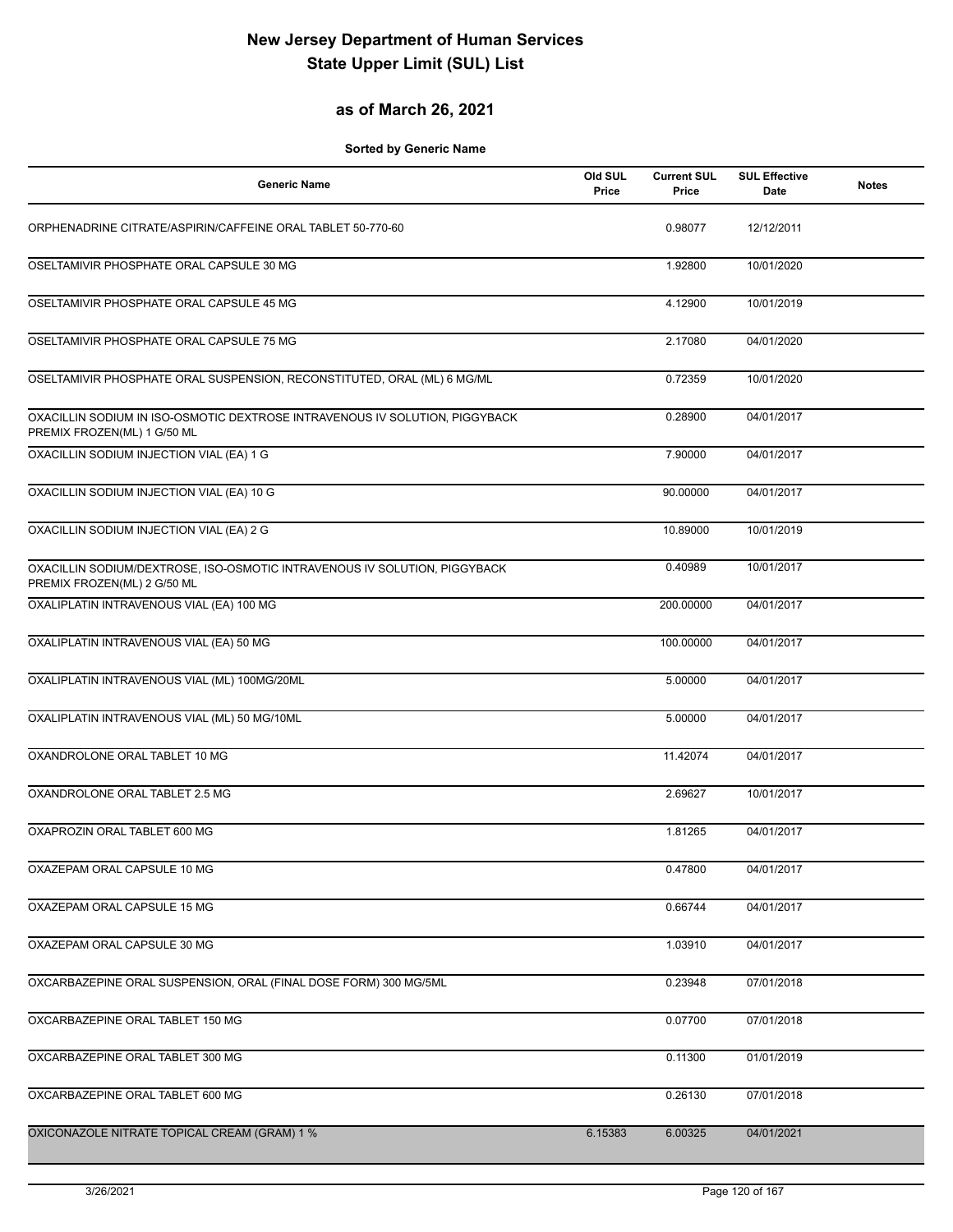### **as of March 26, 2021**

| <b>Generic Name</b>                                                    | Old SUL<br>Price | <b>Current SUL</b><br>Price | <b>SUL Effective</b><br>Date | <b>Notes</b> |
|------------------------------------------------------------------------|------------------|-----------------------------|------------------------------|--------------|
| OXYBUTYNIN CHLORIDE ORAL SYRUP 5 MG/5 ML                               |                  | 0.01875                     | 04/01/2017                   |              |
| OXYBUTYNIN CHLORIDE ORAL TABLET 5 MG                                   |                  | 0.03150                     | 01/01/2019                   |              |
| OXYBUTYNIN CHLORIDE ORAL TABLET, EXTENDED RELEASE 24 HR 10 MG          |                  | 0.11710                     | 01/01/2019                   |              |
| OXYBUTYNIN CHLORIDE ORAL TABLET, EXTENDED RELEASE 24 HR 15 MG          |                  | 0.12760                     | 01/01/2019                   |              |
| OXYBUTYNIN CHLORIDE ORAL TABLET, EXTENDED RELEASE 24 HR 5 MG           |                  | 0.18080                     | 01/01/2021                   |              |
| OXYCODONE HCL ORAL CAPSULE 5 MG                                        |                  | 0.10127                     | 10/01/2017                   |              |
| OXYCODONE HCL ORAL CONCENTRATE, ORAL 20 MG/ML                          |                  | 1.30667                     | 07/01/2018                   |              |
| OXYCODONE HCL ORAL SOLUTION, ORAL 5 MG/5 ML                            |                  | 0.09998                     | 01/01/2020                   |              |
| OXYCODONE HCL ORAL SYRINGE (EA) 10MG/0.5ML                             |                  | 3.74000                     | 04/01/2017                   |              |
| OXYCODONE HCL ORAL TABLET 10 MG                                        |                  | 0.10660                     | 07/01/2018                   |              |
| OXYCODONE HCL ORAL TABLET 15 MG                                        |                  | 0.10132                     | 01/01/2019                   |              |
| OXYCODONE HCL ORAL TABLET 20 MG                                        |                  | 0.17710                     | 10/01/2017                   |              |
| OXYCODONE HCL ORAL TABLET 30 MG                                        |                  | 0.09690                     | 01/01/2019                   |              |
| OXYCODONE HCL ORAL TABLET 5 MG                                         |                  | 0.05480                     | 04/01/2017                   |              |
| OXYCODONE HCL ORAL TABLET, ORAL ONLY, EXTENDED RELEASE 12 HR 10 MG     |                  | 2.15990                     | 10/01/2020                   |              |
| OXYCODONE HCL ORAL TABLET, ORAL ONLY, EXTENDED RELEASE 12 HR 15 MG     |                  | 3.53670                     | 04/01/2017                   |              |
| OXYCODONE HCL ORAL TABLET, ORAL ONLY, EXTENDED RELEASE 12 HR 20 MG     |                  | 4.43520                     | 04/01/2017                   |              |
| OXYCODONE HCL ORAL TABLET, ORAL ONLY, EXTENDED RELEASE 12 HR 30 MG     |                  | 0.00000                     | 03/22/2018                   |              |
| OXYCODONE HCL ORAL TABLET, ORAL ONLY, EXTENDED RELEASE 12 HR 40 MG     |                  | 0.00000                     | 02/08/2017                   |              |
| OXYCODONE HCL ORAL TABLET, ORAL ONLY, EXTENDED RELEASE 12 HR 60 MG     |                  | 10.99990                    | 04/01/2020                   |              |
| OXYCODONE HCL ORAL TABLET, ORAL ONLY, EXTENDED RELEASE 12 HR 80 MG     |                  | 7.99250                     | 01/01/2018                   |              |
| OXYCODONE HCL/ACETAMINOPHEN ORAL CAPSULE (HARD, SOFT, ETC.) 5 MG-500MG |                  | 0.10985                     | 12/12/2011                   |              |
| OXYCODONE HCL/ACETAMINOPHEN ORAL SOLUTION, ORAL 5-325/5 ML             |                  | 0.22800                     | 04/01/2017                   |              |
| OXYCODONE HCL/ACETAMINOPHEN ORAL TABLET 10MG-300MG                     |                  | 18.42033                    | 04/01/2017                   |              |
| OXYCODONE HCL/ACETAMINOPHEN ORAL TABLET 10MG-325MG                     |                  | 0.21152                     | 01/01/2019                   |              |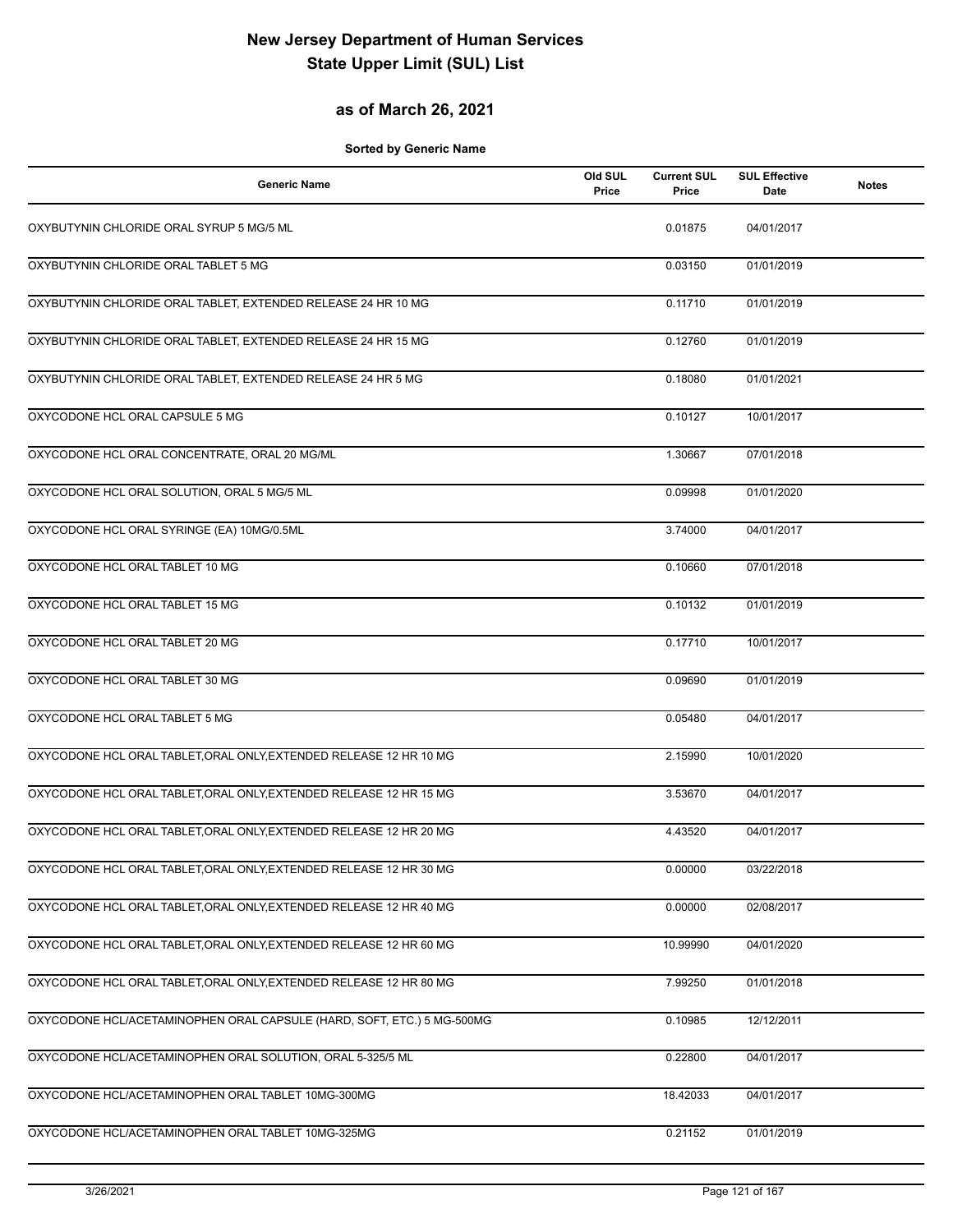### **as of March 26, 2021**

| <b>Generic Name</b>                                        | Old SUL<br>Price | <b>Current SUL</b><br>Price | <b>SUL Effective</b><br>Date | <b>Notes</b> |
|------------------------------------------------------------|------------------|-----------------------------|------------------------------|--------------|
| OXYCODONE HCL/ACETAMINOPHEN ORAL TABLET 10MG-650MG         |                  | 0.46410                     | 12/12/2011                   |              |
| OXYCODONE HCL/ACETAMINOPHEN ORAL TABLET 2.5-325 MG         |                  | 1.24120                     | 01/01/2018                   |              |
| OXYCODONE HCL/ACETAMINOPHEN ORAL TABLET 5 MG-300MG         |                  | 18.42033                    | 04/01/2017                   |              |
| OXYCODONE HCL/ACETAMINOPHEN ORAL TABLET 5 MG-325MG         |                  | 0.05300                     | 04/01/2017                   |              |
| OXYCODONE HCL/ACETAMINOPHEN ORAL TABLET 7.5-300 MG         |                  | 18.42033                    | 04/01/2017                   |              |
| OXYCODONE HCL/ACETAMINOPHEN ORAL TABLET 7.5-325 MG         |                  | 0.16180                     | 07/01/2018                   |              |
| OXYCODONE HCL/ACETAMINOPHEN ORAL TABLET 7.5-500MG          |                  | 0.41250                     | 12/12/2011                   |              |
| OXYCODONE HCL/ASPIRIN ORAL TABLET 4.8355-325               |                  | 0.33977                     | 10/01/2017                   |              |
| OXYMETAZOLINE HCL NASAL AEROSOL, MIST 0.05 %               |                  | 0.07733                     | 04/01/2017                   |              |
| OXYMETAZOLINE HCL NASAL SPRAY, NON-AEROSOL (ML) 0.05 %     |                  | 0.05112                     | 04/01/2017                   |              |
| OXYMORPHONE HCL ORAL TABLET 10 MG                          |                  | 1.51000                     | 07/01/2018                   |              |
| OXYMORPHONE HCL ORAL TABLET 5 MG                           |                  | 1.08926                     | 07/01/2017                   |              |
| OXYMORPHONE HCL ORAL TABLET, EXTENDED RELEASE 12 HR 10 MG  |                  | 3.30522                     | 04/01/2017                   |              |
| OXYMORPHONE HCL ORAL TABLET, EXTENDED RELEASE 12 HR 15 MG  |                  | 3.46650                     | 01/01/2018                   |              |
| OXYMORPHONE HCL ORAL TABLET, EXTENDED RELEASE 12 HR 20 MG  |                  | 4.93817                     | 07/01/2017                   |              |
| OXYMORPHONE HCL ORAL TABLET, EXTENDED RELEASE 12 HR 30 MG  |                  | 7.95418                     | 04/01/2017                   |              |
| OXYMORPHONE HCL ORAL TABLET, EXTENDED RELEASE 12 HR 40 MG  |                  | 9.44497                     | 04/01/2017                   |              |
| OXYMORPHONE HCL ORAL TABLET, EXTENDED RELEASE 12 HR 5 MG   |                  | 1.83035                     | 04/01/2017                   |              |
| OXYMORPHONE HCL ORAL TABLET, EXTENDED RELEASE 12 HR 7.5 MG |                  | 2.11186                     | 04/01/2017                   |              |
| OXYTOCIN INJECTION VIAL (ML) 10 UNIT/ML                    |                  | 0.76000                     | 04/01/2017                   |              |
| PACLITAXEL INTRAVENOUS VIAL (ML) 6 MG/ML                   |                  | 1.16149                     | 04/01/2017                   |              |
| PALIPERIDONE ORAL TABLET, EXTENDED RELEASE 24 HR 1.5 MG    |                  | 9.18267                     | 04/01/2020                   |              |
| PALIPERIDONE ORAL TABLET, EXTENDED RELEASE 24 HR 3 MG      |                  | 6.20200                     | 01/01/2021                   |              |
| PALIPERIDONE ORAL TABLET, EXTENDED RELEASE 24 HR 6 MG      | 6.55133          | 4.44713                     | 04/01/2021                   |              |
| PALIPERIDONE ORAL TABLET, EXTENDED RELEASE 24 HR 9 MG      |                  | 8.33333                     | 07/01/2018                   |              |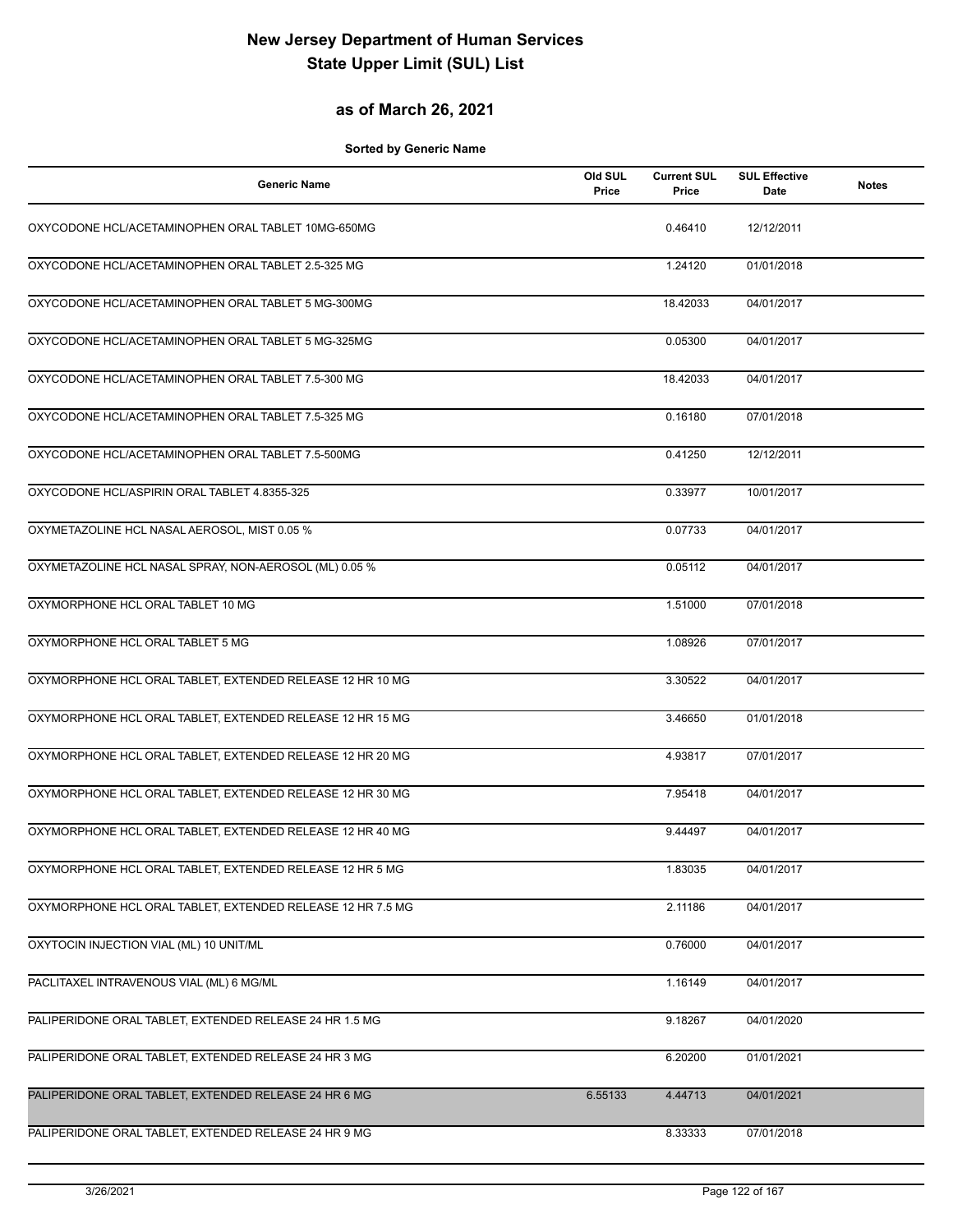### **as of March 26, 2021**

| <b>Generic Name</b>                                                                   | Old SUL<br>Price | <b>Current SUL</b><br>Price | <b>SUL Effective</b><br><b>Date</b> | <b>Notes</b> |
|---------------------------------------------------------------------------------------|------------------|-----------------------------|-------------------------------------|--------------|
| PAMIDRONATE DISODIUM INTRAVENOUS VIAL (EA) 30 MG                                      |                  | 18.79000                    | 04/01/2017                          |              |
| PAMIDRONATE DISODIUM INTRAVENOUS VIAL (EA) 90 MG                                      |                  | 56.37000                    | 04/01/2017                          |              |
| PAMIDRONATE DISODIUM INTRAVENOUS VIAL (ML) 30MG/10ML                                  |                  | 2.74442                     | 10/01/2017                          |              |
| PAMIDRONATE DISODIUM INTRAVENOUS VIAL (ML) 60 MG/10ML                                 |                  | 2.80400                     | 04/01/2017                          |              |
| PAMIDRONATE DISODIUM INTRAVENOUS VIAL (ML) 90 MG/10ML                                 |                  | 3.58500                     | 04/01/2017                          |              |
| PANCURONIUM BROMIDE INTRAVENOUS VIAL (ML) 1 MG/ML                                     |                  | 0.47400                     | 04/01/2017                          |              |
| PANCURONIUM BROMIDE INTRAVENOUS VIAL (ML) 2 MG/ML                                     |                  | 1.65712                     | 04/01/2017                          |              |
| PANTOPRAZOLE SODIUM INTRAVENOUS VIAL (EA) 40 MG                                       |                  | 3.22082                     | 10/01/2017                          |              |
| PANTOPRAZOLE SODIUM ORAL TABLET, DELAYED RELEASE (ENTERIC COATED) 20 MG               |                  | 0.03211                     | 01/01/2019                          |              |
| PANTOPRAZOLE SODIUM ORAL TABLET, DELAYED RELEASE (ENTERIC COATED) 40 MG               |                  | 0.03422                     | 01/01/2019                          |              |
| PAPAVERINE HCL INJECTION VIAL (ML) 30 MG/ML                                           |                  | 0.83717                     | 10/01/2017                          |              |
| PARABEN/CETYL ALCOHOL/STEARYL ALCOHOL/PROP GLY/NA LAURYL SO4 TOPICAL<br>CLEANSER (ML) |                  | 0.02238                     | 12/12/2011                          |              |
| PAREGORIC ORAL LIQUID (ML) 2 MG/5 ML                                                  |                  | 0.20929                     | 10/01/2017                          |              |
| PARENTERAL AMINO ACID 15% COMBINATION NO.1 INTRAVENOUS INTRAVENOUS<br>SOLUTION 15 %   |                  | 0.02676                     | 04/01/2017                          |              |
| PARICALCITOL INJECTION VIAL (ML) 2 MCG/ML                                             |                  | 4.00000                     | 04/01/2017                          |              |
| PARICALCITOL INJECTION VIAL (ML) 5 MCG/ML                                             |                  | 10.00000                    | 04/01/2017                          |              |
| PARICALCITOL INTRAVENOUS VIAL (ML) 2 MCG/ML                                           |                  | 4.00000                     | 04/01/2017                          |              |
| PARICALCITOL INTRAVENOUS VIAL (ML) 5 MCG/ML                                           |                  | 10.00000                    | 04/01/2017                          |              |
| PARICALCITOL ORAL CAPSULE 1 MCG                                                       |                  | 0.94067                     | 10/01/2018                          |              |
| PARICALCITOL ORAL CAPSULE 2 MCG                                                       |                  | 6.30300                     | 07/01/2019                          |              |
| PARICALCITOL ORAL CAPSULE 4MCG                                                        |                  | 8.56666                     | 04/01/2017                          |              |
| PAROMOMYCIN SULFATE ORAL CAPSULE 250 MG                                               |                  | 1.35494                     | 10/01/2017                          |              |
| PAROXETINE HCL ORAL SUSPENSION, ORAL (FINAL DOSE FORM) 10 MG/5 ML                     |                  | 0.58039                     | 09/01/2011                          |              |
| PAROXETINE HCL ORAL TABLET 10 MG                                                      |                  | 0.01667                     | 01/01/2019                          |              |
| PAROXETINE HCL ORAL TABLET 20 MG                                                      |                  | 0.03133                     | 01/01/2019                          |              |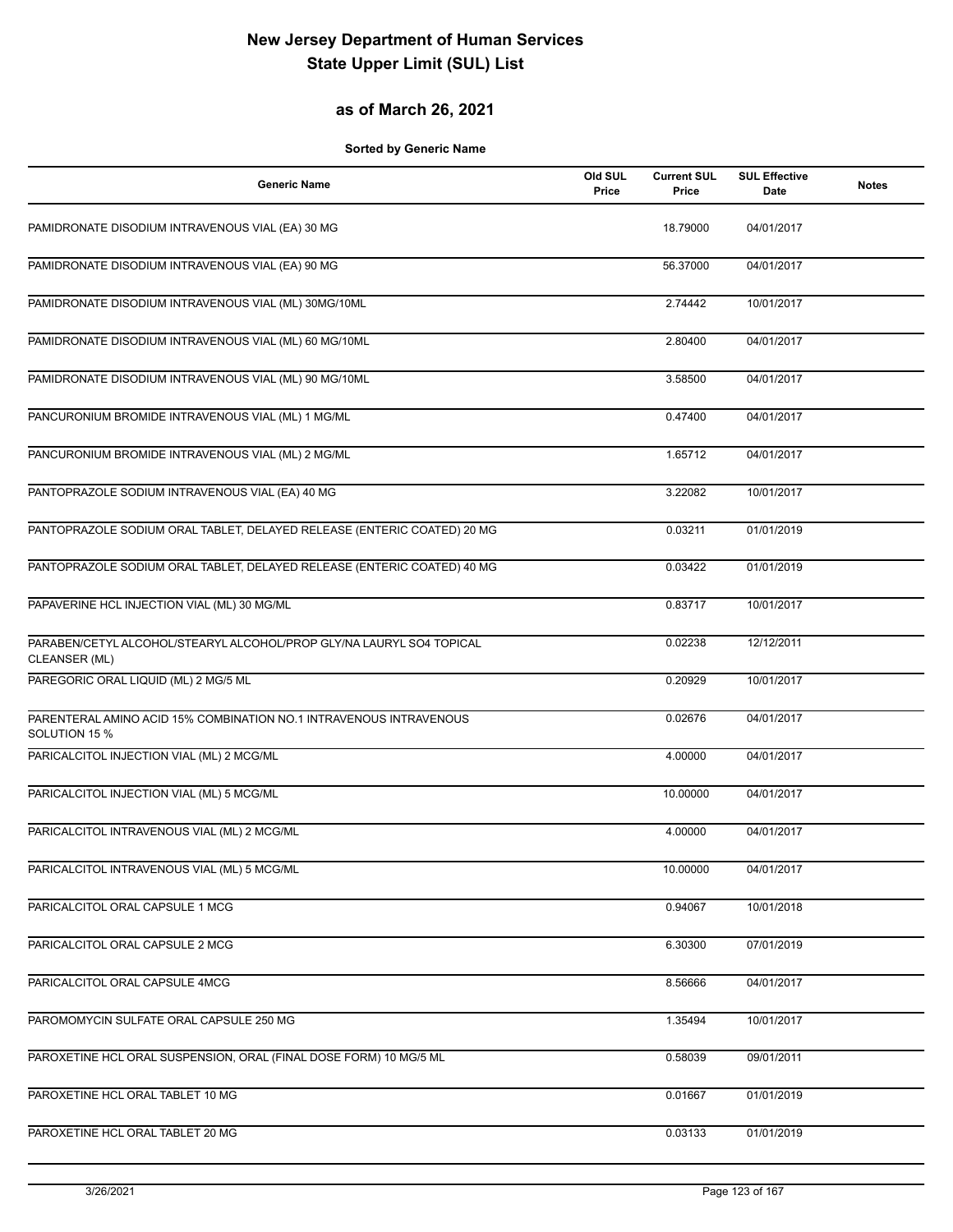### **as of March 26, 2021**

| <b>Generic Name</b>                                                                                           | Old SUL<br>Price | <b>Current SUL</b><br>Price | <b>SUL Effective</b><br>Date | <b>Notes</b> |
|---------------------------------------------------------------------------------------------------------------|------------------|-----------------------------|------------------------------|--------------|
| PAROXETINE HCL ORAL TABLET 30 MG                                                                              |                  | 0.08133                     | 04/01/2017                   |              |
| PAROXETINE HCL ORAL TABLET 40 MG                                                                              |                  | 0.07833                     | 01/01/2019                   |              |
| PAROXETINE HCL ORAL TABLET, EXTENDED RELEASE 24 HR 12.5 MG                                                    |                  | 1.07133                     | 07/01/2019                   |              |
| PAROXETINE HCL ORAL TABLET, EXTENDED RELEASE 24 HR 25 MG                                                      |                  | 1.16333                     | 01/01/2019                   |              |
| PAROXETINE HCL ORAL TABLET, EXTENDED RELEASE 24 HR 37.5 MG                                                    |                  | 0.83200                     | 01/01/2020                   |              |
| PAROXETINE MESYLATE ORAL CAPSULE 7.5 MG                                                                       |                  | 4.58233                     | 01/01/2020                   |              |
| PEDIATRIC MULTIVIT WITH A,C,D3 NO.21/SODIUM FLUORIDE ORAL DROPS 0.25 MG/ML                                    |                  | 0.07035                     | 10/01/2017                   |              |
| PEDIATRIC MULTIVIT WITH A,C,D3 NO.21/SODIUM FLUORIDE ORAL DROPS 0.5 MG/ML                                     |                  | 0.17120                     | 04/01/2017                   |              |
| PEDIATRIC MULTIVITAMIN NO.2/SODIUM FLUORIDE ORAL DROPS 0.25 MG/ML                                             |                  | 0.14500                     | 01/01/2018                   |              |
| PEDIATRIC MULTIVITAMIN NO.2/SODIUM FLUORIDE ORAL DROPS 0.5 MG/ML                                              |                  | 0.14500                     | 01/01/2018                   |              |
| PEDIATRIC MULTIVITAMIN NO.45/SODIUM FLUORIDE/FERROUS SULFATE ORAL DROPS<br>0.25-10/ML                         |                  | 0.14500                     | 01/01/2018                   |              |
| PEDIATRIC MULTIVITAMIN NO.75/SODIUM FLUORIDE/FERROUS SULFATE ORAL DROPS<br>0.25-10/ML                         |                  | 0.21760                     | 04/01/2017                   |              |
| PEDIATRIC MULTIVITAMIN NO.82 WITH SODIUM FLUORIDE ORAL DROPS 0.25 MG/ML                                       |                  | 0.22260                     | 04/01/2017                   |              |
| PEDIATRIC MULTIVITAMIN NO.82 WITH SODIUM FLUORIDE ORAL DROPS 0.5 MG/ML                                        |                  | 0.19700                     | 04/01/2017                   |              |
| PEDIATRIC MULTIVITAMINS NO.16 WITH SODIUM FLUORIDE ORAL TABLET, CHEWABLE 0.25<br>MG.                          |                  | 0.16616                     | 10/01/2017                   |              |
| PEDIATRIC MULTIVITAMINS NO.16 WITH SODIUM FLUORIDE ORAL TABLET, CHEWABLE 0.5<br>МG                            |                  | 0.07700                     | 10/01/2017                   |              |
| PEDIATRIC MULTIVITAMINS NO.16 WITH SODIUM FLUORIDE ORAL TABLET, CHEWABLE 1<br>МG                              |                  | 0.12432                     | 10/01/2017                   |              |
| PEDIATRIC MULTIVITAMINS NO.17 WITH SODIUM FLUORIDE ORAL TABLET, CHEWABLE 0.25<br>MG                           |                  | 0.04680                     | 01/01/2018                   |              |
| PEDIATRIC MULTIVITAMINS NO.17 WITH SODIUM FLUORIDE ORAL TABLET, CHEWABLE 0.5<br>МG                            |                  | 0.04680                     | 07/01/2018                   |              |
| PEDIATRIC MULTIVITAMINS NO.17 WITH SODIUM FLUORIDE ORAL TABLET, CHEWABLE 1<br>MG                              |                  | 0.05010                     | 04/01/2017                   |              |
| PEG 3350/SOD SULF/SOD BICARB/SOD CHLORIDE/POTASSIUM CHLORIDE ORAL<br>SOLUTION, RECONSTITUTED, ORAL 236-22.74G |                  | 0.00265                     | 04/01/2017                   |              |
| PEG 3350/SOD SULF/SOD BICARB/SOD CHLORIDE/POTASSIUM CHLORIDE ORAL<br>SOLUTION, RECONSTITUTED, ORAL 240-22.72G |                  | 0.00245                     | 04/01/2017                   |              |
| PENICILLIN G POTASSIUM INJECTION VIAL (EA) 20MM UNIT                                                          |                  | 50.63000                    | 04/01/2017                   |              |
| PENICILLIN G POTASSIUM INJECTION VIAL (EA) 5MM UNIT                                                           |                  | 6.68828                     | 10/01/2017                   |              |
| PENICILLIN G POTASSIUM/DEXTROSE-WATER INTRAVENOUS IV SOLUTION, PIGGYBACK<br>PREMIX FROZEN(ML) 1MM/50ML        |                  | 0.16900                     | 04/01/2017                   |              |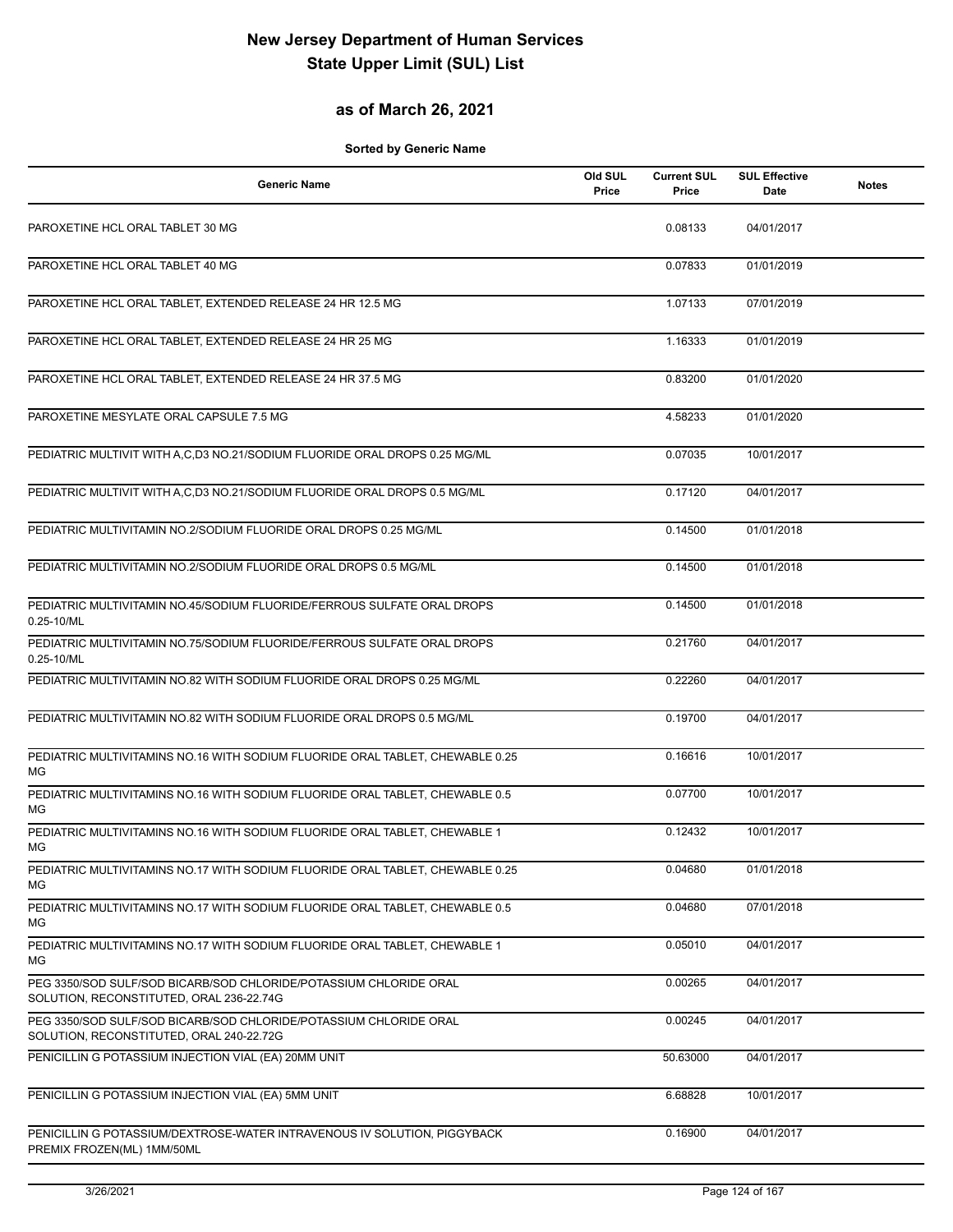### **as of March 26, 2021**

| Old SUL<br><b>Generic Name</b><br>Price                                                                | <b>Current SUL</b><br>Price | <b>SUL Effective</b><br><b>Date</b> | <b>Notes</b> |
|--------------------------------------------------------------------------------------------------------|-----------------------------|-------------------------------------|--------------|
| PENICILLIN G POTASSIUM/DEXTROSE-WATER INTRAVENOUS IV SOLUTION, PIGGYBACK<br>PREMIX FROZEN(ML) 2MM/50ML | 0.17580                     | 04/01/2017                          |              |
| PENICILLIN G POTASSIUM/DEXTROSE-WATER INTRAVENOUS IV SOLUTION, PIGGYBACK<br>PREMIX FROZEN(ML) 3MM/50ML | 0.18260                     | 04/01/2017                          |              |
| PENICILLIN G PROCAINE INTRAMUSCULAR SYRINGE (ML) 1.2MM/2 ML                                            | 25.25250                    | 04/01/2017                          |              |
| PENICILLIN G PROCAINE INTRAMUSCULAR SYRINGE (ML) 600000/ML                                             | 30.33600                    | 04/01/2017                          |              |
| PENICILLIN G SODIUM INJECTION VIAL (EA) 5MM UNIT                                                       | 46.07800                    | 04/01/2017                          |              |
| PENICILLIN V POTASSIUM ORAL SOLUTION, RECONSTITUTED, ORAL 125 MG/5ML                                   | 0.02156                     | 10/01/2017                          |              |
| PENICILLIN V POTASSIUM ORAL SOLUTION, RECONSTITUTED, ORAL 250 MG/5ML                                   | 0.02472                     | 10/01/2017                          |              |
| PENICILLIN V POTASSIUM ORAL TABLET 250 MG                                                              | 0.00854                     | 10/01/2017                          |              |
| PENICILLIN V POTASSIUM ORAL TABLET 500 MG                                                              | 0.05250                     | 01/01/2019                          |              |
| PENTAZOCINE HCL/ACETAMINOPHEN ORAL TABLET 25-650MG                                                     | 0.98273                     | 12/12/2011                          |              |
| PENTAZOCINE HCL/NALOXONE HCL ORAL TABLET 50MG-0.5MG                                                    | 1.73423                     | 07/01/2017                          |              |
| PENTOXIFYLLINE ORAL TABLET, EXTENDED RELEASE 400 MG                                                    | 0.07636                     | 10/01/2017                          |              |
| PERINDOPRIL ERBUMINE ORAL TABLET 2 MG                                                                  | 0.56000                     | 04/01/2017                          |              |
| PERINDOPRIL ERBUMINE ORAL TABLET 4 MG                                                                  | 0.53953                     | 04/01/2017                          |              |
| PERINDOPRIL ERBUMINE ORAL TABLET 8 MG                                                                  | 0.44392                     | 04/01/2017                          |              |
| PERMETHRIN MISCELLANEOUS AEROSOL, SPRAY (GRAM) 0.5 %                                                   | 0.02769                     | 12/12/2011                          |              |
| PERMETHRIN TOPICAL CREAM (GRAM) 5 %                                                                    | 0.29678                     | 04/01/2020                          |              |
| PERMETHRIN TOPICAL LIQUID (ML) 1 %                                                                     | 0.09871                     | 04/01/2017                          |              |
| PERPHENAZINE ORAL TABLET 16 MG                                                                         | 0.76030                     | 01/01/2020                          |              |
| PERPHENAZINE ORAL TABLET 2 MG<br>0.41018                                                               | 0.31120                     | 04/01/2021                          |              |
| PERPHENAZINE ORAL TABLET 4 MG                                                                          | 0.34360                     | 04/01/2019                          |              |
| PERPHENAZINE ORAL TABLET 8 MG                                                                          | 0.39330                     | 01/01/2019                          |              |
| PERPHENAZINE/AMITRIPTYLINE HCL ORAL TABLET 2 MG-10 MG                                                  | 0.05442                     | 10/01/2017                          |              |
| PERPHENAZINE/AMITRIPTYLINE HCL ORAL TABLET 2 MG-25 MG                                                  | 1.52987                     | 04/01/2017                          |              |
| PERPHENAZINE/AMITRIPTYLINE HCL ORAL TABLET 4 MG-25 MG                                                  | 0.22125                     | 10/01/2017                          |              |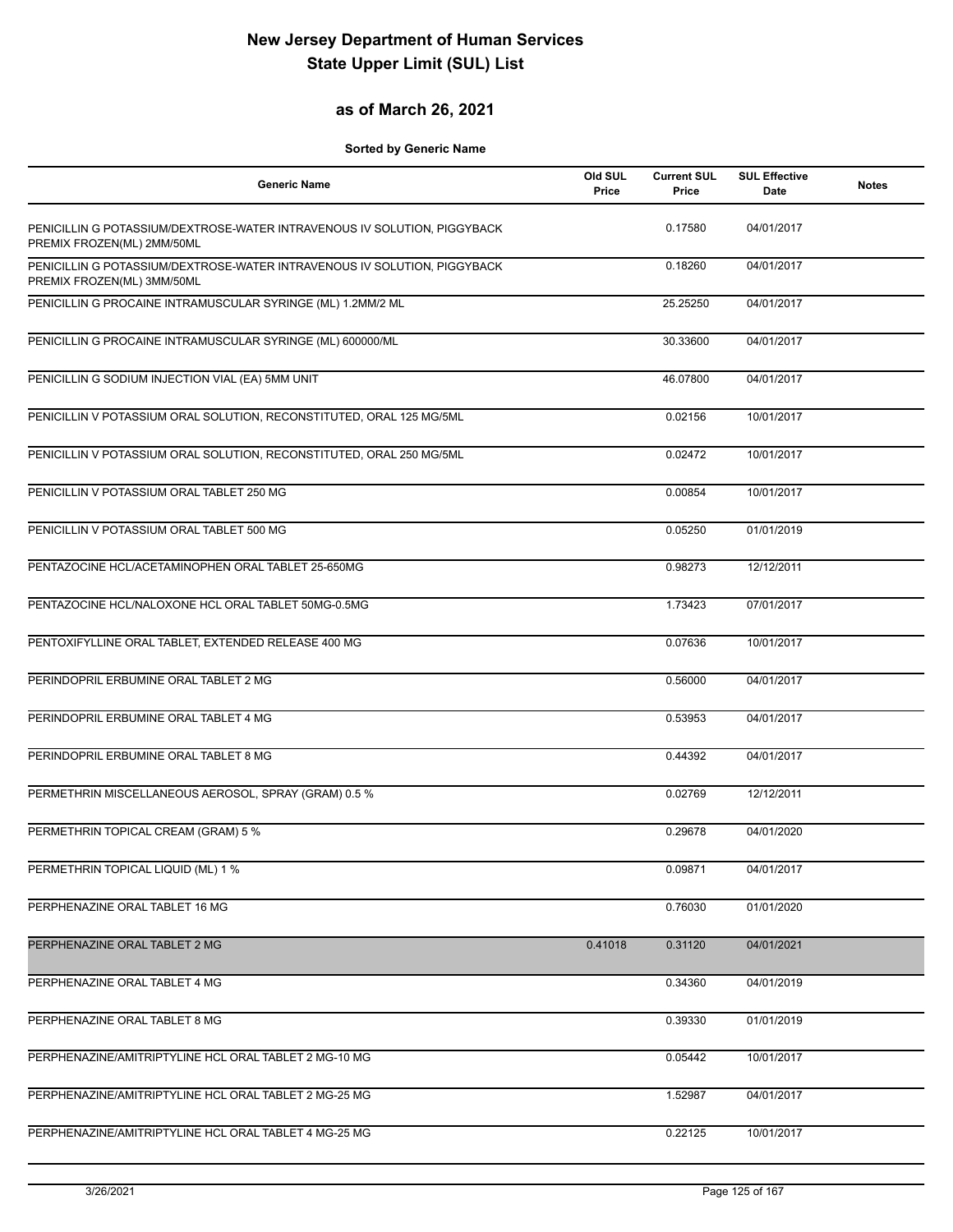### **as of March 26, 2021**

| <b>Generic Name</b>                                                                   | Old SUL<br>Price | <b>Current SUL</b><br>Price | <b>SUL Effective</b><br>Date | <b>Notes</b> |
|---------------------------------------------------------------------------------------|------------------|-----------------------------|------------------------------|--------------|
| PERPHENAZINE/AMITRIPTYLINE HCL ORAL TABLET 4 MG-50 MG                                 |                  | 2.63640                     | 04/01/2017                   |              |
| PERPHENAZINE/AMITRIPTYLINE HCL ORAL TABLET 4MG-10MG                                   |                  | 0.04569                     | 10/01/2017                   |              |
| PETROLATUM, WHITE TOPICAL JELLY (GRAM)                                                |                  | 0.00679                     | 04/01/2017                   |              |
| PETROLATUM, WHITE TOPICAL OINTMENT (GRAM)                                             |                  | 0.04409                     | 04/01/2017                   |              |
| PETROLATUM, WHITE TOPICAL OINTMENT IN PACKET (GRAM)                                   |                  | 0.04391                     | 04/01/2017                   |              |
| PETROLATUM, WHITE/LANOLIN TOPICAL OINTMENT (GRAM)                                     |                  | 0.02712                     | 12/12/2011                   |              |
| PHENAZOPYRIDINE HCL ORAL TABLET 100 MG                                                |                  | 0.45000                     | 01/01/2021                   |              |
| PHENAZOPYRIDINE HCL ORAL TABLET 200 MG                                                |                  | 0.10975                     | 10/01/2017                   |              |
| PHENAZOPYRIDINE HCL/HYOSCYAMINE/BUTABARBITAL ORAL TABLET 150-0.3-15                   |                  | 1.05577                     | 12/12/2011                   |              |
| PHENDIMETRAZINE TARTRATE ORAL CAPSULE, EXTENDED RELEASE 105 MG                        |                  | 0.69148                     | 04/01/2017                   |              |
| PHENDIMETRAZINE TARTRATE ORAL TABLET 35 MG                                            |                  | 0.12451                     | 04/01/2017                   |              |
| PHENELZINE SULFATE ORAL TABLET 15 MG                                                  |                  | 0.48652                     | 04/01/2017                   |              |
| PHENOBARBITAL ORAL ELIXIR 20 MG/5 ML                                                  | 0.11087          | 0.10325                     | 04/01/2021                   |              |
| PHENOBARBITAL ORAL TABLET 100 MG                                                      |                  | 0.32588                     | 04/01/2017                   |              |
| PHENOBARBITAL ORAL TABLET 15 MG                                                       |                  | 0.14652                     | 04/01/2017                   |              |
| PHENOBARBITAL ORAL TABLET 16.2 MG                                                     |                  | 0.15638                     | 10/01/2017                   |              |
| PHENOBARBITAL ORAL TABLET 30 MG                                                       |                  | 0.06019                     | 10/01/2017                   |              |
| PHENOBARBITAL ORAL TABLET 32.4 MG                                                     |                  | 0.34045                     | 10/01/2017                   |              |
| PHENOBARBITAL ORAL TABLET 60 MG                                                       |                  | 0.17013                     | 04/01/2017                   |              |
| PHENOBARBITAL ORAL TABLET 64.8 MG                                                     |                  | 0.48560                     | 01/01/2019                   |              |
| PHENOBARBITAL ORAL TABLET 97.2MG                                                      |                  | 0.77630                     | 07/01/2018                   |              |
| PHENOBARBITAL SODIUM INJECTION VIAL (ML) 130MG/ML                                     |                  | 53.98000                    | 04/01/2017                   |              |
| PHENOBARBITAL SODIUM INJECTION VIAL (ML) 65 MG/ML                                     |                  | 1.36000                     | 04/01/2017                   |              |
| PHENOBARBITAL/HYOSCYAMINE SULF/ATROPINE SULF/SCOPOLAMINE HB ORAL ELIXIR<br>16.2MG/5ML |                  | 0.01385                     | 09/01/2011                   |              |
| PHENOBARBITAL/HYOSCYAMINE SULF/ATROPINE SULF/SCOPOLAMINE HB ORAL TABLET<br>16.2 MG    |                  | 0.07714                     | 12/12/2011                   |              |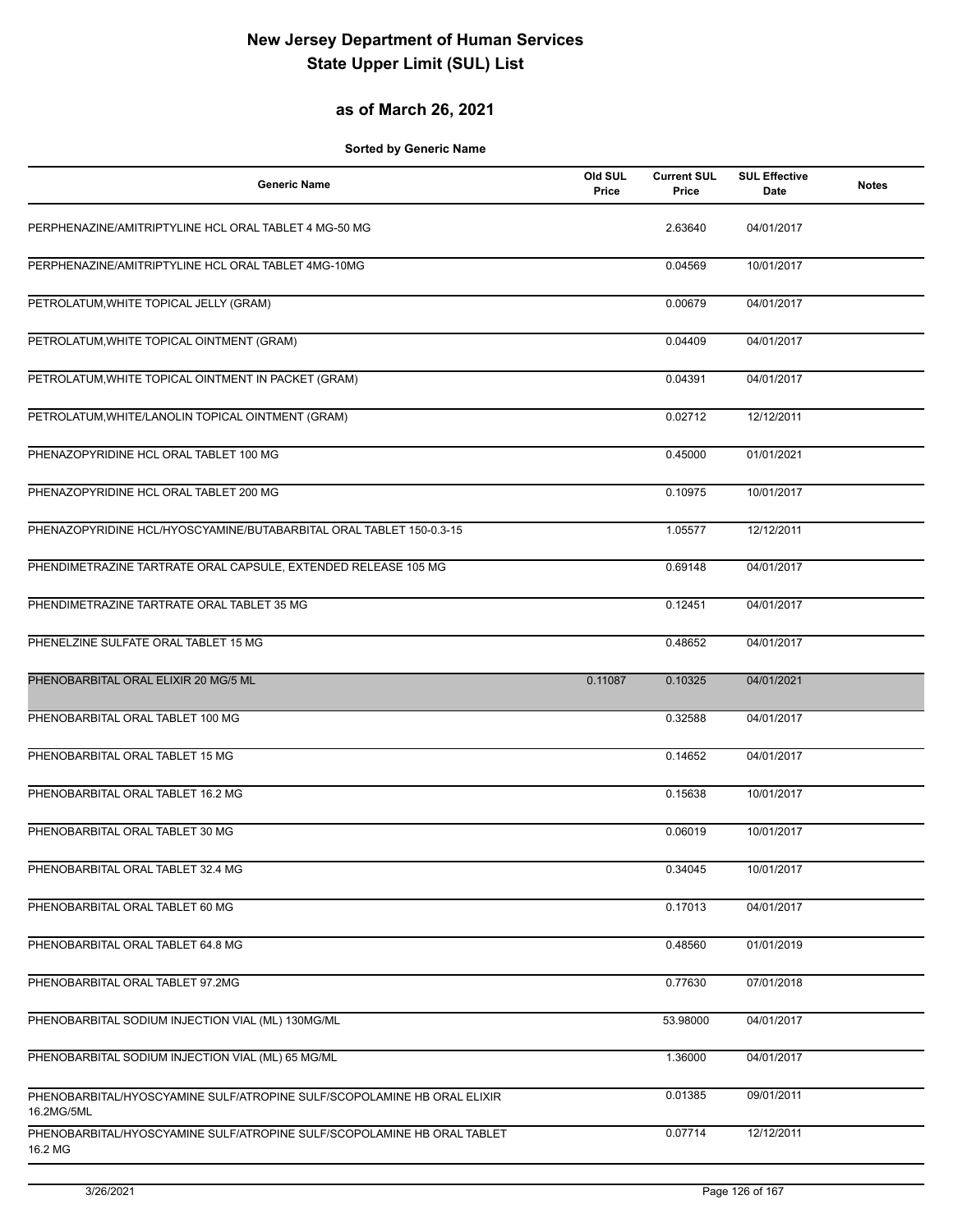### **as of March 26, 2021**

| <b>Generic Name</b>                                                                           | Old SUL<br>Price | <b>Current SUL</b><br>Price | <b>SUL Effective</b><br>Date | <b>Notes</b> |
|-----------------------------------------------------------------------------------------------|------------------|-----------------------------|------------------------------|--------------|
| PHENOL MUCOUS MEMBRANE AEROSOL, SPRAY (ML) 1.4 %                                              |                  | 0.02411                     | 04/01/2017                   |              |
| PHENOXYBENZAMINE HCL ORAL CAPSULE 10 MG                                                       |                  | 107.87100                   | 04/01/2017                   |              |
| PHENTERMINE HCL ORAL CAPSULE 15 MG                                                            |                  | 0.21730                     | 01/01/2019                   |              |
| PHENTERMINE HCL ORAL CAPSULE 30 MG                                                            |                  | 0.09668                     | 10/01/2017                   |              |
| PHENTERMINE HCL ORAL CAPSULE 37.5 MG                                                          |                  | 0.25421                     | 04/01/2017                   |              |
| PHENTERMINE HCL ORAL TABLET 37.5 MG                                                           |                  | 0.06500                     | 07/01/2018                   |              |
| PHENTERMINE HCL ORAL TABLET 8 MG                                                              |                  | 0.48333                     | 04/01/2017                   |              |
| PHENTOLAMINE MESYLATE INJECTION VIAL (EA) 5 MG                                                |                  | 425.00000                   | 04/01/2017                   |              |
| PHENYLEPHRINE HCL INJECTION VIAL (ML) 10 MG/ML                                                |                  | 12.00000                    | 04/01/2017                   |              |
| PHENYLEPHRINE HCL NASAL DROPS 1 %                                                             |                  | 0.06336                     | 04/01/2017                   |              |
| PHENYLEPHRINE HCL NASAL SPRAY, NON-AEROSOL (ML) 1 %                                           |                  | 0.07567                     | 04/01/2017                   |              |
| PHENYLEPHRINE HCL OPHTHALMIC DROPS 10 %                                                       |                  | 8.00000                     | 04/01/2017                   |              |
| PHENYLEPHRINE HCL OPHTHALMIC DROPS 2.5 %                                                      |                  | 6.00000                     | 04/01/2017                   |              |
| PHENYLEPHRINE HCL ORAL TABLET 10 MG                                                           |                  | 0.04827                     | 04/01/2017                   |              |
| PHENYLEPHRINE HCL RECTAL SUPPOSITORY, RECTAL 0.25 %                                           |                  | 0.13729                     | 04/01/2017                   |              |
| PHENYLEPHRINE HCL/ACETAMINOPHEN ORAL TABLET 5 MG-325MG                                        |                  | 0.08849                     | 04/01/2017                   |              |
| PHENYLEPHRINE HCL/ACETAMINOPHEN/CHLORPHENIRAMINE ORAL TABLET 5-325-2MG                        |                  | 0.07949                     | 04/01/2017                   |              |
| PHENYLEPHRINE HCL/ACETAMINOPHEN/CHLORPHENIRAMINE ORAL TABLET, SEQUENTIAL                      |                  | 0.08333                     | 04/01/2017                   |              |
| 5-325-2MG<br>PHENYLEPHRINE HCL/COCOA BUTTER RECTAL SUPPOSITORY, RECTAL 0.25-88.44             |                  | 0.17517                     | 04/01/2017                   |              |
| PHENYLEPHRINE HCL/DEXTROMETHORPHAN HBR/ACETAMINOPHEN/GUAIFEN ORAL<br>LIQUID (ML) 5-325MG/15   |                  | 0.00904                     | 04/01/2017                   |              |
| PHENYLEPHRINE HCL/DEXTROMETHORPHAN HBR/ACETAMINOPHEN/GUAIFEN ORAL<br>TABLET 5-325-200         |                  | 0.11834                     | 04/01/2017                   |              |
| PHENYLEPHRINE HCL/DIPHENHYDRAMINE HCL ORAL LIQUID (ML) 2.5-6.25/5                             |                  | 0.02025                     | 04/01/2017                   |              |
| PHENYLEPHRINE HCL/MINERAL OIL/PETROLATUM, WHITE RECTAL OINTMENT WITH<br>APPLICATOR 0.25 %-14% |                  | 0.03667                     | 07/01/2019                   |              |
| PHENYLEPHRINE HCL/PRAMOXINE HCL/GLYCERIN/WHITE PETROLATUM RECTAL CREAM<br>(GRAM) 0.25%-1%     |                  | 0.05687                     | 04/01/2017                   |              |
| PHENYLEPHRINE HCL/PROMETHAZINE HCL ORAL SYRUP 5-6.25MG/5                                      |                  | 0.12042                     | 07/01/2019                   |              |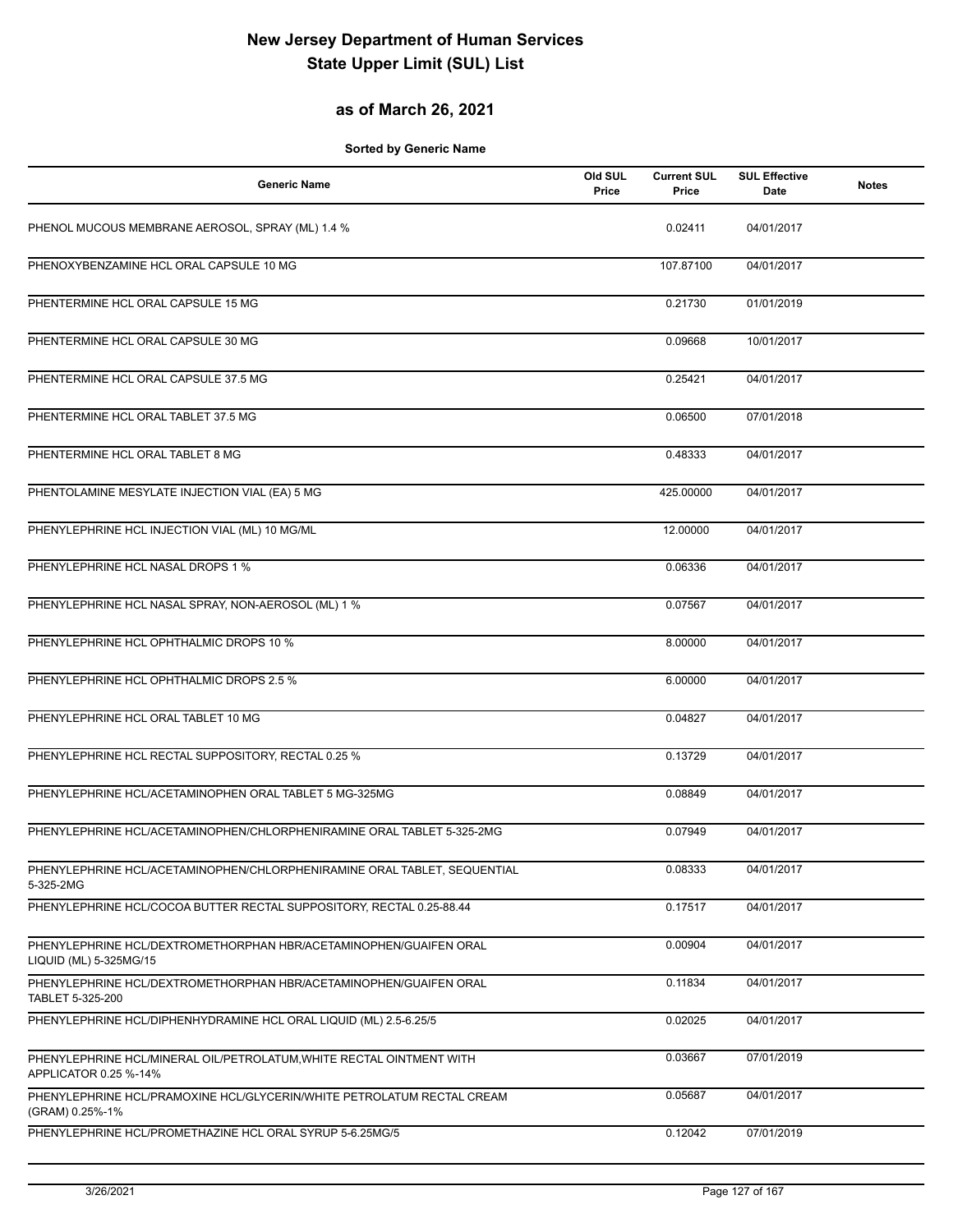### **as of March 26, 2021**

| <b>Generic Name</b>                                                                          | Old SUL<br>Price | <b>Current SUL</b><br>Price | <b>SUL Effective</b><br><b>Date</b> | <b>Notes</b> |
|----------------------------------------------------------------------------------------------|------------------|-----------------------------|-------------------------------------|--------------|
| PHENYLEPHRINE HCL/PYRILAMINE MALEATE ORAL TABLET 10 MG-25MG                                  |                  | 0.64560                     | 04/01/2017                          |              |
| PHENYLEPHRINE HCL/SHARK LIVER OIL/MINERAL OIL/WH.PETROLATUM RECTAL<br><b>OINTMENT (GRAM)</b> |                  | 0.04035                     | 04/01/2017                          |              |
| PHENYLEPHRINE TANNATE/CHLORPHENIRAMINE TANNATE ORAL TABLET 25-9MG                            |                  | 1.26150                     | 12/12/2011                          |              |
| PHENYTOIN ORAL DISPOSABLE SYRINGE (ML) 100 MG/4ML                                            |                  | 0.15675                     | 09/01/2011                          |              |
| PHENYTOIN ORAL SUSPENSION, ORAL (FINAL DOSE FORM) 100 MG/4ML                                 |                  | 1.04000                     | 04/01/2017                          |              |
| PHENYTOIN ORAL SUSPENSION, ORAL (FINAL DOSE FORM) 125 MG/5ML                                 |                  | 0.06937                     | 04/01/2017                          |              |
| PHENYTOIN ORAL TABLET, CHEWABLE 50 MG                                                        |                  | 0.19360                     | 10/01/2018                          |              |
| PHENYTOIN SODIUM EXTENDED ORAL CAPSULE 100 MG                                                |                  | 0.08020                     | 01/01/2019                          |              |
| PHENYTOIN SODIUM EXTENDED ORAL CAPSULE 200 MG                                                |                  | 0.57419                     | 10/01/2017                          |              |
| PHENYTOIN SODIUM EXTENDED ORAL CAPSULE 30 MG                                                 |                  | 0.86983                     | 04/01/2017                          |              |
| PHENYTOIN SODIUM EXTENDED ORAL CAPSULE 300 MG                                                |                  | 1.55160                     | 01/13/2020                          |              |
| PHENYTOIN SODIUM INTRAVENOUS VIAL (ML) 50 MG/ML                                              |                  | 0.27200                     | 04/01/2017                          |              |
| PHOSPHORATED CARBOHYDRATE (DEXTROSE AMD FRUCTOSE) ORAL SOLUTION, ORAL                        |                  | 0.01622                     | 04/01/2017                          |              |
| PHYTONADIONE (VIT K1) INJECTION AMPUL (ML) 10 MG/ML                                          |                  | 41.09125                    | 04/01/2017                          |              |
| PHYTONADIONE (VIT K1) INJECTION AMPUL (ML) 1MG/0.5ML                                         |                  | 7.72000                     | 04/01/2017                          |              |
| PHYTONADIONE (VIT K1) INJECTION SYRINGE (ML) 1MG/0.5ML                                       |                  | 36.00000                    | 04/01/2017                          |              |
| PHYTONADIONE (VIT K1) ORAL TABLET 5 MG                                                       | 43.18867         | 38.95000                    | 04/01/2021                          |              |
| PILOCARPINE HCL OPHTHALMIC DROPS 0.5 %                                                       |                  | 0.24231                     | 12/12/2011                          |              |
| PILOCARPINE HCL OPHTHALMIC DROPS 1 %                                                         |                  | 2.38520                     | 10/01/2017                          |              |
| PILOCARPINE HCL OPHTHALMIC DROPS 2 %                                                         |                  | 3.33333                     | 07/01/2019                          |              |
| PILOCARPINE HCL OPHTHALMIC DROPS 3 %                                                         |                  | 0.38077                     | 12/12/2011                          |              |
| PILOCARPINE HCL OPHTHALMIC DROPS 4 %                                                         |                  | 4.14400                     | 04/01/2020                          |              |
| PILOCARPINE HCL OPHTHALMIC DROPS 6 %                                                         |                  | 0.60577                     | 12/12/2011                          |              |
| PILOCARPINE HCL ORAL TABLET 5 MG                                                             |                  | 0.17557                     | 10/01/2017                          |              |
| PILOCARPINE HCL ORAL TABLET 7.5 MG                                                           |                  | 1.04620                     | 01/01/2019                          |              |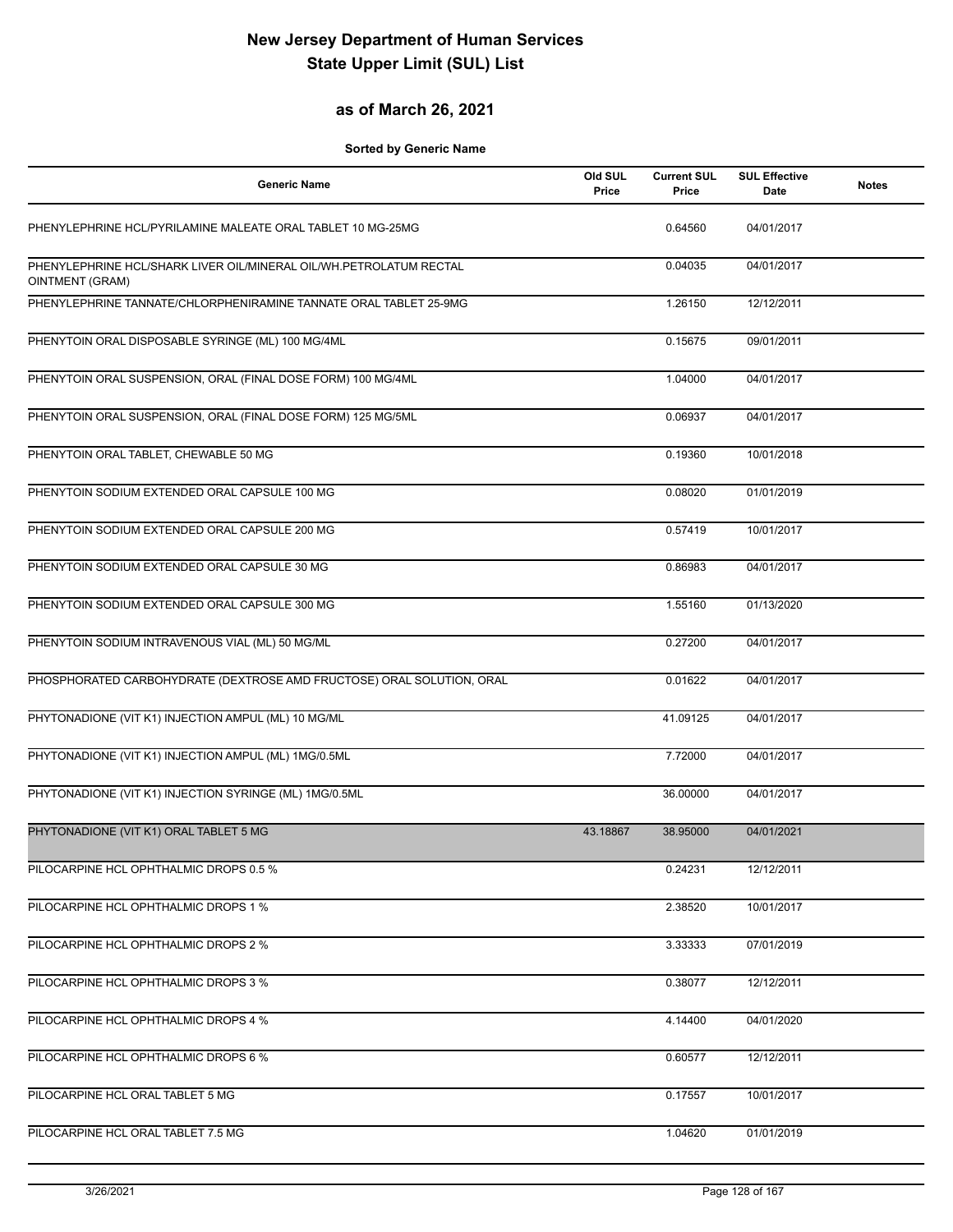### **as of March 26, 2021**

| <b>Generic Name</b>                                                                       | Old SUL<br>Price | <b>Current SUL</b><br>Price | <b>SUL Effective</b><br>Date | <b>Notes</b> |
|-------------------------------------------------------------------------------------------|------------------|-----------------------------|------------------------------|--------------|
| PIMOZIDE ORAL TABLET 1 MG                                                                 |                  | 1.27510                     | 10/01/2017                   |              |
| PIMOZIDE ORAL TABLET 2 MG                                                                 |                  | 1.80700                     | 01/01/2020                   |              |
| PINDOLOL ORAL TABLET 10 MG                                                                |                  | 0.10050                     | 10/01/2017                   |              |
| PINDOLOL ORAL TABLET 5 MG                                                                 |                  | 0.12370                     | 10/01/2017                   |              |
| PIOGLITAZONE HCL ORAL TABLET 15 MG                                                        |                  | 0.02600                     | 01/01/2019                   |              |
| PIOGLITAZONE HCL ORAL TABLET 30 MG                                                        |                  | 0.02844                     | 01/01/2019                   |              |
| PIOGLITAZONE HCL ORAL TABLET 45 MG                                                        |                  | 0.01999                     | 07/01/2018                   |              |
| PIOGLITAZONE HCL/GLIMEPIRIDE ORAL TABLET 30 MG-2 MG                                       |                  | 6.57850                     | 04/01/2017                   |              |
| PIOGLITAZONE HCL/GLIMEPIRIDE ORAL TABLET 30 MG-4 MG                                       |                  | 10.75527                    | 04/01/2017                   |              |
| PIOGLITAZONE HCL/METFORMIN HCL ORAL TABLET 15MG-500MG                                     |                  | 1.12650                     | 10/01/2018                   |              |
| PIOGLITAZONE HCL/METFORMIN HCL ORAL TABLET 15MG-850MG                                     |                  | 0.61100                     | 04/01/2020                   |              |
| PIPERACILLIN SODIUM/TAZOBACTAM SODIUM INTRAVENOUS VIAL (EA) 13.5 G                        |                  | 48.60000                    | 04/01/2017                   |              |
| PIPERACILLIN SODIUM/TAZOBACTAM SODIUM INTRAVENOUS VIAL (EA) 2.25 G                        |                  | 2.68600                     | 10/01/2019                   |              |
| PIPERACILLIN SODIUM/TAZOBACTAM SODIUM INTRAVENOUS VIAL (EA) 3.375 G                       |                  | 3.25000                     | 10/01/2020                   |              |
| PIPERACILLIN SODIUM/TAZOBACTAM SODIUM INTRAVENOUS VIAL (EA) 4.5 G                         |                  | 5.04200                     | 04/01/2019                   |              |
| PIPERACILLIN SODIUM/TAZOBACTAM SODIUM INTRAVENOUS VIAL (EA) 40.5 G                        |                  | 72.90000                    | 04/01/2017                   |              |
| PIPERACILLIN SODIUM/TAZOBACTAM SODIUM INTRAVENOUS VIAL WITH THREADED PORT<br>(EA) 2.25 G  |                  | 5.13000                     | 04/01/2017                   |              |
| PIPERACILLIN SODIUM/TAZOBACTAM SODIUM INTRAVENOUS VIAL WITH THREADED PORT<br>(EA) 3.375 G |                  | 7.19000                     | 04/01/2017                   |              |
| PIPERACILLIN SODIUM/TAZOBACTAM SODIUM INTRAVENOUS VIAL WITH THREADED PORT<br>(EA) 4.5 G   |                  | 9.21000                     | 04/01/2017                   |              |
| PIPERONYL BUTOXIDE/PYRETHRINS MISCELLANEOUS AEROSOL, SPRAY (ML)                           |                  | 0.02769                     | 12/12/2011                   |              |
| PIPERONYL BUTOXIDE/PYRETHRINS TOPICAL SHAMPOO 4%-0.33%                                    |                  | 0.03567                     | 04/01/2017                   |              |
| PIPERONYL BUTOXIDE/PYRETHRINS/PERMETHRIN TOPICAL KIT 4-.33-.5%                            |                  | 7.79076                     | 10/01/2017                   |              |
| PIROXICAM ORAL CAPSULE 10 MG                                                              |                  | 0.53490                     | 01/01/2018                   |              |
| PIROXICAM ORAL CAPSULE 20 MG                                                              |                  | 0.23350                     | 01/01/2019                   |              |
| PODOFILOX TOPICAL SOLUTION, NON-ORAL 0.5 %                                                |                  | 9.12000                     | 04/01/2017                   |              |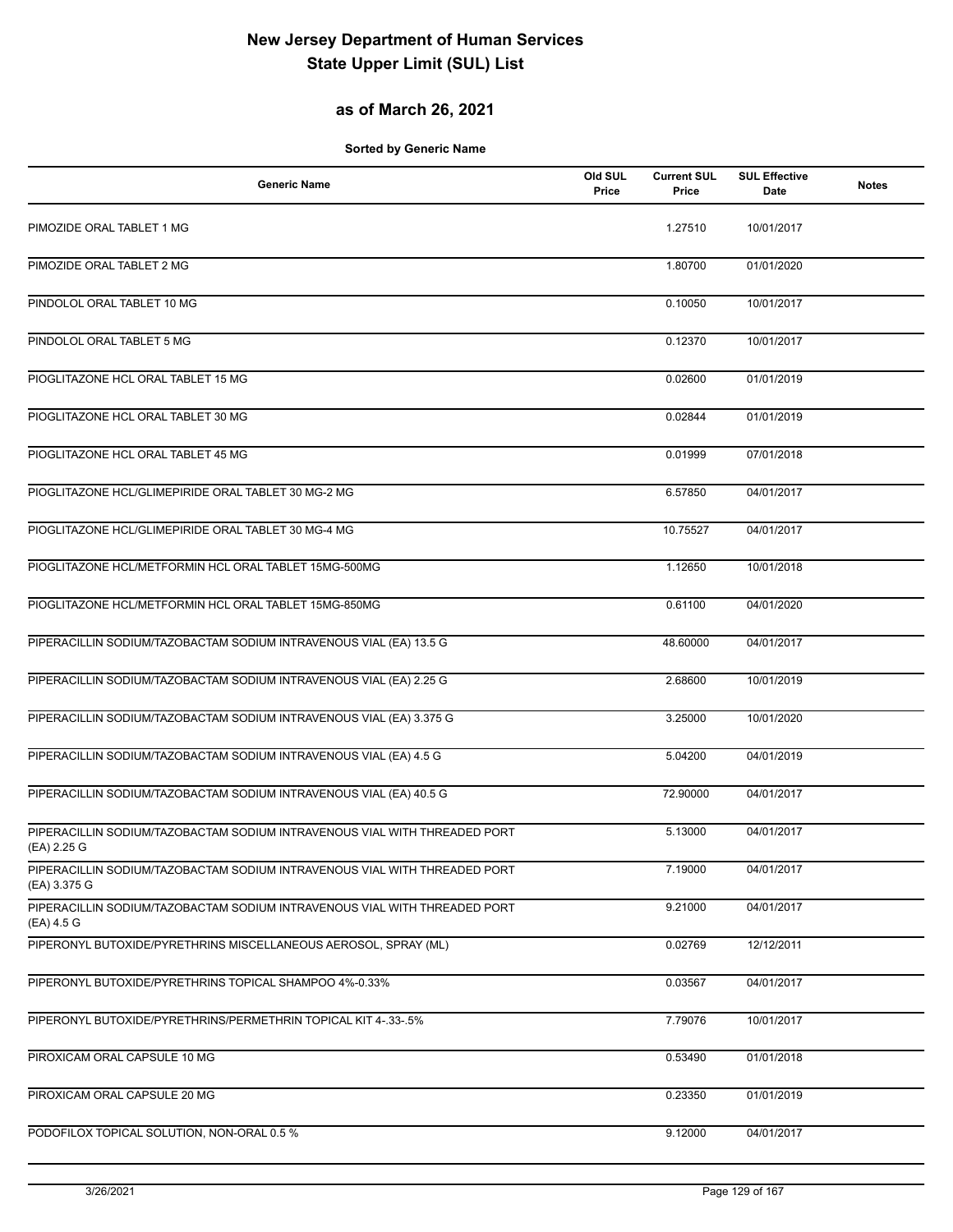### **as of March 26, 2021**

| <b>Generic Name</b>                                                                                       | Old SUL<br>Price | <b>Current SUL</b><br>Price | <b>SUL Effective</b><br>Date | <b>Notes</b> |
|-----------------------------------------------------------------------------------------------------------|------------------|-----------------------------|------------------------------|--------------|
| PODOPHYLLUM RESIN TOPICAL LIQUID (ML) 25 %                                                                |                  | 6.02133                     | 10/01/2017                   |              |
| POLYETHYLENE GLYCOL 3350 MISCELLANEOUS POWDER (GRAM)                                                      |                  | 0.00513                     | 10/01/2017                   |              |
| POLYETHYLENE GLYCOL 3350 ORAL POWDER (GRAM) 17G/DOSE                                                      |                  | 0.01613                     | 04/01/2017                   |              |
| POLYETHYLENE GLYCOL 3350 ORAL POWDER IN PACKET (EA) 17G                                                   |                  | 0.89286                     | 04/01/2020                   |              |
| POLYETHYLENE GLYCOL 400/POLYVINYL ALCOHOL OPHTHALMIC DROPS 1 %-1 %                                        |                  | 0.39246                     | 12/12/2011                   |              |
| POLYMYXIN B SULFATE INJECTION VIAL (EA) 500K UNIT                                                         |                  | 5.35600                     | 07/01/2019                   |              |
| POLYMYXIN B SULFATE/TRIMETHOPRIM OPHTHALMIC DROPS 10000-1/ML                                              |                  | 0.15377                     | 10/01/2017                   |              |
| POLYVINYL ALCOHOL OPHTHALMIC DROPS 1.4 %                                                                  |                  | 0.10800                     | 07/01/2018                   |              |
| POLYVINYL ALCOHOL/POVIDONE OPHTHALMIC DROPS 0.5%-0.6%                                                     |                  | 0.12464                     | 04/01/2017                   |              |
| POSACONAZOLE ORAL TABLET, DELAYED RELEASE (ENTERIC COATED) 100 MG                                         |                  | 34.52886                    | 10/01/2020                   |              |
| POTASSIUM ACETATE INTRAVENOUS VIAL (ML) 2 MEQ/ML                                                          |                  | 0.01546                     | 10/01/2017                   |              |
| POTASSIUM BICARBONATE/CITRIC ACID ORAL TABLET, EFFERVESCENT 25 MEQ                                        |                  | 0.18933                     | 04/01/2017                   |              |
| POTASSIUM CHLORIDE IN 0.45 % SODIUM CHLORIDE INTRAVENOUS INTRAVENOUS<br>SOLUTION 20 MEQ/L                 |                  | 0.00264                     | 04/01/2017                   |              |
| POTASSIUM CHLORIDE IN 0.9 % SODIUM CHLORIDE INTRAVENOUS INTRAVENOUS<br>SOLUTION 20 MEQ/L                  |                  | 0.00780                     | 10/01/2017                   |              |
| POTASSIUM CHLORIDE IN 0.9 % SODIUM CHLORIDE INTRAVENOUS INTRAVENOUS<br>SOLUTION 40 MEQ/L                  |                  | 0.00300                     | 04/01/2017                   |              |
| POTASSIUM CHLORIDE IN 5 % DEXTROSE IN WATER INTRAVENOUS INTRAVENOUS<br>SOLUTION 20 MEQ/L                  |                  | 0.00195                     | 04/01/2017                   |              |
| POTASSIUM CHLORIDE IN DEXTROSE 5 % AND 0.9 % SODIUM CHLORIDE INTRAVENOUS<br>INTRAVENOUS SOLUTION 20 MEQ/L |                  | 0.00077                     | 10/01/2017                   |              |
| POTASSIUM CHLORIDE IN DEXTROSE 5 % AND 0.9 % SODIUM CHLORIDE INTRAVENOUS<br>INTRAVENOUS SOLUTION 40 MEQ/L |                  | 0.00311                     | 04/01/2017                   |              |
| POTASSIUM CHLORIDE IN DEXTROSE 5 %-0.2 % SODIUM CHLORIDE INTRAVENOUS<br>INTRAVENOUS SOLUTION 20 MEQ/L     |                  | 0.00251                     | 04/01/2017                   |              |
| POTASSIUM CHLORIDE IN DEXTROSE 5 %-0.45 % SODIUM CHLORIDE INTRAVENOUS<br>INTRAVENOUS SOLUTION 10 MEQ/L    |                  | 0.00413                     | 10/01/2017                   |              |
| POTASSIUM CHLORIDE IN DEXTROSE 5 %-0.45 % SODIUM CHLORIDE INTRAVENOUS<br>INTRAVENOUS SOLUTION 20 MEQ/L    |                  | 0.00085                     | 10/01/2017                   |              |
| POTASSIUM CHLORIDE IN DEXTROSE 5 %-0.45 % SODIUM CHLORIDE INTRAVENOUS<br>INTRAVENOUS SOLUTION 30 MEQ/L    |                  | 0.00250                     | 04/01/2017                   |              |
| POTASSIUM CHLORIDE IN DEXTROSE 5 %-0.45 % SODIUM CHLORIDE INTRAVENOUS<br>INTRAVENOUS SOLUTION 40 MEQ/L    |                  | 0.00234                     | 04/01/2017                   |              |
| POTASSIUM CHLORIDE IN DEXTROSE 5% AND 0.3 % SODIUM CHLORIDE INTRAVENOUS<br>INTRAVENOUS SOLUTION 20 MEQ/L  |                  | 0.00218                     | 04/01/2017                   |              |
| POTASSIUM CHLORIDE IN LACTATED RINGERS AND 5 % DEXTROSE INTRAVENOUS<br>INTRAVENOUS SOLUTION 20 MEQ/L      |                  | 0.00303                     | 04/01/2017                   |              |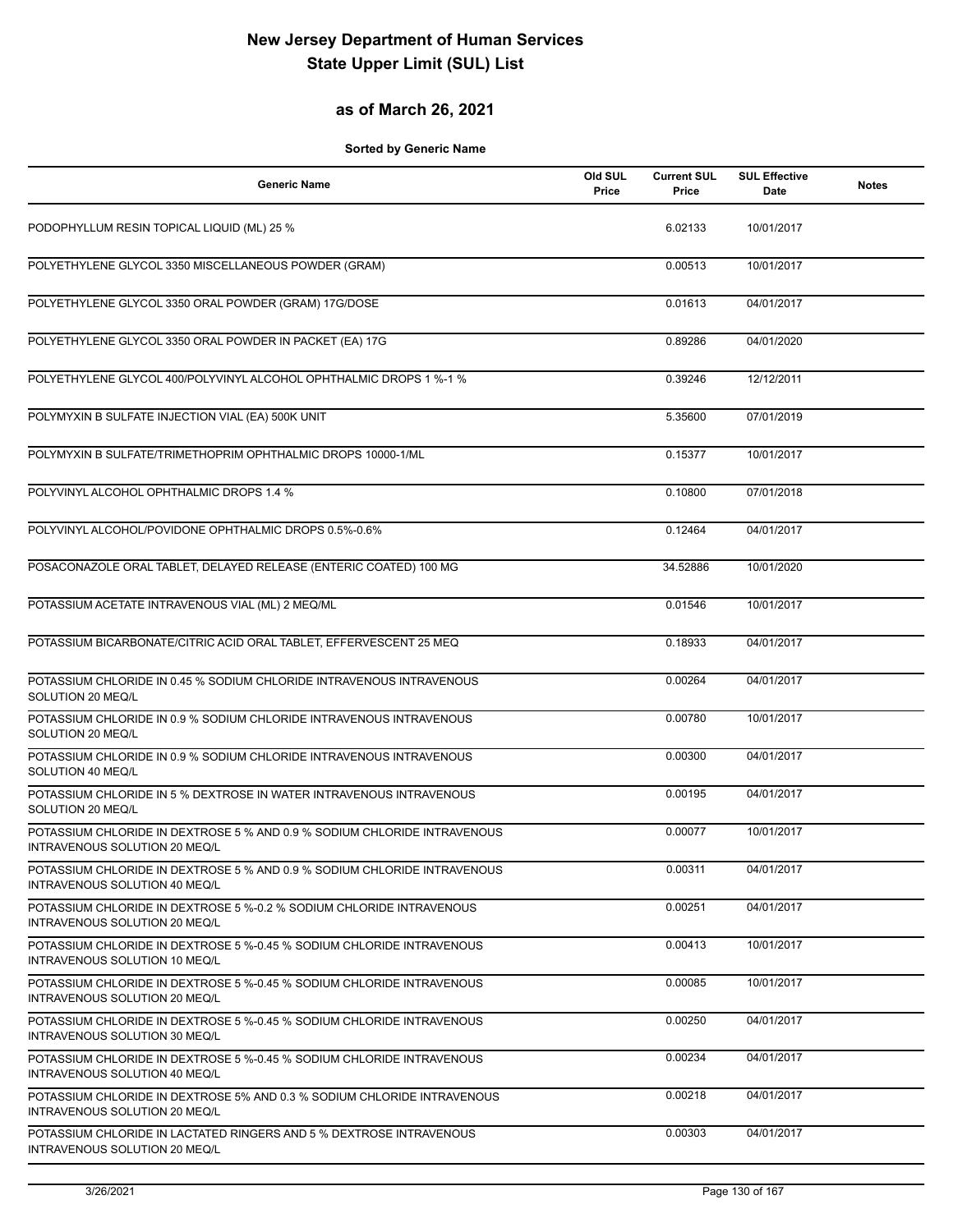### **as of March 26, 2021**

| <b>Generic Name</b>                                                                      | Old SUL<br>Price | <b>Current SUL</b><br>Price | <b>SUL Effective</b><br>Date | <b>Notes</b> |
|------------------------------------------------------------------------------------------|------------------|-----------------------------|------------------------------|--------------|
| POTASSIUM CHLORIDE INTRAVENOUS INTRAVENOUS SOLUTION 2 MEQ/ML                             |                  | 0.03618                     | 12/12/2011                   |              |
| POTASSIUM CHLORIDE INTRAVENOUS INTRAVENOUS SOLUTION, PIGGYBACK (ML)<br>10MEQ/0.1L        |                  | 0.02890                     | 04/01/2017                   |              |
| POTASSIUM CHLORIDE INTRAVENOUS INTRAVENOUS SOLUTION, PIGGYBACK (ML)<br>10MEQ/50ML        |                  | 0.06324                     | 04/01/2017                   |              |
| POTASSIUM CHLORIDE INTRAVENOUS INTRAVENOUS SOLUTION, PIGGYBACK (ML)<br>20MEQ/0.1L        |                  | 0.02660                     | 04/01/2017                   |              |
| POTASSIUM CHLORIDE INTRAVENOUS INTRAVENOUS SOLUTION, PIGGYBACK (ML)<br>20MEQ/50ML        |                  | 0.05320                     | 04/01/2017                   |              |
| POTASSIUM CHLORIDE INTRAVENOUS INTRAVENOUS SOLUTION, PIGGYBACK (ML)<br>40MEQ/0.1L        |                  | 0.03157                     | 04/01/2017                   |              |
| POTASSIUM CHLORIDE INTRAVENOUS VIAL (ML) 2 MEQ/ML                                        |                  | 0.02424                     | 10/01/2017                   |              |
| POTASSIUM CHLORIDE ORAL CAPSULE, EXTENDED RELEASE 10 MEQ                                 |                  | 0.04560                     | 01/01/2019                   |              |
| POTASSIUM CHLORIDE ORAL CAPSULE, EXTENDED RELEASE 8 MEQ                                  |                  | 0.15000                     | 10/01/2019                   |              |
| POTASSIUM CHLORIDE ORAL LIQUID (ML) 20MEQ/15ML                                           |                  | 0.17428                     | 04/01/2020                   |              |
| POTASSIUM CHLORIDE ORAL LIQUID (ML) 40MEQ/15ML                                           |                  | 0.10532                     | 10/01/2017                   |              |
| POTASSIUM CHLORIDE ORAL PACKET (EA) 20 MEQ                                               |                  | 2.87433                     | 04/01/2017                   |              |
| POTASSIUM CHLORIDE ORAL PACKET (EA) 25 MEQ                                               |                  | 1.30700                     | 12/12/2011                   |              |
| POTASSIUM CHLORIDE ORAL TABLET, EXT RELEASE, PARTICLES/CRYSTALS 10 MEQ                   |                  | 0.11710                     | 01/01/2019                   |              |
| POTASSIUM CHLORIDE ORAL TABLET, EXT RELEASE, PARTICLES/CRYSTALS 20 MEQ                   |                  | 0.13698                     | 01/01/2019                   |              |
| POTASSIUM CHLORIDE ORAL TABLET, EXTENDED RELEASE 10 MEQ                                  |                  | 0.14598                     | 01/01/2021                   |              |
| POTASSIUM CHLORIDE ORAL TABLET, EXTENDED RELEASE 20 MEQ                                  |                  | 0.25374                     | 04/01/2017                   |              |
| POTASSIUM CHLORIDE ORAL TABLET, EXTENDED RELEASE 8 MEQ                                   |                  | 0.15500                     | 10/01/2017                   |              |
| POTASSIUM CHLORIDE/POTASSIUM BICARBONATE/CITRIC ACID ORAL TABLET,<br>EFFERVESCENT 25 MEQ |                  | 1.14300                     | 04/01/2017                   |              |
| POTASSIUM CITRATE ORAL TABLET, EXTENDED RELEASE 10 MEQ                                   |                  | 0.40707                     | 01/01/2021                   |              |
| POTASSIUM CITRATE ORAL TABLET, EXTENDED RELEASE 15 MEQ                                   |                  | 0.40120                     | 04/01/2019                   |              |
| POTASSIUM CITRATE ORAL TABLET, EXTENDED RELEASE 5 MEQ                                    |                  | 0.52180                     | 01/01/2020                   |              |
| POTASSIUM CITRATE/CITRIC ACID ORAL PACKET (EA) 3300-1002                                 |                  | 0.68989                     | 12/12/2011                   |              |
| POTASSIUM CITRATE/CITRIC ACID ORAL SOLUTION, ORAL 1100-334/5                             |                  | 0.07333                     | 04/01/2017                   |              |
| POTASSIUM PHOS, M-BASIC-D-BASIC INTRAVENOUS VIAL (ML) 3MMOL/ML                           |                  | 0.02705                     | 10/01/2017                   |              |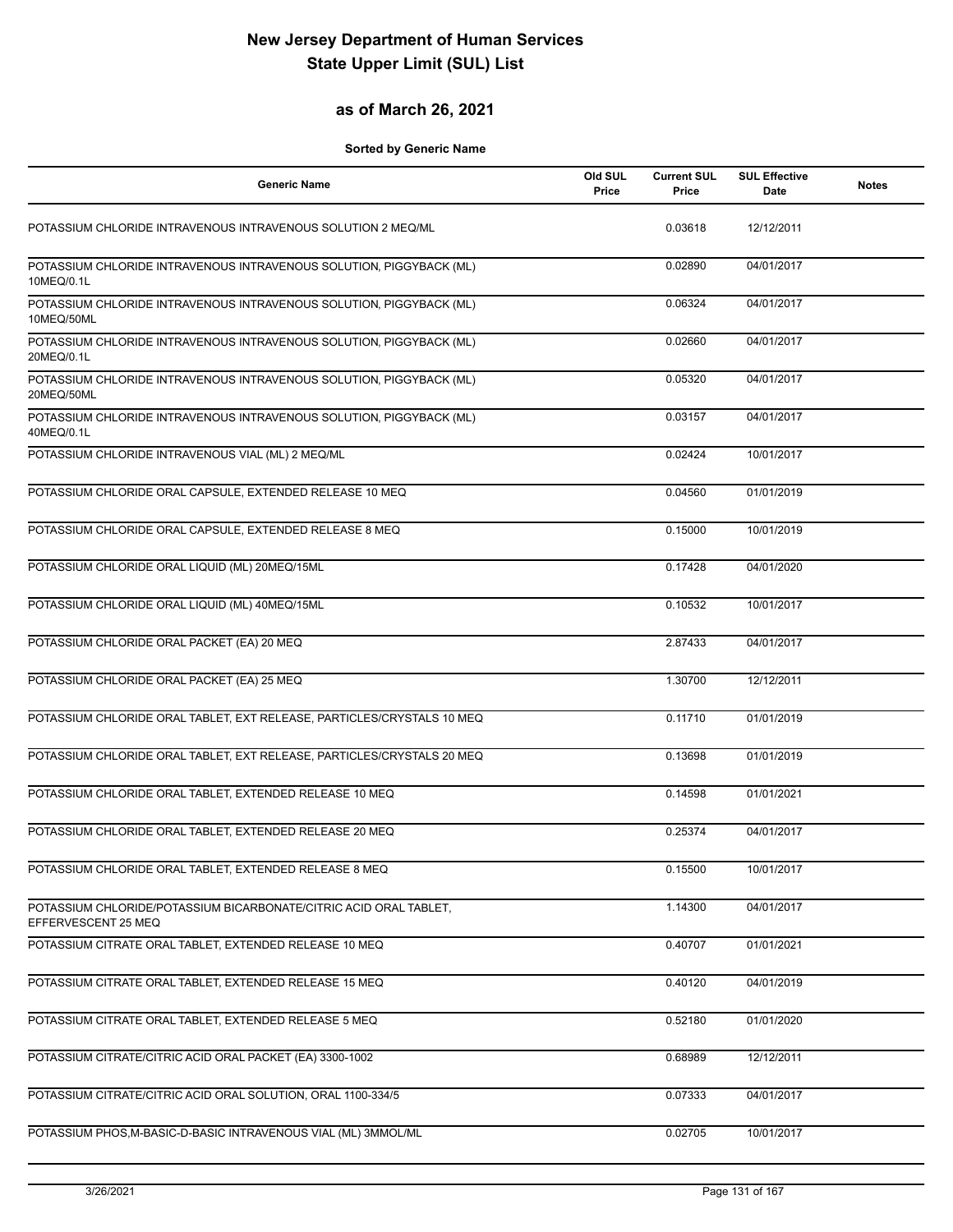### **as of March 26, 2021**

| <b>Generic Name</b>                                             | Old SUL<br>Price | <b>Current SUL</b><br>Price | <b>SUL Effective</b><br>Date | <b>Notes</b> |
|-----------------------------------------------------------------|------------------|-----------------------------|------------------------------|--------------|
| POVIDONE-IODINE TOPICAL OINTMENT (GRAM) 10 %                    |                  | 0.05791                     | 04/01/2017                   |              |
| POVIDONE-IODINE TOPICAL SOLUTION, NON-ORAL 10 %                 |                  | 0.01634                     | 04/01/2017                   |              |
| PRAMIPEXOLE DI-HCL ORAL TABLET 0.125 MG                         |                  | 0.02100                     | 01/01/2019                   |              |
| PRAMIPEXOLE DI-HCL ORAL TABLET 0.25 MG                          |                  | 0.01467                     | 01/01/2019                   |              |
| PRAMIPEXOLE DI-HCL ORAL TABLET 0.5 MG                           |                  | 0.04844                     | 04/01/2017                   |              |
| PRAMIPEXOLE DI-HCL ORAL TABLET 0.75 MG                          |                  | 0.07931                     | 10/01/2017                   |              |
| PRAMIPEXOLE DI-HCL ORAL TABLET 1 MG                             |                  | 0.04322                     | 04/01/2017                   |              |
| PRAMIPEXOLE DI-HCL ORAL TABLET 1.5 MG                           |                  | 0.05722                     | 04/01/2018                   |              |
| PRAMIPEXOLE DI-HCL ORAL TABLET, EXTENDED RELEASE 24 HR 0.375 MG |                  | 9.83333                     | 04/01/2017                   |              |
| PRAMIPEXOLE DI-HCL ORAL TABLET, EXTENDED RELEASE 24 HR 0.75 MG  |                  | 11.00233                    | 04/01/2017                   |              |
| PRAMIPEXOLE DI-HCL ORAL TABLET, EXTENDED RELEASE 24 HR 1.5 MG   |                  | 9.83333                     | 04/01/2017                   |              |
| PRAMIPEXOLE DI-HCL ORAL TABLET, EXTENDED RELEASE 24 HR 2.25 MG  |                  | 9.83333                     | 04/01/2017                   |              |
| PRAMIPEXOLE DI-HCL ORAL TABLET, EXTENDED RELEASE 24 HR 3 MG     |                  | 11.93707                    | 04/01/2017                   |              |
| PRAMIPEXOLE DI-HCL ORAL TABLET, EXTENDED RELEASE 24 HR 3.75 MG  |                  | 13.13800                    | 04/01/2017                   |              |
| PRAMIPEXOLE DI-HCL ORAL TABLET, EXTENDED RELEASE 24 HR 4.5 MG   |                  | 11.82500                    | 04/01/2017                   |              |
| PRAMOXINE HCL TOPICAL FOAM (GRAM) 1 %                           |                  | 2.66240                     | 04/01/2017                   |              |
| PRAMOXINE HCL TOPICAL LOTION (ML) 1 %                           |                  | 0.03045                     | 04/01/2017                   |              |
| PRAMOXINE HCL/CALAMINE TOPICAL LOTION (ML) 1 %-8 %              |                  | 0.01379                     | 04/01/2017                   |              |
| PRAMOXINE HCL/CAMPHOR/ZINC ACETATE TOPICAL LOTION (ML)          |                  | 0.01488                     | 04/01/2017                   |              |
| PRAMOXINE HCL/ZINC ACETATE TOPICAL LOTION (ML) 1 %-0.1 %        |                  | 0.01518                     | 04/01/2017                   |              |
| PRASUGREL HCL ORAL TABLET 10 MG                                 |                  | 0.22500                     | 01/01/2019                   |              |
| PRAVASTATIN SODIUM ORAL TABLET 10 MG                            |                  | 0.03100                     | 07/01/2018                   |              |
| PRAVASTATIN SODIUM ORAL TABLET 20 MG                            |                  | 0.03322                     | 07/01/2018                   |              |
| PRAVASTATIN SODIUM ORAL TABLET 40 MG                            |                  | 0.06144                     | 01/01/2019                   |              |
| PRAVASTATIN SODIUM ORAL TABLET 80 MG                            |                  | 0.08878                     | 07/01/2018                   |              |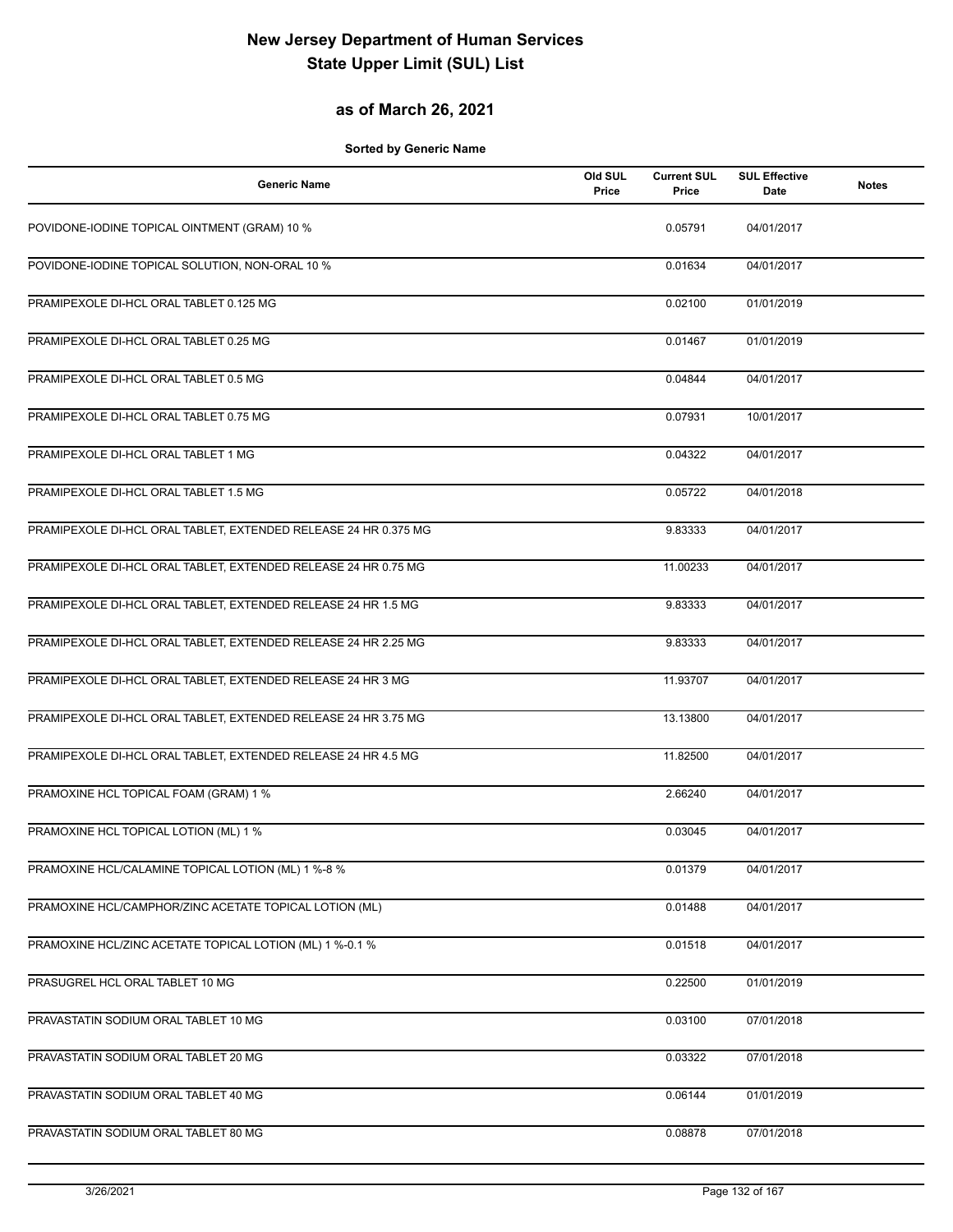### **as of March 26, 2021**

| <b>Generic Name</b>                                                            | Old SUL<br>Price | <b>Current SUL</b><br>Price | <b>SUL Effective</b><br>Date | <b>Notes</b> |
|--------------------------------------------------------------------------------|------------------|-----------------------------|------------------------------|--------------|
| PRAZOSIN HCL ORAL CAPSULE 1 MG                                                 |                  | 0.19500                     | 07/01/2018                   |              |
| PRAZOSIN HCL ORAL CAPSULE 2 MG                                                 |                  | 0.12864                     | 10/01/2017                   |              |
| PRAZOSIN HCL ORAL CAPSULE 5 MG                                                 |                  | 0.37754                     | 07/01/2019                   |              |
| PREDNICARBATE TOPICAL CREAM (GRAM) 0.1 %                                       |                  | 1.90416                     | 04/01/2017                   |              |
| PREDNICARBATE TOPICAL OINTMENT (GRAM) 0.1 %                                    |                  | 1.02483                     | 04/01/2017                   |              |
| PREDNISOLONE ACETATE OPHTHALMIC SUSPENSION, DROPS(FINAL DOSAGE FORM)(ML)<br>1% |                  | 5.00236                     | 07/01/2019                   |              |
| PREDNISOLONE ORAL SOLUTION, ORAL 15 MG/5 ML                                    |                  | 0.04250                     | 04/01/2017                   |              |
| PREDNISOLONE ORAL TABLET 5 MG                                                  |                  | 7.22430                     | 04/01/2017                   |              |
| PREDNISOLONE SOD PHOSPHATE OPHTHALMIC DROPS 1 %                                |                  | 1.06685                     | 10/01/2017                   |              |
| PREDNISOLONE SOD PHOSPHATE ORAL SOLUTION, ORAL 15 MG/5 ML                      |                  | 0.05667                     | 10/01/2017                   |              |
| PREDNISOLONE SOD PHOSPHATE ORAL SOLUTION, ORAL 25 MG/5 ML                      |                  | 0.94102                     | 04/01/2017                   |              |
| PREDNISOLONE SOD PHOSPHATE ORAL SOLUTION, ORAL 5 MG/5 ML                       |                  | 0.17302                     | 10/01/2017                   |              |
| PREDNISOLONE SOD PHOSPHATE ORAL TABLET, DISINTEGRATING 10 MG                   |                  | 10.41025                    | 04/01/2017                   |              |
| PREDNISOLONE SOD PHOSPHATE ORAL TABLET, DISINTEGRATING 15 MG                   |                  | 19.17875                    | 04/01/2017                   |              |
| PREDNISOLONE SOD PHOSPHATE ORAL TABLET, DISINTEGRATING 30 MG                   |                  | 24.65833                    | 04/01/2017                   |              |
| PREDNISONE ORAL SOLUTION, ORAL 5 MG/5 ML                                       |                  | 0.18413                     | 04/01/2017                   |              |
| PREDNISONE ORAL TABLET 1 MG                                                    |                  | 0.03080                     | 01/01/2019                   |              |
| PREDNISONE ORAL TABLET 10 MG                                                   |                  | 0.04940                     | 01/01/2019                   |              |
| PREDNISONE ORAL TABLET 2.5 MG                                                  |                  | 0.03518                     | 10/01/2017                   |              |
| PREDNISONE ORAL TABLET 20 MG                                                   |                  | 0.03517                     | 10/01/2017                   |              |
| PREDNISONE ORAL TABLET 5 MG                                                    |                  | 0.00868                     | 10/01/2017                   |              |
| PREDNISONE ORAL TABLET 50 MG                                                   |                  | 0.23081                     | 04/01/2017                   |              |
| PREDNISONE ORAL TABLET, DOSE PACK 10 MG                                        |                  | 0.10896                     | 10/01/2017                   |              |
| PREDNISONE ORAL TABLET, DOSE PACK 5 MG                                         |                  | 0.09667                     | 10/01/2017                   |              |
| PREGABALIN ORAL CAPSULE 100 MG                                                 |                  | 0.14356                     | 10/01/2020                   |              |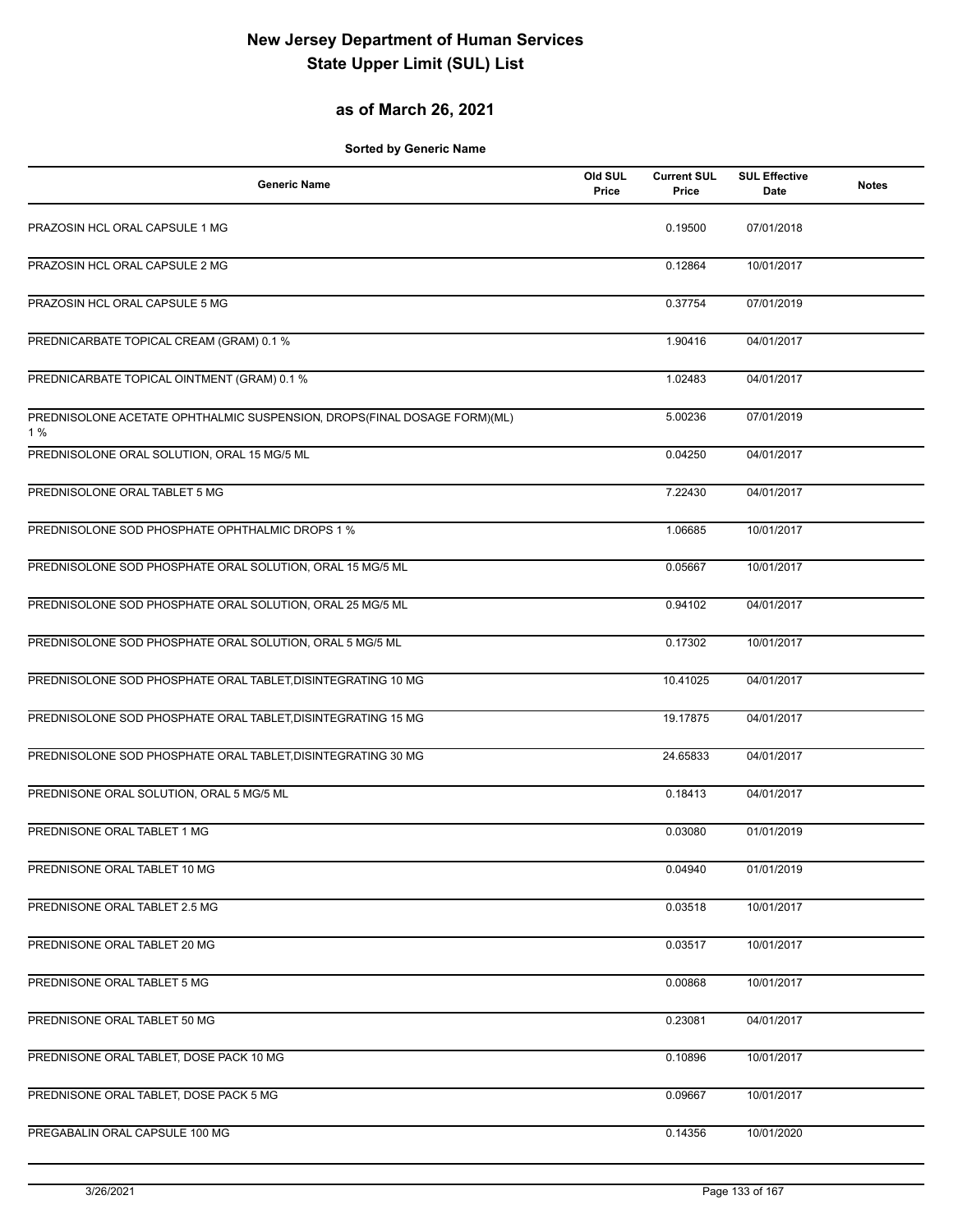### **as of March 26, 2021**

| <b>Generic Name</b>                                                                                                    | Old SUL<br>Price | <b>Current SUL</b><br>Price | <b>SUL Effective</b><br><b>Date</b> | <b>Notes</b> |
|------------------------------------------------------------------------------------------------------------------------|------------------|-----------------------------|-------------------------------------|--------------|
| PREGABALIN ORAL CAPSULE 150 MG                                                                                         |                  | 0.19256                     | 01/01/2020                          |              |
| PREGABALIN ORAL CAPSULE 200 MG                                                                                         |                  | 0.19745                     | 10/01/2019                          |              |
| PREGABALIN ORAL CAPSULE 225 MG                                                                                         |                  | 0.22595                     | 04/01/2020                          |              |
| PREGABALIN ORAL CAPSULE 25 MG                                                                                          |                  | 0.11111                     | 01/01/2020                          |              |
| PREGABALIN ORAL CAPSULE 300 MG                                                                                         |                  | 0.17767                     | 10/01/2020                          |              |
| PREGABALIN ORAL CAPSULE 50 MG                                                                                          |                  | 0.11528                     | 10/01/2020                          |              |
| PREGABALIN ORAL CAPSULE 75 MG                                                                                          |                  | 0.11233                     | 10/01/2020                          |              |
| PREGABALIN ORAL SOLUTION, ORAL 20 MG/ML                                                                                |                  | 0.14000                     | 10/01/2019                          |              |
| PRENATAL VIT 55/IRON BISGLY HCL, SUC-PROT/FOLIC ACID/OMEGA-3 ORAL COMBINATION<br>PACKAGE. TABLET AND DR CAP 29-1-430MG |                  | 0.49783                     | 04/01/2017                          |              |
| PRENATAL VIT NO.16/IRON FUM, PS COMPLEX/FOLIC ACID/OMEGA-3 ORAL CAPSULE<br>35-1-200MG                                  |                  | 0.63168                     | 10/01/2017                          |              |
| PRENATAL VIT NO.19/IRON BG HCL, SUC-PROT/FOLIC ACID/OMEGA-3 ORAL COMBINATION<br>PACKAGE, TABLET AND DR CAP 29-1-400MG  |                  | 0.53083                     | 04/01/2017                          |              |
| PRENATAL VIT NO.2/IRON BG CHEL, SUCC-PROT/FOLIC ACID/OMEGA-3 ORAL COMBINATION<br>PACKAGE (EA) 29-1-250MG               |                  | 0.35240                     | 04/01/2017                          |              |
| PRENATAL VIT NO.21/IRON POLYSACCH, HEME POLYPEP/FOLIC ACID ORAL TABLET 28-6-1<br>МG                                    |                  | 1.41211                     | 04/01/2017                          |              |
| PRENATAL VIT NO.22/IRON CBN, GLUCON/FOLIC ACID/DOCUSATE/DHA ORAL COMBINATION<br>PACKAGE (EA) 27-1-50 MG                |                  | 0.75050                     | 04/01/2017                          |              |
| PRENATAL VIT NO.72/IRON CARBONY, GLUC/FOLIC ACID/DOCUSATE/DHA ORAL<br>COMBINATION PACKAGE (EA) 90-1-300MG              |                  | 1.30583                     | 04/01/2017                          |              |
| PRENATAL VIT NO.73/IRON CARBONY, GLUC/FOLIC ACID/DOCUSATE/DHA ORAL<br>COMBINATION PACKAGE (EA) 35-1-50 MG              |                  | 1.26033                     | 04/01/2017                          |              |
| PRENATAL VIT NO.81/SOD.FEREDETATE-IRON PS/FOLIC ACID/OMEGA-3 ORAL<br>COMBINATION PACKAGE, TABLET AND DR CAP 27-1-430MG |                  | 1.21200                     | 04/01/2017                          |              |
| PRENATAL VIT WITH CALCIUM #34/IRON/FOLIC ACID ORAL TABLET, EXTENDED RELEASE<br>MULTIPHASE 24 HR 28 MG-1 MG             |                  | 0.20988                     | 12/12/2011                          |              |
| PRENATAL VIT WITH CALCIUM NO. 40/IRON FUMARATE/FA CMB NO.1 ORAL TABLET 27 MG-1<br>MG                                   |                  | 1.23151                     | 10/01/2017                          |              |
| PRENATAL VIT WITH CALCIUM NO.37/IRON, ASPG/FOLIC ACID/OMEGA-3 ORAL CAPSULE<br>27-1-330MG                               |                  | 0.76089                     | 04/01/2017                          |              |
| PRENATAL VIT WITH CALCIUM NO.68/IRON FUM/FOLIC ACID NO.1/DHA ORAL CAPSULE<br>28-1-300MG                                |                  | 1.27300                     | 01/01/2019                          |              |
| PRENATAL VIT WITH CALCIUM NO.69/IRON/FOLIC ACID/DOCUSATE/DHA ORAL CAPSULE<br>27-1-50 MG                                |                  | 1.04600                     | 04/01/2017                          |              |
| PRENATAL VIT WITH CALCIUM NO.69/IRON/FOLIC ACID/DOCUSATE/DHA ORAL CAPSULE<br>28-1-50 MG                                |                  | 1.36900                     | 04/01/2017                          |              |
| PRENATAL VIT, CALCIUM NO.35/IRON/FOLIC ACID/DOCUSATE/OMEGA-3 ORAL CAPSULE<br>27-1-50 MG                                |                  | 0.08682                     | 10/01/2017                          |              |
| PRENATAL VIT/FOLIC ACID/B6/CALCIUM PHOSPH DI, TRIBASIC/GINGER ORAL TABLET<br>1.2-40-100                                |                  | 0.70833                     | 04/01/2017                          |              |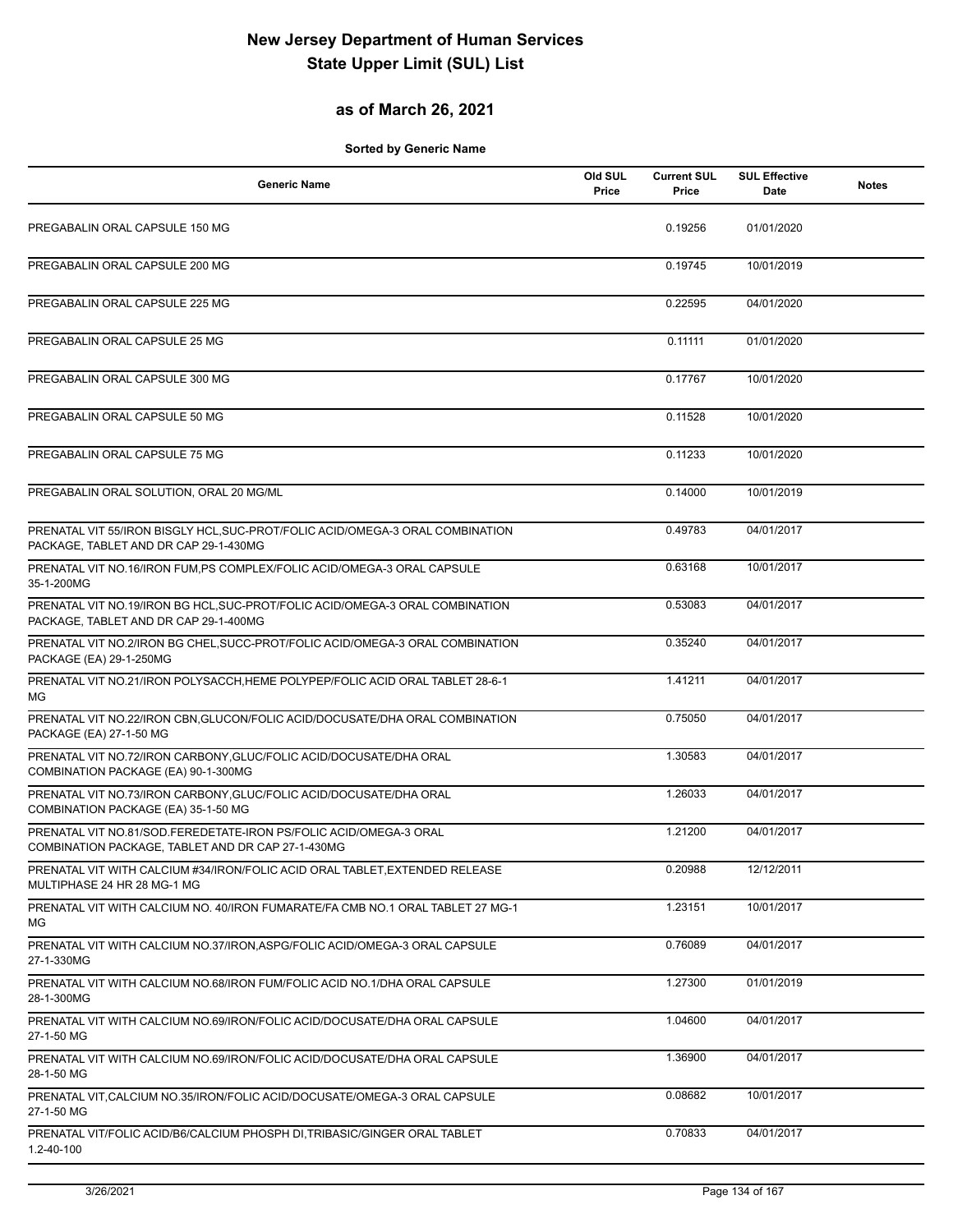### **as of March 26, 2021**

| <b>Generic Name</b>                                                                                    | Old SUL<br>Price | <b>Current SUL</b><br>Price | <b>SUL Effective</b><br>Date | <b>Notes</b> |
|--------------------------------------------------------------------------------------------------------|------------------|-----------------------------|------------------------------|--------------|
| PRENATAL VITAMIN 27 WITH CALCIUM/FERROUS FUMARATE/FOLIC ACID ORAL TABLET 60<br>MG-1 MG                 |                  | 0.16800                     | 10/01/2018                   |              |
| PRENATAL VITAMIN NO.15/IRON FUMARATE, POLYSAC COMP/FOLIC ACID ORAL CAPSULE<br>85 MG-1 MG               |                  | 0.64513                     | 04/01/2017                   |              |
| PRENATAL VITAMIN NO.15/IRON, CARBONYL/FOLIC ACID/DOCUSATE SOD ORAL TABLET<br>90-1-50 MG                |                  | 0.14689                     | 04/01/2017                   |              |
| PRENATAL VITAMIN NO.16/IRON, CARBONYL/FOLIC ACID/DOCUSATE SOD ORAL TABLET<br>90-1-50 MG                |                  | 0.15789                     | 04/01/2017                   |              |
| PRENATAL VITAMIN NO.19/IRON POLYSAC, IRON HEME/FOLIC ACID/DHA ORAL CAPSULE<br>22-6-1-200               |                  | 2.32800                     | 04/01/2017                   |              |
| PRENATAL VITAMIN NO.48/IRON, CARBONYL, GLUCONATE/FOLIC ACID/B6 ORAL TABLET,<br>SEQUENTIAL 20-1-25 MG   |                  | 0.59800                     | 04/01/2017                   |              |
| PRENATAL VITAMIN NO.57/IRON FUM/FOLIC ACID/DSS/DHA ORAL CAPSULE 29-1.25-55                             |                  | 2.13200                     | 04/01/2017                   |              |
| PRENATAL VITAMIN NO.86/IRON BIS-GLYCINATE/FOLIC ACID ORAL TABLET 32 MG-1 MG                            |                  | 1.01711                     | 04/01/2017                   |              |
| PRENATAL VITAMIN W-O VIT A/FERROUS FUMARATE/FOLIC ACID ORAL TABLET,<br>CHEWABLE 40-1MG                 |                  | 1.13596                     | 12/12/2011                   |              |
| PRENATAL VITAMINS COMB NO.115/IRON FUMARATE/FOLIC ACID/DSS ORAL TABLET 29-1-25<br>MG.                  |                  | 0.40080                     | 04/01/2017                   |              |
| PRENATAL VITAMINS COMB NO.53/IRON B-G HCL SUC-P/FA/OMEGA-3 ORAL COMBINATION<br>PACKAGE (EA) 29-1-400MG |                  | 0.39767                     | 10/01/2017                   |              |
| PRENATAL VITAMINS COMB NO.54/IRON B-G HCL SUC-P/FA/OMEGA-3 ORAL COMBINATION<br>PACKAGE (EA) 29-1-430MG |                  | 0.43416                     | 04/01/2017                   |              |
| PRENATAL VITAMINS COMB NO.7/FE ASP GLY/DOCUSATE/FOLIC ACID ORAL TABLET<br>30-50-1MG                    |                  | 1.20762                     | 12/12/2011                   |              |
| PRENATAL VITAMINS COMB NO.71/FERROUS FUMARATE/FOLIC ACID ORAL TABLET 27<br>MG-1 MG                     |                  | 0.07605                     | 09/01/2011                   |              |
| PRENATAL VITAMINS COMB NO.87/IRON BISGLY/FOLIC ACID/DHA ORAL COMBINATION<br>PACKAGE (EA) 32-1-230MG    |                  | 0.71083                     | 04/01/2017                   |              |
| PRENATAL VITAMINS COMBO NO.14/FERROUS FUMARATE/FOLIC ACID ORAL TABLET,<br>CHEWABLE 29 MG-1 MG          |                  | 0.23154                     | 10/01/2017                   |              |
| PRENATAL VITAMINS COMBO NO.34/IRON, CARB/FOLIC ACID/DSS/DHA ORAL CAPSULE<br>30-1-50 MG                 |                  | 1.69066                     | 04/01/2017                   |              |
| PRENATAL VITAMINS COMBO NO.59/IRON, CARB/FOLIC ACID/DSS/DHA ORAL CAPSULE<br>29-1-50 MG                 |                  | 1.75866                     | 04/01/2017                   |              |
| PRENATAL VITAMINS NO.11/FERROUS FUMARATE/FOLIC ACID/OMEGA-3 ORAL CAPSULE<br>28-1-200MG                 |                  | 2.00007                     | 04/01/2017                   |              |
| PRENATAL VITAMINS NO.22/IRON CBN & GLUC/FOLIC ACID/DSS ORAL TABLET 27-1-50MG                           |                  | 0.46292                     | 12/12/2011                   |              |
| PRENATAL VITAMINS NO.5/FERROUS FUMARATE/FOLIC ACID ORAL CAPSULE 106.5-1MG                              |                  | 0.56290                     | 04/01/2017                   |              |
| PRENATAL VITAMINS/FERROUS FUMARATE/DOCUSATE/FOLIC ACID ORAL TABLET 29 MG-1<br>МG                       |                  | 0.33288                     | 12/12/2011                   |              |
| PRENATAL VITAMINS/FERROUS FUMARATE/FOLIC ACID ORAL TABLET 27 MG-1 MG                                   |                  | 0.08451                     | 12/12/2011                   |              |
| PRENATAL VITAMINS/FERROUS FUMARATE/FOLIC ACID ORAL TABLET 27MG-0.8MG                                   |                  | 0.08377                     | 12/12/2011                   |              |
| PRENATAL VITAMINS/FERROUS FUMARATE/FOLIC ACID ORAL TABLET 28MG-0.8MG                                   |                  | 0.08371                     | 12/12/2011                   |              |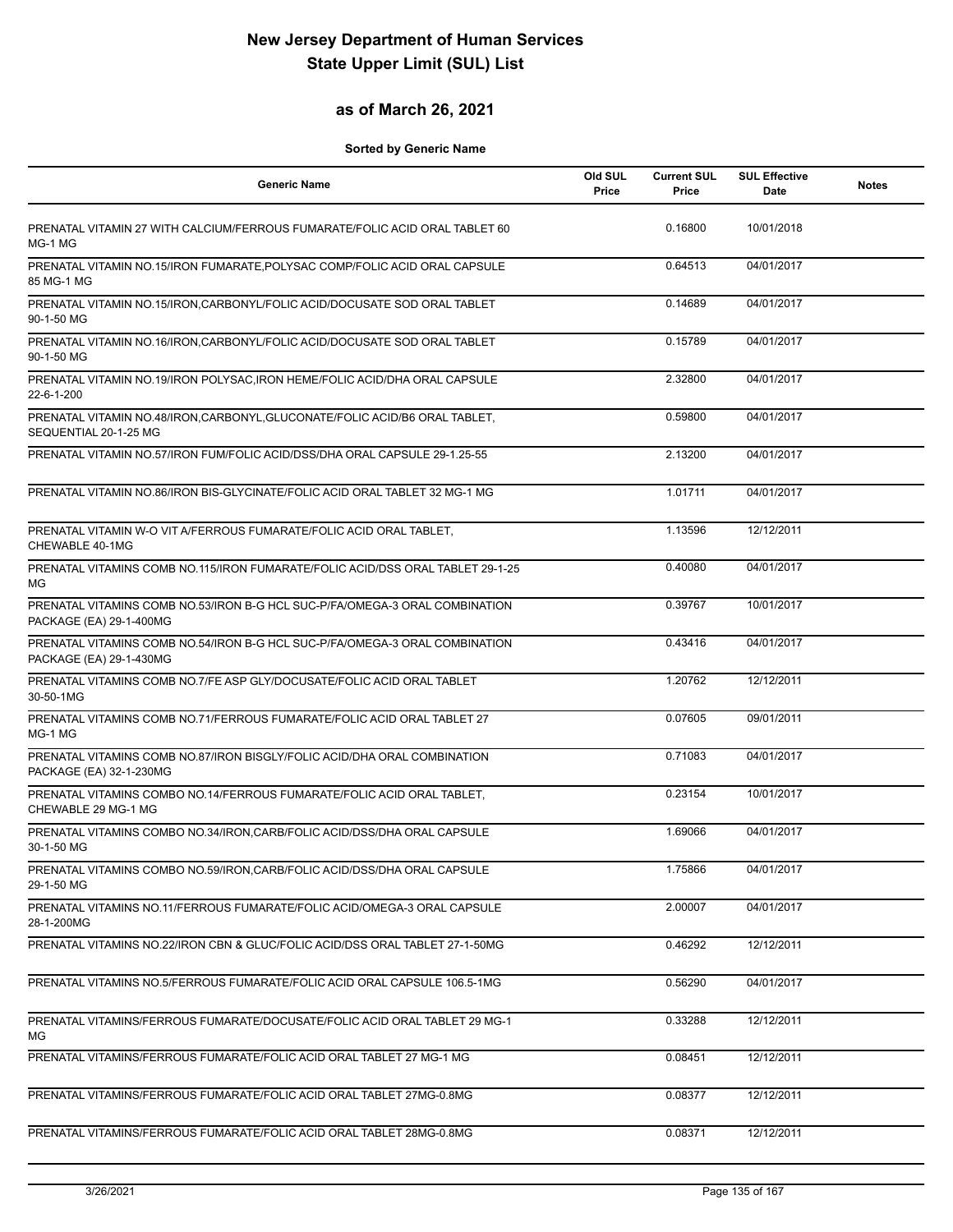### **as of March 26, 2021**

| <b>Generic Name</b>                                                                                      | Old SUL<br>Price | <b>Current SUL</b><br>Price | <b>SUL Effective</b><br>Date | <b>Notes</b> |
|----------------------------------------------------------------------------------------------------------|------------------|-----------------------------|------------------------------|--------------|
| PRENATAL VITAMINS/FERROUS FUMARATE/FOLIC ACID ORAL TABLET, CHEWABLE 29 MG-1<br>MG                        |                  | 0.34558                     | 12/12/2011                   |              |
| PRENATAL VITAMINS/IRON, CARBONYL/DOCUSATE/FOLIC ACID ORAL TABLET 90-50-1MG                               |                  | 0.18750                     | 12/12/2011                   |              |
| PRENATAL VITS NO.119/IRON FUMARATE/FOLIC ACID/DOCUSATE SOD. ORAL TABLET<br>29-1-25 MG                    |                  | 0.43050                     | 10/01/2018                   |              |
| PRENATAL VITS W-O CA COMB. NO. 7 W/ IRON & FOLIC ACID & DHA ORAL CAPSULE<br>(HARD, SOFT, ETC.) 28-1.25MG |                  | 1.62300                     | 12/12/2011                   |              |
| PRENATAL VITS WITH CALCIUM #74/FERROUS FUMARATE/FOLIC ACID ORAL TABLET 27<br>MG-1 MG                     |                  | 0.05662                     | 10/01/2017                   |              |
| PRENATAL VITS WITH CALCIUM #76/IRON, CARBONYL/FOLIC ACID ORAL TABLET 29 MG-1<br>MG.                      |                  | 0.13802                     | 10/01/2017                   |              |
| PRENATAL VITS WITH CALCIUM #78/FERROUS FUMARATE/FOLIC ACID ORAL TABLET 29<br>MG-1 MG                     |                  | 0.12050                     | 10/01/2017                   |              |
| PRENATAL VITS WITH CALCIUM 118/FERROUS FUMARATE/FOLIC ACID ORAL<br>TABLET, CHEWABLE 29 MG-1 MG           |                  | 0.19280                     | 04/01/2019                   |              |
| PRENATAL VITS WITH CALCIUM 47/FERROUS FUM/FOLATE NO.1/DHA ORAL CAPSULE<br>27-1-300MG                     |                  | 0.81153                     | 04/01/2017                   |              |
| PRENATAL VITS WITH CALCIUM 70/FERROUS FUMARATE/FOLIC AC/DHA ORAL CAPSULE<br>28-1-250MG                   |                  | 3.37466                     | 04/01/2017                   |              |
| PRENATAL VITS WITH CALCIUM 72/FERROUS FUMARATE/FOLIC ACID ORAL TABLET 27<br>MG-1 MG                      |                  | 0.07590                     | 04/01/2017                   |              |
| PRENATAL VITS WITH CALCIUM 73/FERROUS FUMARATE/FOLIC ACID ORAL TABLET 28<br>MG-1 MG                      |                  | 0.39850                     | 04/01/2017                   |              |
| PRENATAL VITS WITH CALCIUM NO.80/IRON FUM/FOLIC ACID/DSS/DHA ORAL CAPSULE<br>29-1.25-55                  |                  | 1.97266                     | 04/01/2017                   |              |
| PRENATAL VITS, CALCIUM NO.39/IRON FUM/FOLIC ACID/DOCUSATE/DHA ORAL CAPSULE<br>$30-1.2-55$                |                  | 1.12166                     | 04/01/2017                   |              |
| PRENATAL VITS, CALCIUM NO.66/IRON FUM/FOLIC ACID/DOCUSATE/DHA ORAL CAPSULE<br>26-1.2-55                  |                  | 1.15633                     | 04/01/2017                   |              |
| PRENATAL VITS, CALCIUM NO.66/IRON FUM/FOLIC ACID/DOCUSATE/DHA ORAL CAPSULE<br>27-1.25-55                 |                  | 0.53556                     | 04/01/2017                   |              |
| PRIMAQUINE PHOSPHATE ORAL TABLET 26.3 MG                                                                 |                  | 1.33780                     | 04/01/2017                   |              |
| PRIMIDONE ORAL TABLET 250 MG                                                                             |                  | 0.08543                     | 10/01/2017                   |              |
| PRIMIDONE ORAL TABLET 50 MG                                                                              |                  | 0.05160                     | 01/01/2019                   |              |
| PROBENECID ORAL TABLET 500 MG                                                                            |                  | 0.37000                     | 07/01/2018                   |              |
| PROBENECID/COLCHICINE ORAL TABLET 500-0.5 MG                                                             |                  | 0.57437                     | 04/01/2017                   |              |
| PROCAINAMIDE HCL INJECTION VIAL (ML) 100 MG/ML                                                           |                  | 7.89300                     | 04/01/2017                   |              |
| PROCAINAMIDE HCL INJECTION VIAL (ML) 500 MG/ML                                                           |                  | 32.75000                    | 04/01/2017                   |              |
| PROCAINAMIDE HCL INTRAVENOUS SYRINGE (ML) 100 MG/ML                                                      |                  | 8.50000                     | 04/01/2017                   |              |
| PROCHLORPERAZINE EDISYLATE INJECTION VIAL (ML) 10 MG/2 ML                                                |                  | 9.06500                     | 04/01/2017                   |              |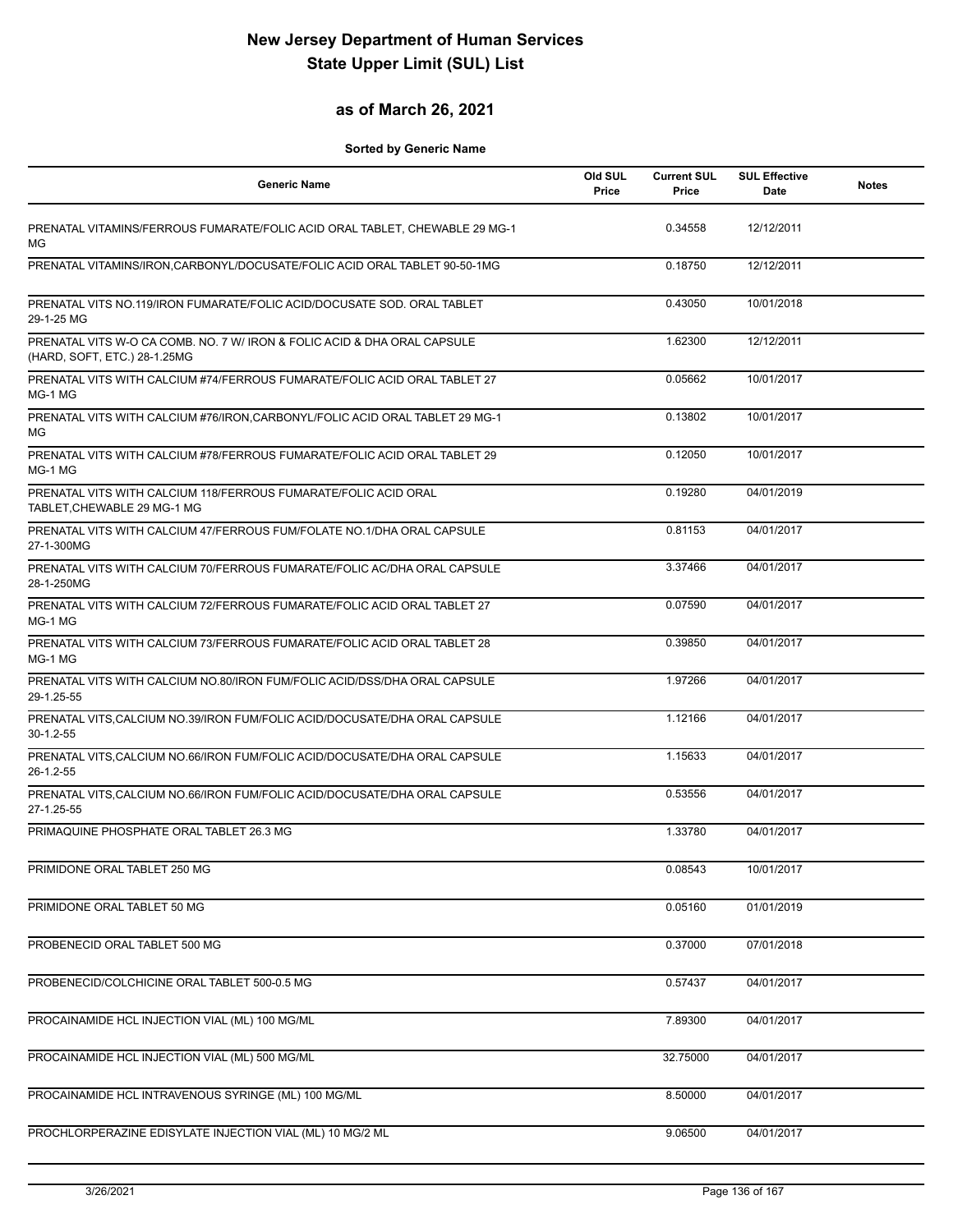### **as of March 26, 2021**

| <b>Generic Name</b>                                                           | Old SUL<br>Price | <b>Current SUL</b><br>Price | <b>SUL Effective</b><br>Date | <b>Notes</b> |
|-------------------------------------------------------------------------------|------------------|-----------------------------|------------------------------|--------------|
| PROCHLORPERAZINE EDISYLATE INJECTION VIAL (SDV, MDV OR ADDITIVE) (ML) 5 MG/ML |                  | 1.21154                     | 12/12/2011                   |              |
| PROCHLORPERAZINE MALEATE ORAL TABLET 10 MG                                    |                  | 0.04020                     | 10/01/2017                   |              |
| PROCHLORPERAZINE MALEATE ORAL TABLET 5 MG                                     |                  | 0.04600                     | 04/01/2017                   |              |
| PROCHLORPERAZINE RECTAL SUPPOSITORY, RECTAL 25 MG                             |                  | 4.87250                     | 04/01/2020                   |              |
| PROGESTERONE INTRAMUSCULAR VIAL (ML) 50 MG/ML                                 |                  | 1.52800                     | 07/01/2018                   |              |
| PROGESTERONE, MICRONIZED ORAL CAPSULE 100 MG                                  |                  | 0.36080                     | 07/01/2018                   |              |
| PROGESTERONE, MICRONIZED ORAL CAPSULE 200 MG                                  |                  | 0.62600                     | 01/01/2018                   |              |
| PROGESTERONE, MICRONIZED MISCELLANEOUS POWDER (GRAM) 100 %                    |                  | 0.43200                     | 12/12/2011                   |              |
| PROMETHAZINE HCL INJECTION AMPUL (ML) 25 MG/ML                                |                  | 1.31213                     | 04/01/2017                   |              |
| PROMETHAZINE HCL INJECTION AMPUL (ML) 50 MG/ML                                |                  | 1.39510                     | 10/01/2017                   |              |
| PROMETHAZINE HCL INJECTION VIAL (ML) 25 MG/ML                                 |                  | 1.23466                     | 04/01/2017                   |              |
| PROMETHAZINE HCL INJECTION VIAL (ML) 50 MG/ML                                 |                  | 2.20840                     | 04/01/2017                   |              |
| PROMETHAZINE HCL ORAL SYRUP 6.25MG/5ML                                        |                  | 0.01240                     | 10/01/2017                   |              |
| PROMETHAZINE HCL ORAL TABLET 12.5 MG                                          |                  | 0.05499                     | 04/01/2017                   |              |
| PROMETHAZINE HCL ORAL TABLET 25 MG                                            |                  | 0.03240                     | 04/01/2017                   |              |
| PROMETHAZINE HCL ORAL TABLET 50 MG                                            |                  | 0.05111                     | 04/01/2017                   |              |
| PROMETHAZINE HCL RECTAL SUPPOSITORY, RECTAL 12.5 MG                           |                  | 0.87184                     | 10/01/2017                   |              |
| PROMETHAZINE HCL RECTAL SUPPOSITORY, RECTAL 25 MG                             |                  | 4.83000                     | 10/01/2019                   |              |
| PROMETHAZINE HCL RECTAL SUPPOSITORY, RECTAL 50 MG                             |                  | 26.40250                    | 04/01/2017                   |              |
| PROMETHAZINE HCL/CODEINE ORAL SYRUP 6.25-10/5                                 |                  | 0.01196                     | 04/01/2017                   |              |
| PROMETHAZINE HCL/DEXTROMETHORPHAN HBR ORAL SYRUP 6.25-15/5                    |                  | 0.00846                     | 04/01/2017                   |              |
| PROMETHAZINE/PHENYLEPHRINE HCL/CODEINE ORAL SYRUP 6.25-5-10                   |                  | 0.01101                     | 01/01/2018                   |              |
| PROPAFENONE HCL ORAL CAPSULE, EXTENDED RELEASE 12 HR 225 MG                   |                  | 3.45893                     | 04/01/2017                   |              |
| PROPAFENONE HCL ORAL CAPSULE, EXTENDED RELEASE 12 HR 325 MG                   |                  | 3.86333                     | 01/01/2018                   |              |
| PROPAFENONE HCL ORAL CAPSULE, EXTENDED RELEASE 12 HR 425 MG                   |                  | 2.29167                     | 07/01/2019                   |              |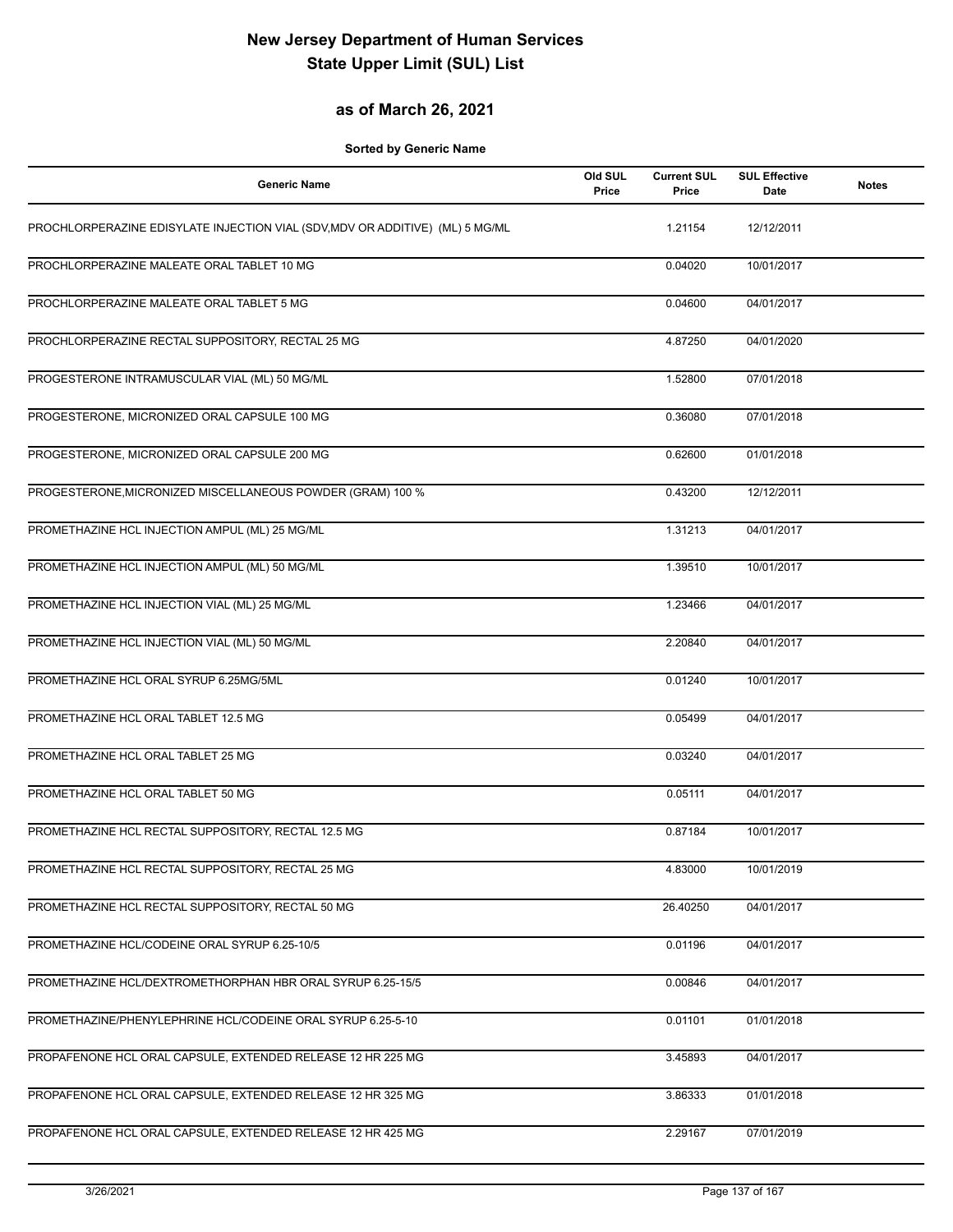### **as of March 26, 2021**

| <b>Generic Name</b>                                                  | Old SUL<br>Price | <b>Current SUL</b><br>Price | <b>SUL Effective</b><br>Date | <b>Notes</b> |
|----------------------------------------------------------------------|------------------|-----------------------------|------------------------------|--------------|
| PROPAFENONE HCL ORAL TABLET 150 MG                                   |                  | 0.11450                     | 10/01/2017                   |              |
| PROPAFENONE HCL ORAL TABLET 225 MG                                   |                  | 0.18555                     | 04/01/2017                   |              |
| PROPAFENONE HCL ORAL TABLET 300 MG                                   |                  | 0.45365                     | 04/01/2017                   |              |
| PROPANTHELINE BROMIDE ORAL TABLET 15 MG                              |                  | 0.59402                     | 04/01/2017                   |              |
| PROPARACAINE HCL OPHTHALMIC DROPS 0.5 %                              |                  | 0.14003                     | 10/01/2017                   |              |
| PROPOFOL INTRAVENOUS VIAL (ML) 10 MG/ML                              |                  | 0.28000                     | 04/01/2017                   |              |
| PROPOXYPHENE HCL ORAL CAPSULE (HARD, SOFT, ETC.) 65 MG               |                  | 0.17597                     | 12/12/2011                   |              |
| PROPOXYPHENE HCL/ACETAMINOPHEN ORAL TABLET 65MG-650MG                |                  | 0.19477                     | 12/12/2011                   |              |
| PROPOXYPHENE NAPSYL/ACETAMINOPHEN ORAL TABLET 100-650 MG             |                  | 0.05218                     | 12/12/2011                   |              |
| PROPRANOLOL HCL INTRAVENOUS VIAL (ML) 1 MG/ML                        |                  | 8.00000                     | 04/01/2017                   |              |
| PROPRANOLOL HCL ORAL CAPSULE, EXTENDED RELEASE 24HR 120 MG           |                  | 0.46773                     | 10/01/2017                   |              |
| PROPRANOLOL HCL ORAL CAPSULE, EXTENDED RELEASE 24HR 160 MG           |                  | 0.35770                     | 01/01/2019                   |              |
| PROPRANOLOL HCL ORAL CAPSULE, EXTENDED RELEASE 24HR 60 MG            |                  | 0.32273                     | 10/01/2019                   |              |
| PROPRANOLOL HCL ORAL CAPSULE, EXTENDED RELEASE 24HR 80 MG            |                  | 0.36385                     | 10/01/2019                   |              |
| PROPRANOLOL HCL ORAL SOLUTION, ORAL 20 MG/5 ML                       |                  | 0.09318                     | 04/01/2017                   |              |
| PROPRANOLOL HCL ORAL SOLUTION, ORAL 40MG/5ML                         |                  | 0.13571                     | 04/01/2017                   |              |
| PROPRANOLOL HCL ORAL TABLET 10 MG                                    |                  | 0.07000                     | 01/01/2019                   |              |
| PROPRANOLOL HCL ORAL TABLET 20 MG                                    |                  | 0.02100                     | 10/01/2017                   |              |
| PROPRANOLOL HCL ORAL TABLET 40 MG                                    | 0.14260          | 0.13400                     | 04/01/2021                   |              |
| PROPRANOLOL HCL ORAL TABLET 60 MG                                    |                  | 0.50690                     | 04/01/2020                   |              |
| PROPRANOLOL HCL ORAL TABLET 80 MG                                    |                  | 0.04201                     | 10/01/2017                   |              |
| PROPRANOLOL HCL/HYDROCHLOROTHIAZIDE ORAL TABLET 40 MG-25MG           |                  | 0.05960                     | 10/01/2017                   |              |
| PROPRANOLOL HCL/HYDROCHLOROTHIAZIDE ORAL TABLET 80 MG-25MG           |                  | 0.09045                     | 10/01/2017                   |              |
| PROPYLENE GLYCOL/POLYETHYLENE GLYCOL 400 OPHTHALMIC DROPS 0.3 %-0.4% |                  | 0.12464                     | 04/01/2017                   |              |
| PROPYLTHIOURACIL ORAL TABLET 50 MG                                   |                  | 0.17870                     | 04/01/2020                   |              |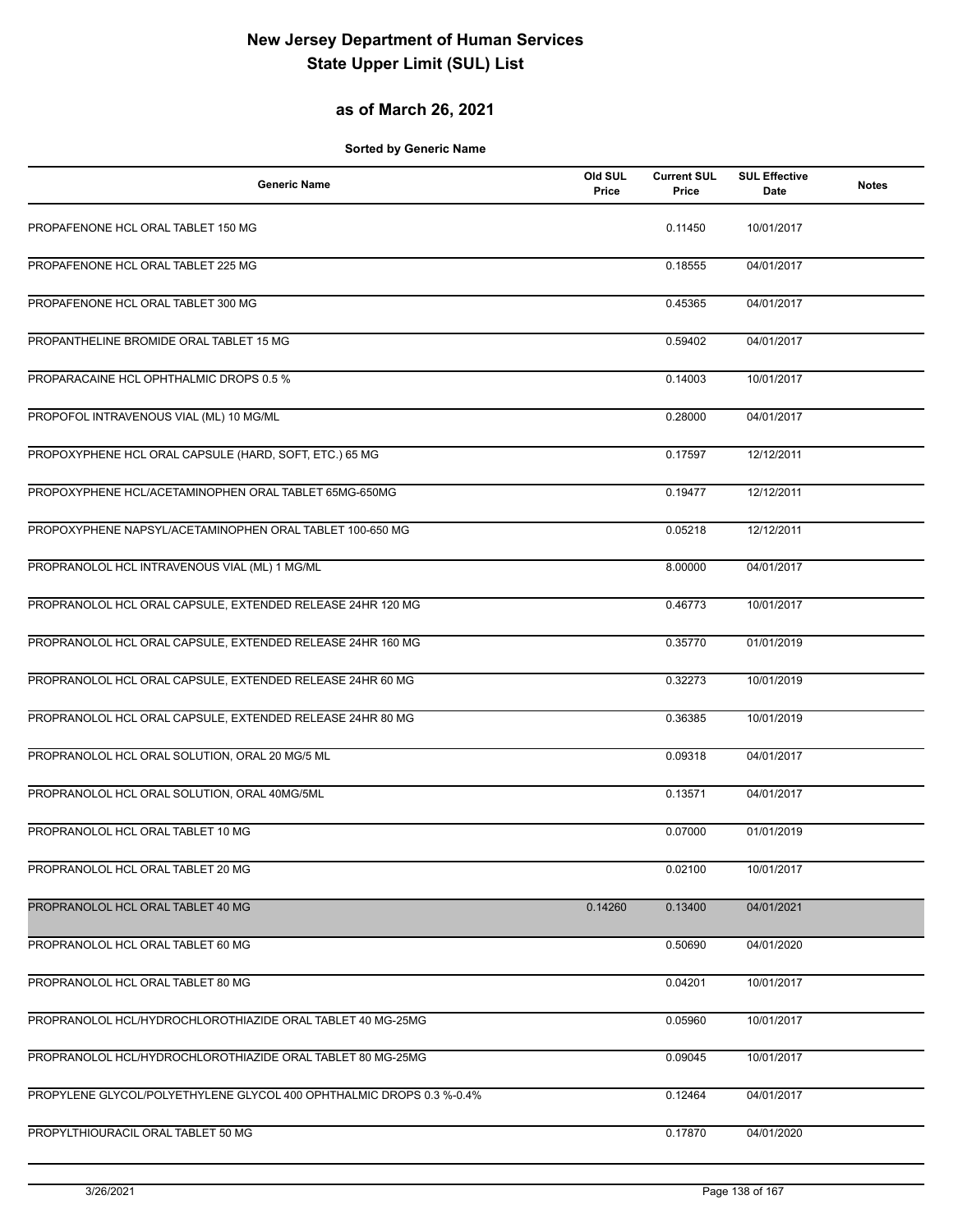### **as of March 26, 2021**

| <b>Generic Name</b>                                                     | Old SUL<br>Price | <b>Current SUL</b><br>Price | <b>SUL Effective</b><br>Date | <b>Notes</b> |
|-------------------------------------------------------------------------|------------------|-----------------------------|------------------------------|--------------|
| PROTAMINE SULFATE INTRAVENOUS VIAL (ML) 10 MG/ML                        |                  | 0.89840                     | 04/01/2017                   |              |
| PROTRIPTYLINE HCL ORAL TABLET 10 MG                                     |                  | 1.23085                     | 04/01/2017                   |              |
| PROTRIPTYLINE HCL ORAL TABLET 5 MG                                      |                  | 1.02668                     | 04/01/2017                   |              |
| PSEUDOEPHEDRINE HCL ORAL LIQUID (ML) 15 MG/5 ML                         |                  | 0.01346                     | 04/01/2017                   |              |
| PSEUDOEPHEDRINE HCL ORAL LIQUID (ML) 30 MG/5 ML                         |                  | 0.00668                     | 04/01/2017                   |              |
| PSEUDOEPHEDRINE HCL ORAL SYRUP 30 MG/5 ML                               |                  | 0.02135                     | 12/12/2011                   |              |
| PSEUDOEPHEDRINE HCL ORAL TABLET 30 MG                                   |                  | 0.02604                     | 04/01/2020                   |              |
| PSEUDOEPHEDRINE HCL ORAL TABLET 60 MG                                   |                  | 0.03220                     | 04/01/2017                   |              |
| PSEUDOEPHEDRINE HCL ORAL TABLET, EXTENDED RELEASE 120 MG                |                  | 0.21415                     | 10/01/2017                   |              |
| PSEUDOEPHEDRINE HCL/CODEINE PHOSPHATE/GUAIFENESIN ORAL SYRUP 30-10-100  |                  | 0.19437                     | 04/01/2017                   |              |
| PSEUDOEPHEDRINE HCL/CODEINE/CHLORPHENIRAMINE ORAL LIQUID (ML) 30-10-2/5 |                  | 0.09665                     | 04/01/2017                   |              |
| PSEUDOEPHEDRINE HCL/TRIPROLIDINE HCL ORAL SYRUP 30-1.25/5               |                  | 0.00854                     | 12/12/2011                   |              |
| PSYLLIUM HUSK (WITH SUGAR) ORAL POWDER (GRAM) 3.4 G/12 G                |                  | 0.00888                     | 04/01/2017                   |              |
| PSYLLIUM HUSK (WITH SUGAR) ORAL POWDER (GRAM) 3.4 G/7 G                 |                  | 0.01273                     | 04/01/2017                   |              |
| PSYLLIUM HUSK (WITH SUGAR) ORAL POWDER (GRAM) 3.4G/11G                  |                  | 0.00943                     | 04/01/2017                   |              |
| PSYLLIUM HUSK (WITH SUGAR) ORAL POWDER IN PACKET (EA) 3.4 G             |                  | 0.21620                     | 04/01/2017                   |              |
| PSYLLIUM HUSK ORAL CAPSULE 0.52G                                        |                  | 0.04047                     | 04/01/2017                   |              |
| PSYLLIUM HUSK/ASPARTAME ORAL POWDER (GRAM) 3.4G/5.8G                    |                  | 0.01695                     | 04/01/2017                   |              |
| PSYLLIUM SEED (WITH DEXTROSE) ORAL POWDER (GRAM)                        |                  | 0.01267                     | 04/01/2017                   |              |
| PSYLLIUM SEED (WITH SUGAR) ORAL PACKET (EA)                             |                  | 0.26446                     | 12/12/2011                   |              |
| PSYLLIUM SEED (WITH SUGAR) ORAL POWDER (GRAM)                           |                  | 0.01324                     | 04/01/2017                   |              |
| PSYLLIUM SEED ORAL PACKET (EA)                                          |                  | 0.26406                     | 12/12/2011                   |              |
| PSYLLIUM SEED ORAL POWDER (GRAM)                                        |                  | 0.01959                     | 04/01/2017                   |              |
| PSYLLIUM SEED/ASPARTAME ORAL POWDER (GRAM)                              |                  | 0.01985                     | 12/12/2011                   |              |
| PYRAZINAMIDE ORAL TABLET 500 MG                                         |                  | 0.90008                     | 10/01/2017                   |              |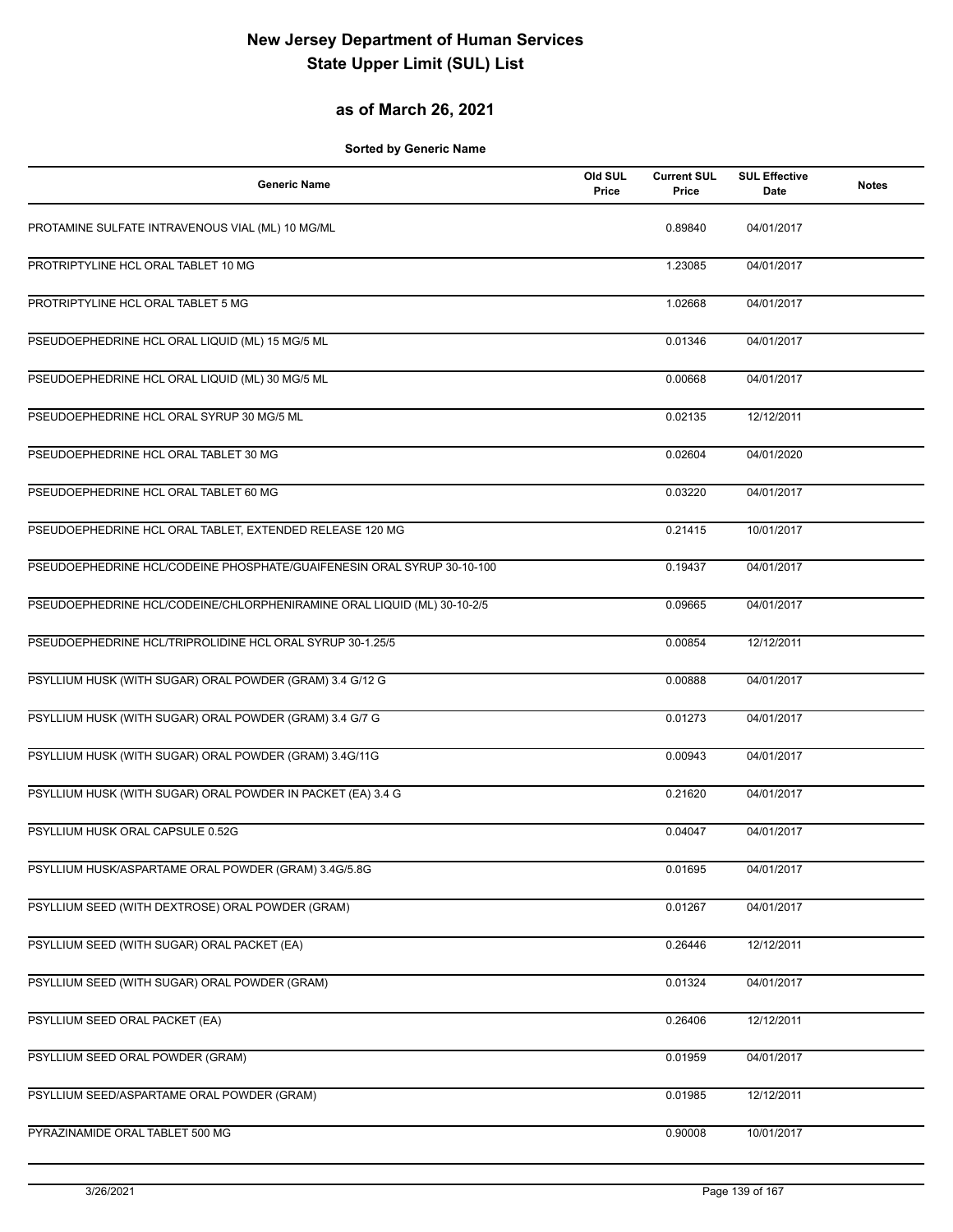### **as of March 26, 2021**

| <b>Generic Name</b>                                            | Old SUL<br>Price | <b>Current SUL</b><br>Price | <b>SUL Effective</b><br>Date | <b>Notes</b> |
|----------------------------------------------------------------|------------------|-----------------------------|------------------------------|--------------|
| PYRIDOSTIGMINE BROMIDE ORAL TABLET 60 MG                       |                  | 0.14670                     | 01/01/2019                   |              |
| PYRIDOSTIGMINE BROMIDE ORAL TABLET, EXTENDED RELEASE 180 MG    |                  | 11.08162                    | 04/01/2017                   |              |
| PYRIDOXINE HCL (VITAMIN B6) INJECTION VIAL (ML) 100 MG/ML      |                  | 15.20000                    | 04/01/2017                   |              |
| PYRIDOXINE HCL ORAL TABLET 100 MG                              |                  | 0.03012                     | 12/12/2011                   |              |
| PYRIDOXINE HCL ORAL TABLET 25 MG                               |                  | 0.02151                     | 12/12/2011                   |              |
| PYRIDOXINE HCL ORAL TABLET 50 MG                               |                  | 0.02446                     | 12/12/2011                   |              |
| QUETIAPINE FUMARATE ORAL TABLET 100 MG                         |                  | 0.03100                     | 07/01/2018                   |              |
| QUETIAPINE FUMARATE ORAL TABLET 200 MG                         |                  | 0.06500                     | 01/01/2019                   |              |
| QUETIAPINE FUMARATE ORAL TABLET 25 MG                          |                  | 0.01990                     | 10/01/2017                   |              |
| QUETIAPINE FUMARATE ORAL TABLET 300 MG                         |                  | 0.08867                     | 04/01/2017                   |              |
| QUETIAPINE FUMARATE ORAL TABLET 400 MG                         |                  | 0.04417                     | 04/01/2017                   |              |
| QUETIAPINE FUMARATE ORAL TABLET 50 MG                          |                  | 0.01850                     | 01/01/2019                   |              |
| QUETIAPINE FUMARATE ORAL TABLET, EXTENDED RELEASE 24 HR 150 MG | 0.30933          | 0.27467                     | 04/01/2021                   |              |
| QUETIAPINE FUMARATE ORAL TABLET, EXTENDED RELEASE 24 HR 200 MG |                  | 0.25400                     | 01/01/2020                   |              |
| QUETIAPINE FUMARATE ORAL TABLET, EXTENDED RELEASE 24 HR 300 MG |                  | 0.22456                     | 07/01/2019                   |              |
| QUETIAPINE FUMARATE ORAL TABLET, EXTENDED RELEASE 24 HR 400 MG |                  | 0.22500                     | 01/01/2019                   |              |
| QUETIAPINE FUMARATE ORAL TABLET, EXTENDED RELEASE 24 HR 50 MG  |                  | 0.11959                     | 07/01/2019                   |              |
| QUINAPRIL HCL ORAL TABLET 10 MG                                |                  | 0.09217                     | 04/01/2017                   |              |
| QUINAPRIL HCL ORAL TABLET 20 MG                                |                  | 0.05000                     | 01/01/2019                   |              |
| QUINAPRIL HCL ORAL TABLET 40 MG                                |                  | 0.05522                     | 01/01/2019                   |              |
| QUINAPRIL HCL ORAL TABLET 5 MG                                 |                  | 0.09536                     | 04/01/2017                   |              |
| QUINAPRIL HCL/HYDROCHLOROTHIAZIDE ORAL TABLET 10-12.5MG        |                  | 0.31377                     | 10/01/2017                   |              |
| QUINAPRIL HCL/HYDROCHLOROTHIAZIDE ORAL TABLET 20 MG-25MG       |                  | 0.23233                     | 04/01/2017                   |              |
| QUINAPRIL HCL/HYDROCHLOROTHIAZIDE ORAL TABLET 20-12.5 MG       |                  | 0.33362                     | 04/01/2017                   |              |
| QUINIDINE GLUCONATE INJECTION VIAL (ML) 80 MG/ML               |                  | 1.79700                     | 04/01/2017                   |              |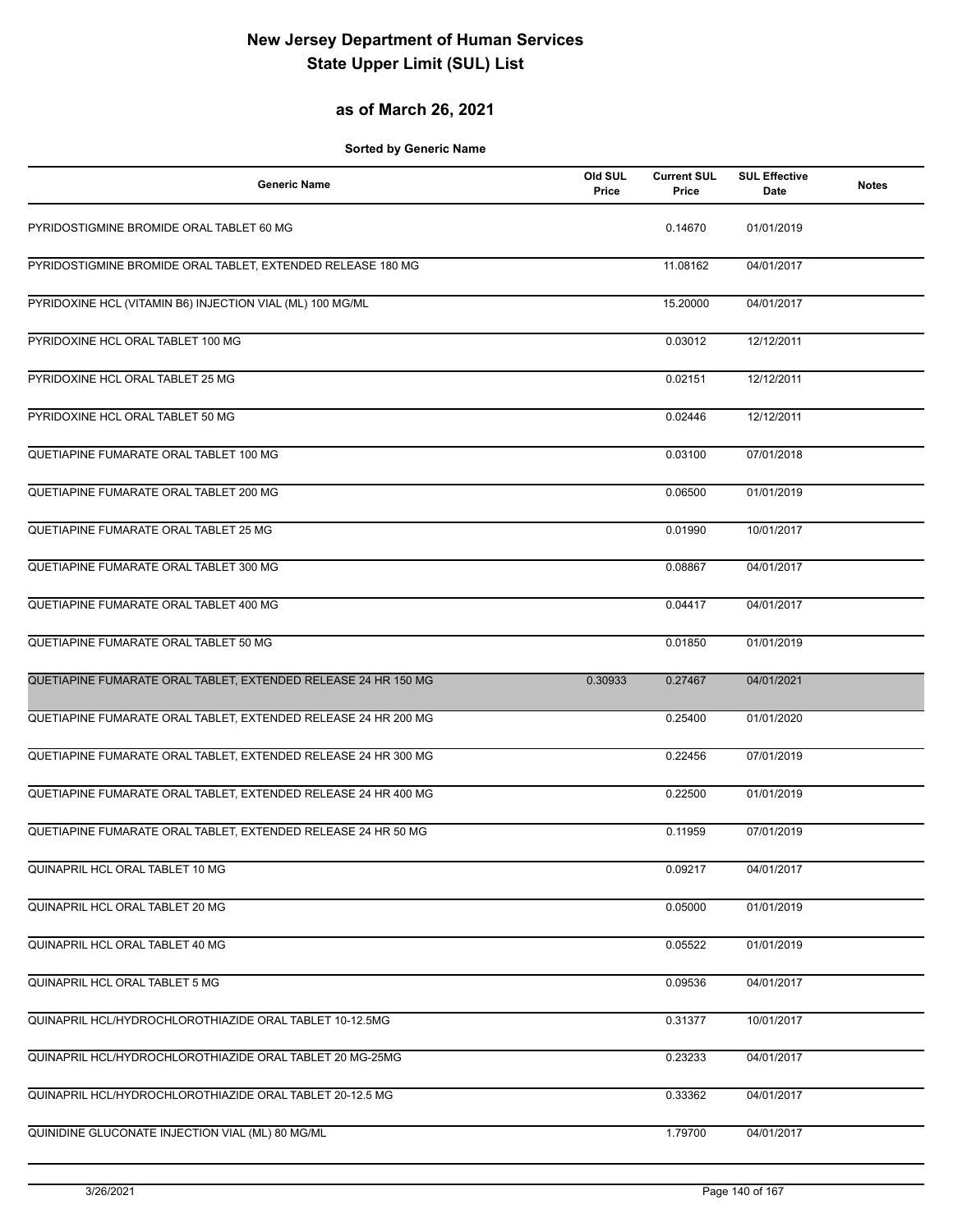### **as of March 26, 2021**

| <b>Generic Name</b>                                                    | Old SUL<br>Price | <b>Current SUL</b><br>Price | <b>SUL Effective</b><br>Date | <b>Notes</b> |
|------------------------------------------------------------------------|------------------|-----------------------------|------------------------------|--------------|
| QUINIDINE GLUCONATE ORAL TABLET, EXTENDED RELEASE 324 MG               |                  | 0.40432                     | 10/01/2017                   |              |
| QUINIDINE SULFATE ORAL TABLET 200 MG                                   |                  | 0.24650                     | 04/01/2017                   |              |
| QUINIDINE SULFATE ORAL TABLET 300 MG                                   |                  | 0.19752                     | 04/01/2017                   |              |
| QUINIDINE SULFATE ORAL TABLET, EXTENDED RELEASE 300 MG                 |                  | 0.77273                     | 12/12/2011                   |              |
| QUININE SULFATE ORAL CAPSULE 324 MG                                    |                  | 1.90333                     | 04/01/2020                   |              |
| RABEPRAZOLE SODIUM ORAL TABLET, DELAYED RELEASE (ENTERIC COATED) 20 MG |                  | 0.23333                     | 01/01/2021                   |              |
| RALOXIFENE HCL ORAL TABLET 60 MG                                       |                  | 0.29833                     | 01/01/2021                   |              |
| RAMELTEON ORAL TABLET 8 MG                                             |                  | 1.92700                     | 10/01/2020                   |              |
| RAMIPRIL ORAL CAPSULE 1.25 MG                                          |                  | 0.07507                     | 10/01/2017                   |              |
| RAMIPRIL ORAL CAPSULE 10 MG                                            |                  | 0.05050                     | 04/01/2018                   |              |
| RAMIPRIL ORAL CAPSULE 2.5 MG                                           |                  | 0.03457                     | 10/01/2017                   |              |
| RAMIPRIL ORAL CAPSULE 5 MG                                             |                  | 0.02820                     | 01/01/2019                   |              |
| RANITIDINE HCL INJECTION VIAL (ML) 25 MG/ML                            |                  | 6.18833                     | 04/01/2017                   |              |
| RANITIDINE HCL INJECTION VIAL (ML) 50 MG/2 ML                          |                  | 1.67333                     | 10/01/2017                   |              |
| RANITIDINE HCL ORAL CAPSULE 150 MG                                     |                  | 0.20603                     | 10/01/2017                   |              |
| RANITIDINE HCL ORAL CAPSULE 300 MG                                     |                  | 0.81033                     | 01/01/2019                   |              |
| RANITIDINE HCL ORAL SYRUP 15 MG/ML                                     |                  | 0.01482                     | 07/01/2017                   |              |
| RANITIDINE HCL ORAL TABLET 150 MG                                      |                  | 0.01759                     | 10/01/2017                   |              |
| RANITIDINE HCL ORAL TABLET 300 MG                                      |                  | 0.05680                     | 01/01/2019                   |              |
| RANITIDINE HCL ORAL TABLET 75 MG                                       |                  | 0.05750                     | 01/01/2018                   |              |
| RANOLAZINE ORAL TABLET, EXTENDED RELEASE 12 HR 1000 MG                 |                  | 0.72164                     | 04/01/2020                   |              |
| RANOLAZINE ORAL TABLET, EXTENDED RELEASE 12 HR 500 MG                  |                  | 0.37000                     | 01/01/2021                   |              |
| RASAGILINE MESYLATE ORAL TABLET 0.5 MG                                 |                  | 2.65200                     | 10/01/2019                   |              |
| RASAGILINE MESYLATE ORAL TABLET 1 MG                                   |                  | 4.40000                     | 01/01/2020                   |              |
| REPAGLINIDE ORAL TABLET 0.5 MG                                         |                  | 0.06740                     | 01/01/2019                   |              |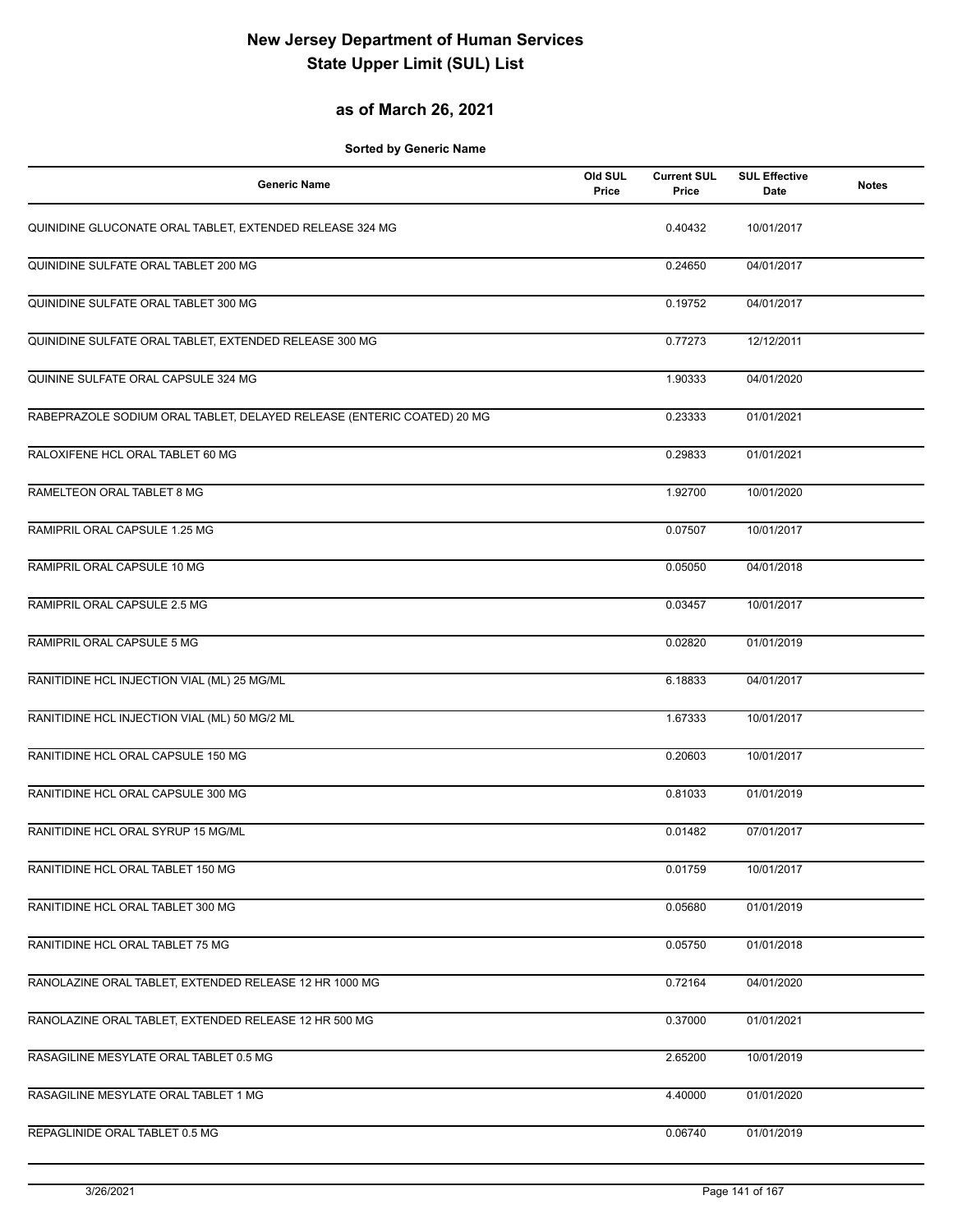### **as of March 26, 2021**

| <b>Generic Name</b>                                         | Old SUL<br>Price | <b>Current SUL</b><br>Price | <b>SUL Effective</b><br>Date | <b>Notes</b> |
|-------------------------------------------------------------|------------------|-----------------------------|------------------------------|--------------|
| REPAGLINIDE ORAL TABLET 1 MG                                |                  | 0.06840                     | 01/01/2019                   |              |
| REPAGLINIDE ORAL TABLET 2 MG                                |                  | 0.06740                     | 01/01/2019                   |              |
| REPAGLINIDE/METFORMIN HCL ORAL TABLET 1MG-500MG             |                  | 4.91570                     | 04/01/2017                   |              |
| REPAGLINIDE/METFORMIN HCL ORAL TABLET 2 MG-500MG            |                  | 4.91570                     | 04/01/2017                   |              |
| RIBAVIRIN INHALATION VIAL, NEBULIZER (EA) 6 G               |                  | 23000.00000                 | 04/01/2017                   |              |
| RIBAVIRIN ORAL CAPSULE 200 MG                               |                  | 0.38632                     | 10/01/2017                   |              |
| RIBAVIRIN ORAL TABLET 200 MG                                |                  | 0.57662                     | 04/01/2017                   |              |
| RIBAVIRIN ORAL TABLET, DOSE PACK 200-400(7)                 |                  | 13.04392                    | 04/01/2017                   |              |
| RIBAVIRIN ORAL TABLET, DOSE PACK 400-400(7)                 |                  | 13.73035                    | 04/01/2017                   |              |
| RIBAVIRIN ORAL TABLET, DOSE PACK 600-400(7)                 |                  | 17.16321                    | 04/01/2017                   |              |
| RIBAVIRIN ORAL TABLET, DOSE PACK 600-600(7)                 |                  | 20.59553                    | 04/01/2017                   |              |
| RIFABUTIN ORAL CAPSULE 150 MG                               |                  | 13.58362                    | 04/01/2017                   |              |
| RIFAMPIN INTRAVENOUS VIAL (EA) 600 MG                       |                  | 108.00000                   | 04/01/2017                   |              |
| RIFAMPIN ORAL CAPSULE 150 MG                                |                  | 0.76070                     | 04/01/2017                   |              |
| RIFAMPIN ORAL CAPSULE 300 MG                                |                  | 0.48100                     | 01/01/2018                   |              |
| RILUZOLE ORAL TABLET 50 MG                                  |                  | 0.55908                     | 10/01/2020                   |              |
| RIMANTADINE HCL ORAL TABLET 100 MG                          |                  | 0.85502                     | 10/01/2017                   |              |
| RINGERS SOLUTION INTRAVENOUS INTRAVENOUS SOLUTION           |                  | 0.00200                     | 04/01/2017                   |              |
| RINGERS SOLUTION IRRIGATION SOLUTION, IRRIGATION            |                  | 0.00284                     | 04/01/2017                   |              |
| RINGERS SOLUTION, LACTATED INTRAVENOUS INTRAVENOUS SOLUTION |                  | 0.00155                     | 10/01/2017                   |              |
| RINGERS SOLUTION, LACTATED IRRIGATION SOLUTION, IRRIGATION  |                  | 0.00295                     | 04/01/2017                   |              |
| RISEDRONATE SODIUM ORAL TABLET 150 MG                       |                  | 29.14556                    | 01/01/2020                   |              |
| RISEDRONATE SODIUM ORAL TABLET 30 MG                        |                  | 27.45000                    | 04/01/2017                   |              |
| RISEDRONATE SODIUM ORAL TABLET 35 MG                        |                  | 4.77875                     | 01/01/2020                   |              |
| RISEDRONATE SODIUM ORAL TABLET 5 MG                         |                  | 4.81408                     | 10/01/2017                   |              |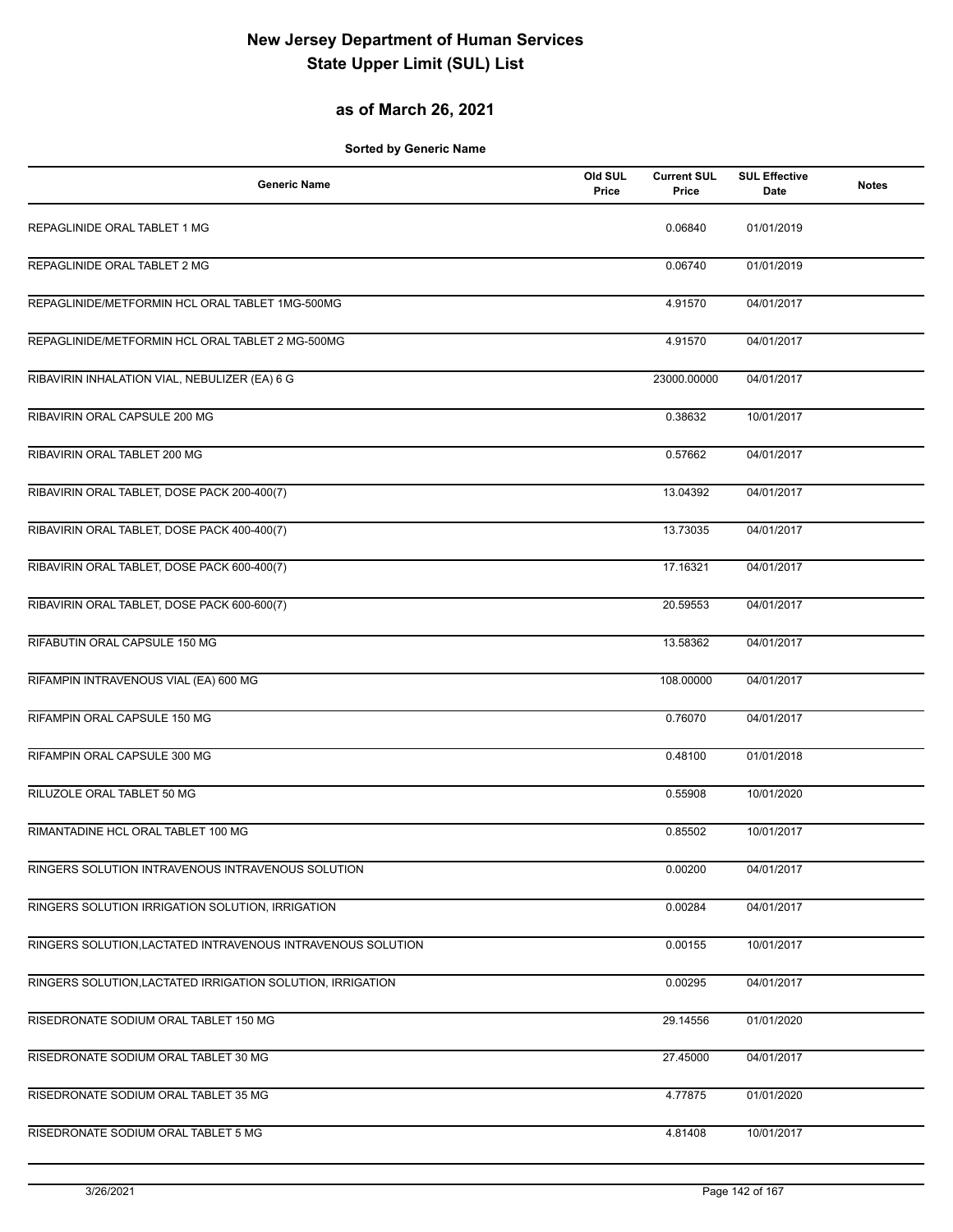### **as of March 26, 2021**

| <b>Generic Name</b>                                                    | Old SUL<br>Price | <b>Current SUL</b><br>Price | <b>SUL Effective</b><br>Date | <b>Notes</b> |
|------------------------------------------------------------------------|------------------|-----------------------------|------------------------------|--------------|
| RISEDRONATE SODIUM ORAL TABLET, DELAYED RELEASE (ENTERIC COATED) 35 MG |                  | 21.54250                    | 07/01/2018                   |              |
| RISPERIDONE ORAL SOLUTION, ORAL 1 MG/ML                                |                  | 0.07167                     | 04/01/2018                   |              |
| RISPERIDONE ORAL TABLET 0.25 MG                                        |                  | 0.01568                     | 10/01/2017                   |              |
| RISPERIDONE ORAL TABLET 0.5 MG                                         |                  | 0.02026                     | 10/01/2020                   |              |
| RISPERIDONE ORAL TABLET 1 MG                                           |                  | 0.02583                     | 10/01/2017                   |              |
| RISPERIDONE ORAL TABLET 2 MG                                           |                  | 0.02018                     | 01/01/2019                   |              |
| RISPERIDONE ORAL TABLET 3 MG                                           |                  | 0.02567                     | 01/01/2019                   |              |
| RISPERIDONE ORAL TABLET 4 MG                                           |                  | 0.03444                     | 07/01/2018                   |              |
| RISPERIDONE ORAL TABLET, DISINTEGRATING 0.25 MG                        |                  | 2.41973                     | 10/01/2017                   |              |
| RISPERIDONE ORAL TABLET, DISINTEGRATING 0.5 MG                         |                  | 0.52367                     | 10/01/2019                   |              |
| RISPERIDONE ORAL TABLET, DISINTEGRATING 1 MG                           |                  | 0.48786                     | 04/01/2018                   |              |
| RISPERIDONE ORAL TABLET, DISINTEGRATING 2 MG                           |                  | 1.44976                     | 01/01/2020                   |              |
| RISPERIDONE ORAL TABLET, DISINTEGRATING 3 MG                           |                  | 1.15500                     | 01/01/2020                   |              |
| RISPERIDONE ORAL TABLET, DISINTEGRATING 4 MG                           |                  | 3.22000                     | 10/01/2020                   |              |
| RITONAVIR ORAL TABLET 100 MG                                           |                  | 1.07617                     | 01/01/2021                   |              |
| RIVASTIGMINE TARTRATE ORAL CAPSULE 1.5 MG                              |                  | 0.09000                     | 01/01/2019                   |              |
| RIVASTIGMINE TARTRATE ORAL CAPSULE 3 MG                                |                  | 0.09000                     | 01/01/2019                   |              |
| RIVASTIGMINE TARTRATE ORAL CAPSULE 4.5 MG                              |                  | 0.11583                     | 07/01/2019                   |              |
| RIVASTIGMINE TARTRATE ORAL CAPSULE 6 MG                                |                  | 0.10250                     | 10/01/2019                   |              |
| RIVASTIGMINE TRANSDERMAL PATCH, TRANSDERMAL 24 HOURS 13.3MG/24H        |                  | 2.78575                     | 04/01/2020                   |              |
| RIVASTIGMINE TRANSDERMAL PATCH, TRANSDERMAL 24 HOURS 4.6MG/24HR        |                  | 1.79500                     | 04/01/2020                   |              |
| RIVASTIGMINE TRANSDERMAL PATCH, TRANSDERMAL 24 HOURS 9.5MG/24HR        |                  | 2.99456                     | 04/01/2020                   |              |
| RIZATRIPTAN BENZOATE ORAL TABLET 10 MG                                 |                  | 0.55556                     | 07/01/2018                   |              |
| RIZATRIPTAN BENZOATE ORAL TABLET 5 MG                                  |                  | 0.61611                     | 10/01/2019                   |              |
| RIZATRIPTAN BENZOATE ORAL TABLET, DISINTEGRATING 10 MG                 |                  | 0.59194                     | 10/01/2019                   |              |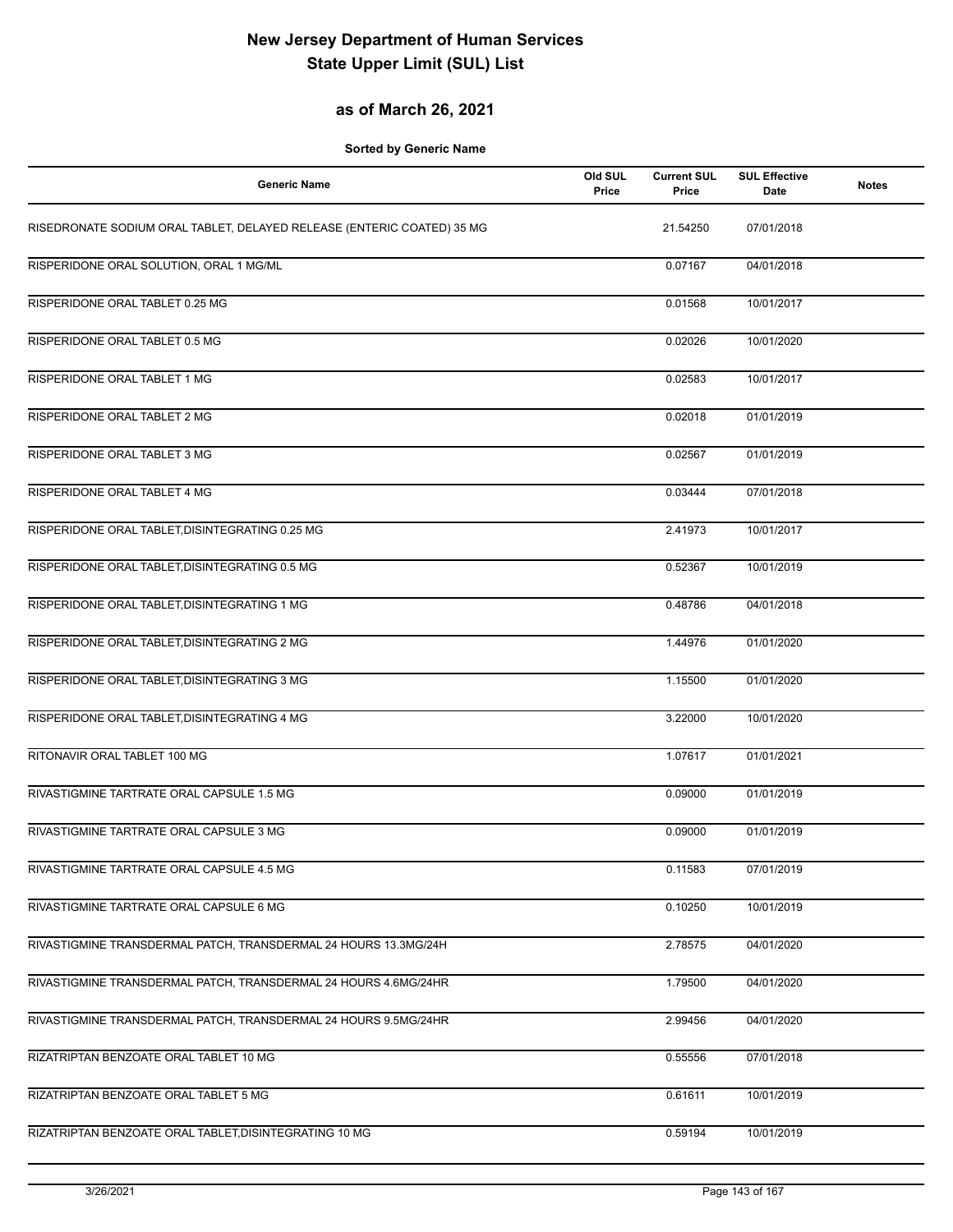### **as of March 26, 2021**

| <b>Generic Name</b>                                       | Old SUL<br>Price | <b>Current SUL</b><br>Price | <b>SUL Effective</b><br>Date | <b>Notes</b> |
|-----------------------------------------------------------|------------------|-----------------------------|------------------------------|--------------|
| RIZATRIPTAN BENZOATE ORAL TABLET, DISINTEGRATING 5 MG     |                  | 0.55500                     | 10/01/2019                   |              |
| ROCURONIUM BROMIDE INTRAVENOUS VIAL (ML) 10 MG/ML         |                  | 0.70000                     | 04/01/2017                   |              |
| ROPINIROLE HCL ORAL TABLET 0.25 MG                        |                  | 0.01211                     | 10/01/2017                   |              |
| ROPINIROLE HCL ORAL TABLET 0.5 MG                         |                  | 0.03105                     | 10/01/2017                   |              |
| ROPINIROLE HCL ORAL TABLET 1 MG                           |                  | 0.02800                     | 01/01/2019                   |              |
| ROPINIROLE HCL ORAL TABLET 2 MG                           |                  | 0.06085                     | 07/01/2019                   |              |
| ROPINIROLE HCL ORAL TABLET 3 MG                           |                  | 0.06500                     | 07/01/2018                   |              |
| ROPINIROLE HCL ORAL TABLET 4 MG                           |                  | 0.06920                     | 04/01/2019                   |              |
| ROPINIROLE HCL ORAL TABLET 5 MG                           |                  | 0.08498                     | 04/01/2017                   |              |
| ROPINIROLE HCL ORAL TABLET, EXTENDED RELEASE 24 HR 12 MG  |                  | 6.05880                     | 04/01/2017                   |              |
| ROPINIROLE HCL ORAL TABLET, EXTENDED RELEASE 24 HR 2 MG   |                  | 0.74883                     | 01/01/2020                   |              |
| ROPINIROLE HCL ORAL TABLET, EXTENDED RELEASE 24 HR 4 MG   |                  | 1.18656                     | 10/01/2017                   |              |
| ROPINIROLE HCL ORAL TABLET, EXTENDED RELEASE 24 HR 6 MG   |                  | 1.61926                     | 10/01/2020                   |              |
| ROPINIROLE HCL ORAL TABLET, EXTENDED RELEASE 24 HR 8 MG   |                  | 1.88900                     | 10/01/2019                   |              |
| ROPIVACAINE HCL/PF INJECTION INFUSION BOTTLE (ML) 2 MG/ML |                  | 0.40000                     | 04/01/2017                   |              |
| ROPIVACAINE HCL/PF INJECTION VIAL (ML) 10 MG/ML           |                  | 0.34200                     | 04/01/2017                   |              |
| ROPIVACAINE HCL/PF INJECTION VIAL (ML) 2 MG/ML            |                  | 0.15100                     | 04/01/2017                   |              |
| ROPIVACAINE HCL/PF INJECTION VIAL (ML) 5 MG/ML            |                  | 0.20000                     | 04/01/2017                   |              |
| ROPIVACAINE HCL/PF INJECTION VIAL (ML) 7.5 MG/ML          |                  | 0.31200                     | 04/01/2017                   |              |
| ROSUVASTATIN CALCIUM ORAL TABLET 10 MG                    |                  | 0.04022                     | 07/01/2018                   |              |
| ROSUVASTATIN CALCIUM ORAL TABLET 20 MG                    |                  | 0.03411                     | 01/01/2019                   |              |
| ROSUVASTATIN CALCIUM ORAL TABLET 40 MG                    |                  | 0.03767                     | 01/01/2019                   |              |
| ROSUVASTATIN CALCIUM ORAL TABLET 5 MG                     |                  | 0.03333                     | 01/01/2019                   |              |
| SACCHARIN MISCELLANEOUS POWDER (GRAM)                     |                  | 0.11077                     | 12/12/2011                   |              |
| SALICYLIC ACID TOPICAL CREAM (GRAM) 6 %                   |                  | 0.04356                     | 04/01/2017                   |              |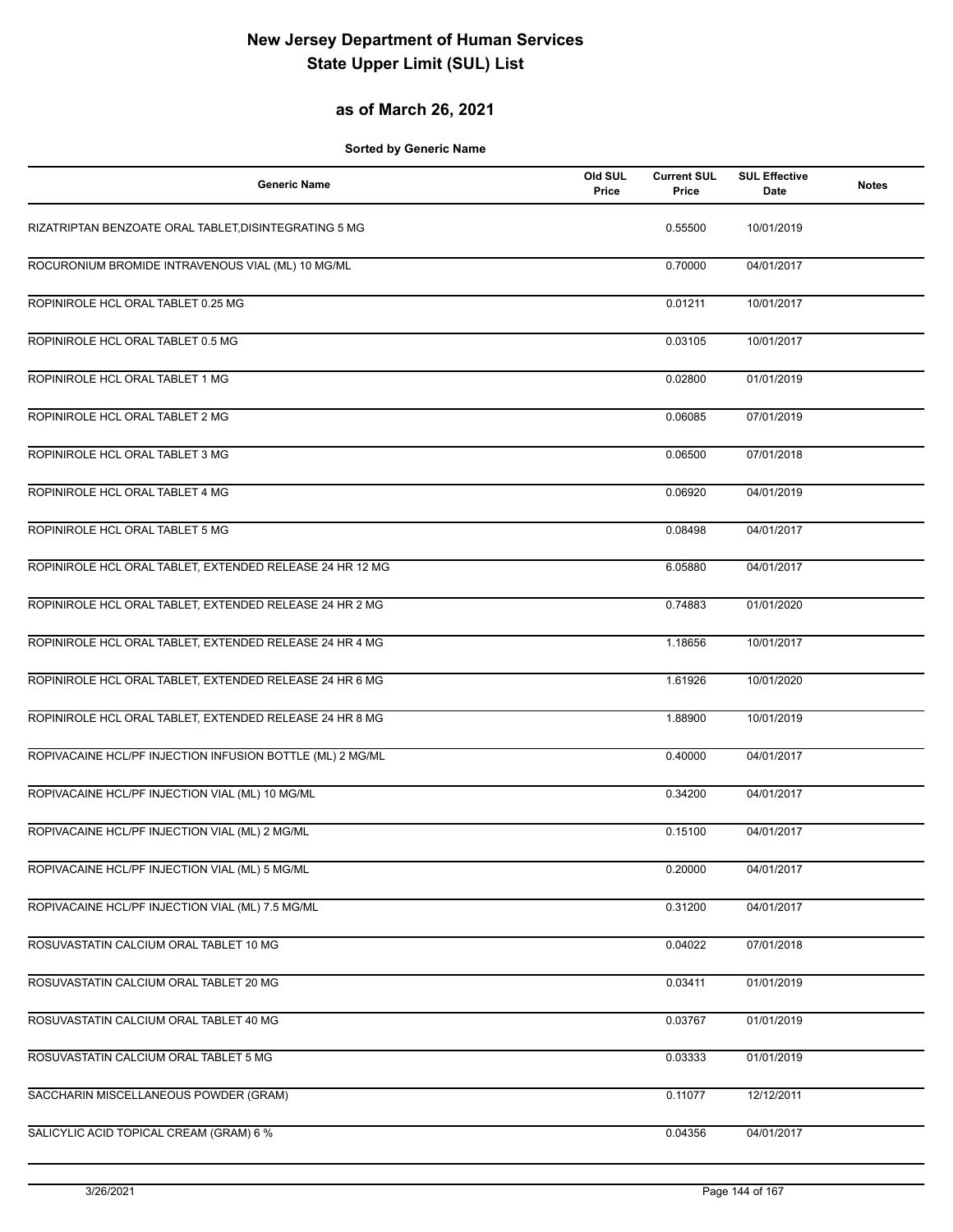#### **as of March 26, 2021**

| <b>Generic Name</b>                                                      | Old SUL<br>Price | <b>Current SUL</b><br>Price | <b>SUL Effective</b><br><b>Date</b> | <b>Notes</b> |
|--------------------------------------------------------------------------|------------------|-----------------------------|-------------------------------------|--------------|
| SALICYLIC ACID TOPICAL CREAM, EXTENDED RELEASE (GRAM) 6 %                |                  | 0.19673                     | 12/12/2011                          |              |
| SALICYLIC ACID TOPICAL FILM-FORMING LIQUID WITH APPLICATOR 27.5 %        |                  | 7.02400                     | 04/01/2017                          |              |
| SALICYLIC ACID TOPICAL GEL (GRAM) 17 %                                   |                  | 1.23571                     | 04/01/2017                          |              |
| SALICYLIC ACID TOPICAL LIQUID (ML) 17 %                                  |                  | 0.13773                     | 04/01/2017                          |              |
| SALICYLIC ACID TOPICAL LIQUID (ML) 26 %                                  |                  | 6.00600                     | 04/01/2017                          |              |
| SALICYLIC ACID TOPICAL LIQUID (ML) 3 %                                   |                  | 0.04540                     | 04/01/2017                          |              |
| SALICYLIC ACID TOPICAL LOTION (ML) 6 %                                   |                  | 0.09229                     | 04/01/2017                          |              |
| SALICYLIC ACID TOPICAL LOTION, EXTENDED RELEASE (ML) 6 %                 |                  | 0.10145                     | 12/12/2011                          |              |
| SALICYLIC ACID TOPICAL OINTMENT (GRAM) 3 %                               |                  | 28.86666                    | 04/01/2017                          |              |
| SALICYLIC ACID TOPICAL SHAMPOO 3 %                                       |                  | 0.04475                     | 04/01/2017                          |              |
| SALICYLIC ACID TOPICAL SHAMPOO 6 %                                       |                  | 0.11643                     | 04/01/2017                          |              |
| SALICYLIC ACID/CERAMIDES 1,3,6-11 TOPICAL COMBINATION PACKAGE (ML) 6 %   |                  | 0.12770                     | 04/01/2017                          |              |
| SALICYLIC ACID/CERAMIDES 1,3,6-11 TOPICAL KIT, CLEANSER AND CREAM ER 6 % |                  | 760.38000                   | 04/01/2017                          |              |
| SALICYLIC ACID/COLLODION, FLEXIBLE TOPICAL LIQUID (ML) 17 %              |                  | 1.06466                     | 04/01/2017                          |              |
| SALICYLIC ACID/SULFUR TOPICAL SHAMPOO 2 %-2 %                            |                  | 0.02106                     | 04/01/2017                          |              |
| SALSALATE ORAL TABLET 500 MG                                             |                  | 0.03826                     | 10/01/2017                          |              |
| SALSALATE ORAL TABLET 750 MG                                             |                  | 0.30100                     | 10/01/2017                          |              |
| SCOPOLAMINE HYDROBROMIDE INJECTION VIAL (ML) 0.4 MG/ML                   |                  | 7.95000                     | 04/01/2017                          |              |
| SCOPOLAMINE TRANSDERMAL PATCH, TRANSDERMAL 3 DAY 1 MG/3 DAY              |                  | 9.83800                     | 04/01/2020                          |              |
| SELEGILINE HCL ORAL CAPSULE 5 MG                                         |                  | 0.84167                     | 10/01/2020                          |              |
| SELEGILINE HCL ORAL TABLET 5 MG                                          |                  | 1.38573                     | 04/01/2017                          |              |
| SELENIUM INTRAVENOUS VIAL (ML) 40 MCG/ML                                 |                  | 0.16235                     | 10/01/2017                          |              |
| SELENIUM SULFIDE TOPICAL LOTION (ML) 2.5 %                               |                  | 0.05306                     | 04/01/2017                          |              |
| SELENIUM SULFIDE TOPICAL SHAMPOO 2.25 %                                  |                  | 0.16000                     | 04/01/2020                          |              |
| SELENIUM SULFIDE TOPICAL SUSPENSION, TOPICAL (ML) 1 %                    |                  | 0.02204                     | 12/12/2011                          |              |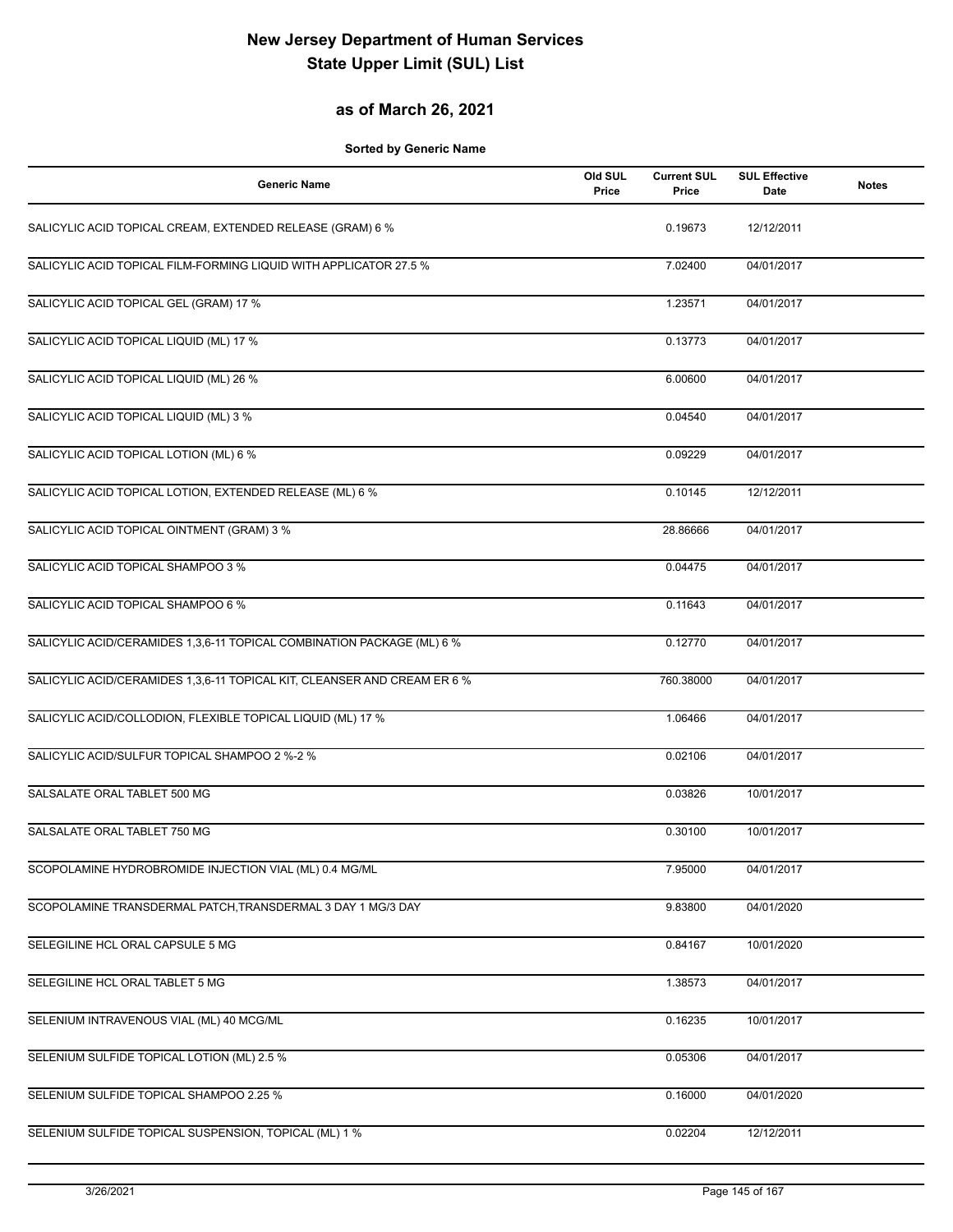#### **as of March 26, 2021**

| <b>Generic Name</b>                                     | Old SUL<br>Price | <b>Current SUL</b><br>Price | <b>SUL Effective</b><br>Date | <b>Notes</b> |
|---------------------------------------------------------|------------------|-----------------------------|------------------------------|--------------|
| SELENIUM SULFIDE TOPICAL SUSPENSION, TOPICAL (ML) 2.5 % |                  | 0.09375                     | 04/01/2012                   |              |
| SENNOSIDES ORAL SYRUP 8.8MG/5ML                         |                  | 0.03882                     | 04/01/2017                   |              |
| SENNOSIDES ORAL TABLET 25 MG                            |                  | 0.09875                     | 04/01/2017                   |              |
| SENNOSIDES ORAL TABLET 8.6 MG                           |                  | 0.01500                     | 04/01/2017                   |              |
| SENNOSIDES/DOCUSATE SODIUM ORAL TABLET 8.6MG-50MG       |                  | 0.01897                     | 04/01/2018                   |              |
| SERTRALINE HCL ORAL CONCENTRATE, ORAL 20 MG/ML          |                  | 0.43535                     | 10/01/2017                   |              |
| SERTRALINE HCL ORAL TABLET 100 MG                       |                  | 0.03974                     | 04/01/2017                   |              |
| SERTRALINE HCL ORAL TABLET 25 MG                        |                  | 0.03022                     | 04/01/2017                   |              |
| SERTRALINE HCL ORAL TABLET 50 MG                        |                  | 0.02666                     | 01/01/2019                   |              |
| SEVELAMER CARBONATE ORAL POWDER IN PACKET (EA) 0.8 G    |                  | 4.28722                     | 04/01/2020                   |              |
| SEVELAMER CARBONATE ORAL TABLET 800 MG                  |                  | 0.22591                     | 04/01/2021                   |              |
| SEVELAMER HCL ORAL TABLET 800 MG                        |                  | 3.77928                     | 04/01/2020                   |              |
| SEVOFLURANE INHALATION LIQUID (ML)                      |                  | 0.54400                     | 04/01/2017                   |              |
| SILDENAFIL CITRATE INTRAVENOUS VIAL (ML) 10 MG/12.5     |                  | 14.80000                    | 04/01/2017                   |              |
| SILDENAFIL CITRATE MISCELLANEOUS POWDER (GRAM) 100 %    |                  | 199.15500                   | 04/01/2017                   |              |
| SILDENAFIL CITRATE ORAL TABLET 100 MG                   |                  | 0.43300                     | 01/01/2019                   |              |
| SILDENAFIL CITRATE ORAL TABLET 20 MG                    |                  | 0.07400                     | 10/01/2020                   |              |
| SILDENAFIL CITRATE ORAL TABLET 25 MG                    |                  | 0.25033                     | 10/01/2020                   |              |
| SILDENAFIL CITRATE ORAL TABLET 50 MG                    |                  | 0.16967                     | 01/01/2019                   |              |
| SILODOSIN ORAL CAPSULE 4 MG                             |                  | 0.99967                     | 04/01/2021                   |              |
| SILODOSIN ORAL CAPSULE 8 MG                             |                  | 0.58000                     | 10/01/2020                   |              |
| SILVER NITRATE TOPICAL SOLUTION, NON-ORAL 0.5 %         |                  | 0.06280                     | 04/01/2017                   |              |
| SILVER SULFADIAZINE TOPICAL CREAM (GRAM) 1 %            |                  | 0.11228                     | 01/01/2020                   |              |
| SIMETHICONE ORAL CAPSULE 125 MG                         |                  | 0.04200                     | 07/01/2018                   |              |
| SIMETHICONE ORAL CAPSULE 180 MG                         |                  | 0.03333                     | 04/01/2018                   |              |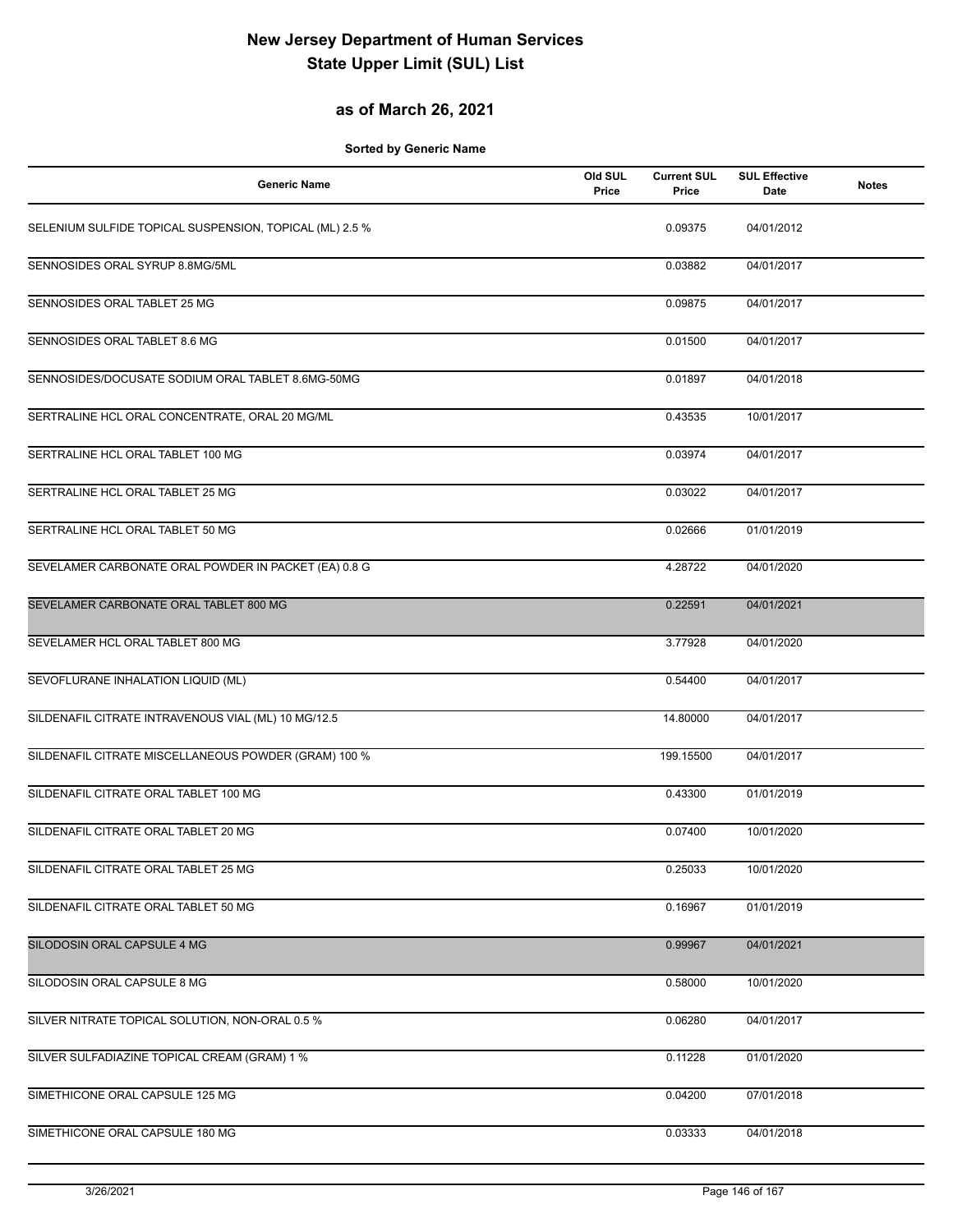### **as of March 26, 2021**

| <b>Generic Name</b>                                                  | Old SUL<br>Price | <b>Current SUL</b><br>Price | <b>SUL Effective</b><br>Date | <b>Notes</b> |
|----------------------------------------------------------------------|------------------|-----------------------------|------------------------------|--------------|
| SIMETHICONE ORAL SUSPENSION, DROPS(FINAL DOSAGE FORM)(ML) 40MG/0.6ML |                  | 0.04456                     | 10/01/2017                   |              |
| SIMETHICONE ORAL TABLET, CHEWABLE 125 MG                             |                  | 0.06510                     | 04/01/2017                   |              |
| SIMETHICONE ORAL TABLET, CHEWABLE 80 MG                              |                  | 0.01560                     | 04/01/2019                   |              |
| SIMVASTATIN ORAL TABLET 10 MG                                        |                  | 0.01204                     | 04/01/2017                   |              |
| SIMVASTATIN ORAL TABLET 20 MG                                        |                  | 0.01500                     | 04/01/2017                   |              |
| SIMVASTATIN ORAL TABLET 40 MG                                        |                  | 0.01508                     | 10/01/2017                   |              |
| SIMVASTATIN ORAL TABLET 5 MG                                         |                  | 0.02814                     | 10/01/2017                   |              |
| SIMVASTATIN ORAL TABLET 80 MG                                        |                  | 0.04911                     | 04/01/2017                   |              |
| SIROLIMUS ORAL SOLUTION, ORAL 1 MG/ML                                |                  | 17.54367                    | 10/01/2020                   |              |
| SIROLIMUS ORAL TABLET 0.5 MG                                         |                  | 5.50700                     | 10/01/2020                   |              |
| SIROLIMUS ORAL TABLET 1 MG                                           |                  | 7.28433                     | 10/01/2020                   |              |
| SIROLIMUS ORAL TABLET 2 MG                                           |                  | 13.50950                    | 01/01/2019                   |              |
| SODIUM ACETATE INTRAVENOUS VIAL (ML) 2 MEQ/ML                        |                  | 0.03325                     | 10/01/2017                   |              |
| SODIUM ACETATE INTRAVENOUS VIAL (ML) 4 MEQ/ML                        |                  | 0.06030                     | 10/01/2017                   |              |
| SODIUM BENZOATE/SODIUM PHENYLACETATE INTRAVENOUS VIAL (ML) 10 %-10 % |                  | 700.80000                   | 04/01/2017                   |              |
| SODIUM BICARBONATE INTRAVENOUS SYRINGE (ML) 0.5MEQ/ML                |                  | 1.08100                     | 04/01/2017                   |              |
| SODIUM BICARBONATE INTRAVENOUS SYRINGE (ML) 0.9MEQ/ML                |                  | 0.29260                     | 04/01/2017                   |              |
| SODIUM BICARBONATE INTRAVENOUS SYRINGE (ML) 1 MEQ/ML                 |                  | 0.17866                     | 04/01/2017                   |              |
| SODIUM BICARBONATE INTRAVENOUS SYRINGE (ML) 10MEQ/10ML               |                  | 1.40500                     | 04/01/2017                   |              |
| SODIUM BICARBONATE INTRAVENOUS VIAL (ML) 0.5MEQ/ML                   |                  | 0.51000                     | 04/01/2017                   |              |
| SODIUM BICARBONATE INTRAVENOUS VIAL (ML) 1 MEQ/ML                    |                  | 0.16699                     | 04/01/2017                   |              |
| SODIUM BICARBONATE ORAL TABLET 325 MG                                |                  | 0.01716                     | 04/01/2017                   |              |
| SODIUM BICARBONATE ORAL TABLET 650 MG                                |                  | 0.01149                     | 04/01/2017                   |              |
| SODIUM CHLORIDE 0.45 % INTRAVENOUS INTRAVENOUS SOLUTION 0.45 %       |                  | 0.00155                     | 10/01/2017                   |              |
| SODIUM CHLORIDE 0.45 % INTRAVENOUS PIGGYBACK WITH THREADED PORT (ML) |                  | 0.01256                     | 04/01/2017                   |              |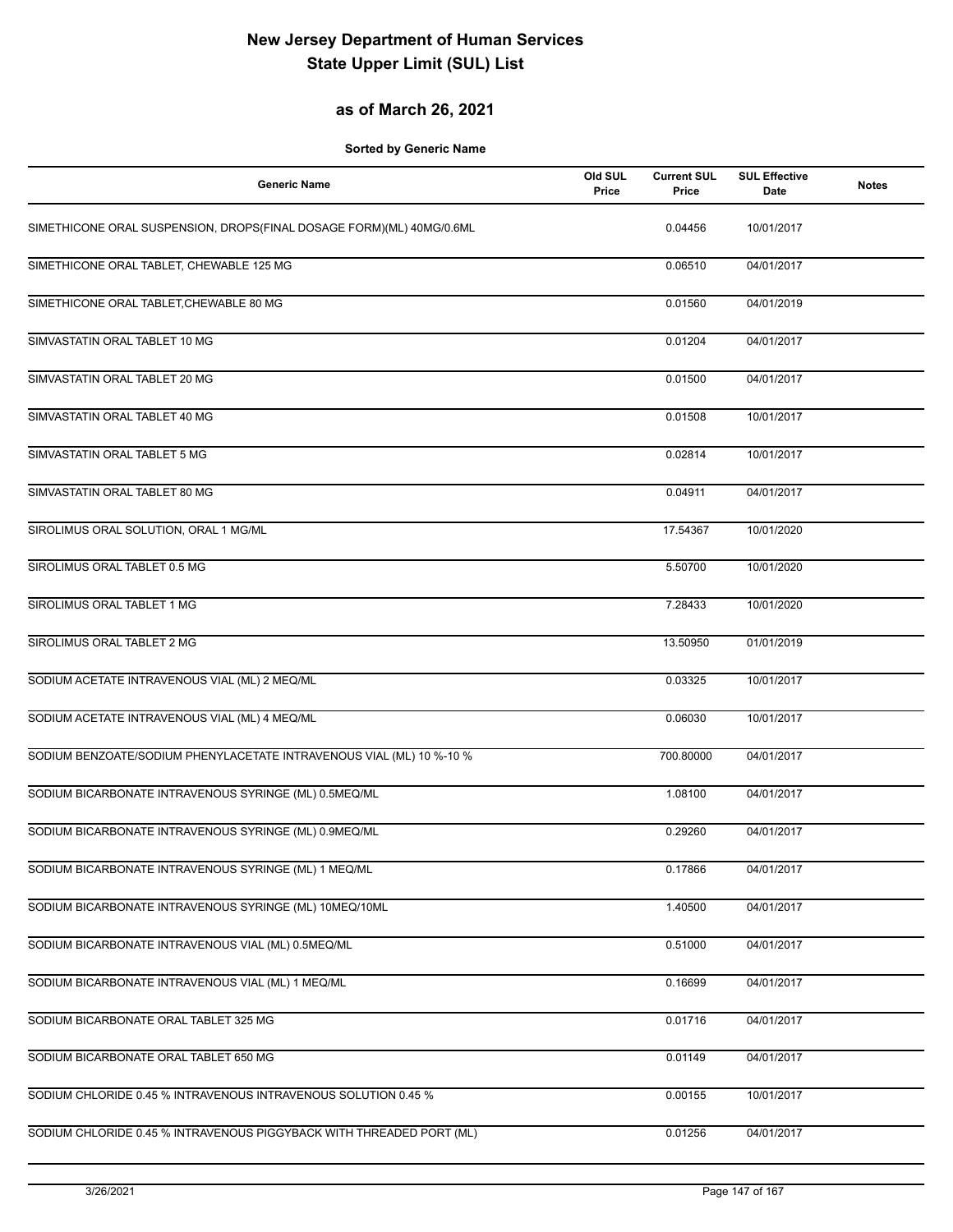#### **as of March 26, 2021**

| <b>Generic Name</b>                                                                                  | Old SUL<br>Price | <b>Current SUL</b><br>Price | <b>SUL Effective</b><br>Date | <b>Notes</b> |
|------------------------------------------------------------------------------------------------------|------------------|-----------------------------|------------------------------|--------------|
| SODIUM CHLORIDE 3 % INTRAVENOUS INTRAVENOUS SOLUTION 3 %                                             |                  | 0.00908                     | 10/01/2017                   |              |
| SODIUM CHLORIDE 5 % INTRAVENOUS INTRAVENOUS SOLUTION 5 %                                             |                  | 0.00376                     | 04/01/2017                   |              |
| SODIUM CHLORIDE FOR INHALATION INHALATION VIAL, NEBULIZER (ML) 0.9 %                                 |                  | 0.03109                     | 10/01/2017                   |              |
| SODIUM CHLORIDE INTRAVENOUS VIAL (ML) 2.5 MEQ/ML                                                     |                  | 0.03375                     | 04/01/2017                   |              |
| SODIUM CHLORIDE INTRAVENOUS VIAL (ML) 4 MEQ/ML                                                       |                  | 0.05945                     | 10/01/2017                   |              |
| SODIUM CHLORIDE IRRIGATING SOLUTION IRRIGATION SOLUTION, IRRIGATION 0.9 %                            |                  | 0.00341                     | 10/01/2017                   |              |
| SODIUM CHLORIDE MISCELLANEOUS TABLET, SOLUBLE 1000 MG                                                |                  | 0.05265                     | 12/12/2011                   |              |
| SODIUM CHLORIDE NASAL AEROSOL, SPRAY (ML) 0.65 %                                                     |                  | 0.02523                     | 12/12/2011                   |              |
| SODIUM CHLORIDE OPHTHALMIC DROPS 2 %                                                                 |                  | 1.01200                     | 04/01/2017                   |              |
| SODIUM CHLORIDE OPHTHALMIC DROPS 5 %                                                                 |                  | 0.12464                     | 04/01/2017                   |              |
| SODIUM CHLORIDE OPHTHALMIC OINTMENT (GRAM) 5 %                                                       |                  | 1.85007                     | 04/01/2017                   |              |
| SODIUM CHLORIDE/SODIUM BICARBONATE/POTASSIUM CHLORIDE/PEG ORAL SOLUTION,<br>RECONSTITUTED, ORAL 420G |                  | 0.00299                     | 04/01/2017                   |              |
| SODIUM FERRIC GLUCONATE COMPLEX IN SUCROSE INTRAVENOUS VIAL (ML) 62.5MG/5ML                          |                  | 5.98160                     | 10/01/2018                   |              |
| SODIUM FLUORIDE DENTAL CREAM (GRAM) 1.1 %                                                            |                  | 0.03272                     | 10/01/2017                   |              |
| SODIUM FLUORIDE DENTAL GEL (GRAM) 1.1 %                                                              |                  | 0.05570                     | 04/01/2017                   |              |
| SODIUM FLUORIDE DENTAL SOLUTION, NON-ORAL 0.2 %                                                      |                  | 0.01236                     | 04/01/2017                   |              |
| SODIUM FLUORIDE ORAL DROPS 0.25MG/DRP                                                                |                  | 0.38126                     | 10/01/2014                   |              |
| SODIUM FLUORIDE ORAL TABLET, CHEWABLE 0.25(0.55)                                                     |                  | 0.02968                     | 04/01/2017                   |              |
| SODIUM FLUORIDE ORAL TABLET, CHEWABLE 0.5(1.1)MG                                                     |                  | 0.02718                     | 04/01/2017                   |              |
| SODIUM FLUORIDE ORAL TABLET, CHEWABLE 1MG(2.2MG)                                                     |                  | 0.03775                     | 04/01/2017                   |              |
| SODIUM LACTATE INTRAVENOUS VIAL (ML) 5 MEQ/ML                                                        |                  | 0.23600                     | 04/01/2017                   |              |
| SODIUM PHENYLBUTYRATE ORAL POWDER (GRAM) 0.94 G/G                                                    |                  | 17.99848                    | 04/01/2017                   |              |
| SODIUM PHOS, M-BASIC-D-BASIC INTRAVENOUS VIAL (ML) 3MMOL/ML                                          |                  | 0.03633                     | 10/01/2017                   |              |
| SODIUM PHOSPHATE, DIBASIC/POT PHOS, MONOB/SOD PHOSPHATE MONO ORAL TABLET<br>250 MG                   |                  | 0.15994                     | 10/01/2017                   |              |
| SODIUM PHOSPHATE, MONOBASIC/SODIUM PHOSPHATE, DIBASIC ORAL SOLUTION, ORAL                            |                  | 0.07413                     | 12/12/2011                   |              |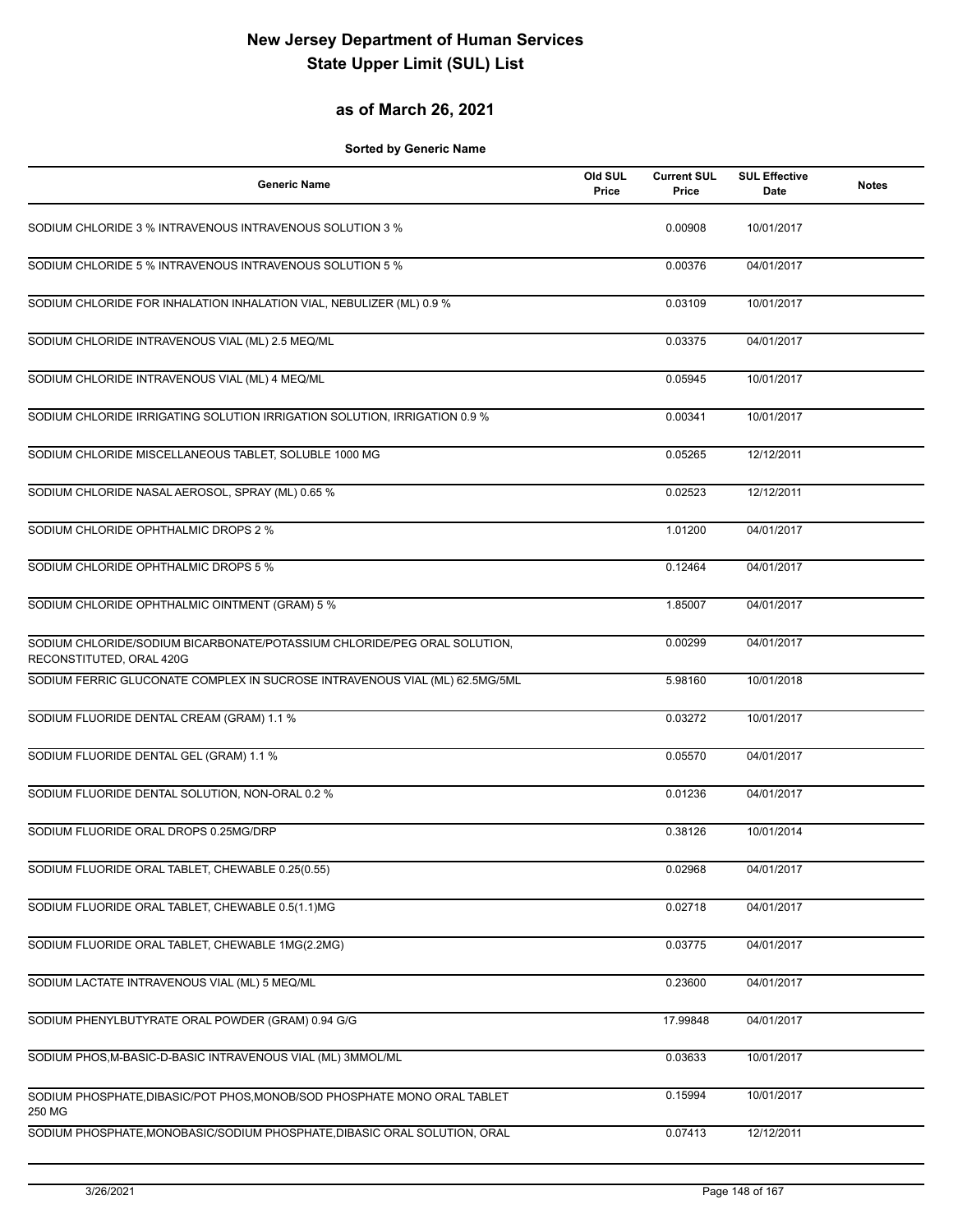#### **as of March 26, 2021**

| <b>Generic Name</b>                                                                             | Old SUL<br>Price | <b>Current SUL</b><br>Price | <b>SUL Effective</b><br><b>Date</b> | <b>Notes</b> |
|-------------------------------------------------------------------------------------------------|------------------|-----------------------------|-------------------------------------|--------------|
| SODIUM PHOSPHATE, MONOBASIC/SODIUM PHOSPHATE, DIBASIC RECTAL ENEMA (ML)<br>19G-7G/118           |                  | 0.00880                     | 10/01/2017                          |              |
| SODIUM POLYSTYRENE SULFONATE ORAL POWDER (GRAM)                                                 |                  | 0.08976                     | 04/01/2019                          |              |
| SODIUM POLYSTYRENE SULFONATE ORAL SUSPENSION, ORAL (FINAL DOSE FORM) 15<br>G/60 ML              |                  | 0.04536                     | 01/01/2019                          |              |
| SODIUM POLYSTYRENE SULFONATE RECTAL ENEMA (ML) 30 G/120ML                                       |                  | 0.25358                     | 04/01/2017                          |              |
| SODIUM/POTASSIUM/POTASSIUM CITRATE/SODIUM CITRATE/CIT AC ORAL SOLUTION, ORAL<br>500-550/5       |                  | 0.03498                     | 04/01/2017                          |              |
| SODIUM/POTASSIUM/SODIUM CHLORIDE OPHTHALMIC DROPS                                               |                  | 0.02781                     | 12/12/2011                          |              |
| SOLIFENACIN SUCCINATE ORAL TABLET 10 MG                                                         |                  | 0.16000                     | 01/01/2021                          |              |
| SOLIFENACIN SUCCINATE ORAL TABLET 5 MG                                                          |                  | 0.21444                     | 04/01/2020                          |              |
| SORBITAN SESQUIOLEATE/MINERAL OIL/BENZETHON CL/BASE3 TOPICAL COMBINATION<br>PACKAGE (EA) 0.13 % |                  | 0.76375                     | 04/01/2017                          |              |
| SORBITOL SOLUTION IRRIGATION SOLUTION, IRRIGATION 3 %                                           |                  | 0.00683                     | 04/01/2017                          |              |
| SORBITOL SOLUTION IRRIGATION SOLUTION, IRRIGATION 3.3 %                                         |                  | 0.00278                     | 04/01/2017                          |              |
| SOTALOL HCL ORAL TABLET 120 MG                                                                  |                  | 0.09290                     | 01/01/2020                          |              |
| SOTALOL HCL ORAL TABLET 160 MG                                                                  |                  | 0.12664                     | 04/01/2017                          |              |
| SOTALOL HCL ORAL TABLET 240 MG                                                                  |                  | 0.23888                     | 10/01/2017                          |              |
| SOTALOL HCL ORAL TABLET 80 MG                                                                   |                  | 0.05500                     | 01/01/2019                          |              |
| SPINOSAD TOPICAL SUSPENSION, TOPICAL (ML) 0.9 %                                                 |                  | 1.58525                     | 10/01/2017                          |              |
| SPIRONOLACTONE ORAL TABLET 100 MG                                                               |                  | 0.16980                     | 04/01/2019                          |              |
| SPIRONOLACTONE ORAL TABLET 25 MG                                                                |                  | 0.02310                     | 01/01/2019                          |              |
| SPIRONOLACTONE ORAL TABLET 50 MG                                                                |                  | 0.08500                     | 07/01/2018                          |              |
| SPIRONOLACTONE/HYDROCHLOROTHIAZIDE ORAL TABLET 25 MG-25MG                                       |                  | 0.56726                     | 01/01/2018                          |              |
| STAVUDINE ORAL CAPSULE 15 MG                                                                    |                  | 0.91610                     | 10/01/2017                          |              |
| STAVUDINE ORAL CAPSULE 20 MG                                                                    |                  | 1.16278                     | 04/01/2017                          |              |
| STAVUDINE ORAL CAPSULE 30 MG                                                                    |                  | 0.75350                     | 04/01/2017                          |              |
| STAVUDINE ORAL CAPSULE 40 MG                                                                    |                  | 0.90200                     | 04/01/2017                          |              |
| STAVUDINE ORAL SOLUTION, RECONSTITUTED, ORAL 1 MG/ML                                            |                  | 0.32795                     | 04/01/2017                          |              |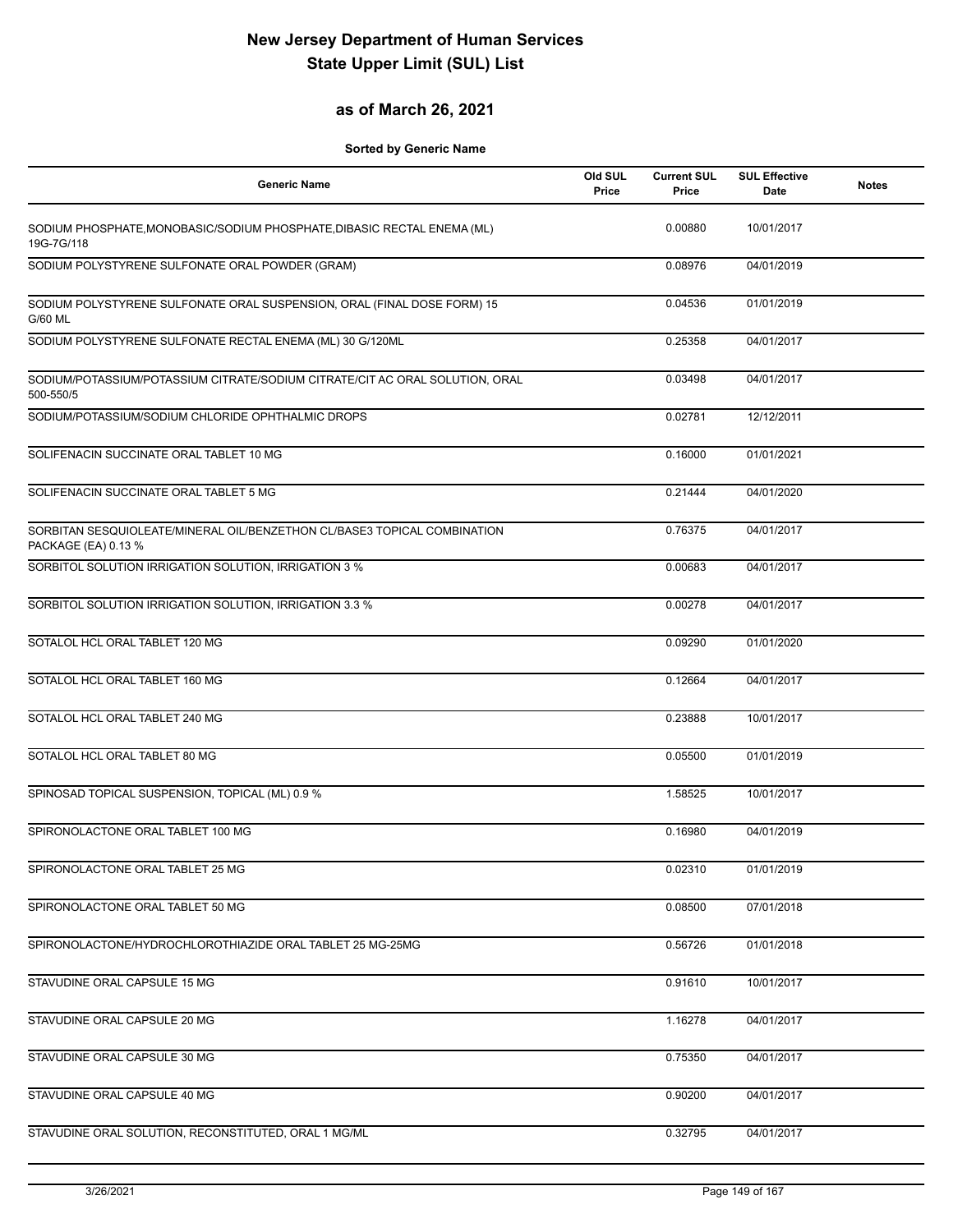#### **as of March 26, 2021**

| <b>Generic Name</b>                                                                  | Old SUL<br>Price | <b>Current SUL</b><br>Price | <b>SUL Effective</b><br><b>Date</b> | <b>Notes</b> |
|--------------------------------------------------------------------------------------|------------------|-----------------------------|-------------------------------------|--------------|
| STREPTOMYCIN SULFATE INTRAMUSCULAR VIAL (EA) 1 G                                     |                  | 18.75000                    | 04/01/2017                          |              |
| SUCRALFATE ORAL SUSPENSION, ORAL (FINAL DOSE FORM) 1 G/10 ML                         |                  | 0.26664                     | 01/01/2021                          |              |
| SUCRALFATE ORAL TABLET 1 G                                                           |                  | 0.11350                     | 04/01/2017                          |              |
| SUFENTANIL CITRATE INTRAVENOUS AMPUL (ML) 50 MCG/ML                                  |                  | 2.90000                     | 04/01/2017                          |              |
| SUFENTANIL CITRATE INTRAVENOUS VIAL (ML) 50 MCG/ML                                   |                  | 4.54000                     | 04/01/2017                          |              |
| SULFACETAMIDE SODIUM OPHTHALMIC DROPS 10 %                                           |                  | 2.16100                     | 04/01/2020                          |              |
| SULFACETAMIDE SODIUM OPHTHALMIC OINTMENT (GRAM) 10 %                                 |                  | 15.68000                    | 04/01/2017                          |              |
| SULFACETAMIDE SODIUM TOPICAL CLEANSER (ML) 10 %                                      |                  | 0.20625                     | 07/01/2019                          |              |
| SULFACETAMIDE SODIUM TOPICAL CLEANSER, GEL (ML) 10 %                                 |                  | 1.17400                     | 04/01/2017                          |              |
| SULFACETAMIDE SODIUM TOPICAL SUSPENSION, TOPICAL (ML) 10 %                           |                  | 0.44645                     | 10/01/2017                          |              |
| SULFACETAMIDE SODIUM/AVOBENZONE/SULFUR TOPICAL CREAM (GRAM) 10 %-5 %                 |                  | 2.16366                     | 12/12/2011                          |              |
| SULFACETAMIDE SODIUM/PREDNISOLONE SODIUM PHOSPHATE OPHTHALMIC DROPS 10<br>$% -0.23%$ |                  | 2.28322                     | 04/01/2017                          |              |
| SULFACETAMIDE SODIUM/SULFUR TOPICAL CLEANSER (GRAM) 10 %-2 %                         |                  | 1.58682                     | 04/01/2017                          |              |
| SULFACETAMIDE SODIUM/SULFUR TOPICAL CLEANSER (GRAM) 10-5%(W/W)                       |                  | 0.09183                     | 10/01/2017                          |              |
| SULFACETAMIDE SODIUM/SULFUR TOPICAL CLEANSER (GRAM) 9 %-4.5 %                        |                  | 0.07082                     | 07/01/2019                          |              |
| SULFACETAMIDE SODIUM/SULFUR TOPICAL CLEANSER (GRAM) 9.8%-4.8%                        |                  | 1.43449                     | 04/01/2017                          |              |
| SULFACETAMIDE SODIUM/SULFUR TOPICAL CREAM (GRAM) 10 %-2 %                            |                  | 4.90386                     | 01/01/2018                          |              |
| SULFACETAMIDE SODIUM/SULFUR TOPICAL CREAM (GRAM) 10-5%(W/W)                          |                  | 1.90292                     | 04/01/2017                          |              |
| SULFACETAMIDE SODIUM/SULFUR TOPICAL FOAM (GRAM) 10 %-5 %                             |                  | 1.50930                     | 04/01/2017                          |              |
| SULFACETAMIDE SODIUM/SULFUR TOPICAL LOTION (GRAM) 10-5%(W/V)                         |                  | 0.81243                     | 09/01/2011                          |              |
| SULFACETAMIDE SODIUM/SULFUR TOPICAL LOTION (GRAM) 10-5%(W/W)                         |                  | 0.81242                     | 12/12/2011                          |              |
| SULFACETAMIDE SODIUM/SULFUR TOPICAL PADS, MEDICATED (EA) 10 %-4 %                    |                  | 4.23217                     | 01/01/2020                          |              |
| SULFACETAMIDE SODIUM/SULFUR TOPICAL PADS, MEDICATED (EA) 10 %-5 %                    |                  | 2.74566                     | 10/01/2017                          |              |
| SULFACETAMIDE SODIUM/SULFUR TOPICAL SUSPENSION, TOPICAL (ML) 8 %-4 %                 |                  | 0.12000                     | 07/01/2019                          |              |
| SULFACETAMIDE SODIUM/SULFUR/SKIN CLEANSER COMB NO.23 TOPICAL KIT 9 %-4.5 %           |                  | 440.25000                   | 04/01/2017                          |              |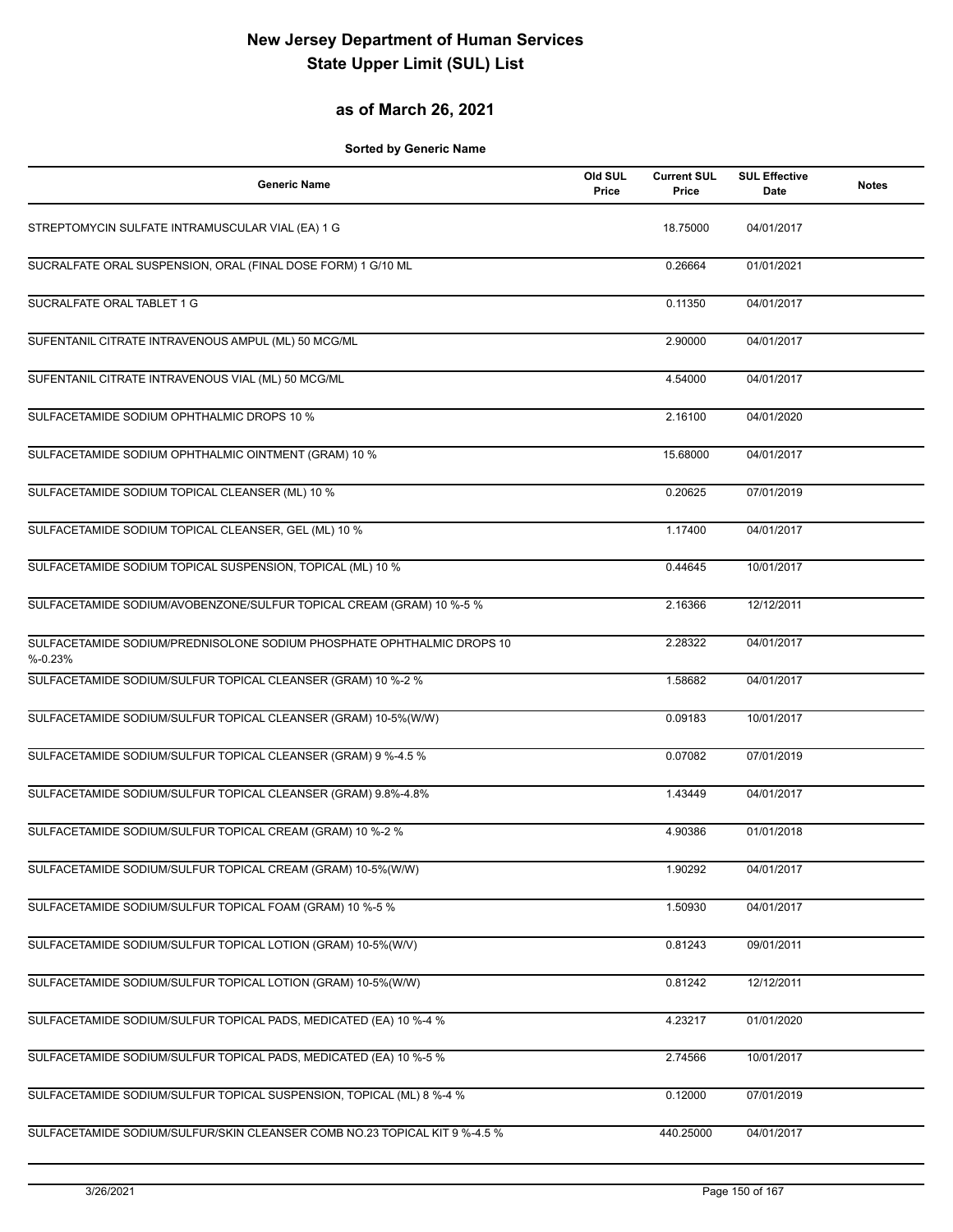### **as of March 26, 2021**

| <b>Generic Name</b>                                                                 | Old SUL<br>Price | <b>Current SUL</b><br>Price | <b>SUL Effective</b><br>Date | <b>Notes</b> |
|-------------------------------------------------------------------------------------|------------------|-----------------------------|------------------------------|--------------|
| SULFACETAMIDE SODIUM/SULFUR/UREA TOPICAL CLEANSER (ML) 10%-5%-10%                   |                  | 0.56197                     | 04/01/2017                   |              |
| SULFADIAZINE ORAL TABLET 500 MG                                                     |                  | 3.14840                     | 04/01/2019                   |              |
| SULFAMETHOXAZOLE/TRIMETHOPRIM INTRAVENOUS VIAL (ML) 80-16MG/ML                      |                  | 0.44600                     | 04/01/2017                   |              |
| SULFAMETHOXAZOLE/TRIMETHOPRIM ORAL SUSPENSION, ORAL (FINAL DOSE FORM)<br>200-40MG/5 |                  | 0.08977                     | 10/01/2017                   |              |
| SULFAMETHOXAZOLE/TRIMETHOPRIM ORAL SUSPENSION, ORAL (FINAL DOSE FORM)<br>800-160/20 |                  | 0.19750                     | 04/01/2017                   |              |
| SULFAMETHOXAZOLE/TRIMETHOPRIM ORAL TABLET 400MG-80MG                                |                  | 0.05122                     | 01/01/2019                   |              |
| SULFAMETHOXAZOLE/TRIMETHOPRIM ORAL TABLET 800-160 MG                                |                  | 0.02990                     | 07/01/2018                   |              |
| SULFASALAZINE ORAL TABLET 500 MG                                                    |                  | 0.05025                     | 10/01/2017                   |              |
| SULFASALAZINE ORAL TABLET, DELAYED RELEASE (ENTERIC COATED) 500 MG                  |                  | 0.12670                     | 10/01/2017                   |              |
| SULINDAC ORAL TABLET 150 MG                                                         |                  | 0.10000                     | 07/01/2018                   |              |
| SULINDAC ORAL TABLET 200 MG                                                         |                  | 0.15726                     | 04/01/2017                   |              |
| SUMATRIPTAN NASAL SPRAY, NON-AEROSOL (EA) 20 MG                                     |                  | 45.17086                    | 04/01/2017                   |              |
| SUMATRIPTAN NASAL SPRAY, NON-AEROSOL (EA) 5 MG                                      |                  | 38.32500                    | 10/01/2020                   |              |
| SUMATRIPTAN SUCCINATE ORAL TABLET 100 MG                                            |                  | 0.36778                     | 04/01/2018                   |              |
| SUMATRIPTAN SUCCINATE ORAL TABLET 25 MG                                             |                  | 0.34111                     | 10/01/2020                   |              |
| SUMATRIPTAN SUCCINATE ORAL TABLET 50 MG                                             |                  | 0.27222                     | 01/01/2019                   |              |
| SUMATRIPTAN SUCCINATE SUBCUTANEOUS CARTRIDGE (ML) 4 MG/0.5ML                        |                  | 106.68462                   | 10/01/2017                   |              |
| SUMATRIPTAN SUCCINATE SUBCUTANEOUS CARTRIDGE (ML) 6 MG/0.5ML                        |                  | 114.01226                   | 04/01/2017                   |              |
| SUMATRIPTAN SUCCINATE SUBCUTANEOUS PEN INJECTOR (ML) 4 MG/0.5ML                     |                  | 112.69915                   | 10/01/2017                   |              |
| SUMATRIPTAN SUCCINATE SUBCUTANEOUS PEN INJECTOR (ML) 6 MG/0.5ML                     | 84.52000         | 69.87308                    | 04/01/2021                   |              |
| SUMATRIPTAN SUCCINATE SUBCUTANEOUS SYRINGE (ML) 6 MG/0.5ML                          |                  | 36.18000                    | 10/01/2017                   |              |
| SUMATRIPTAN SUCCINATE SUBCUTANEOUS VIAL (ML) 6 MG/0.5ML                             |                  | 26.27050                    | 10/01/2020                   |              |
| TACROLIMUS ORAL CAPSULE 0.5 MG                                                      |                  | 0.08770                     | 04/01/2017                   |              |
| TACROLIMUS ORAL CAPSULE 1 MG                                                        |                  | 0.10130                     | 01/01/2019                   |              |
| TACROLIMUS ORAL CAPSULE 5 MG                                                        |                  | 0.39610                     | 10/01/2018                   |              |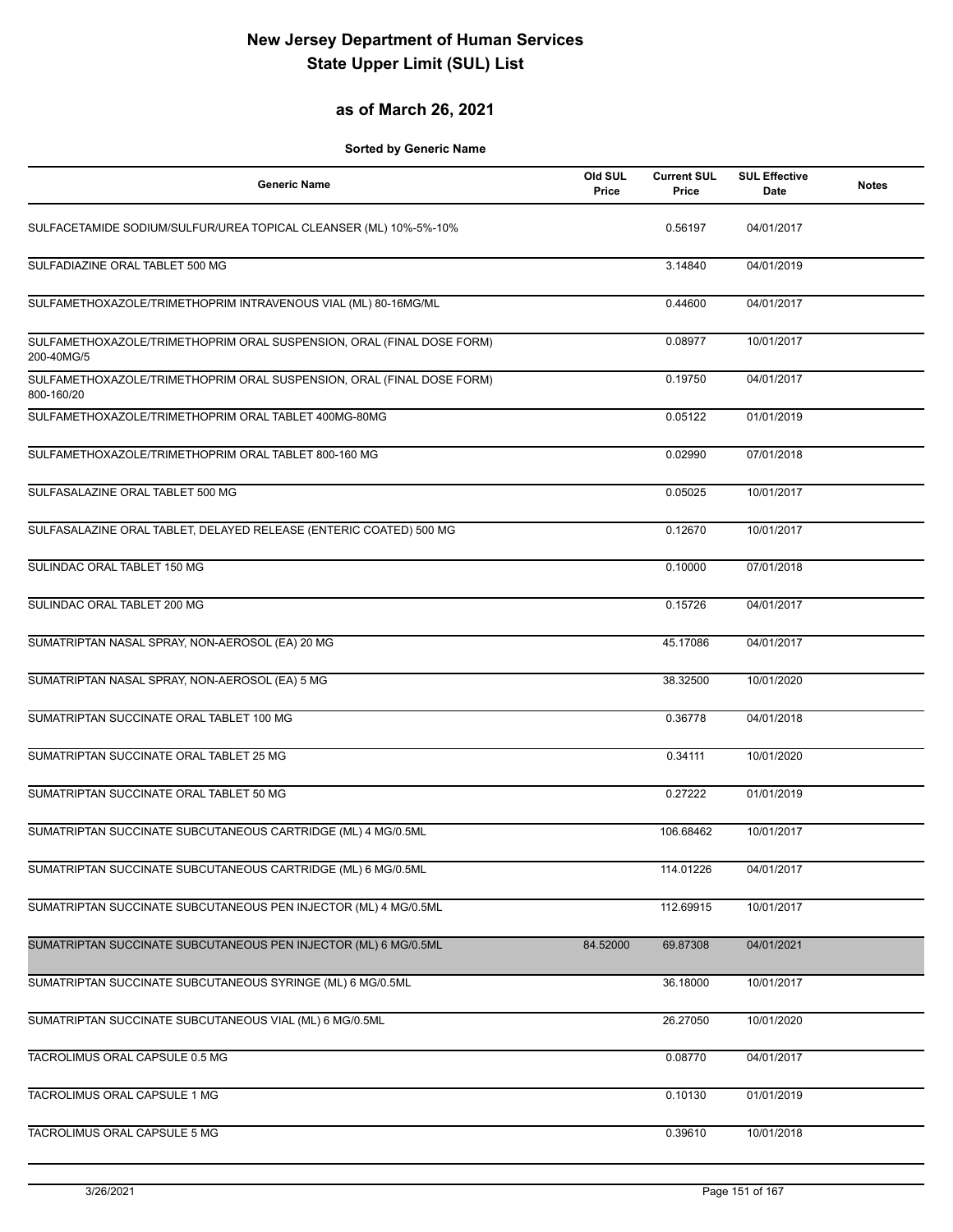#### **as of March 26, 2021**

| <b>Generic Name</b>                                    | Old SUL<br>Price | <b>Current SUL</b><br>Price | <b>SUL Effective</b><br>Date | <b>Notes</b> |
|--------------------------------------------------------|------------------|-----------------------------|------------------------------|--------------|
| TACROLIMUS TOPICAL OINTMENT (GRAM) 0.03 %              |                  | 2.83333                     | 01/01/2020                   |              |
| TACROLIMUS TOPICAL OINTMENT (GRAM) 0.1 %               |                  | 2.24164                     | 01/01/2020                   |              |
| TADALAFIL ORAL TABLET 10 MG                            |                  | 0.72000                     | 04/01/2020                   |              |
| TADALAFIL ORAL TABLET 20 MG                            |                  | 0.63300                     | 10/01/2020                   |              |
| TADALAFIL ORAL TABLET 20 MG                            |                  | 0.46283                     | 04/01/2020                   |              |
| <b>TADALAFIL ORAL TABLET 5 MG</b>                      |                  | 0.24689                     | 10/01/2020                   |              |
| TAMOXIFEN CITRATE ORAL TABLET 10 MG                    |                  | 0.15000                     | 01/01/2018                   |              |
| TAMOXIFEN CITRATE ORAL TABLET 20 MG                    |                  | 0.18392                     | 10/01/2017                   |              |
| TAMSULOSIN HCL ORAL CAPSULE 0.4 MG                     |                  | 0.03960                     | 01/01/2019                   |              |
| TELMISARTAN ORAL TABLET 20 MG                          |                  | 0.13809                     | 04/01/2017                   |              |
| TELMISARTAN ORAL TABLET 40 MG                          |                  | 0.06667                     | 01/01/2019                   |              |
| TELMISARTAN ORAL TABLET 80 MG                          |                  | 0.07133                     | 01/01/2019                   |              |
| TELMISARTAN/AMLODIPINE BESYLATE ORAL TABLET 40 MG-10MG |                  | 4.14666                     | 04/01/2017                   |              |
| TELMISARTAN/AMLODIPINE BESYLATE ORAL TABLET 40 MG-5 MG |                  | 4.14666                     | 04/01/2017                   |              |
| TELMISARTAN/AMLODIPINE BESYLATE ORAL TABLET 80 MG-10MG |                  | 4.14666                     | 04/01/2017                   |              |
| TELMISARTAN/AMLODIPINE BESYLATE ORAL TABLET 80 MG-5 MG |                  | 3.79100                     | 04/01/2017                   |              |
| TELMISARTAN/HYDROCHLOROTHIAZIDE ORAL TABLET 40-12.5 MG |                  | 0.73467                     | 07/01/2018                   |              |
| TELMISARTAN/HYDROCHLOROTHIAZIDE ORAL TABLET 80 MG-25MG |                  | 0.56667                     | 01/01/2020                   |              |
| TELMISARTAN/HYDROCHLOROTHIAZIDE ORAL TABLET 80-12.5MG  |                  | 1.17000                     | 04/01/2019                   |              |
| TEMAZEPAM ORAL CAPSULE 15 MG                           |                  | 0.04590                     | 04/01/2018                   |              |
| TEMAZEPAM ORAL CAPSULE 22.5 MG                         |                  | 4.17825                     | 04/01/2017                   |              |
| TEMAZEPAM ORAL CAPSULE 30 MG                           |                  | 0.07842                     | 04/01/2017                   |              |
| TEMAZEPAM ORAL CAPSULE 7.5 MG                          | 3.36810          | 0.16000                     | 04/01/2021                   |              |
| TEMOZOLOMIDE ORAL CAPSULE 100 MG                       |                  | 22.14286                    | 04/01/2019                   |              |
| TEMOZOLOMIDE ORAL CAPSULE 140 MG                       |                  | 32.50000                    | 10/01/2019                   |              |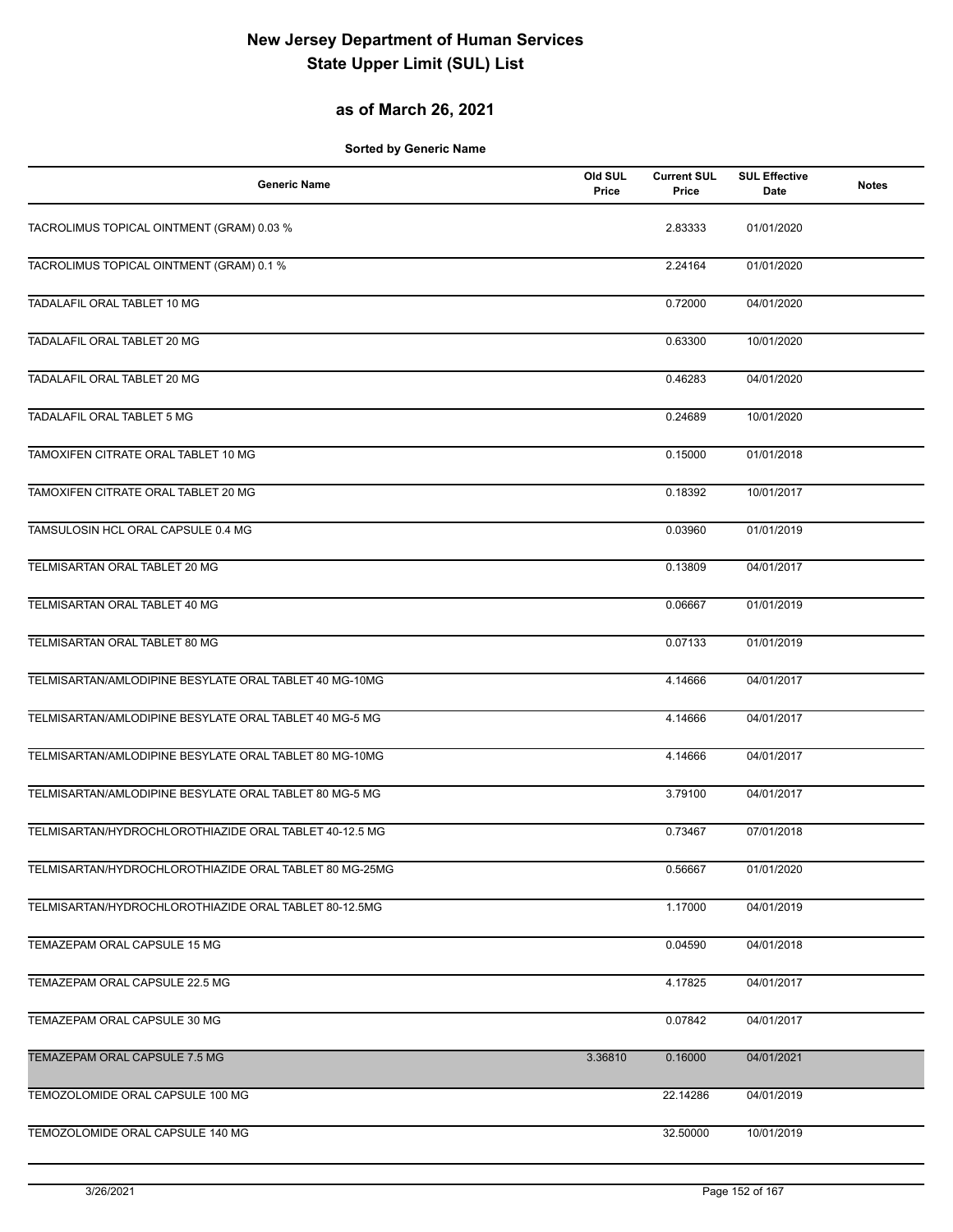#### **as of March 26, 2021**

| <b>Generic Name</b>                                          | Old SUL<br>Price | <b>Current SUL</b><br>Price | <b>SUL Effective</b><br>Date | <b>Notes</b> |
|--------------------------------------------------------------|------------------|-----------------------------|------------------------------|--------------|
| TEMOZOLOMIDE ORAL CAPSULE 180 MG                             |                  | 42.50000                    | 04/01/2019                   |              |
| TEMOZOLOMIDE ORAL CAPSULE 20 MG                              |                  | 4.07143                     | 04/01/2019                   |              |
| TEMOZOLOMIDE ORAL CAPSULE 250 MG                             |                  | 69.13100                    | 10/01/2019                   |              |
| TEMOZOLOMIDE ORAL CAPSULE 5 MG                               |                  | 1.35714                     | 04/01/2019                   |              |
| TENIPOSIDE INTRAVENOUS AMPUL (ML) 50 MG/5 ML                 |                  | 499.19000                   | 04/01/2017                   |              |
| TENOFOVIR DISOPROXIL FUMARATE ORAL TABLET 300 MG             |                  | 0.33333                     | 01/01/2020                   |              |
| TERAZOSIN HCL ORAL CAPSULE 1 MG                              |                  | 0.04960                     | 04/01/2017                   |              |
| TERAZOSIN HCL ORAL CAPSULE 10 MG                             |                  | 0.04130                     | 10/01/2017                   |              |
| TERAZOSIN HCL ORAL CAPSULE 2 MG                              |                  | 0.04330                     | 04/01/2017                   |              |
| TERAZOSIN HCL ORAL CAPSULE 5 MG                              |                  | 0.06080                     | 04/01/2017                   |              |
| TERBINAFINE HCL ORAL TABLET 250 MG                           |                  | 0.10133                     | 07/01/2017                   |              |
| TERBINAFINE HCL TOPICAL CREAM (GRAM) 1 %                     |                  | 0.21646                     | 10/01/2017                   |              |
| TERBUTALINE SULFATE ORAL TABLET 2.5 MG                       |                  | 0.95222                     | 10/01/2017                   |              |
| TERBUTALINE SULFATE ORAL TABLET 5 MG                         |                  | 0.34120                     | 10/01/2017                   |              |
| TERBUTALINE SULFATE SUBCUTANEOUS VIAL (ML) 1 MG/ML           |                  | 4.00000                     | 04/01/2017                   |              |
| TERCONAZOLE VAGINAL CREAM WITH APPLICATOR 0.4 %              |                  | 0.19765                     | 10/01/2017                   |              |
| TERCONAZOLE VAGINAL CREAM WITH APPLICATOR 0.8 %              |                  | 1.00000                     | 04/01/2017                   |              |
| TERCONAZOLE VAGINAL SUPPOSITORY, VAGINAL 80 MG               |                  | 9.35617                     | 10/01/2017                   |              |
| TESTOSTERONE CYPIONATE INTRAMUSCULAR VIAL (ML) 100 MG/ML     |                  | 3.86188                     | 04/01/2017                   |              |
| TESTOSTERONE CYPIONATE INTRAMUSCULAR VIAL (ML) 200 MG/ML     |                  | 3.00800                     | 04/01/2017                   |              |
| TESTOSTERONE ENANTHATE INTRAMUSCULAR VIAL (ML) 200 MG/ML     |                  | 9.90924                     | 04/01/2017                   |              |
| TESTOSTERONE MISCELLANEOUS POWDER (GRAM)                     |                  | 0.22085                     | 12/12/2011                   |              |
| TESTOSTERONE TRANSDERMAL GEL (GRAM) 50 MG (1%)               |                  | 1.28256                     | 04/01/2017                   |              |
| TESTOSTERONE TRANSDERMAL GEL IN METERED-DOSE PUMP 10 MG (2%) |                  | 4.45105                     | 04/01/2017                   |              |
| TESTOSTERONE TRANSDERMAL GEL IN METERED-DOSE PUMP 12.5/1.25G |                  | 1.04000                     | 07/01/2019                   |              |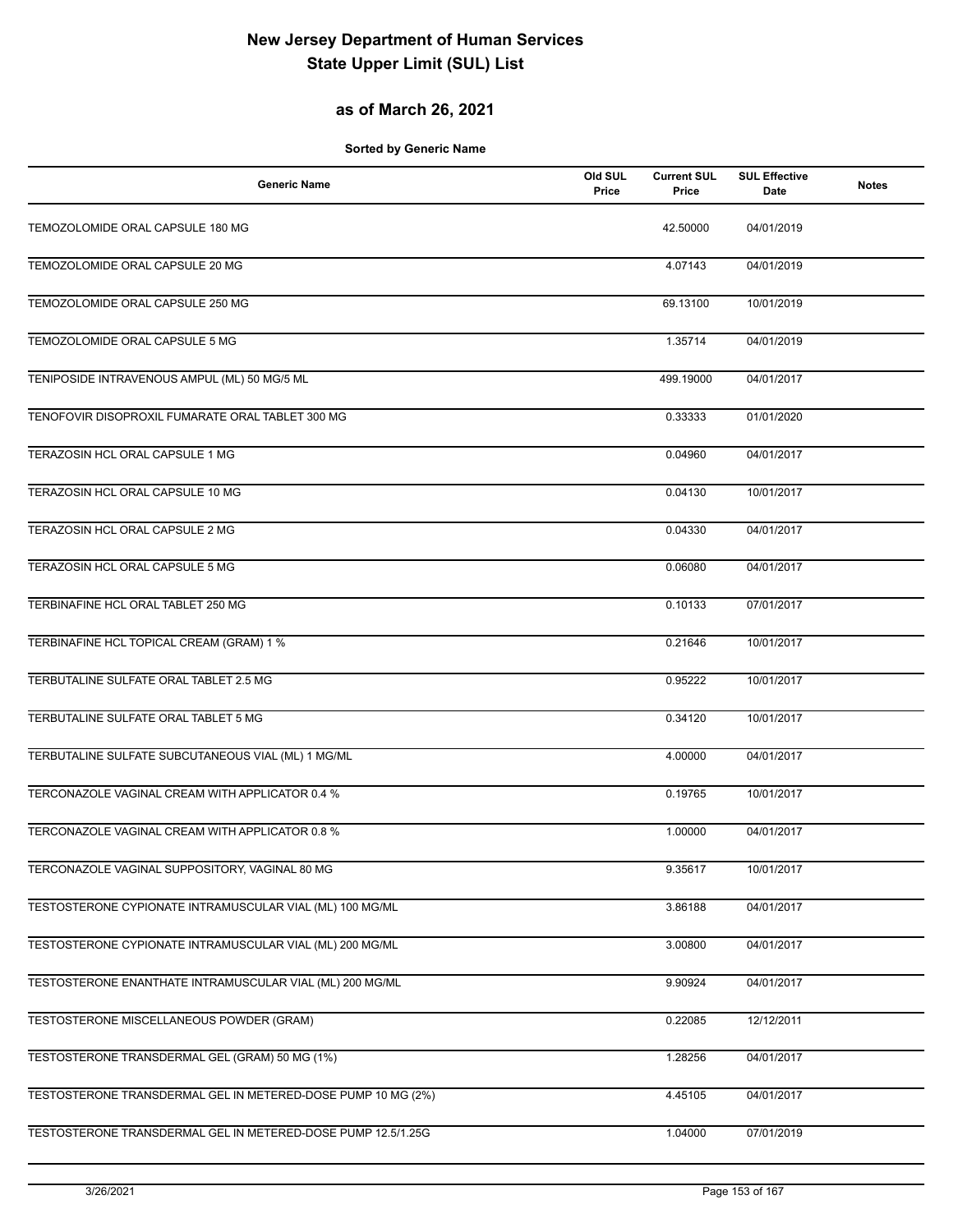#### **as of March 26, 2021**

| <b>Generic Name</b>                                                                         | Old SUL<br>Price | <b>Current SUL</b><br>Price | <b>SUL Effective</b><br>Date | <b>Notes</b> |
|---------------------------------------------------------------------------------------------|------------------|-----------------------------|------------------------------|--------------|
| TESTOSTERONE TRANSDERMAL GEL IN PACKET (GRAM) 25MG(1%)                                      |                  | 2.53307                     | 10/01/2017                   |              |
| TESTOSTERONE TRANSDERMAL GEL IN PACKET (GRAM) 50 MG (1%)                                    |                  | 0.48173                     | 04/01/2020                   |              |
| TETRABENAZINE ORAL TABLET 12.5 MG                                                           |                  | 13.06000                    | 10/01/2020                   |              |
| TETRABENAZINE ORAL TABLET 25 MG                                                             |                  | 26.16000                    | 10/01/2020                   |              |
| TETRACAINE HCL OPHTHALMIC DROPS 0.5 %                                                       |                  | 0.56314                     | 04/01/2017                   |              |
| TETRACAINE HCL/PF OPHTHALMIC DROPS 0.5 %                                                    |                  | 0.56548                     | 10/01/2017                   |              |
| TETRACYCLINE HCL ORAL CAPSULE 250 MG                                                        |                  | 2.86425                     | 10/01/2017                   |              |
| TETRACYCLINE HCL ORAL CAPSULE 500 MG                                                        |                  | 0.04523                     | 10/01/2017                   |              |
| TETRAHYDROZOLINE HCL OPHTHALMIC DROPS 0.05 %                                                |                  | 0.09490                     | 04/01/2017                   |              |
| TETRAHYDROZOLINE HCL/DEXTRAN 70/POLYETHYLENE GL 400/POVIDONE OPHTHALMIC<br>DROPS 0.05-.1-1% |                  | 0.09600                     | 07/01/2019                   |              |
| TETRAHYDROZOLINE HCL/POLYETHYLENE GLYCOLS OPHTHALMIC DROPS 0.05 %-1 %                       |                  | 0.19548                     | 12/12/2011                   |              |
| TETRAHYDROZOLINE HCL/ZINC SULFATE OPHTHALMIC DROPS 0.05-0.25%                               |                  | 0.19548                     | 12/12/2011                   |              |
| THEOPHYLLINE ANHYDROUS ORAL ELIXIR 80 MG/15ML                                               |                  | 0.66666                     | 04/01/2017                   |              |
| THEOPHYLLINE ANHYDROUS ORAL SOLUTION, ORAL 80 MG/15ML                                       |                  | 0.13094                     | 04/01/2017                   |              |
| THEOPHYLLINE ANHYDROUS ORAL TABLET, EXTENDED RELEASE 12 HR 100 MG                           |                  | 0.10804                     | 10/01/2017                   |              |
| THEOPHYLLINE ANHYDROUS ORAL TABLET, EXTENDED RELEASE 12 HR 200 MG                           |                  | 0.13869                     | 10/01/2017                   |              |
| THEOPHYLLINE ANHYDROUS ORAL TABLET, EXTENDED RELEASE 12 HR 300 MG                           |                  | 1.40000                     | 01/01/2019                   |              |
| THEOPHYLLINE ANHYDROUS ORAL TABLET, EXTENDED RELEASE 12 HR 450 MG                           |                  | 0.34827                     | 10/01/2017                   |              |
| THEOPHYLLINE ANHYDROUS ORAL TABLET, EXTENDED RELEASE 24 HR 400 MG                           |                  | 0.52770                     | 01/01/2020                   |              |
| THEOPHYLLINE ANHYDROUS ORAL TABLET, EXTENDED RELEASE 24 HR 600 MG                           |                  | 1.12840                     | 04/01/2020                   |              |
| THEOPHYLLINE ANHYDROUS ORAL TABLET, EXTENDED RELEASE 400 MG                                 |                  | 1.25093                     | 12/12/2011                   |              |
| THEOPHYLLINE ANHYDROUS ORAL TABLET, EXTENDED RELEASE 600 MG                                 |                  | 1.31330                     | 04/01/2016                   |              |
| THEOPHYLLINE IN DEXTROSE 5 % IN WATER INTRAVENOUS INTRAVENOUS SOLUTION<br>400MG/0.5L        |                  | 0.00696                     | 04/01/2017                   |              |
| THIAMINE HCL INJECTION VIAL (ML) 100 MG/ML                                                  |                  | 3.46000                     | 04/01/2017                   |              |
| THIAMINE HCL ORAL TABLET 100 MG                                                             |                  | 0.02573                     | 12/12/2011                   |              |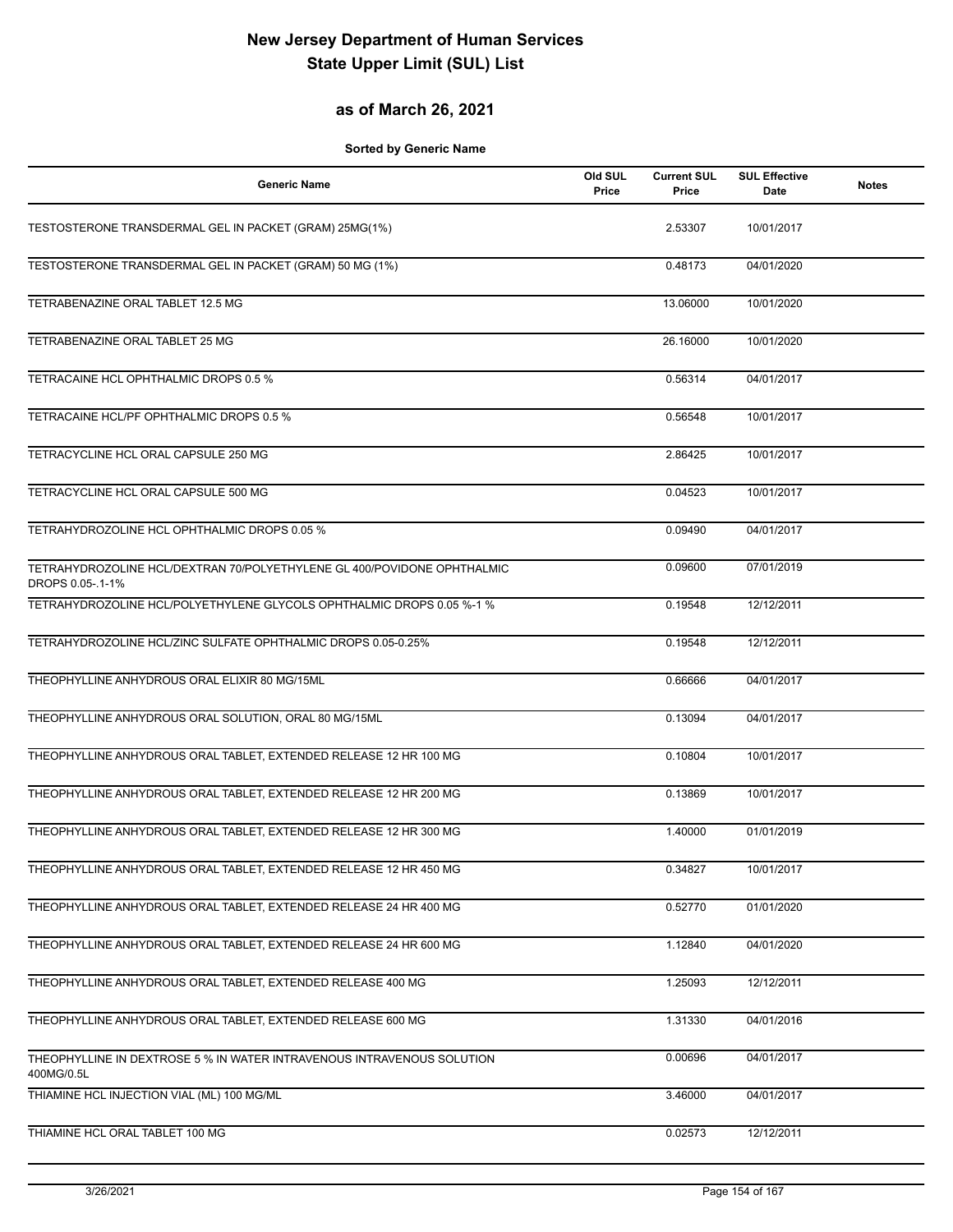#### **as of March 26, 2021**

| <b>Generic Name</b>                                                                           | Old SUL<br>Price | <b>Current SUL</b><br>Price | <b>SUL Effective</b><br>Date | <b>Notes</b> |
|-----------------------------------------------------------------------------------------------|------------------|-----------------------------|------------------------------|--------------|
| THIAMINE HCL ORAL TABLET 50 MG                                                                |                  | 0.01581                     | 12/12/2011                   |              |
| THIAMINE HCL/RIBOFLAVIN/NIACINAMIDE/DEXPANTHENOL/PYRIDOXINE INJECTION VIAL<br>(ML) 100-2MG/ML |                  | 6.15633                     | 04/01/2017                   |              |
| THIORIDAZINE HCL ORAL TABLET 10 MG                                                            |                  | 0.41750                     | 04/01/2018                   |              |
| THIORIDAZINE HCL ORAL TABLET 100 MG                                                           |                  | 0.21015                     | 10/01/2017                   |              |
| THIORIDAZINE HCL ORAL TABLET 25 MG                                                            |                  | 0.10754                     | 10/01/2017                   |              |
| THIORIDAZINE HCL ORAL TABLET 50 MG                                                            |                  | 0.12563                     | 10/01/2017                   |              |
| THIOTEPA INJECTION VIAL (EA) 15 MG                                                            |                  | 1400.00000                  | 04/01/2017                   |              |
| THIOTHIXENE ORAL CAPSULE 1 MG                                                                 |                  | 0.06281                     | 10/01/2017                   |              |
| THIOTHIXENE ORAL CAPSULE 10 MG                                                                |                  | 1.84450                     | 10/01/2017                   |              |
| THIOTHIXENE ORAL CAPSULE 2 MG                                                                 |                  | 0.97090                     | 04/01/2017                   |              |
| THIOTHIXENE ORAL CAPSULE 5 MG                                                                 |                  | 1.35560                     | 10/01/2017                   |              |
| THYROID, PORK ORAL TABLET 120 MG                                                              |                  | 0.96070                     | 01/01/2019                   |              |
| THYROID, PORK ORAL TABLET 15 MG                                                               |                  | 0.34890                     | 04/01/2017                   |              |
| THYROID, PORK ORAL TABLET 30 MG                                                               |                  | 0.48580                     | 01/01/2019                   |              |
| THYROID, PORK ORAL TABLET 60 MG                                                               |                  | 0.42000                     | 07/01/2018                   |              |
| THYROID, PORK ORAL TABLET 90 MG                                                               |                  | 0.82090                     | 01/01/2019                   |              |
| TIAGABINE HCL ORAL TABLET 2 MG                                                                |                  | 4.77440                     | 04/01/2017                   |              |
| TIAGABINE HCL ORAL TABLET 4 MG                                                                |                  | 5.30293                     | 04/01/2017                   |              |
| TICLOPIDINE HCL ORAL TABLET 250 MG                                                            |                  | 1.40857                     | 04/01/2017                   |              |
| TIGECYCLINE INTRAVENOUS VIAL (EA) 50 MG                                                       |                  | 156.00000                   | 04/01/2017                   |              |
| TIMOLOL MALEATE OPHTHALMIC DROPS 0.25 %                                                       |                  | 0.26063                     | 10/01/2017                   |              |
| TIMOLOL MALEATE OPHTHALMIC DROPS 0.5 %                                                        |                  | 0.27800                     | 04/01/2017                   |              |
| TIMOLOL MALEATE OPHTHALMIC GEL-FORMING SOLUTION 0.25 %                                        |                  | 20.38200                    | 04/01/2017                   |              |
| TIMOLOL MALEATE OPHTHALMIC GEL-FORMING SOLUTION 0.5 %                                         |                  | 13.45000                    | 07/01/2017                   |              |
| TIMOLOL MALEATE ORAL TABLET 10 MG                                                             |                  | 0.25759                     | 10/01/2017                   |              |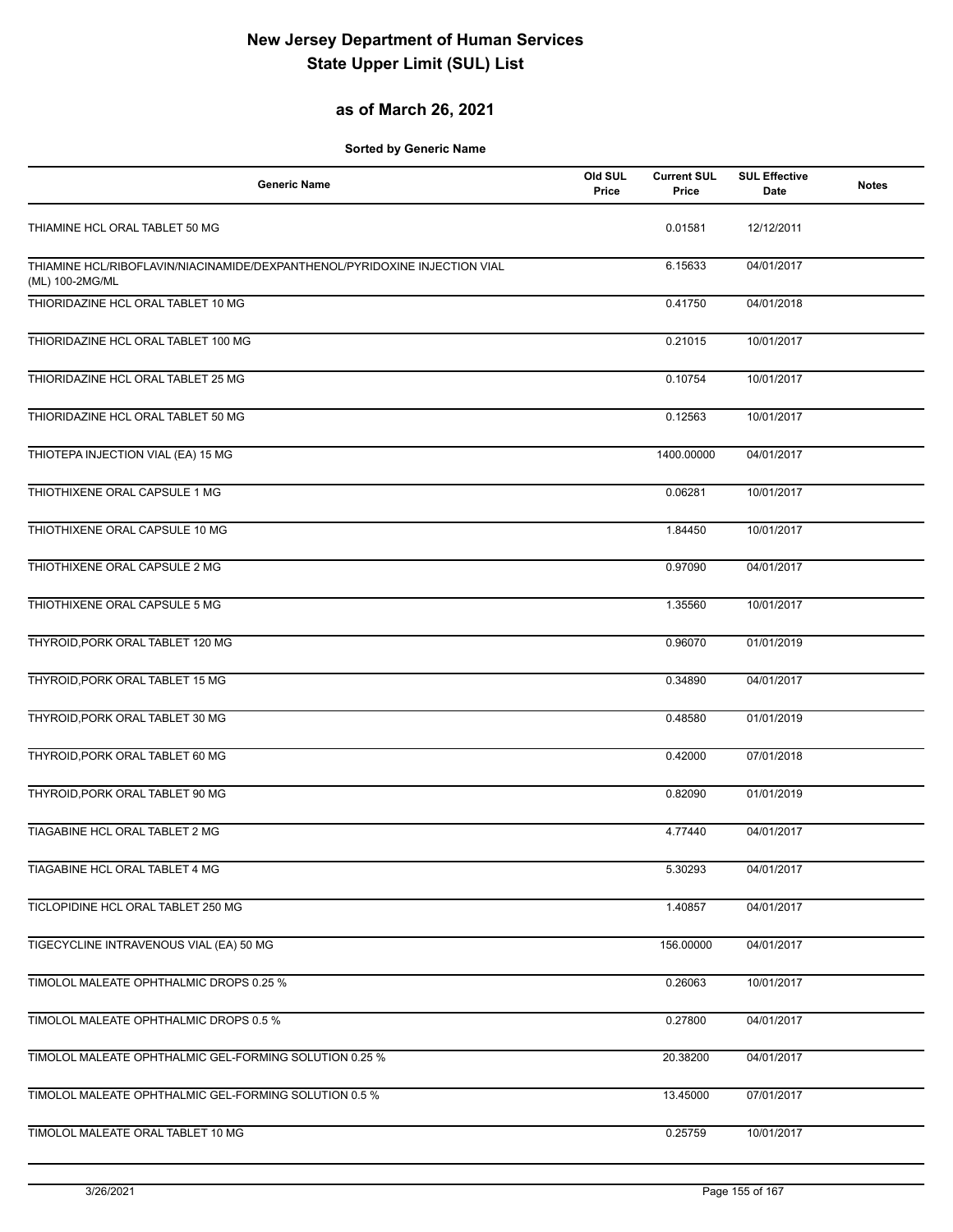#### **as of March 26, 2021**

| <b>Generic Name</b>                                                                        | Old SUL<br>Price | <b>Current SUL</b><br>Price | <b>SUL Effective</b><br>Date | <b>Notes</b> |
|--------------------------------------------------------------------------------------------|------------------|-----------------------------|------------------------------|--------------|
| TIMOLOL MALEATE ORAL TABLET 20 MG                                                          |                  | 0.30150                     | 10/01/2017                   |              |
| TIMOLOL MALEATE ORAL TABLET 5 MG                                                           |                  | 0.20641                     | 10/01/2017                   |              |
| TINIDAZOLE ORAL TABLET 250 MG                                                              |                  | 3.30394                     | 10/01/2017                   |              |
| TINIDAZOLE ORAL TABLET 500 MG                                                              |                  | 2.19850                     | 01/01/2020                   |              |
| TIOCONAZOLE VAGINAL OINTMENT WITH PREFILLED APPLICATOR 6.5 %                               |                  | 2.12521                     | 04/01/2017                   |              |
| TIZANIDINE HCL ORAL CAPSULE 2 MG                                                           |                  | 0.29733                     | 04/01/2020                   |              |
| TIZANIDINE HCL ORAL CAPSULE 4 MG                                                           |                  | 0.40807                     | 04/01/2020                   |              |
| TIZANIDINE HCL ORAL CAPSULE 6 MG                                                           |                  | 1.86993                     | 01/01/2019                   |              |
| TIZANIDINE HCL ORAL TABLET 2 MG                                                            |                  | 0.02233                     | 01/01/2019                   |              |
| TIZANIDINE HCL ORAL TABLET 4 MG                                                            |                  | 0.03812                     | 01/01/2019                   |              |
| TOBRAMYCIN IN 0.225 % SODIUM CHLORIDE INHALATION AMPUL FOR NEBULIZATION (ML)<br>300 MG/5ML | 11.57657         | 3.75611                     | 04/01/2021                   |              |
| TOBRAMYCIN OPHTHALMIC DROPS 0.3 %                                                          |                  | 0.59697                     | 10/01/2017                   |              |
| TOBRAMYCIN SULFATE INJECTION VIAL (EA) 1.2 G                                               |                  | 77.70000                    | 04/01/2017                   |              |
| TOBRAMYCIN SULFATE INJECTION VIAL (ML) 10 MG/ML                                            |                  | 1.91000                     | 04/01/2017                   |              |
| TOBRAMYCIN SULFATE INJECTION VIAL (ML) 40 MG/ML                                            |                  | 0.43880                     | 01/01/2019                   |              |
| TOBRAMYCIN SULFATE OPHTHALMIC DROPS 0.3 %                                                  |                  | 0.99900                     | 07/01/2012                   |              |
| TOBRAMYCIN/DEXAMETHASONE OPHTHALMIC SUSPENSION, DROPS(FINAL DOSAGE<br>FORM)(ML) 0.3 %-0.1% |                  | 11.90750                    | 01/01/2018                   |              |
| TOLAZAMIDE ORAL TABLET 250 MG                                                              |                  | 0.14410                     | 10/01/2017                   |              |
| TOLAZAMIDE ORAL TABLET 500 MG                                                              |                  | 0.56156                     | 10/01/2017                   |              |
| TOLBUTAMIDE ORAL TABLET 500 MG                                                             |                  | 0.05412                     | 10/01/2017                   |              |
| TOLCAPONE ORAL TABLET 100 MG                                                               |                  | 87.00077                    | 04/01/2017                   |              |
| TOLMETIN SODIUM ORAL CAPSULE 400 MG                                                        |                  | 0.54347                     | 10/01/2017                   |              |
| TOLMETIN SODIUM ORAL TABLET 200 MG                                                         |                  | 0.51178                     | 10/01/2017                   |              |
| TOLMETIN SODIUM ORAL TABLET 600 MG                                                         |                  | 0.87195                     | 10/01/2017                   |              |
| TOLNAFTATE TOPICAL AEROSOL, POWDER (GRAM) 1 %                                              |                  | 0.02522                     | 04/01/2017                   |              |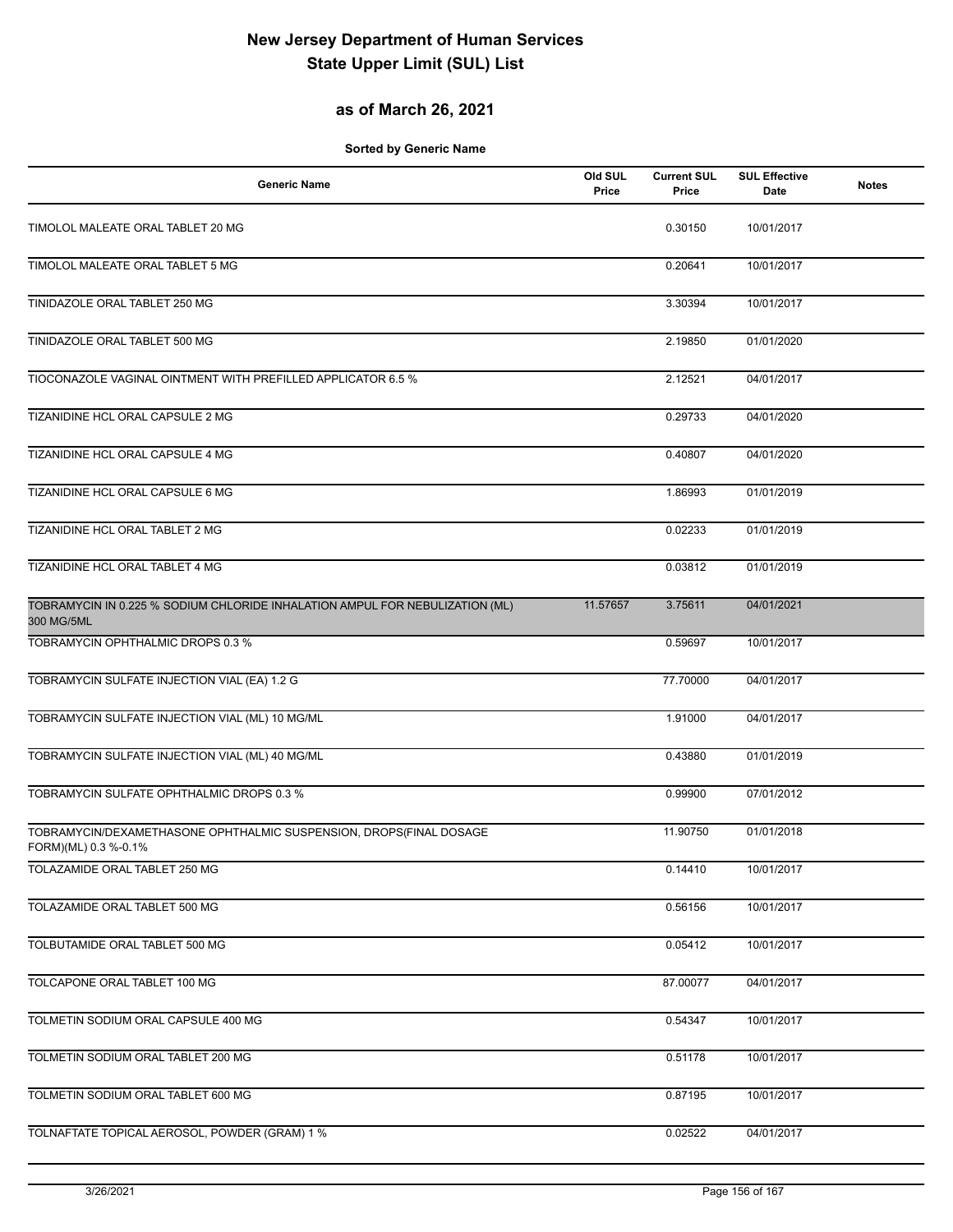#### **as of March 26, 2021**

| <b>Generic Name</b>                                             | Old SUL<br>Price | <b>Current SUL</b><br>Price | <b>SUL Effective</b><br>Date | <b>Notes</b> |
|-----------------------------------------------------------------|------------------|-----------------------------|------------------------------|--------------|
| TOLNAFTATE TOPICAL AEROSOL, SPRAY (GRAM) 1 %                    |                  | 0.02737                     | 10/01/2017                   |              |
| TOLNAFTATE TOPICAL CREAM (GRAM) 1 %                             |                  | 0.10569                     | 04/01/2017                   |              |
| TOLNAFTATE TOPICAL POWDER (GRAM) 1 %                            |                  | 0.04698                     | 04/01/2017                   |              |
| TOLNAFTATE TOPICAL SOLUTION, NON-ORAL 1 %                       |                  | 0.19000                     | 04/01/2017                   |              |
| TOLTERODINE TARTRATE ORAL CAPSULE, EXT RELEASE 24 HR 2 MG       |                  | 1.23033                     | 10/01/2020                   |              |
| TOLTERODINE TARTRATE ORAL CAPSULE, EXT RELEASE 24 HR 4 MG       |                  | 0.97345                     | 10/01/2020                   |              |
| TOLTERODINE TARTRATE ORAL TABLET 1 MG                           |                  | 0.43100                     | 01/01/2020                   |              |
| TOLTERODINE TARTRATE ORAL TABLET 2 MG                           |                  | 0.16500                     | 01/01/2019                   |              |
| TOPIRAMATE ORAL CAPSULE SPRINKLE, EXTENDED RELEASE 24 HR 100 MG |                  | 10.06822                    | 04/01/2017                   |              |
| TOPIRAMATE ORAL CAPSULE SPRINKLE, EXTENDED RELEASE 24 HR 150 MG |                  | 13.54066                    | 04/01/2017                   |              |
| TOPIRAMATE ORAL CAPSULE SPRINKLE, EXTENDED RELEASE 24 HR 200 MG |                  | 13.32420                    | 04/01/2017                   |              |
| TOPIRAMATE ORAL CAPSULE SPRINKLE, EXTENDED RELEASE 24 HR 25 MG  |                  | 4.26566                     | 04/01/2017                   |              |
| TOPIRAMATE ORAL CAPSULE SPRINKLE, EXTENDED RELEASE 24 HR 50 MG  |                  | 5.18560                     | 04/01/2017                   |              |
| TOPIRAMATE ORAL CAPSULE, SPRINKLE 15 MG                         |                  | 0.26700                     | 04/01/2018                   |              |
| TOPIRAMATE ORAL CAPSULE, SPRINKLE 25 MG                         |                  | 0.26867                     | 04/01/2017                   |              |
| TOPIRAMATE ORAL TABLET 100 MG                                   |                  | 0.03100                     | 01/01/2019                   |              |
| TOPIRAMATE ORAL TABLET 200 MG                                   |                  | 0.06417                     | 04/01/2017                   |              |
| TOPIRAMATE ORAL TABLET 25 MG                                    |                  | 0.01545                     | 04/01/2017                   |              |
| TOPIRAMATE ORAL TABLET 50 MG                                    |                  | 0.03024                     | 04/01/2017                   |              |
| TOPOTECAN HCL INTRAVENOUS VIAL (EA) 4 MG                        |                  | 140.00000                   | 04/01/2017                   |              |
| TOPOTECAN HCL INTRAVENOUS VIAL (ML) 4 MG/4 ML                   |                  | 26.72000                    | 04/01/2017                   |              |
| TORSEMIDE ORAL TABLET 10 MG                                     |                  | 0.04500                     | 07/01/2018                   |              |
| TORSEMIDE ORAL TABLET 100 MG                                    |                  | 0.10820                     | 01/01/2019                   |              |
| TORSEMIDE ORAL TABLET 20 MG                                     |                  | 0.05990                     | 01/01/2019                   |              |
| TORSEMIDE ORAL TABLET 5 MG                                      |                  | 0.05390                     | 01/01/2019                   |              |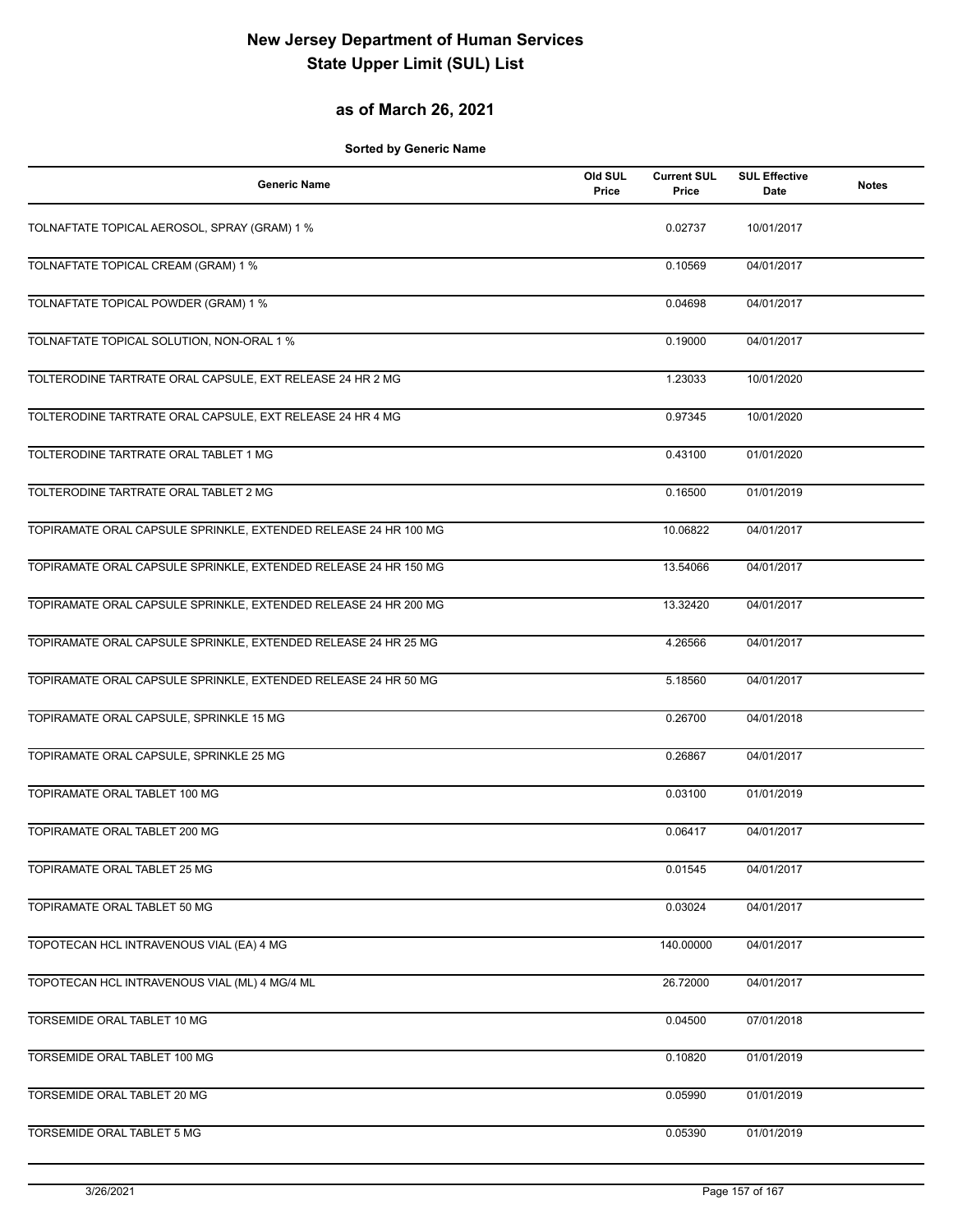### **as of March 26, 2021**

| <b>Generic Name</b>                                                                            | Old SUL<br>Price | <b>Current SUL</b><br>Price | <b>SUL Effective</b><br>Date | <b>Notes</b> |
|------------------------------------------------------------------------------------------------|------------------|-----------------------------|------------------------------|--------------|
| TRAMADOL HCL ORAL CAPSULE, EXT. RELEASE 24 HR BIPHASIC 17-83 300 MG                            |                  | 13.87266                    | 04/01/2017                   |              |
| TRAMADOL HCL ORAL CAPSULE, EXT. RELEASE 24 HR BIPHASIC 25-75 100 MG                            |                  | 7.65333                     | 04/01/2017                   |              |
| TRAMADOL HCL ORAL CAPSULE, EXT.RELEASE 24 HR BIPHASIC 25-75 200 MG                             |                  | 10.02933                    | 04/01/2017                   |              |
| TRAMADOL HCL ORAL TABLET 50 MG                                                                 |                  | 0.01473                     | 04/01/2017                   |              |
| TRAMADOL HCL ORAL TABLET, EXTENDED RELEASE 24 HR 100 MG                                        | 1.58033          | 1.24734                     | 04/01/2021                   |              |
| TRAMADOL HCL ORAL TABLET, EXTENDED RELEASE 24 HR 200 MG                                        |                  | 1.30933                     | 10/01/2020                   |              |
| TRAMADOL HCL ORAL TABLET, EXTENDED RELEASE 24 HR 300 MG                                        |                  | 3.23534                     | 04/01/2017                   |              |
| TRAMADOL HCL ORAL TABLET, EXTENDED RELEASE MULTIPHASE 24 HR 100 MG                             |                  | 2.22726                     | 04/01/2017                   |              |
| TRAMADOL HCL ORAL TABLET, EXTENDED RELEASE MULTIPHASE 24 HR 200 MG                             |                  | 3.51095                     | 04/01/2017                   |              |
| TRAMADOL HCL ORAL TABLET, EXTENDED RELEASE MULTIPHASE 24 HR 300 MG                             |                  | 3.56651                     | 04/01/2017                   |              |
| TRAMADOL HCL/ACETAMINOPHEN ORAL TABLET 37.5-325MG                                              |                  | 0.11890                     | 07/01/2017                   |              |
| TRANDOLAPRIL ORAL TABLET 1 MG                                                                  |                  | 0.21120                     | 10/01/2017                   |              |
| TRANDOLAPRIL ORAL TABLET 2 MG                                                                  |                  | 0.17991                     | 04/01/2017                   |              |
| TRANDOLAPRIL ORAL TABLET 4 MG                                                                  |                  | 0.14284                     | 04/01/2017                   |              |
| TRANDOLAPRIL/VERAPAMIL HCL ORAL TABLET, IMMED AND EXTEND REL BIPHASE 24HR<br>1MG-240 MG        |                  | 4.23220                     | 04/01/2017                   |              |
| TRANDOLAPRIL/VERAPAMIL HCL ORAL TABLET, IMMED AND EXTEND REL BIPHASE 24HR 2<br><b>MG-180MG</b> |                  | 4.23220                     | 04/01/2017                   |              |
| TRANDOLAPRIL/VERAPAMIL HCL ORAL TABLET, IMMED AND EXTEND REL BIPHASE 24HR<br>2MG-240 MG        |                  | 4.23220                     | 04/01/2017                   |              |
| TRANDOLAPRIL/VERAPAMIL HCL ORAL TABLET, IMMED AND EXTEND REL BIPHASE 24HR<br>4MG-240 MG        |                  | 3.25000                     | 10/01/2020                   |              |
| TRANEXAMIC ACID INTRAVENOUS AMPUL (ML) 1000 MG/10                                              |                  | 1.40000                     | 04/01/2017                   |              |
| TRANEXAMIC ACID INTRAVENOUS VIAL (ML) 1000 MG/10                                               |                  | 2.30000                     | 04/01/2017                   |              |
| TRANEXAMIC ACID ORAL TABLET 650 MG                                                             |                  | 1.07400                     | 07/01/2019                   |              |
| TRANYLCYPROMINE SULFATE ORAL TABLET 10 MG                                                      |                  | 0.37108                     | 10/01/2017                   |              |
| TRAVOPROST OPHTHALMIC DROPS 0.004 %                                                            |                  | 41.25600                    | 04/01/2020                   |              |
| TRAZODONE HCL ORAL TABLET 100 MG                                                               |                  | 0.05000                     | 07/01/2018                   |              |
| TRAZODONE HCL ORAL TABLET 150 MG                                                               |                  | 0.05494                     | 10/01/2017                   |              |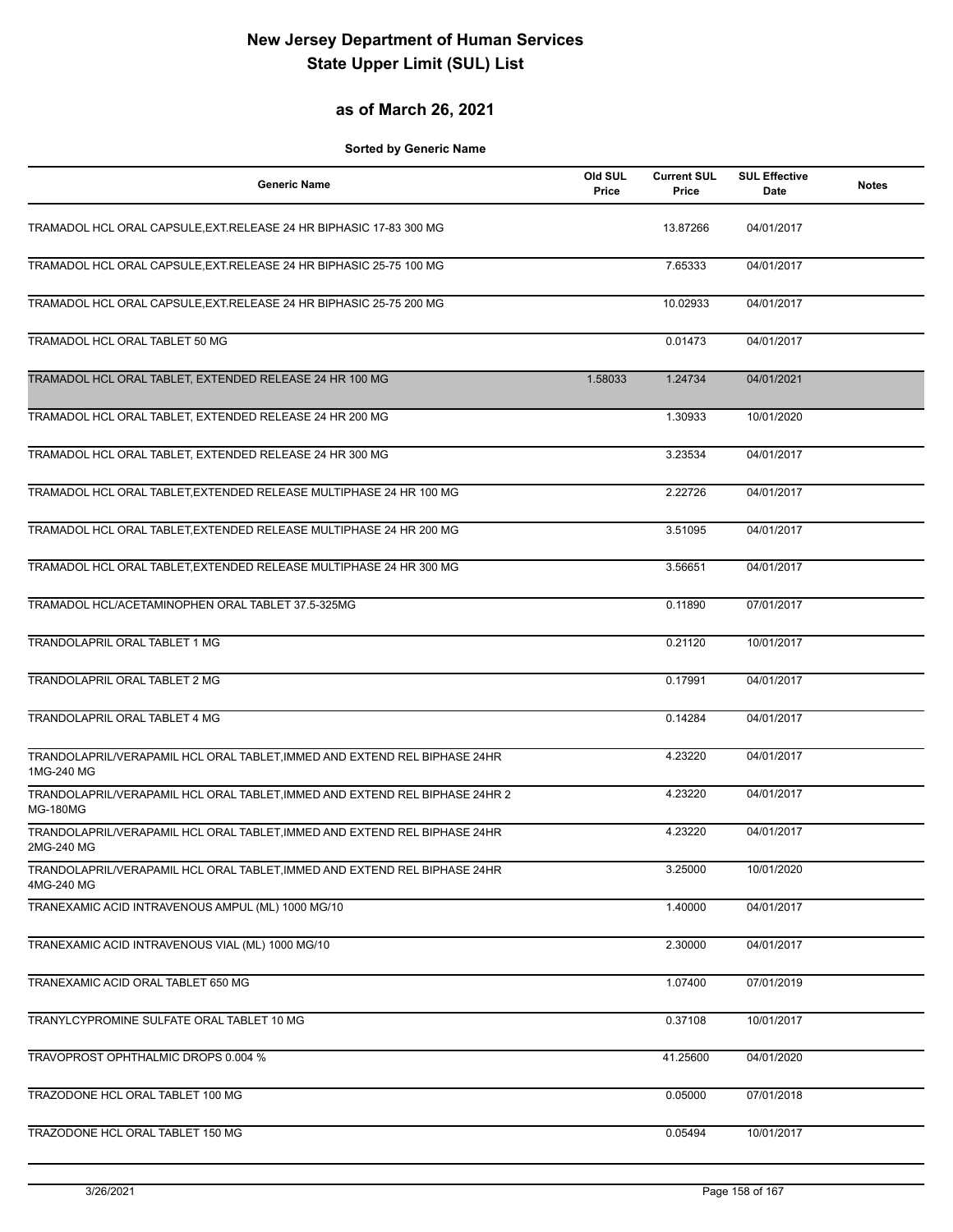#### **as of March 26, 2021**

| <b>Generic Name</b>                                        | Old SUL<br>Price | <b>Current SUL</b><br>Price | <b>SUL Effective</b><br>Date | <b>Notes</b> |
|------------------------------------------------------------|------------------|-----------------------------|------------------------------|--------------|
| TRAZODONE HCL ORAL TABLET 300 MG                           | 2.66680          | 1.52750                     | 04/01/2021                   |              |
| TRAZODONE HCL ORAL TABLET 50 MG                            |                  | 0.01804                     | 10/01/2017                   |              |
| TRETINOIN MICROSPHERES TOPICAL GEL (GRAM) 0.04 %           |                  | 6.14978                     | 01/01/2020                   |              |
| TRETINOIN MICROSPHERES TOPICAL GEL (GRAM) 0.1 %            |                  | 9.22556                     | 04/01/2017                   |              |
| TRETINOIN MICROSPHERES TOPICAL GEL WITH PUMP (GRAM) 0.04 % |                  | 9.59636                     | 04/01/2017                   |              |
| TRETINOIN MICROSPHERES TOPICAL GEL WITH PUMP (GRAM) 0.1 %  |                  | 8.12032                     | 04/01/2017                   |              |
| TRETINOIN ORAL CAPSULE 10 MG                               |                  | 10.73980                    | 07/01/2019                   |              |
| TRETINOIN TOPICAL CREAM (GRAM) 0.025 %                     |                  | 0.50306                     | 10/01/2017                   |              |
| TRETINOIN TOPICAL CREAM (GRAM) 0.05 %                      |                  | 3.13550                     | 08/26/2020                   |              |
| TRETINOIN TOPICAL CREAM (GRAM) 0.1 %                       |                  | 0.79284                     | 10/01/2017                   |              |
| TRETINOIN TOPICAL GEL (GRAM) 0.01 %                        |                  | 3.18981                     | 07/01/2017                   |              |
| TRETINOIN TOPICAL GEL (GRAM) 0.025 %                       |                  | 0.70774                     | 10/01/2017                   |              |
| TRETINOIN TOPICAL GEL (GRAM) 0.05 %                        |                  | 4.50226                     | 04/01/2017                   |              |
| TRETINOIN/EMOLLIENT TOPICAL CREAM (GRAM) 0.05 %            |                  | 2.01923                     | 12/12/2011                   |              |
| TRIAMCINOLONE ACETONIDE DENTAL PASTE (GRAM) 0.1 %          |                  | 5.19600                     | 01/01/2021                   |              |
| TRIAMCINOLONE ACETONIDE INJECTION VIAL (ML) 40 MG/ML       |                  | 6.57200                     | 04/01/2019                   |              |
| TRIAMCINOLONE ACETONIDE NASAL AEROSOL, SPRAY (GRAM) 55 MCG |                  | 0.88250                     | 10/01/2015                   |              |
| TRIAMCINOLONE ACETONIDE NASAL AEROSOL, SPRAY (ML) 55 MCG   |                  | 0.65089                     | 10/01/2018                   |              |
| TRIAMCINOLONE ACETONIDE TOPICAL AEROSOL (GRAM) 0.147MG/G   |                  | 3.02730                     | 04/01/2017                   |              |
| TRIAMCINOLONE ACETONIDE TOPICAL CREAM (GRAM) 0.025 %       |                  | 0.07520                     | 04/01/2017                   |              |
| TRIAMCINOLONE ACETONIDE TOPICAL CREAM (GRAM) 0.1 %         |                  | 0.03401                     | 04/01/2017                   |              |
| TRIAMCINOLONE ACETONIDE TOPICAL CREAM (GRAM) 0.5 %         |                  | 0.30600                     | 01/01/2020                   |              |
| TRIAMCINOLONE ACETONIDE TOPICAL LOTION (ML) 0.025 %        |                  | 0.29745                     | 10/01/2017                   |              |
| TRIAMCINOLONE ACETONIDE TOPICAL LOTION (ML) 0.1 %          |                  | 0.35998                     | 04/01/2017                   |              |
| TRIAMCINOLONE ACETONIDE TOPICAL OINTMENT (GRAM) 0.025 %    |                  | 0.06875                     | 04/01/2017                   |              |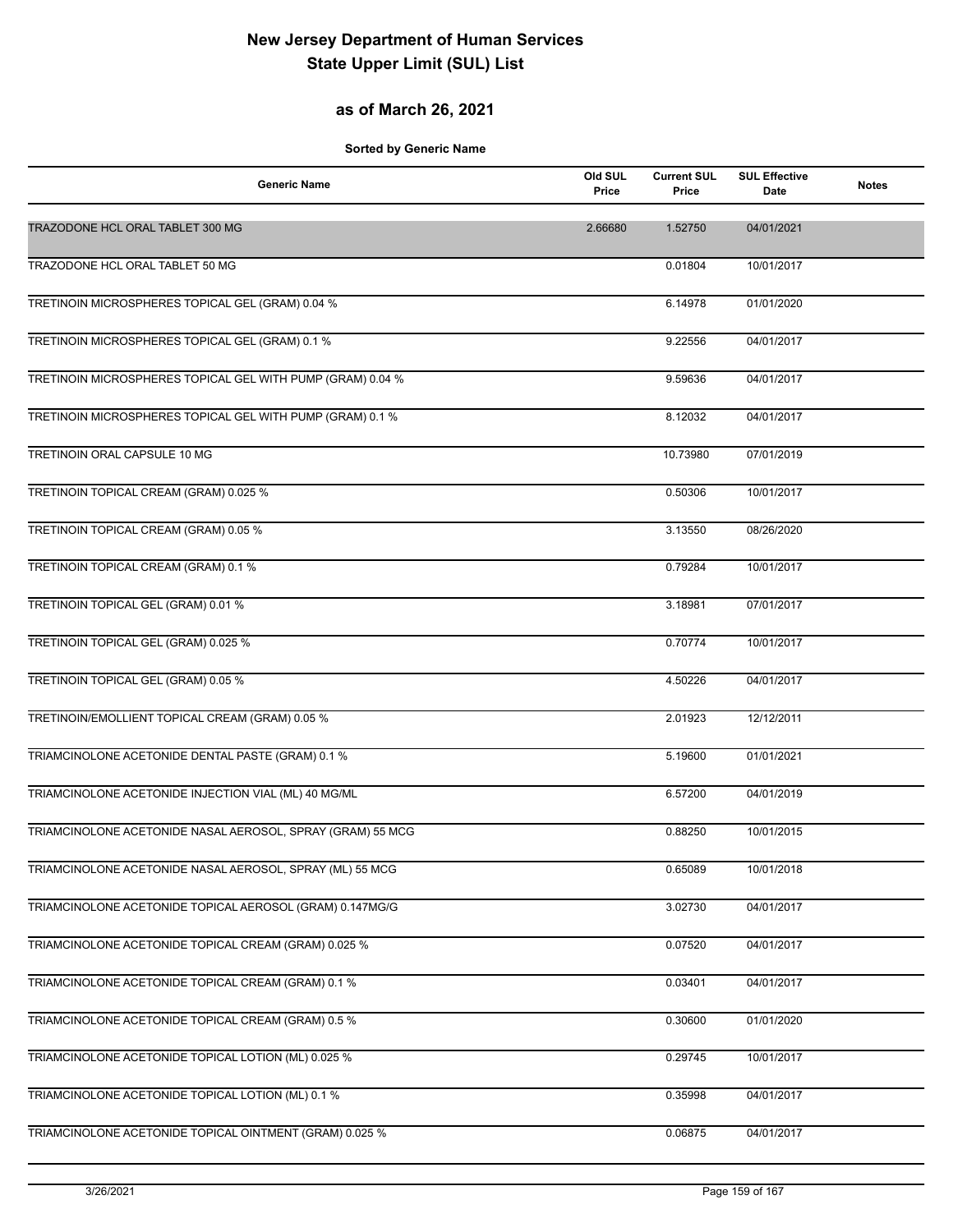#### **as of March 26, 2021**

| <b>Generic Name</b>                                         | Old SUL<br>Price | <b>Current SUL</b><br>Price | <b>SUL Effective</b><br>Date | <b>Notes</b> |
|-------------------------------------------------------------|------------------|-----------------------------|------------------------------|--------------|
| TRIAMCINOLONE ACETONIDE TOPICAL OINTMENT (GRAM) 0.05 %      |                  | 2.00000                     | 04/01/2017                   |              |
| TRIAMCINOLONE ACETONIDE TOPICAL OINTMENT (GRAM) 0.1 %       |                  | 0.04040                     | 04/01/2017                   |              |
| TRIAMCINOLONE ACETONIDE TOPICAL OINTMENT (GRAM) 0.5 %       |                  | 0.11860                     | 10/01/2017                   |              |
| TRIAMTERENE/HYDROCHLOROTHIAZIDE ORAL CAPSULE 37.5-25 MG     |                  | 0.04750                     | 04/01/2017                   |              |
| TRIAMTERENE/HYDROCHLOROTHIAZIDE ORAL CAPSULE 50 MG-25MG     |                  | 1.26607                     | 04/01/2017                   |              |
| TRIAMTERENE/HYDROCHLOROTHIAZIDE ORAL TABLET 37.5-25 MG      |                  | 0.02281                     | 10/01/2017                   |              |
| TRIAMTERENE/HYDROCHLOROTHIAZIDE ORAL TABLET 75 MG-50MG      |                  | 0.02726                     | 10/01/2017                   |              |
| TRIAZOLAM ORAL TABLET 0.125 MG                              |                  | 1.33621                     | 04/01/2017                   |              |
| TRIAZOLAM ORAL TABLET 0.25 MG                               |                  | 1.22522                     | 04/01/2017                   |              |
| TRIFLUOPERAZINE HCL ORAL TABLET 1 MG                        |                  | 0.18809                     | 10/01/2017                   |              |
| TRIFLUOPERAZINE HCL ORAL TABLET 10 MG                       |                  | 0.55134                     | 10/01/2017                   |              |
| TRIFLUOPERAZINE HCL ORAL TABLET 2 MG                        |                  | 0.69000                     | 07/01/2018                   |              |
| TRIFLUOPERAZINE HCL ORAL TABLET 5 MG                        |                  | 0.35165                     | 10/01/2017                   |              |
| TRIFLURIDINE OPHTHALMIC DROPS 1 %                           |                  | 14.31756                    | 04/01/2017                   |              |
| TRIHEXYPHENIDYL HCL ORAL ELIXIR 2 MG/5 ML                   |                  | 0.03584                     | 01/01/2019                   |              |
| TRIHEXYPHENIDYL HCL ORAL TABLET 2 MG                        |                  | 0.03270                     | 04/01/2017                   |              |
| TRIHEXYPHENIDYL HCL ORAL TABLET 5 MG                        |                  | 0.09007                     | 04/01/2018                   |              |
| TRIMETHOBENZAMIDE HCL ORAL CAPSULE 300 MG                   |                  | 0.87596                     | 04/01/2017                   |              |
| TRIMETHOPRIM ORAL TABLET 100 MG                             |                  | 0.16650                     | 01/01/2018                   |              |
| TRIMIPRAMINE MALEATE ORAL CAPSULE 100 MG                    |                  | 7.55033                     | 04/01/2017                   |              |
| TRIMIPRAMINE MALEATE ORAL CAPSULE 25 MG                     |                  | 3.27533                     | 04/01/2017                   |              |
| TRIMIPRAMINE MALEATE ORAL CAPSULE 50 MG                     |                  | 5.35733                     | 04/01/2017                   |              |
| TRIPROLIDINE HCL ORAL DROPS 0.625MG/ML                      |                  | 1.60480                     | 04/01/2017                   |              |
| TRIPROLIDINE HCL/PSEUDOEPHEDRINE HCL ORAL TABLET 2.5MG-60MG |                  | 0.02598                     | 10/01/2017                   |              |
| TROLAMINE SALICYLATE TOPICAL CREAM (GRAM) 10 %              |                  | 0.02507                     | 04/01/2017                   |              |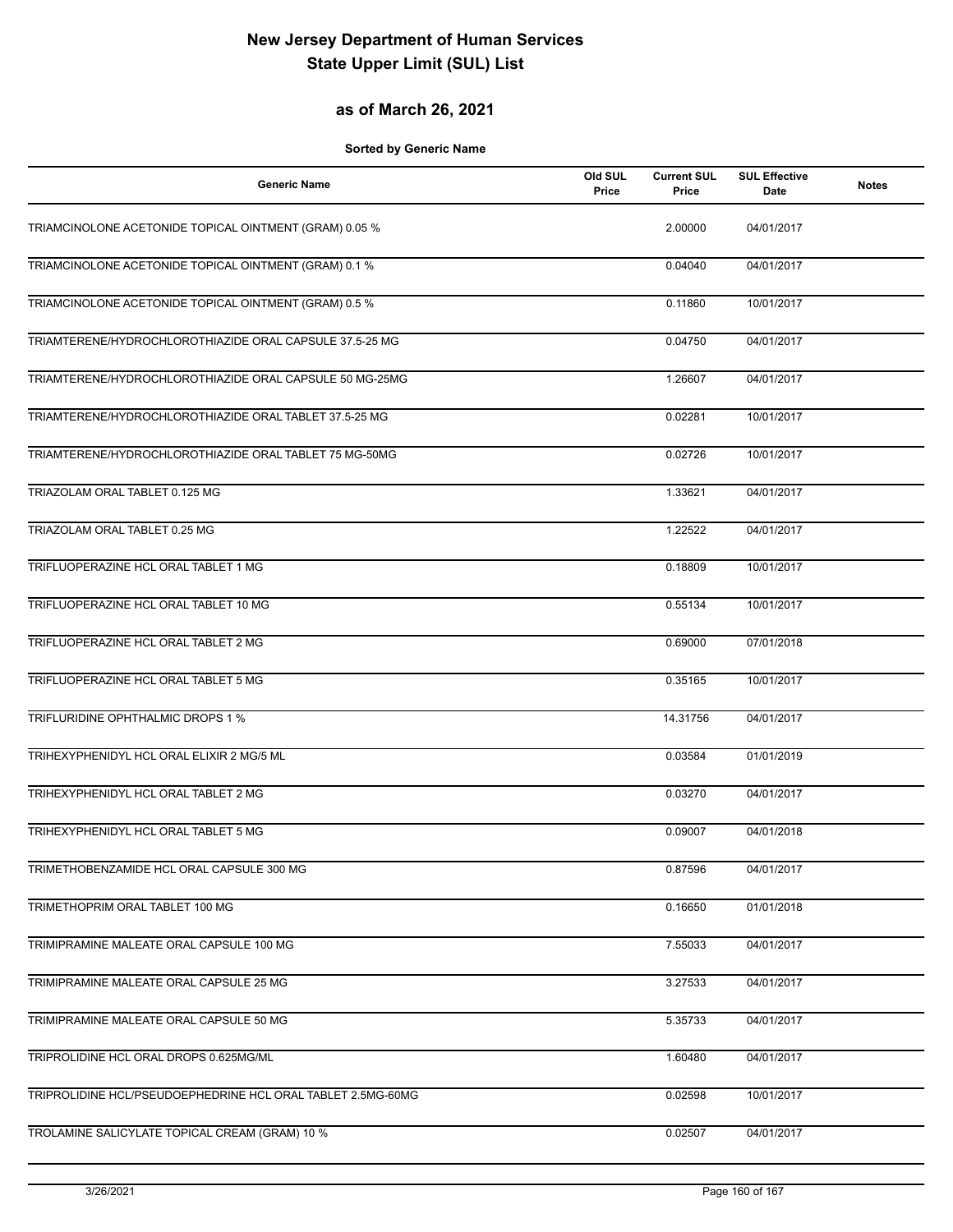#### **as of March 26, 2021**

| <b>Generic Name</b>                                            | Old SUL<br>Price | <b>Current SUL</b><br>Price | <b>SUL Effective</b><br>Date | <b>Notes</b> |
|----------------------------------------------------------------|------------------|-----------------------------|------------------------------|--------------|
| TROPICAMIDE OPHTHALMIC DROPS 0.5 %                             |                  | 0.50637                     | 10/01/2017                   |              |
| TROPICAMIDE OPHTHALMIC DROPS 1 %                               |                  | 0.34733                     | 01/01/2018                   |              |
| TROSPIUM CHLORIDE ORAL CAPSULE, EXT RELEASE 24 HR 60 MG        |                  | 3.77843                     | 04/01/2017                   |              |
| TROSPIUM CHLORIDE ORAL TABLET 20 MG                            |                  | 0.25217                     | 07/01/2019                   |              |
| UBIDECARENONE ORAL CAPSULE (HARD, SOFT, ETC.) 100 MG           |                  | 0.48548                     | 12/12/2011                   |              |
| <b>UREA TOPICAL CREAM (GRAM) 20 %</b>                          |                  | 0.09750                     | 12/12/2011                   |              |
| <b>UREA TOPICAL CREAM (GRAM) 39 %</b>                          |                  | 1.07473                     | 04/01/2017                   |              |
| UREA TOPICAL CREAM (GRAM) 40 %                                 |                  | 0.08941                     | 10/01/2017                   |              |
| <b>UREA TOPICAL CREAM (GRAM) 50 %</b>                          |                  | 0.80769                     | 12/12/2011                   |              |
| UREA TOPICAL FOAM (GRAM) 40 %                                  |                  | 2.10070                     | 04/01/2017                   |              |
| UREA TOPICAL GEL (ML) 40 %                                     |                  | 2.64650                     | 10/01/2017                   |              |
| <b>UREA TOPICAL GEL (ML) 50 %</b>                              |                  | 4.50000                     | 12/12/2011                   |              |
| UREA TOPICAL GEL WITH PREFILLED APPLICATOR (ML) 45 %           |                  | 10.46800                    | 04/01/2017                   |              |
| UREA TOPICAL LOTION (GRAM) 40 %                                |                  | 0.38779                     | 01/01/2018                   |              |
| <b>UREA TOPICAL LOTION (ML) 35 %</b>                           |                  | 0.13283                     | 12/12/2011                   |              |
| <b>UREA TOPICAL LOTION (ML) 40 %</b>                           |                  | 0.06596                     | 04/01/2017                   |              |
| <b>UREA TOPICAL OINTMENT (GRAM) 50 %</b>                       |                  | 0.54267                     | 12/12/2011                   |              |
| UREA TOPICAL SOLUTION WITH PREFILLED APPLICATOR (ML) 50 %      |                  | 4.78022                     | 12/12/2011                   |              |
| URSODIOL ORAL CAPSULE 300 MG                                   | 0.79510          | 0.51356                     | 04/01/2021                   |              |
| URSODIOL ORAL TABLET 250 MG                                    |                  | 0.56460                     | 10/01/2018                   |              |
| URSODIOL ORAL TABLET 500 MG                                    |                  | 0.63240                     | 07/01/2019                   |              |
| VALACYCLOVIR HCL ORAL TABLET 1000 MG                           |                  | 0.32133                     | 01/01/2019                   |              |
| VALACYCLOVIR HCL ORAL TABLET 500 MG                            |                  | 0.20000                     | 01/01/2019                   |              |
| VALGANCICLOVIR HCL ORAL SOLUTION, RECONSTITUTED, ORAL 50 MG/ML |                  | 9.09386                     | 04/01/2017                   |              |
| VALGANCICLOVIR HCL ORAL TABLET 450 MG                          |                  | 4.48050                     | 04/01/2020                   |              |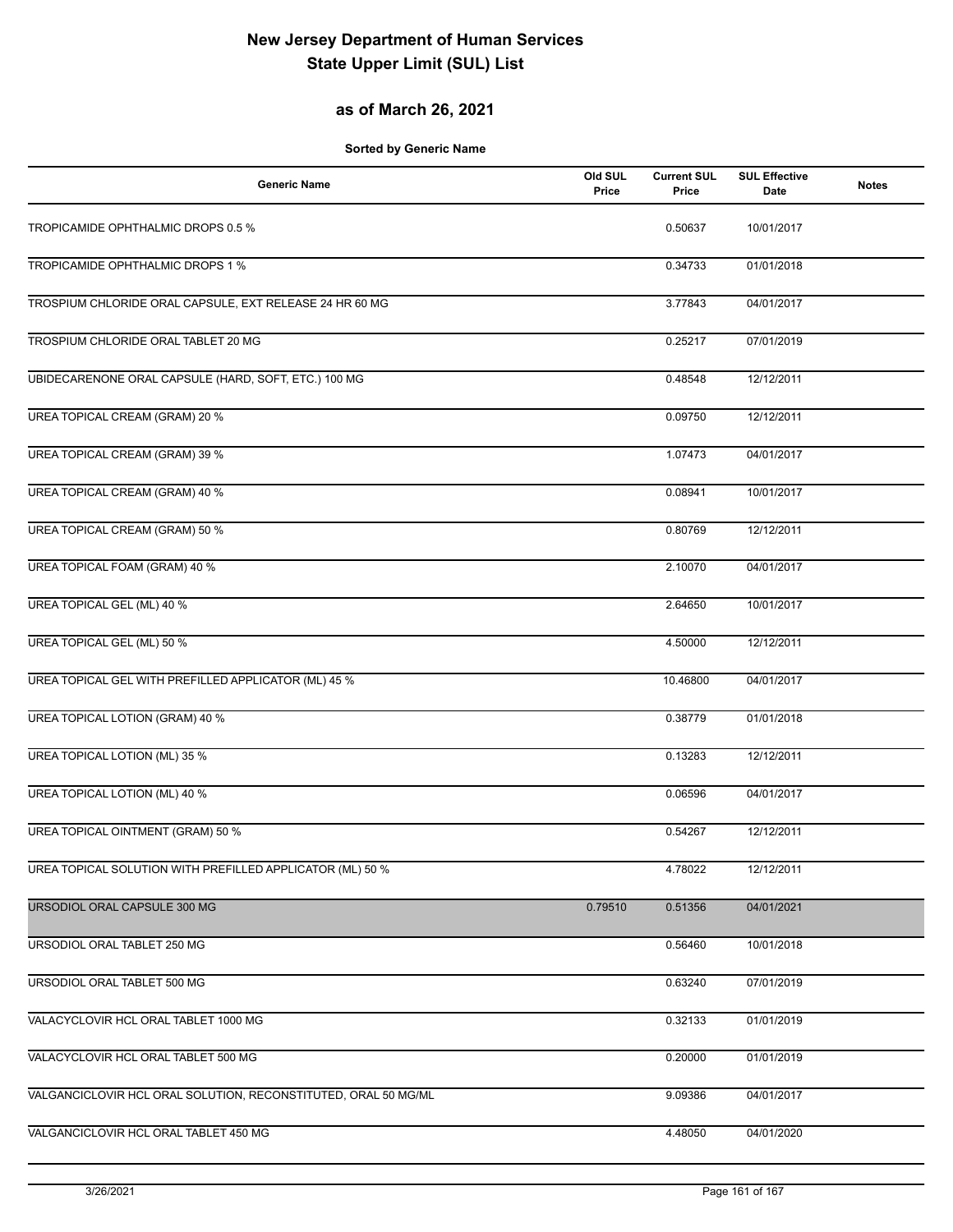#### **as of March 26, 2021**

| <b>Generic Name</b>                                                                   | Old SUL<br>Price | <b>Current SUL</b><br>Price | <b>SUL Effective</b><br>Date | <b>Notes</b> |
|---------------------------------------------------------------------------------------|------------------|-----------------------------|------------------------------|--------------|
| VALPROIC ACID (AS SODIUM SALT) (VALPROATE SODIUM) INTRAVENOUS VIAL (ML) 500<br>MG/5ML |                  | 0.41200                     | 04/01/2017                   |              |
| VALPROIC ACID (AS SODIUM SALT) (VALPROATE SODIUM) ORAL SOLUTION, ORAL 250<br>MG/5ML   |                  | 0.12400                     | 04/01/2017                   |              |
| VALPROIC ACID (AS SODIUM SALT) (VALPROATE SODIUM) ORAL SOLUTION, ORAL 250<br>MG/5ML   |                  | 0.01522                     | 04/01/2017                   |              |
| VALPROIC ACID (AS SODIUM SALT) (VALPROATE SODIUM) ORAL SOLUTION, ORAL<br>500MG/10ML   |                  | 0.08439                     | 04/01/2017                   |              |
| VALPROIC ACID (AS SODIUM SALT) (VALPROATE SODIUM) ORAL SYRINGE (ML) 250 MG/5ML        |                  | 0.22948                     | 04/01/2017                   |              |
| VALPROIC ACID ORAL CAPSULE 250 MG                                                     |                  | 0.12720                     | 10/01/2017                   |              |
| VALSARTAN ORAL TABLET 160 MG                                                          |                  | 0.06556                     | 07/01/2018                   |              |
| VALSARTAN ORAL TABLET 320 MG                                                          |                  | 0.08789                     | 07/01/2018                   |              |
| VALSARTAN ORAL TABLET 40 MG                                                           |                  | 0.06233                     | 04/01/2017                   |              |
| VALSARTAN ORAL TABLET 80 MG                                                           |                  | 0.03744                     | 07/01/2018                   |              |
| VALSARTAN/HYDROCHLOROTHIAZIDE ORAL TABLET 160-12.5MG                                  |                  | 0.10156                     | 04/01/2017                   |              |
| VALSARTAN/HYDROCHLOROTHIAZIDE ORAL TABLET 160-25MG                                    |                  | 0.13333                     | 04/01/2017                   |              |
| VALSARTAN/HYDROCHLOROTHIAZIDE ORAL TABLET 320-12.5MG                                  |                  | 0.16444                     | 07/01/2018                   |              |
| VALSARTAN/HYDROCHLOROTHIAZIDE ORAL TABLET 320MG-25MG                                  |                  | 0.11111                     | 07/01/2018                   |              |
| VALSARTAN/HYDROCHLOROTHIAZIDE ORAL TABLET 80-12.5MG                                   |                  | 0.12778                     | 01/01/2019                   |              |
| VANCOMYCIN HCL INTRAVENOUS VIAL (EA) 1 G                                              |                  | 3.43040                     | 10/01/2017                   |              |
| VANCOMYCIN HCL INTRAVENOUS VIAL (EA) 10 G                                             |                  | 4.06300                     | 07/01/2019                   |              |
| VANCOMYCIN HCL INTRAVENOUS VIAL (EA) 5 G                                              |                  | 16.34130                    | 10/01/2017                   |              |
| VANCOMYCIN HCL INTRAVENOUS VIAL (EA) 500 MG                                           |                  | 3.05319                     | 10/01/2017                   |              |
| VANCOMYCIN HCL INTRAVENOUS VIAL (EA) 750 MG                                           |                  | 9.50000                     | 04/01/2017                   |              |
| VANCOMYCIN HCL INTRAVENOUS VIAL WITH THREADED PORT (EA) 1 G                           |                  | 11.68767                    | 04/01/2017                   |              |
| VANCOMYCIN HCL INTRAVENOUS VIAL WITH THREADED PORT (EA) 500 MG                        |                  | 10.69000                    | 04/01/2017                   |              |
| VANCOMYCIN HCL INTRAVENOUS VIAL WITH THREADED PORT (EA) 750 MG                        |                  | 10.97000                    | 04/01/2017                   |              |
| VANCOMYCIN HCL ORAL CAPSULE 125 MG                                                    |                  | 2.10033                     | 04/01/2020                   |              |
| VANCOMYCIN HCL ORAL CAPSULE 250 MG                                                    |                  | 4.40000                     | 07/01/2019                   |              |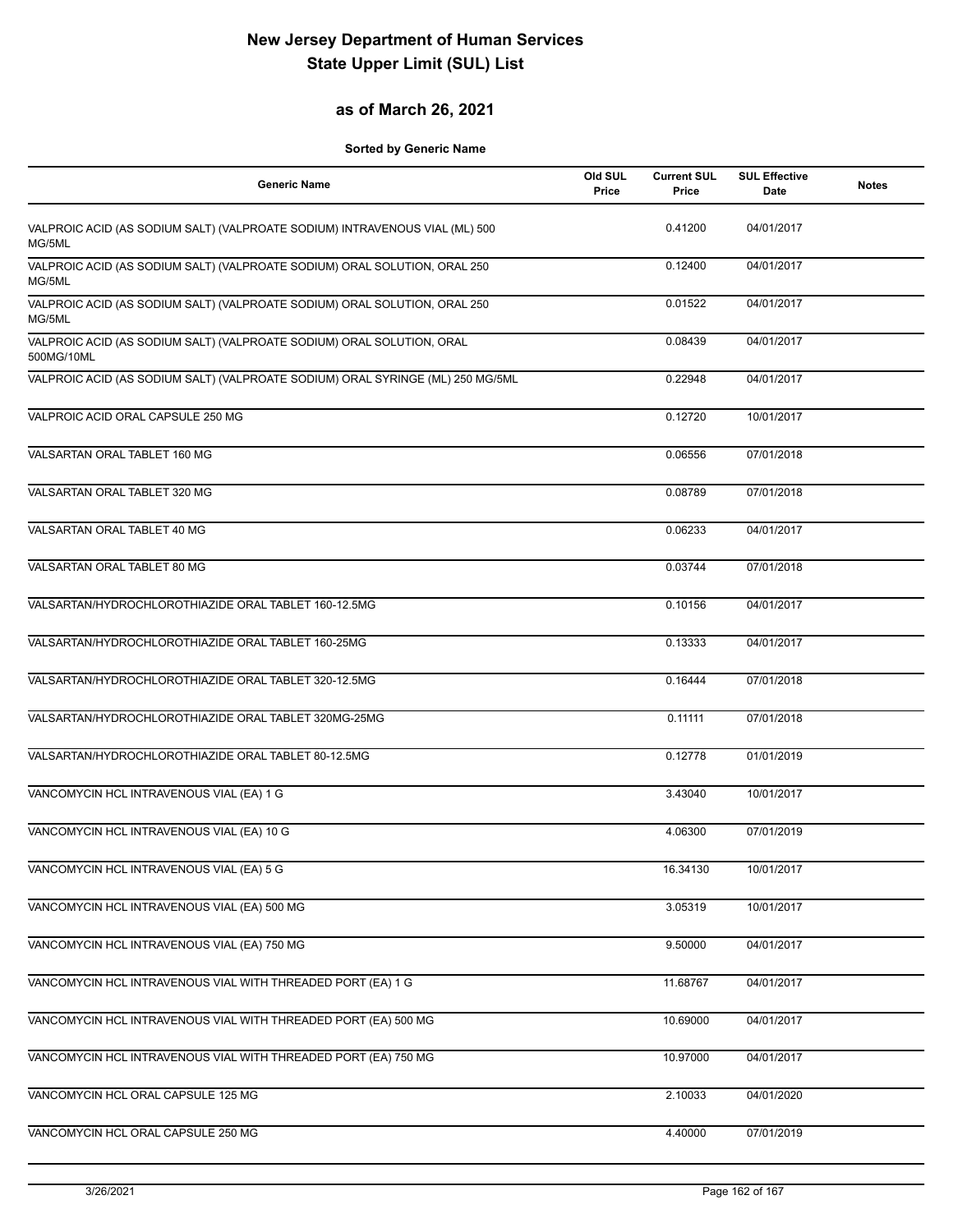#### **as of March 26, 2021**

| <b>Generic Name</b>                                                                                     | Old SUL<br>Price | <b>Current SUL</b><br>Price | <b>SUL Effective</b><br>Date | <b>Notes</b> |
|---------------------------------------------------------------------------------------------------------|------------------|-----------------------------|------------------------------|--------------|
| VANCOMYCIN HCL/DEXTROSE 5 % IN WATER INTRAVENOUS IV SOLUTION, PIGGYBACK<br>PREMIX FROZEN(ML) 1G/200ML   |                  | 0.11348                     | 10/01/2017                   |              |
| VANCOMYCIN HCL/DEXTROSE 5 % IN WATER INTRAVENOUS IV SOLUTION, PIGGYBACK<br>PREMIX FROZEN(ML) 500MG/0.1L |                  | 0.06600                     | 04/01/2017                   |              |
| VANCOMYCIN HCL/DEXTROSE 5 % IN WATER INTRAVENOUS IV SOLUTION, PIGGYBACK<br>PREMIX FROZEN(ML) 750MG/.15L |                  | 0.08053                     | 04/01/2017                   |              |
| VANCOMYCIN IN 0.9 % SODIUM CHLORIDE INTRAVENOUS IV SOLUTION, PIGGYBACK<br>PREMIX FROZEN(ML) 1G/200ML    |                  | 0.11895                     | 04/01/2017                   |              |
| VANCOMYCIN IN 0.9 % SODIUM CHLORIDE INTRAVENOUS IV SOLUTION, PIGGYBACK<br>PREMIX FROZEN(ML) 500MG/0.1L  |                  | 0.07350                     | 04/01/2017                   |              |
| VANCOMYCIN IN 0.9 % SODIUM CHLORIDE INTRAVENOUS IV SOLUTION, PIGGYBACK<br>PREMIX FROZEN(ML) 750MG/.15L  |                  | 0.08553                     | 04/01/2017                   |              |
| VARDENAFIL HCL ORAL TABLET 20 MG                                                                        |                  | 48.41500                    | 01/01/2019                   |              |
| VASOPRESSIN INJECTION VIAL (ML) 20 UNIT/ML                                                              |                  | 2.41000                     | 04/01/2017                   |              |
| VECURONIUM BROMIDE INTRAVENOUS VIAL (EA) 10 MG                                                          |                  | 2.90000                     | 04/01/2017                   |              |
| VECURONIUM BROMIDE INTRAVENOUS VIAL (EA) 20 MG                                                          |                  | 9.00000                     | 04/01/2017                   |              |
| VENLAFAXINE HCL ORAL CAPSULE, EXT RELEASE 24 HR 150 MG                                                  |                  | 0.10167                     | 04/01/2017                   |              |
| VENLAFAXINE HCL ORAL CAPSULE, EXT RELEASE 24 HR 37.5 MG                                                 |                  | 0.05511                     | 01/01/2019                   |              |
| VENLAFAXINE HCL ORAL CAPSULE, EXT RELEASE 24 HR 75 MG                                                   |                  | 0.07889                     | 01/01/2019                   |              |
| VENLAFAXINE HCL ORAL TABLET 100 MG                                                                      |                  | 0.09980                     | 10/01/2019                   |              |
| VENLAFAXINE HCL ORAL TABLET 25 MG                                                                       |                  | 0.11520                     | 01/01/2019                   |              |
| <b>VENLAFAXINE HCL ORAL TABLET 37.5 MG</b>                                                              | 0.14692          | 0.11788                     | 04/01/2021                   |              |
| VENLAFAXINE HCL ORAL TABLET 50 MG                                                                       |                  | 0.03520                     | 10/01/2019                   |              |
| <b>VENLAFAXINE HCL ORAL TABLET 75 MG</b>                                                                |                  | 0.05919                     | 10/01/2017                   |              |
| VENLAFAXINE HCL ORAL TABLET, EXTENDED RELEASE 24 HR 150 MG                                              |                  | 2.48400                     | 04/01/2017                   |              |
| VENLAFAXINE HCL ORAL TABLET, EXTENDED RELEASE 24 HR 225 MG                                              |                  | 7.51244                     | 04/01/2017                   |              |
| VENLAFAXINE HCL ORAL TABLET, EXTENDED RELEASE 24 HR 37.5 MG                                             |                  | 1.51785                     | 10/01/2017                   |              |
| VENLAFAXINE HCL ORAL TABLET, EXTENDED RELEASE 24 HR 75 MG                                               |                  | 2.95194                     | 10/01/2017                   |              |
| VERAPAMIL HCL INTRAVENOUS AMPUL (ML) 2.5 MG/ML                                                          |                  | 8.24000                     | 04/01/2017                   |              |
| VERAPAMIL HCL INTRAVENOUS SYRINGE (ML) 2.5 MG/ML                                                        |                  | 12.01250                    | 04/01/2017                   |              |
| VERAPAMIL HCL INTRAVENOUS VIAL (ML) 2.5 MG/ML                                                           |                  | 7.27750                     | 04/01/2017                   |              |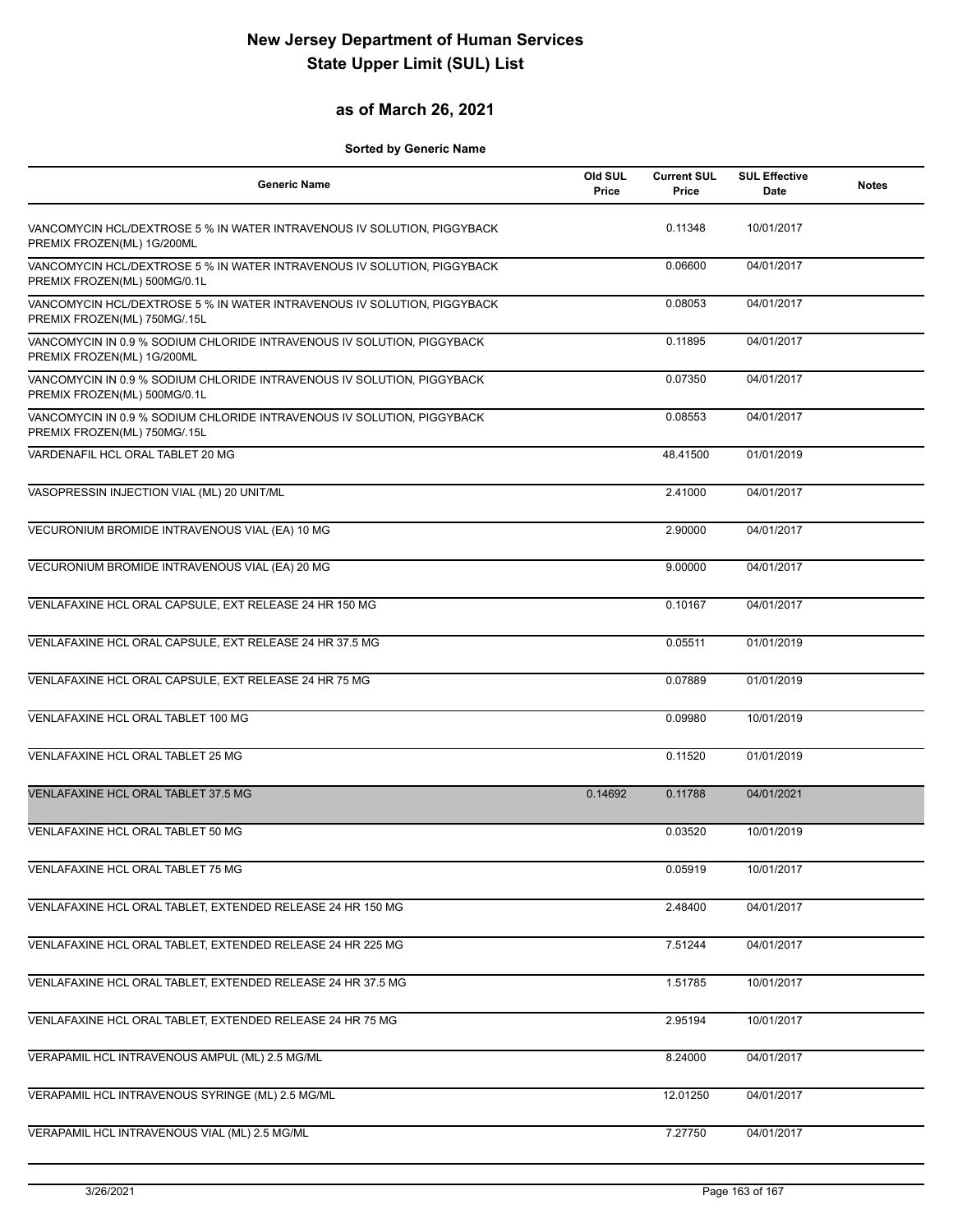#### **as of March 26, 2021**

| <b>Generic Name</b>                                                        | Old SUL<br>Price | <b>Current SUL</b><br>Price | <b>SUL Effective</b><br>Date | <b>Notes</b> |
|----------------------------------------------------------------------------|------------------|-----------------------------|------------------------------|--------------|
| VERAPAMIL HCL ORAL CAPSULE, EXTENDED RELEASE PELLETS 24 HR 120 MG          |                  | 0.53862                     | 10/01/2017                   |              |
| VERAPAMIL HCL ORAL CAPSULE, EXTENDED RELEASE PELLETS 24 HR 180 MG          |                  | 0.25668                     | 10/01/2017                   |              |
| VERAPAMIL HCL ORAL CAPSULE, EXTENDED RELEASE PELLETS 24 HR 240 MG          |                  | 0.40190                     | 10/01/2017                   |              |
| VERAPAMIL HCL ORAL CAPSULE, EXTENDED RELEASE PELLETS 24 HR 360 MG          |                  | 1.67785                     | 10/01/2017                   |              |
| VERAPAMIL HCL ORAL CAPSULE, 24HR EXTENDED RELEASE PELLET CT 100 MG         |                  | 0.74820                     | 04/01/2017                   |              |
| VERAPAMIL HCL ORAL CAPSULE, 24HR EXTENDED RELEASE PELLET CT 200 MG         |                  | 0.79429                     | 10/01/2017                   |              |
| VERAPAMIL HCL ORAL CAPSULE, 24HR EXTENDED RELEASE PELLET CT 300 MG         |                  | 1.05737                     | 04/01/2017                   |              |
| VERAPAMIL HCL ORAL TABLET 120 MG                                           |                  | 0.05666                     | 04/01/2018                   |              |
| VERAPAMIL HCL ORAL TABLET 40 MG                                            | 0.12050          | 0.09230                     | 04/01/2021                   |              |
| VERAPAMIL HCL ORAL TABLET 80 MG                                            |                  | 0.05000                     | 04/01/2017                   |              |
| VERAPAMIL HCL ORAL TABLET, EXTENDED RELEASE 120 MG                         |                  | 0.06693                     | 10/01/2017                   |              |
| VERAPAMIL HCL ORAL TABLET, EXTENDED RELEASE 180 MG                         |                  | 0.09870                     | 04/01/2019                   |              |
| VERAPAMIL HCL ORAL TABLET, EXTENDED RELEASE 240 MG                         |                  | 0.04910                     | 01/01/2019                   |              |
| VINBLASTINE SULFATE INTRAVENOUS VIAL (ML) 1 MG/ML                          |                  | 4.30700                     | 04/01/2017                   |              |
| VINCRISTINE SULFATE INTRAVENOUS VIAL (ML) 1 MG/ML                          |                  | 5.66000                     | 04/01/2017                   |              |
| VINCRISTINE SULFATE INTRAVENOUS VIAL (ML) 2 MG/2 ML                        |                  | 5.26500                     | 04/01/2017                   |              |
| VINORELBINE TARTRATE INTRAVENOUS VIAL (ML) 10 MG/ML                        |                  | 18.00000                    | 04/01/2017                   |              |
| VINORELBINE TARTRATE INTRAVENOUS VIAL (ML) 50 MG/5 ML                      |                  | 8.76800                     | 04/01/2017                   |              |
| VITAMIN B COMPLEX & VITAMIN C NO.20/FOLIC ACID ORAL CAPSULE 1 MG           |                  | 0.00000                     | 04/01/2015                   |              |
| VITAMIN B COMPLEX ORAL CAPSULE (HARD, SOFT, ETC.)                          |                  | 0.04488                     | 12/12/2011                   |              |
| VITAMIN B COMPLX NO.3/FOLIC ACID/ASCORBIC ACID/BIOTIN ORAL TABLET 1MG-60MG |                  | 0.09967                     | 04/01/2017                   |              |
| VITAMIN E ACETATE ORAL CAPSULE (HARD, SOFT, ETC.) 400 UNIT                 |                  | 0.05758                     | 12/12/2011                   |              |
| VITAMIN E ACETATE/WHEAT GERM OIL/ALOE VERA TOPICAL OINTMENT (GRAM)         |                  | 0.05288                     | 12/12/2011                   |              |
| VITAMIN E ORAL CAPSULE (HARD, SOFT, ETC.) 100 UNIT                         |                  | 0.03450                     | 12/12/2011                   |              |
| VITAMIN E ORAL CAPSULE (HARD, SOFT, ETC.) 1000 UNIT                        |                  | 0.11540                     | 12/12/2011                   |              |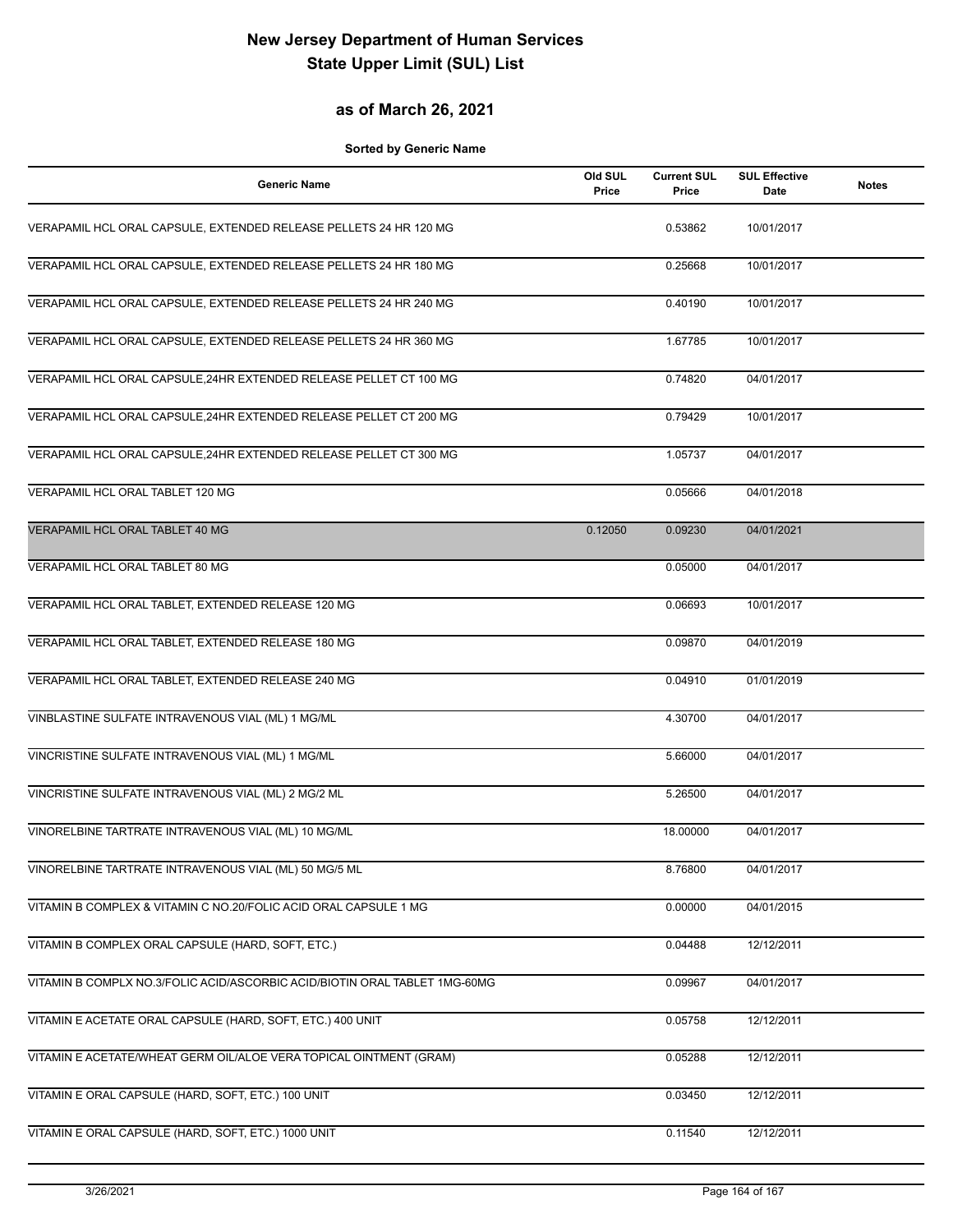#### **as of March 26, 2021**

| <b>Generic Name</b>                                                               | Old SUL<br>Price | <b>Current SUL</b><br>Price | <b>SUL Effective</b><br><b>Date</b> | <b>Notes</b> |
|-----------------------------------------------------------------------------------|------------------|-----------------------------|-------------------------------------|--------------|
| VITAMIN E ORAL CAPSULE (HARD, SOFT, ETC.) 200 UNIT                                |                  | 0.03508                     | 12/12/2011                          |              |
| VITAMIN E ORAL CAPSULE (HARD, SOFT, ETC.) 400 UNIT                                |                  | 0.05758                     | 12/12/2011                          |              |
| VITAMIN E ORAL DROPS 50 UNIT/ML                                                   |                  | 1.23081                     | 12/12/2011                          |              |
| VITAMINS A AND D TOPICAL OINTMENT (GRAM)                                          |                  | 0.02712                     | 12/12/2011                          |              |
| VITAMINS A AND D/WHITE PETROLATUM/LANOLIN TOPICAL OINTMENT (GRAM)                 |                  | 0.04237                     | 04/01/2017                          |              |
| VITAMINS A AND D/WHITE PETROLATUM/LANOLIN TOPICAL OINTMENT IN PACKET (GRAM)       |                  | 0.04391                     | 04/01/2017                          |              |
| VITAMINS A,C,AND D ORAL DROPS 1500-35                                             |                  | 0.08961                     | 12/12/2011                          |              |
| VORICONAZOLE INTRAVENOUS VIAL (EA) 200 MG                                         |                  | 122.07000                   | 04/01/2017                          |              |
| VORICONAZOLE ORAL SUSPENSION, RECONSTITUTED, ORAL (ML) 200 MG/5ML                 |                  | 10.69373                    | 04/01/2017                          |              |
| VORICONAZOLE ORAL TABLET 200 MG                                                   |                  | 3.00000                     | 07/01/2019                          |              |
| VORICONAZOLE ORAL TABLET 50 MG                                                    |                  | 0.89967                     | 10/01/2017                          |              |
| WARFARIN SODIUM ORAL TABLET 1 MG                                                  |                  | 0.02470                     | 01/01/2019                          |              |
| WARFARIN SODIUM ORAL TABLET 10 MG                                                 |                  | 0.03920                     | 10/01/2017                          |              |
| WARFARIN SODIUM ORAL TABLET 2 MG                                                  |                  | 0.05176                     | 10/01/2017                          |              |
| WARFARIN SODIUM ORAL TABLET 2.5 MG                                                |                  | 0.03000                     | 07/01/2018                          |              |
| WARFARIN SODIUM ORAL TABLET 3 MG                                                  |                  | 0.05360                     | 07/01/2019                          |              |
| WARFARIN SODIUM ORAL TABLET 4 MG                                                  | 0.07199          | 0.06365                     | 04/01/2021                          |              |
| WARFARIN SODIUM ORAL TABLET 5 MG                                                  |                  | 0.02633                     | 10/01/2017                          |              |
| WARFARIN SODIUM ORAL TABLET 6 MG                                                  |                  | 0.06573                     | 10/01/2017                          |              |
| WARFARIN SODIUM ORAL TABLET 7.5 MG                                                |                  | 0.08420                     | 07/01/2018                          |              |
| WATER FOR INJ., BACTERIOSTATIC INJECTION VIAL (ML)                                |                  | 0.01933                     | 10/01/2017                          |              |
| WATER FOR INJ., BACTERIOSTATIC/METHYLPARABEN/PROPYLPARABEN INJECTION VIAL<br>(ML) |                  | 0.03015                     | 10/01/2017                          |              |
| WATER FOR INJECTION, STERILE INJECTION AMPUL (ML)                                 |                  | 0.00231                     | 12/12/2011                          |              |
| WATER FOR INJECTION, STERILE INJECTION VIAL (ML)                                  |                  | 0.05031                     | 10/01/2017                          |              |
| WATER FOR INJECTION, STERILE INTRAVENOUS INTRAVENOUS SOLUTION                     |                  | 0.00155                     | 10/01/2017                          |              |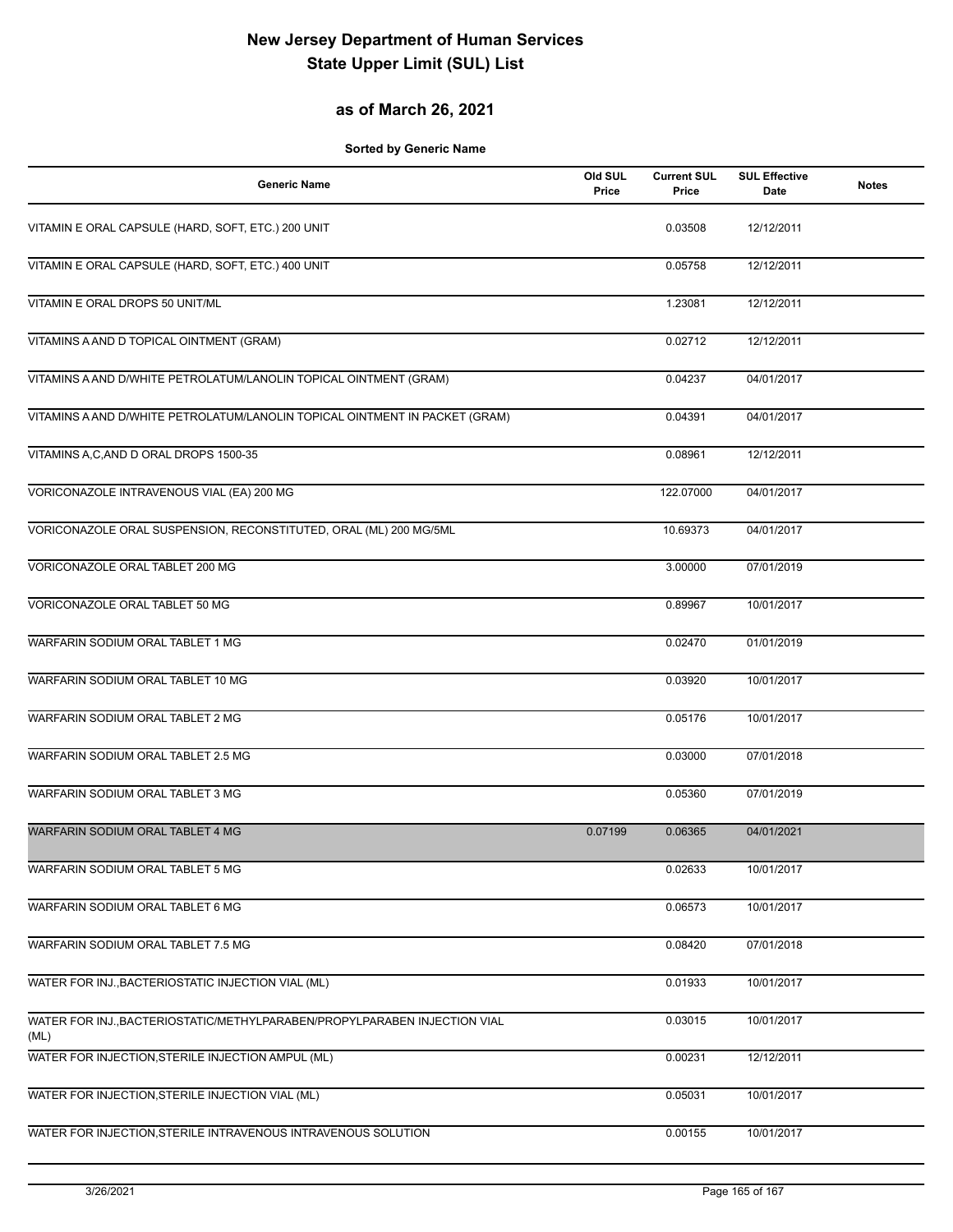### **as of March 26, 2021**

| <b>Generic Name</b>                                                                              | Old SUL<br>Price | <b>Current SUL</b><br>Price | <b>SUL Effective</b><br>Date | <b>Notes</b> |
|--------------------------------------------------------------------------------------------------|------------------|-----------------------------|------------------------------|--------------|
| WATER FOR IRRIGATION, STERILE IRRIGATION SOLUTION, IRRIGATION                                    |                  | 0.00439                     | 04/01/2017                   |              |
| WITCH HAZEL LEAF TOPICAL LIQUID (ML)                                                             |                  | 0.00412                     | 04/01/2017                   |              |
| YOHIMBINE HCL ORAL TABLET 5.4 MG                                                                 |                  | 0.28304                     | 12/12/2011                   |              |
| ZAFIRLUKAST ORAL TABLET 10 MG                                                                    |                  | 1.39236                     | 04/01/2017                   |              |
| ZAFIRLUKAST ORAL TABLET 20 MG                                                                    |                  | 0.77624                     | 10/01/2017                   |              |
| ZALEPLON ORAL CAPSULE 10 MG                                                                      |                  | 0.24611                     | 04/01/2017                   |              |
| ZALEPLON ORAL CAPSULE 5 MG                                                                       |                  | 0.17120                     | 10/01/2018                   |              |
| ZIDOVUDINE ORAL CAPSULE 100 MG                                                                   |                  | 1.22587                     | 10/01/2017                   |              |
| ZIDOVUDINE ORAL SYRUP 10 MG/ML                                                                   |                  | 0.09521                     | 01/01/2018                   |              |
| ZIDOVUDINE ORAL TABLET 300 MG                                                                    |                  | 0.14500                     | 10/01/2018                   |              |
| ZINC CHLORIDE INTRAVENOUS VIAL (ML) 1 MG/ML                                                      |                  | 0.05335                     | 10/01/2017                   |              |
| ZINC OXIDE TOPICAL CREAM (GRAM) 10 %                                                             |                  | 0.14205                     | 04/01/2017                   |              |
| ZINC OXIDE TOPICAL CREAM (GRAM) 30.6 %                                                           |                  | 0.10423                     | 04/01/2017                   |              |
| ZINC OXIDE TOPICAL OINTMENT (GRAM) 20 %                                                          |                  | 0.00945                     | 10/01/2017                   |              |
| ZINC OXIDE/BENZETHONIUM CHLORIDE TOPICAL COMBINATION PACKAGE (EA) 10%-0.13%                      |                  | 17.94000                    | 04/01/2017                   |              |
| ZINC SULFATE HEPTAHYDRATE/CUSO4 P-HYD/MANGANESE/CHROMIUM/SEL<br>INTRAVENOUS VIAL (ML) 20-1000    |                  | 0.70149                     | 10/01/2017                   |              |
| ZINC SULFATE HEPTAHYDRATE/CUSO4 P-HYD/MANGANESE/CHROMIUM/SEL<br>INTRAVENOUS VIAL (ML) 5-1-500/ML |                  | 0.29377                     | 10/01/2017                   |              |
| ZINC SULFATE INTRAVENOUS VIAL (ML) 1 MG/ML                                                       |                  | 0.13460                     | 10/01/2017                   |              |
| ZINC SULFATE INTRAVENOUS VIAL (ML) 5 MG/ML                                                       |                  | 0.53984                     | 10/01/2017                   |              |
| ZINC SULFATE/CUPRIC SULFATE/MANGANESE SULF/CHROMIC CHLORIDE INTRAVENOUS<br>VIAL (ML) 1-0.4-0.1   |                  | 0.70000                     | 04/01/2017                   |              |
| ZINC SULFATE/CUPRIC SULFATE/MANGANESE SULF/CHROMIC CHLORIDE INTRAVENOUS<br>VIAL (ML) 1.5-0.1-25  |                  | 3.00000                     | 04/01/2017                   |              |
| ZINC SULFATE/CUPRIC SULFATE/MANGANESE SULF/CHROMIC CHLORIDE INTRAVENOUS<br>VIAL (ML) 5-1-0.5-10  |                  | 1.00000                     | 04/01/2017                   |              |
| ZIPRASIDONE HCL ORAL CAPSULE 20 MG                                                               |                  | 0.19050                     | 07/01/2018                   |              |
| ZIPRASIDONE HCL ORAL CAPSULE 40 MG                                                               |                  | 0.13750                     | 01/01/2019                   |              |
| ZIPRASIDONE HCL ORAL CAPSULE 60 MG                                                               |                  | 0.24917                     | 07/01/2019                   |              |